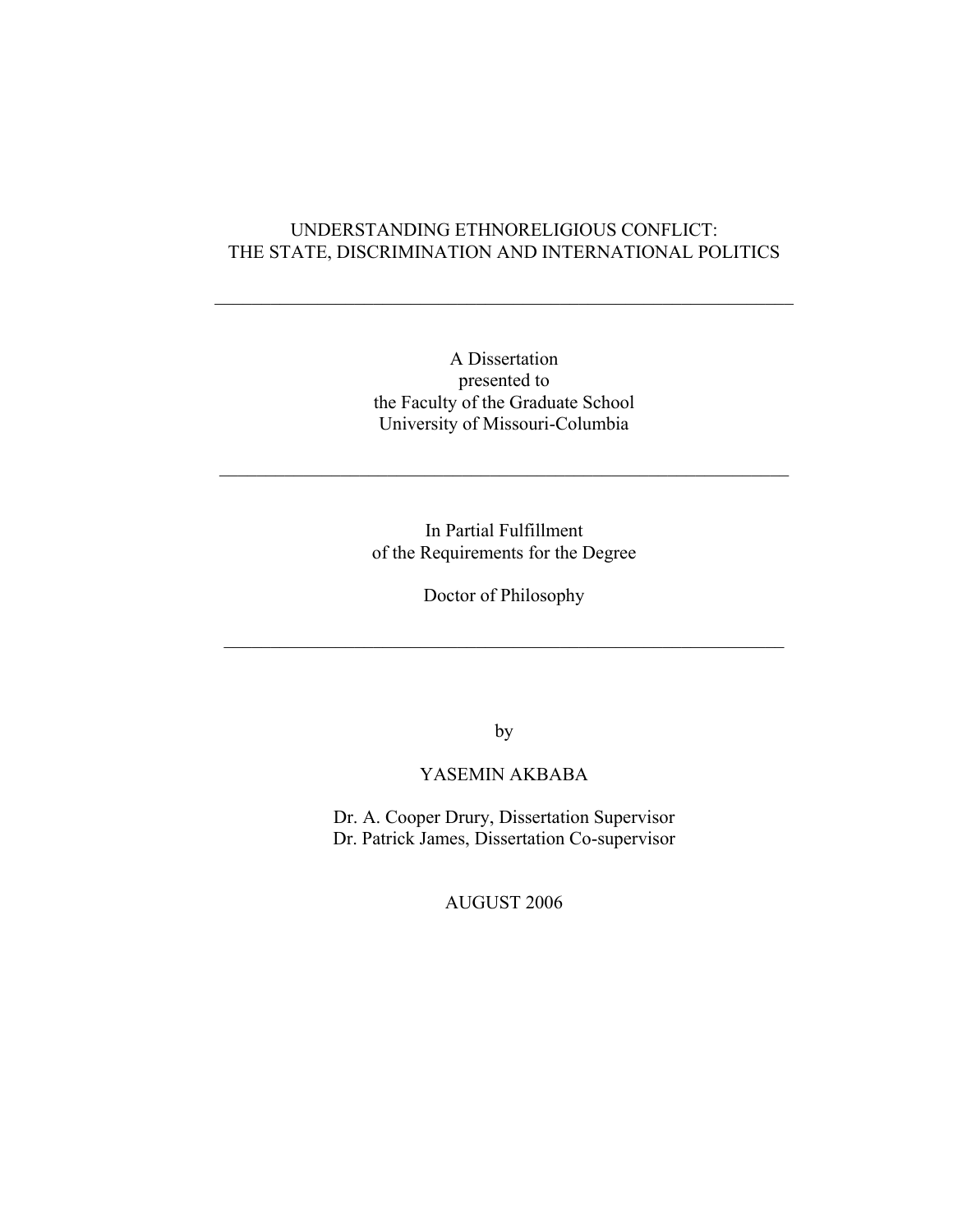© Copyright by Yasemin Akbaba

All Rights Reserved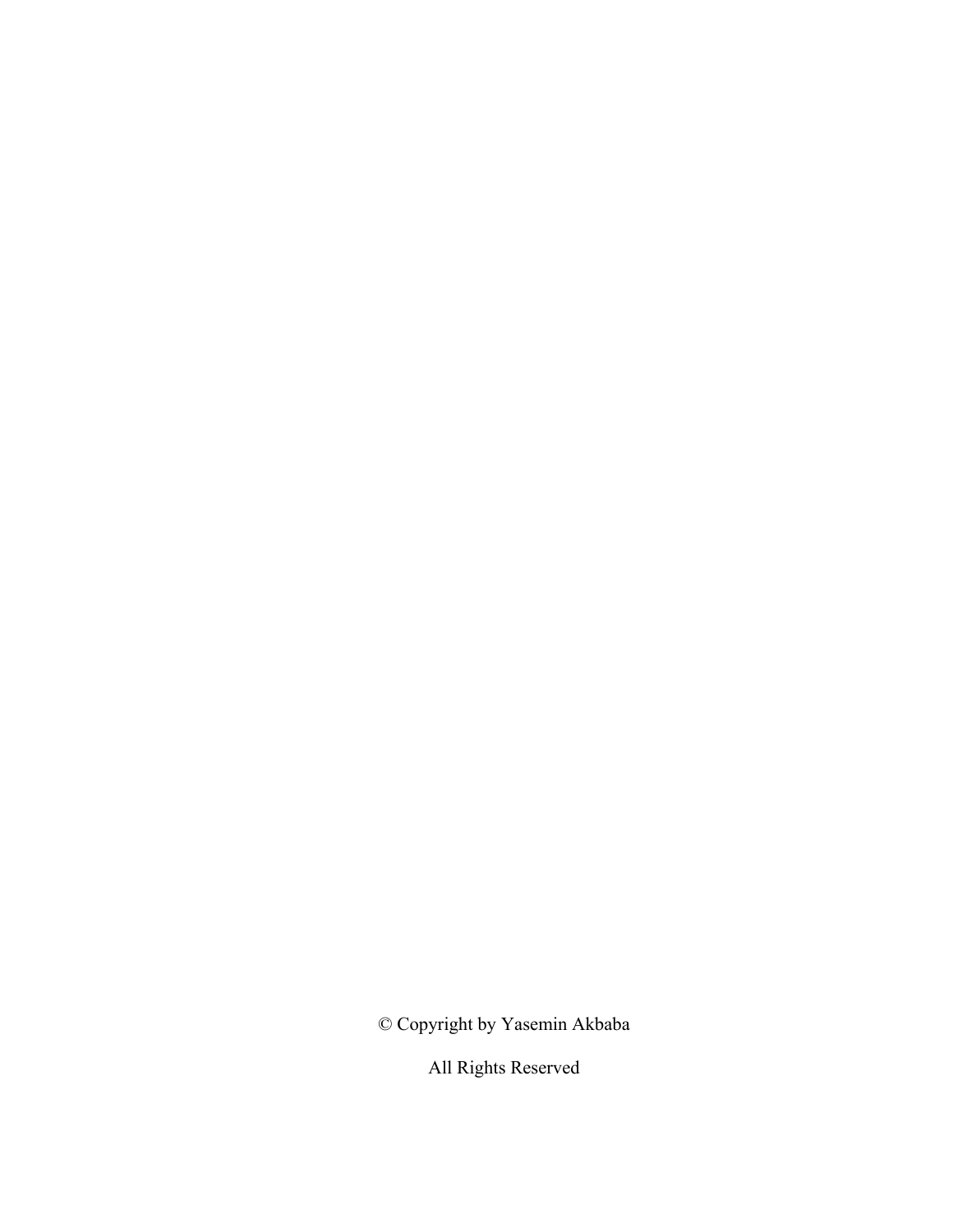The undersigned, appointed by the Dean of the Graduate School, have examined the dissertation entitled

# UNDERSTANDING ETHNORELIGIOUS CONFLICT: THE STATE, DISCRIMINATION AND INTERNATIONAL POLITICS

Presented by Yasemin Akbaba

A candidate for the degree of Doctor of Philosophy

And hereby certify that in their opinion it is worthy of acceptance.

 $\mathcal{L}_\text{max}$  and  $\mathcal{L}_\text{max}$  and  $\mathcal{L}_\text{max}$  and  $\mathcal{L}_\text{max}$ Professor A. Cooper Drury

 $\mathcal{L}_\text{max}$  and  $\mathcal{L}_\text{max}$  and  $\mathcal{L}_\text{max}$  and  $\mathcal{L}_\text{max}$ Professor Patrick James

 $\mathcal{L}_\text{max}$  and  $\mathcal{L}_\text{max}$  and  $\mathcal{L}_\text{max}$  and  $\mathcal{L}_\text{max}$ Professor Minion K. C. Morrison

 $\mathcal{L}_\text{max}$  and  $\mathcal{L}_\text{max}$  and  $\mathcal{L}_\text{max}$  and  $\mathcal{L}_\text{max}$ Professor L. Marvin Overby

 $\mathcal{L}_\text{max}$  and the contract of the contract of the contract of the contract of the contract of the contract of the contract of the contract of the contract of the contract of the contract of the contract of the contrac Professor Christopher Fulcher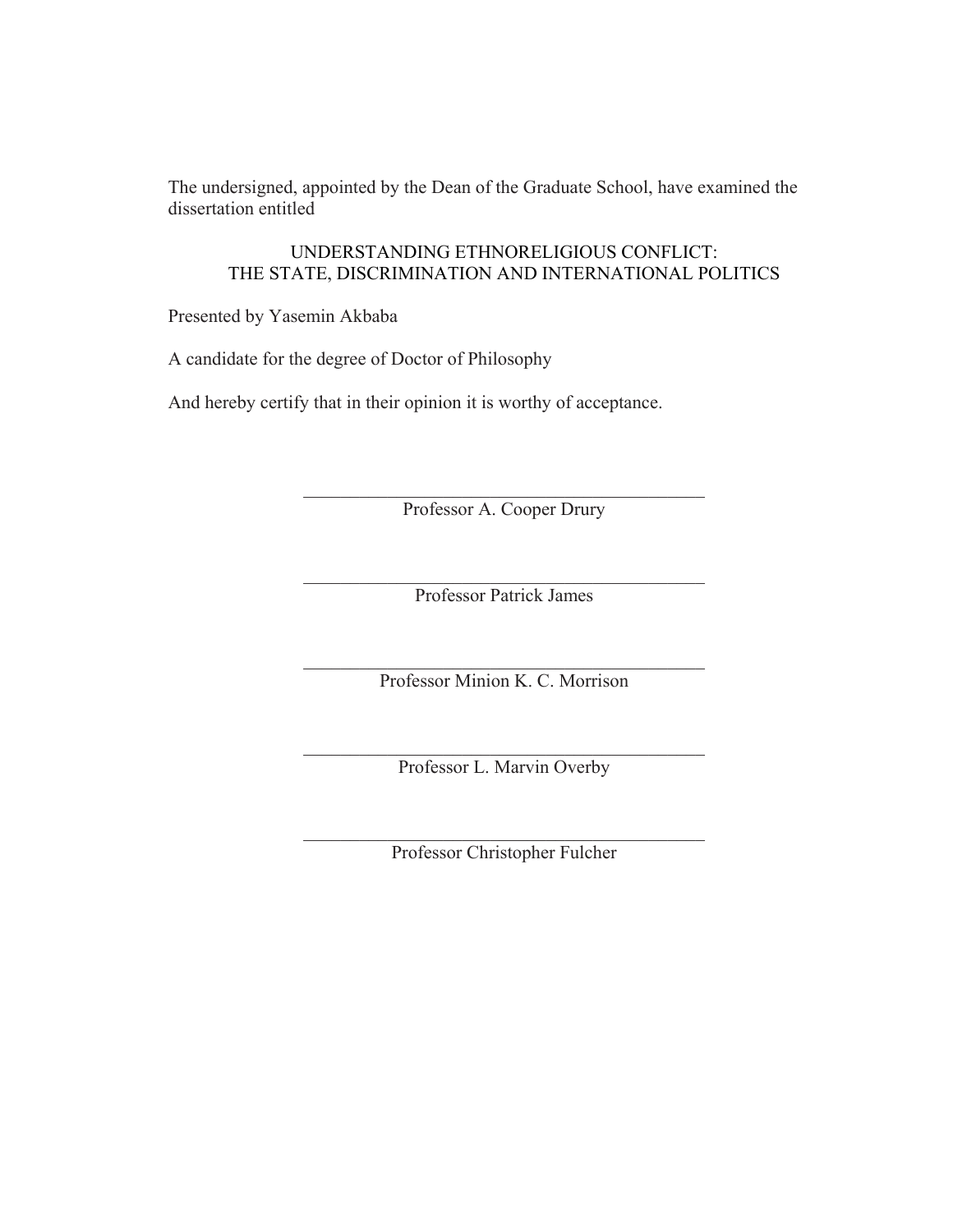To Olcay Akbaba, Medet Akbaba, Yaprak Seçil and Idil Seçil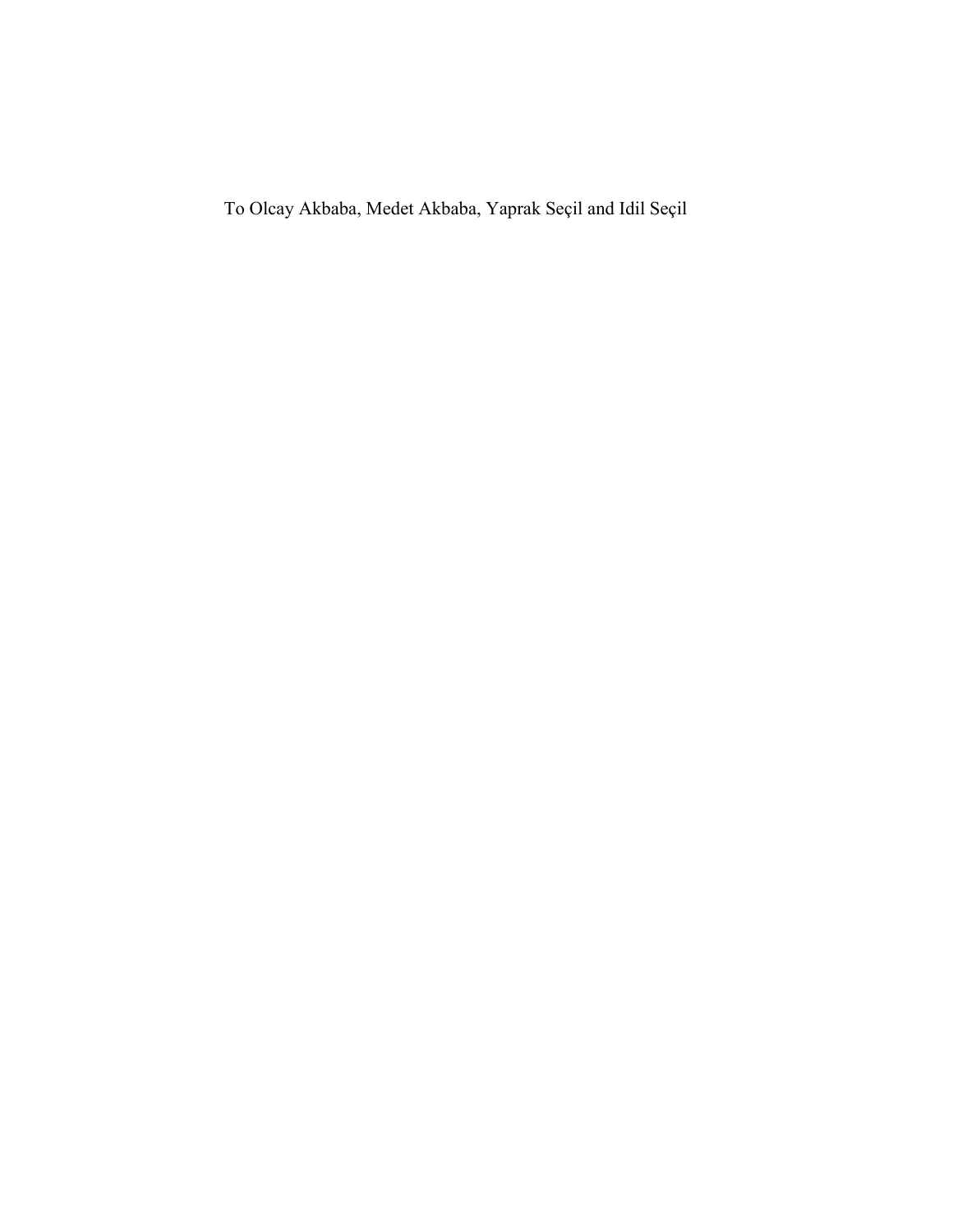#### ACKNOWLEDGEMENTS

 I would like to express my deep appreciation to Patrick James, whose vision and support made this dissertation possible. Without his guidance throughout challenging times, I would not have been able to find my way. More importantly, thanks to him, I am graduating with respect for scholars, a belief in political science and skills to accomplish duties such as research and teaching.

 I would like to thank Jonathan Fox for his courage to study religious conflicts and for being source of inspiration. I am also grateful for the useful advice he provided since the beginning of this project.

 I would also like to thank A. Cooper Drury, who never hesitated to give his time and input. Special thanks to the rest of my dissertation committee, Dr. Minion K.C. Morrison, Dr. L. Marvin Overby and Dr. Christopher Fulcher.

 I would like to express gratitude to Ray Bacon, who works for Social Science Statistics Center, for answering my questions. I similarly send thanks to my colleagues Özgür Özdamar and Zeynep Taydaş for giving their valuable time for back up coding. I would also like to thank to Adrian Ang, Candace Winfrey and Janet Bradshaw. Finally, I would like to thank my wonderful family, Antonello Loddo, and Gönül Tol who thought me the importance of having moral values in whatever I was doing.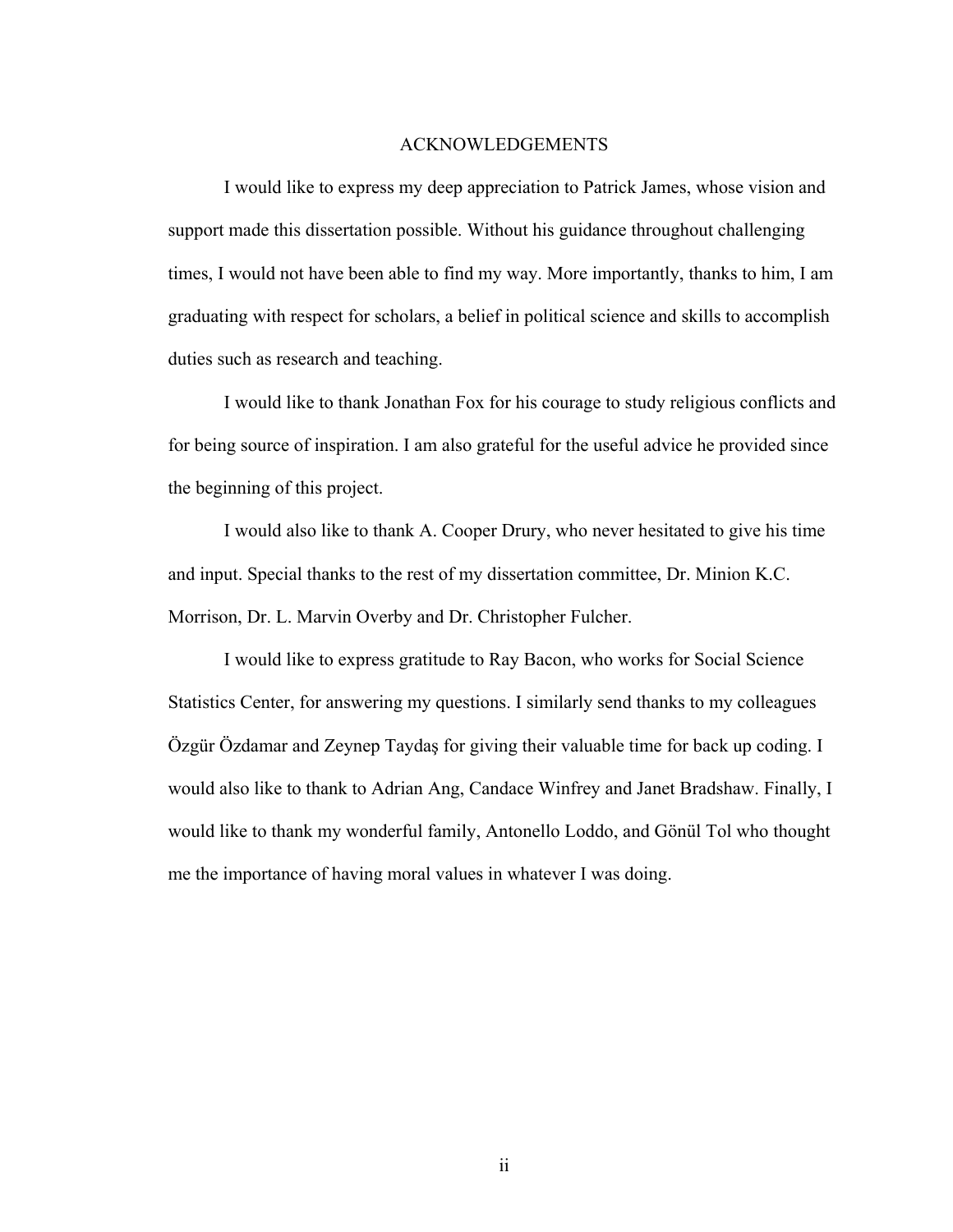| Chapter                                                                                                                   |
|---------------------------------------------------------------------------------------------------------------------------|
|                                                                                                                           |
| 2. THEORETICAL RELEVANCE OF RELIGION TO INTERNATIONAL                                                                     |
| I. Religion and International Relations                                                                                   |
| The Reasons for Ignorance                                                                                                 |
| A. Theories: Modernization, Secularization and Functionalism                                                              |
| B. Westphalia and the Abandonment of Religion in IR                                                                       |
| C. Quantitative Methods and Measurement of Religion                                                                       |
| II. Religion and Conflict                                                                                                 |
| III. Religion and Ethnic Conflict                                                                                         |
| 3. A CONSTRUCTIVIST MODEL OF ETHNORELIGIOUS CONFLICT: THE ROLE<br>OF RELIGIOUS DISCRIMINATION AND RELIGIOUS LEGISLATION36 |
| I. Previous Findings of the Religion and Conflict Literature                                                              |
| II. A Model on Ethnoreligious Conflict: Basic Propositions                                                                |
| A. Religious Marginalization: Role of Religious Discrimination and<br>Legislation                                         |
| B. Socioeconomic Factors: Economic Discrimination and Political<br>Discrimination                                         |
| C. Interaction of Religion with Other Factors                                                                             |
| III. A Model on Ethnoreligious Conflict: Hypotheses                                                                       |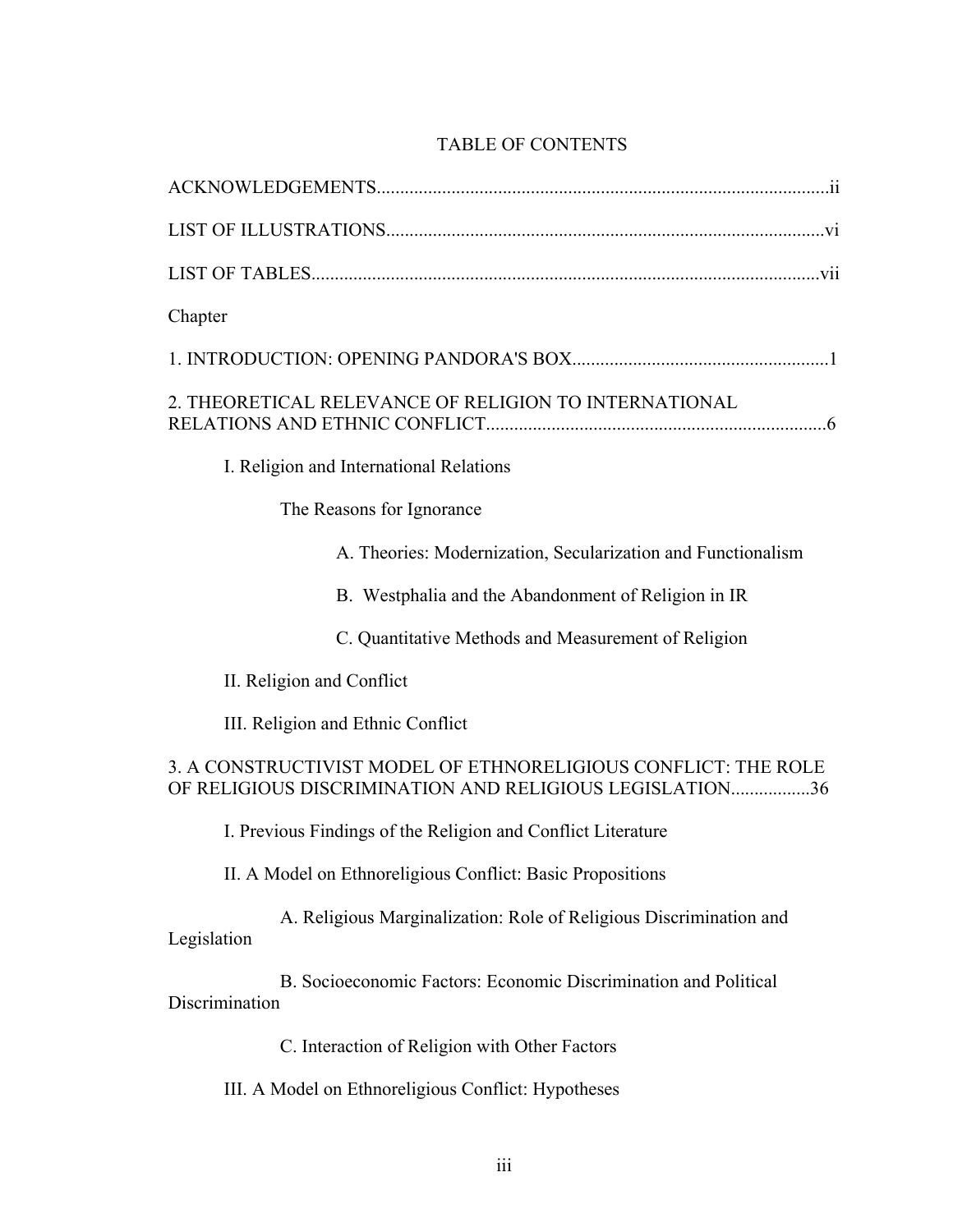| 4. RESEARCH DESIGN: OPERATIONALIZING THE ETHNORELIGIOUS |  |
|---------------------------------------------------------|--|
|                                                         |  |

- A. The Minorities at Risk Dataset
- B. The Religion and State Dataset

## II. Case Selection: What Constitutes an Ethnoreligious Minority?

III. Agenda of Coding Issues

Issue #1: Case Selection

Issue #2: Weak State or Low Discrimination?

Issue #3: Tough Variables and Cases to Code

Issue #4: Lack of Information

Issue #5: Social Hostility

### IV. Variables

- A. Religion Variables
- B. General Ethnic Conflict Variables
- C. Control Variables
- D. Interaction Variables

Missing Data

V. Data Collection, Reliability and Methodology

A. Data Collection and Reliability

B. Research Methodology

Conclusions

# 5. THE ROLE OF RELIGION AND DISCRIMINATION IN PROTEST AND REBELLION OF ETHNORELIGIOUS MINORITIES...................................................85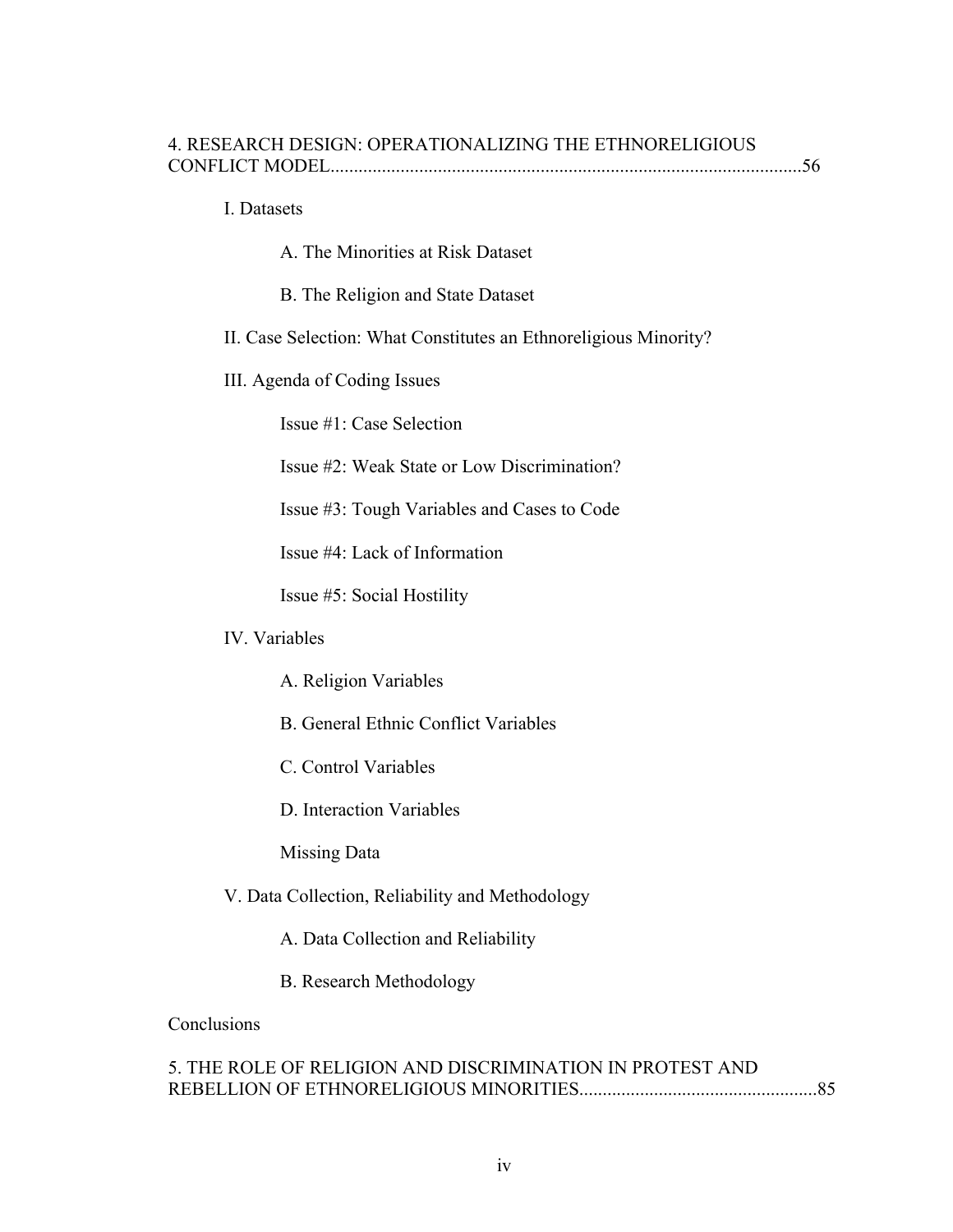|  |  | I. Descriptive Analysis of Religious Discrimination |
|--|--|-----------------------------------------------------|
|  |  |                                                     |

- II. Multiple Regression
- III. Time Series Cross Sectional Data Analysis
	- A. Results of Spline Temporal Effect Models
	- B. Results of Mixed Models for Repeated Measurement

Models with Year Dummies

Models without Year Dummies

C. Model Comparison

IV. Future Prospects for Iraq: Where do we go from here?

A. Religious Discrimination and Legislation

B. Regime Type and Regime Change

C. Religious tension will stay

# Conclusion

| <b>6. CONCLUSION: IMPLICATIONS FROM THE MODEL OF RELIGIOUS</b> |  |
|----------------------------------------------------------------|--|
| <b>APPENDIX</b>                                                |  |
|                                                                |  |
|                                                                |  |
|                                                                |  |

VITA................................................................................................................................183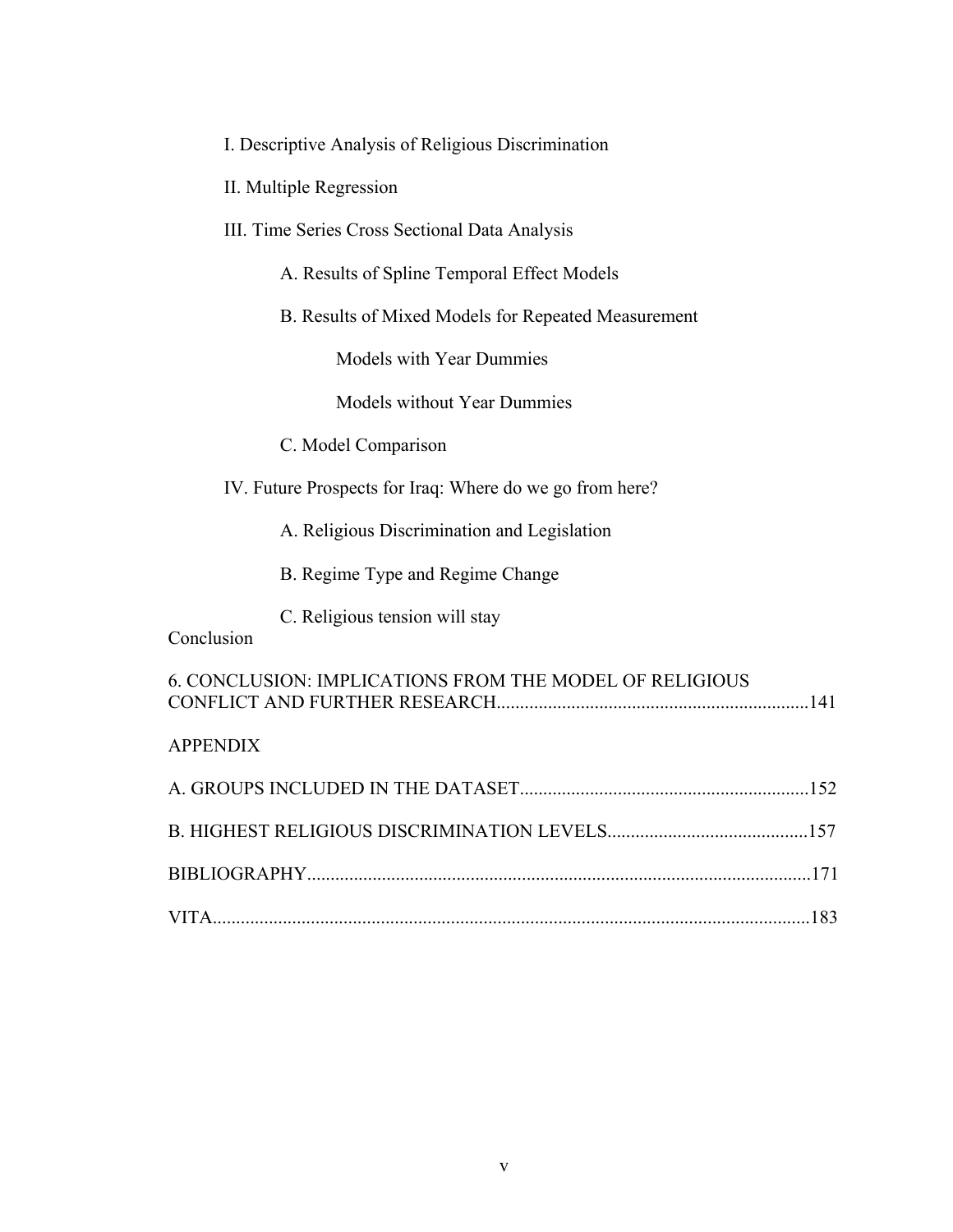# LIST OF ILLUSTRATIONS

| Figure | Page |
|--------|------|
|        |      |
|        |      |
|        |      |
|        |      |
|        |      |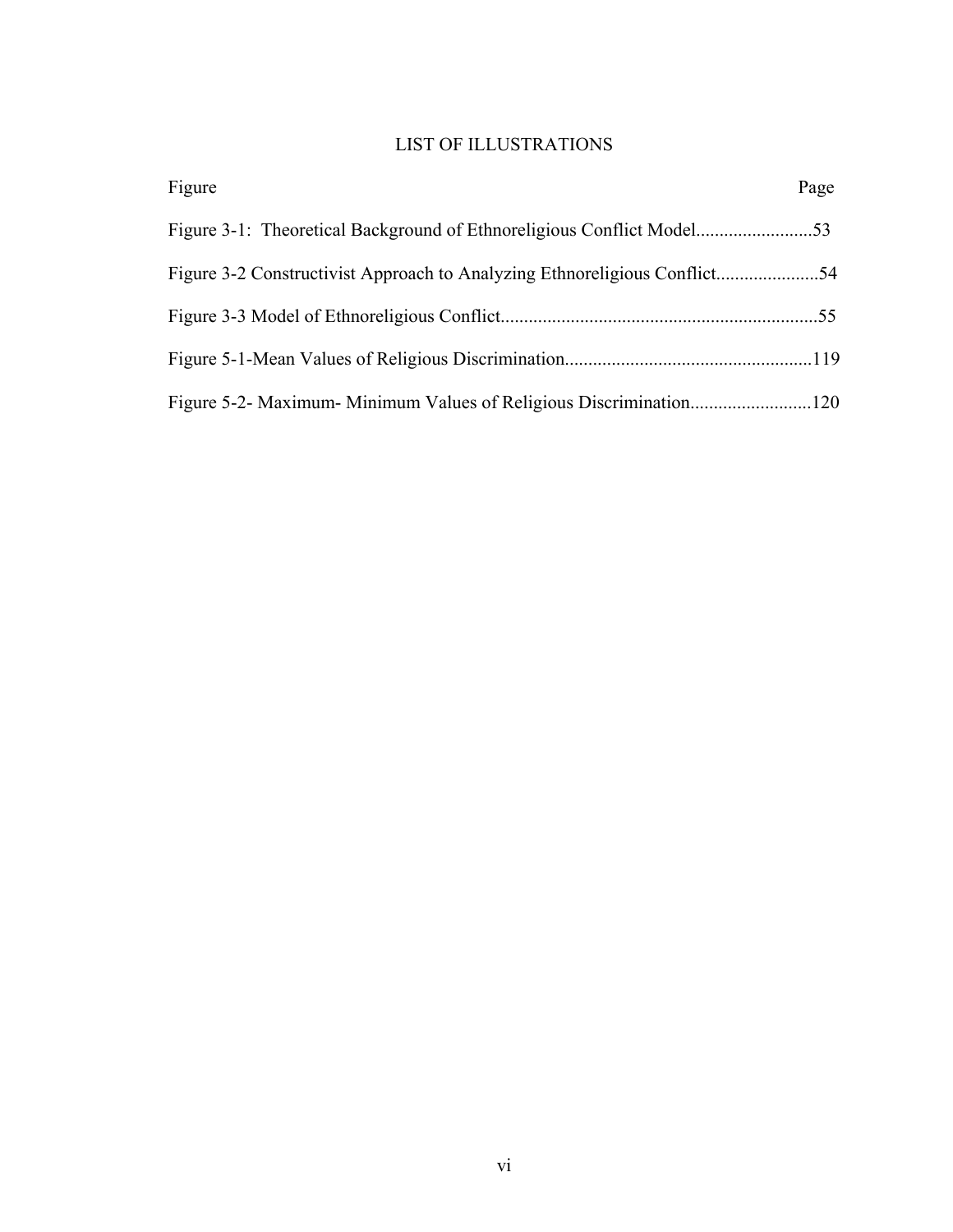# LIST OF TABLES

| Table                                                                           | Page |
|---------------------------------------------------------------------------------|------|
| 2-1: Sample Variables and Methods Frequently Employed in Large N Studies on     |      |
|                                                                                 |      |
|                                                                                 |      |
|                                                                                 |      |
|                                                                                 |      |
|                                                                                 |      |
| 5-1A: ANOVA Models for Religious Discrimination (1990-1994)121                  |      |
| 5-2A: ANOVA Models for Religious Discrimination (1995-1999)121                  |      |
|                                                                                 |      |
|                                                                                 |      |
|                                                                                 |      |
|                                                                                 |      |
|                                                                                 |      |
|                                                                                 |      |
|                                                                                 |      |
|                                                                                 |      |
|                                                                                 |      |
| 5-4P: Spline Temporal Effect Models with Pooled Data (D.V. Protest)134          |      |
| 5-4R: Spline Temporal Effect Models with Pooled Data (D. V. Rebellion)135       |      |
| 5-5P: Mixed Models for Repeated Measurement with Year Dummies (D.V. Protest)136 |      |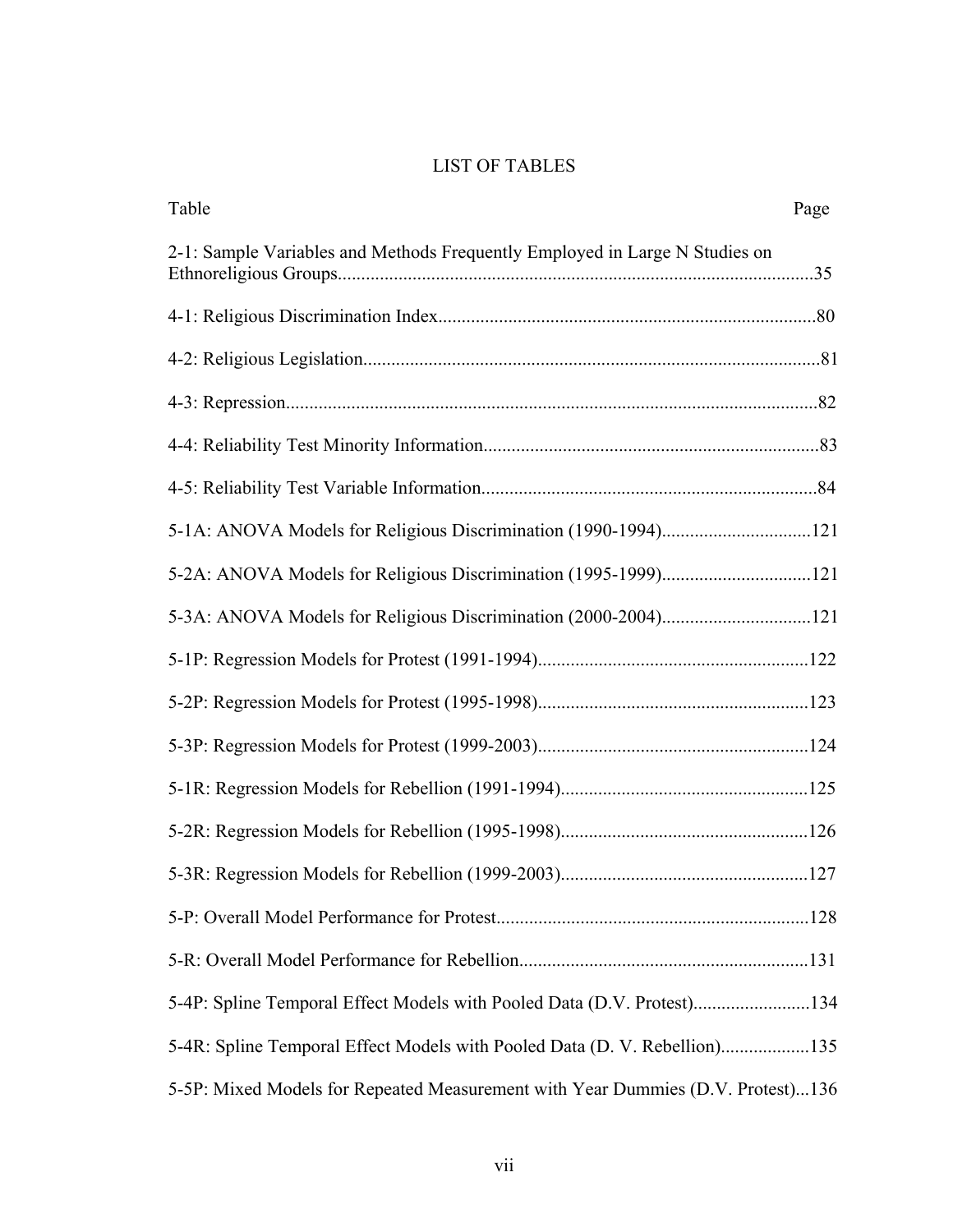| 5-5R: Mixed Models for Repeated Measurement with Year Dummies (D.V.              |  |
|----------------------------------------------------------------------------------|--|
| 5-6P: Mixed Models for Repeated Measurement without Year Dummies (D.V.           |  |
| 5-6R: Mixed Models for Repeated Measurement without Year Dummies (D.V.           |  |
| 5-7P. Model Comparison of Random Effect Models for Protest with Pooled Data140   |  |
| 5-7R. Model Comparison of Random Effect Models for Rebellion with Pooled Data140 |  |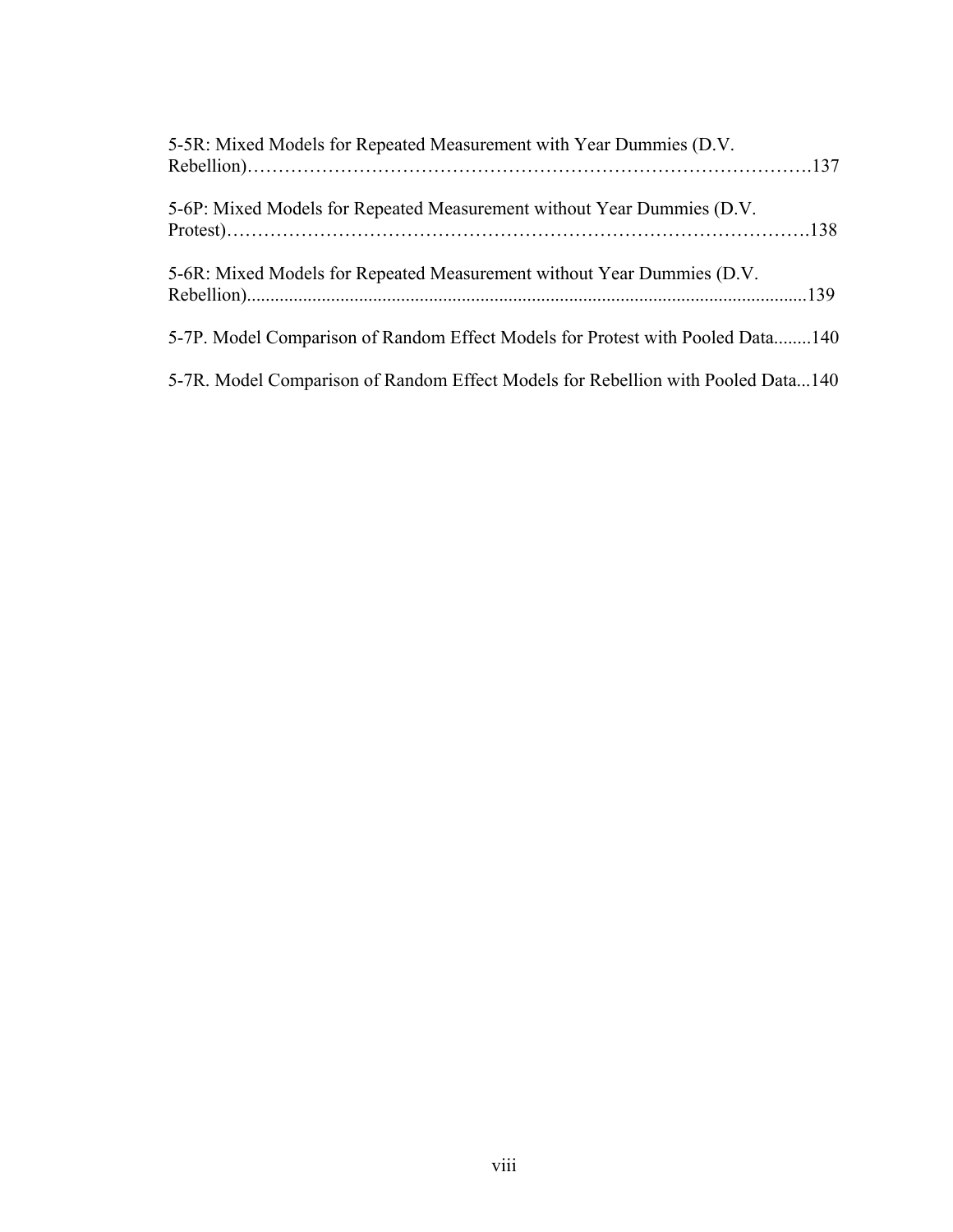## **Chapter One Introduction: Opening Pandora's Box**

The period from the 1979 Iranian revolution to the tragic fall of twin towers of the World Trade Center in September 11, 2001 is only a blink of the eye in world history. Yet, a series of events since 1979 have opened the eyes of academics and decision makers about religion's role in understanding conflict. The Islamic rebellion in Afghanistan against communism; the civil war in Lebanon; the conflict in former Yugoslavia between Bosnians, Serbs and Croats; the rise of radical Hinduism in India; and the current tension in Iraq between Shi'is and Sunnis are not random events, but pieces of the same puzzle: religion and conflict.

In line with decades of neglect toward religion, research on this issue has taken 'baby steps' in the social sciences. International relations, as a field of political science, is not an exception. The academic literature on religion is not well developed. Achievements can be traced to a handful of devoted scholars rather than a critical mass throughout the social sciences. This study takes an incremental step in moving toward the literature on religious conflict. Like every baby step, it is small, yet spirited.

This project seeks to answer the following specific question: What are the factors that facilitate protest or rebellion of ethnoreligious groups? Ethnoreligious conflict is just one of many forms of religious conflict that refers to strife among ethnic groups that "belong to different religions or denominations than the majority group in their state" (Fox 2004b: 59). So, what are the causes of ethnoreligious conflict? The answer to this question, as it turns out, will not be fully in accordance with intuition from the major schools of thought. Both annual multiple regressions and time series cross-sectional data

1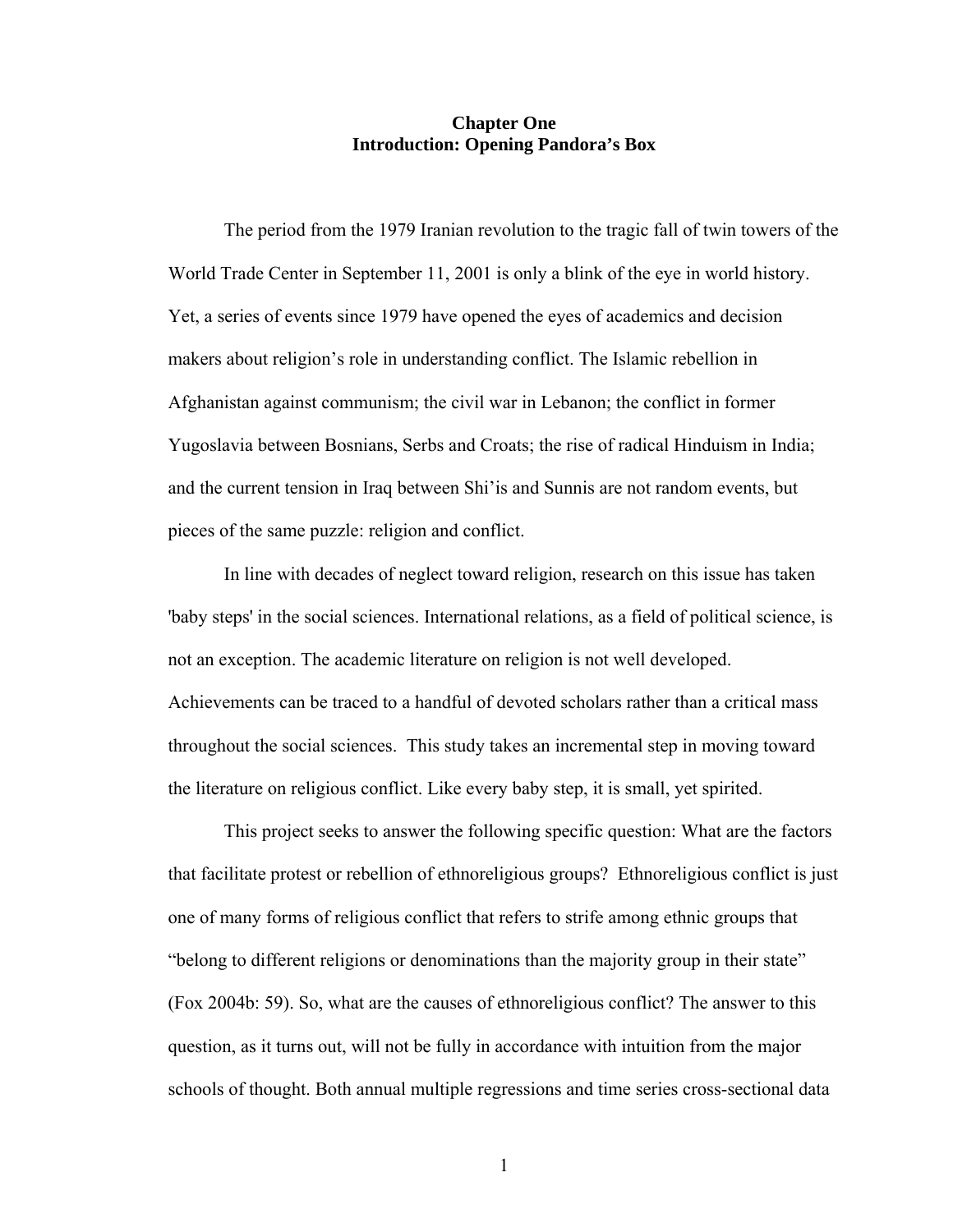analysis has revealed that unlike what is expected, there is a negative relationship between religious marginalization and conflict. Religious discrimination and religious legislation in majority religion discourage mobilization of ethnoreligious groups. This finding contradicts with the Minorities at Risk (MAR) model that simply predicts discrimination as a major determinant of grievances that at the end trigger mobilization. It is against the common sense as well since democratization and religious freedom are considered as a quick recipe to harmony for multiethnic states.

This study intends to contribute the ethnoreligious conflict literature in three different ways. The first contribution is developing a theoretical link that will connect ethnicity and religion based on a trilogy of ideas from the ethnic conflict literature, i.e. primordialism, instrumentalism and constructivism. Religion is not actually different from any other attribute of ethnic identity (Gurr 1993). However, it is mostly treated as an invisible factor in ethnic studies. With a common theoretical background, we can incorporate religion into the rest of the ethnic conflict literature. The search to understand motivations for ethnic conflict is not new, but stimulated by a 'tsunami' of conflicts that marked the early [1](#page-12-0)990s.<sup>1</sup> Asia, Europe and Africa had suffered from nationalist and ethnic conflicts in the post-Cold War period. Creating links with ethnic conflict literature and religion can be quite helpful for the development of the literature on religious conflict.

The second contribution is providing an inclusive data collection on religious discrimination that will enable empirical testing of the model. For this project, a religious discrimination index that includes 24 variables for the period 1990-2004 is coded for 62

 $\overline{a}$ 

<span id="page-12-0"></span> $1$  Gurr (2000) was inspired from waves of ethnic conflict in 1990s. The Minorities at Risk (2002) dataset includes many aspects of contemporary ethnic mobilization that are used in large-N studies.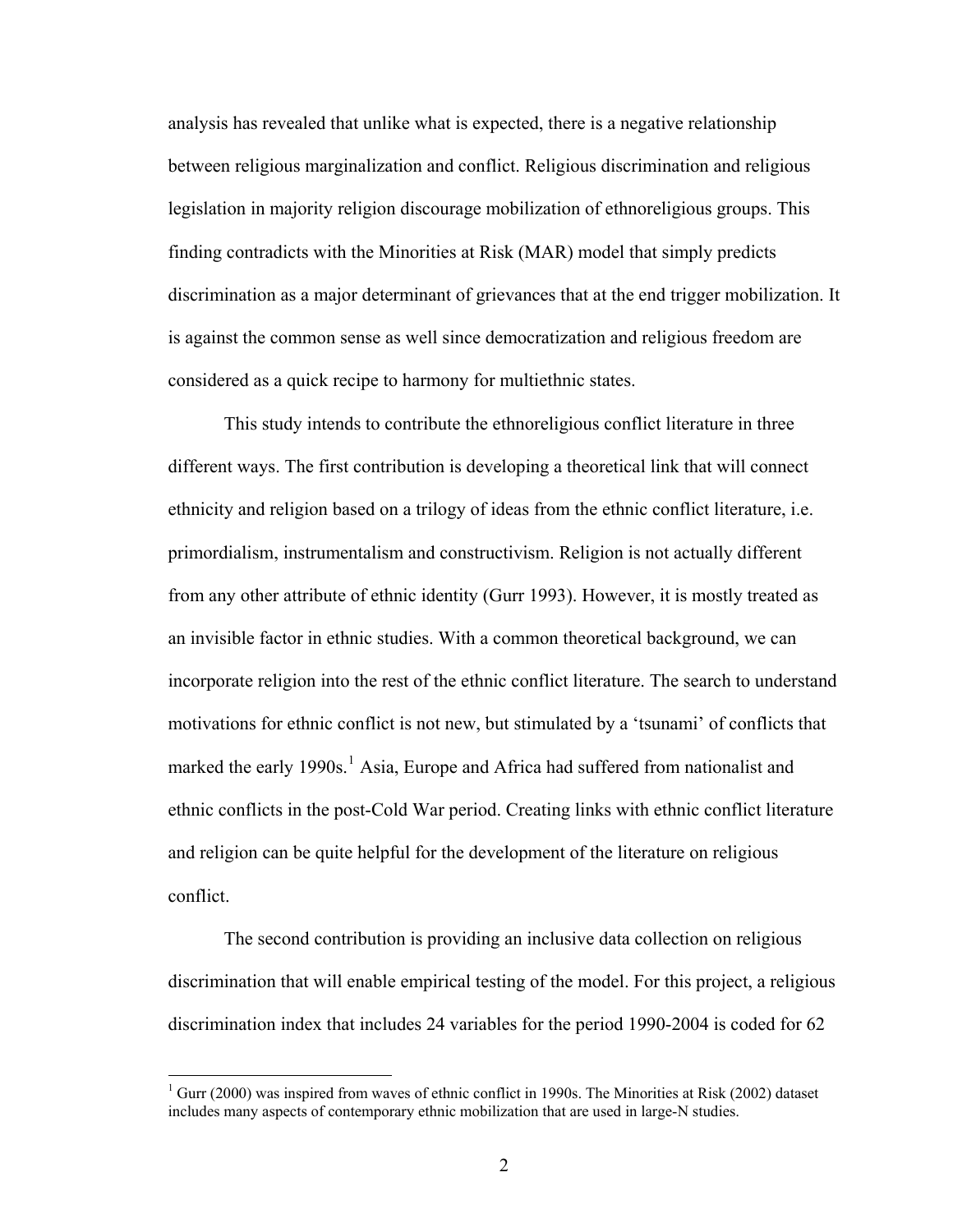ethnoreligious groups. To the best knowledge of the author, this is the most comprehensive data collected on religious discrimination at the minority level.

The third contribution is testing the model, using the data collected on religious discrimination, in a large-N cross sectional format employing diverse methods. In addition to conventional methods such as multiple regression, we used statistical techniques that had not been used in ethnoreligious conflict literature before, such as spline temporal effect models and mixed models of repeated measurement. Using multiple techniques enables testing the robustness of the newly introduced theoretical model.

These contributions aim to address different aspects of research ranging from theory development to data collection, from employing sophisticated statistical analysis to descriptive analysis of data. Since religion has been a relatively neglected factor in conflict literature, there are many unanswered questions with regard to individual, cultural, structural and international causes of ethnoreligious violence. Therefore, the avenues of contribution are wide open.

This study proceeds in five additional parts. Chapter 2 describes theoretical relevance of religion to conflict. Chapter 3 explains the model developed. Chapter 4 is about the research design of the analysis. The findings of the analysis are in Chapter 5. Finally, conclusions and directions for future research are offered in Chapter 6.

The failure of the literature to provide well-developed theories on religion and conflict can be explained with strong trends, such as theories of modernization, secularization and functionalism, which consider religion irrelevant to politics. Westphalia's secular ties have also contributed to the limited number of studies in this

3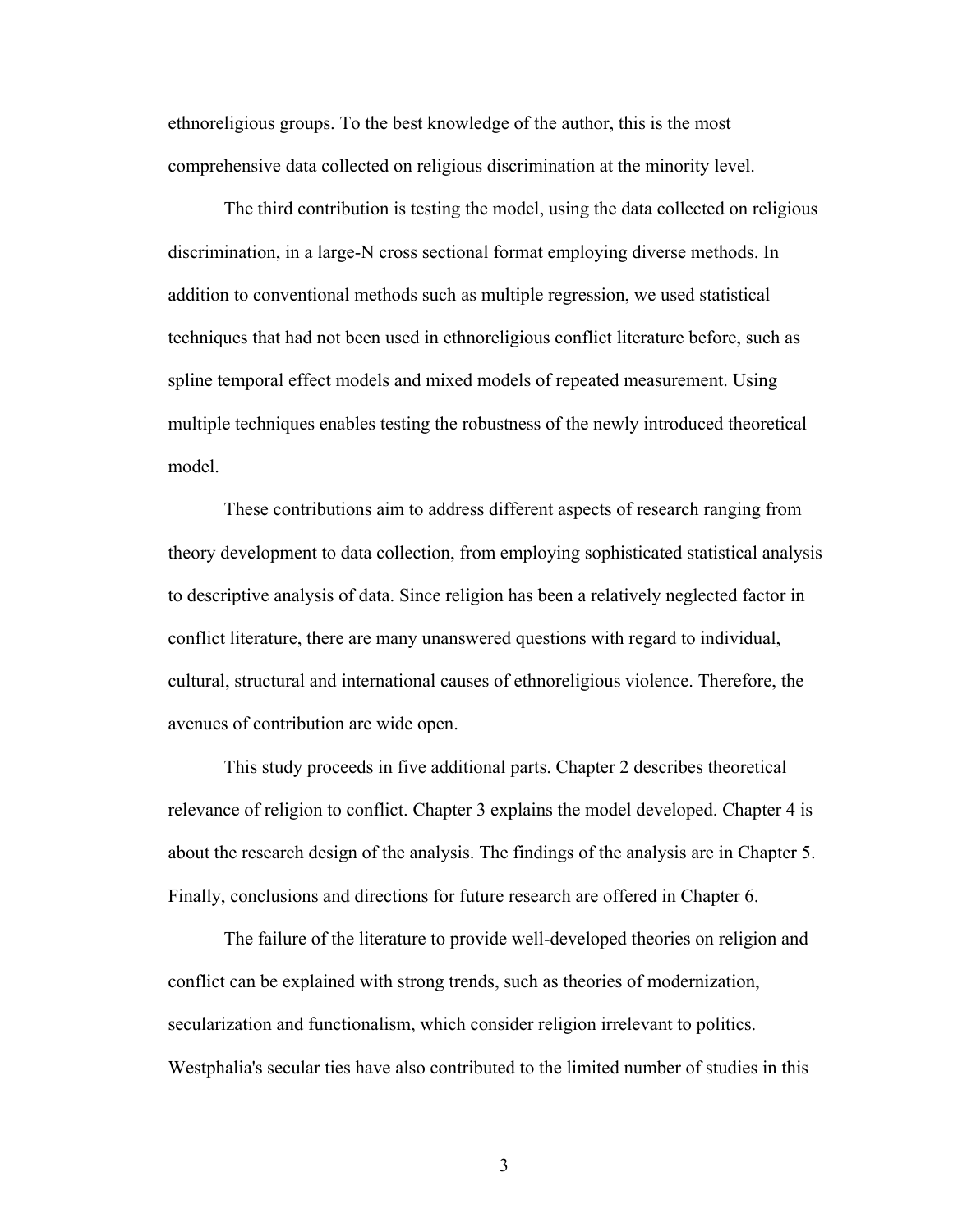field. When this is combined with challenges posed by attempting to quantify religionoriented variables we more or less get the equation of ignorance. All of these matters, as well as the impact of religion on ethnic strife with specific emphasis on religious discrimination, is discussed in Chapter 2. In this sense it is argued that religion is relevant to conflict and politics.

The purpose of this study is not only to provide a theoretical framework for ethnoreligious conflict, but also to empirically test that framework. A model of ethnoreligious conflict is developed in Chapter 3 for that purpose. Moving forward from the debate among primordialists, instrumentalists and constructivists, a constructivist approach is used to build up a model on the impact of faith on ethnic conflict. The main argument is that, from a constructivist point of view, the religious marginalization of an ethnoreligious group, the socioeconomic situation, and the interaction between the main determinants of ethnic conflict (like separatism, regime type and repression) with religion can trigger protest and rebellion.

 Chapter 4 explains the research design and completes five tasks. First, it provides information regarding the datasets used. Second, the criteria for case selection are developed. Third, coding issues, including major problems faced during the coding process, are explained. Fourth, other variables included in the analysis are described. Finally, questions relating to missing data, data reliability and methodology used to test the model are addressed.

 Chapter 5 tests the model introduced in Chapter 3 in a large-N, cross-sectional format using data collected by the author along with the Religion and State (RAS) and the Minorities at Risk (MAR) datasets. This is a comprehensive analysis that employs

4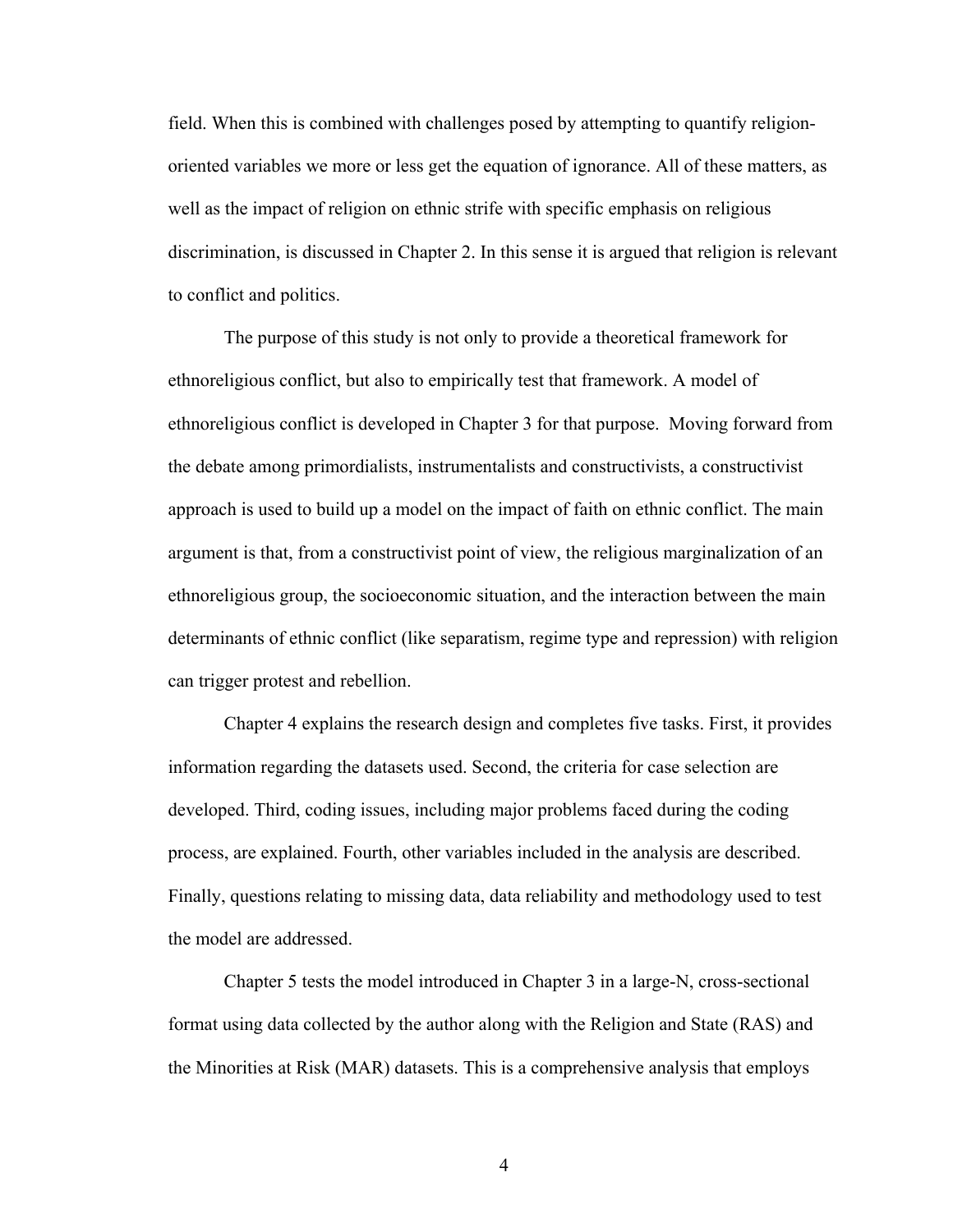four different methods to explore the data. The first part displays descriptive statistics on religious discrimination in order to identify regional distribution of the variable. The second part offers multiple regressions that test the model annually from 1990 to 2003. In the third part, the available data for the period from 1990 to 2003 is pooled for time series cross-sectional analysis. Fourth and finally, the results are applied to ethnoreligious minorities in Iraq to provide ideas regarding the future of the country.

 Chapter 6 wraps up the project. In this chapter, three items are highlighted: the accomplishments of the study, the summary of findings and possibilities for future research. One of the significant findings of this research is that statistically significant religious discrimination and religious legislation variables keep appearing even when the statistical technique used is changed. At this point, it is possible to argue that religion is an important factor in understanding ethnoreligious conflict. However, the form of the relationship is much more complicated than we might believe. This opens many further research avenues. The closest target is understanding the religious aspect of ethnic identity. However, that is not the final destination. Eventually, we need to see if the theory developed here that emphasizes religious discrimination and religious legislation is applicable to any from of religious conflict. In other words, is religious marginalization influential in the non-ethnic context of conflict?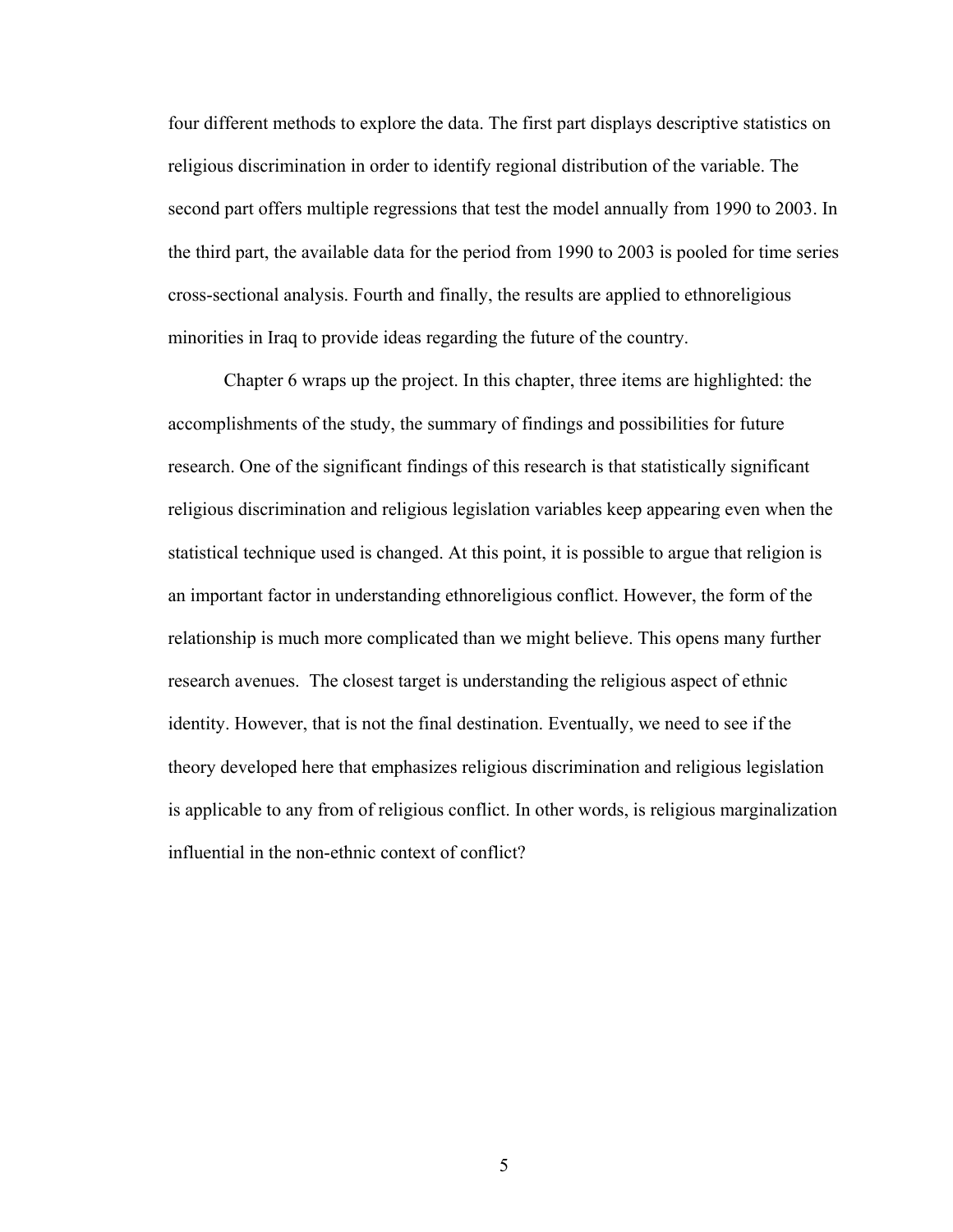# **Chapter Two Theoretical Relevance of Religion to International Relations and Ethnic Conflict**

 Despite several real world events in the real world of politics, religion failed to take a prominent role in political science in the modern era. Recent research suggests that this might be changing. Some well known studies such as *Bowling Alone* (Putnam 2001) and *Clash of Civilizations* (Huntington 1996a) have recognized the importance of religion. Putnam underlines the role of religious institutions as providers of social engagement in American society and Huntington's definition of civilization mostly overlaps with religion (Fox 2004a). Whether about religious institutions or the role of religion in social life, recent works focus attention on the importance of religion (Fox 2004a; Jelen and Wilcox 2002; Hart 2001; Rudolph and Piscatori 1996; Barkun 1994; Casanova 1994; Marty and Appleby 1992; Hadden 1987).

 This chapter aims to review the (lack of) literature on religion and proceeds in three parts. In the first part, ignorance of religion and reasons behind this ignorance are explained. Second, the role religion plays in conflict is discussed. Third, the specific impact of religion on ethnic strife is the focus with emphasis on religious discrimination.

#### **I. Religion and International Relations**

 The absence of religion in social science is attracting more and more attention. "Bringing religion back" from the black holes or forgotten lands of research is on the agenda of social science branches and even entire fields, such as comparative politics (CP), sociology and international relations (IR).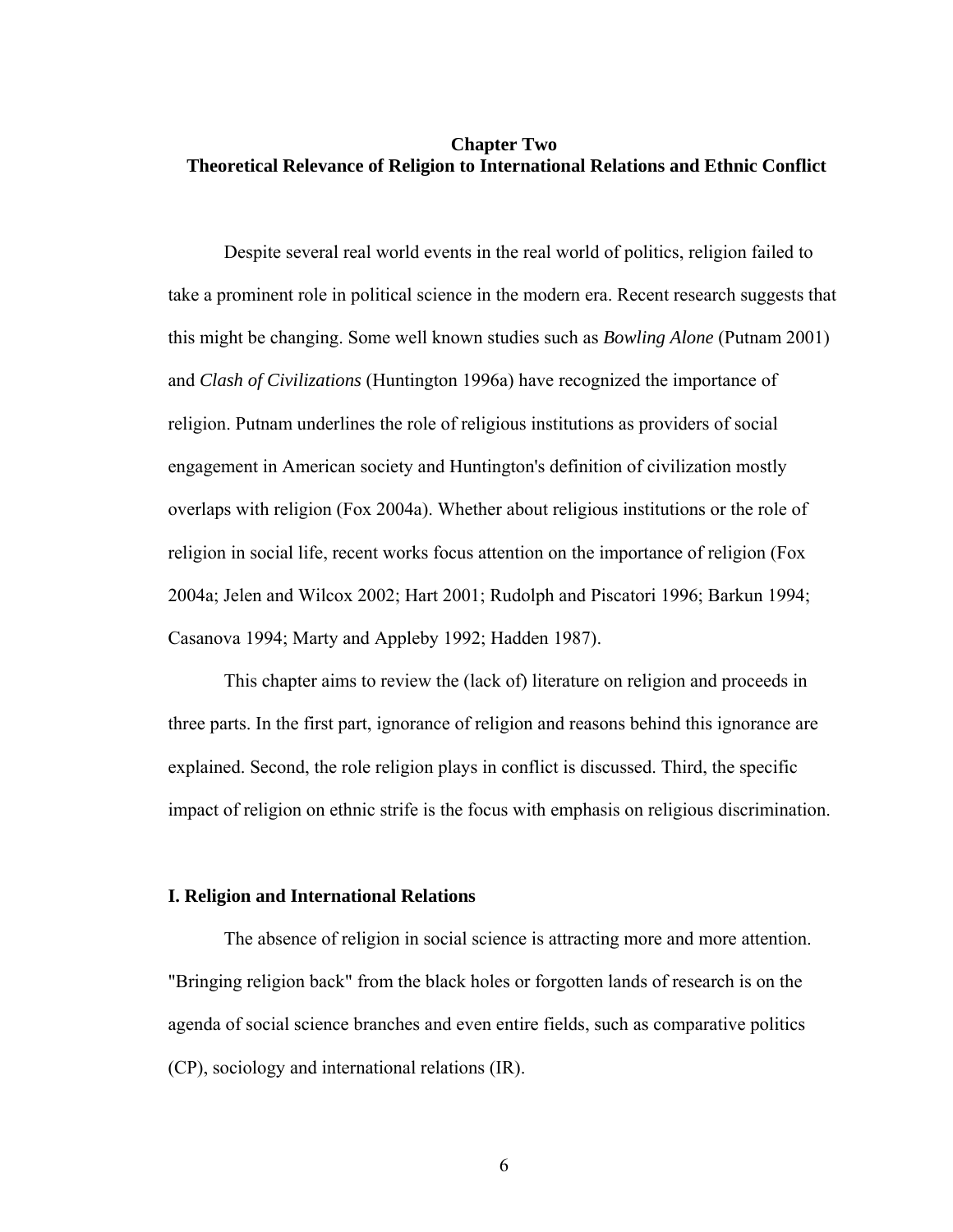Anthony Gill (2001), in his article "Religion and Comparative Politics", addresses

the absence of religion in CP despite its presence in the realm of politics. Gill (2001:

118) argues that spiritual traditions such as Judaism, Christianity, Islam, Buddhism, and

Hinduism functioned as a "locus for political mobilization" in the past and the religious

economy school provides valuable insight about this. It is observed that religious

movements can create collective action such as political protest in different parts of the

world (Smith 1996; Stark and Bainbridge 1985):

Observers of the 1979 Iranian Revolution were taken by surprise by the mobilizing potential of Islam in a nation seemingly moving through rapid modernization... The electoral mobilization of Protestant minorities in Peru allowed Fujimori to win a surprise victory in the first round of balloting in 1992 and eventually become president. And in countries such as Algeria, India, the Philippines, and Yugoslavia, religious motivations overlay political conflicts with violent ramifications. Without doubt, religion continues to make its presence felt in the realm of politics across the globe (Gill 2001: 118).

These diverse examples reinforce the relevance of a study on aspects of religion that still are neglected, such as discrimination.

 Inglehart emphasizes the importance of religion in CP with not only the belief oriented questions he included in the World Value Survey, but also the results of analysis that utilizes these questions. The survey includes many faith-based questions such as: Do you take some moments of prayer, meditation or contemplation or something like that? How often do you pray to God outside of religious services? How much do you agree or disagree with each of the following? Politicians who do not believe in God are unfit for public office. Religious leaders should not influence how people vote in elections. It would be better for [this country] if more people with strong religious beliefs held public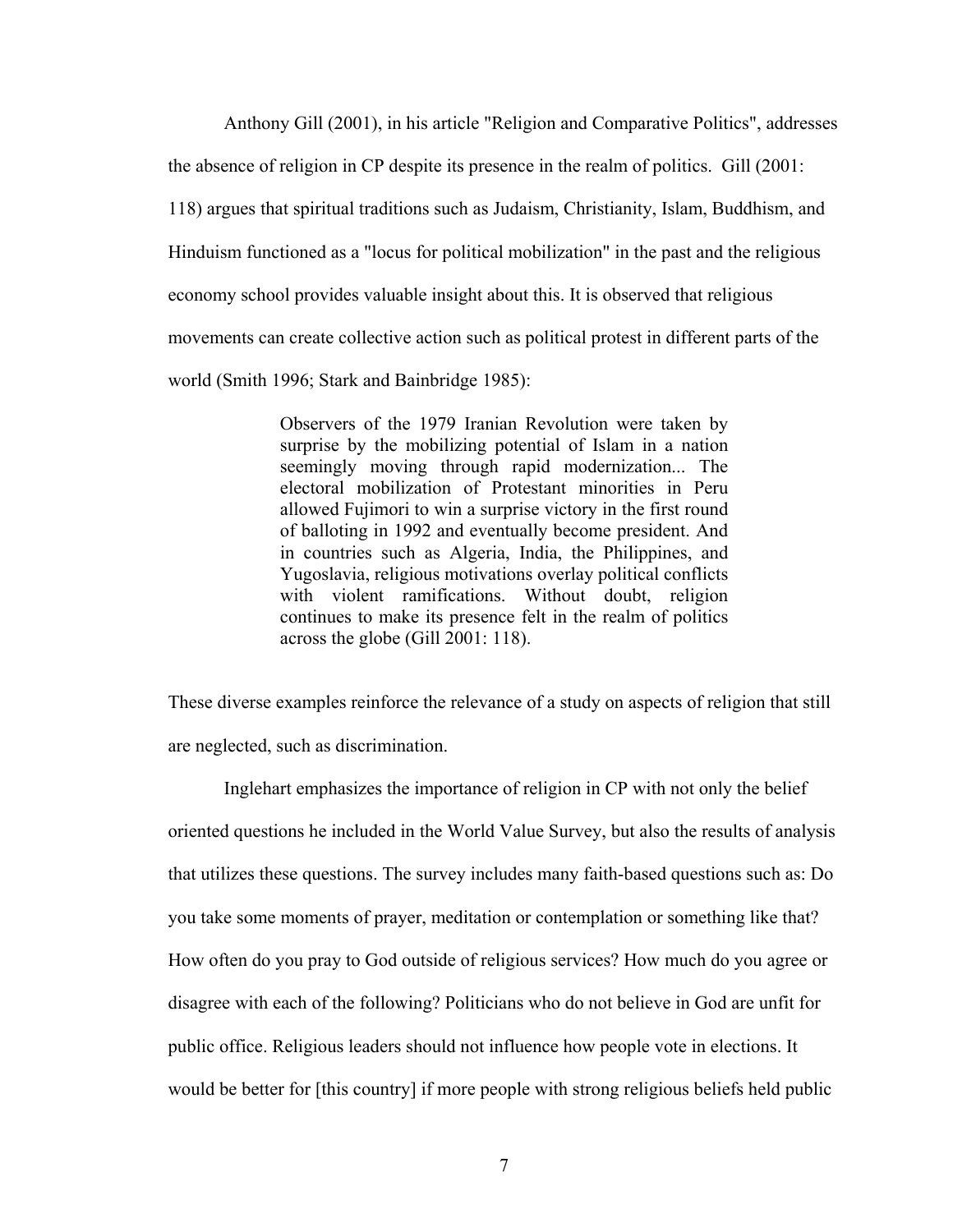office. Religious leaders should not influence government decisions (World Value Survey 2000:  $17-18$  $17-18$ ).<sup>1</sup> The presence of these questions confirms the presumed importance of religion in the broader picture of "word values" and CP. According to the World Value Survey results, more than three quarters of the respondents assert "a belief in some supernatural deity" and 63 % of the respondents consider themselves religious (Inglehart et al 1998, Table V151; Gill 2001: 117).

 Billings and Scott (1994) observe that theories of secularization and modernization expected a declining significance of religion despite its historical role in legitimation. However, as for other branches of social science, the gap between paradigms and reality was disturbing for sociology:

> Unexpected events in the late 1970s, however- the rise of the "New Christian Right" in the United States and the international resurgence of religious activism symbolized by the revolutions in Iran and Nicaragua- have encouraged a paradigm shift in the sociology of religion and legitimation (Billings and Scott 1994: 174).

 Actually sociologists have highlighted the "double function" of religion "as apology and legitimating of the status quo and its culture of injustice on the one hand, and as a means of protest, change, and liberation on the other hand" (Solle 1984: 21). Berger (1967), for instance, considers religion both as "world-maintaining" and "worldshaking" force that can confirm or conflict with power and privilege (Billings and Scott 1994: 173). However, functionalist conceptions of religious legitimation, which will be discussed in this chapter, have marginalized the role of religion in sociology. Post-

<sup>&</sup>lt;sup>1</sup> More information about the survey questions can be found at

<span id="page-18-0"></span>http://www.worldvaluessurvey.org/statistics/index.html (04/19/2006).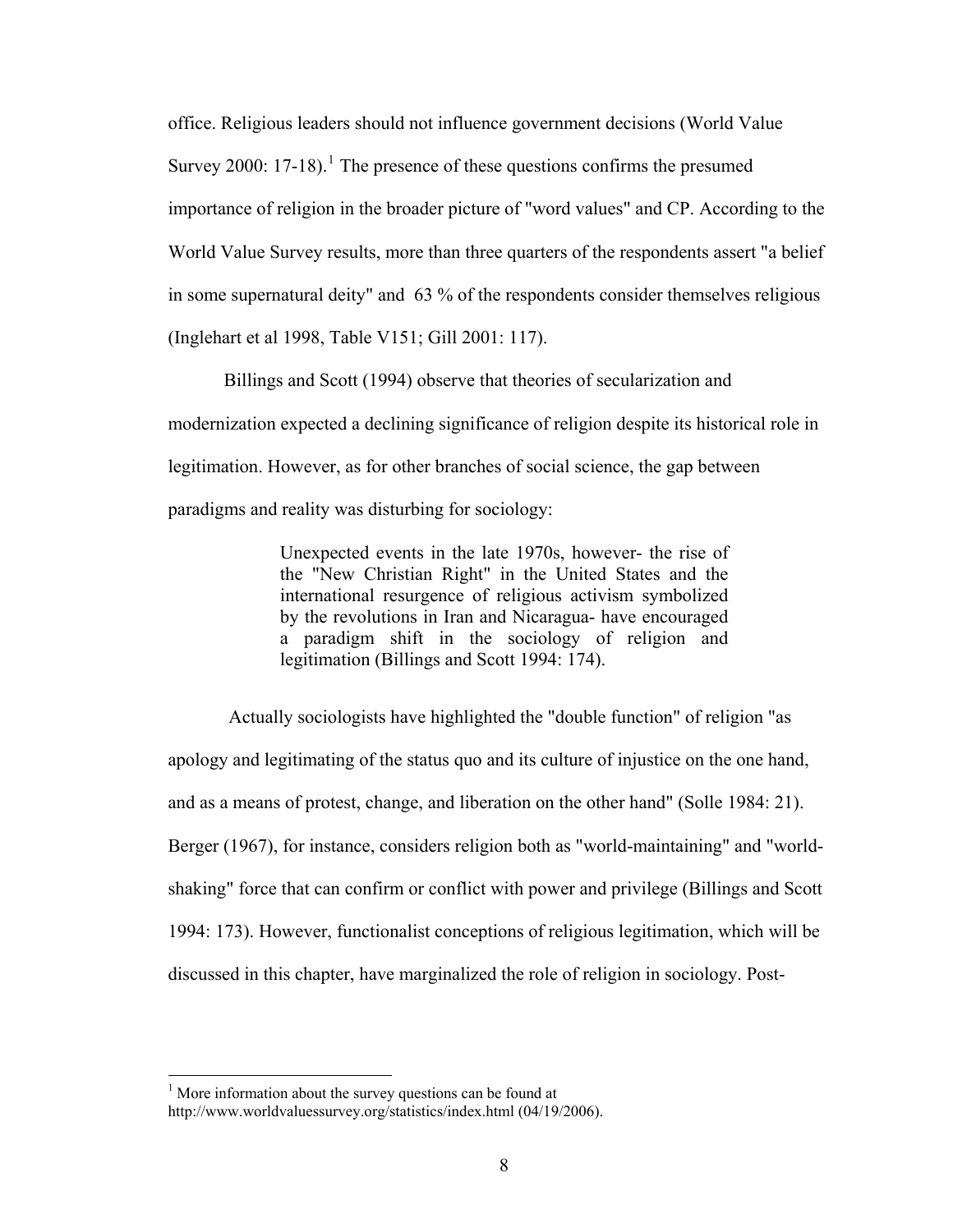functionalist studies give more attention to the role of religion in political processes (Billings and Scott 1994). In other words, sociology is bringing religion back, too.

 Likewise, International Relations, as a social science discipline, suffers from the same problem, i.e. relative ignorance of religion. Discomfort with the situation has been expressed by a handful of scholars (Fox 2004a; Fox and Sandler 2004; Hatzopoulos and Petit 2003; Lausten and Waever 2003; Hasenclever and Rittberger 2003; Fox 2001a; Reychler 1997).

> [T]he discipline of international relations is a microcosm of the Western social sciences, which for most of the twentieth century ignored religion. The founders of the social sciences and their heirs, including most major Western social thinkers, rejected religion as an explanation for the world (Fox and Sandler 2004: 2).

A follow up question is "why?" First of all, theories of modernization, secularism,

as well as functionalism have excluded religion from the explanations of world events.

That partially explains the similar ignorance of different branches of social science. Second, specifically for international relations, it is possible to argue that treaty of Westphalia and its secular character, with emphasis on sovereignty, contributed to our memory loss on the impact of religion on IR. Third, the influence of behaviorism and the utilization of quantitative methods in line with that ignorance of religion as a factor difficult to measure contributed to lack of interest (Fox and Sandler 2004). Each reason for the high level of ignorance will be explained in the following section.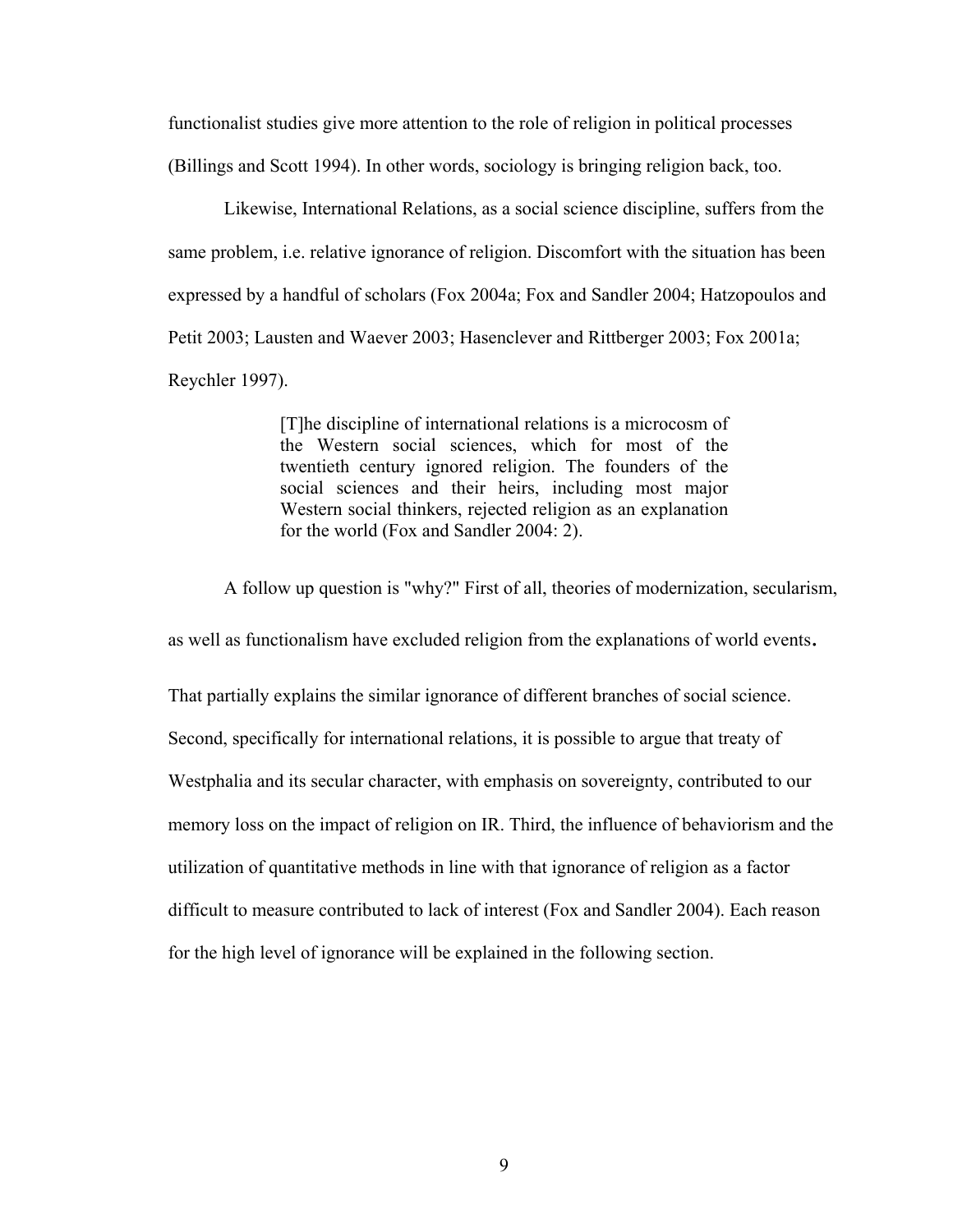#### **The Reasons for Ignorance**

#### **A. Theories: Modernization, Secularization and Functionalism**

 Modernization and secularization theories contributed to the general ignorance of religion. In the 1950s and 1960s, modernization theory was quite influential (Fox 1997; Kautsky 1972; Smith 1970; Apter 1965; Almond 1960, Rostow 1959; Deutsch 1953). It was argued that modernization would reduce the political significance of factors such as religion and ethnicity with urbanization, education and economic development:

> students of social development hypothesized that exposure to education, urbanization, the presence of modern opportunities for employment, technology, scientific advancement, as well as new and more complex social organizations, would inevitably lead to the spread of secularization, pluralism and political differentiation throughout the world. These changes were also expected to lead to the adoption of new values and modern life styles that would sharply clash with religious traditions. .... Rather than being a force for collective action, social control and political mobilization, religion would simply become a private affair for the individual (Sahliyeh 1990:3).

 Modernization theory made a false prediction regarding role of religion. Unlike what was expected, modernization has contributed to the resurgence of religion. Fox (2001a) summarizes the reasons for that outcome. First, in the places where modernization was not very successful, like most Third World countries, individuals started to "feel alienated, disoriented, and dislocated, leaving them more open to the overtures of religious movement (Fox [2](#page-20-0)001a: 56). $1^2$  This feeling of alienation and disorientation at the end encouraged fundamentalist movements in the developing world (Williams 1994; Mendelsohn 1993; Marty and Appleby 1991). Second, with modernity, spheres of religious movements expanded through modern communications technology.

<span id="page-20-0"></span><sup>&</sup>lt;sup>2</sup> See, for example, Haynes (1993) and Thomas (2000).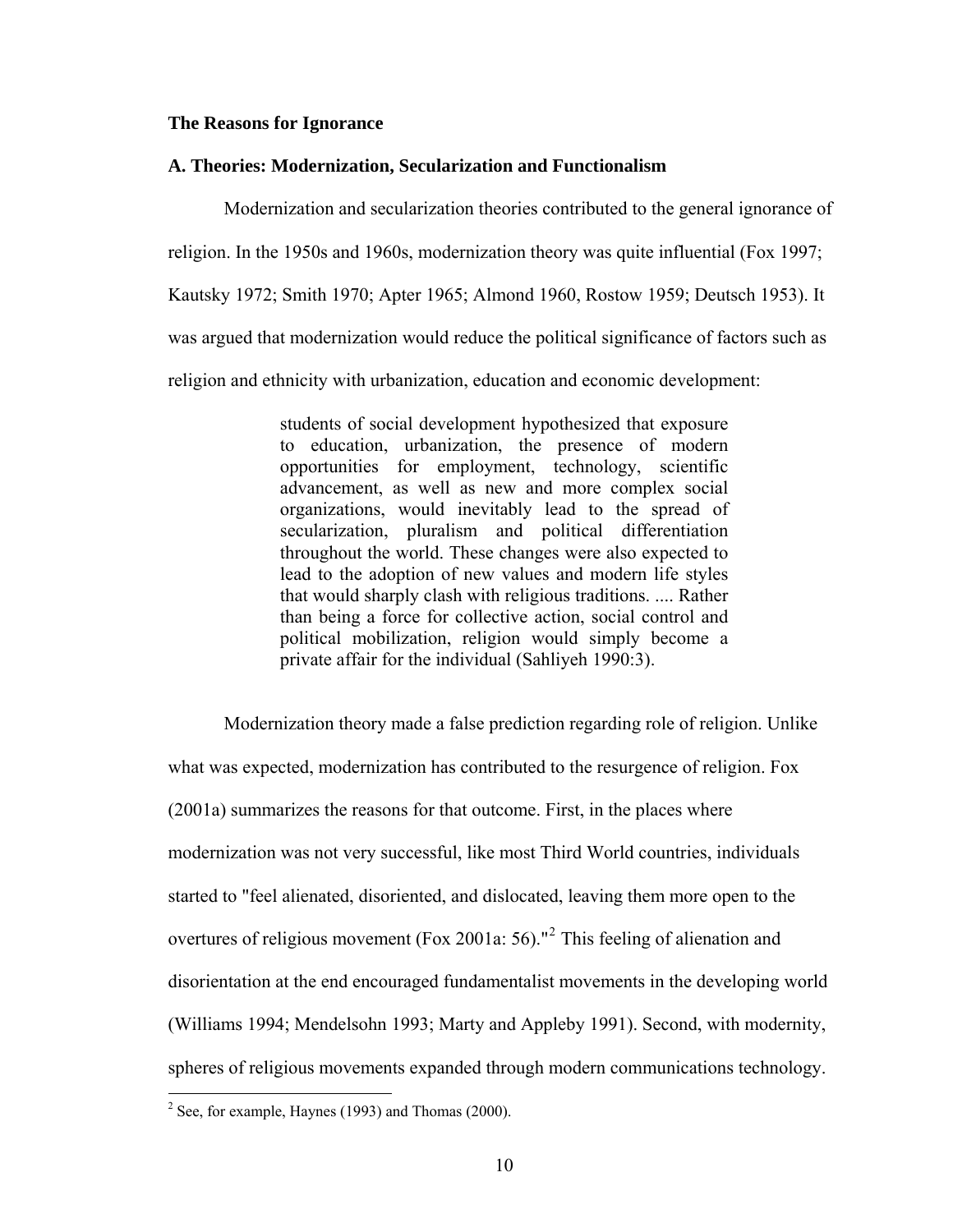Thus availability of modern organizational and propaganda techniques facilitated fundamentalist movements. Third, the "religiosity" of individuals increased with modernity due to freedom of choice given to them. Fox explains the basic argument of an economic theory of religion: $3$ 

> ...when religious monopolies are broken down, as they have been in much of the modern world, people engage in a costbenefit analysis in selecting their religion. At the same time, religious "producers" have an incentive to make their religions as attractive as possible to the body of "consumers" in the religious "market place" (Fox 2001a: 57).

Functionalism is another school of thought that denies the connection between religion and politics. Religion is not considered as a source by itself, but one of the expressions of 'fundamental' sources. So, what is important is not religion, but those fundamental forces that use religion to manifest themselves (Fox 1997; Billings and Scott 1994).

 Functionalists see religious legitimation as "the process by which one aspect of a social system confers sanctions on society as a whole and on particular institutions within it" (Fenn 1974: 144). From this point of view, even though in real world we experience resurgence of religion, religion is not actually the cause of significant change. Therefore, from a functionalist standpoint, any study that sees religion as a source by itself to explain social events, such as conflict or social mobilization, is not explaining anything since another, more fundamental force behind religion is the real reason (Fox 1997).

 Functionalism is bitterly contested in sociology and international relations (Fox 1997; Billings and Scott 1994; Robertson 1985; Beckford 1983). It is stated that "other

 $\overline{a}$ 

<span id="page-21-0"></span><sup>&</sup>lt;sup>3</sup> For a comprehensive discussion of the economic theory of religion see Iannaccone 1995; Billings and Scott 1994; Warner 1993.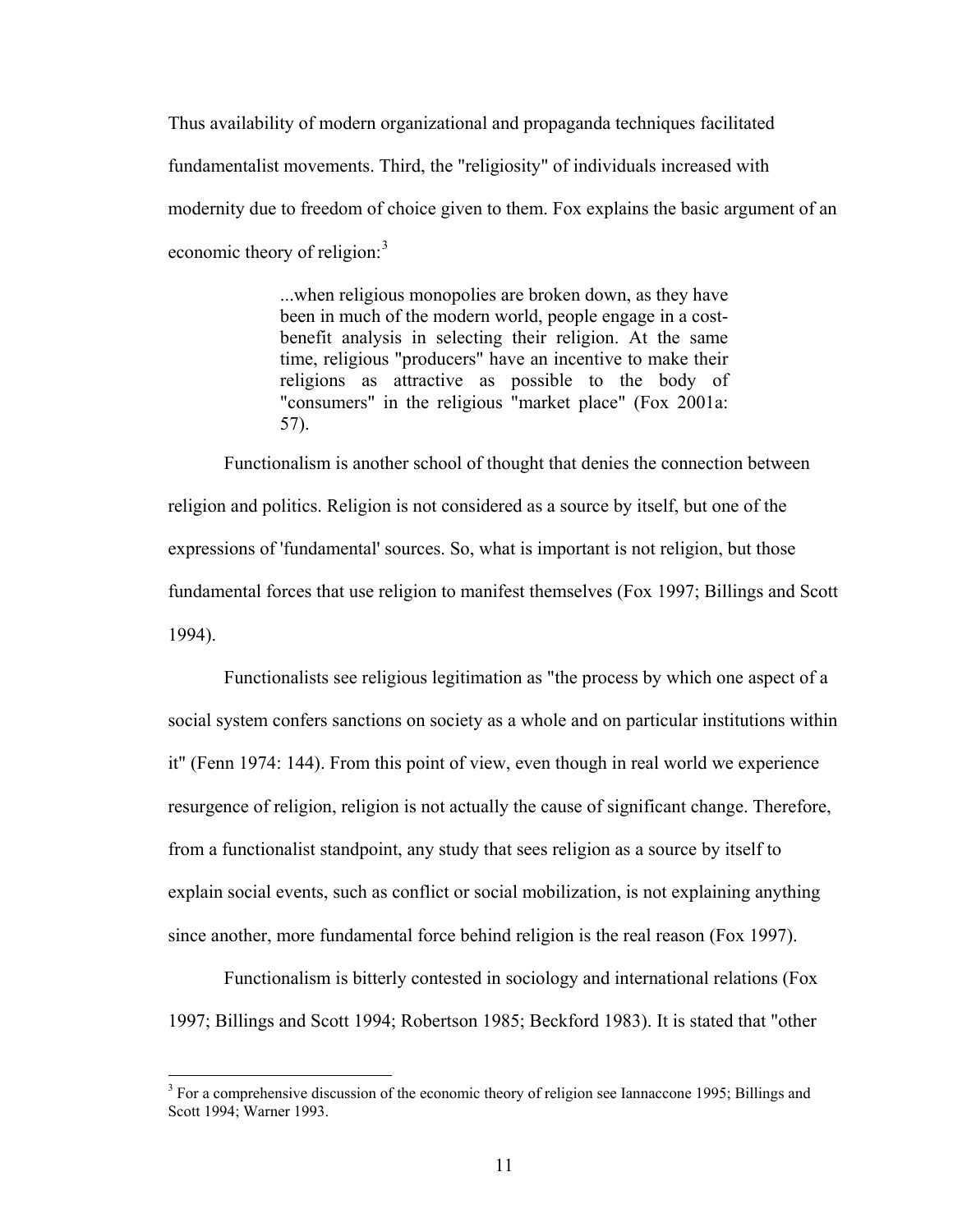societal and political forces do have an influence on religion", but religion also is more than an accumulation of these forces (Fox 1997: 4). Controversy continues to this day.

 In sum, modernization/secularization theories as well as functionalism had contributed to ignorance of religion. When these theories were influential, they created and even entrenched patterns of social science research that excluded "religion" as a significant factor.

#### **B. Westphalia and the Abandonment of Religion in IR**

 Fox and Sandler (2004: 15) write that "the study of international relations simply ignores religion... That is, it is simply assumed that religion is not important to international relations and that no explanation or discussion of this assumption is necessary." When we look at the history of IR, we can trace it back to the Treaty of Westphalia.

 The Treaty of Westphalia in 1648 is considered as the starting point of the modern international system (Goldstein and Pavehouse 2006). The treaty not only established principles of sovereignty and independent states, it also ended the Thirty Years' War of 1618-1648, which was a product of rivalry between Protestants and Catholics. The idea was that religious conflict needs to be stopped. In line with that, the Treaty of Westphalia initiated secular authorities. In other words "the study of international relations was founded, at least in part, on the belief that the era of religion causing wars was over" (Fox and Sandler 2004: 15; Laustsen and Waever 2000).

 The impact of the Treaty of Westphalia is reinforced by the dominant IR theory of the post- World War II period, i.e. realism. Realism, after defeating idealism as a by-

12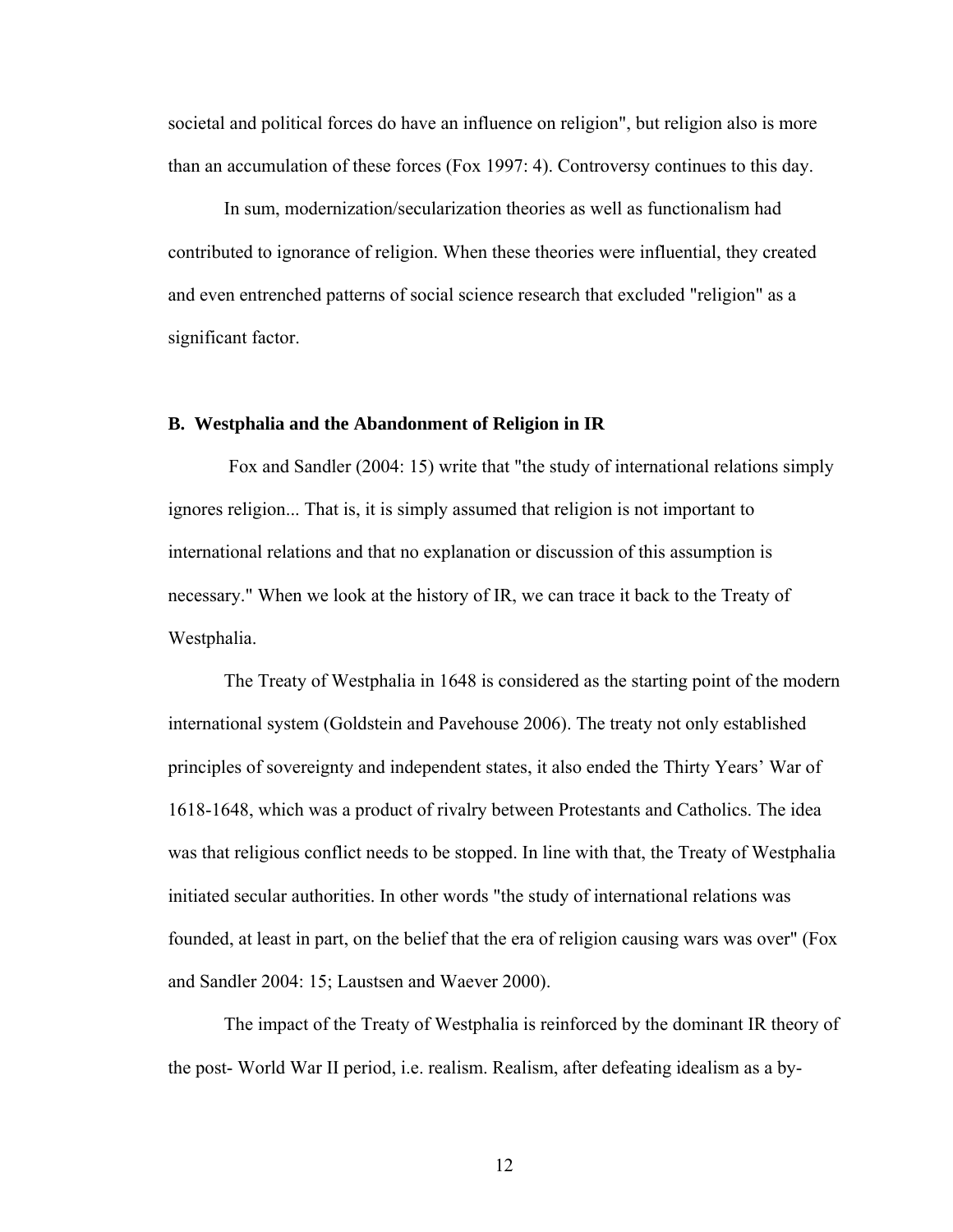product of the results surrounding World War II, became the dominant approach. Its most prominent scholars included Carr (1939), Wight (1946), Niebuhr (1932; 1947), Spykman (1942), Morgenthau (1948), Kennan (1951; 1954); Thompson (1960). Kissinger stands out as a scholar and policy-maker, with the vast majority of the latter implicitly adopting realism for a very long time, with a focus on power politics.

Emphasizing the structure of the international system, (neo) realism excludes what is going on inside the states. States are like "billiard balls, obeying the same laws of political geometry and physics" (Harries 1995: 13; Brooks 1997; Jervis 1998; Wattz 2000; Mearsheimer 2001; Kegley and Wittkopf 2004). Religion is also considered as a domestic issue that does not have an impact on international relations.

#### **C. Quantitative Methods and Measurement of Religion**

Scholars of IR intensely utilize quantitative methodology, i.e. "many of those who study international relations distill the various factors involved in various research questions into standardized measures and use statistical techniques in order to assess the dynamics of a phenomena that they are examining" (Fox and Sandler 2004: 30). However, quantifying religion is not an easy task.

 First of all, religion is sometimes context oriented. Being a Christian in Burma is quite different from being a Christian in the United States. Similarly, being a Muslim in Germany is not the same as being a Muslim in China. Although theoretically religious practices are the same, place of religion in the broader identity of a person or group is different. In other words, how belief interacts with linguistic, racial and customary differences changes from one place to another and it makes religion context oriented. For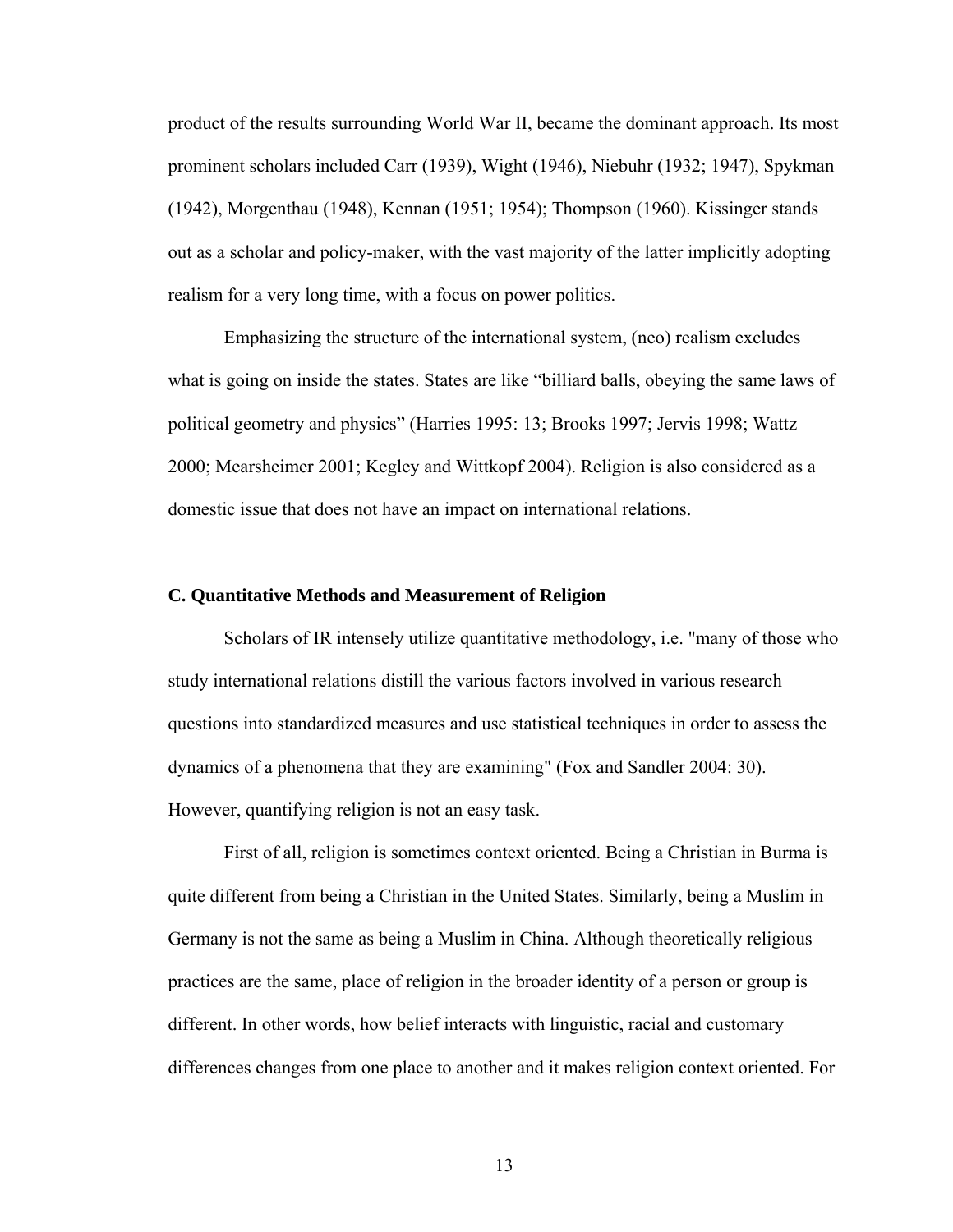instance, in many European countries, due to racial contrast and immigrant background, being a Muslim has a broader connotation than religion. For Hui Muslims in China, it is more about the combination of belief, language, clothing and diet (MAR Reports). This diversity makes it hard to come up with comparable labels or categories.

 Second, religion ultimately is intangible in some way, and measurement criteria are open to debate. The subjective nature of religion complicates the data collection process. For instance, a survey might include a question like "Do you consider yourself a religious person?" What does being "religious" mean? How can we measure it? Even though the study identifies a certain meaning for being religious, the respondent might have a different definition, which might at the end create inconsistencies in the data. Thus the personal and subjective aspect of religion is an important challenge to quantitative research on this subject matter.

 In line with the difficulty just noted, available data on religion is very limited. To the best knowledge of the author, the most comprehensive dataset on religion is the Religion and State (RAS) dataset of Jonathan Fox. Quantitative analysis of religion is underway, but still rare.<sup>[4](#page-24-0)</sup> Lack of data is a key reason behind ignorance of religion in IR.

So far, reasons behind the relative neglect of and ignorance about religion in IR are clear. The main argument of this study is that religion is relevant, present and important in IR. It is essential to note also that the main argument of this study is not that religion is *the* factor to explain international relations. On the contrary, we are aware of the fact that there are many other political, economic and structural factors. However,

<span id="page-24-0"></span><sup>&</sup>lt;sup>4</sup> Fox (Unpublished Manuscript), argues that religion is measured generally with one or more of the following methods in the literature: identity-based variables (Midlarsky 1998; Miller 1996), religious diversity variables (Fearon and Laitin 2003; Reynal-Querol 2002), survey based variables (Inglehart 1998) and government / institutional behavior variables (Fox 2004).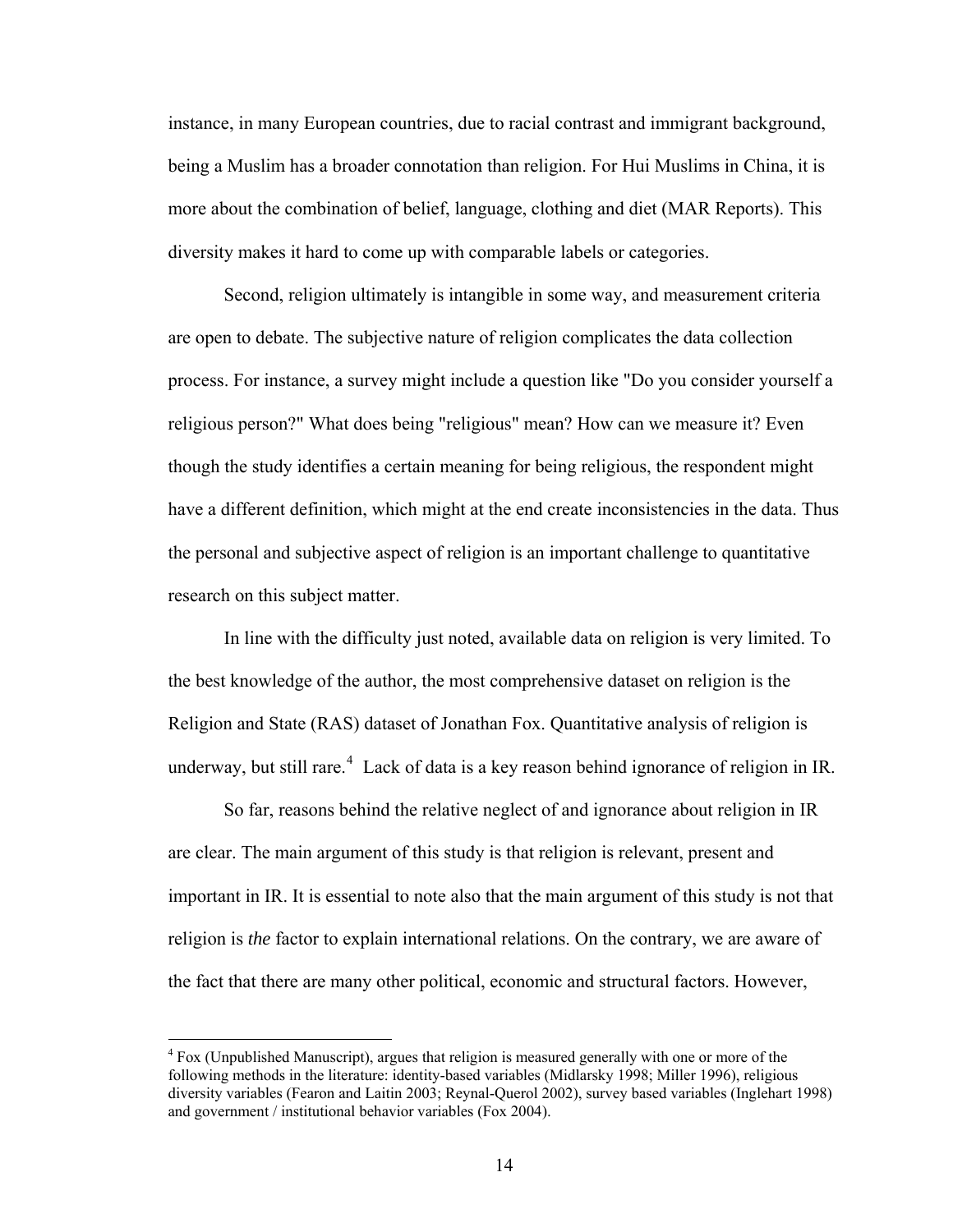especially in the post- Cold War period, religion has a place among the influential factors in accounting for IR.

 There are many reasons for this assertion. First, believers of a particular religion carry core values that define what is good and what is bad which are sometimes perceived as universal truths (Thomas 2000). Strong attachment to one's religious values brings the natural tendency to regard one's own religion as superior to others (Kegley and Wittkopf 1997). This has an impact on anything that includes interaction of two religions.

 Second, religion has an impact on people's perception of life. In other words, religion influences the way we think and behave (Fox and Sandler 2004). It is an important aspect of individual and group identity:

> the world's religions answer the individual's need for a sense of locatedness- socially, sometimes geographically, cosmologically, temporally, and metaphysically. Religious meaning systems define the contours of the broadest possible range of relationships- to self; to others near and distant, friendly and unfriendly; to the non-human world; to the universe and to God, or that which one considers ultimately real or true. No other repositories of cultural meaning have historically offered so much in response the human need to develop a secure identity. Consequently, religion often is at the core of individual and group identity (Seul 1999: 558).

People use religion to understand the world around them, to keep the moral framework,

to provide psychological stability and to recognize their role and place in the world (Fox

2004; Seul 1999). Policy makers are influenced by their belief systems as well:

[F]or many people it is impossible to separate religion from their motivations. It colors their understanding of political and social events as well as the decisions they make. This encompasses political decisions and the decisions to go to war (Fox 2004: 19)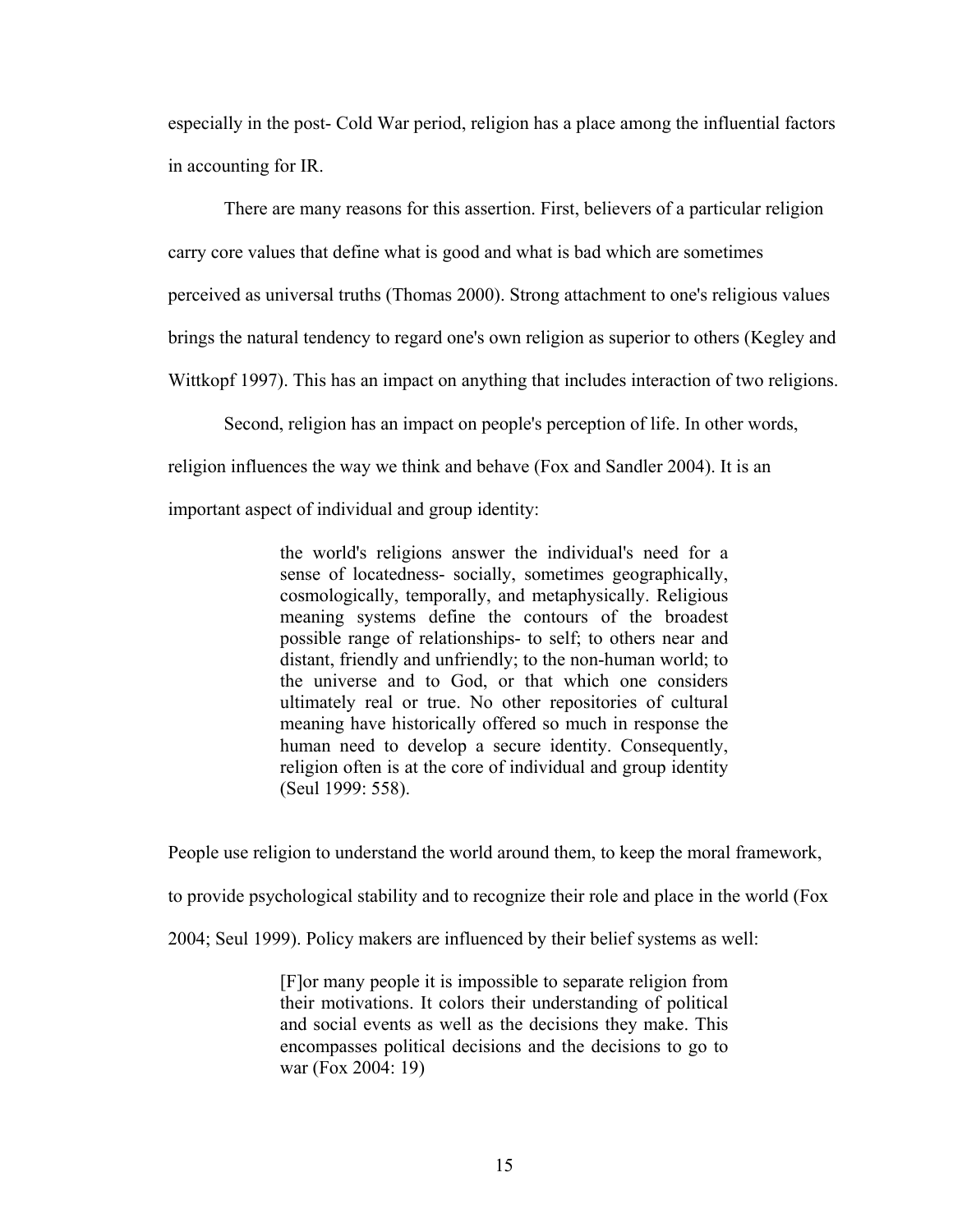Third, religion can change the intensity and nature of conflict. Reychler (1997:1) writes "value conflicts have a tendency to become mutually conclusive or zero-sum issues" and adds "[t]hey entail strong judgments of what is right and wrong, and parties believe that there cannot be a common ground to resolve their differences." Due to the place it has in personal and group identities, the power of giving or taking away legitimacy from people or institutions, "any threat to one's beliefs is a threat to one's very being" (Brahm 200[5](#page-26-0): 1).<sup>5</sup>

 In the next section, the relationship between religion and conflict will be discussed.

#### **II. Religion and Conflict**

 $\overline{a}$ 

 What is the role of religion in conflict? Is religion an important aspect of conflict in general and ethnic conflict in particular? The protracted Arab-Israeli conflict, increasing tension in the Kashmir province of India, conflict in Northern Ireland, and civil war in former Yugoslavia are conflicts among groups with different religions. Yet, due to reasons stated above, religious conflict is an overlooked issue in International Relations.

 One of the suggestions to address critical questions about religiously engaged political movements is social mobilization theory. Social mobilization theory is initially employed to account for civil rights, student, feminist and environmental protests (Wald et al. 2005; Meyer and Tarrow 1997; Morris et al. 1992). From this perspective, interaction of motive, means and opportunity influences political action based on

<span id="page-26-0"></span> $<sup>5</sup>$  Eric Brahm's e-article "Religion and Conflict" can be found at:</sup>

http://www.beyondintractability.org/essay/religion and conflict/?nid=6725 (04/06/2006)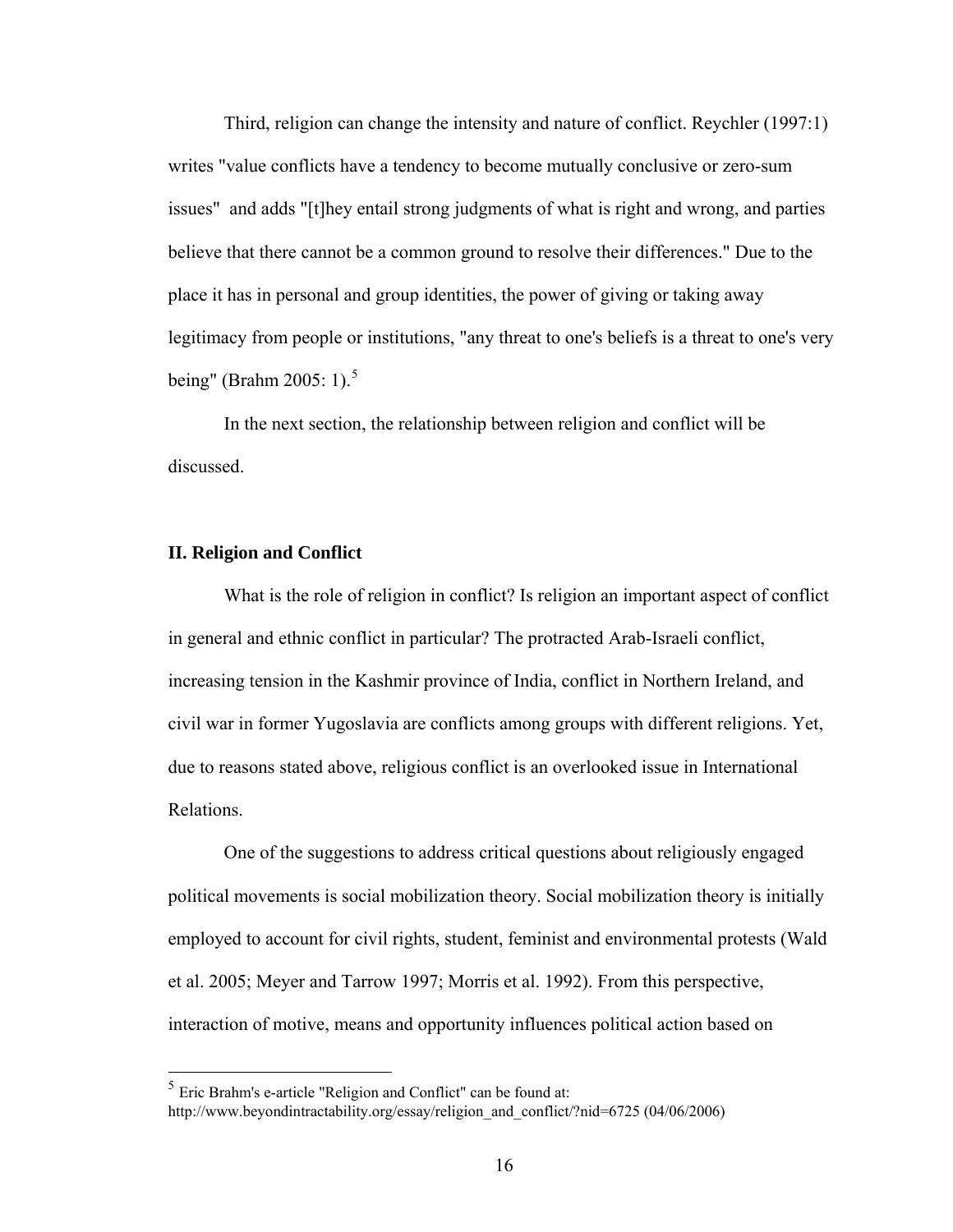religious grievances (Wald et al. 2005). Motive is an important determinant of religious movements because of religion's power on shaping individual's preferences:

> If religion shapes culture, or is shaped by culture, as Weber and Durkheim respectively suggest, then cultural theory offers an important insight into how religion shapes individual preferences. These preferences combine to form the *motive*<sup> $\delta$ </sup> for the political mobilization of religious organizations (Wald et al. 2005: 125).

 So, motives for political mobilization are influential in understanding religious movements. But what are these motivations? Without question motives are diverse, yet in this study our main focus is impact of religious marginalization on development of motives. The argument is if a religious minority within a state is marginalized through activities of state, this might contribute to social mobilization of this group.

 Means, i.e. resources, are important as well. So, frustrations that most of the time form motivations are not enough for mobilization. A group needs resources. This can mean different things, such as leadership, material resources, geographical concentration, and group cohesion. Our position here is religion with its leadership, places of worship, and rules/regulations that are respected by the religious community facilitates organization of the group and this increases the likelihood of social mobilization.

 Opportunity is an important determinant of social mobilization as well (Tarrow 1994; McAdam 1982). Likelihood of collective mobilization increases with the opening of institutional participation, or during the formation of new alignments when old ones are decaying, or when there is lack of consensus between political elites (Steigenga and Coleman 1995). So, in a way political system of the country might invite religious groups to mobilize:

<span id="page-27-0"></span> 6 Emphasis added.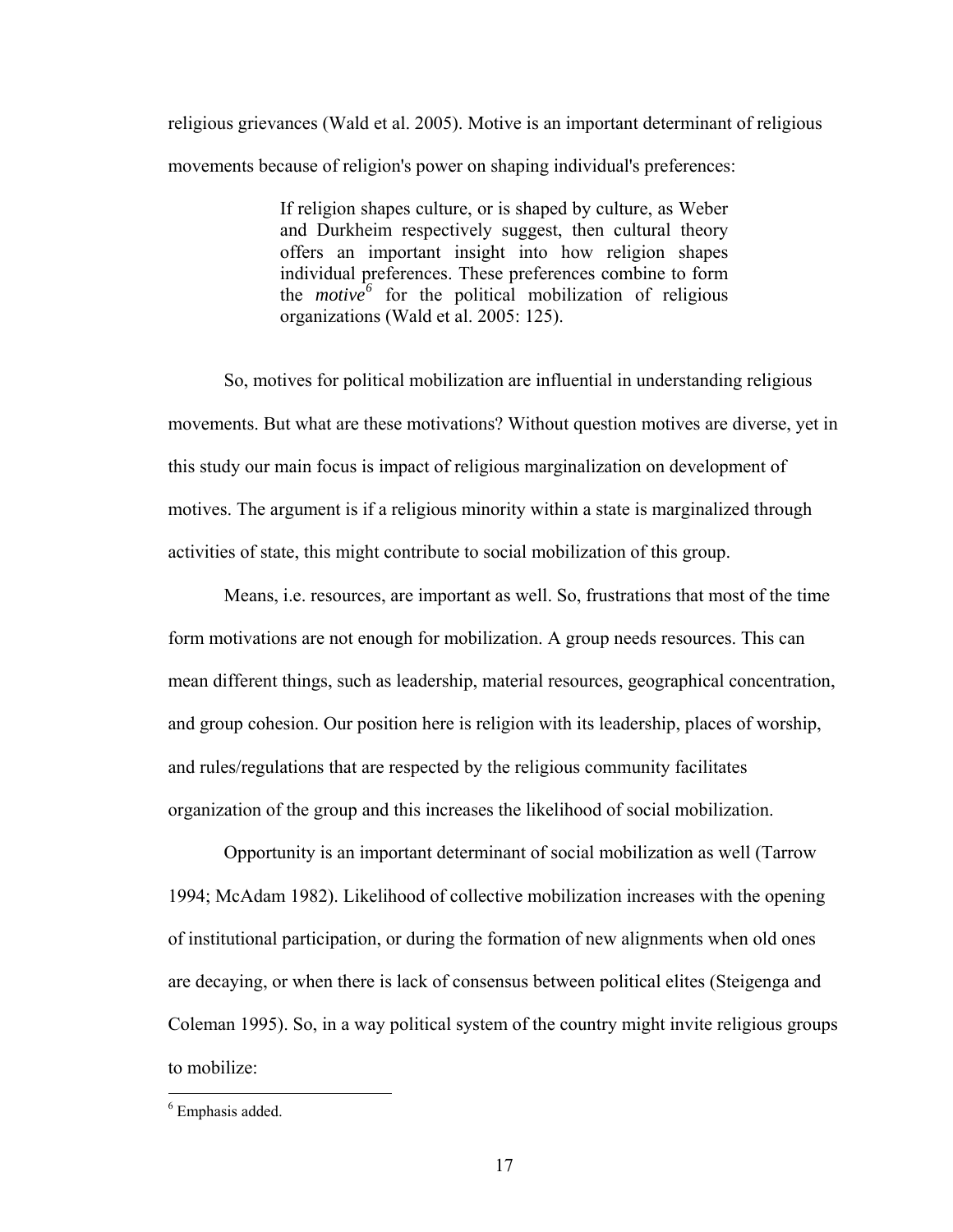<span id="page-28-0"></span>Social movements do not exist in a political vacuum where range of motion is unobstructured and all choices are equally sound. Instead, they arise and act in a political environment full of formal and informal structures that provide both incentives and disincentives for political mobilization (Wald et al. 2005: 136).

Religious groups will have fewer problems compared to many others in terms of utilizing available opportunities, because religion can form foundation of a religious rhetoric easily. That is why religion is expressed at political party level in many countries such as Bharatiya Janata Party (BJP) of India or Justice and Development Party (AKP) of Turkey.

 In a nutshell, the theoretical framework of social mobilization theory offers ways to understand religious mobilization. What makes this an important issue is actually that religious conflict can be explained through secular lenses. Wald et al. (2005:121) state "scholars should approach religiously engaged social movements with the same theoretical frameworks used to understand secular political forces and that focusing these interpretive lenses on religion will illuminate issues of general interest of the discipline." Although social mobilization theory does not form the main framework of this study, it is significant to highlight that this framework puts light on religion based mobilization.

 This study argues that religion can be an important source of conflict. First of all, religious identity, by itself, can trigger conflict. This does not mean that any kind of religious identity unavoidably leads to religious conflict. Contrarily, the literature focusing on peaceful content of religious identities is well developed.<sup>[7](#page-28-0)</sup> It is stated that religion can be source of peace when it stays as a mystical or spiritual aspect of life and

 $\overline{a}$ 

<sup>&</sup>lt;sup>7</sup> See Smock 2006; Haas 2005; Brackney 2005; Coward 2005; Florida 2005; Coward and Smith 2004; Johnston 2003; Appleby 2000; Gopin 2000; Sampson and Lederach 2000; Smith-Christopher 1998; Groff and Smoker 1996; Little 1996.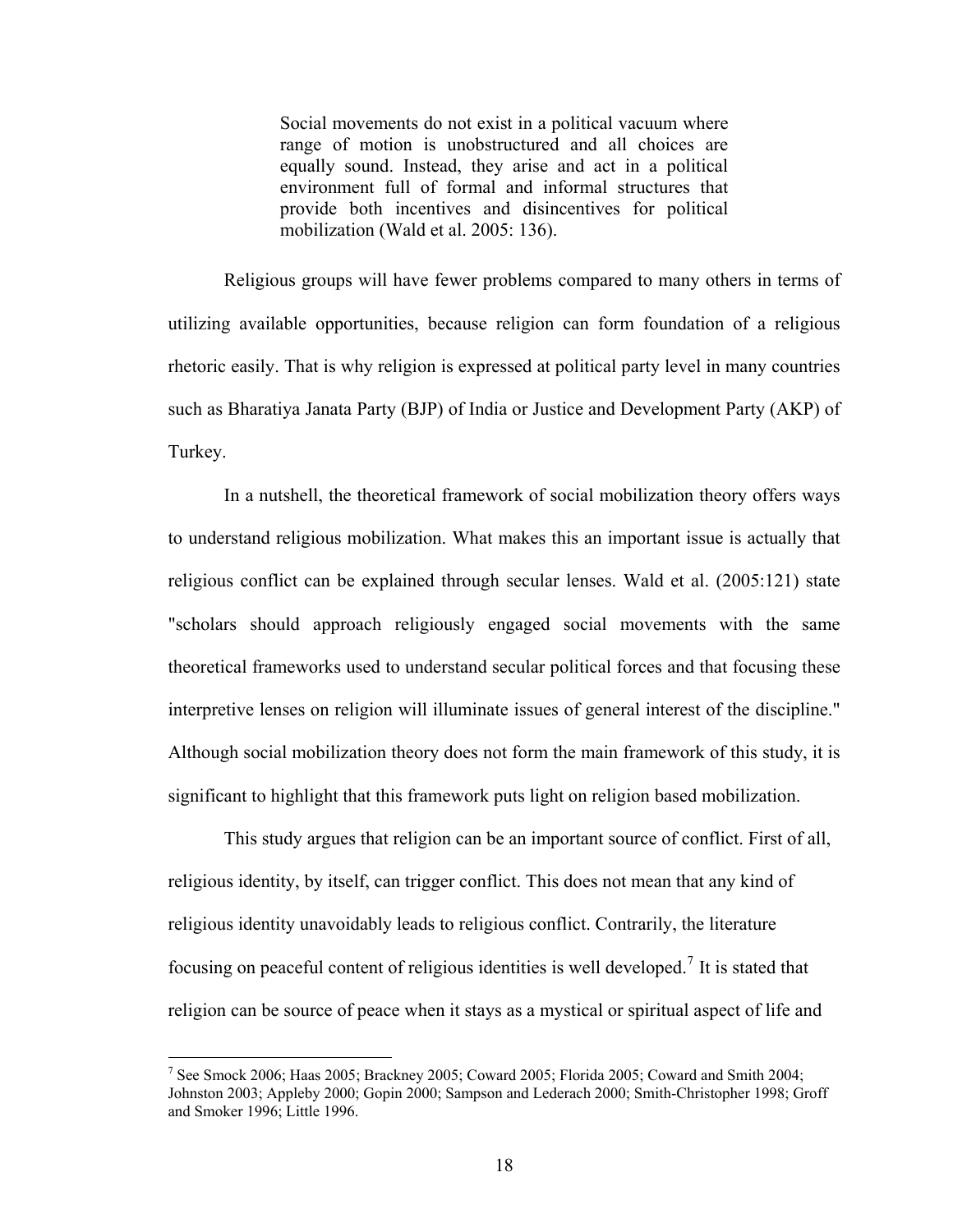does not reach the point of extremism (Groff and Smoker 1996). However, Huntington argues that in the modern world, identity, including a religious one, will be the main force that mobilizes people:

> What ultimately counts for people is not political ideology or economic interest. Faith and family, blood and belief, are what people identify with and what they will fight and die for (Huntington 1993: 194).

Why and how does religion form an important part of individual and group identity, and then become a source of conflict? In some cases, religious values can be more influential than other sources of identity because they carry a world-view or a value system that can shape our perceptions on anything. Abu-Nimer (2001: 687-688) writes:

> When religious values, norms and behaviors are an integral part of the interactions between individuals and among groups, then religion helps to construct both the individual's and the group's value system and world-view. If an individual or a group has internalized a set of religious values, these beliefs can motivate changes of attitude and action.

When these values collide with each other, religious identity becomes source of

conflict because, when defending these values, people consider themselves in a zero-sum game where their whole moral framework is in danger. Moreover, religious views are non-relativistic, i.e. they claim to be true and do not accept alternative answers. This nature of religious identity facilitates political mobilization and conflict (Shupe 1990). Also, when a religious group faces a difficult situation, it will have a tendency emphasize its religious tradition to promote group cohesion and to improve the group's living condition (Seul 1999).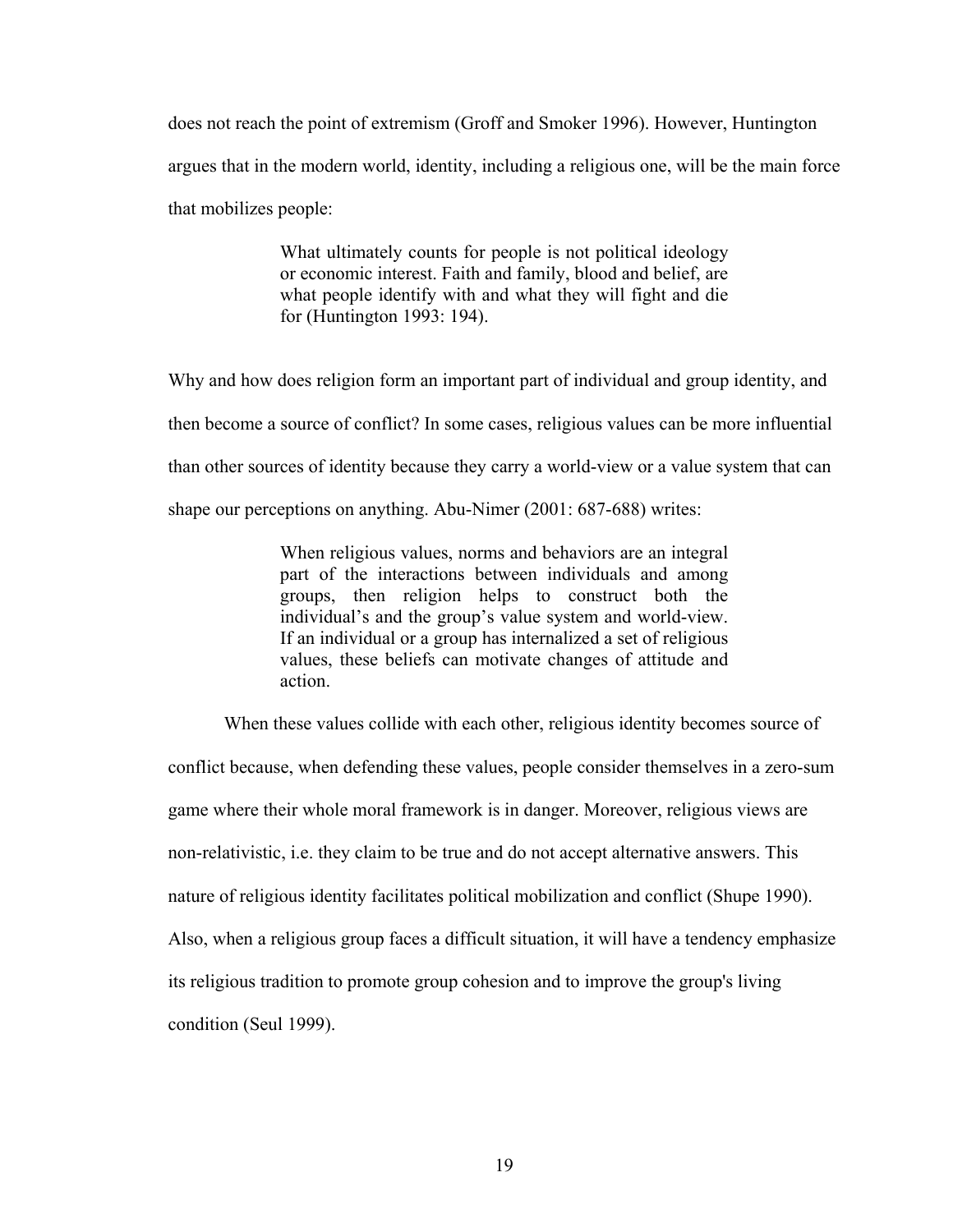Second, religions, with their institutions, leadership and power to grant legitimacy to people, can facilitate conflict (Fox 2004). Legitimacy is "the normative belief by an actor that a rule or institution ought to be obeyed" (Hurd 1999: 381). Sometimes, religious groups try to form a social order compatible with their religious world-view, like in Sudan and Afghanistan. Or in times of social crises, religious rules and institutions provide a justification and framework for social mobilization (Seul 1999). For instance, in former Yugoslavia, religion had an important impact in the escalation of conflict (Seul 1999; Dunn 1996; Mojzes 1995).

 It is important to note that religion has "double function", i.e. on the one hand it can justify the status quo, and on the other hand it can be used as means of protest and rebellion (Fox and Sandler 2004; Billings and Scott 1994; Solle 1984). Religious institutions can explain this dichotomy. Mobilization literature gives support to the idea that religious institutions facilitate mobilization, because they provide meeting places, leadership with organization skills, and a natural hierarchy that smoothes the progress of organization (Fox 2004; Tarrow 1989, McAdam 1982, McCarthy and Zald 1977). However, at the same time, religious institutions can use all these attributes to support the status quo. So, religion can be one of the pillars of government that provides justification to state policies instead of those who oppose it (Fox 2004). Gill's (1994) study on religious competition and Catholic political strategy in Latin America examines the 1962- 1979 period to see the impact of competition of Catholic Church with Protestantism on the relationship of Catholic Church with dictatorships in Latin America. He argues growing presence of Protestantism changes the trend of support from Catholic Church to governments.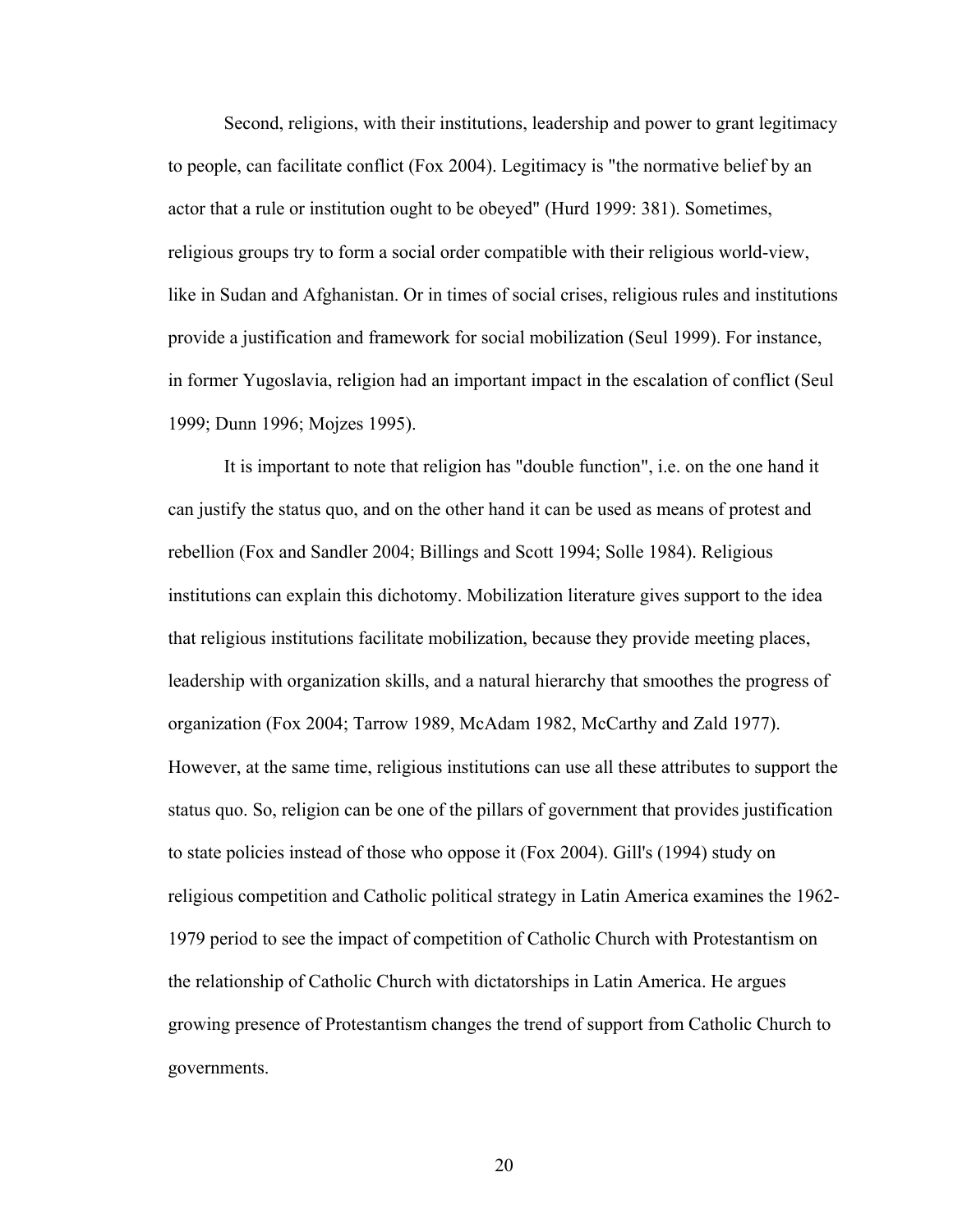Fox (2004) recognizes the double-edged sword attribute of religion, religious leaders and institutions in terms of legitimacy. He states "religious institutions will support governments as long as they benefit from this support, but when such support undermines their support within the community they will oppose the government in order to remain relevant" (Fox 2004a: 23). Reychler (1997) provides a similar approach that considers religion a major source of soft power and this power can be (mis)used by organizations to pursue their interests. This dual influence is reflected by findings as well. When religion is a significant element of conflict, religious institutions increase the likelihood of conflict (Fox 1999). From this point of view, religious institutions might facilitate conflict only when their community has the power to demand that. This study argues that demand of institutional support from the groups will become visible through religious discrimination against the group.

 This section displayed the theoretical background of religion- conflict relationship. In the next section, specifically, the role of religion in ethnic conflicts will be discussed.

#### **III. Religion and Ethnic Conflict**

 Many ethnic minorities are within the borders of religiously heterogeneous countries and yet do not engage in violent conflict. However, some others protest or even rebel. These types of conflicts are called ethnoreligious conflict, i.e. "conflicts between ethnic groups who belong to different religions" (Fox 2004a: 2). So, what is the theoretical link between religion and ethnic conflict?

21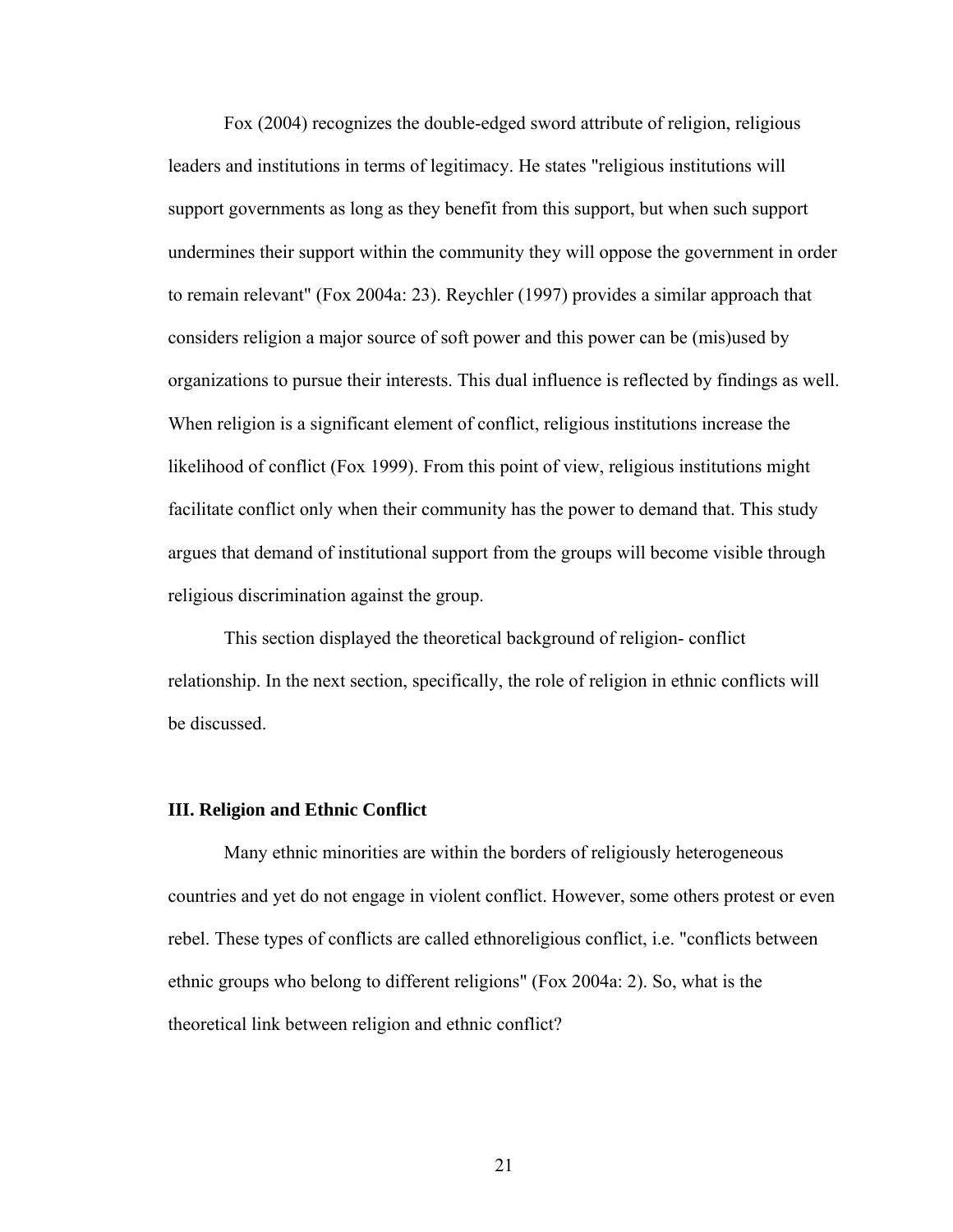First of all, religion is perceived as a significant factor and source of 'shared

<span id="page-32-0"></span>perception' in the ethnic (communal) group definition of Gurr (1993:3) and the

Minorities at Risk (MAR) literature urges us to explore more on that aspect of ethnic

conflicts:

in essence, communal [ethnic] groups are psychological communities: groups whose core members share a distinctive and enduring collective identity based on cultural traits and lifeways that matter to them and to others with whom they interact. People have many possible bases for communal identity: shared historical experiences or myths, **religious beliefs,[8](#page-32-0)** language, ethnicity, region of residence, and, in castelike systems, customary occupations. Communal groups- which are also referred as ethnic groups, minorities and peoples- usually are distinguished by several reinforcing traits. The key to identifying communal groups is not the presence of a particular trait or combination of traits, but rather in the shared perception that the defining traits, whatever they are, set the group apart.

As a source of shared perception, religion is actually part of the ethnic identity. Like any aspect of it, such as historical experiences or language it might facilitate conflict. This study is not the first one, which highlights the importance of religion in ethnic conflict. Previously, quantitative studies by Jonathan Fox addressed mobilization of ethnoreligious minorities using different methods such as multiple regression and binary correlation. These studies are built on the MAR model. The MAR model is the product of research initiated by Gurr that dates back to his classic work, *Why Men Rebel*  (1970). The model explains ethnic conflict through intervening factors that include deprivation and political mobilization (Akbaba, James, Taydas forthcoming). In the model, the road to rebellion starts with discrimination against ethnic groups, which

 $\overline{a}$ 

<sup>8</sup> Emphasis added.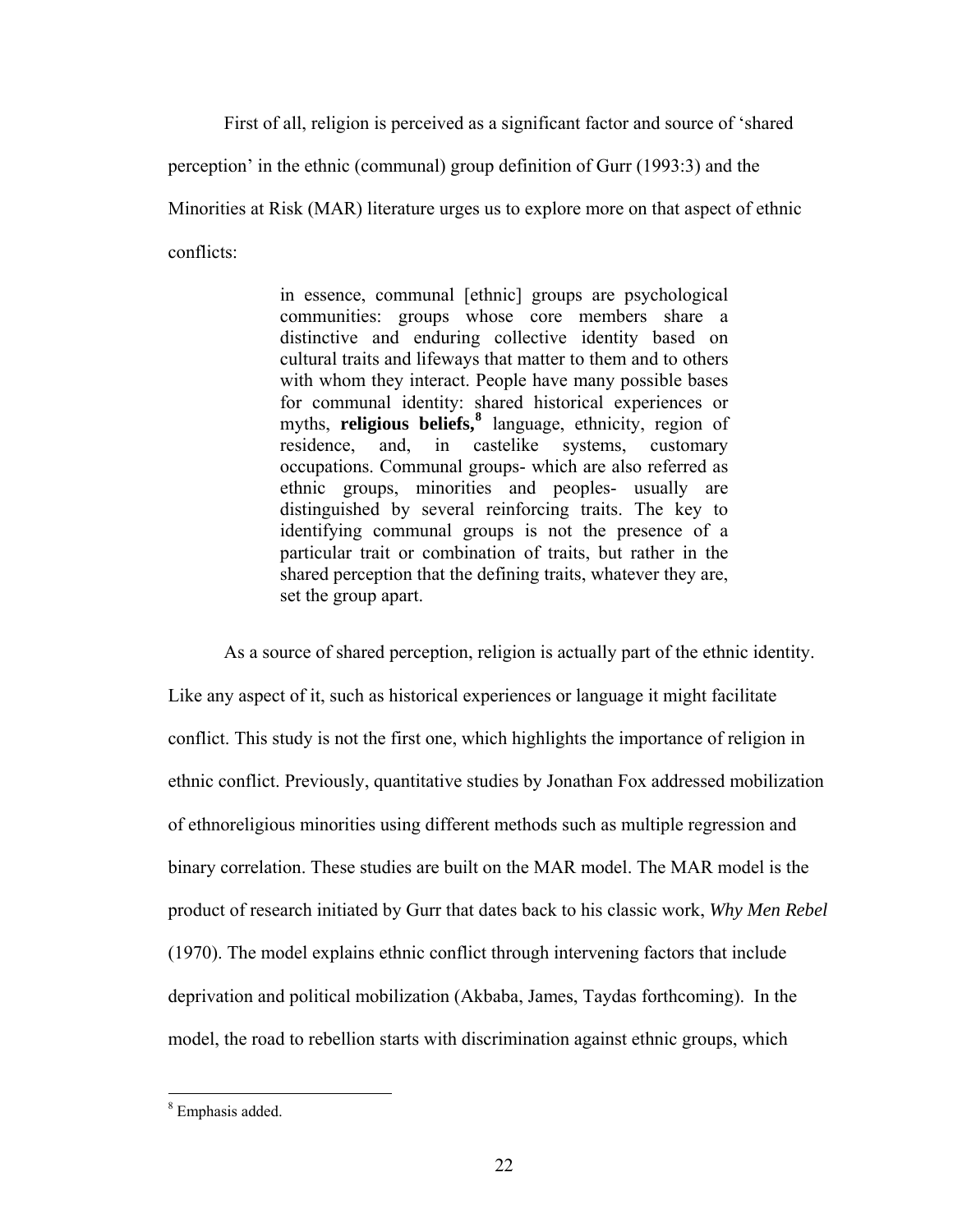<span id="page-33-0"></span>eventually leads to grievances, mobilization and protest. Studies of Fox, like the original MAR model, aim to figure out the way to protest and rebellion for ethnoreligious groups. Like the MAR literature, his work also includes a broad range of variables from repression to cultural differences, from regime type to discrimination, from number of military organizations to (political, economic, cultural) grievance. A sample of this inclusive literature's variable selection can be found in table 2-1.

## [Table 2-1 here]

Earlier studies on the issue concluded that the dynamics of conflict are altered dramatically when an ethnoreligious minority is involved (Fox 2004b). Ethnoreligious conflicts most of the time feature higher levels of discrimination and grievances over political issues (Fox 1997); they have a higher likelihood of involving self-determination issues (Fox 1997); they are more violent and attract third-party support more often (Fox 2004a; Fox 2001b; Khosla 1999). Moreover, the presence of religious minorities in a state, increases the extent of ethnic violence (Rummel 1997). Similarly, Reynal-Querol (2002) reports a positive relationship between religious fragmentation and intensity of ethnic conflict. Richardson (2001) examines the relationship between minority religion and violence. Therefore, to be able to understand the 'big picture' regarding ethnic conflicts, specific consideration of sub-groups, i.e., ethnoreligious ones, should be explored due to different and maybe even unique characteristics.<sup>[9](#page-33-0)</sup>

<sup>&</sup>lt;sup>9</sup> Some of the variables and methods frequently employed in large-N studies on ethnoreligious conflict are displayed in Table 2-1.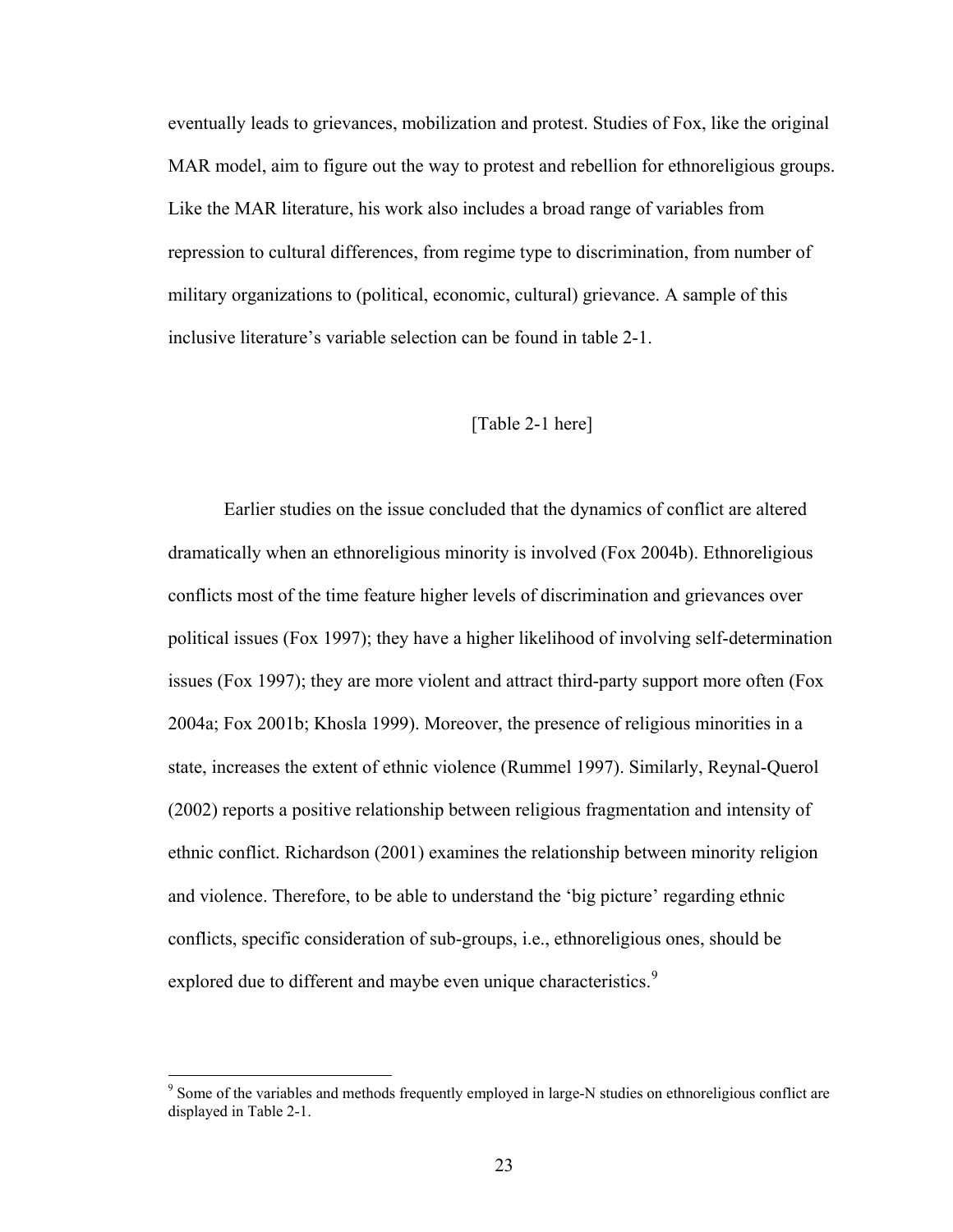Second, the salience of ethnic identity appears as an important catalyzing factor in models from Gurr's MAR Project. Gurr (2000) argues that greater salience of ethnocultural identity facilitates mobilization for collective action. Even though he accepts that communal identities are multidimensional, he distinguishes some traits such as race and religion from others, since they are intrinsically more important. Religion is perceived as a strong source of group cohesion for many societies except the explicitly secular ones. In the developing world this appears among Shi'i and Sunni Muslims and between Muslims and non-Muslims. In Europe, a similar distinction appears between Catholics and Protestants. What makes religion specifically a salient attribute in heterogeneous societies is that, theoretically, the co-existence of two religions is not possible. You can speak two languages but you cannot be both Hindu and Muslim (Gurr 2000). When the incompatibility of the two religions is underlined due to any reason, the salience of ethnic identity increases suddenly for ethnic groups.

 As stated above, religion can be an important piece of the ethnic conflict puzzle. However, without placing the role of religion with a theoretical approach, it is on a slippery ground which can slide to anywhere. For that purpose, this study argues that religion is neither a primordial, nor instrumental factor. In this study a constructivist approach to the role of religion in ethnic conflicts is adopted.

 Hasenclever and Rittberger (2003) distinguish three theoretical perspectives in analyzing the impact of faith on political conflict: primordialist, instrumentalist and moderate constructivist. The primordialist perspective sees basic conflict as "cultural" conflict where religion appears as an independent variable (Seul 1999; Kepel 1994; Huntington 1993a, 1996a, b). Even though different terminology is used to address

24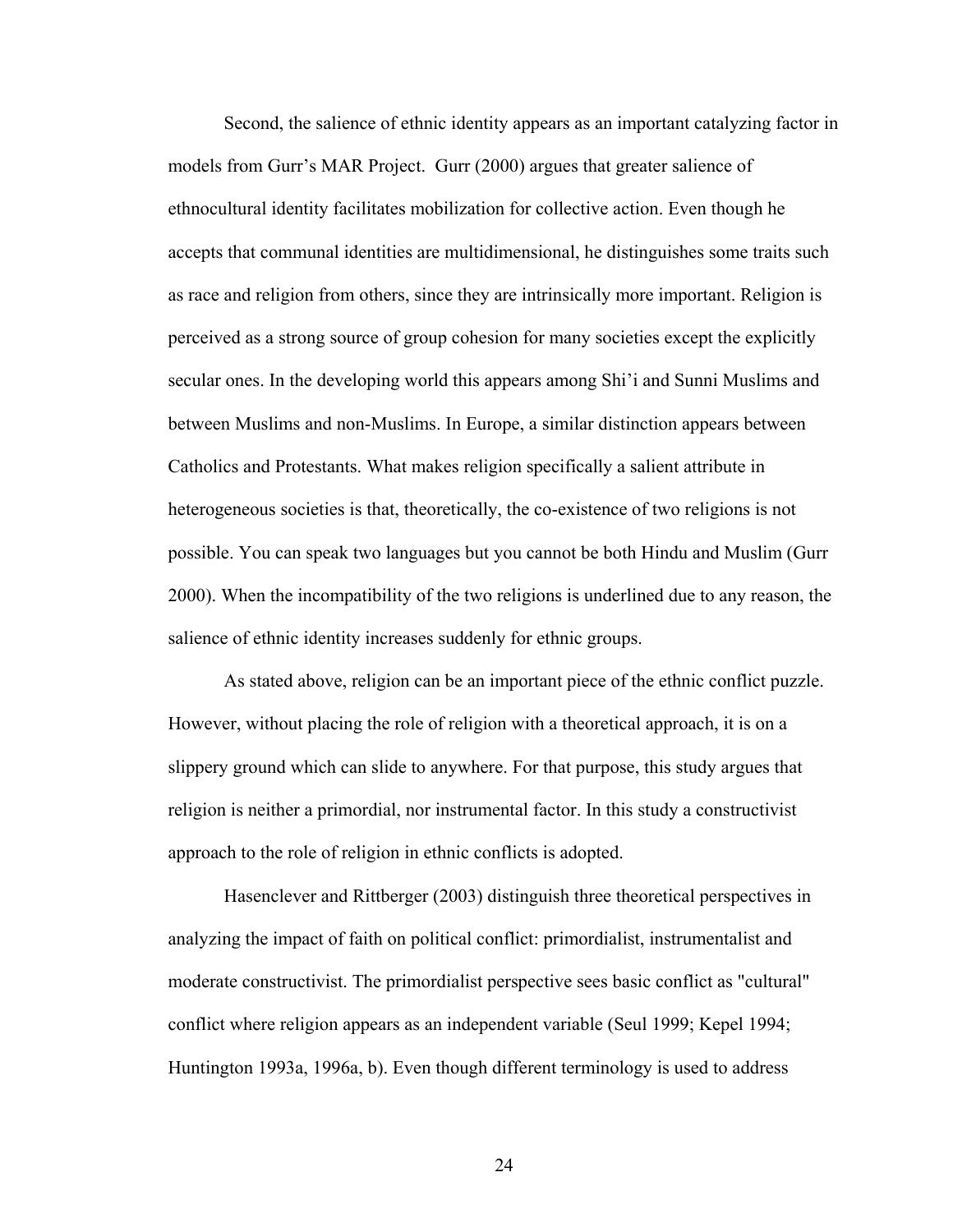<span id="page-35-0"></span>religion, the role of religion in the conflict is similar, i.e. primordial. While Seul (1999) emphasizes the influence of religion on identity and conflict, Huntington (1993a, 1996a, b) sees conflict from a "civilizational" dimension that being in the post-Cold War period, most conflicts will be among civilizations. It is important to note that Huntington's understanding of civilization is mainly defined by religion (Fox and Sandler 2004). The common denominator of this perspective is the primordial tension between "cultures."

 Expectations of primordialists are "culturally based" and it is inferred that "realignments and wars of religions" will dominate domestic and international politics (Hasenclever and Rittberger 2003: 110). It is argued that states will form alliances based on their religious traditions against those with dissimilar religious beliefs, which at the end will lead to violence. For multireligious societies such as Sudan, Bosnia, India or Nigeria, the picture is even darker:

> In multireligious societies ... primordialists expect a fierce struggle for power between communities with irreconcilable understandings of the sacred. In the end, either these societies will fall apart or one community will gain dominance and suppress the others. Internationally, civil unrest in multireligious societies might tempt third parties to intervene on behalf of their brethren. This, in turn, may lead to a horizontal escalation of the conflict and provoke war between states of different civilizations (Hasenclever and Rittberger 2003: 110).

Instrumentalists, on the other hand, see the issue as a socioeconomic one, and they consider any kind of relationship between religion and conflict as a spurious correlation. Their approach strongly contrasts with primordialist view, because they argue that cultural differences cannot be the real causes of conflict (Gurr  $1996^{10}$  $1996^{10}$  $1996^{10}$ ; Nye  $1995$ ; Juergensmeyer 1993). According to instrumentalists, the reasons behind religious

 $\overline{a}$ 

 $10$  It is important to note that Gurr's recent studies are closer to a constructivist than instrumental approach.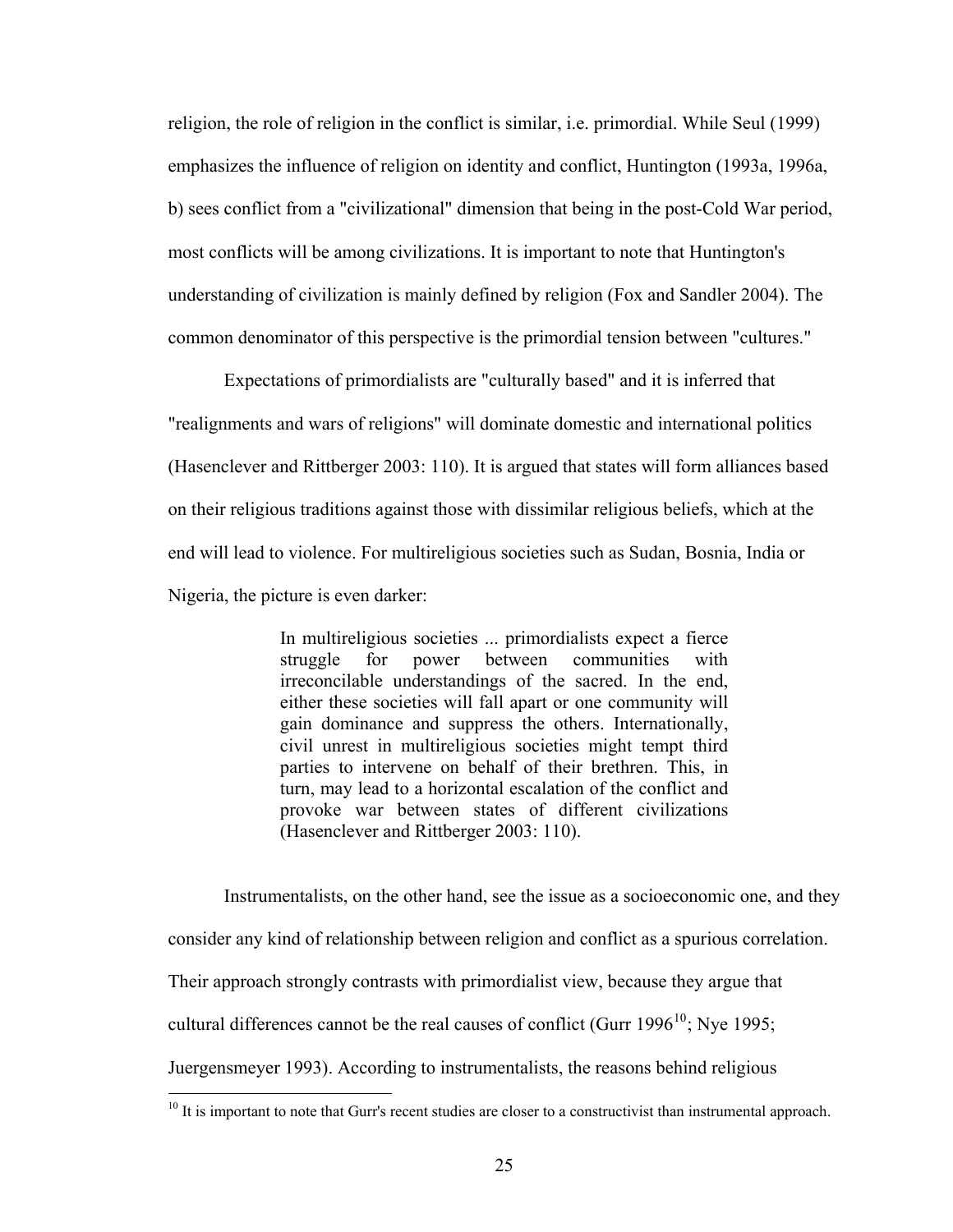movements are economic and political inequalities. As long as there is an uneven distribution of income and political power, conflicts are inevitable (Hasenclever and Rittberger 2003). Periods of economic decay or social tension can radicalize religious groups and cause religious conflict (Faksh 1994). This situation is most of the time used by political leaders (Brown and Oudraat 1997).

> Desperate people subject to poverty, marginalization, or physical threats turn to their religious traditions in search of an alternative political order that satisfies their need for welfare, recognition, and security. In this context, religious communities operate primarily as refuges of solidarity, sources of cultural reaffirmation, and safe havens (Hasenclever and Rittberger 2003: 111).

This study adopts a constructivist approach. The constructivist position is in

between primordial and instrumental ones. It merges cultural and socioeconomic

approaches. The causal status of religion is intervening variable, according to

constructivists. The constructivist view, which considers ethnic identities as enduring

social constructions, is highlighted by the Minorities at Risk project as well (Gurr 2000).

The content and significance of group identity can and do change but usually in response to changes in the group's social and political environment. The criteria by which people are judged to be group members also can change but usually around the margins (Gurr 2000: 4).

 Constructivists argue that, to be able to understand conflicts, we need to comprehend cognitive structures like ideology, ethnicity and religion (Hasenclever and Rittberger 2003: 113). Wendt (1994) underlines the importance of these cognitive structures due to shared understandings and expectations they carry along that at the end determine friends and enemies. However, the constructivist approach is not very far away from instrumentalist one due to two 'zones of agreement' (Hasenclever and Rittberger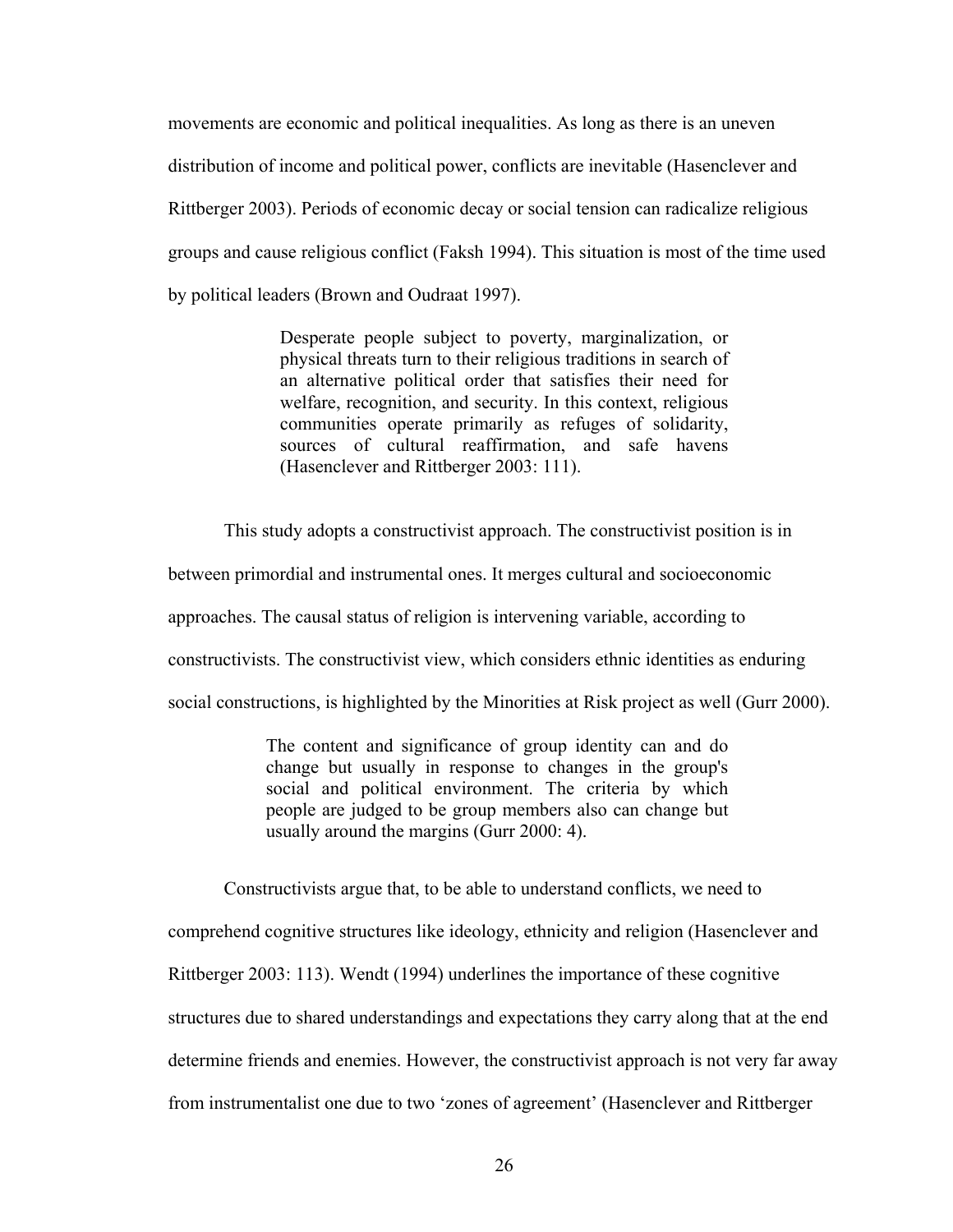2003: 113-114). First, both constructivists and instrumentalists accept that self-interest and power are very influential factors in politics. However, for constructivists "power and interests are embedded in cognitive structures that give meaning to them" (Hasenclever and Rittberger 2003: 113). Second, both schools of thought agree that political leaders and their interest perception have a huge impact on conflict (Hasenclever and Rittberger 2003; Appleby 2000; Snyder 1995). The major difference is about the manipulation power of leaders. Instrumentalists argue that leaders can manipulate groups easily and for them, justification of violence is not a hard task. Constructivists disagree on the idea of unlimited rhetorical power of the leaders.

> [Leaders] have to convince the rank and file of their interpretation of a given situation, and these interpretations are in principle always vulnerable to countervailing arguments that may undermine the validity of these interpretations but the authority of those who advance them. (Hasenclever and Rittberger 2003: 114)

Unlike instrumentalists, constructivists give a causal status to religion. They see religion as an intervening variable that has an impact on political conflict. Religion or faith has a dual function: it can either encourage violence among groups, or it can inhibit conflict, depending on the reading of holy texts and religious tradition (Hasenclever and Rittberger 2003: 110).

This study adopts constructivist approach due to three reasons.

 First of all, the middle ground between the primordialist and instrumentalist approach passes the reality check successfully. For instance, when Sri Lanka received independence in 1948, governments dominated by the Sinhalese constructed a system that did not offer many rights to Tamils. In this discriminatory system, Sinhala was the official language and Buddhism was the state religion (MAR Assessment Reports). The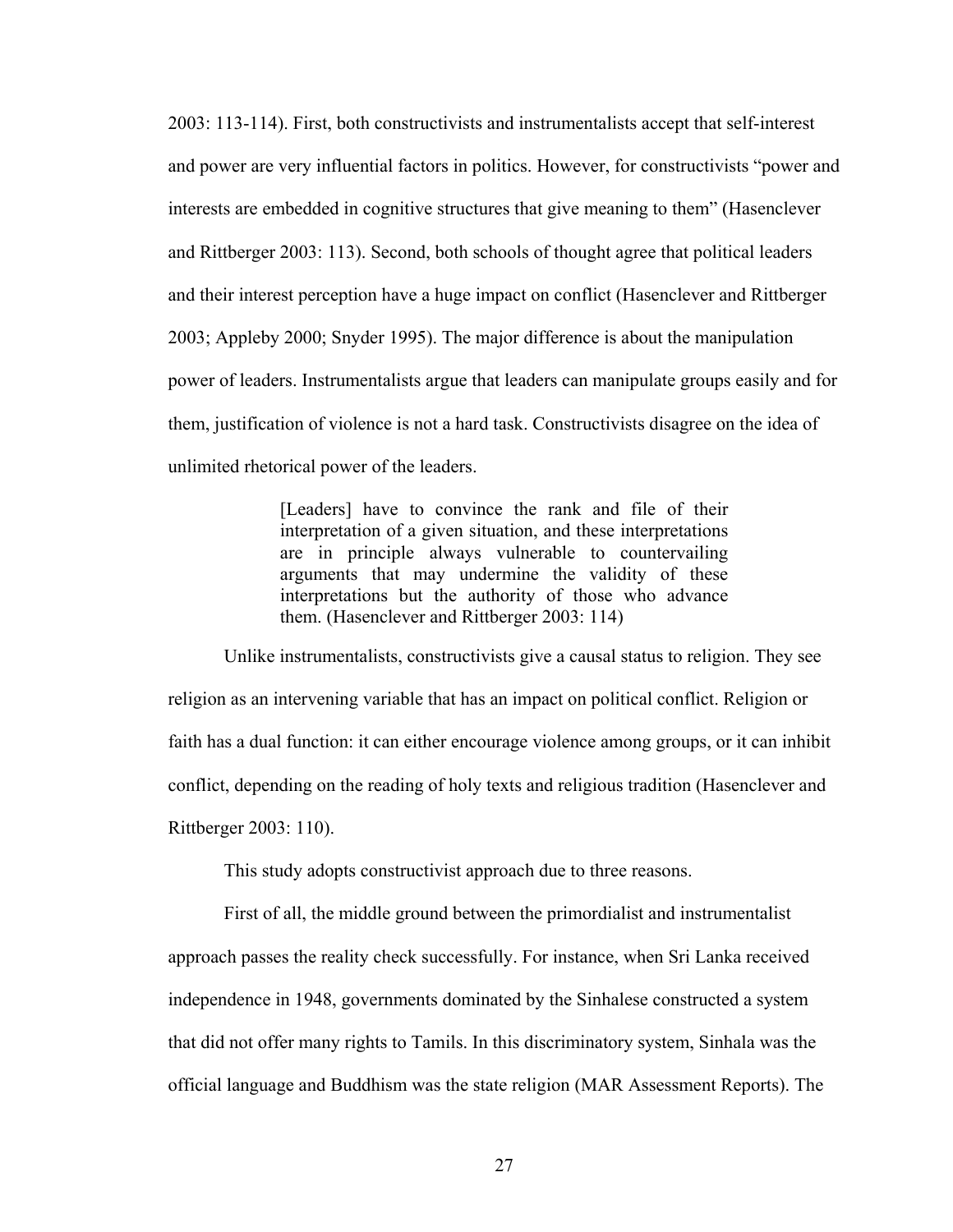discriminatory policies triggered violent conflict between Sinhalese and Tamils. The tension had some primordial ingredients. Sinhalese had always considered themselves protectors of Buddhism. The specific mission they hold regarding their religious identity gives a primordial taste to the conflict. However, discrimination against Tamils had an instrumental aspect as well. The main concern of Sinhalese-dominated governments was to be able to protect the interest of a group at the other's expense. As in this example, in many others, it is possible to see both primordial and instrumental aspects of the conflict. In line with that, this study claims that constructivism is better at explaining real world examples of ethnoreligious conflicts.

 Second, previous studies support the argument that religion is not the reason for conflict but an important catalyzing factor. Findings show that factors such as grievances, separatism, contagion and many others have important impact on the levels of protest and rebellion of these groups. It is noted, the conflict is not primarily about religion but religion plays an important role. Self-determination and nationalism cause ethnoreligious conflict, but religion intensifies that (Fox 2002c). Out of 105 ethno-religious conflicts in just twelve of them religion was the primary issue (Fox 1997). However, interaction of religion with self-determination or nationalism catalyzes conflict. It is reported that the rebellion level of groups expressing religious grievances and self-determination, is much higher than the groups that just desire self-determination (Fox 2000b; Fox and Squires 2001).

Third, and finally, the constructivist approach embraces the diversity of religious practices and religion-state relationship in different parts of the world. In other words, its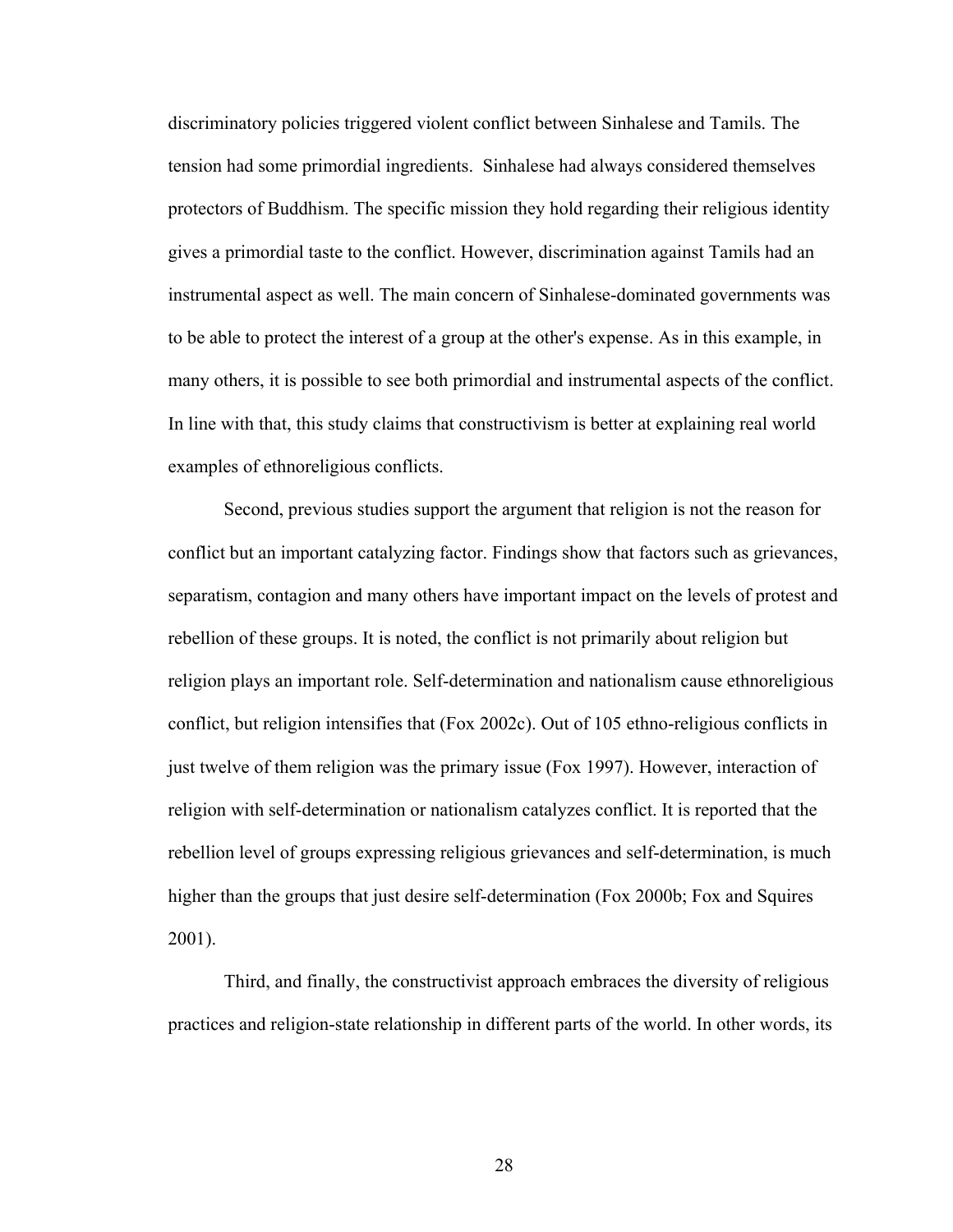<span id="page-39-0"></span>explanatory power stems from the ability to combine important factors such as leadership, self-interest, cognitive structures and holy texts in a flexible fashion.

 As stated at the beginning, there is little systematic research on the impact of religion on conflict. This project focuses on the protest and rebellion of ethnoreligious groups. The impact of religion in general, religious discrimination in particular is analyzed. The important question is 'Why discrimination?'

 First of all, religious discrimination is prohibited and religious freedom is considered an important part of human rights documents such as the UN Declaration on the Elimination of All Forms of Intolerance and Discrimination Based on Religion or Belief and the Universal Declaration of Human Rights. The UN Declaration on the Elimination of All Forms of Intolerance and Discrimination Based on Religion or Belief Article 1 and Article  $2<sup>11</sup>$  $2<sup>11</sup>$  $2<sup>11</sup>$  state the importance of religious freedom:

## **Article 1**

 $\overline{a}$ 

1. Everyone shall have the right to freedom of thought, conscience and religion. This right shall include freedom to have a religion or whatever belief of his choice, and freedom, either individually or in community with others and in public or private, to manifest his religion or belief in worship, observance, practice and teaching.

2. No one shall be subject to coercion which would impair his freedom to have a religion or belief of his choice.

3. Freedom to manifest one's religion or belief may be subject only to such limitations as are prescribed by law and are necessary to protect public safety, order, health or morals or the fundamental rights and freedoms of others.

<sup>&</sup>lt;sup>11</sup> Declaration on the Elimination of All Forms of Intolerance and of Discrimination Based on Religion or Belief Proclaimed by General Assembly resolution 36/55 of 25 November 1981. The full document can be found at http://www.unhchr.ch/html/menu3/b/d\_intole.htm (04/26/2006).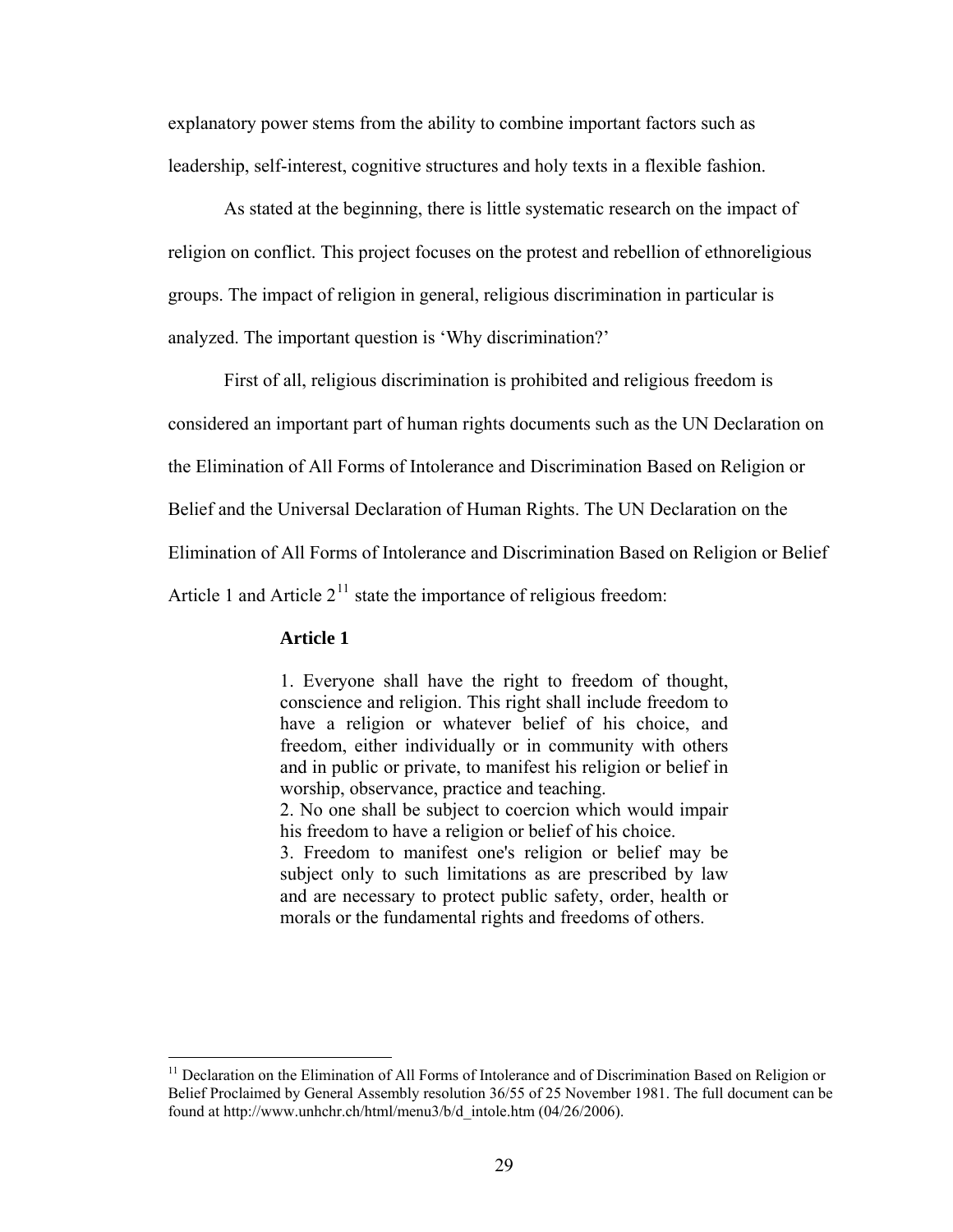## <span id="page-40-0"></span>**Article 2**

1. No one shall be subject to discrimination by any State, institution, group of persons, or person on the grounds of religion or other belief.

2. For the purposes of the present Declaration, the expression "intolerance and discrimination based on religion or belief" means any distinction, exclusion, restriction or preference based on religion or belief and having as its purpose or as its effect nullification or impairment of the recognition, enjoyment or exercise of human rights and fundamental freedoms on an equal basis.

Moreover, the Universal Declaration of Human Rights Article 18 states that

"Everyone has the right to freedom of thought, conscience and religion; this right

includes freedom to change his religion or belief, and freedom, either alone or in

community with others and in public or private, to manifest his religion or belief in

teaching, practice, worship and observance." $12$ 

 $\overline{a}$ 

Second, dissatisfaction due to inequality is perceived to be one of the core sources

of political violence, including ethnic conflict. For instance, Aristotle claimed a disturbed

sense of justice is the reason behind political revolutions (Ellina and Moore 1990).

Similarly, Feierabend and Feierabend (1966), Morrison  $(1987)^{13}$  $(1987)^{13}$  $(1987)^{13}$  and Gurr (1968; 1970)

argue that frustration among people who perceived others as being treated better, labeled

"relative deprivation", is an important cause of violent behavior.

Relative deprivation (RD) is defined as "actors' perceptions of discrepancy between their value expectations (the goods and conditions of the life to which they believe they are justifiably entitled) and their value capabilities (the amounts of those

 $12$  A copy of the Universal Declaration of Human Rights adopted and proclaimed by General Assembly resolution 217 A (III) of 10 December 1948 can be found at http://www.un.org/Overview/rights.html (04/26/2006).

 $13$  Morrison's (1987) book on three rural Mississippi towns focuses on the other side of the coin, i.e. the improvement in African American electoral participation after the Voting Rights Act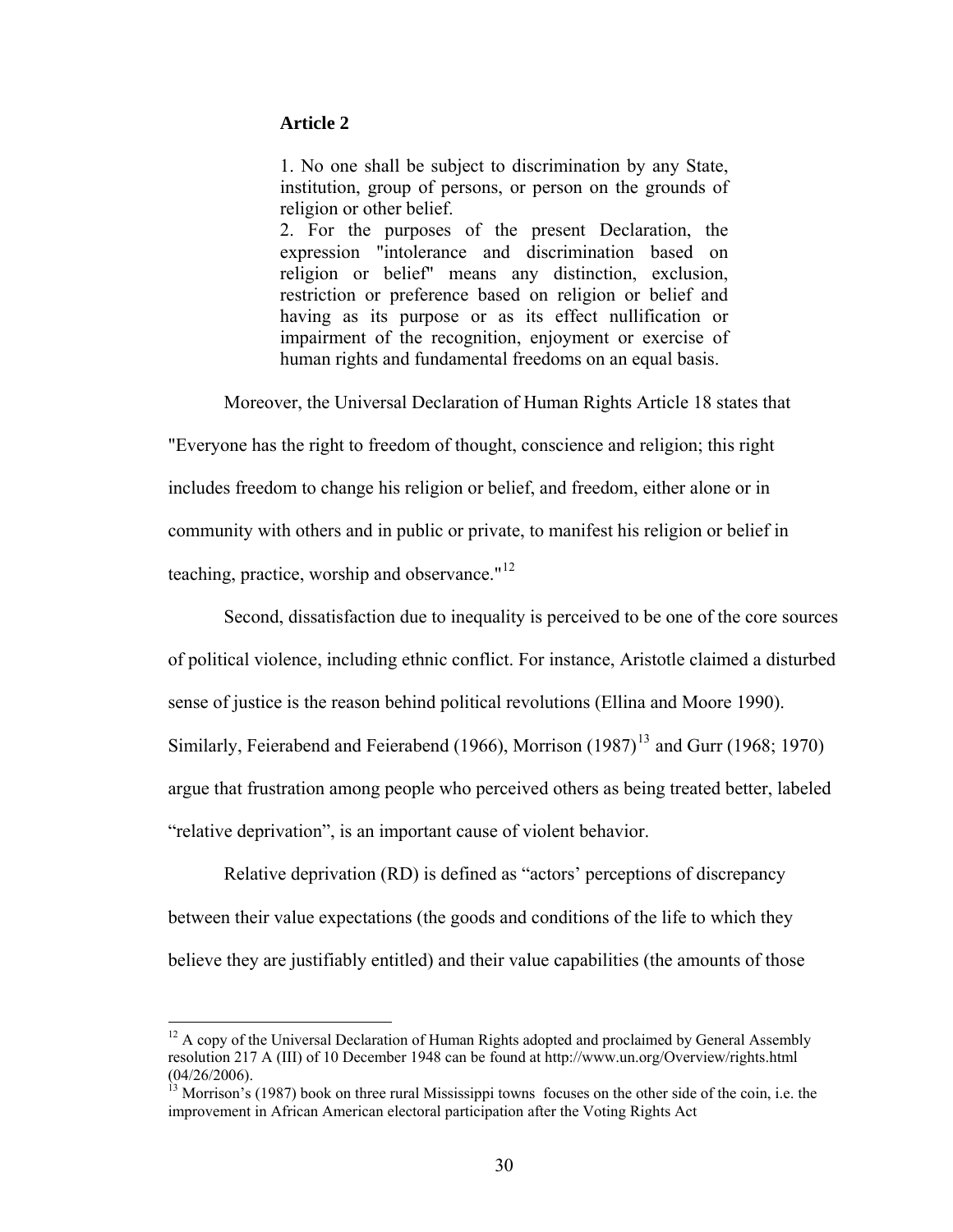goods and conditions that they think they are able to get and keep)" (Gurr 1968: 1104). Subsequent research built on this idea and employed many variables to measure RD, including discrimination and grievance measures from the MAR Project. Studies produced evidence or argued that RD, discrimination and grievance were important determinants of political violence (Ellina and Moore 1990; Moore and Jaggers 1990). Since RD is argued to be a reflection of the tension that develops from a discrepancy between the "ought to be" and the "is" of collective value satisfaction, discrimination among ethnoreligious groups can signal its presence. In other words, the gap between expected and actual need satisfaction frustrates groups and creates tension. One of the sources of that process is deliberate discrimination.

Group discrimination is defined by MAR as "political, economic and cultural [e.g., religious, linguistic] restrictions that are individually imposed on members of ethnic, religious and other communal minorities as a matter of public policy or social practice" (Gurr 2000: 106). In other words, discrimination means a deliberate act of maintaining inequalities for members of an ethnic group in terms of material well-being, political access or cultural status in comparison to others. Politically active ethnic groups targeted for discrimination are of "greatest concern in international politics" (Gurr and Harff 1994: 5). In 1990, around 80% of the politicized ethnic groups suffered from either contemporary or historical economic and/or political discrimination (Gurr and Harff 1994). Also Caprioli and Trumbore (2003: 5) confirm that "states characterized by domestic inequality with regard to ethnic minorities are more likely to exhibit higher levels of hostility and to use force when involved in an interstate conflict."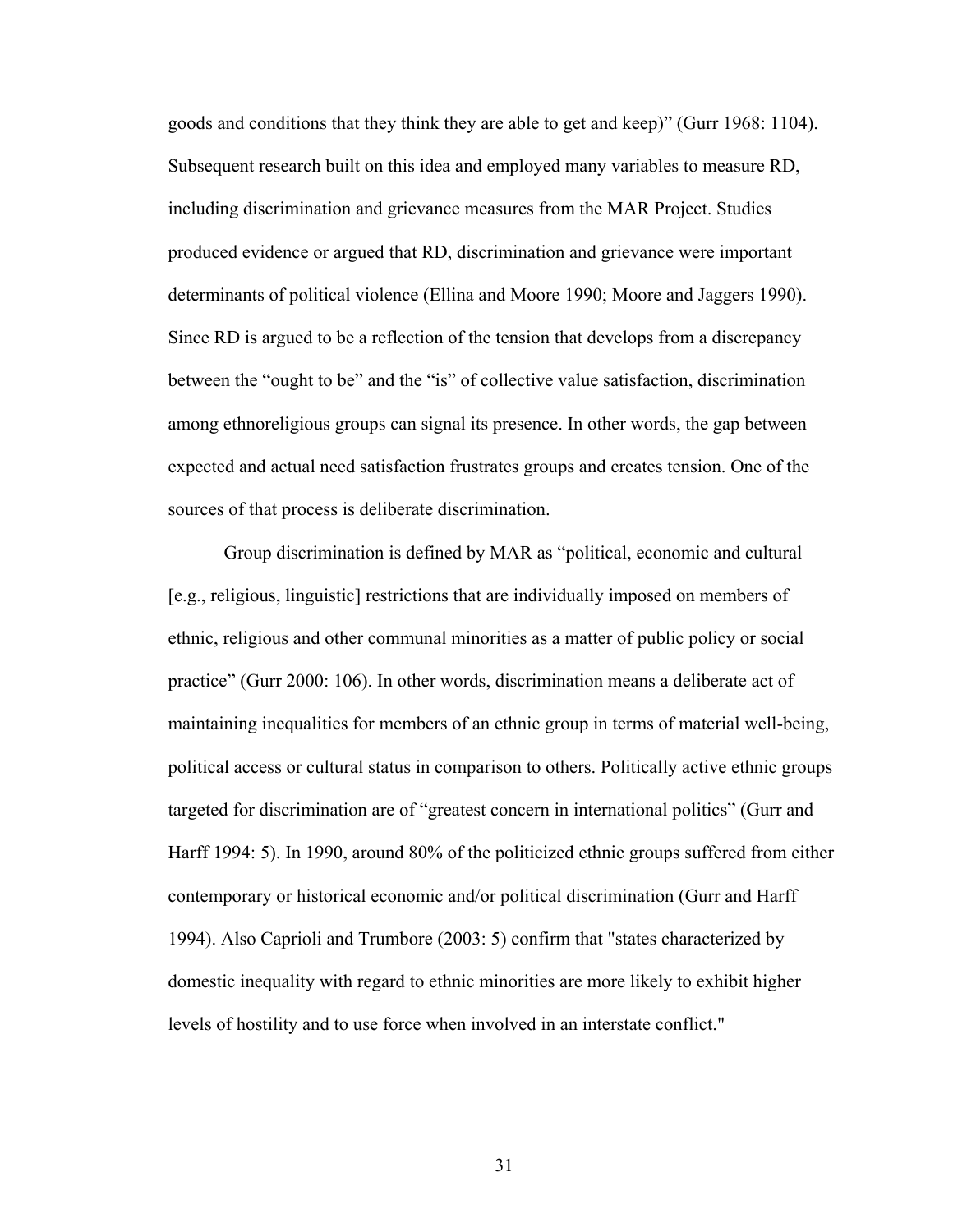While discrimination might be manifested along many dimensions of public policy, religious discrimination is the focus of this study. Historically, religion has been used as an important source of validation for both ethnic and interstate conflict and violence (Henderson 1997). Moreover, religion has been used as a tool of discrimination by governments that trigger religious grievances (Little 1996). Religious discrimination is addressed as a dependent or independent variable in empirical research (Fox and Sandler 2003; Fox 2001c; Fox 2000; Fox 2000b).

Third, real world events highlight the importance of religious discrimination.

Tension between Orthodox Christians and Muslims in the Balkans, Hindus and Muslims

in India, Bahais and Shiite Muslims in Iran, Hindus and Buddhists in Sri Lanka,

Christians and Muslims in Sudan are major examples of that. Depending of the religious

demography, many states, such post colonial Sri Lanka and Sudan, used religious

discrimination as a political tool that enhanced the legitimacy of the state.

In the Sinhala language, the words for nation, race and people are practically synonymous, and a multiethnic or multicommunal nation or state is incomprehensive to the popular mind. The emphasis on Sri Lanka as the land of the Sinhala Buddhists carried an emotional popular appeal, compared with which the concept of a multiethnic polity was a meaningless abstraction. (Silva 1986: 31)

Islam has long played a key role in forming the northern Sudanese identity and in providing political legitimacy to opposition parties and governments alike... The withdrawal of British colonial rule after 1956 provided an opportunity for the Muslim majority in the north to establish some form of Islamic rule. Fearing domination by the northerners, the southern Sudanese opposed Islamic rule. (Little 1995: 294)

Persecution of around 300,000 adherents of Bahai faith in Iran is an obvious

example as well. Starting from Khomeni period in 1980's, all religions other than Shiite,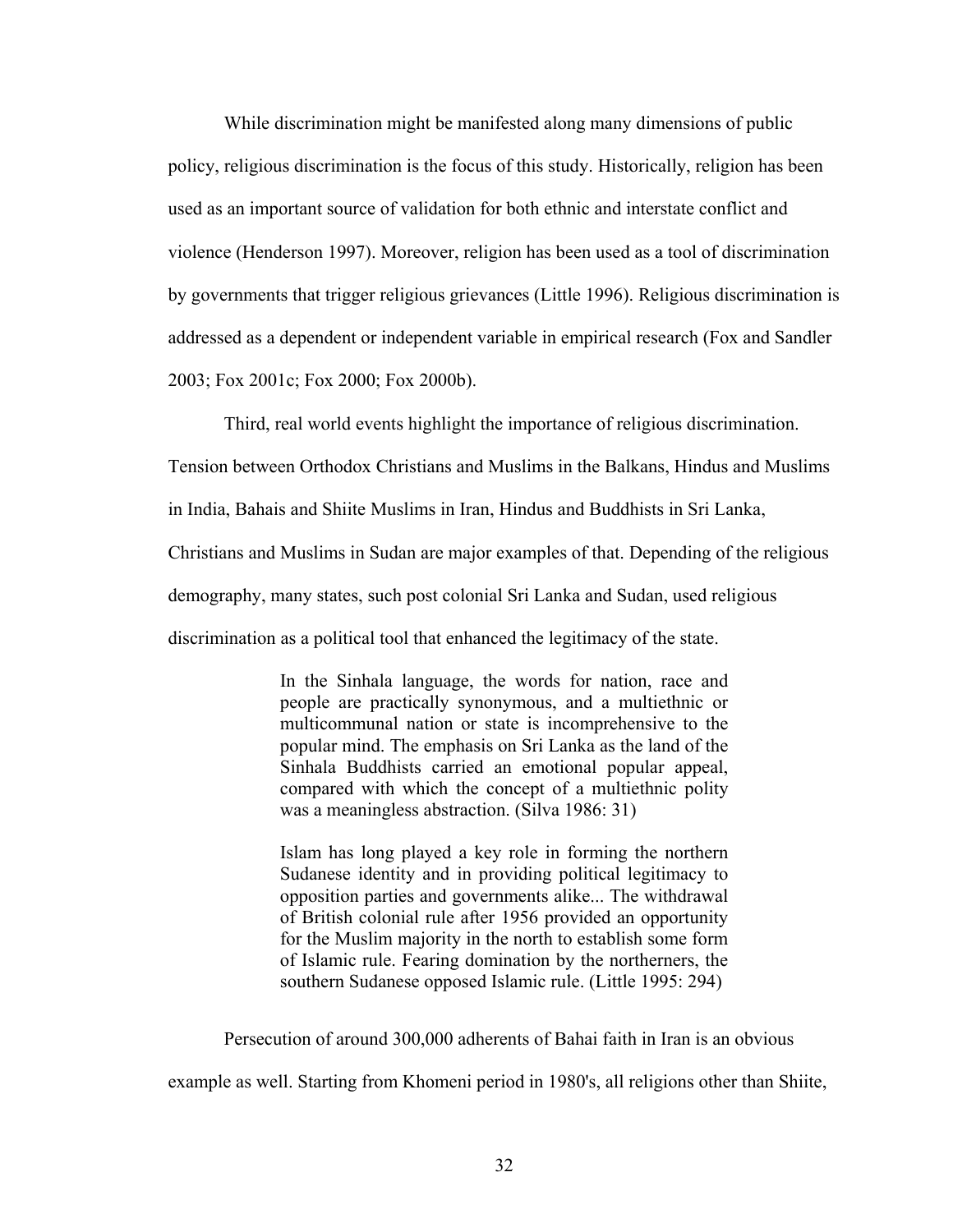<span id="page-43-0"></span>but especially the Bahais were repressed in Iran. Members of Bahai religion are constitutionally considered as "non-persons" which prevents them to have any kind of protection from discrimination in Iranian courts.<sup>[14](#page-43-0)</sup>

Religious discrimination in different parts of the world encourages us to learn more about the nature of discrimination as well as role of it in conflicts. This way, it might be possible to decode the impact of intolerance and discrimination on contemporary international relations.

In this project, religious discrimination is seen as a sign of a thick line drawn between "self" and the "other" among ethnoreligious groups. The deliberate and selective exclusion of certain ethnoreligious groups strengthens the ethnoreligious identity of the discriminated groups. It might be perceived as a manifestation of irreconcilable differences between parties that may at the end open the way to protest and rebellion of the minority. Recent literature detected the importance of religious discrimination previously (Fox 1997, 2003a). However, these studies relied on either just correlation analysis or limited discrimination- grievance data ran for a short time period (two to five years) with a small number of categories for each. For this project, an inclusive religious discrimination index (not coded at the minority level before) appears in a multivariate analysis for the period 1990-2003.

Primordialism, instrumentalism and constructivism theoretically confirm the connection between religious discrimination and protest/ rebellion, but due to different reasons. Primordial approach sees religious discrimination as a major source of cultural tension that will at the end lead to conflict. Instrumentalists' emphasis on socioeconomic

 $\overline{a}$ 

 $14$  There is full access to the Center for Reductions of Religious- Based Conflict reports at http://www.center2000.org/ (04/26/2006),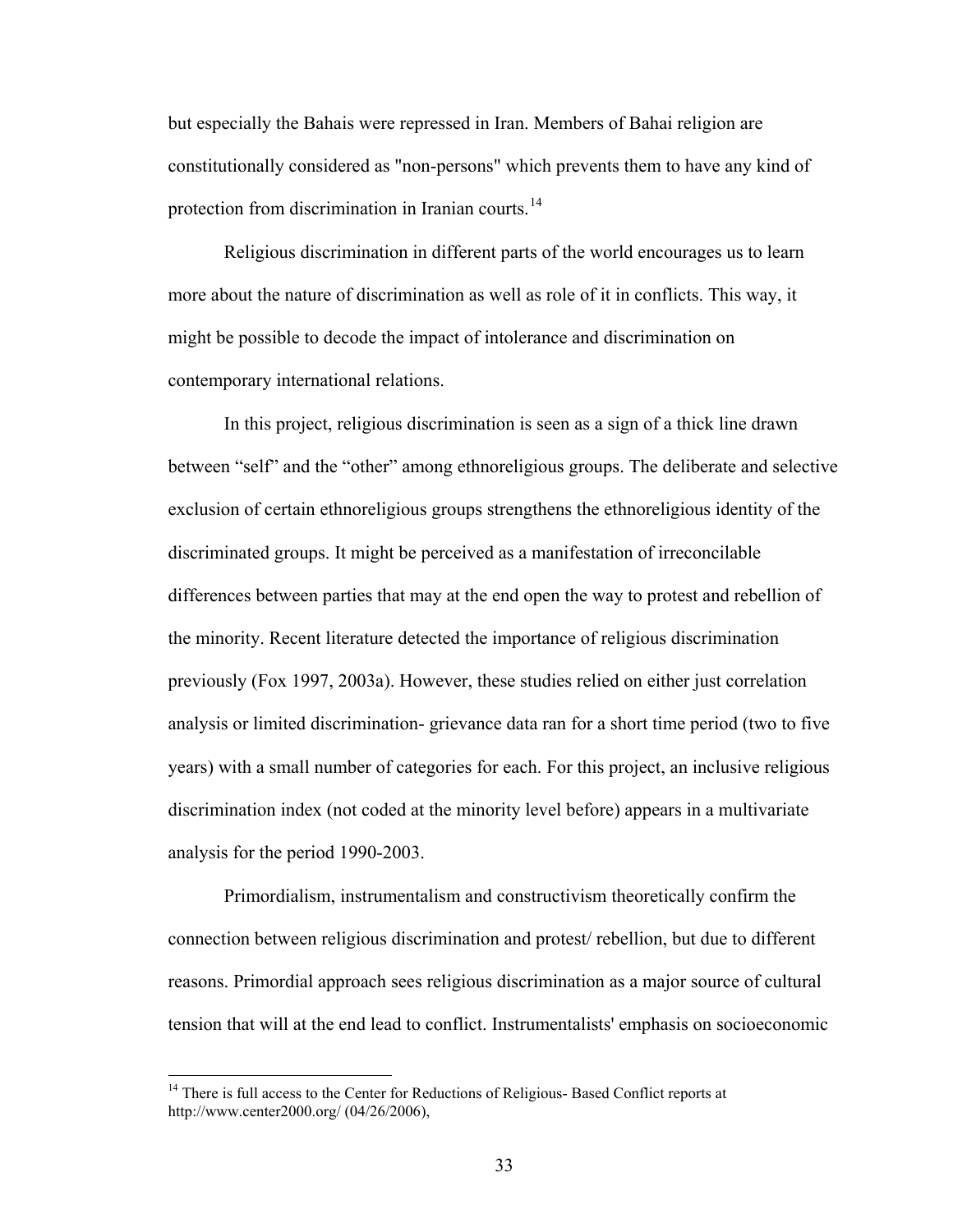aspect and would say this can turn into a conflict if it is manipulated by leaders. From constructivist point of view, religious discrimination has an importance as well. As mentioned above, although constructivism accepts the socioeconomic aspect of conflict, interests are embedded in cognitive structures that give meaning to them. Therefore, constructivists would see religious discrimination as a source of conflict not only when leaders decide to manipulate but when the religious reading of the society leads to that. It can be argued that religious discrimination is an important source of conflict since it can easily communicate cognitive structures of people.

 In line with this theoretical foundation, the model developed in the next chapter gives a central place to religious discrimination.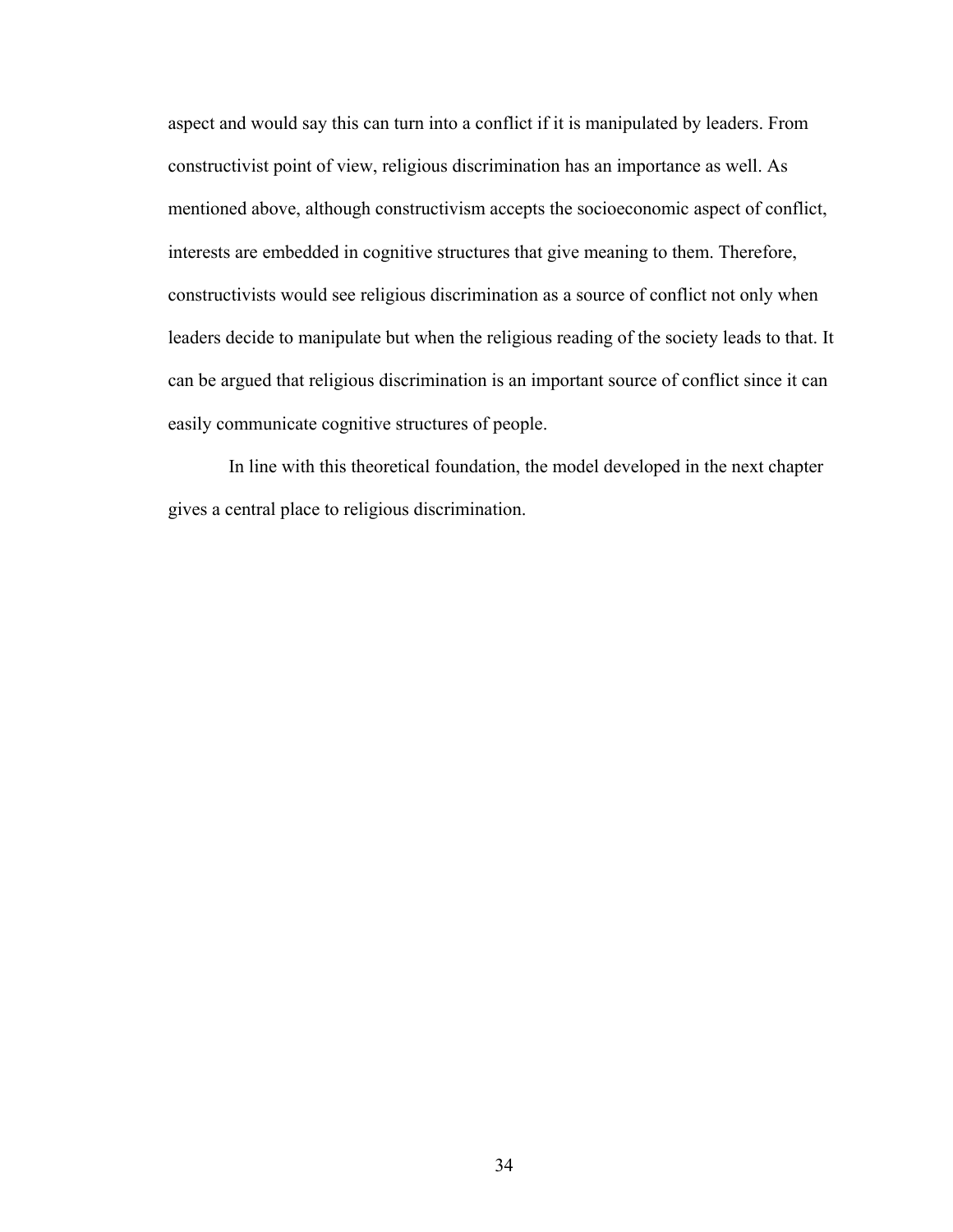| Variables                                                                                                                                                                                                                                                                                                           | Method                               |
|---------------------------------------------------------------------------------------------------------------------------------------------------------------------------------------------------------------------------------------------------------------------------------------------------------------------|--------------------------------------|
| Dependent Variables:<br>Rebellion<br>Protest<br># of Military Org.<br>Mil. Org. Support<br>Discrimination<br>Repression                                                                                                                                                                                             | Regression (Fox 2003, 2004c, 2004a)  |
| Independent Variables:<br>Separatism<br><b>Cultural Grievance</b><br>Economic Grievance<br><b>Political Grievance</b><br><b>Cultural Differences</b><br><b>Polity Score</b><br>Repression<br>Regime Type<br>Religious Contagion<br>Per Capita GNP<br>Official Religion (For two years)<br>Region (Control Variable) | Regression (Fox 2003, 2004c, 2004a)  |
| Rebellion<br>Separatism<br><b>Cultural Discrimination</b><br><b>Economic Discrimination</b><br><b>Political Discrimination</b><br>Repression<br>Religious Grievance<br>Religious Demands<br>Religious Legitimacy                                                                                                    | Correlation (Fox 1997, 2000b, 2004a) |
| Religious ID<br>Region<br>Rebellion<br>Protest                                                                                                                                                                                                                                                                      | Cross Tabulation (Fox 2002a,c, 2003) |

# **Table 2-1- Sample Variables and Methods Frequently Employed in Large N Studies on Ethnoreligious Groups**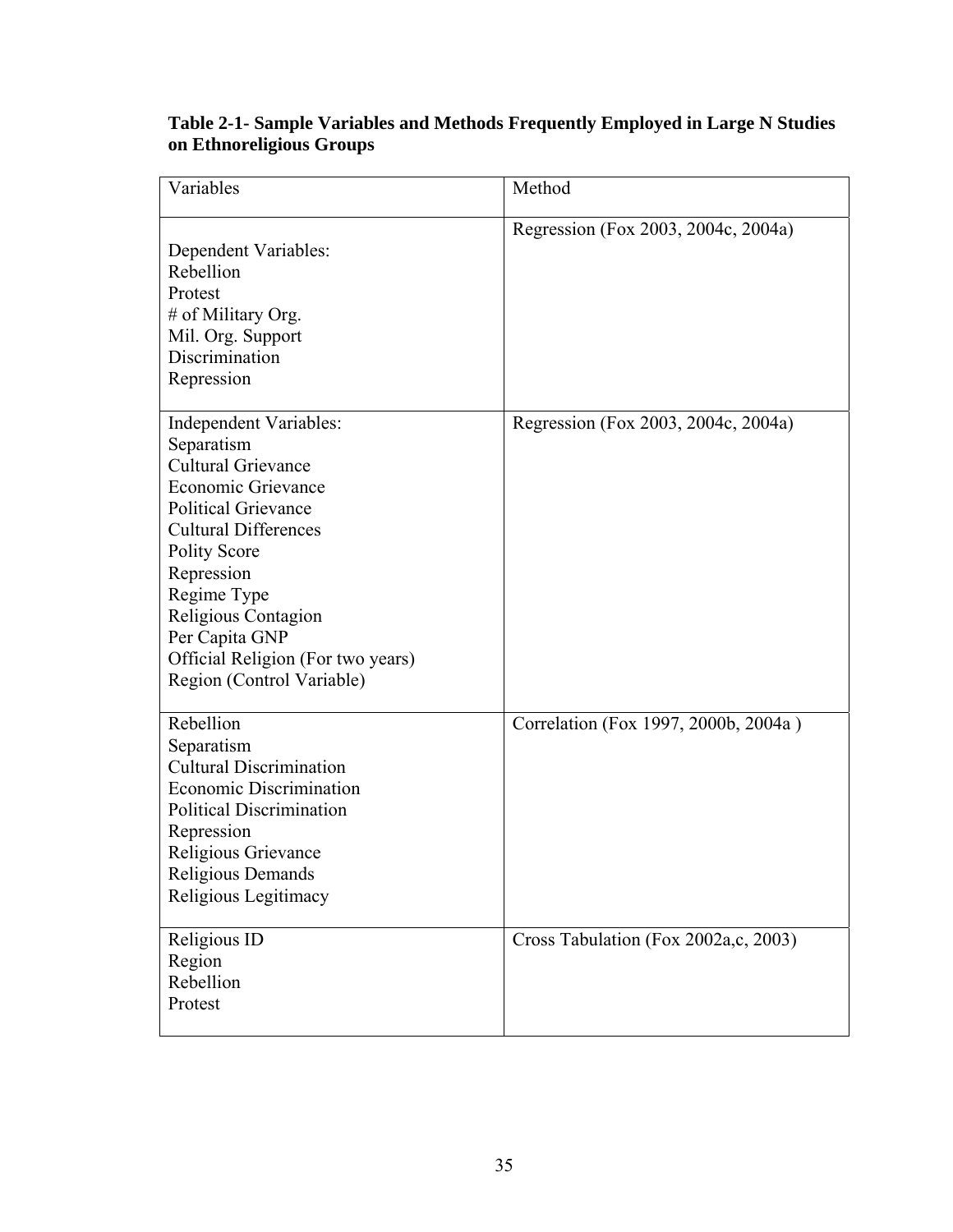## **Chapter Three A Constructivist Model of Ethnoreligious Conflict: The Role of Religious Discrimination and Religious Legislation**

In the previous chapter, it is argued that ignorance of religion in social science is a central problem. This is due to the important role religion plays in conflict; much more research is needed. Although the number of studies emphasizing religion is increasing, there is still need for comprehensive conflict models that incorporate faith. One of the major problems regarding ethnoreligious conflict is the limited theoretical discussion on how to approach the role of faith (Hasenclever and Rittberger. 2003; Fox 2002b). This study seeks to fill that gap in the literature. In this chapter, a model of ethnoreligious conflict is developed based on the famous trilogy of ethnic conflict: primordialism, instrumentalism and constructivism. Moving from this debate, a constructivist approach is used to analyze the impact of faith on ethnic conflict. The main argument is that, from a constructivist point of view, religious marginalization of ethnoreligious group, the socioeconomic situation and interaction of the main determinants of ethnic conflict --like separatism, regime type and repression-- with religion can trigger protest and rebellion.

This chapter proceeds in three parts. First, a summary of the main quantitative study findings on religion is provided. In this way, the specific contribution of the newly introduced model is clarified. Second, a model of religion and conflict that can be tested in a large-N, cross sectional format is introduced. This section also includes basic propositions from the model. Third, based on these propositions, specific hypotheses are derived.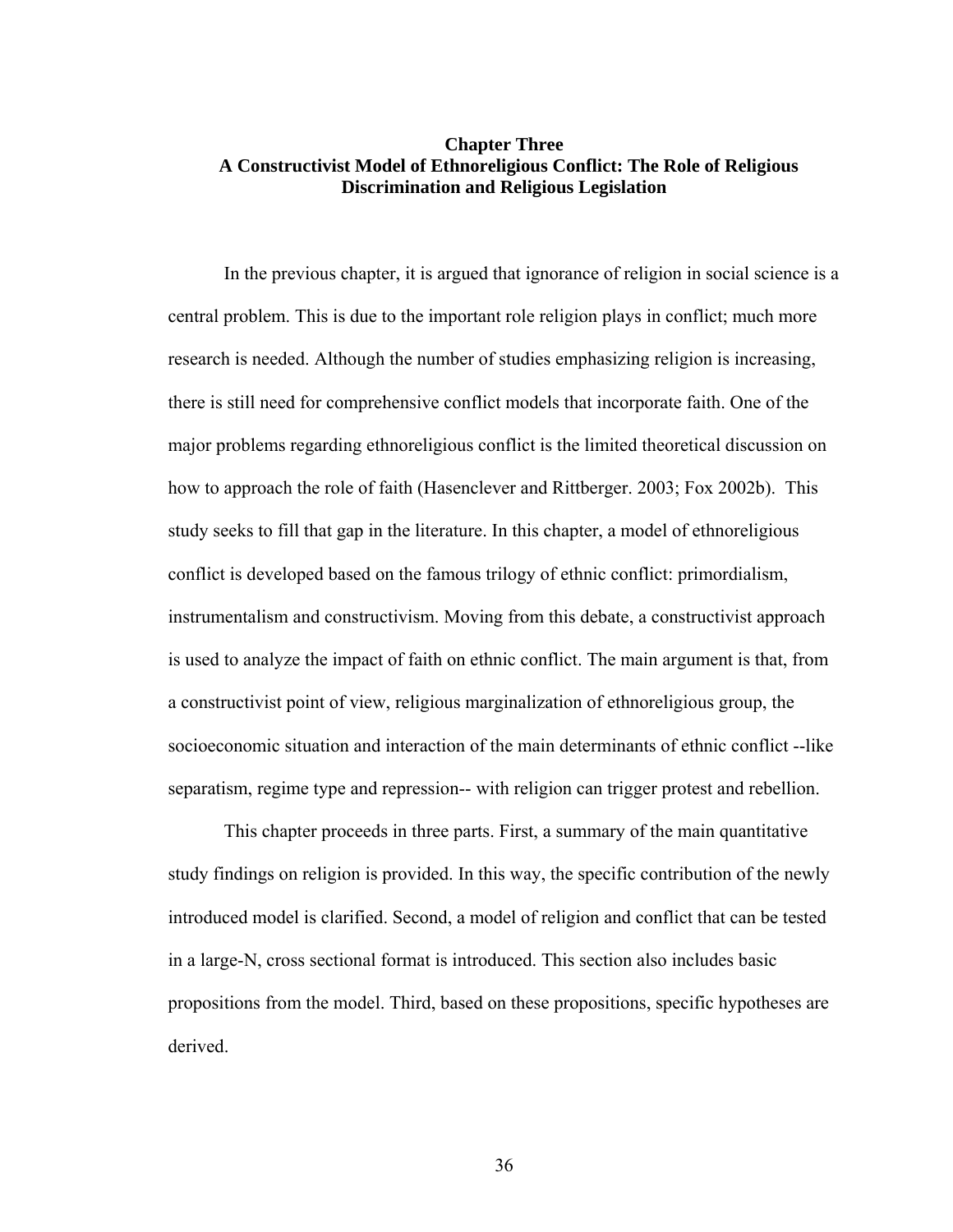#### **I. Previous Findings of the Religion and Conflict Literature**

This study aims to provide a model of ethnic conflict that includes religion as a central factor. Before introducing the model, there is need to report major findings of the literature to place contributions of this model in context. The majority of the studies that will be mentioned here are inspired by the MAR project and they are mostly conducted by Jonathan Fox. Jonathan Fox is the first person to collect data on ethnoreligious groups.

Previous findings show that religion is an important factor in understanding conflict.

First, a key concern is with the importance of religion in conflict: is it a determining factor? Fox's (1997) analysis on 105 ethnoreligious cases show that only in twelve of them religion is the primary issue. However, in 65 of cases it is a secondary issue. So, even though it is not usually the primary issue, at different levels, religion is very frequently on the agenda of ethnoreligious conflicts.

Second, it is found that ethnoreligious conflicts are different from conflicts among groups with the same religion. In most ethnoreligious conflicts, groups suffer from high political and cultural discrimination and these conflicts usually involve ideas of selfdetermination (Fox 1997). The number of ethnoreligious groups within a state changes structure of the conflict as well. Rummel (1997) found that a high number of religious groups increases the level of ethnic violence. Similarly Reynal-Querol (2002) reports a positive relationship between religious fragmentation and extent of ethnic conflict. This attracts our attention to a specific type of ethnic conflict, i.e. ethnoreligious conflict.

Third, the relationship between religious discrimination and religious grievances has been analyzed. Findings show that religious discrimination triggers religious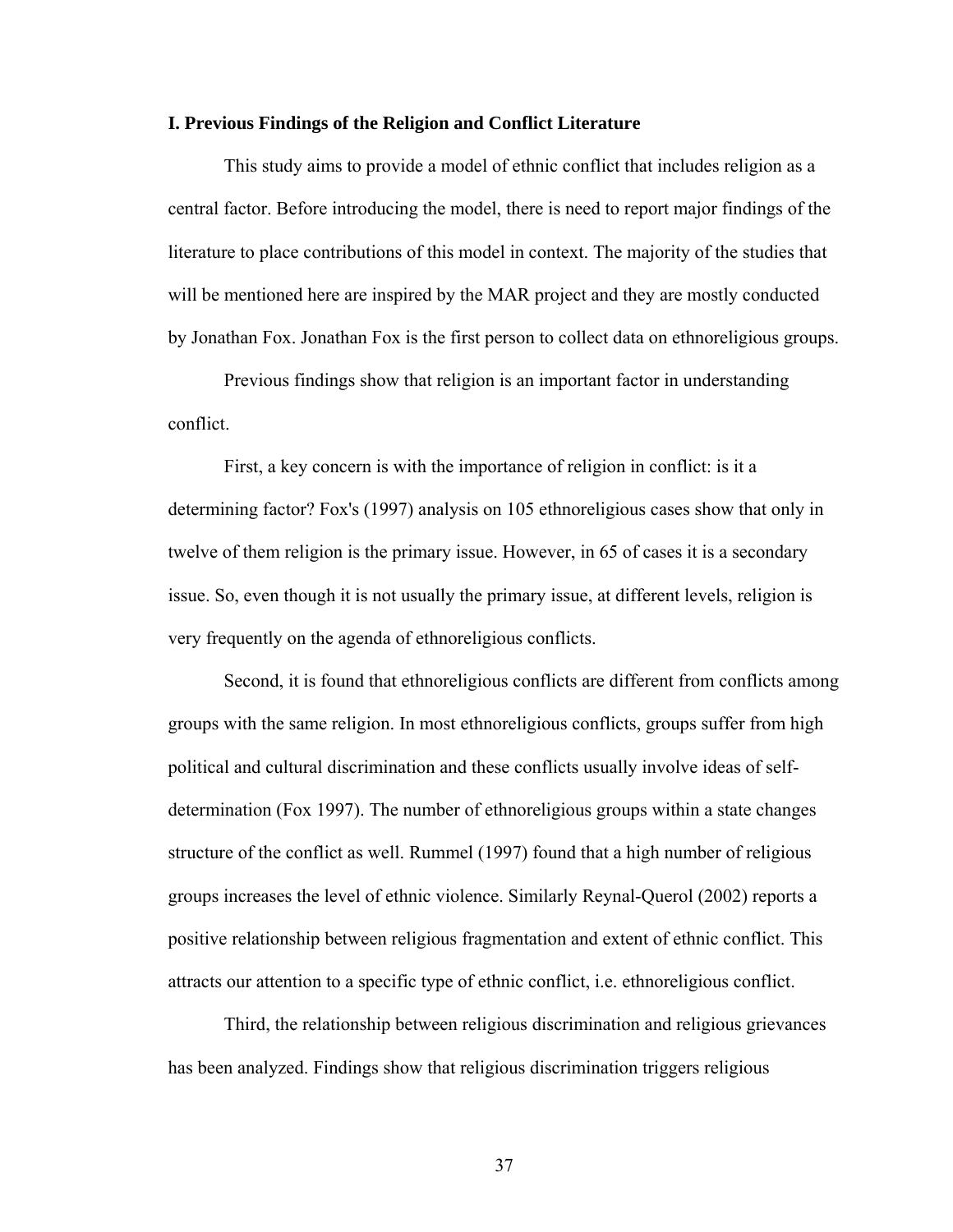grievances, which in turn increases violence for separatist groups (Fox 2004a). So, religious discrimination and religious grievance, and interaction of these two factors with separatism, stand out as significant aspects in understanding ethnoreligious conflict.

Fourth, religious institutions have an uncertain role in conflict. If religion is an important aspect of conflict, religious institutions support protest. They also facilitate rebellion when self-determination is an element of conflict (Fox 1999). There is evidence around the globe, religious institutions have mobilized political action (Wald et al. 2005; Jelen and Wilcox 2002; Hart 2001; Rudolph and Piscatori 1996; Barkun 1994; Marty and Appleby 1992). Therefore, religious institutions form an interesting area of further research on religion.

Fifth, and finally, religion is an important factor in understanding third-party intervention to ethnic conflicts. It is found that conflicts between two different religions attract more third party support (Fox 2001b; Khosla 1999). So, religion seems like a significant factor in understanding third-party intervention to ethnic conflicts.

These findings reinforce the idea that religion is an important part of conflict processes. However, two elements of religion are not emphasized enough. Both of these elements are related to the motivation of ethnoreligious groups. Since the focus of many studies has been behavior of minority groups, the behavior of majority and its impact on minority behavior are ignored most of the time (Fox 2004a). Religious marginalization of groups through state policies is a major example of that and it is operationalized with religious discrimination and religious legislation in this study. How do actions of the majority or the state itself influence motivations of the minority? Specifically, for ethnoreligious groups what is the role of religious discrimination and religious legislation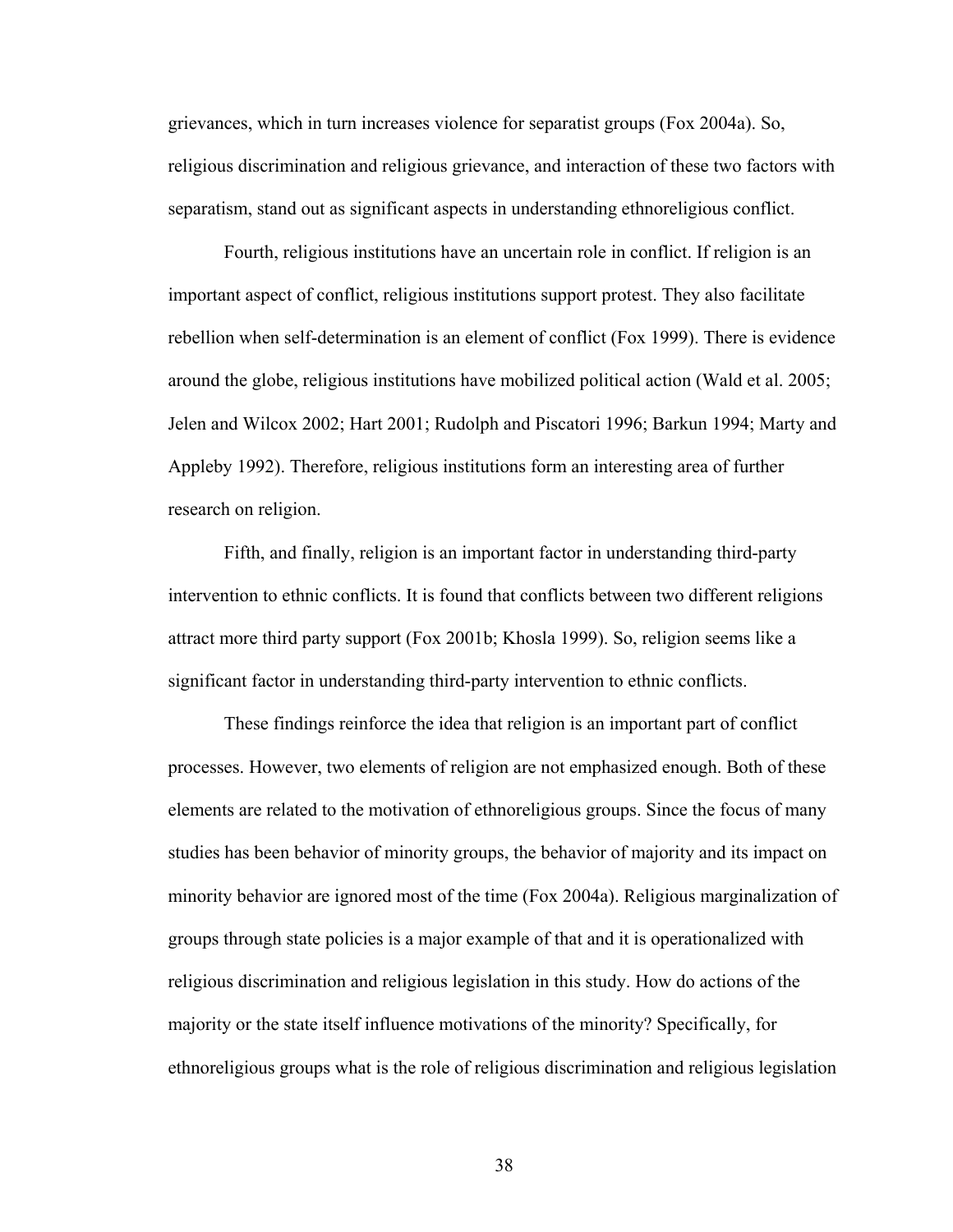on the part of the majority religion in understanding protest and rebellion of these groups?

Religious discrimination is mostly analyzed with religious grievances. Yet, the direct impact of religious discrimination on protest and rebellion takes a back seat in these studies. The literature fails to provide findings of a strong relationship between religious discrimination and ethnic conflict. This study gives religious discrimination a central place and explains the lack of strong relationship with absence of inclusive data on the subject matter. As explained in Chapter 4, available data on religious discrimination is very limited and this is one of the major reasons behind the low number of studies focusing on impact of religious discrimination on conflict. However, from a theoretical point of view, the impact of discrimination and inequality is hardly disputed. Discrimination can be an important source of motivation for ethnic groups.

Religious discrimination increases the salience of ethnic identity. When group rights are not protected by the state, when the state loses its neutrality against its citizens, members of the ethnoreligious groups start considering their religious identity as a major common denominator. This defensive reaction can lead to offensive acts against the state such as protest or rebellion.

Similarly, religious legislation is a neglected element in the conflict literature. Religious legislation by those from the majority religion sends strong messages to religious minorities. The state, as the sole provider of security, indirectly emphasizes rights of one group at other's expense. From a theoretical point of view it is not hard to argue that there is relationship between high religious legislation by the majority religion and marginalization of religious minority. Religiously marginalized groups feel insecure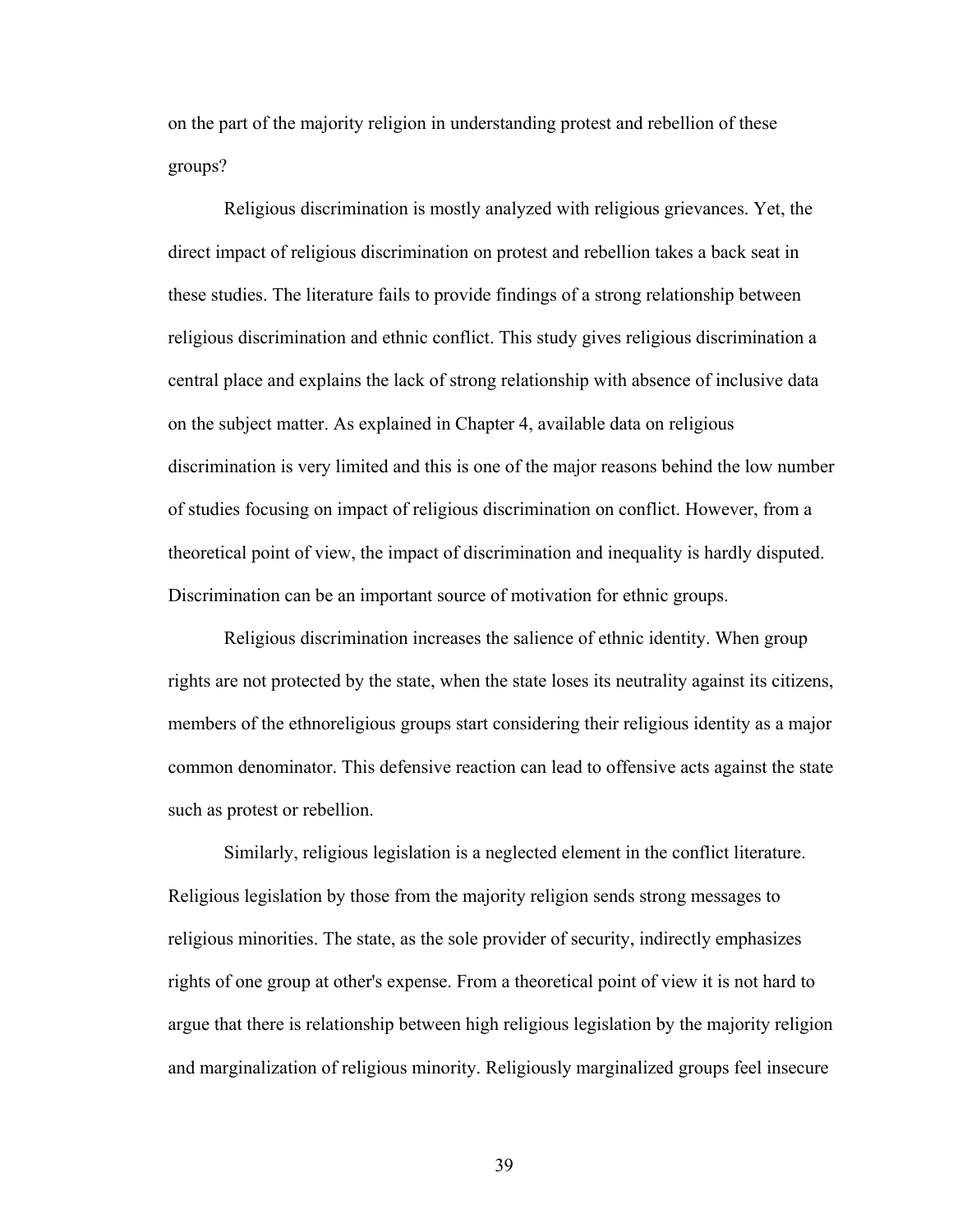within their own state. This increases the salience of ethnic identity since members of the group might need to provide their own security. This tension can facilitate protest and rebellion of the group. Limited data on religious legislation prevented inclusion of this factor to religious conflict research. Thanks to the Religion and State (RAS) database which provides inclusive coding on religious legislation of 152 states for the period 1990- 2002, the number of studies incorporating religious legislation might increase in the near future (Fox 2006).

Similarly, socioeconomic inequality stemming from political and economic discrimination can be a significant source of protest and tension as will be explained in the next section.

There are three figures displayed at the end of this chapter to illustrate the textual explanations provided. Figure 3-1 conveys the abstract connections that are stated in the previous paragraphs. This figure does not display the model. It includes the theoretical connections developed during the model formation process and because of that, directions of the arrows are much more complicated than the model itself. We know that the relationship between religious discrimination and protest/rebellion is not as direct as it is shown in figure 3-3. Religious discrimination and religious legislation are influential factors because they lead to religious marginalization of the group. This increases the insecurity as well as salience of ethnic identity of the group. Figure 3-2 and 3-3 fail to show these connections. Similarly socioeconomic inequality creates feeling of insecurity that at the increases salience of ethnic identity. Salience of ethnic identity is always considered as one of the determinants of protest and rebellion in the MAR literature (Gurr 2000). In other words, there is a dynamic relationship between these factors.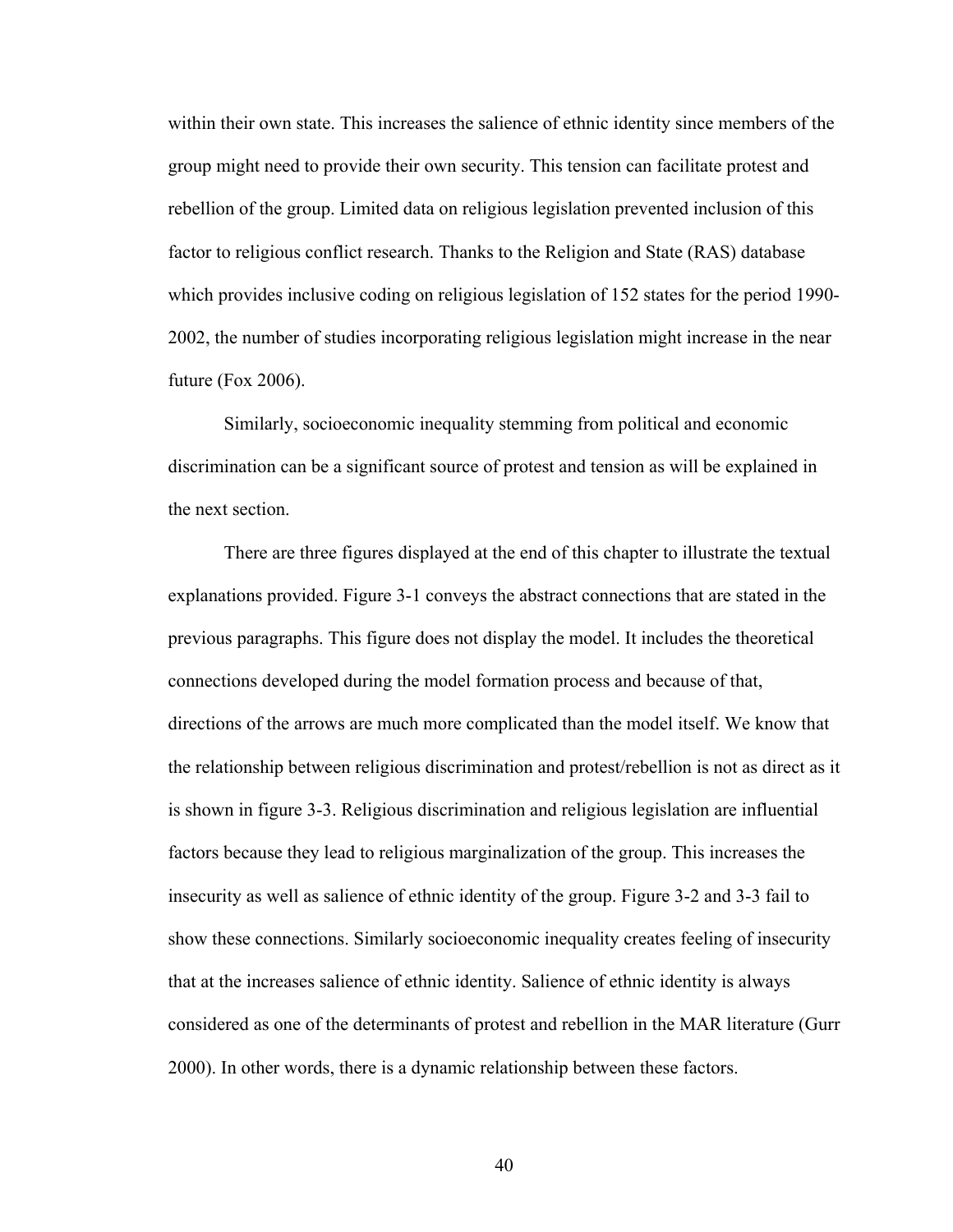# [Figure 3-1 here]

The model provided here aims to fit in these two neglected factors to ethnic conflict literature.

#### **II. A Model on Ethnoreligious Conflict: Basic Propositions**

In Chapter 2 the relationship between religion and conflict in general, and religion and ethnic conflict in particular, is discussed. It is stated that constructivist approach to the role of faith will be utilized, with specific emphasis on the religious discrimination to build a model of ethnoreligious conflict. Since Chapter 2 provides a broad discussion of alternative approaches such as primordialism and instrumentalism, in this chapter I discuss briefly primordialism, instrumentalism and only the basic propositions derived from constructivist approach that will appear within the model.

Although, each scholar may not fit well to a single category, there is consensus on importance of three approaches to the study of ethnicity and ethnic conflictprimordialism, instrumentalism and constructivism. In the primordialist view, ethnic divisions and conflict among these groups are "natural" because ethnic identity is considered as a fixed attribute of groups. It might be because of genetic pool or historical experiences, but if you are a Copt, Kurd or Turkmen this characteristic will not alter (Lake and Rothchild 1998; Connor 1994; Kaplan 1993; Smith 1986; van den Berghe 1981; Issacs 1975). Thus the answer of the question "why do we have ethnic conflicts?" is ethnic differences: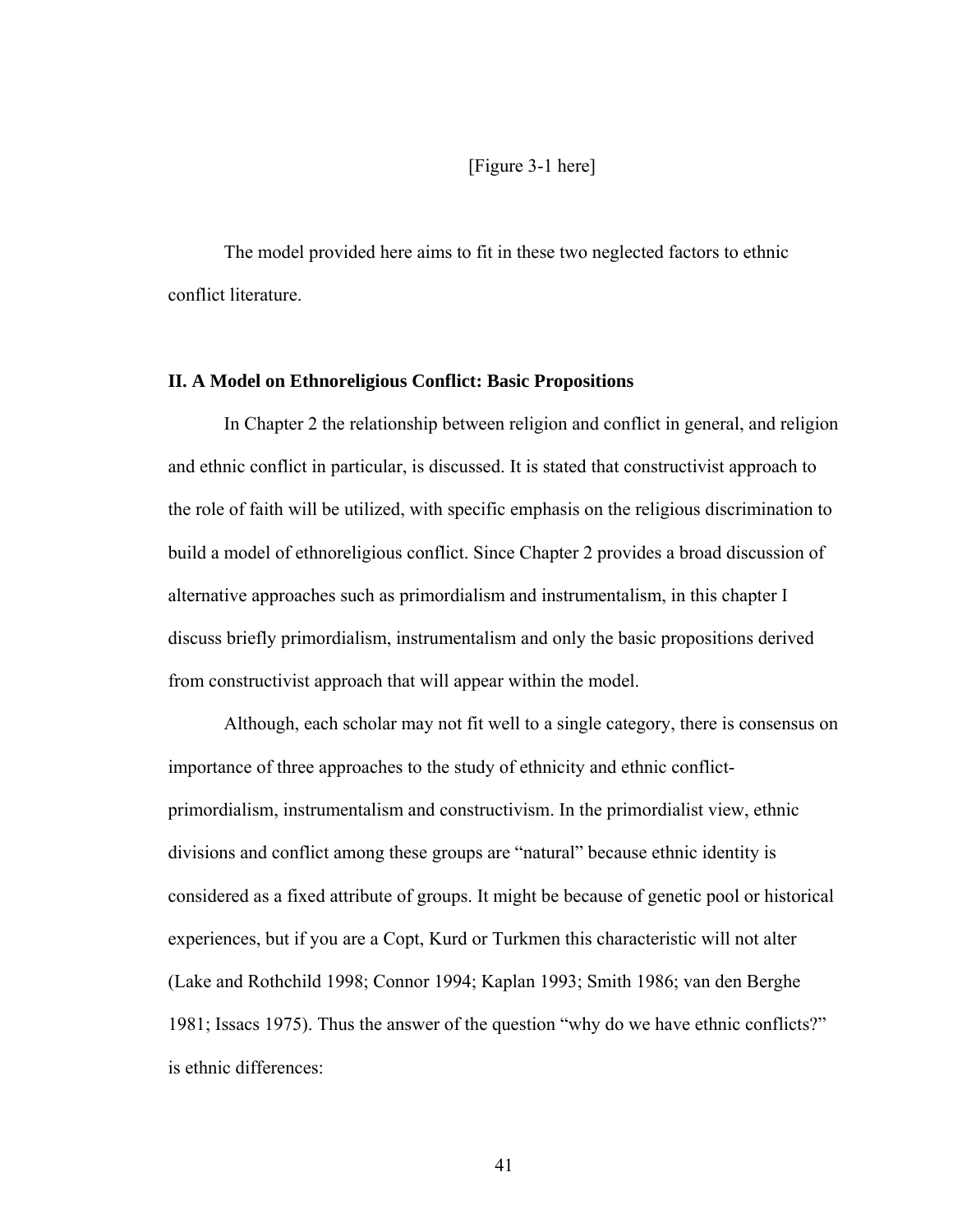After all, since the beginning of the nineteenth century, even the most cursory historical inspection will reveal the resilience of ethnic nationalism in every part of the globe, as well as its ability to serve as the mainspring and banner of social discontent and cultural alienation. Even when its proponents fail to deliver on their promises, ethnic nationalism offers a vision that appears at once more vibrant and sharply focused for those whom it elevates into "the chosen" than any of the other ideologies on offer. One reason for this enhanced power of the ethnic vision is the nationalist ability to harness popular ties, myths, and sentiments of ethnic choosenness, which are much older, deeper, and denser, and more closely attuned to popular perceptions and needs, than are other ideologies (Smith 1993: 39-40).

In line with the "power" and "uniqueness" of ethnic identity there is high

likelihood of conflict and whatever we do, it is hard to escape from that.

[W]herever ethnic nationalism has taken hold of populations, there one may expect to find powerful assertions of national self-determination that, if long opposed, will embroil whole regions in bitter and protracted ethnic conflict. Whether the peace and stability of such regions will be better served in the short term by measures of containment, federation, mediation, or even partition, in the long run there can be little escape from the many conflagrations that the unsatisfied yearnings of ethnic nationalism are likely to kindle (Smith 1993: 40).

Primordialism received frequent criticism from instrumentalists. According to instrumentalists reason of ethnic conflict was not due to power of ethnic identity but because it is something that can be used by groups or elites to enhance their own interest (Rothchild 1986; Brass 1985; Steinberg 1981; Glazer and Moynihan 1975). Thus, ethnic ties are not natural. Contrary they are symbolic and used for political advantage. Instrumentalist approach associates ethnic identity with labels such as interest group membership or political party affiliation (Lake and Rothchild 1998).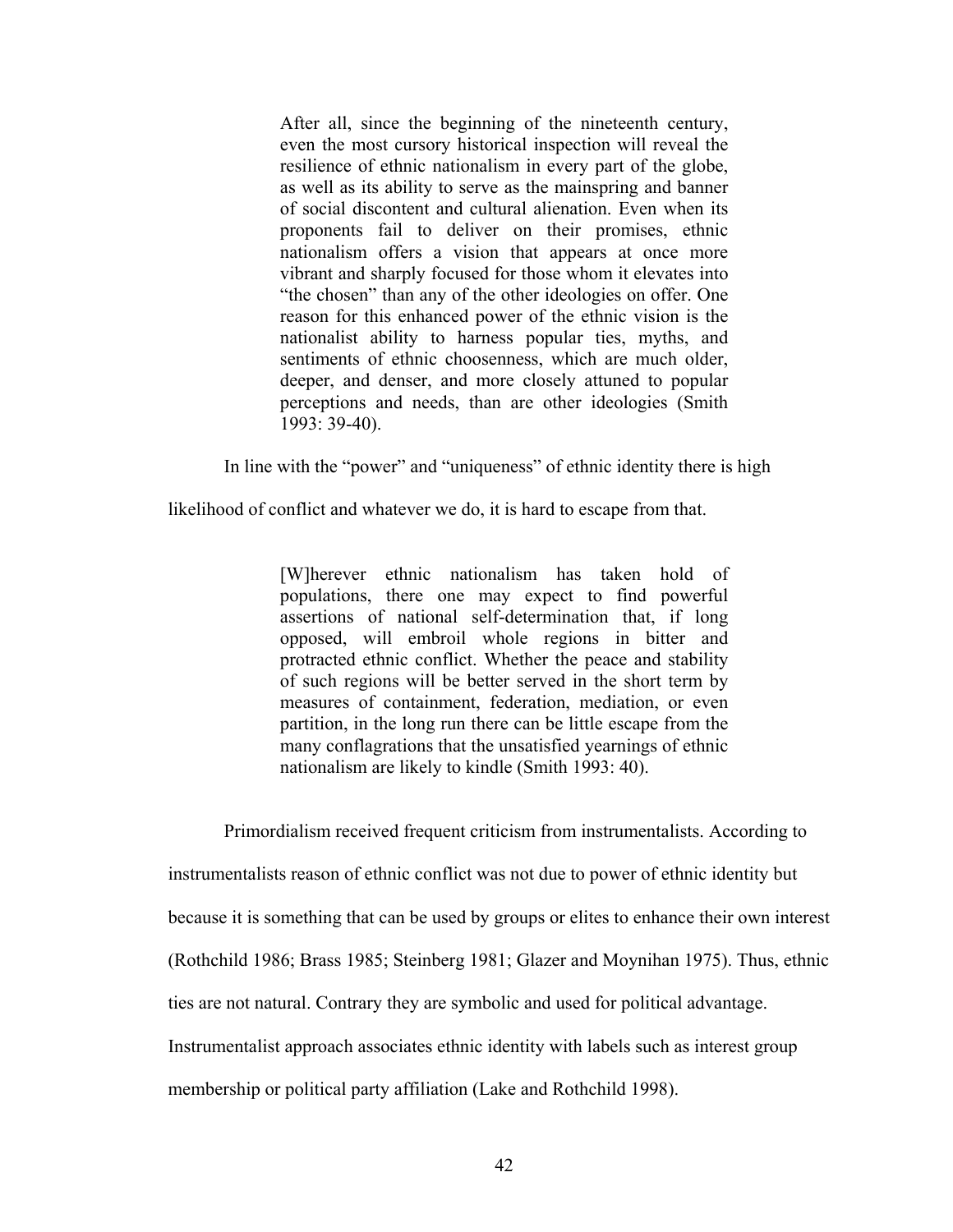Critiques of instrumentalism insist that ethnic identities are different from other political associations, because it not controlled by individuals but by society.

Constructivism takes a middle ground between primordialism and instrumentalism.

Ethnic identities, according to constructivists, are not social givens but are produced through processes of socialization and acculturation. Neither primordial ties nor common interest hold ethnic groups together. Rather, ethnic groups are social constructs generated and maintained by specific historical processes ... Overtime, ethnic identities gain widespread social acceptance. Individuals come to perceive ethnic identities as immutable social facts and have difficulty separating their personal identities from those of groups to which they belong. (Green and Seher 2003: 521).

Constructivism provides an important space for understanding ethnic conflict that we do not see in other approaches (Brubaker 1995; Young 1993; Dominguez 1989; Anderson 1983). Primordialists explain ethnic conflict with "blood", instrumentalists with "strategic calculations". Constructivists emphasize the idea that "ethnicity is constructed from dense web of social interactions" which are influenced by "cognitive structure" and "external forces that increase or decrease the likelihood of ethnic mobilization" (Lake and Rothchild 1998: 6; Green and Seher 2003: 521). With a constructivist approach, it is possible to incorporate important changes such as decolonization, the end of the Cold War or evolving political institutions within the ethnic conflict models (Wilmer 1997; Ignatieff 1994; Vail 1989).

Constructivism as the main theoretical perspective of this study is used to identify factors that cause ethnic conflict. In line with that approach three issues will be taken into consideration: (1) religious marginalization of the ethnoreligious minority, (2) the role of socioeconomic inequality as well as relative deprivation, and (3) interaction of religious marginalization with other factors that are found to be influential in explaining ethnic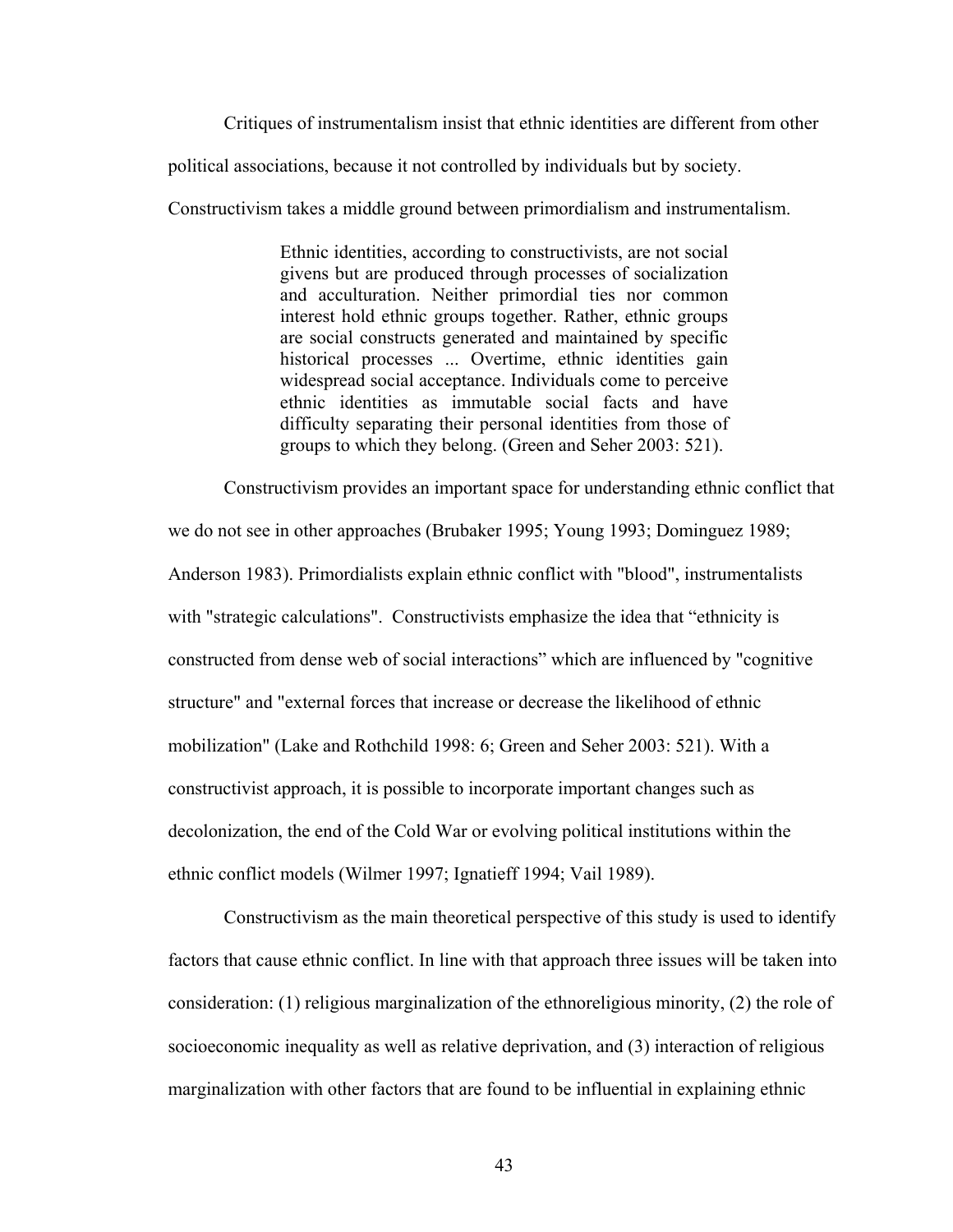conflicts. Based on these three factors, seven propositions are formed. Each proposition seeks to explain the development of ethnoreligious conflict. Figure 3-2 shows how each of these three factors are incorporated to constructivist point of view.

## [Figure 3-2 here]

#### **A. Religious Marginalization: Role of Religious Discrimination and Legislation**

As will be recalled, constructivists do not deny the importance of power and interest or the role of religious leaders in conflicts. However, they do have atypical position, i.e. "interests are embedded in cognitive structures that give meaning to them" and "religious traditions are intersubjective structures that have a life of their own." (Hasenclever and Rittberger 2003: 113-114). Social practices and discourses are bases of this self-understanding (Wendt 1987). In other words, rhetorical power of leaders, expectations of gain, reading of holy texts, cognitive structure and social practices get together and form the "context" where we see ethnoreligious conflict. It is not aim of this study to fully operationalize the idea of conflict-prone context. However, there is emphasis on factors that might influence on the social context, motivations of group members and likelihood of protest and rebellion. Religious discrimination and religious legislation are two religion-oriented factors that can be used to specify context of religious marginalization. Why, however, should these two factors be singled out?

Discrimination is argued to be an important factor in understanding conflict. Specifically, from a constructivist point of view, religious discrimination has a crucial impact on perceptions among group members regarding the possibility of conflict. It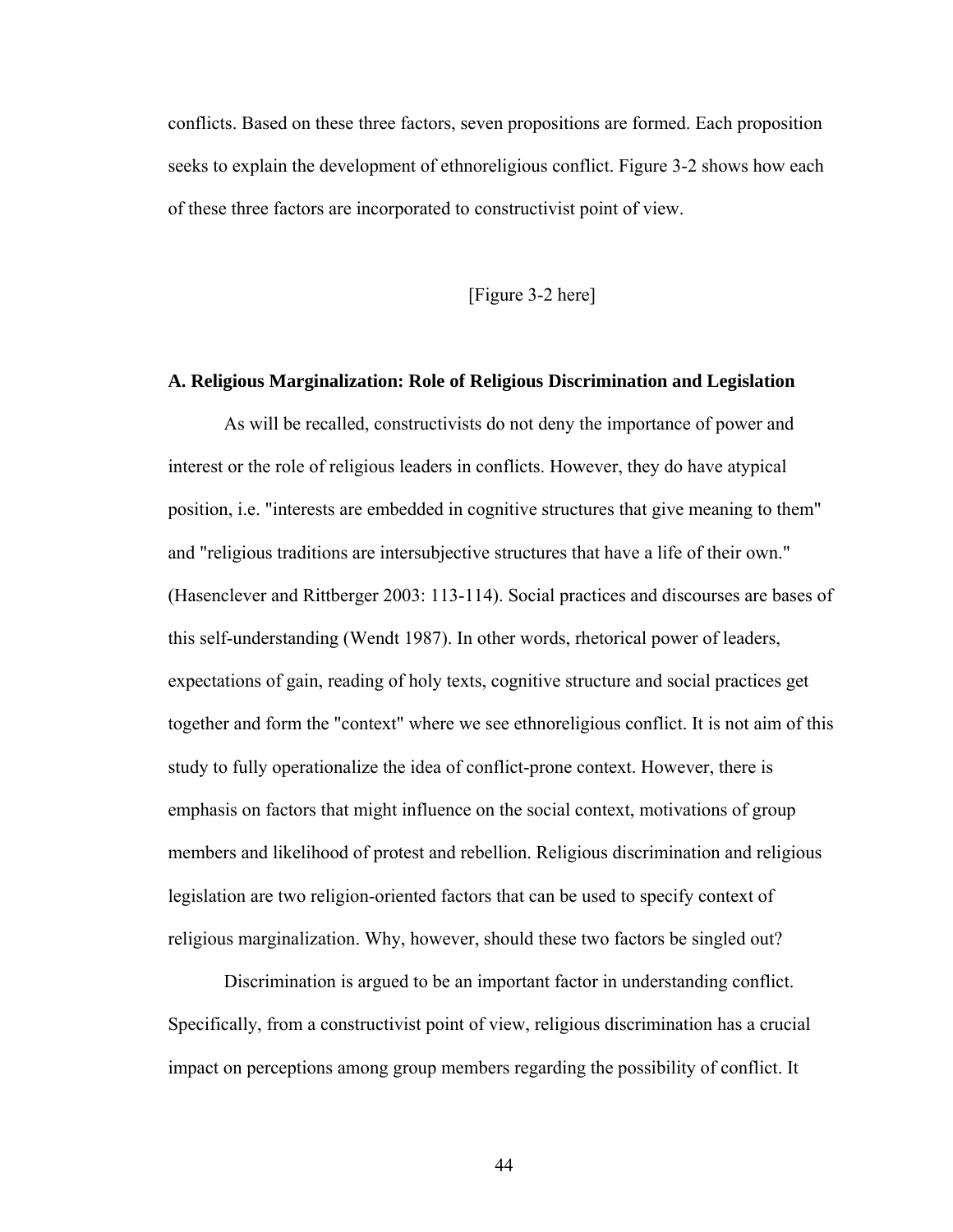<span id="page-55-0"></span>decreases the likelihood of peaceful relations and increases group cohesion. Religious discrimination gives an incentive to members of the community to respond in some way, whether peaceful or violent. This incentive is very valuable for the religious leaders, since, according to constructivists, religious rhetoric of the leaders on its own is not sufficient to produce conflict. With religious discrimination against the minority, leaders can intensify their religious rhetoric to encourage the group to protest or rebel. In other words, religious discrimination can set the stage for a defensive and conflictive response of the discriminated group. In line with that logic, the first proposition is:

**Proposition 1:** Religious discrimination against a minority is likely to provoke a defensive and conflictive response from members of the group.

Sometimes, even without religious discrimination, minorities can change their cognitive structure and resultant definition of friends and foes. The high percentage of majority religion-oriented law can marginalize the group and make them feel insecure. The group's position within the society therefore deteriorates due to either legal limitations or inconsistency between minority religious rules and legal rules of the state. As a result of not feeling comfortable, a minority can begin to perceive majority and the state as the "enemy." Cognitive change might easily disturb peaceful relations between the minority and the state. This leads us to the second proposition:

**Proposition 2:** Higher percentage of majority religion law is likely to provoke a defensive and conflictive response from members of the ethnoreligious group.<sup>[1](#page-55-0)</sup>

 $\overline{a}$ 

<sup>&</sup>lt;sup>1</sup>In the proposition two, "higher percentage of majority law" refers to the state law which is based on religious rules of majority religion. It is the percentage of religious legislation.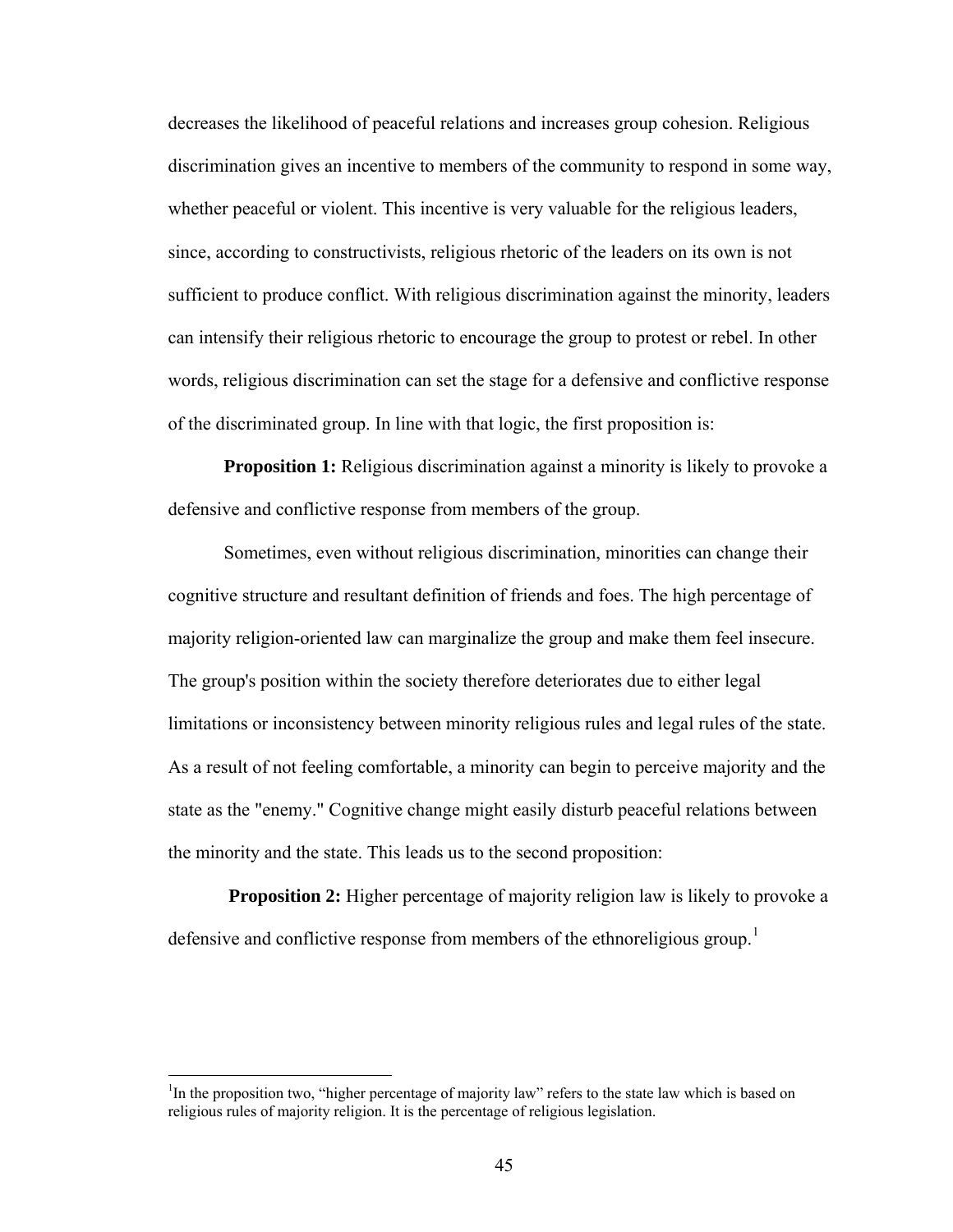#### **B. Socioeconomic Factors: Economic Discrimination and Political Discrimination**

Instrumentalist and constructivist approaches to analyzing the impact of religion on ethnic strife accept the importance of socioeconomic factors in understanding these conflicts. Economic and political inequalities between minority groups and the majority can trigger radicalization of ethnoreligious communities. Therefore, uneven distribution of power and wealth among groups at times of economic decay might be a significant factor in ethnoreligious conflicts (Hasenclever and Rittberger 2003; Karawan 1997; Faksh 1994). People who are suffering from marginalization and poverty can bring into play their religion as the common denominator to fight for a better political and economic position. Of course, religious leaders can use this situation to advance their own interest.

> The origins and dynamics of ethnopolitical conflict are highly complex. Theories that emphasize the supposedly crucial role of a single factor, such as historical animosities or religious differences, should be avoided. Such factors usually become significant because they are invoked by contemporary ethnopolitical leaders seeking to mobilize support among threatened and disadvantaged peoples, not because religious or historical differences generate a primordial urge to conflict. (Gurr 1996: 74)

The experience of poverty, marginalization, economic and political inequality can be expressed in many different ways. This study employs economic and political discrimination as measurements for two reasons. First, the MAR literature and the theory of relative deprivation underline importance of discrimination in understanding ethnic conflict. The presence of these factors facilitates comparison of this study with many others. Second, discrimination means a deliberate act of maintaining inequalities for members of an ethnic group in terms of material well-being, political access or cultural status in comparison to others. In other words, it is not just inequality that is stemming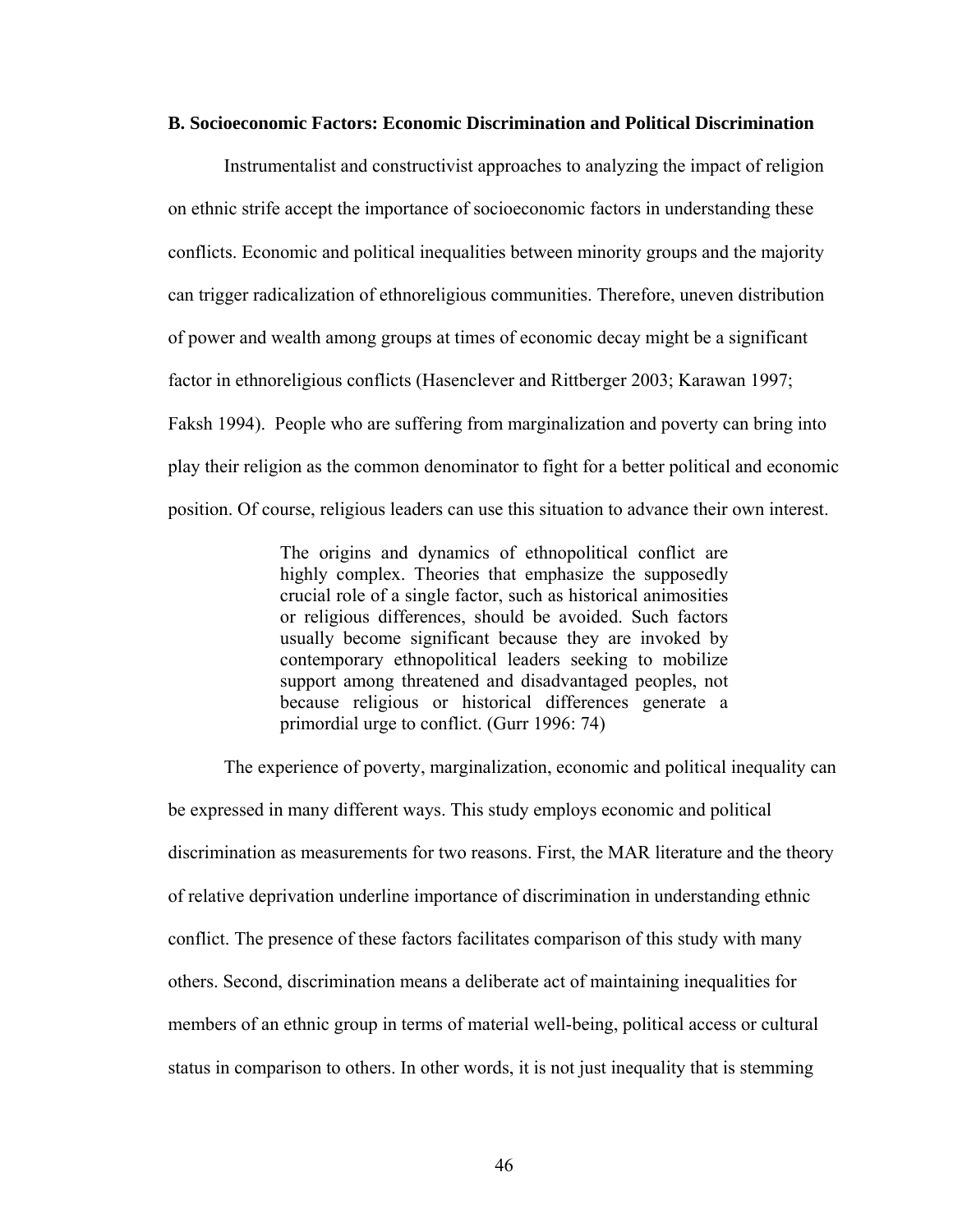from living conditions of the minority. Contrary, it is a purposeful act of excluding a minority from economic and political benefits which are utilized by the majority. The deliberate nature of discrimination can increase insecurities of minorities. A state that discriminates either economically or politically creates a biased and unfair environment for ethnic groups. Denied access to the opportunities provided by the state, ethnic groups aim to provide security for themselves. Such actions, while defensive-minded, usually are perceived as offensive by both other groups and the government, which can trigger ethnic conflict within an existing state (Akbaba, James and Taydas, forthcoming). In line with that, the third proposition addresses impact of economic marginalization of a group in conflict:

**Proposition 3:** Economic discrimination against a minority is likely to provoke a defensive and conflictive response from members of the group.

Similarly, the fourth proposition is about the influence of group's political marginalization on conflict:

**Proposition 4:** Political discrimination against a minority is likely to provoke a defensive and conflictive response from members of the group.

#### **C. Interaction of Religion with Other Factors**

Constructivists focus attention on interaction of religion with other factors. Depending on the conditions, religion can make violence more likely or less likely (Hasenclever and Rittberger 2003). Previous studies had also explored the role of religion in conflicts under different circumstances. Fox (2004a: 78) writes "[t]he setting in which an ethnic conflict occurs is important." Conflicts most of the time are not primarily about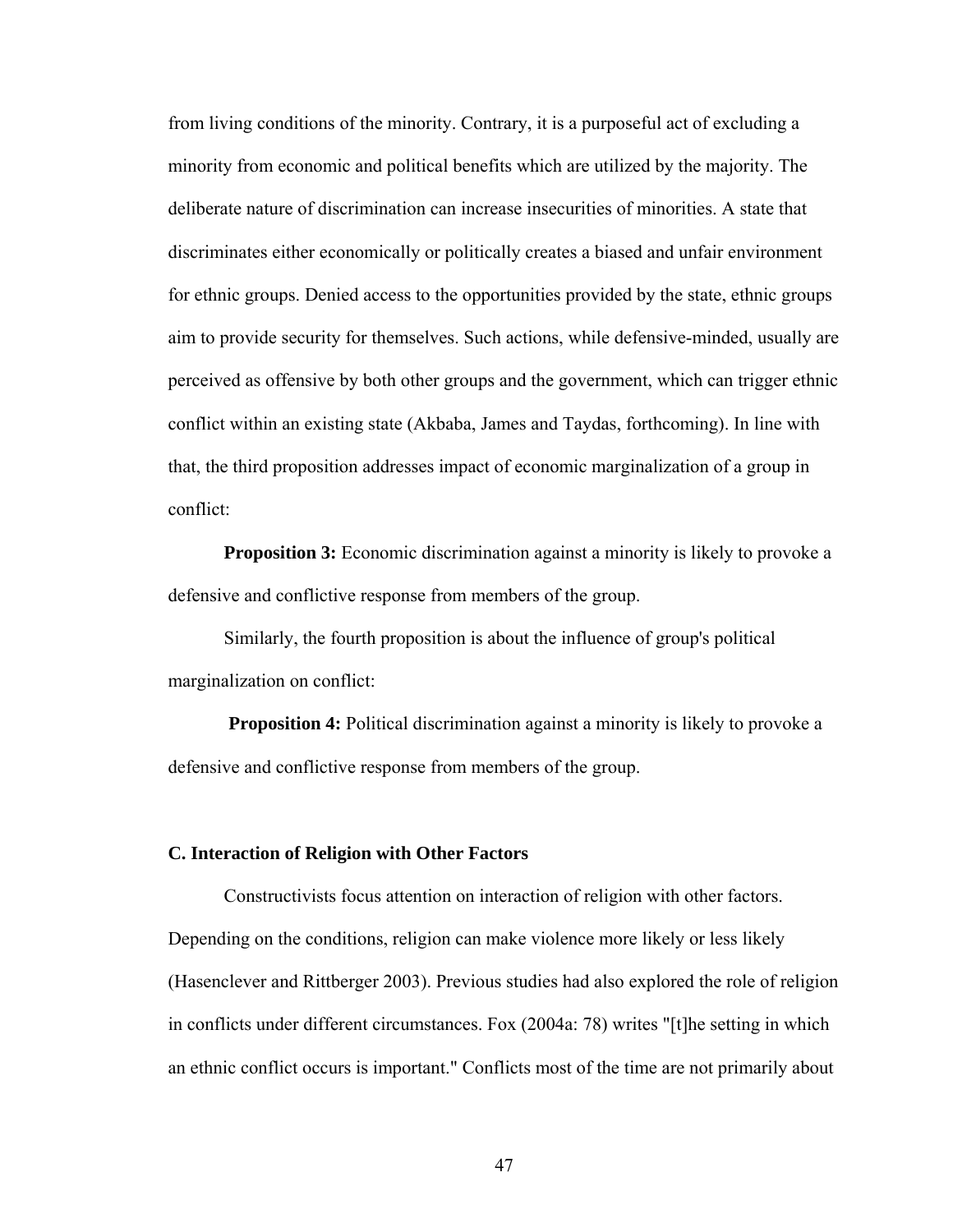religion, but religion plays an important role. Self-determination and nationalism cause ethnoreligious conflict, but religion intensifies that process (Fox 2002c). Out of 105 ethnoreligious conflicts religion was the primary issue in just 12 of them (Fox 1997). Yet, interaction of religion with self-determination or nationalism catalyzes conflict. It is reported that the rebellion level of groups expressing religious grievances and seeking self-determination is much higher than for groups that desire only self-determination (Fox 2000b; Fox and Squires 2001).

Along the lines of these findings, the model presented in this chapter includes interaction of religious discrimination with factors that are found to have a significant role in explaining ethnic conflicts. These factors include separatism, regime type and repression.

Studies using the MAR database have found that separatism triggers rebellion (Gurr 1993a; 1993b; 2000 and Fox 2004a). Theoretically there is near consensus on the idea that separatism or other movements seeking self-determination are major causes of conflict (Byman 1998; David 1997; Hoffman 1995). Fox (2004a: 75-77) reports separatism as a major cause of conflict and starting from 1980s; religion appears as an exacerbating factor.

> ...those ethnoreligious conflicts which do not involve separatism are consistently the least violent of all conflicts. Only when separatism is added to religion does it become a cause of ethnic conflict. (Fox 2004a: 75)

Regime type is reported to be an important factor as well. Fox (2004:78) states that "autocratic governments are less likely to have avenues available for minorities to express and address their grievances through legal channels than are democratic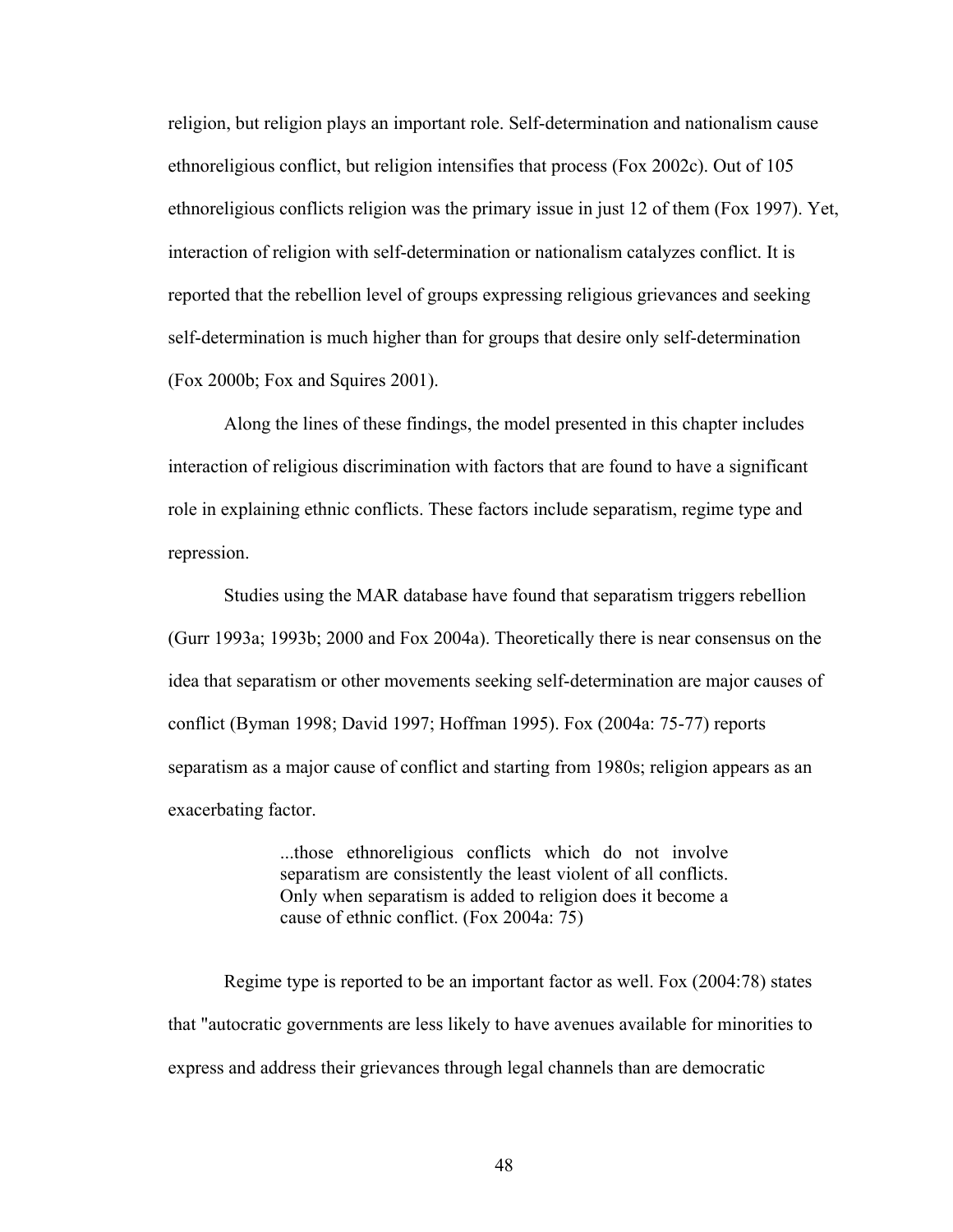governments." Gurr (2000: 70) also identifies authoritarian norms and institutions as a domestic factor that encourages strategies of rebellion in his model of the "etiology of ethnopolitical conflict."

Repression is another major source of incentive for conflict (Gurr 2000; Gurr and Moore 1997; Davenport 1996; Lichbach 1987). Gurr (2000: 71) argues that "the use of force against people who think it is unjust may inspire fear and caution in the short run but at the same time provokes resentment and enduring incentives to resist and retaliate." Therefore, repression is one of the factors that facilitate conflict.

These three variables have proved to be important in understanding conflict. Considering previous findings on religion as a factor that catalyzes conflict, in this study, interaction of religious discrimination with separation, regime type and repression are included in the model.

Thus the fifth proposition is:

**Proposition 5:** The effect of separatism on ethnic conflicts will increase with higher levels of religious discrimination.

A sixth proposition focuses the interaction of regime type with religious discrimination:

**Proposition 6:** The effect of regime type on ethnic conflicts will increase with higher levels of religious discrimination.

The final proposition focuses on a three-way interaction of regime type, repression and religious discrimination.

**Proposition 7:** The effect of regime type and repression on ethnic conflicts will increase with higher levels of religious discrimination.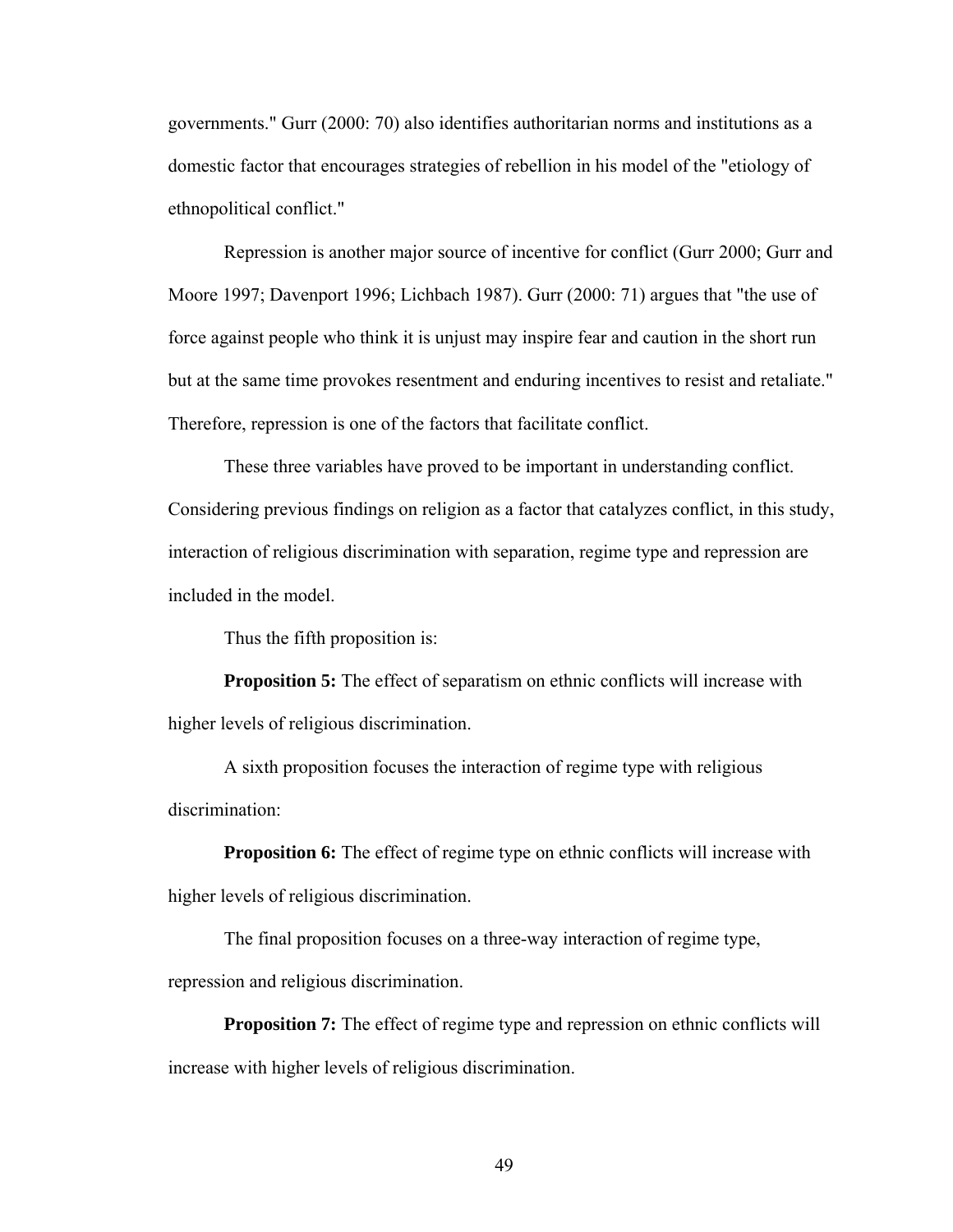Using constructivist approach to religion as a part of ethnic identity, seven propositions are formed under three groups: religious marginalization, socioeconomic inequality and interaction of religion with other factors. These seven propositions set the stage for the 14 hypotheses, which are explained in the next section.

## **III. A Model on Ethnoreligious Conflict: Hypotheses**

14 hypotheses are developed for incorporation in the model of ethnoreligious conflict. In these hypotheses protest and rebellion are considered as options for defensive and conflictive response.

## [Figure 3-3 here]

Proposition 1 states that religious discrimination against a minority is likely to provoke a defensive and conflictive response from members of the group. This leads us to the following two hypotheses:

**Hypothesis1a:** Religious discrimination increases the likelihood of protest among ethnoreligious groups.

**Hypothesis1b:** Religious discrimination increases the likelihood of rebellion among ethnoreligious groups.

Proposition 2 discusses the increasing religious legislation, which in turn cause

protest and rebellion. This leads us to the following two hypotheses:

**Hypothesis2a:** Ethnoreligious minorities will engage in higher levels of protest when state law includes a higher percentage of majority religion law.

**Hypothesis2b:** Ethnoreligious minorities will engage in higher levels of rebellion when state law includes a higher percentage of majority religion law.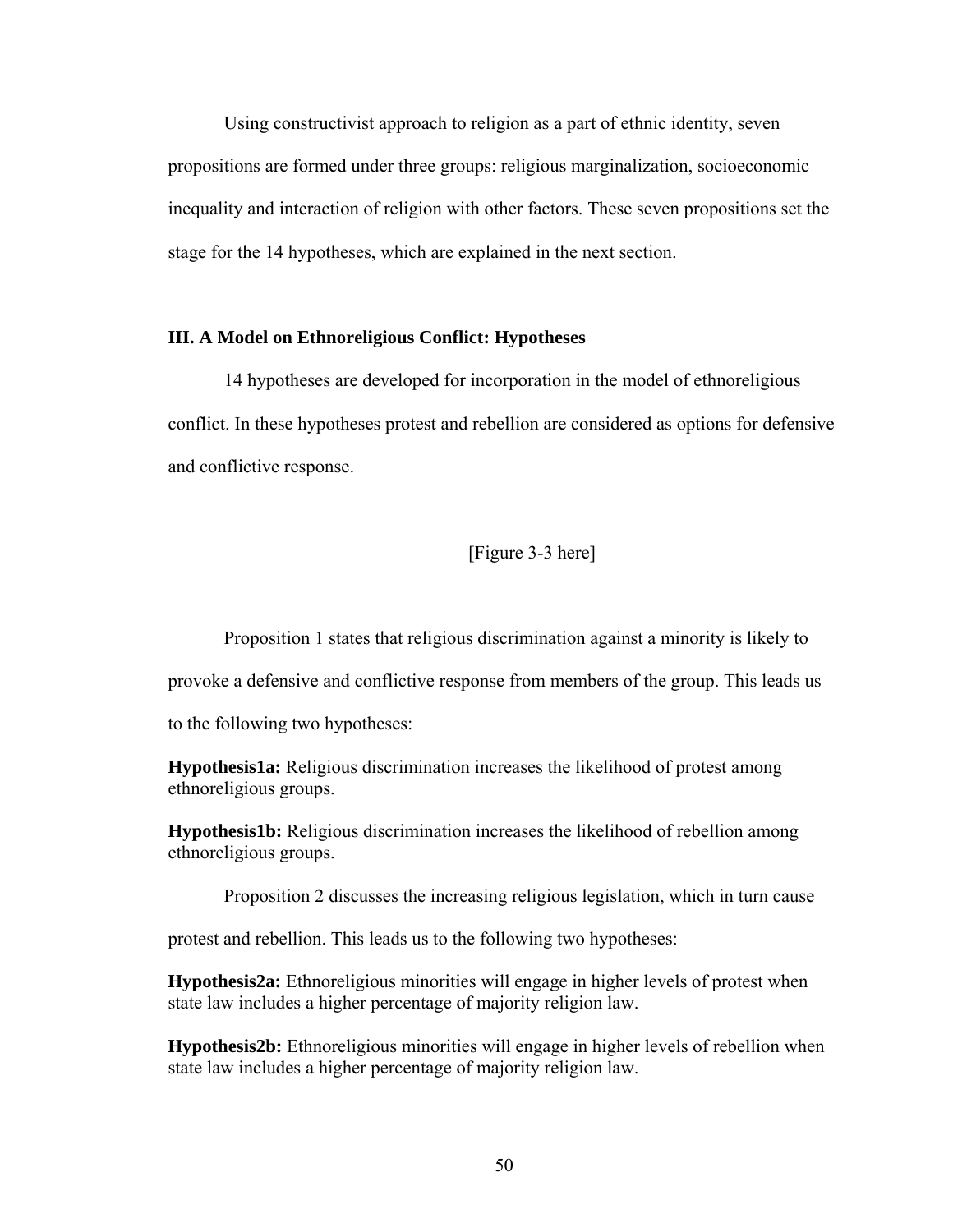Proposition 3 is on the role played by economic discrimination in creating

conflict. In line with that, the hypotheses developed are:

**Hypothesis3a:** Economic discrimination increases the likelihood of protest among ethnoreligious groups.

**Hypothesis3b:** Economic discrimination increases the likelihood of rebellion among ethnoreligious groups.

Proposition 4 is on role played by political discrimination in conflict. In line with

that the hypotheses developed are:

**Hypothesis4a:** Political discrimination increases the likelihood of protest among ethnoreligious groups.

**Hypothesis4b:** Political discrimination increases the likelihood of rebellion among ethnoreligious groups.

Proposition 5 states that the effect of separatism on ethnic conflicts will increase

with higher levels of religious discrimination. This leads us to two hypotheses:

**Hypothesis5a:** The effect of separatism on the level of protest will increase with the increase in religious discrimination against an ethnoreligious minority.

**Hypothesis5b:** The effect of separatism on the level of rebellion will increase with the increase in religious discrimination against an ethnoreligious minority.

Proposition 6 states that the effect of regime type on ethnic conflicts will increase

with higher levels of religious discrimination. This leads us to two hypotheses:

**Hypothesis6a:** The effect of regime type on the level of protest will increase with the increase in religious discrimination against ethnoreligious minorities.

**Hypothesis6b:** The effect of regime type on the level of rebellion will increase with the increase in religious discrimination against ethnoreligious minorities.

Proposition 7 states that the effect of regime type and repression on ethnic

conflicts will increase with higher levels of religious discrimination. This leads us to two

hypotheses: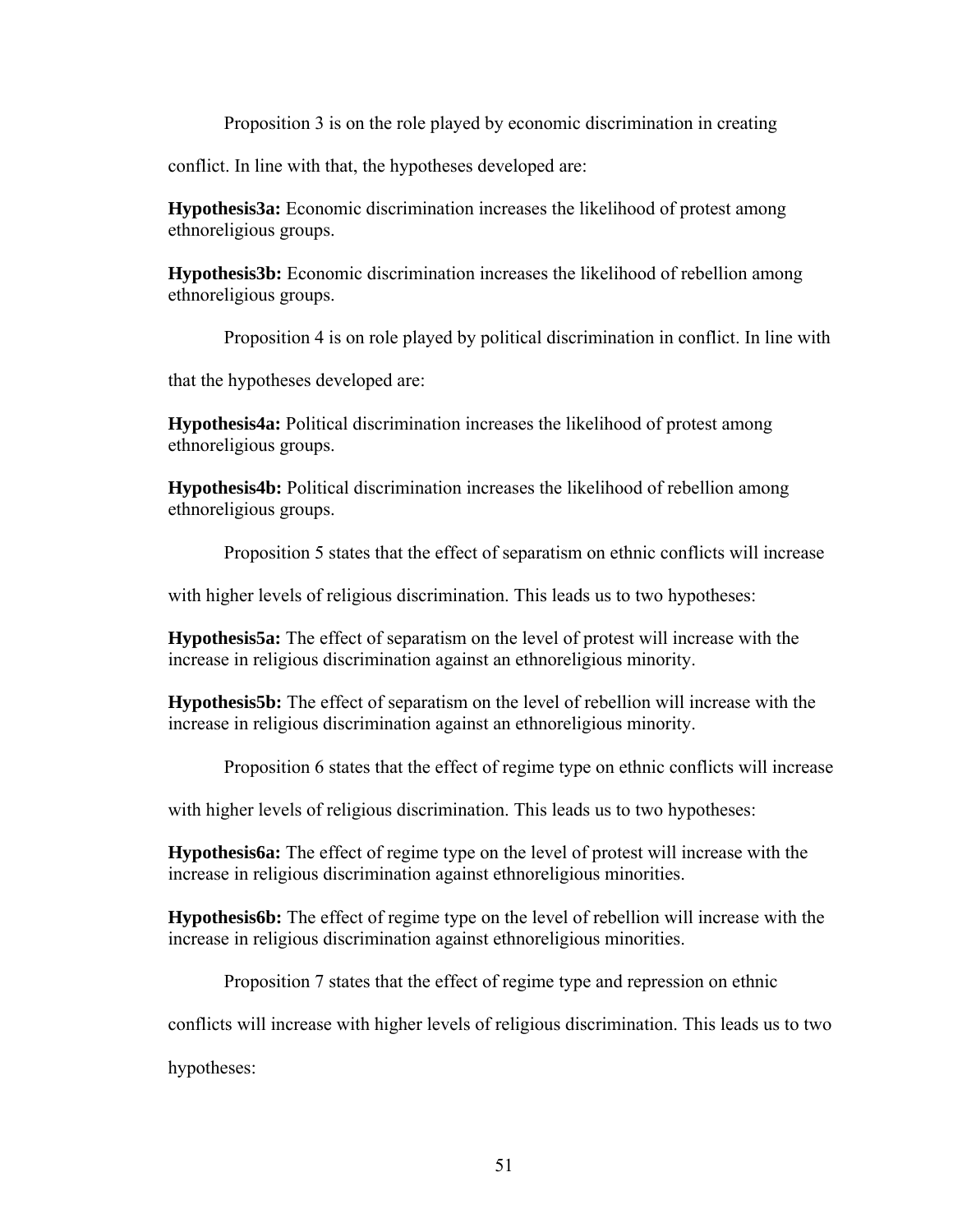**Hypothesis7a:** The effect of regime type and repression will increase the level of protest with the increase in religious discrimination against ethnoreligious minorities.

**Hypothesis7b:** The effect of regime type and repression will increase the level of rebellion with the increase in religious discrimination against ethnoreligious minorities.

## **Conclusion**

 In this chapter, a model of religion and conflict has been developed. This model has two significant accomplishments. First, considering the fact that religion is a neglected element, this model contributes to ethnic conflict literature by bringing religious marginalization back to the agenda. Second, discussion on religious marginalization is based on primordialism, instrumentalism and constructivism debate. Founding the model on such a central discussion in ethnicity broadens the level of discussion from religion to ethnic identity. The model includes 14 hypotheses that will be tested in Chapter 5.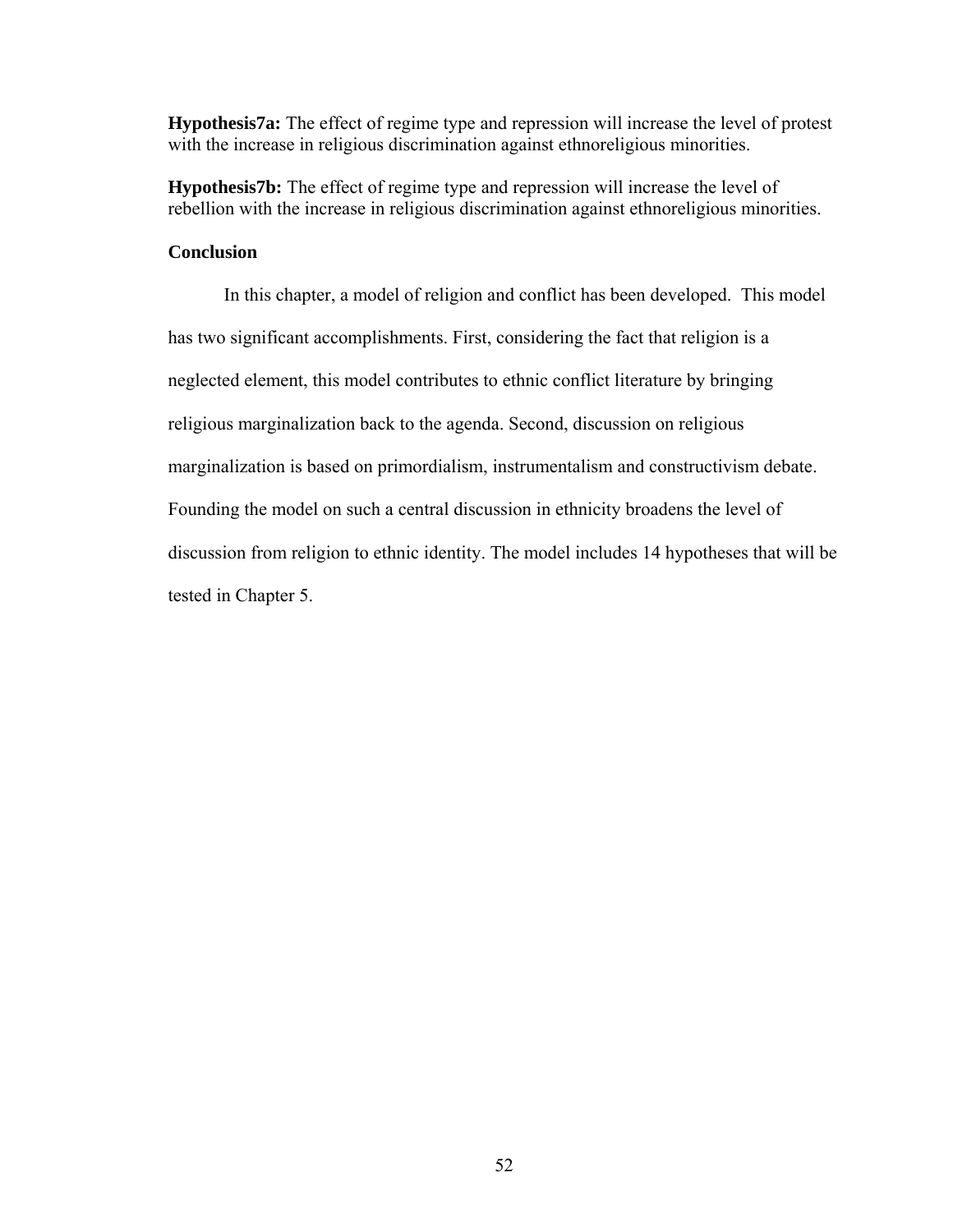# **Figure 3-1: Theoretical Background of Ethnoreligious Conflict Model**

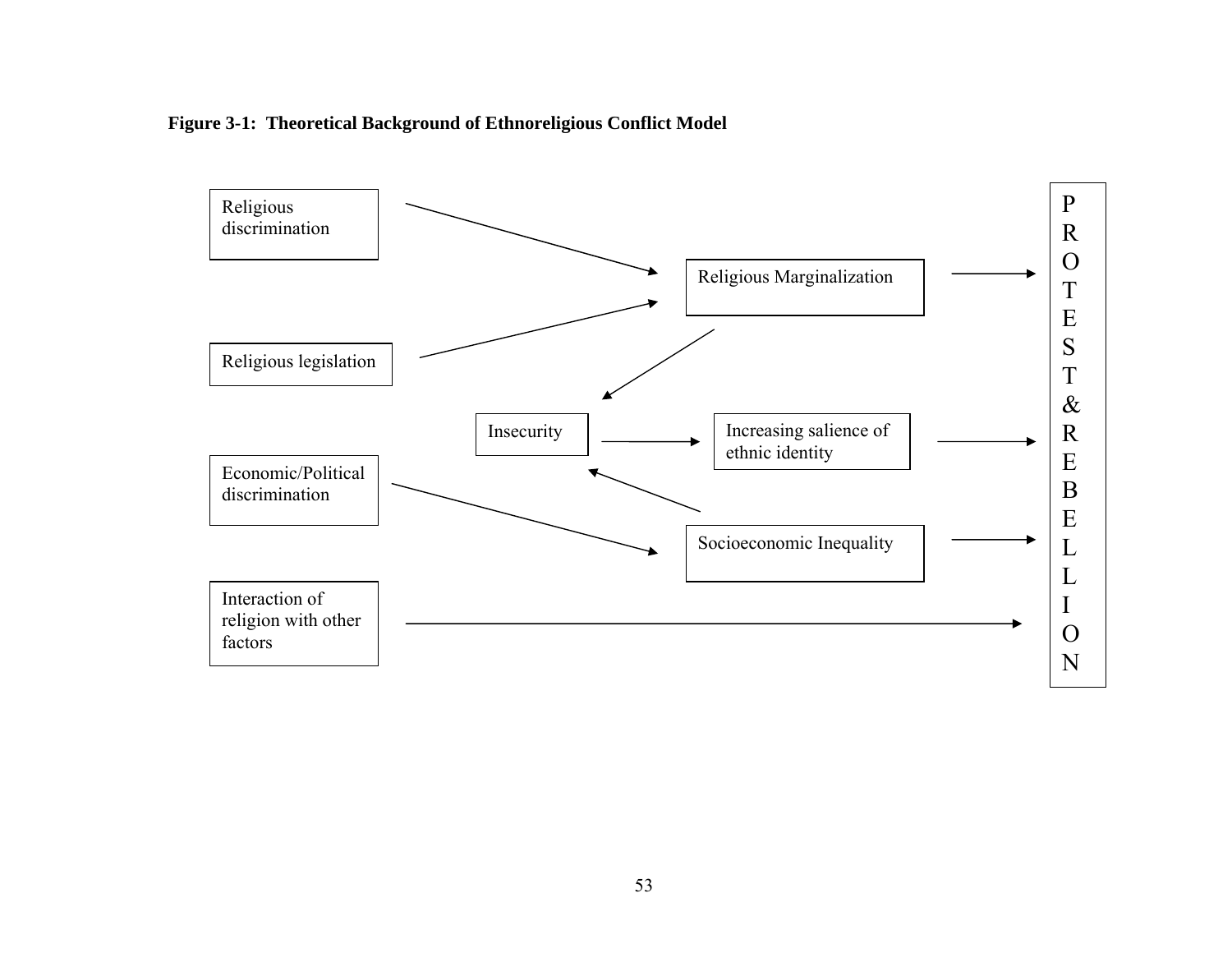# **Figure 3-2 Constructivist Approach to Analyzing Ethnoreligious Conflict**

| <b>Religious Marginalization</b>                             |                                |
|--------------------------------------------------------------|--------------------------------|
| Religious discrimination<br>against ethnoreligious minority. |                                |
| High percentage of religious                                 |                                |
| legislation in majority religion.                            |                                |
| <b>Socioeconomic Inequality/ Relative Deprivation</b>        |                                |
|                                                              | <b>Ethnoreligious Conflict</b> |
| Economic discrimination against<br>ethnoreligious minority   |                                |
| Political discrimination against                             |                                |
| ethnoreligious minority                                      |                                |
| <b>Interaction of Religion with other Factors</b>            |                                |
| Effect of separatism, regime type and repression             |                                |

with the increase of religious discrimination against the minority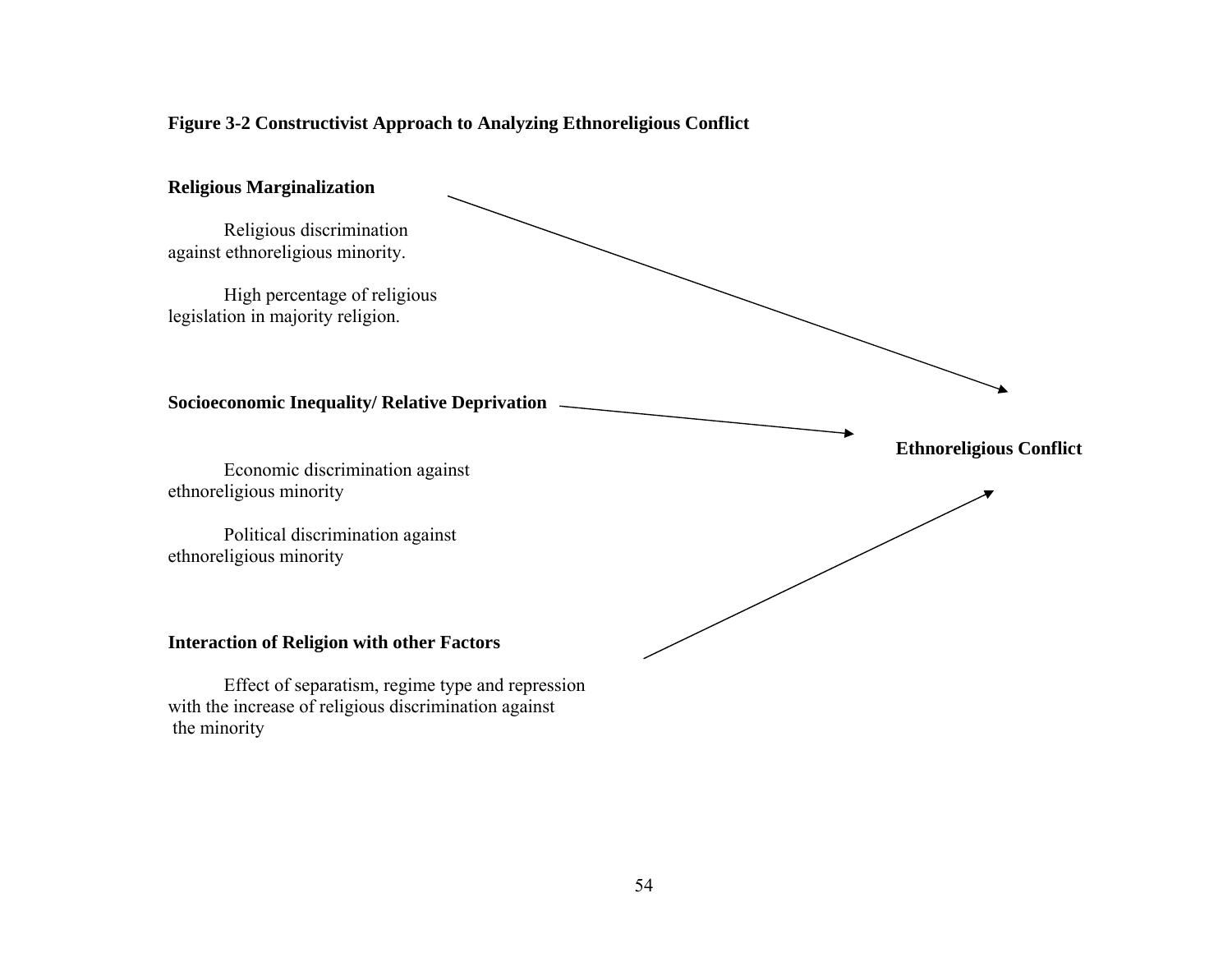**Figure 3-3 Model of Ethnoreligious Conflict** 

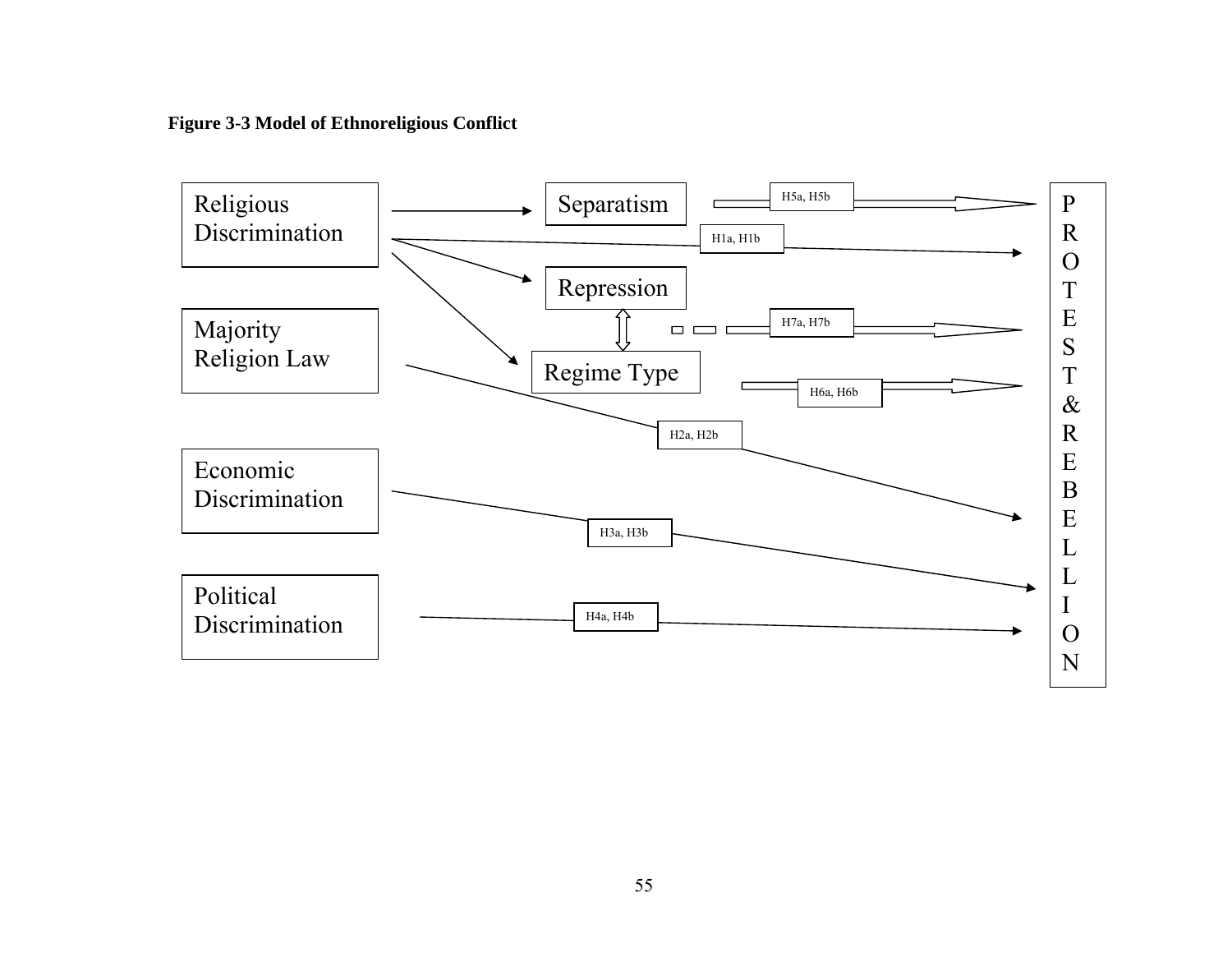## **Chapter Four Research Design: Operationalizing the Ethnoreligious Conflict Model**

 In Chapter 3, an ethnoreligious conflict model is developed that can be tested in a large-N cross-sectional analysis. Before carrying out an analysis it is vital to complete five tasks. First, information must be provided regarding the datasets used. Second, the criterion for case selection has to be developed. Third, an agenda of coding issues that includes major problems faced during the coding process must be explained. Fourth, other variables that are included in the analysis must be described. Finally, questions relating to missing data, data reliability and methodology used to test the model are addressed. This chapter aims to complete all of the five tasks stated above.

## **I. Datasets**

## **A. The Minorities at Risk Dataset**

 Much of the data used in this study are taken from the Minorities at Risk (MAR) dataset. Although the MAR data are supplemented by religious discrimination data collected by the author and the Religion and State (RAS) database, the MAR dataset forms the skeleton of the project since MAR cases are used as the pool for case selection. In other words, ethnoreligious groups are identified among MAR groups. Because of that, this dataset has a central place in the analysis.

The MAR dataset tracks 284 politically active groups throughout the world, so the unit of analysis is the minority within a specific state. With that unit of analysis, a state that has more than one MARs (like India) or a minority group dispersed to more than one state (like the Kurds in Iran, Iraq and Turkey) may appear several times in the dataset.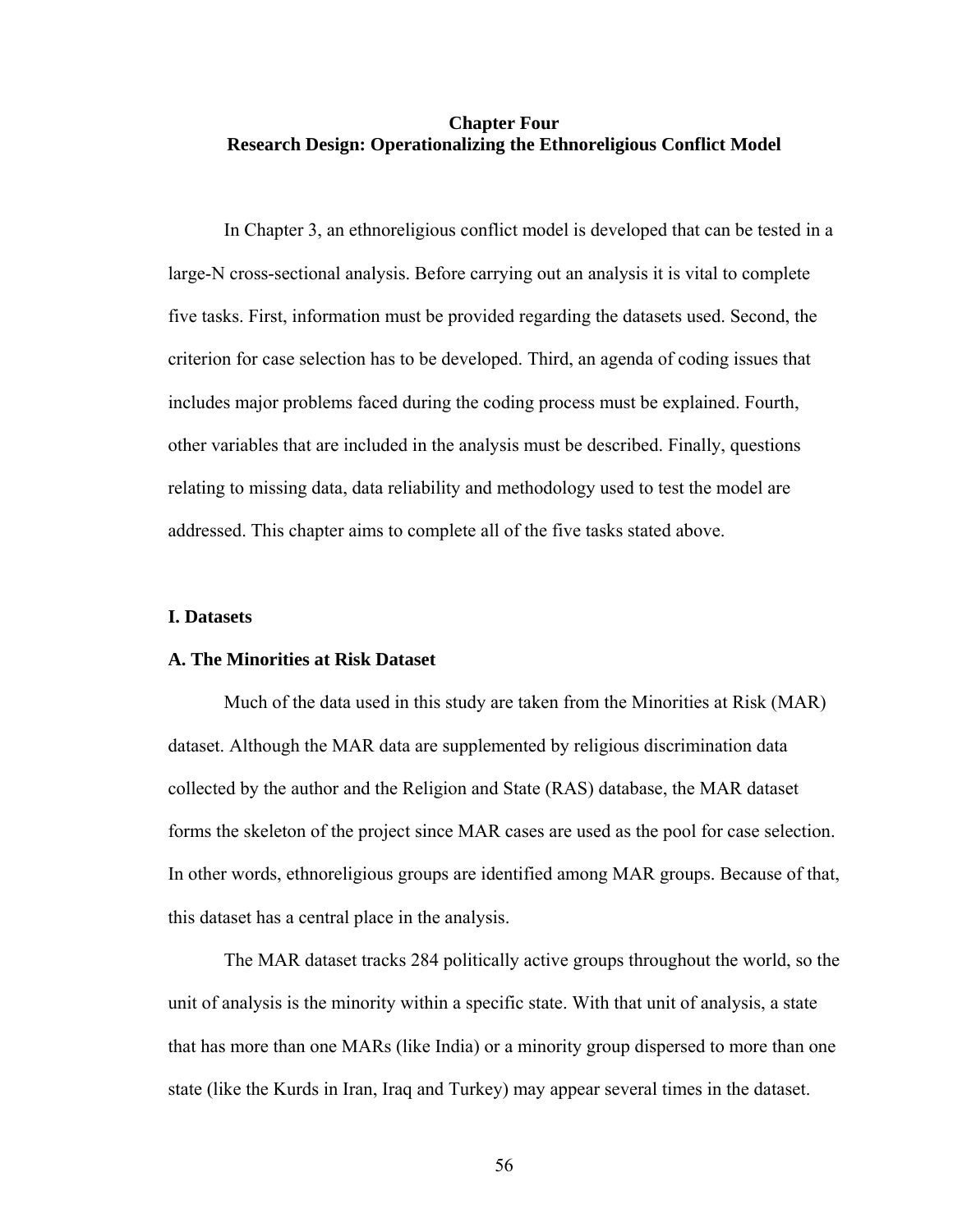<span id="page-67-0"></span>However, each minority-majority combination is unique and each pair is coded only once. The selection of the minority instead of the state as the unit of analysis offers major advantages. Studies using the state as the unit of analysis implicitly or explicitly suppose that groups within the state react similarly to changing conditions. Yet, different ethnic groups within the same state might respond in their own way due to their distinctive attributes.

To be selected as MAR, a minority should have "political significance." Political significance is established by two criteria: "The group collectively suffers, or benefits from, systematic discriminatory treatment vis-à-vis other groups in a society" or "the group is the basis for political mobilization and collective action in defense or promotion of its self-defined interests."<sup>[1](#page-67-0)</sup> Also, groups are included only if, in the year of interest, they numbered at least 100,000 or, if they are fewer, exceeded 1% of the population of at least one country in which they resided.

The MAR dataset provides significant information on ethnic groups such as: the amount of protest and rebellion in which minorities are involved, level of economic and political discrimination against the group, and geographic region of the state in which minority resides. Even though some of these variables are coded for different periods, all the variables that will be included in the model are available for the period from 1990 to 2003, except repression, organizational cohesion, and group's spatial distribution.

 $\overline{a}$ 

<sup>&</sup>lt;sup>1</sup> Further information on selection criteria can be found at [http://www.cidcm.umd.edu/inscr/mar/about.asp.](http://www.cidcm.umd.edu/inscr/mar/about.asp) (02/01/2006)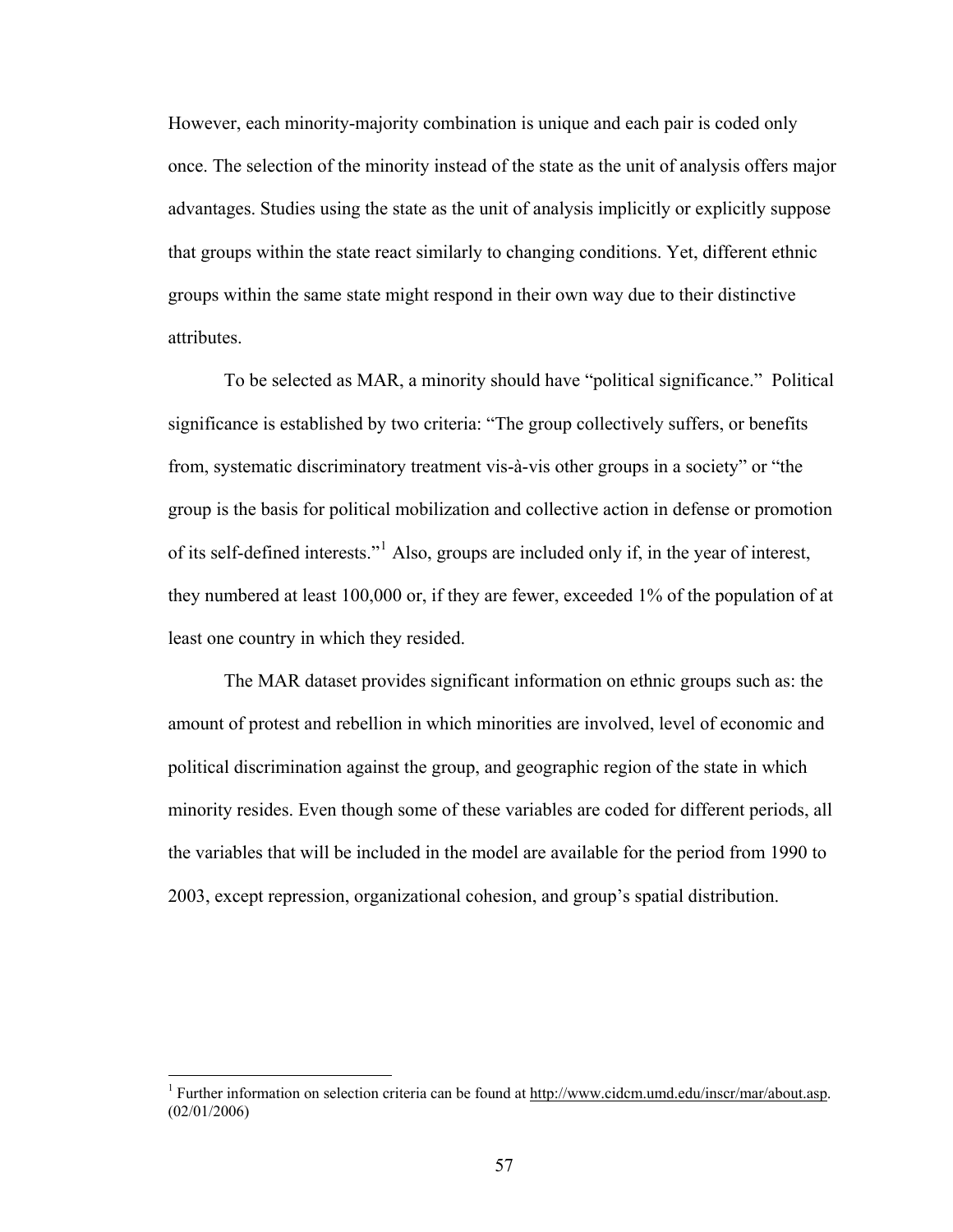#### **B. The Religion and State Dataset**

The Religion and State (RAS) dataset (2004) offers state-level data for all countries that have a population more than 250,000 and all Western democracies on many aspects of division between religion and state for the period from 1990 to 2002 (Fox 2004, RAS Codebook: 1). This dataset not only provides data to this study, it also serves as the source of inspiration. It is the only dataset that extensively focuses on the relationship between religion and state. Its scope is very broad yet deep at the same time. Therefore the RAS database served as a 'role model' for data collection on a very judgmental issue, i.e. religion. The religious discrimination variable was collected individually, based on the template provided in the RAS codebook (Fox 2004). Fox provides a discrimination index at the state-level annually from 1990 to 2002 that is based on 16 different variables. This project expands the list to 24 and collects the variable at the minority level, unlike the RAS dataset, which has data at state level.

The second contribution of the dataset is the religious legislation variable. This variable, as described below, measures "what proportion of the laws in a state are influenced by religion or based directly on religious codes" (RAS Codebook: 10-11). It is a very inclusive variable that helps us to see impact of religious legislation in the mobilization of groups.

Third, and maybe the most important contribution, was the availability of Jonathan Fox at times of challenge and frustration in the process of coding.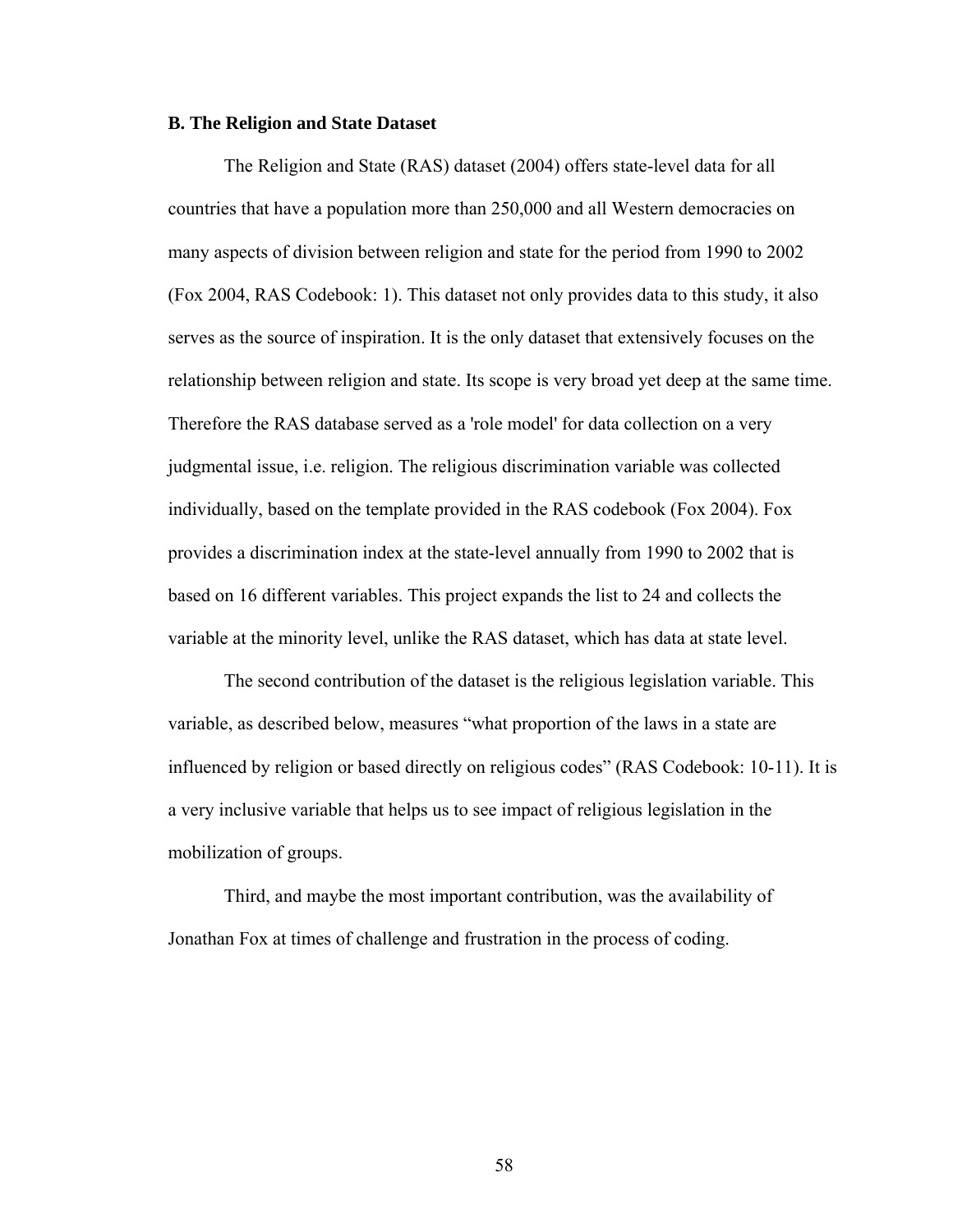#### <span id="page-69-0"></span>**II. Case Selection: What Constitutes an Ethnoreligious Minority?**

 Case selection for this project is limited to groups in three regions (Western Democracies and Japan, Asia, Middle East and North Africa) of the MAR dataset. Only MAR cases, which have a different religious identity than the state they reside in, are included in the analysis. A different religious identity might refer to either a different religion than the majority group or a different denomination of Islam and Christianity.

 Selecting MARs with a different religious identity is particularly relevant for an important reason. This study aims to include all cases that might have the slightest possibility to go into conflict due to religious reasons. All ethnoreligious groups do not necessarily go into religious conflict. However, when religious identities contrast, they have the potential to enter into a religious conflict. To understand under which circumstances ethnoreligious groups go into strife and how they do so, all minorities with the potential to get involved need to be included. To do otherwise raises obvious problems related to selection effects.

62 out of 116 groups in the MAR dataset meet the above criteria and are included in the analysis. Denominations of two religions are considered for this study- Christianity and Islam. Historically, denominations of Christianity and Islam have judged themselves different from each other and have gone into conflict because of religious reasons. This provides enough background for groups as well as states to perceive different denominations of Christianity and Islam as different religions. Catholic, Orthodox and Protestant sects are considered to be different religions among Christian groups.<sup>[2](#page-69-0)</sup> Sunni and Shi'i sects of Islam are considered as different religions as well. If the group or the

 $2^2$  This project is different from previous large-N studies on the subject matter and treats Orthodox Christianity as an analytically distinct religion from Protestant or Catholic Christians. In the literature unlike Protestant and Catholic Christians, Orthodox Christians are not analyzed separately.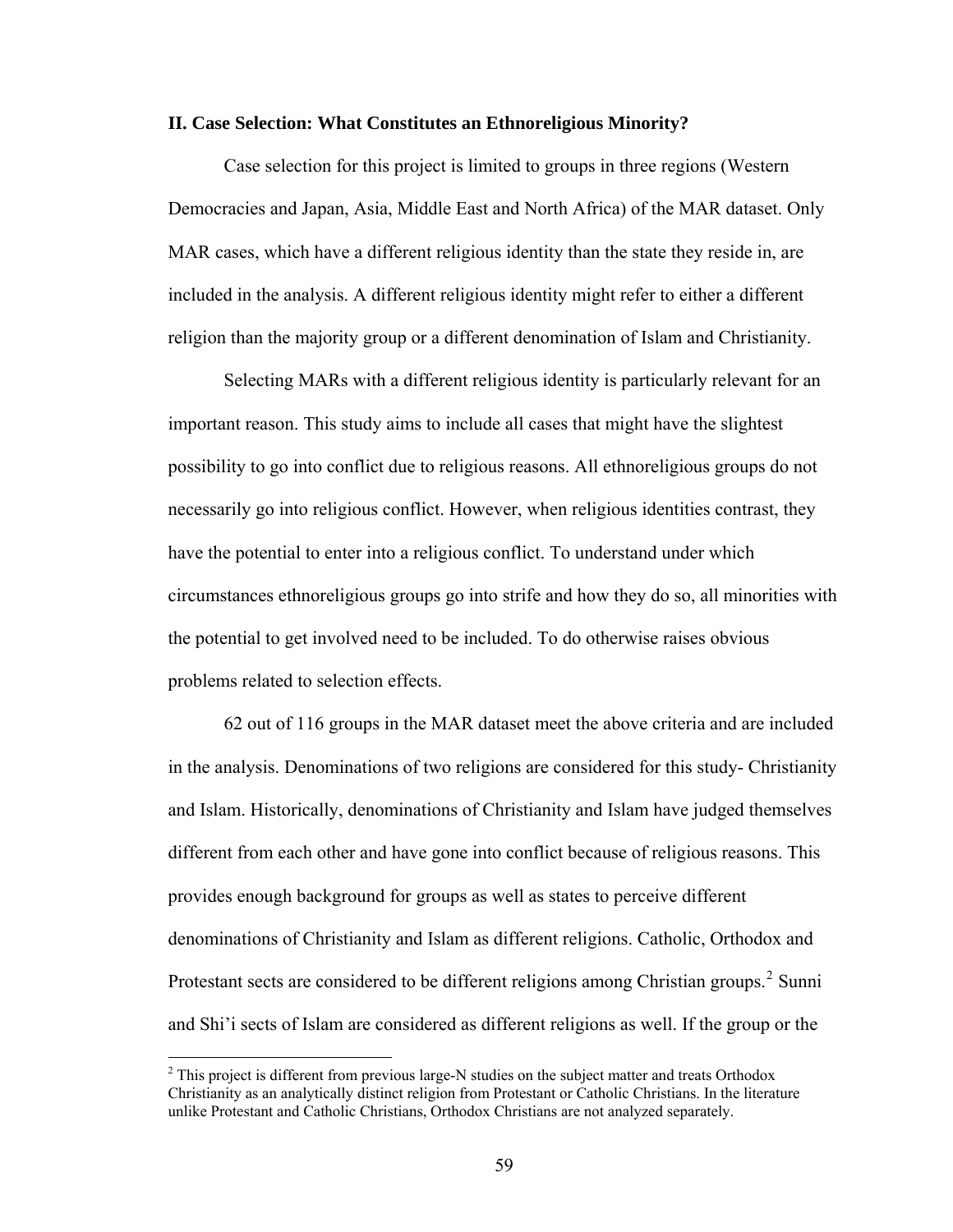state has more than one denomination, it is coded as Christian (general) or Islam (general). Other religious identities included are: Buddhist, Hindu, Jewish, Animist, Confucian, Sikh, and Bahai.

It is important to note that many indigenous groups have dual religions. Mostly they have adopted the religion of the majority in addition to their animist beliefs. If the group had adopted a majority religion in the past and failed to practice animism during the coding period, that group is excluded from the analysis. Even though this decision is open to debate, it is vital to underline that having a "different" religious identity than the majority is the most important case selection criterion of this study. Many indigenous groups fail to meet that criterion by embracing minority religion as well as religion of the majority.

## **III. Agenda of Coding Issues**

 Coding is an intensive process which involves putting each case with different attributes into previously constructed boxes. Although prior to coding one aims to consider as many factors as possible, it is very hard to predict all potential coding issues. For this project, a religious discrimination index that includes 24 variables for the period 1990-2004 is coded for 62 ethnoreligious groups. In this process, five challenging coding issues are identified. This section provides a brief definition of these issues and discusses solutions implemented for each.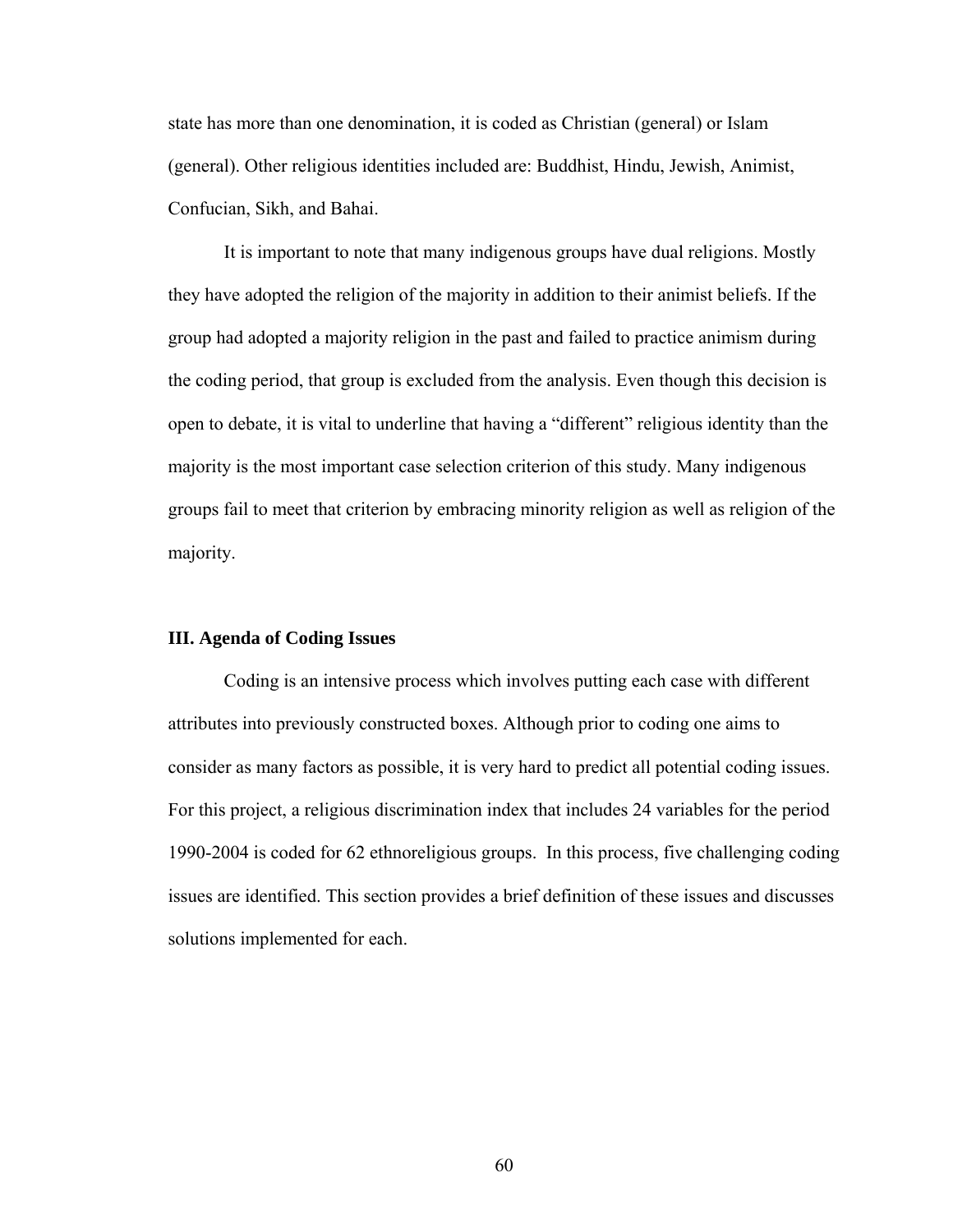## <span id="page-71-0"></span>**Issue #1: Case Selection**

 $\overline{a}$ 

 Case selection criteria are explained above. While it seems easy to execute, there were many complications. In this study, all cases where the minority belongs to a different religion than the majority group, or to a different denomination of the same religion, are included. It is complicated when a minority belongs to multiple religions or when there is insufficient or inconsistent information about the identity of the group.

 Minorities belonging to multiple religions are coded as ethnoreligious groups if 80% or more belong to different religions or denominations than the majority group. For instance, Asians in the UK constitute a religiously diverse group mostly comprised of Muslims and Hindus. The UK is dominantly Christian in general; Protestant in particular, and Asians in the UK is coded as an ethnoreligious group since more than 80% of the group was not Christian.

 Lack of information is a major problem for coding. However, it complicates the process more at the stage of case selection. Sometimes exact demographic distributions within a group are not available or what is available is not consistent. For example, MAR reports that Fijians in Fiji are mostly Christians, especially Methodist.<sup>[3](#page-71-0)</sup> However, the exact demographics of Fijians in Fiji could not be found and they are coded as Christian in general. Since Fiji is Christian in general as well, the minority is not selected as an ethnoreligious group.<sup>[4](#page-71-0)</sup>

 $3 \text{ A}$  list of minority group assessments can be found at  $\frac{http://www.cidcm.umd.edu/inscr/mar/data.asp)}{$ (03/02/2006).

<sup>&</sup>lt;sup>4</sup> General Christian and general Islam categories have two roles: when no one Christian or Muslim denomination is dominant or when information is unavailable or unclear or inconsistent about demographic divisions among different denominations of Christianity or Islam. Fijians in Fiji fit to this category well because they are Christian but demographic information about minority is not consistent. That is why they are labeled as "General Christian."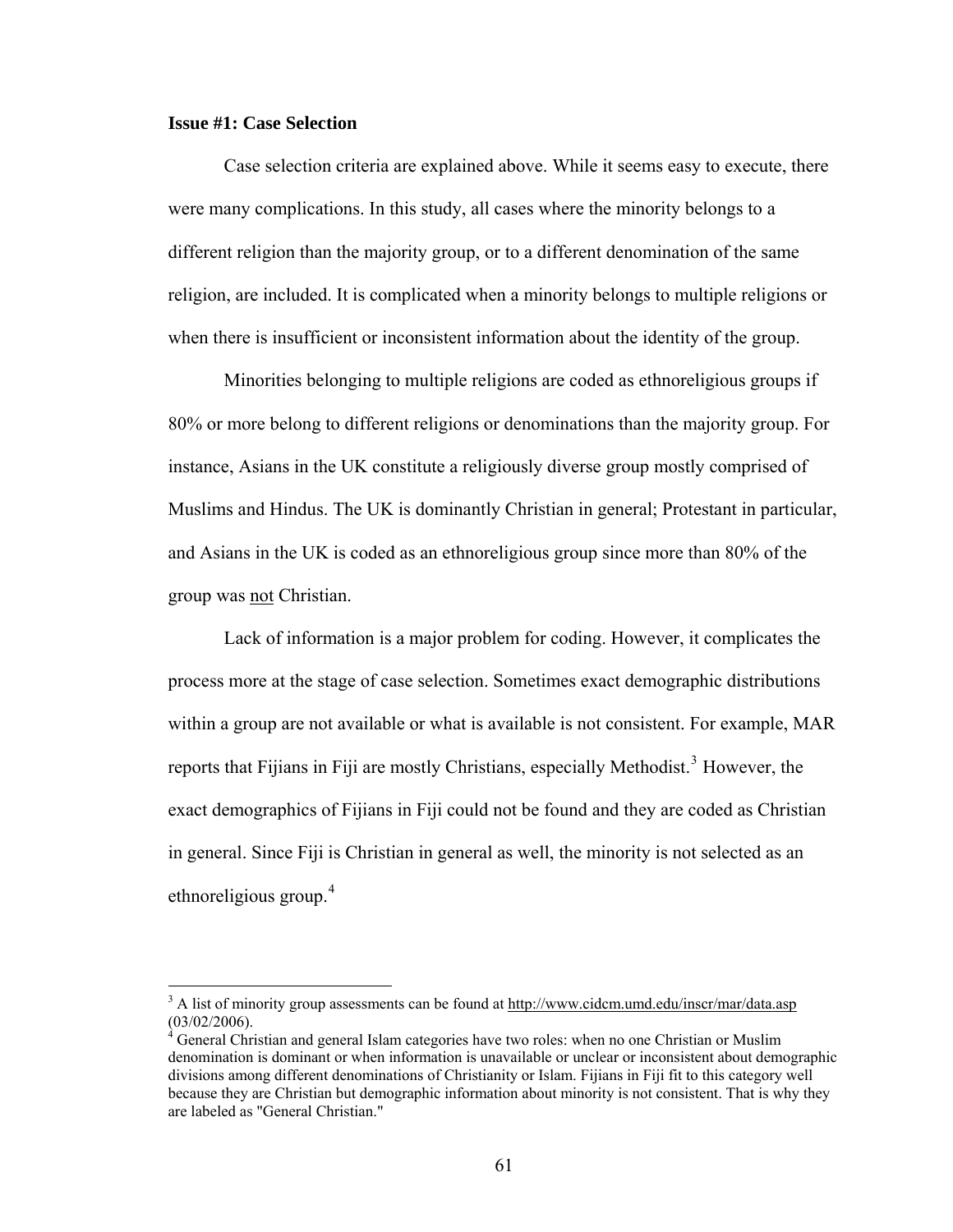#### **Issue #2: Weak State or Low Discrimination?**

 For some cases, low religious discrimination levels were observed not because the state is tolerant, but because it is not strong enough to discriminate. In some states, when the state fails to penetrate the society and regulate social relationships, local authorities as well as traditions might have stronger power than state authority. Since the coding aims to reflect the presence of state discrimination, the role of local powers in religious discrimination could not be incorporated. For instance, in Afghanistan, Hazaras have not faced restrictions on formal religious organizations or restrictions on the running of religious schools and/or religious education in general during the time of coding. However, religious figures were arrested, and there was severe official harassment of religious figures from 1996 to 2000. Well established, strong states do have the power to control religious organizations and education within their borders if they are willing to do so. But when the state is weak and does not have the capacity to implement social policies, religious discrimination scores naturally are lower. Yet, it is important to keep in mind that local figures holding regional authority might discriminate minority groups. This nuance could not be captured in scores because it is not easy to develop a coding scheme capable of detecting this kind of discrimination.

#### **Issue #3: Tough Variables and Cases to Code**

It was harder to code some variables in the religious discrimination index due to a variety of actions taken by the state against the minority and diversity of religions. "Mandatory education in the majority religion" and "forced observance of religious laws of another group" were two of variables that involved more challenges than the others.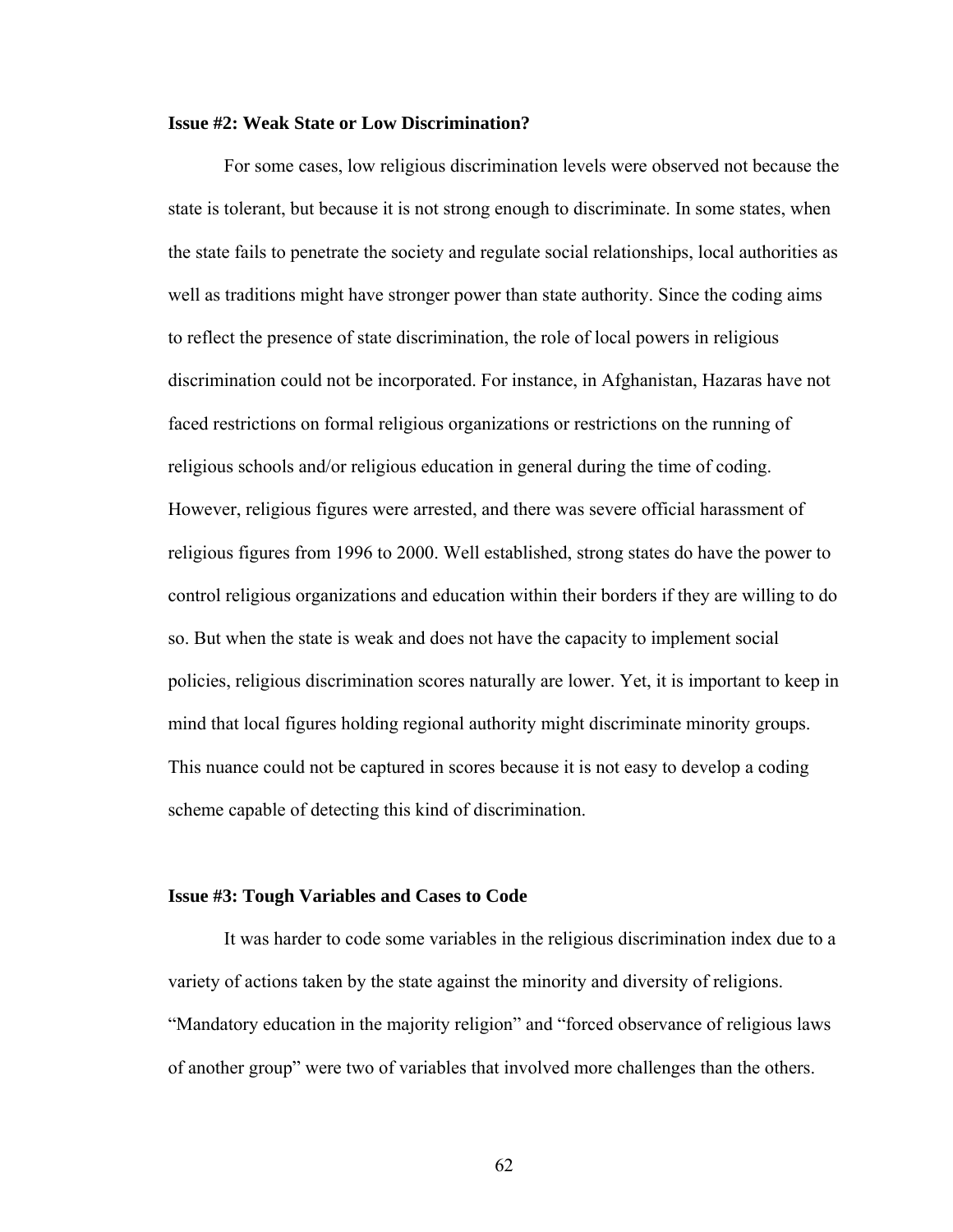Mandatory education in the majority religion is hard to code if minorities are required to take nonreligious morals/ethic education, or if withdrawing from majority religion is possible, but under the condition of approval of the school or any other local authority. For instance, in Malaysia, which is a predominantly Muslim country, public schools generally offer Islamic religious instruction, and it is compulsory for Muslim children. Non-Muslim students like Chinese or Dayaks are required to take nonreligious morals education. For this project, nonreligious moral education is considered as possibility to opt out of mandatory education and therefore coded as 0, i.e. mandatory education in majority religion is absent. It is assumed that the content of the morals education does not include information only on majority religion. Even though that might not be the case in every county, coding otherwise would bring similar, maybe even greater problems.

Sometimes, only conditional withdrawal from mandatory religious education in the majority religion is possible. For example, in the United Kingdom public schools are required to offer religious education, but the content of the courses are different in different regions. On the one hand, all parents have the right to withdraw a child from religious education. On the other hand, schools must approve this request. Locality of decisions diversifies the religious education practice in the country. It is really hard to decide if approval to withdraw from mandatory education was denied on a regular basis for minorities or not especially because this kind of information does not always appear in newspapers and country reports. In this case, the variable is coded as 1 due to discomfort and criticism of the teachers' organization of religious practices in schools (International Religious Freedom, Country Report 2005).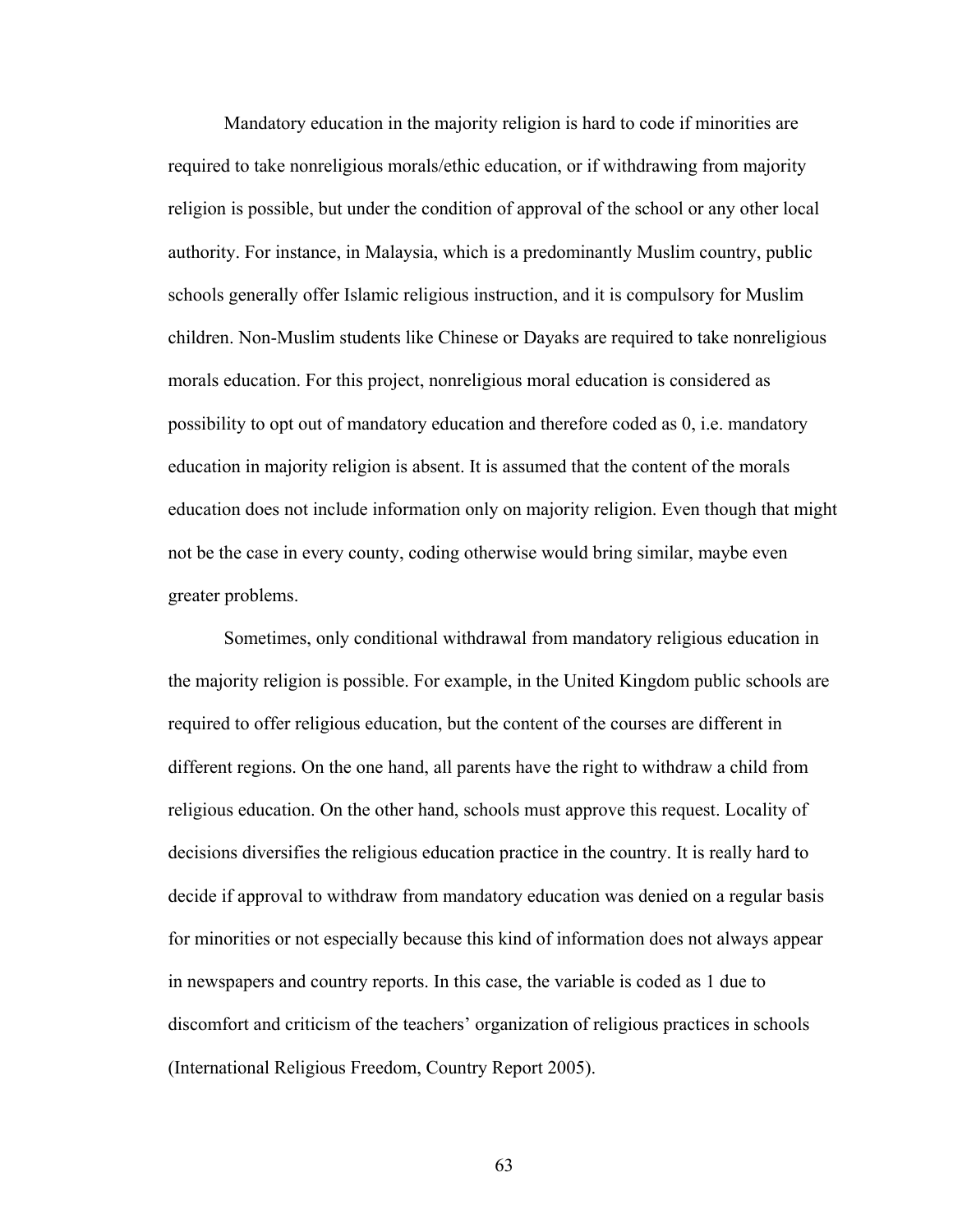Forced observance of religious laws of another group is hard to detect if the minority is forced for renunciation of their religion, but not forced to follow the rules of another one. This is partially the case for Montagnards in Vietnam. From time to time they are forced to renounce their own religion, but there was no evidence of substitution with another. This variable is coded as 0, because Montagnards were not forced to absorb the laws of another group. However, forcing a group to renounce their religion is a significant restriction, and it is coded as the 'other' variable, i.e. the final variable of the index.

In addition to certain variables, some cases were harder to code than the others, such as Hmong in Laos and Turkish Cypriots in Cyprus. All religious discrimination codings intend to capture restrictions specific to minority religions, i.e. restrictions placed on minority religions that are not placed on majority religion. It becomes complicated when a minority suffers from the same types of discrimination as the majority group, but more so. One of the major examples of this was the Hmong minority in Laos. In Laos, the government controls the majority and minority religions, as well as any other kind of religious activity. However, Buddhism, as the majority religion, is tolerated more in its functioning than minority religions. The point that complicates the issue more is that the Hmong minority is one of the groups that has historically resisted central government control. Because of that, the government of Laos is overly cautious about any activity of Hmongs, including religious ones. However, since the government restricts the majority religion as well religious discrimination, codings of this minority are relatively lower.

Also, minorities in the midst of protracted conflicts such as the Turkish Cypriots in Cyprus (South) are tough cases to code. In this case, the minority is isolated from the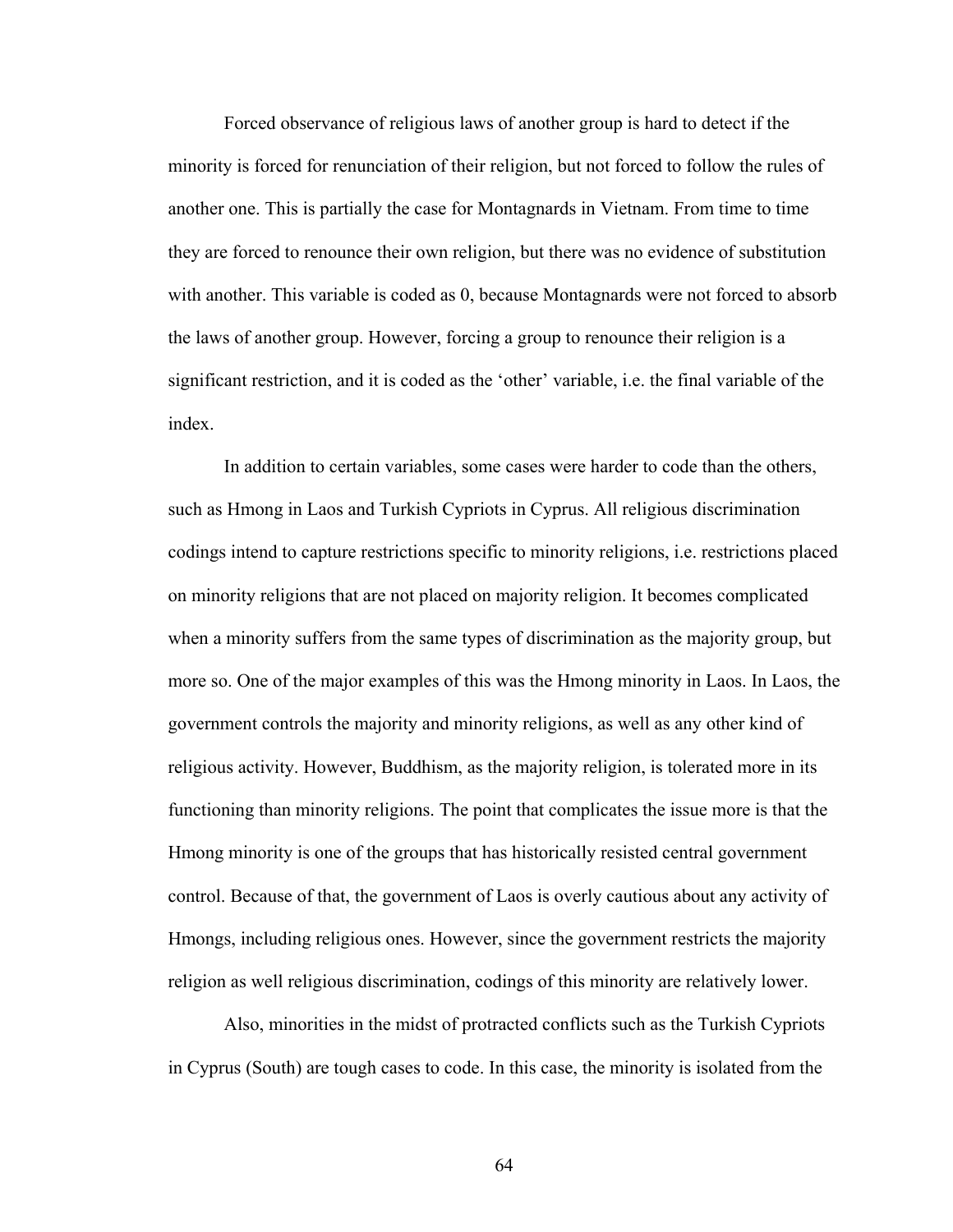<span id="page-75-0"></span>rest of the population without internationally recognized independence, so, in practice, the state does not have the means to discriminate against the minority. Therefore, it does not make much sense to code religious discrimination against Turkish Cypriots. However, not coding the case would cause elimination of an ethnoreligious group that fits to the case selection criteria. To prevent such exclusion, the case indeed is coded.

## **Issue #4: Lack of Information**

 $\overline{a}$ 

Incomplete information was one of the problems faced during the coding process. Among the three regions coded, Asia was the most problematic, while Western Democracies was the least challenging. For some of the minorities, such as Malays in Singapore and Arabs in Israel, I had the opportunity to ask a political scientist who had been in these countries for significant periods.<sup>[5](#page-75-0)</sup> However, for others a judgment call was made based on the information available. For instance, the "requirement for minority religions (as opposed to all religions) to register in order to be legal or receive special tax status" variable was quite hard to code for Kachins, Arakanese and Zomis in Burma since, in Burma, all organizations must register, except for the "genuine" religious organizations. The government exempts "genuine" religious organizations from registration. Here, the question becomes "what is 'genuine' religion?" A judgment call was made based on incomplete information, and the decision was that "genuine" religion probably refers to the majority religion. This variable is coded as 1 for ethnoreligious groups in Burma, i.e. there is requirement for minority religions (as opposed to all religions) to register in order to be legal or receive special tax status.

<sup>&</sup>lt;sup>5</sup> Jonathan Fox, who is currently teaching at Bar Ilan University, generously provided his help for the project in general. Adrian Ang, who is currently a Ph. D. student at University of Missouri-Columbia, clarified points of confusion regarding Singapore.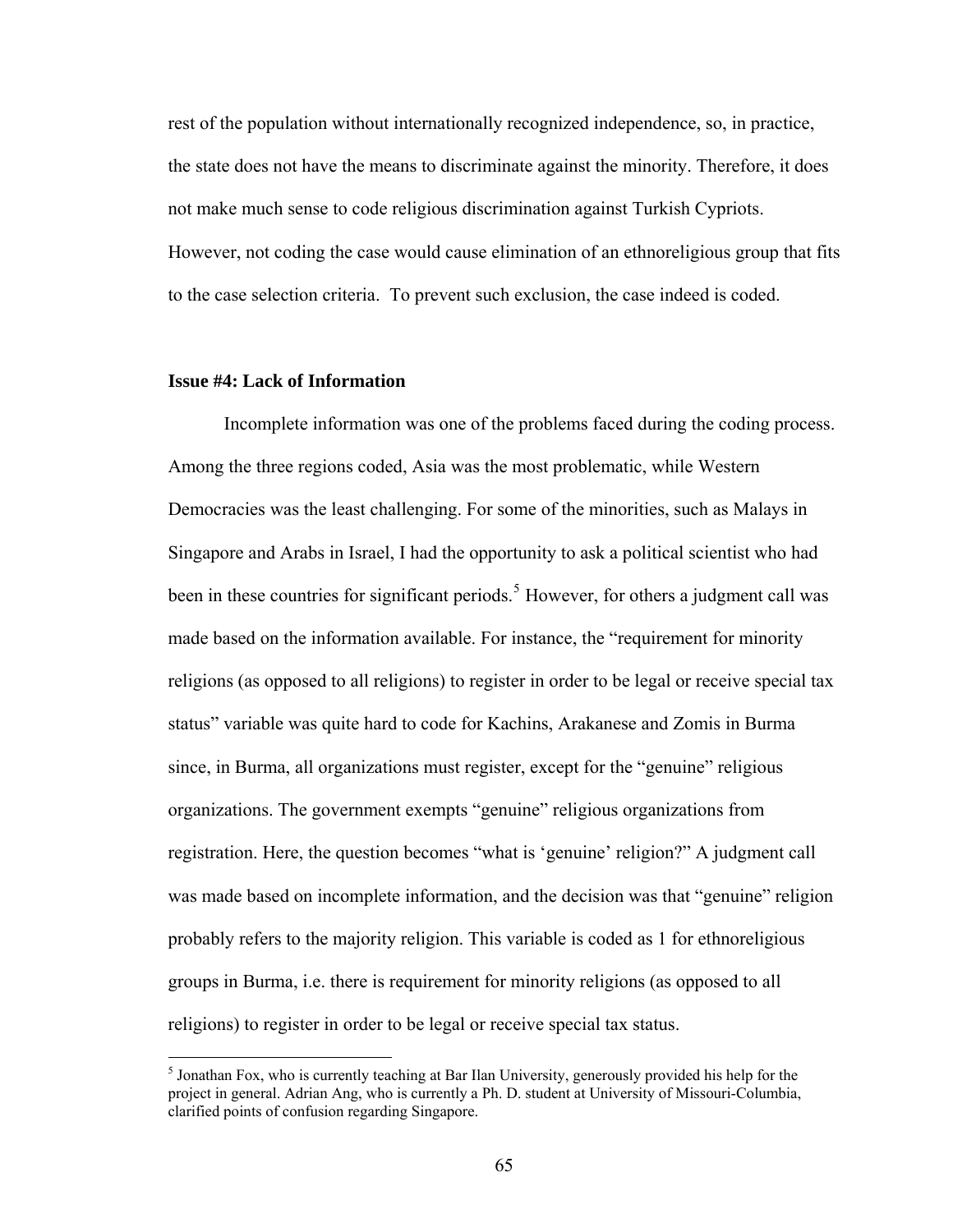"Restricted access of minority clergy to hospitals, jails, military bases, and other places a chaplain may be needed in comparison to chaplains of the majority religion" is a hard variable to code when there is limited information as for Arabs in Israel. The Israeli Defense Force (IDF) does not have any Muslim or Christian chaplains due to frequent home leave that would allow Muslim and Christian soldiers regular access to their respective clergy and religious services at home (International Religious Freedom, Country Report 2005). It was hard to determine whether this was a religious restriction or a result of limited need for minority clergy in Israeli armed forces. Professor Jonathon Fox, who checked with an Israeli Army chaplain, had a great input to this coding. He confirmed there were in fact no non-Jewish chaplains. The Jewish chaplains take care of all the administrative work for non-Jews, and contact the appropriate civilian religious authorities to provide religious service when necessary. Even though it is easier for Jews to access clergy, non-Jewish soldiers are not isolated from religious service. Because of that, this variable is coded as 0 for Arabs in Israel.

Another case of an ethnoreligious MAR suffering from limited information was Hazaras in Afghanistan. Religious discrimination values are available for Hazaras in Afghanistan starting from 1996. One of the major reasons for that is the limited information we have on the Rabbani government period. Also, freedom to choose and to practice one's own beliefs was not well defined in Afghanistan prior to the Taliban. This prevented the identification of any religious discrimination during the Rabbani period.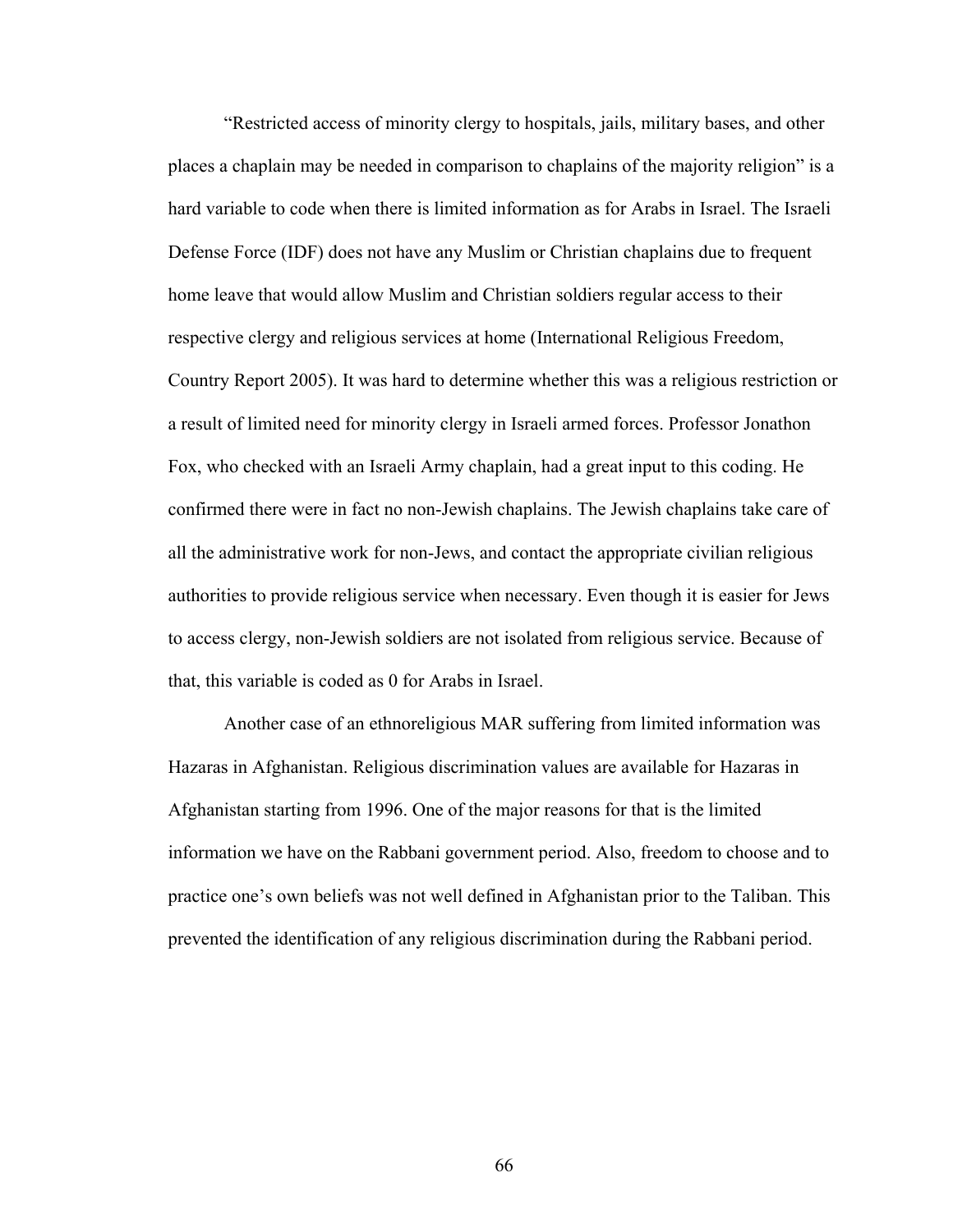#### **Issue #5: Social Hostility**

The collected religious discrimination index aims to capture religious discrimination executed by the state against the minority. It does not measure the level of social prejudice, social harassment, or violence. Even though a county's laws might show respect to religious rights of minorities, sometimes cultural differences form thick lines between majority and minority religions. In some cases, anti-minority incidents, ranging from graffiti to harassment to firebombing, occur. Although governments make efforts to promote interfaith understanding and strict anti-defamation laws prohibit religiously motivated attacks, social hostility is an important issue for ethnoreligious MARs in many countries. Not being able to include the social aspect of the issue was problematic, yet measurement of such variables is very difficult. It is really hard to decide whether an attack is religiously motivated with the available information. One of the possible dangers was the artificial inflation of religious discrimination of some countries, because of their high crime rate or their better crime reporting system.

#### **IV. Variables**

All variables used are described in this section under four major titles: religion variables, general ethnic conflict variables, control variables, and interaction variables. The main reason for this division is emphasizing the ones that have a religious aspect. Among all the religion variables included, only one of them is coded by the author. It is an index variable that is composed of 24 different variables. The criteria used by the coder are specified below in detail.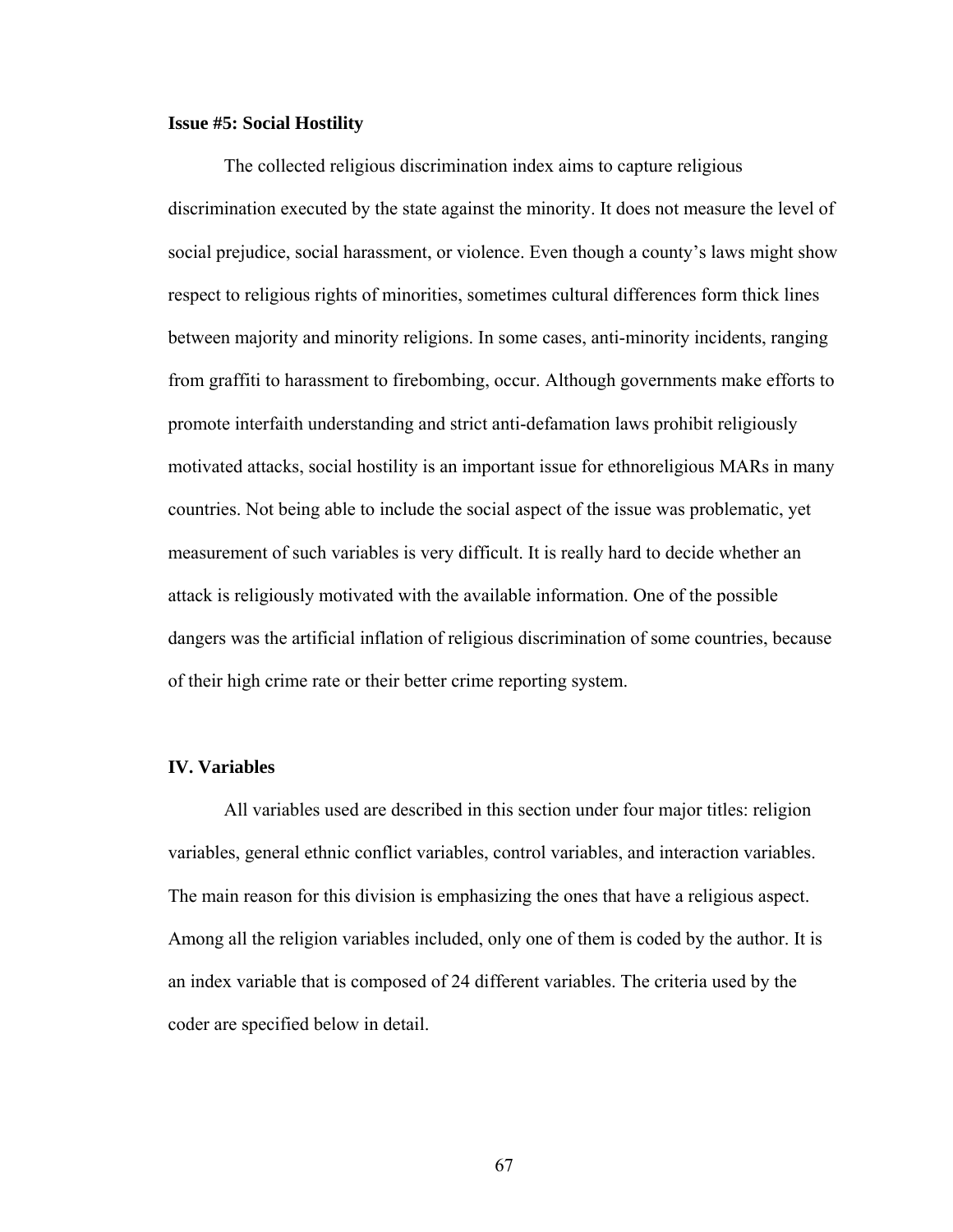#### **A. Religion Variables**

Two religion variables analyzed: religious discrimination and religious legislation.

#### **Religious Discrimination Variables**

Religious discrimination is the independent variable in Hypothesis1a and 1b and it has a significant place in the model presented in Chapter 3. According to the model religious discrimination facilitates groups' protest and rebellion, and increases their likelihood of mobilization. Since religious discrimination is a thick concept, it is defined broadly in order to capture as many dimensions as possible. There are 24 religious discrimination variables collected at the MAR level for the period 1990-2004 that form an index of religious discrimination. Each of those variables aims to capture one aspect of state restriction on minority religion. 16 of these variables are taken from the RAS dataset, which was coded at the state level by Jonathan Fox. The religious discrimination variable in the RAS dataset is a composite indicator designed to measure the restrictions placed on the practice of minority religions by the government (RAS codebook: 5). It provides a general picture for each state regarding its approach to all minority religions within the borders of the state.

However, it is not possible to extract religious discrimination values for a specific minority from this dataset. In order to fill that gap, an extended version of the religious discrimination index, i.e. composed of 24 variables, for an extended time period (1990- 2004) at minority level is collected. The coding of religious discrimination at the minority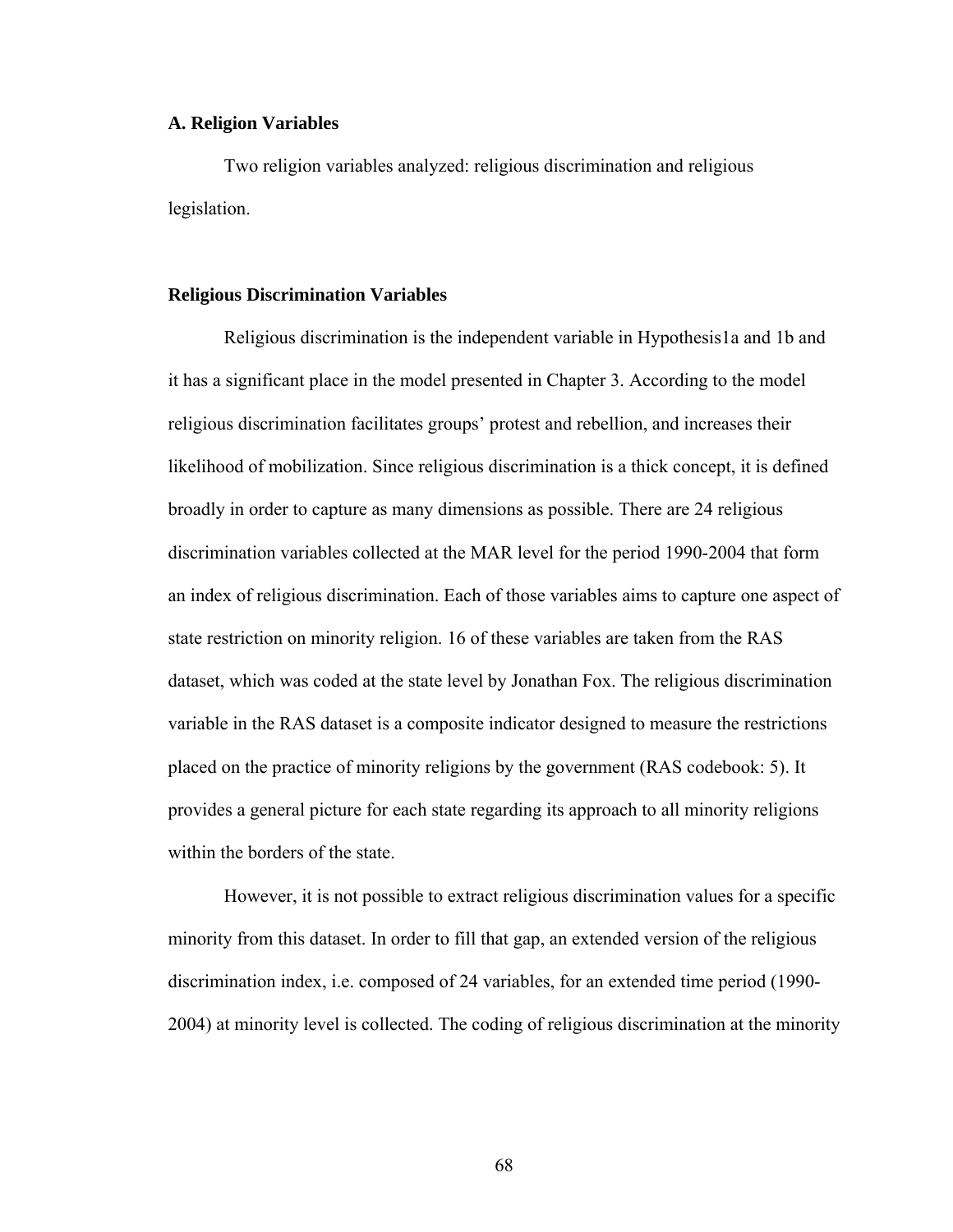<span id="page-79-0"></span>level is one of the major contributions of this study, since it is the most inclusive religious discrimination variable available in terms of both scope and depth (See Table 4-1).

[Table 4-1 here]

 The MAR reports on ethnoreligious minority, the RAS country reports, the Annual Reports to Congress on International Religious Freedom provided by Department of State, and Human Rights without Frontiers' freedom of religion and belief annual news catalogued by country are used for coding. <sup>[6](#page-79-0)</sup>

 To construct the index, confirmatory factor analysis, which is a technique to find the best index obtainable with the collected data, is used. At the end, basic summation turned out to be a good way to form the index. Therefore, the coded values of 24 variables are summed and values of this index ranges from 0 to 48.

#### **Religious Legislation Variables**

 $\overline{a}$ 

Religious legislation is the independent variable in Hypotheses2a and 2b. According to the model, ethnoreligious minorities will engage in higher levels of protest and rebellion when state law includes a higher percentage of majority religion law. This variable is taken from the RAS dataset. It is a composite variable that is coded based on a list of 33 types of religious legislation and it aims to measure whether religious legislation exists or not. Each variable listed in Table 4-2 is coded as 1 if the law exists in

 $6$  MAR reports are available on qualitative analysis section of the MAR webpage at [http://www.cidcm.umd.edu/inscr/mar/data.asp.](http://www.cidcm.umd.edu/inscr/mar/data.asp) The Annual Reports to Congress on International Religious Freedom is available on line at [http://www.state.gov/g/drl/irf/rpt/.](http://www.state.gov/g/drl/irf/rpt/) These reports describe the status of religious freedom in each country, and explain government policies that violate religious practices of groups, religious denominations, and individuals. http://www.hrwf.net/ is the home webpage of Human Rights without Frontiers. There is access to annual news catalogues as well as reports on special issues and projects.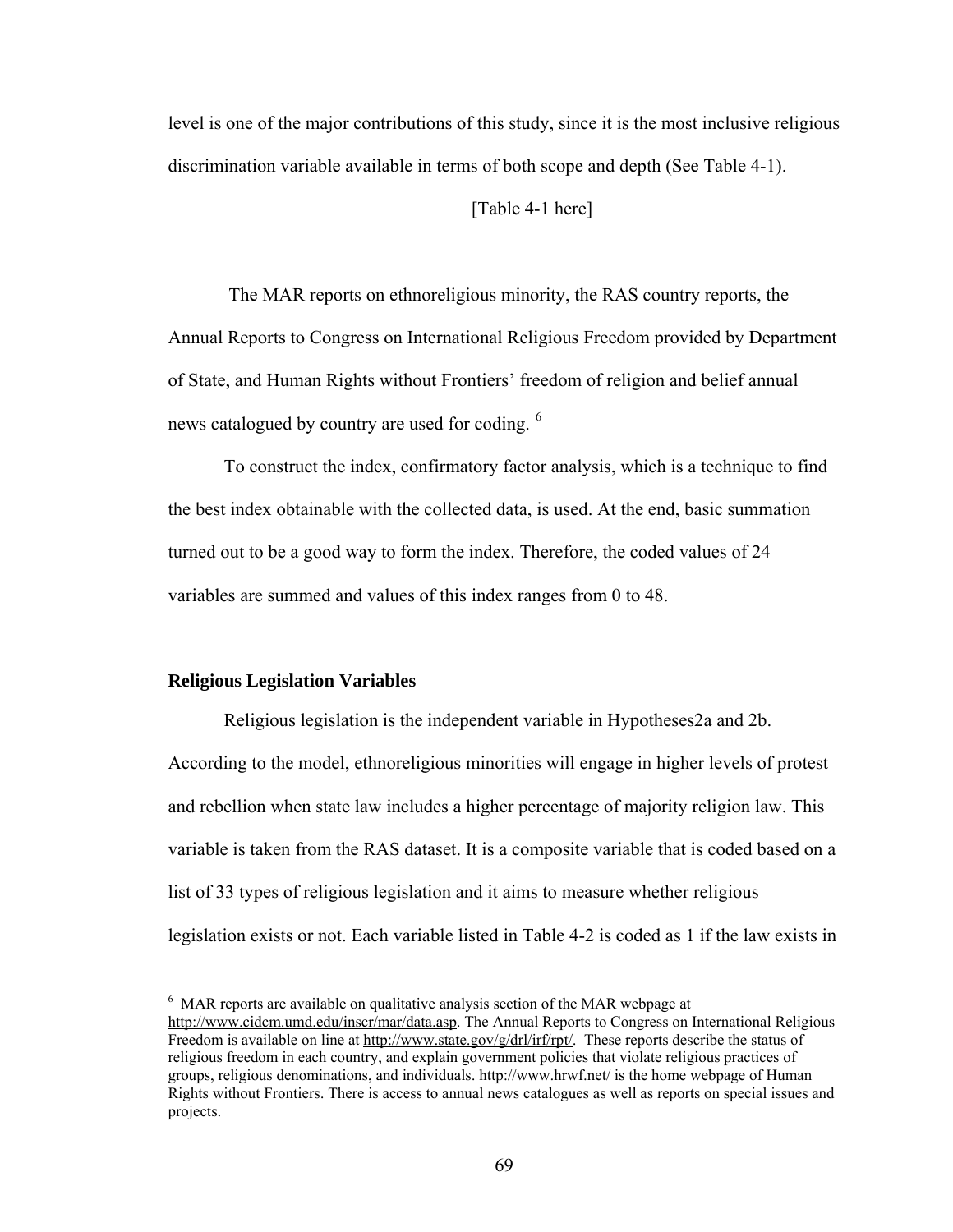a state and composite variable ranges from 0 to 32 since two religious education laws are mutually exclusive.

[Table 4-2 here]

# **B. General Ethnic Conflict Variables**

# **Protest**

Protest is one of the two dependent variables in the model that incorporates

factors that facilitate protest and rebellion of minorities. The protest variable is taken

from the MAR dataset and is coded annually for the following scale from 1985 to 2003.

# 0. None Reported

1. Verbal Oppression (Public letters, petitions, posters, publications, agitation, etc.) Code requests of a minority-controlled regional group for independence here.

2. Symbolic Resistance Scattered acts of symbolic resistance (e.g. sit-ins, blockage of traffic, sabotage, symbolic destruction of property) or political organizing activity on a substantial scale. Code mobilization for autonomy/ secession by a minority controlled regional government here.

3. Small Demonstration (less than 10,000) A few demonstrations, rallies, strikes, and/or riots, total participation of less than 10,000.

4. Medium Demonstration (less than 100,000) Demonstrations, rallies and strikes, and/or riots, total participation of less than 100,000.

5. Large Demonstration (greater than 100,000) Mass demonstrations, rallies and strikes, and/or riots, total participation greater than 100,000.

# **Rebellion**

Rebellion is one of the two dependent variables in the model that includes factors

that facilitate protest and rebellion of minorities. Rebellion variable is taken from the

MAR dataset and is coded annually for the following scale from 1985 to 2003.

- 0. None reported
- 1. Political banditry
- 2. Campaigns of terrorism

3. Local rebellion: Armed attempts to seize power in a locale. If they prove to be the opening round in what becomes a protracted guerrilla or civil war during the year being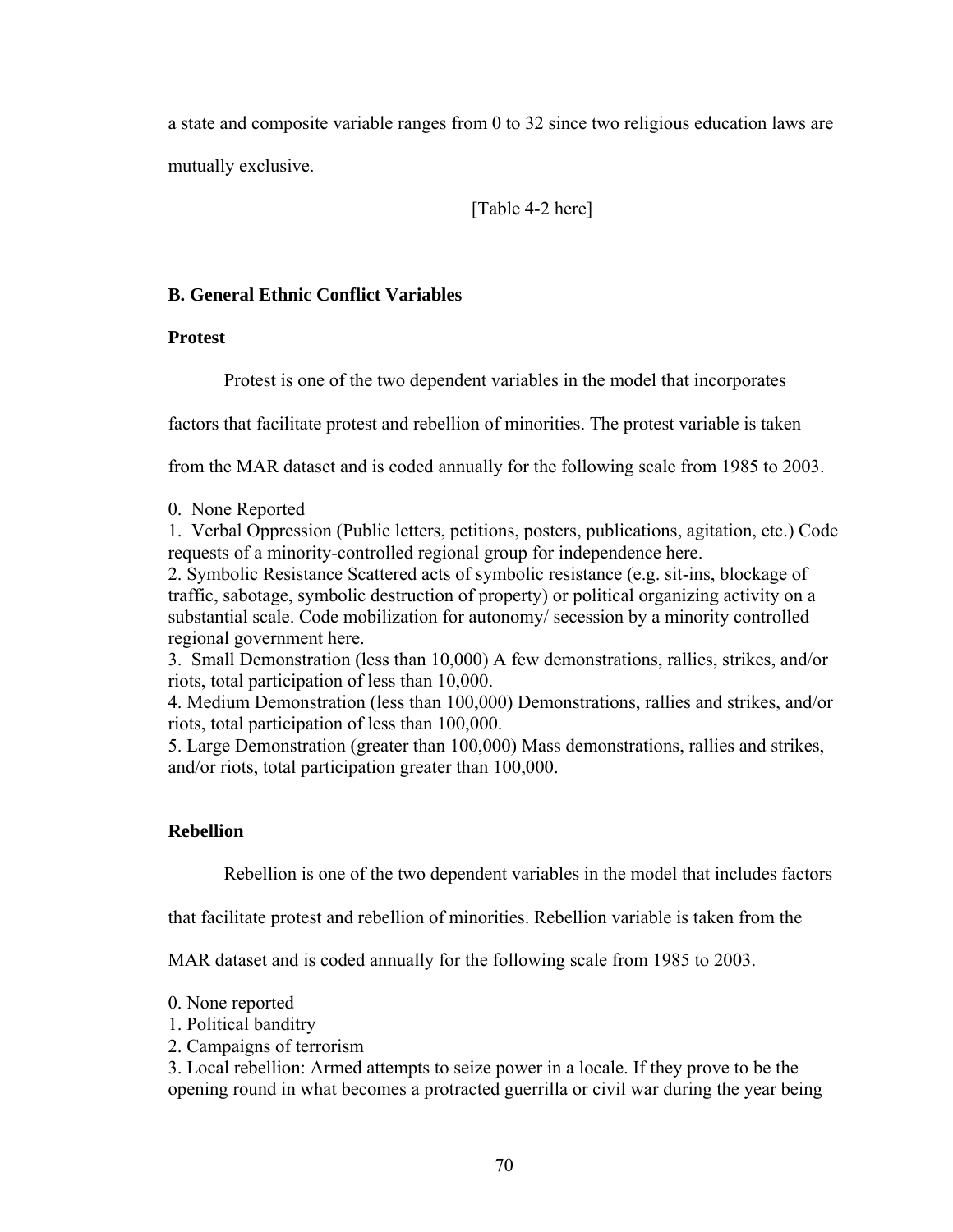coded, code the latter rather than local rebellion. Code declarations of independence by a minority- controlled government here.

4. Small-scale guerrilla activity: All of the following must exist: 1) fewer than 1000 armed fighters; 2) sporadic armed attacks less than six reported per year); and 3) attacks in a small part of the area occupied by the group, or in one or two other locales. 5. Intermediate guerrilla activity: Has one or two of the defining traits of large-scale activity and one or two of the defining traits of small-scale activity.

6. Large-scale guerrilla activity: All of the following must exist: 1) more than 1000 armed fighters; 2) frequent armed attacks (more than 6 per year); and 3) attacks affecting a large part of the area occupied by the group.

7. Protracted civil war: Fought by rebel military units with base areas.

## **Economic Discrimination**

Economic discrimination is the independent variable in Hypotheses3a and 3b.

According to the model, economic discrimination is one of the catalysts for protest and

rebellion of minorities.

The variable is taken from the MAR dataset and measures the role of public

policy and social practice in maintaining or redressing economic inequalities. This is an

index variable that is coded from 1980 to 2003 for the following scale.

0. No discrimination

1. Historical neglect/Remedial policies: Significant poverty and under representation in desirable occupations due to historical marginality, neglect, or restrictions. Public policies are designed to improve the group's material well being.

2. Historical neglect/No remedial policies: Significant poverty and under representation due to historical marginality, neglect, or restrictions. No social practice of deliberate exclusion. Few or no public policies aim at improving the group's material well-being. 3. Social exclusion/Neutral policies: Significant poverty and under representation due to prevailing social practice by dominant groups. Formal public policies toward the group are neutral or, if positive, inadequate to offset active and widespread discrimination. 4. Restrictive policies: Public policies (formal exclusion and/or recurring repression) substantially restrict the group's economic opportunities by contrast with other groups.

#### **Political Discrimination**

Political discrimination is the independent variable in Hypotheses4a and 4b.

According to the model, political discrimination is one of the catalysts for protest and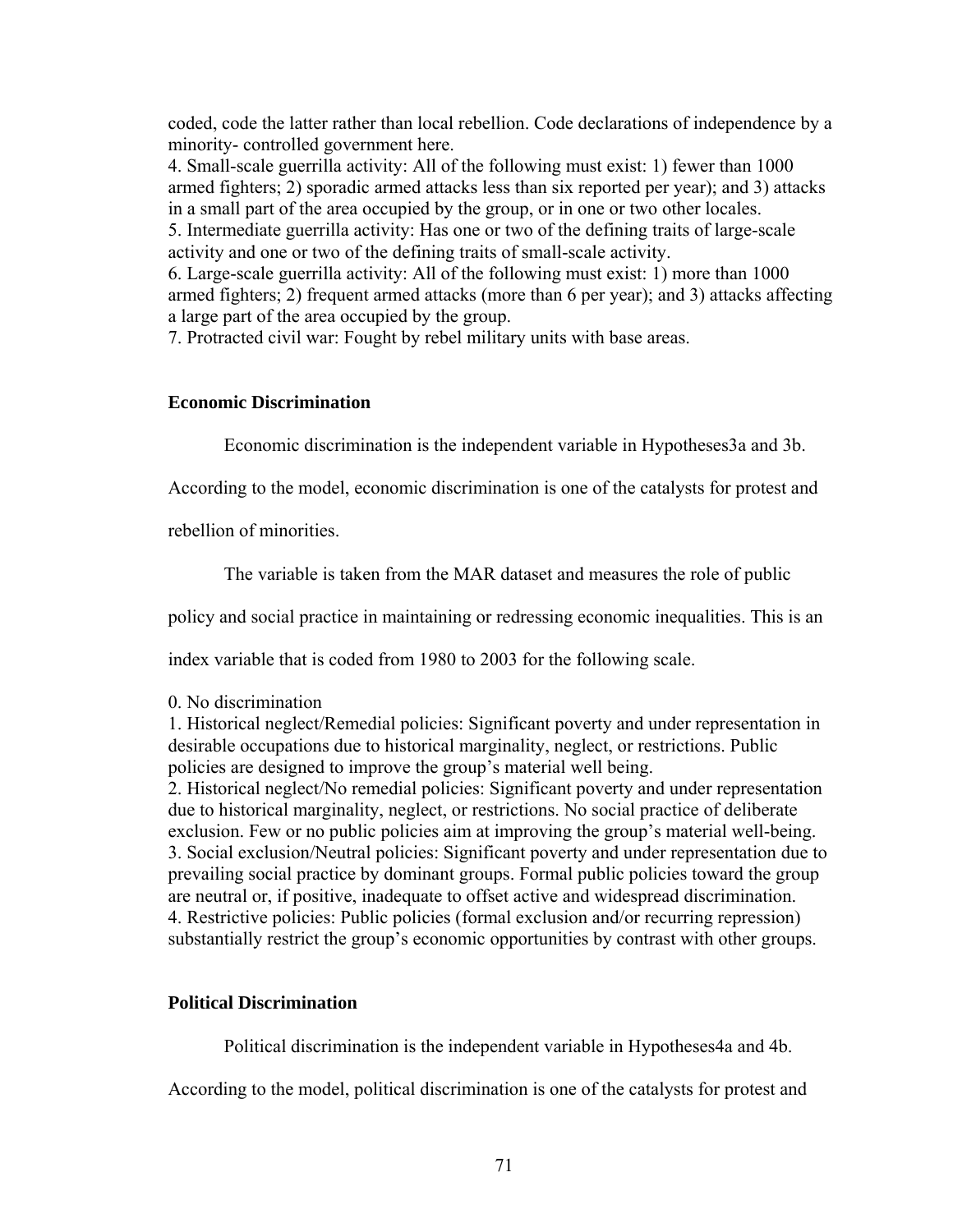rebellion of minorities. The variable is taken from the MAR dataset and it measures the

role of public policy and social practice in maintaining or redressing political inequalities.

This is an index variable that is coded from 1980 to 2003 for the following scale.

## 0. No discrimination

1. Neglect/Remedial policies**:** Substantial under representation in political office and/or participation due to historical neglect or restrictions. Explicit public policies are designed to protect or improve the group's political status.

2. Neglect/No remedial policies: Substantial under representation due to historical neglect or restrictions. No social practice of deliberate exclusion. No formal exclusion. No evidence of protective or remedial public policies.

3. Social exclusion/Neutral policy: Substantial under representation due to prevailing social practice by dominant groups. Formal public policies toward the group are neutral or, if positive, inadequate to offset discriminatory policies.

4. Exclusion/Repressive policy: Public policies substantially restrict the group's political participation by comparison with other groups.

# **C. Control Variables**

The following control variables are included to the analysis due to their potential

to affect the relationship between independent variables and dependent variables.

## **Separatism Index**

The separatism index variable which measures the extent to which group is

separatist and is taken from the MAR dataset and recoded. Original coding of the variable

is the following scale:

1. Latent: Meets one or more of the conditions in AUTON, AUTONEND, and TRANS 2. Historical: The group gave rise to separatist or autonomy movements that persisted as

an active political force for 5+ years in their region of origin between 1940 and 1980.

3. Active separatist or autonomy movement(s) in the 1980s or 1990s

8. Other SEPKIN Active Separatism among Kin Groups

For this study, a dummy variable is created. Old values of 1 (latent), 2 (historical)

and 8 (other) are coded as 0 and 3 (active separatism) is coded as 1 in reflection of the

literature on the subject.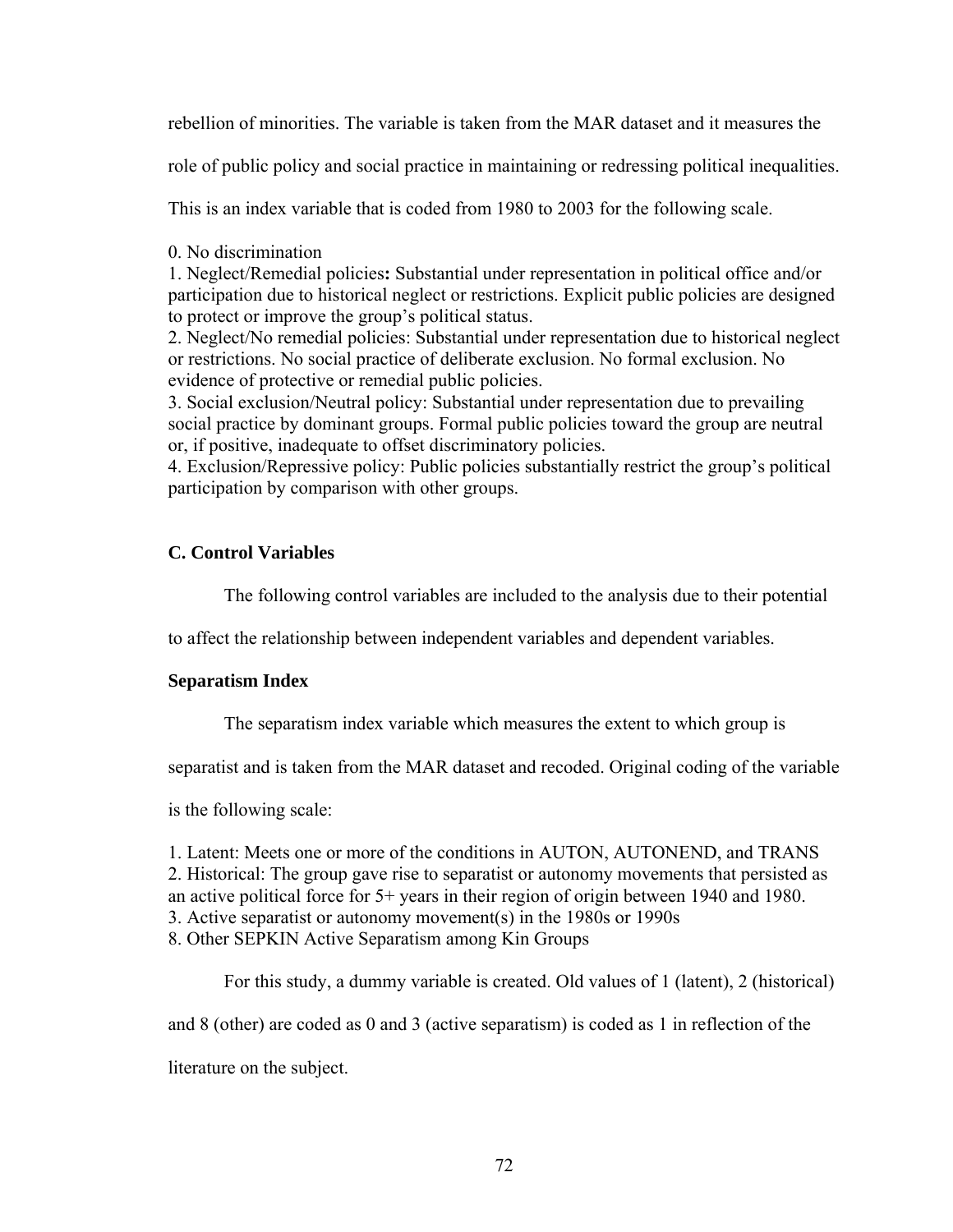## <span id="page-83-0"></span>**Democracy and Autocracy**

To measure democracy levels of the countries where ethnoreligious MARs reside Polity IV (Polity2) scores are used. Polity2 is the revised version of Polity score. The Polity score is calculated by subtracting the autocracy score from the democracy score; the resulting unified polity scale ranges from  $+10$  (strongly democratic) to  $-10$ (strongly autocratic) (Polity IV codebook: 15). Polity2 converts "standardized authority scores" (i.e., -66, -77, and -88) to conventional polity scores (i.e., within the range,  $-10$  to  $+10$ ).

The following rules are used to fix the values:

-66 Cases of foreign "interruption" are treated as "system missing."

-77 Cases of "interregnum," or anarchy, are converted to a "neutral" Polity score of "0."

 $-88$  Cases of "transition" are prorated across the span of the transition.<sup>[7](#page-83-0)</sup> (Polity IV) Codebook: 16).

#### **Repression**

The repression variable is taken from the MAR dataset and is only available from

1996 to 2003. It is a composite variable combining 23 types of repression (See Table 4-

3).

 $\overline{a}$ 

[Table 4-3 here]

<sup>&</sup>lt;sup>7</sup> "For example, country X has a POLITY score of -7 in 1957, followed by three years of -88 and, finally, a score of  $+5$  in 1961. The change  $(+12)$  would be prorated over the intervening three years at a rate of per year, so that the converted scores would be as follows: 1957 -7; 1958 -4; 1959 -1; 1960 +2; and 1961 +5" (Polity IV Codebook: 16).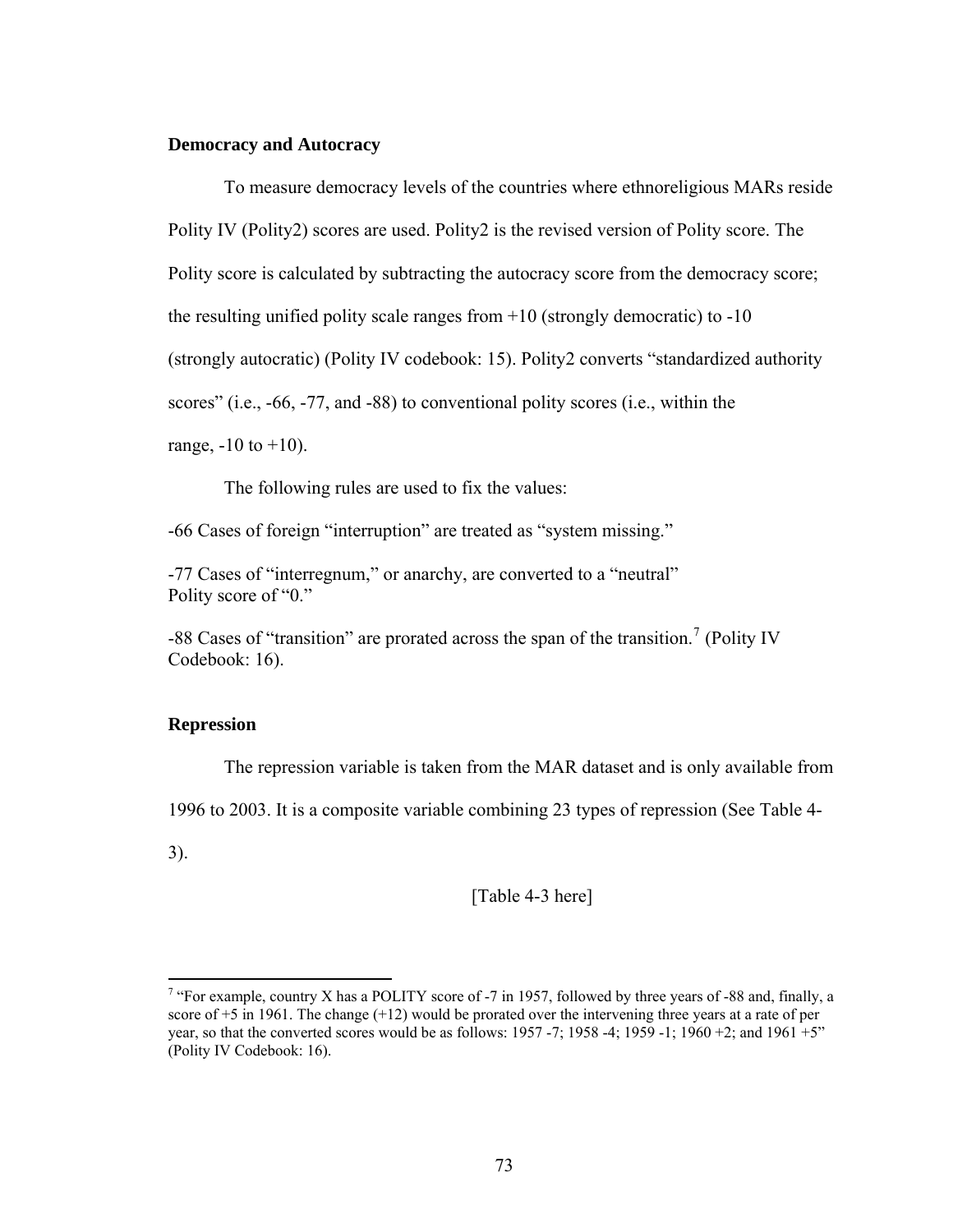## **Group's Spatial Distribution**

This is a summary indicator of six group concentration variables of the MAR

dataset and the following scale is used:

- 0. Widely dispersed
- 1. Primarily urban or minority in one region
- 2. Majority in one region, others dispersed
- 3. Concentrated in one region

## **Organizational Cohesion**

Organizational cohesion indicators in the MAR dataset show the amount and

scope of support for organizations that represent group interests. The organizational

cohesion variable is coded for 1990-1995 with the following scale.

0. No organizations recorded

1. Group is represented only by a "catch-all" or coalitional organization that represents diverse or collective interests.

2. One or several organizations represent the group and none have greater than "limited" support from the group.

3. One or several organizations represent the group and none have greater than "medium" support from the group.

4. Several organizations represent the group, and none have greater than "large" support.

5. One organization represents the group with "large" support from the group.

6. Several organizations represent the group. One of which has dominant support from the group.

7. Only one organization is recorded to represent the group and it has "dominant" support from the group.

## **D. Interaction Variables**

Three interaction variables are created to see the effect of some control variables

with the increase of religious discrimination. The first one is **interaction of religious** 

**discrimination and separatism,** which aims to show if religious discrimination will

enhance or reduce effect of separatism. Interaction of religious discrimination and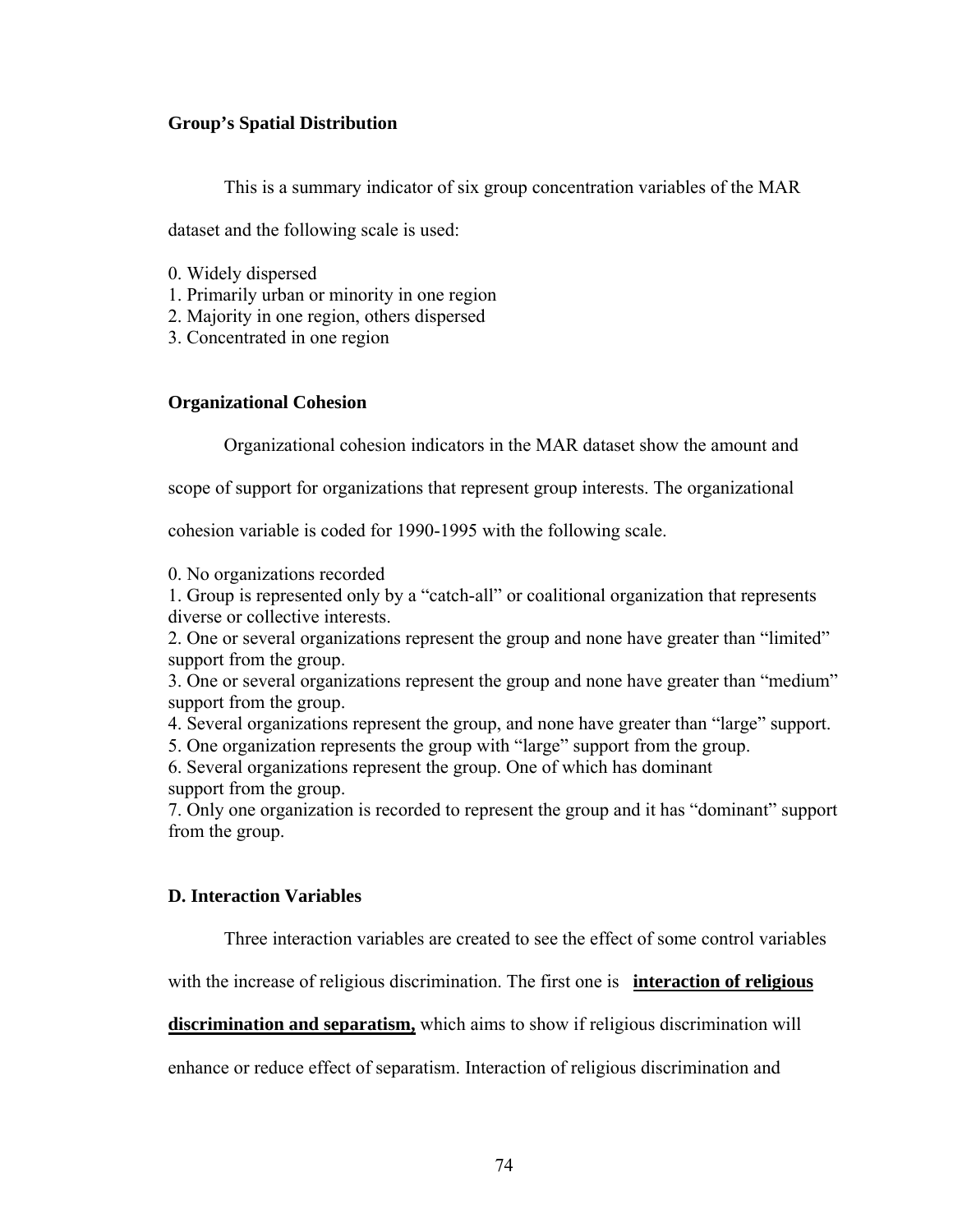separatism is the independent variable in Hypothesis5a and 5b and it has a significant place in the model presented in Chapter 3. The second one is **interaction of religious discrimination and regime type,** which aims to capture how religious discrimination enhances or reduces the impact of regime type on level of protest and rebellion. Interaction of religious discrimination and regime type is the independent variable in Hypothesis6a and 6b. The third one is a three-way interaction of **religious discrimination, regime type and repression.** Interaction of religious discrimination, regime type and repression is the independent variable in Hypothesis7a and 7b.

#### **Missing Data**

 Since there are only 62 observations due to data availability, the dataset created for this study is not very tolerant to missing data problem. In other words number of degrees of freedom needs to be large enough to allow a reliable model. Luckily, variables included in the model mostly did not suffer from missing data issue. Rebellion values were missing from 2001 to 2003 for Turkish Cypriots in Cyprus. In this case, with an internet search it is seen that rebellion values did not change since 2000. Therefore, the value of the last year available is used for rebellion for this minority in 2001, 2002 and 2003. The same rule is used to fill in missing values of organizational cohesion of East Indians in Fiji from 1990 to 1994, Turkish Cypriots in Cyprus from 1990 to 1994, Shi'is in Bahrain from 1990 to 1994 and Montagnards in Vietnam from 1993 to 1994. This is done the same way for protest values of Montagnards in Vietnam for 1994; Zomis in Burma for 1995 and 1996, Baluschis in Iran for 1996, 1997 and 1998; Turkish Cypriots in Cyprus for 2001, 2002 and 2003; and Papuans in Indonesia for 2002 and 2003. Finally,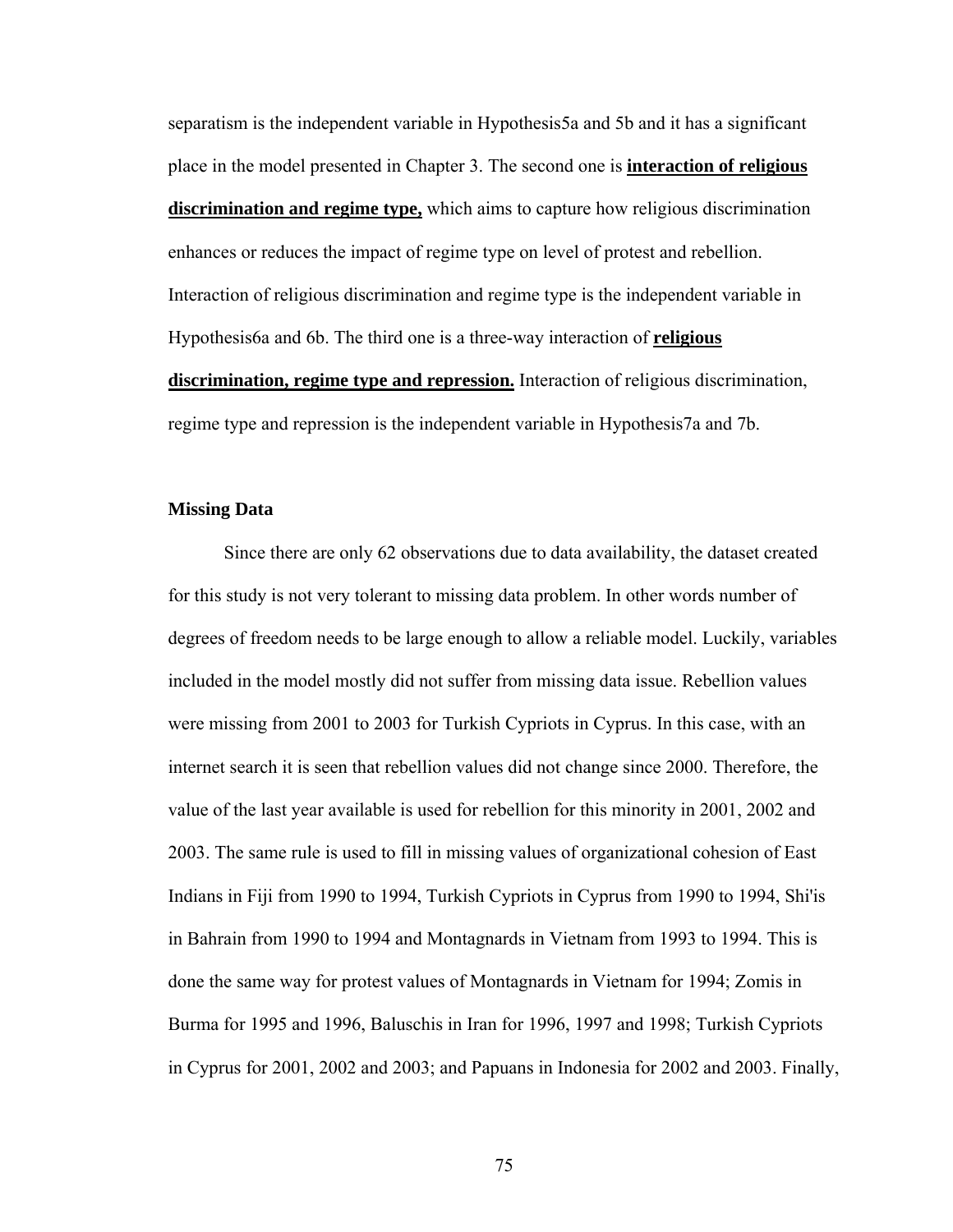repression values are interpolated for Mizos in India for 2001 and Turkish Cypriots for 2001, 2002 and 2003 in the same fashion.

 Polity scores were missing for two countries - Afghanistan from 2001 to 2003 and Lebanon from 1990 to 2003. These scores were filled with mean values of polity for the region of each country. Same coding decision is used for 1 missing value of religious legislation - Afghanistan.

 To fill the missing values, each case is individually focused to find the best way rather than a single method that is applied to all.

#### **V. Data Collection, Reliability and Methodology**

#### **A. Data Collection and Reliability**

The religious discrimination variables were all coded by the author of this study. Data collection process took approximately 15 weeks. Absence of a grant prevented hiring backup coders to perform a proper reliability test.

In order to test coding reliability, six of the 62 cases were randomly selected (two for each region). Out of 24 variables again randomly six of them are selected to recode. Two graduate assistants - Ozgur Ozdamar and Zeynep Taydas- recoded the backup data. Ozgur Ozdamar focused on two groups in Middle East and Zeynep Taydas recoded four groups in Western Europe and Asia. A full listing of cases and variables coded for reliability test is provided in Tables 4-4 and 4-5.

[Table 4-4 and 4-5 here]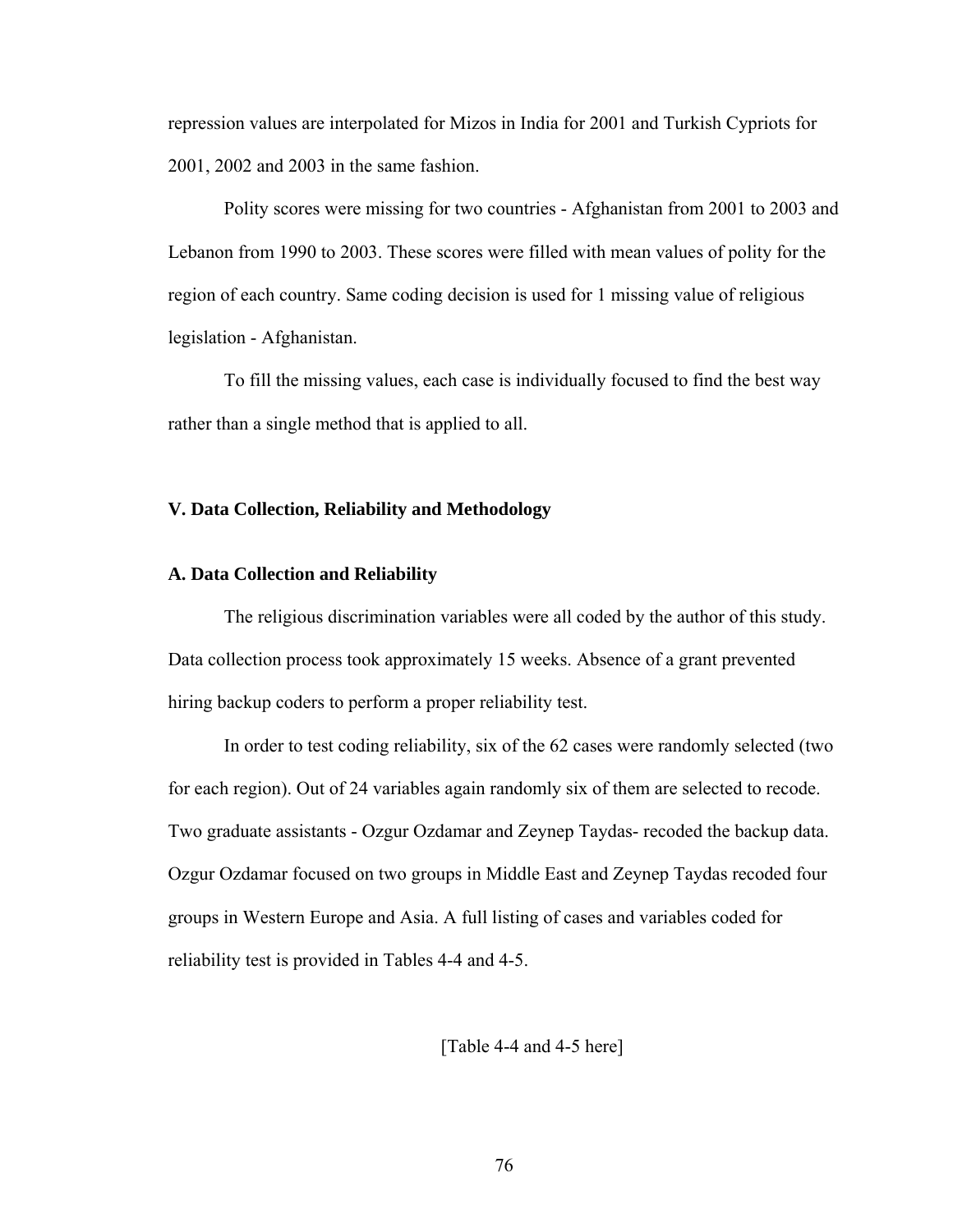The original and backup codings are correlated at the level of .89 and results are statistically significant. In general, religious discrimination data collected for 62 cases passes the reliability test.

#### **B. Research Methodology**

 Four methods are utilized to see if results will hold even when model is run with different techniques. These include multiple regression, analysis of variance, spline temporal effect models and mixed models with repeated measurement.

 Multiple regression is used as the primary methodology of this study. In the model a causal relationship is hypothesized between dependent variable and independent variables. The independent variables are non-categorical and dependent variables are ordinal on a scale from 0 to 5 and 0 to 7. Under same assumption verified for this dataset, multiple regression represented a valid approximation which allows easier interpretation of results (Agresti 2002; Neter, Kunter, Nachtshem, Wasserman 1996).

 Also, analysis of variance (ANOVA) model is utilized to see whether difference between religious discrimination levels of Western Democracies, Asia and Middle East are statistically significant. ANOVA model gives if distribution of religious discrimination is the same among three regions. It is important to note that ANOVA differ from normal regression models since the independent variable may be qualitative (Neter, Kunter, Nachtshem, Wasserman 1996).

 Annual multiple regression runs disregard time dependency between yearly equations. In order to solve this problem, model is run using pooled data. Spline temporal effect models and mixed models with repeated measurement are used with this times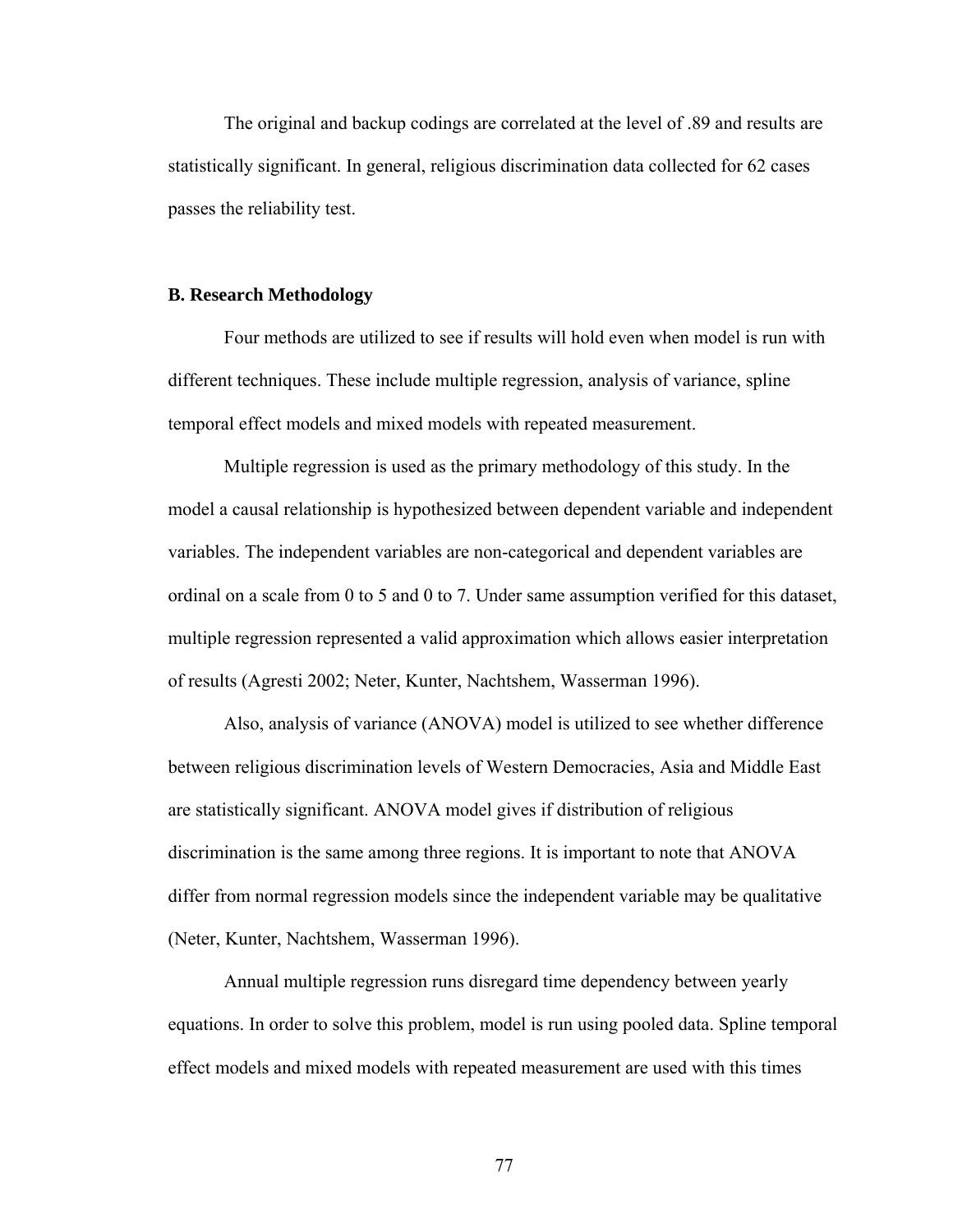series cross sectional data. The analysis of pooled time series data violates these two assumptions. Error terms are autocorrelated due to time dependency and might be heteroscedastic, i.e. errors can have different variances across units.

 In the spline temporal effect model, splines are used to fix the problem of dependence of error terms. In the mixed models for repeated measurement, basically it is assumed that error terms are dependent. Since the model uses maximum likelihood estimator and assumes dependency of error terms, problem is not as challenging in the mixed models for repeated measurement. The mixed models for repeated measurement fix covariance structure to be AR (1) for error correction.

 To solve heteroscedasticity problem, unstructured covariance matrix is used. However, goodness of fit statistics showed that the model under the assumption of [homoskedasticity](http://en.wikipedia.org/wiki/Homoskedasticity), i.e. same variance of errors across units, fits the data better than the model under the assumption of heteroscedasticity.

#### **Conclusions**

 To sum up, religious discrimination data collected for this project are combined with the data from the MAR, the RAS, and the Polity datasets to test the model explained in Chapter 3. During the data collection process many coding issues came up. Five of these issues are explained in this chapter with specific reference to minorities coded. This section aims to provide a sample on problem solving logic utilized during the coding process.

 In order to rest coding reliability, six of the 62 cases were randomly selected. Out of 24 variables again randomly six of them are selected to recode. The original and backup codings are correlated at the level of .89 and results are statistically significant.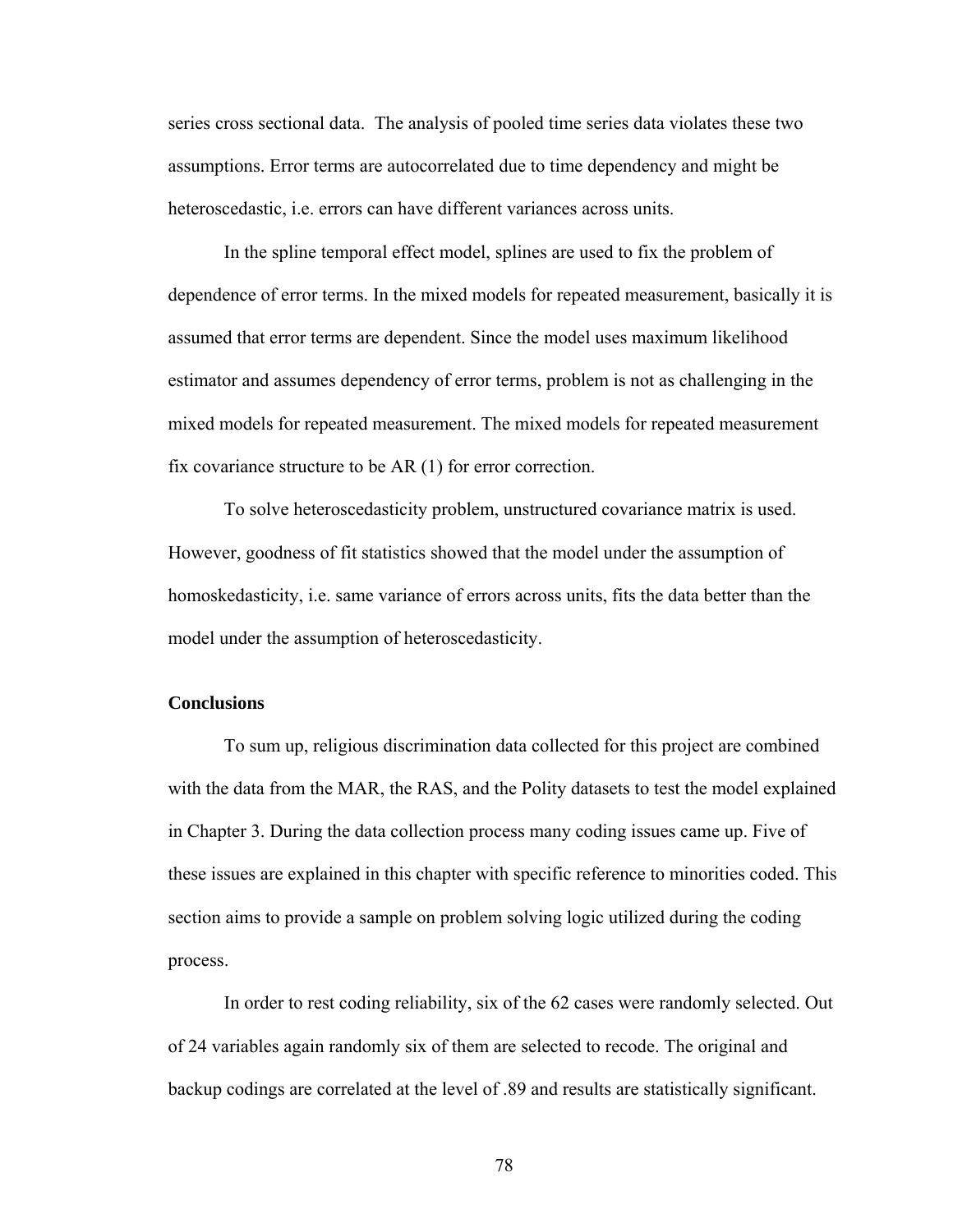The model discussed in Chapter 3 is tested using annual multiple regression, spline temporal effect models and mixed models with repeated measurement. The results of this analysis are discussed in Chapter 5.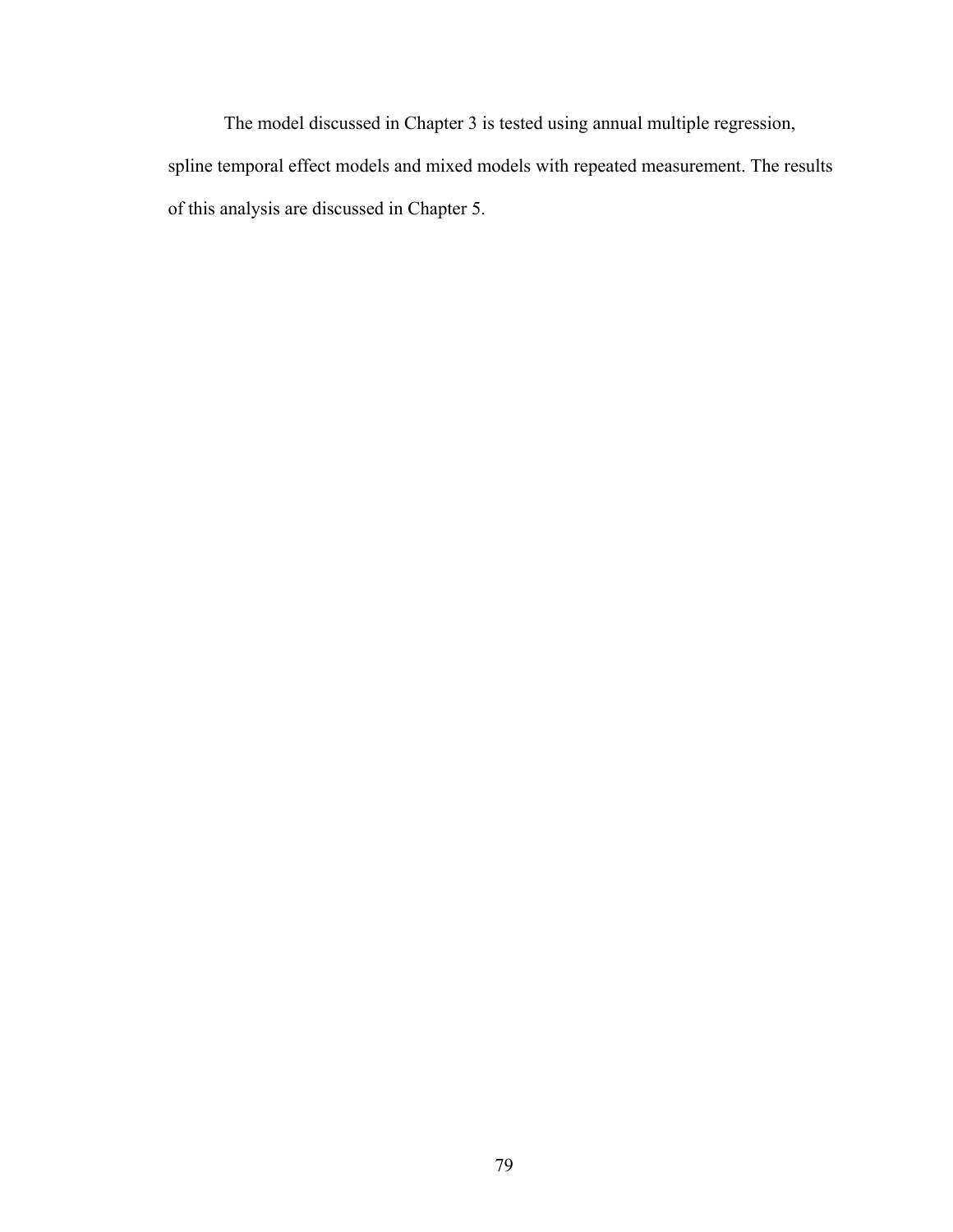## **Table 4-1: Religious Discrimination Index**

| Coding scale of each variable | $2 =$ The activity is prohibited or sharply restricted.<br>$1 =$ The activity is slightly restricted. |
|-------------------------------|-------------------------------------------------------------------------------------------------------|
|                               | $0 =$ Not significantly restricted.                                                                   |

#### **Variables coded:**

- Restrictions on public observance of religious services, festivals and/or holidays, including the Sabbath.
- Restrictions on building, leasing, repairing and/or maintaining places of worship.
- Restrictions on access to places or worship.
- Forced observance of religious laws of another group.
- Restrictions on formal religious organizations.
- Restrictions on the running of religious schools and/or religious education in general.
- Restrictions on the ability to make and/or obtain materials necessary for religious rites, customs, and/or ceremonies.
- Mandatory education in the majority religion (Code as 1 if some but not all students can opt out or take courses in their own religion, or if in public schools only, code as 2 if in all schools, including private schools).
- Arrest, continued detention, or severe official harassment of religious figures, officials, and/or members of religious parties for activities other then proselytizing.
- State surveillance of minority religious activities not placed on the activities of the majority.
- Restrictions on the ability to write, publish, or disseminate religious publications.
- Restrictions on the ability to import religious publications.
- Restrictions on the observance religious laws concerning personal status, including marriage, divorce, and burial.
- Restrictions on the wearing of religious symbols or clothing. This includes presence or absence of facial hair.
- Restrictions on the ordination of and/or access to clergy.
- Restrictions on conversion to minority religions.
- Forced conversions.
- Restrictions on proselytizing by permanent residents of state.
- Restrictions on proselytizing by foreign clergy or missionaries. (This includes denial of visas if this denial is specifically aimed at missionaries but not if it is the same type of denial that would be applied to any foreigner.)
- Requirement for minority religions (as opposed to all religions) to register in order to be legal or receive special tax status.
- Custody of children granted to members of majority group solely or in part on the basis of religious affiliation or beliefs.
- Restricted access of minority clergy to hospitals, jails, military bases, and other places a chaplain may be needed in comparison to chaplains of the majority religion.
- Anti-religious propaganda in official or semi-official government publications.
- Restrictions on other types of observance of religious law. Specify: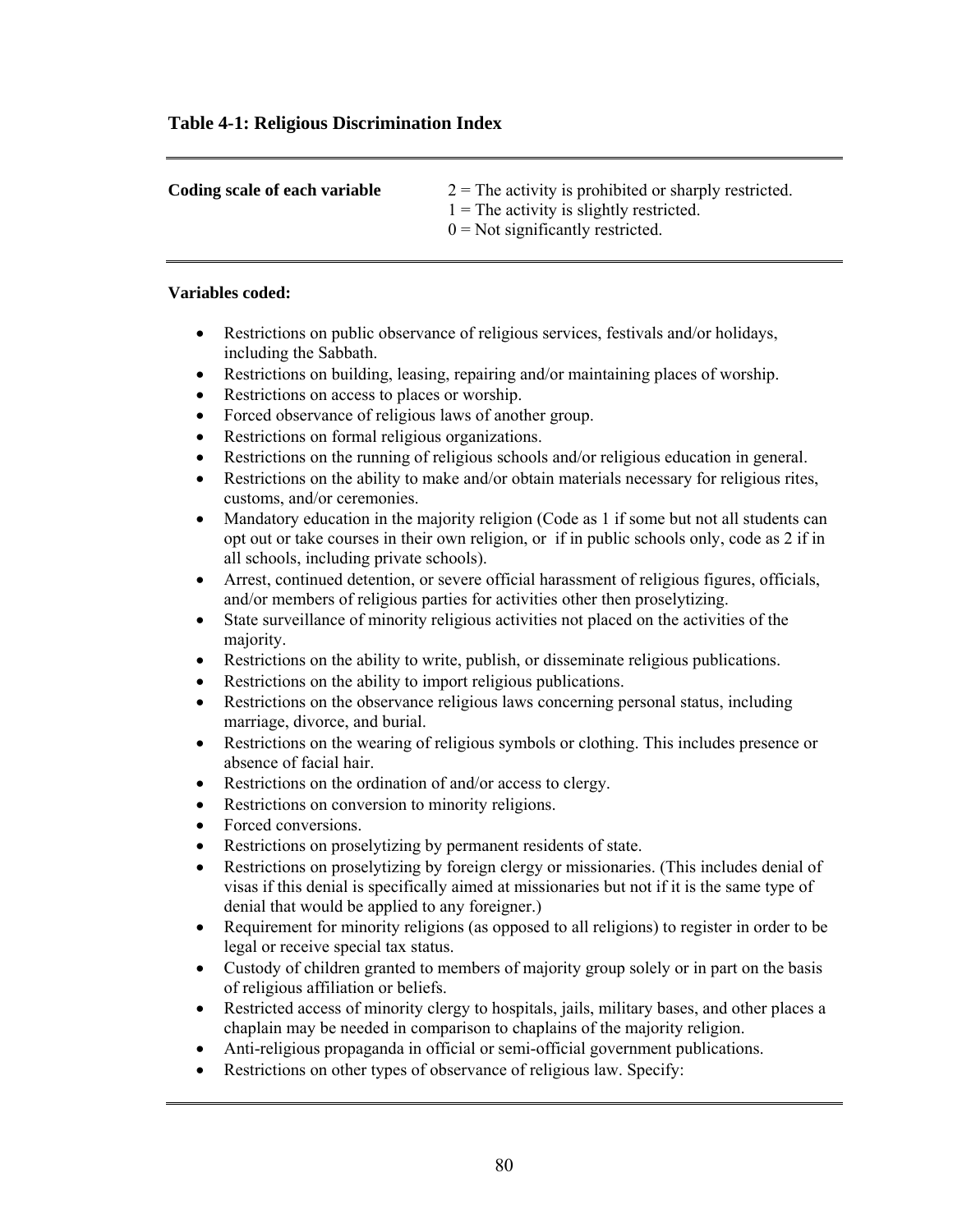| Coding scale of each variable | $1$ = Religious legislation exists.         |
|-------------------------------|---------------------------------------------|
|                               | $0$ = Religious legislation does not exist. |

Variables coded:

• Dietary laws (restrictions on the production, import, selling, or consumption of specific foods).

• Restrictions or prohibitions on the sale of alcoholic beverages.

• Personal status defined by clergy (i.e. marriage, divorce, and/or burial can only occur under religious auspices.)

- Laws of inheritance defined by religion.
- Restrictions on conversions away from the dominant religion.
- Restrictions on interfaith marriages.
- Restrictions on public dress.
- Blasphemy laws, or any other restriction on speech about religion or religious figures.
- Censorship of press or other publications on grounds of being anti-religious.

• Mandatory closing of some or all businesses during religious holidays including the Sabbath or its equivalent.

• Other restrictions on activities during religious holidays including the Sabbath or its equivalent.

• Religious education is standard in public schools but it is possible to opt out of this portion of the education.

- Mandatory religious education in public schools.
- Government funding of religious schools or religious educational programs in secular schools.
- Government funding of religious charitable organizations.
- Government collects taxes on behalf of religious organizations (religious taxes).
- Official government positions, salaries or other funding for clergy.
- Funding for religious organizations or activities other than those listed above.
- Clergy and/or speeches in places of worship require government approval.
- Some official clerical positions made by government appointment.
- Presence of an official government ministry or department dealing with religious affairs.
- Certain government officials are also given an official position in the state church by virtue of their political office (ie the Queen of England is also head of Anglican Church.)

• Certain religious officials become government officials by virtue of their religious position (ie as in Iran).

• Some or all government officials must meet certain religious requirements in order to hold office.

• Presence of religious courts which have jurisdiction over some matters of law.

• Seats in Legislative branch and/or Cabinet are by law or custom granted, at least in part, along religious lines.

- Prohibitive restrictions on abortion.
- The presence of religious symbols on the state's flag.
- Religion listed on state identity cards.
- Religious organizations must register with government in order to obtain official status.
- Presence of an official government body which monitors 'sects' or minority religions.
- Restrictions on women other than those listed above. (i.e. restrictions on education,

jobs that they can hold, or on appearing in public without a chaperon.)

• Other religious prohibitions or practices that are mandatory.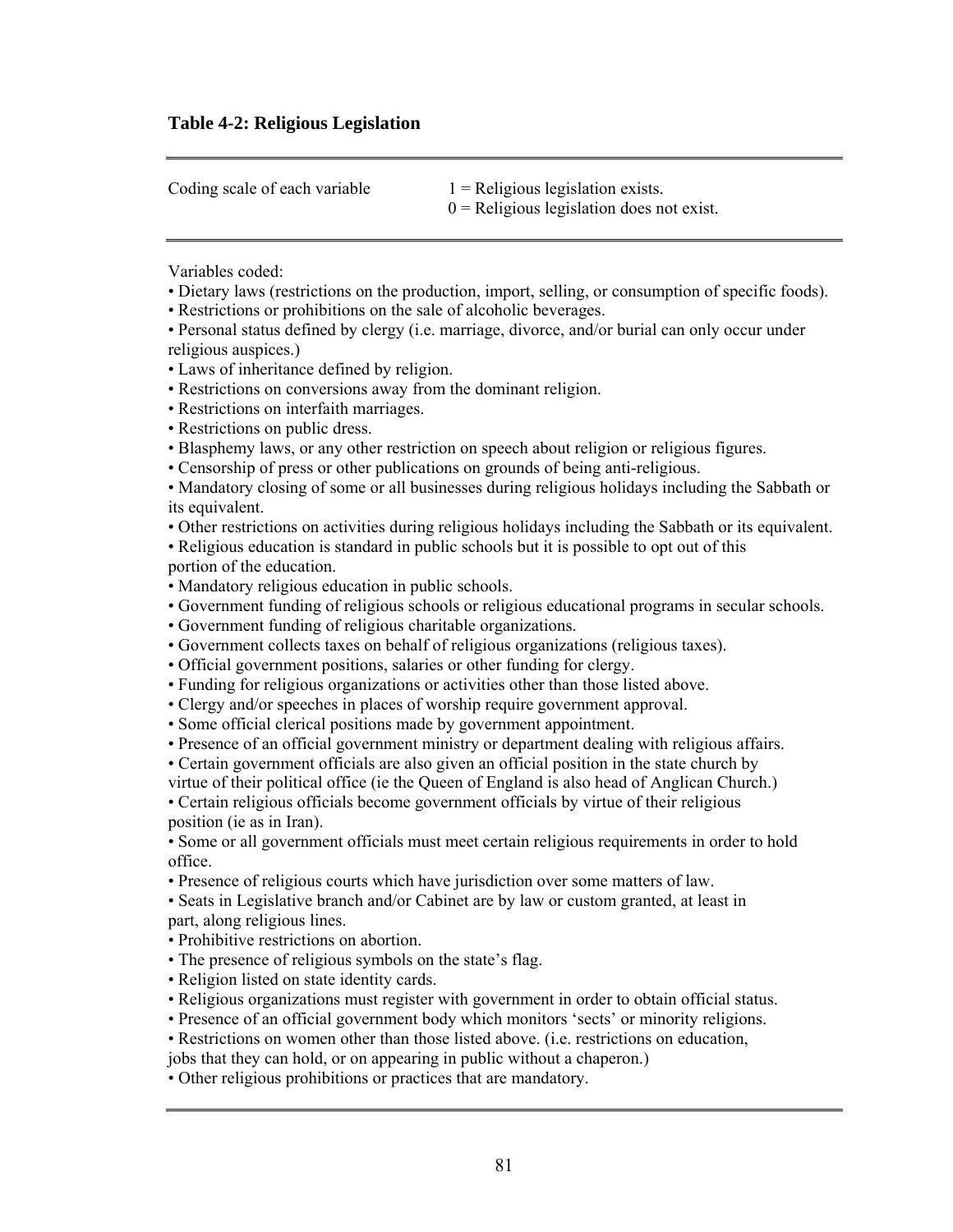#### **Table 4-3: Repression**

Coding scale of each variable:

- 0. Tactic not used
- 1. Tactic used against group members engaged in collective action
- 2. Tactic used against group members in ambiguous situations
- 3. Tactic used against group members not engaged in collective action.

Variables coded:

- Small scale arrest of group members
- Large scale arrest of group members
- The arrest of group leaders
- Show trials of group leaders
- Torture of group members
- Execution of group members
- Execution of group leaders
- Reprisal killings of civilians
- Killings by death squads
- Property confiscated or destroyed
- Restrictions on movement
- Forced resettlement
- Interdiction of food supplies
- Ethnic cleansing
- Systematic domestic spying
- States of emergency
- Saturation of police/military
- Limited use of force against protestors
- Unrestrained use of force against protestors
- Military campaigns against armed rebels
- Military targets and destroys rebel areas
- Military massacres of suspected rebel supporters
- Other government repression.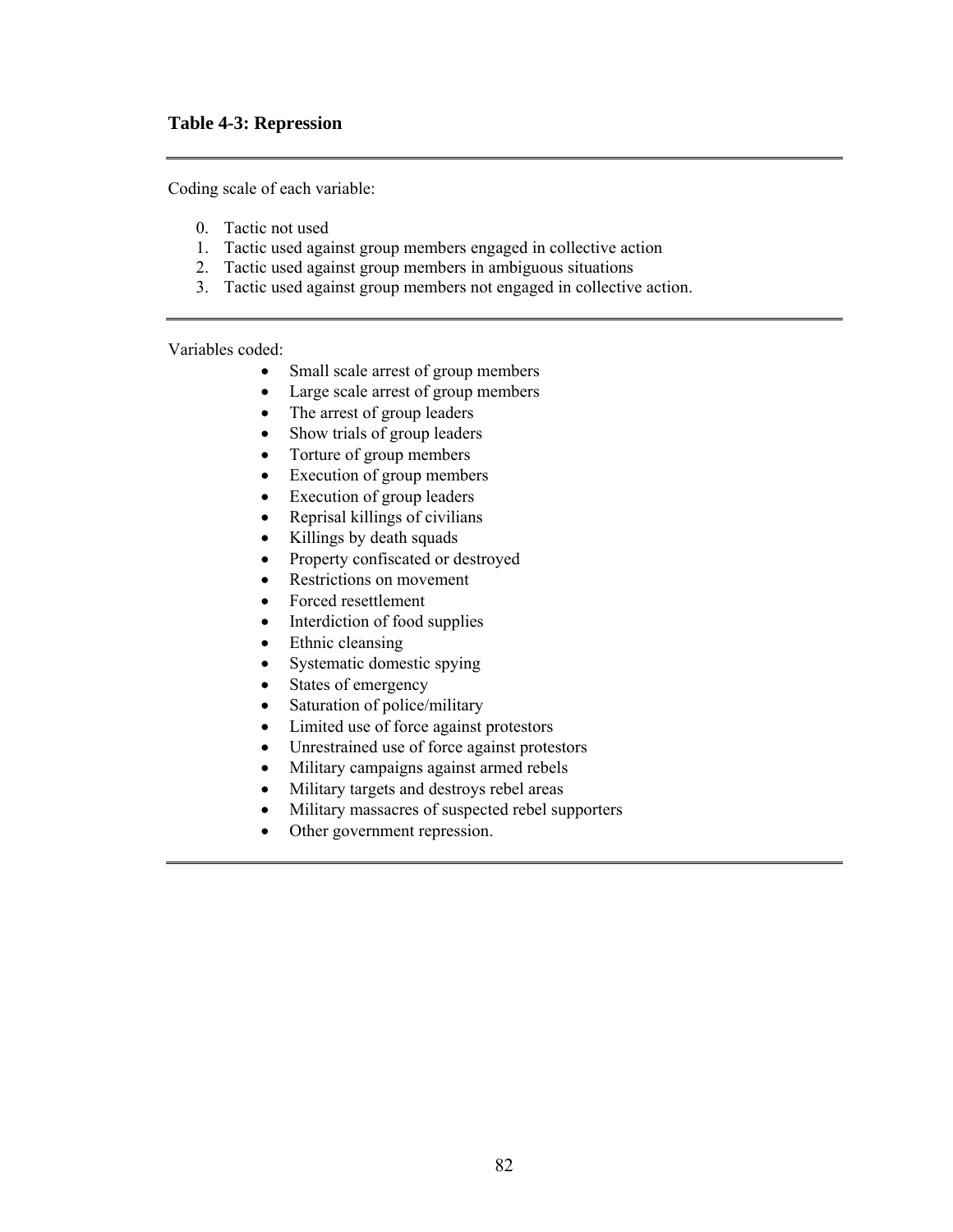| <b>Region</b>              | Country      | Group          |
|----------------------------|--------------|----------------|
| <b>Western Democracies</b> | UK           | Scots          |
| <b>Western Democracies</b> | France       | <b>Muslims</b> |
| Asia                       | Pakistan     | Ahmadis        |
| Asia                       | China        | Tibetans       |
| Middle East                | Saudi Arabia | Shi'is         |
| Middle East                | Iran         | Turkmen        |

# **Table 4-4: Reliability Test Minority Information**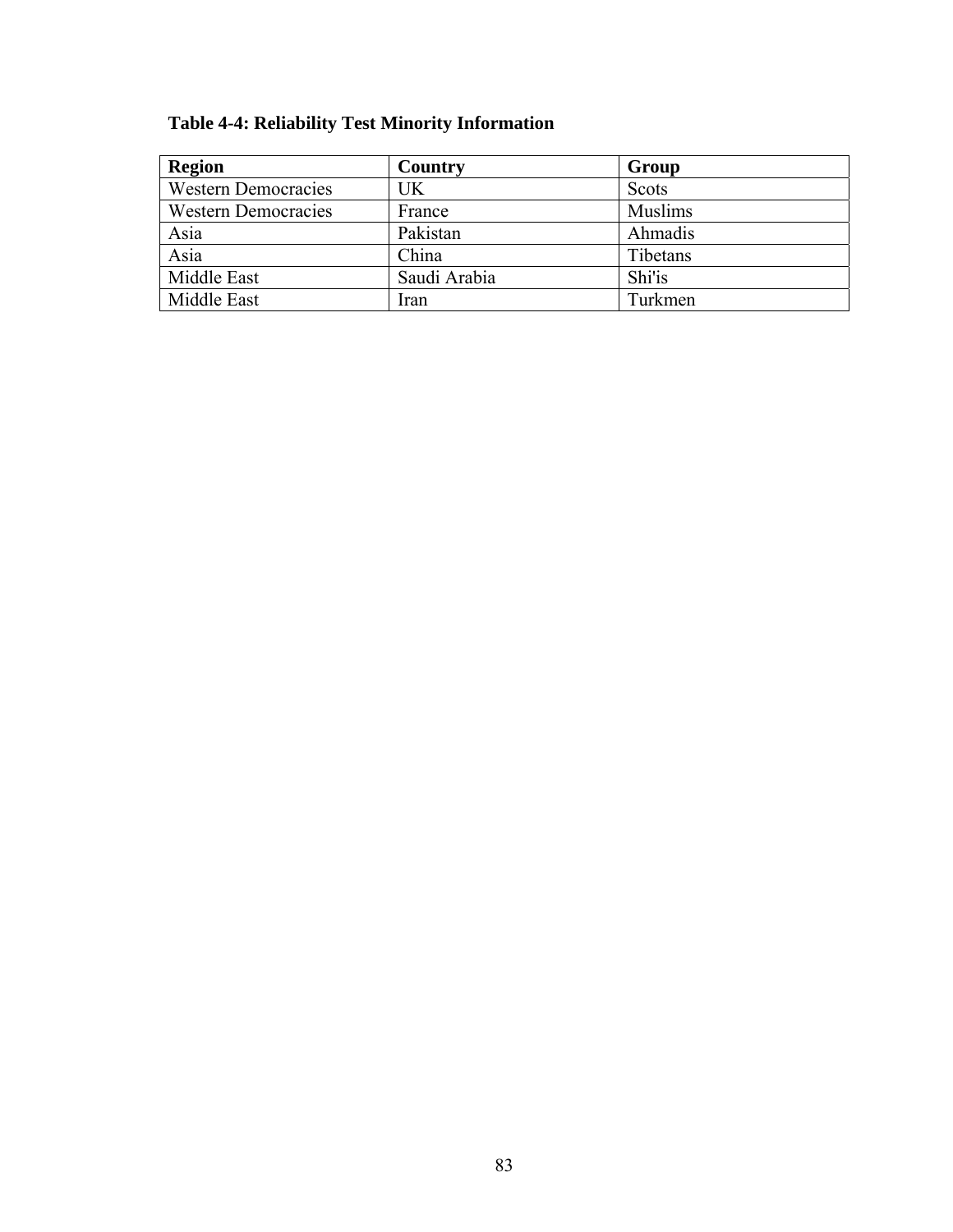| Variable 1 | Restrictions on public observance of<br>religious services, festivals and/or holidays,<br>including the Sabbath.                                                                                                                              |
|------------|-----------------------------------------------------------------------------------------------------------------------------------------------------------------------------------------------------------------------------------------------|
| Variable 2 | Forced observance of religious laws of<br>another group.                                                                                                                                                                                      |
| Variable 3 | Mandatory education in the majority<br>religion (Code as 1 if some but not all<br>students can opt out or take courses in their<br>own religion, or if in public schools only,<br>code as 2 if in all schools, including private<br>schools). |
| Variable 4 | Arrest, continued detention, or severe<br>official harassment of religious figures,<br>officials, and/or members of religious<br>parties for activities other then<br>proselytizing.                                                          |
| Variable 5 | Forced conversions.                                                                                                                                                                                                                           |
| Variable 6 | Custody of children granted to members of<br>majority group solely or in part on the basis<br>of religious affiliation or beliefs.                                                                                                            |

# **Table 4-5: Reliability Test Variable Information**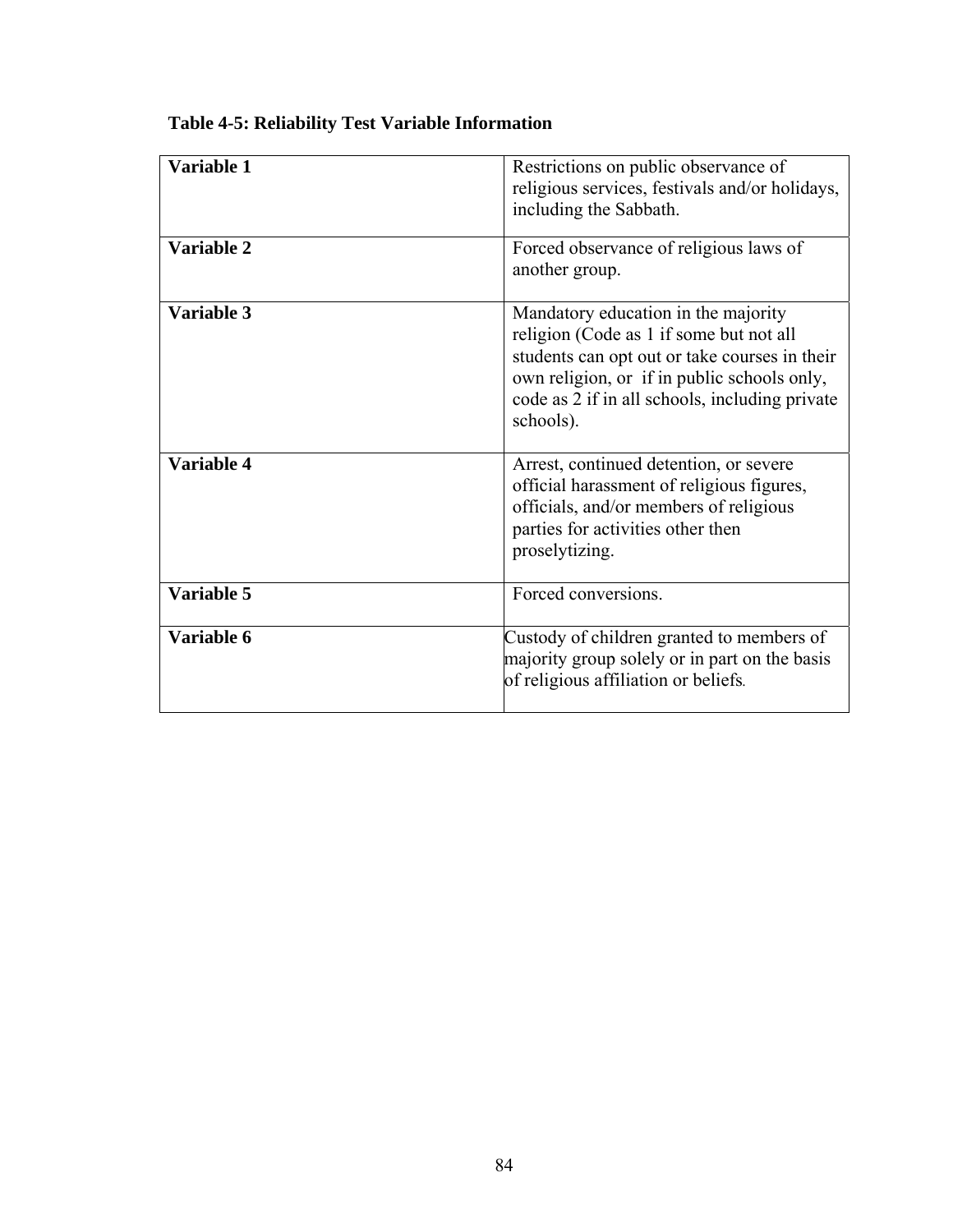## **Chapter Five The Role of Religion and Discrimination in Protest and Rebellion of Ethnoreligious Minorities**

This project started with a simple idea, i.e., religion in general and religious discrimination in particular are important in understanding ethnoreligious conflicts. Chapter 2 describes the existing body of literature on religion and conflict. It is argued that the literature lacks a comprehensive project that is centered on religious discrimination. Among the well known, highlighted variables used in the literature to explain protest and rebellion- such as regime type, separatism and repression- religion has a place. To fill this gap, a testable model is developed in Chapter 3. In Chapter 4, this model is operationalized by defining variables to test the model. In this chapter, the model is tested in a large-N, cross-sectional format using data collected by the author along with the RAS dataset and the MAR dataset.

The 14 hypotheses developed in Chapter 3 are tested using all 62 cases in four parts. The first part displays descriptive statistics on religious discrimination in order to identify regional distribution of the variable. The second part offers multiple regressions that test the model annually from 1990 to 2003. In the third part, the available data for the period from 1990 to 2003 is pooled for time series cross sectional analysis. Finally, results are applied to ethnoreligious minorities in Iraq to provide ideas regarding future of the country. It is important to note that this section's aim is not to provide a full-fledged qualitative analysis. Instead, it aims to flesh out some of the results.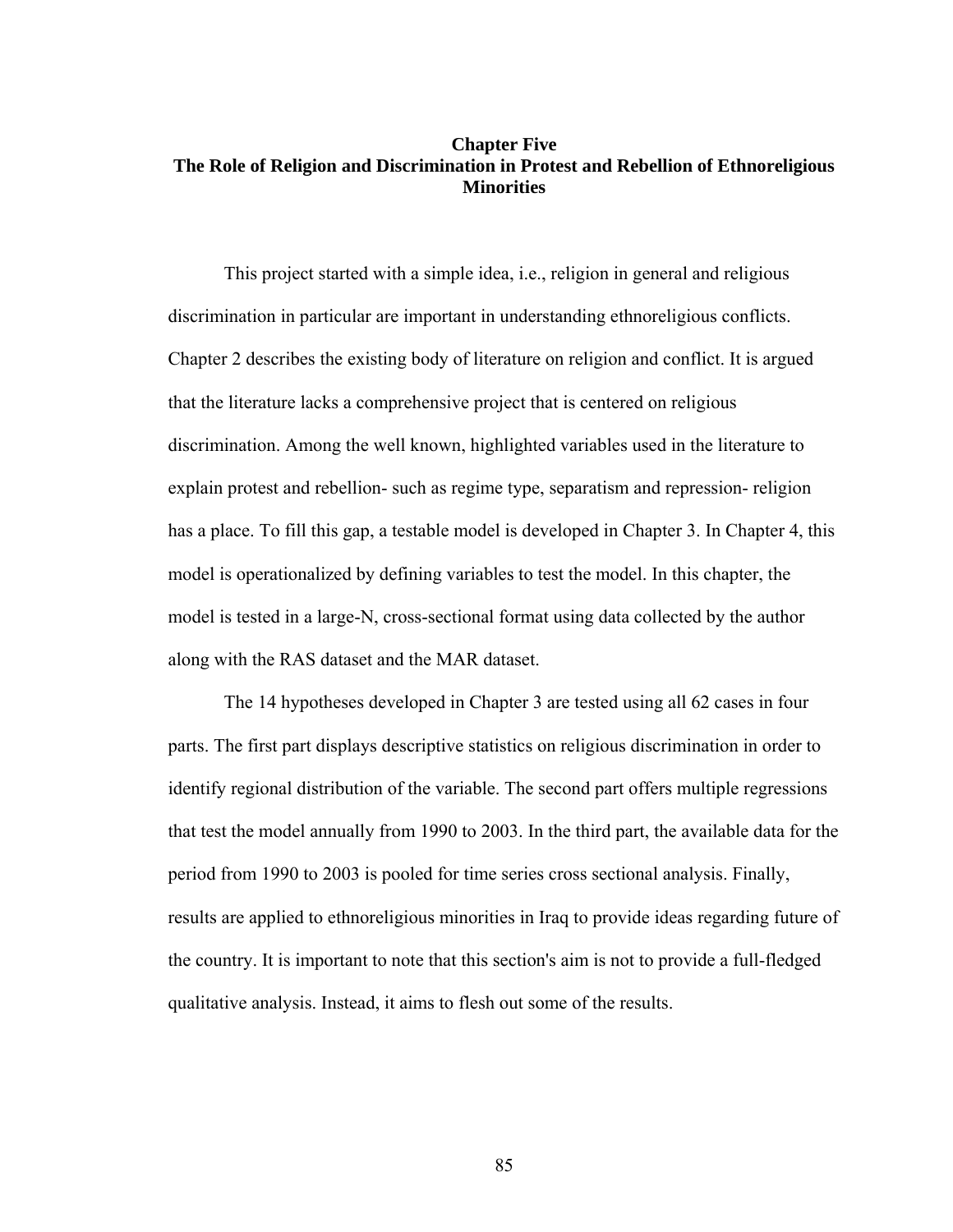## <span id="page-96-0"></span>**[1](#page-96-0) I. Descriptive Analysis of Religious Discrimination**

 During the model development process, one of the questions that emerged was "who discriminates more?" The three regions, Western Democracies, $<sup>2</sup>$  $<sup>2</sup>$  $<sup>2</sup>$  Asia and the</sup> Middle East, are diverse in terms of majority religions, such as Protestant Christianity in the United Kingdom, Buddhism in Bhutan, Sunni Islam in Afghanistan, Hinduism in India, Shi'i Islam in Iran, and Judaism in Israel, as well as minority religions such as Catholic Hispanics in the US, Christian Mizos in India, and Sunni Arabs in Israel. Within this diversity is there a geographical religious discrimination pattern? The answer is 'yes.'

 Data collected on religious discrimination show that religious discrimination levels are different in three regions. When the mean values of religious discrimination over the 15 years are compared, it is seen that Western Democracies have much smaller mean values than Asia and the Middle East (See Figure 5-1).

## [Figure 5-1 here]

 The average values of religious discrimination give an idea about the bigger picture. However, it is not clear which region has a broader range of religious discrimination. Figure 5-2 reveals that, in all three regions, there are ethnoreligious minorities that are not religiously discriminated against. In other words, values of zero are present in all. However, when maximum values are considered, the Middle East is the highest one, whereas Western Democracies have the lowest maximum value. Maximum level of discrimination percentages vary as well. In Western Democracies it is 11.94%, in

 $\overline{a}$ 

<sup>&</sup>lt;sup>1</sup> For further information on maximum religious discrimination values of 62 ethnoreligious minorities see Table 1D, 2D, 3D, 4D, 5D, 6D, and 7D in Appendix B.

 $2^{2}$  For this study, Minorities at Risk regional divisions are used and the MAR uses Western Democracies to refer to Western Europe, North America and Japan.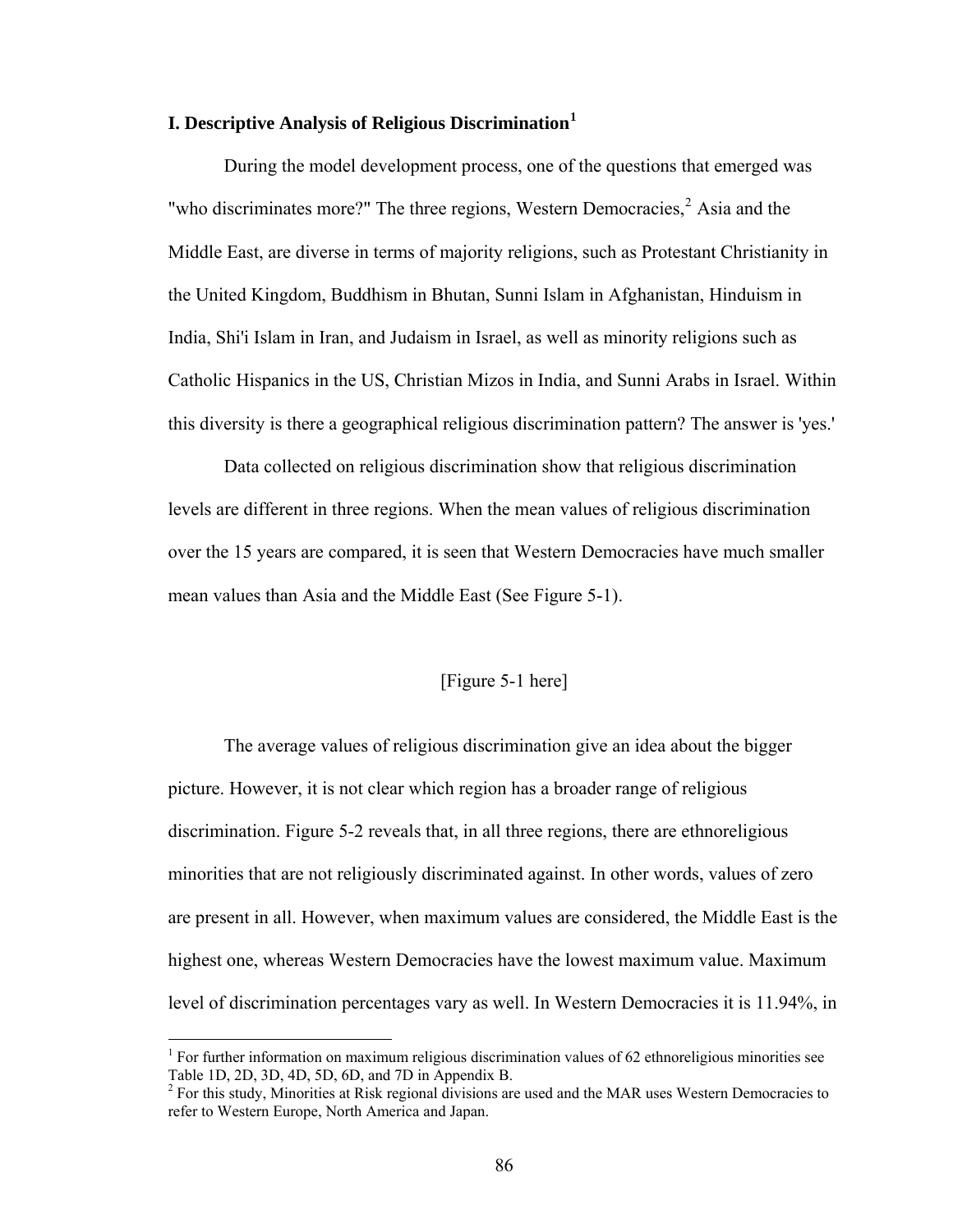<span id="page-97-0"></span>Asia 51.11% and in Middle East it is 72.92%.<sup>[3](#page-97-0)</sup> These two figures show that, in the Middle East, values of religious discrimination are diverse, i.e. there are very high values and very low values. Yet, in Asia, the distribution is narrower (See Figure 5-2).

#### [Figure 5-2 here]

Figures 5-1 and 5-2 illustrate that three regions are quite different from each other in terms of level of religious discrimination. Yet, it is not clear if the differences are statistically significant or not. The analysis of variance (ANOVA) models are employed to see whether there were significant differences in levels of religious discrimination among regions from 1990 to 2004.

 15 models were run, one for each year, to see the relationship among regions in every year from 1990 to 2004. Results show that the contrast between Western Democracies and Asia, as well as Western Democracies and the Middle East, are statistically significant throughout the period. Pervasive differences reveal that religious discrimination is a structural problem in Asia and the Middle East in contrast to Western Democracies (See Tables 5-1A to 5-3A).

#### [Tables 5-1A to 5-3A here]

 In sum, religious discrimination is a salient issue in Asia and the Middle East, by contrast, with Western Democracies. Even though Middle East and Asia have similar

 $\overline{a}$ 

<sup>&</sup>lt;sup>3</sup> These percentages are calculated in the following way: (actual discrimination/opportunities of discrimination)\*100.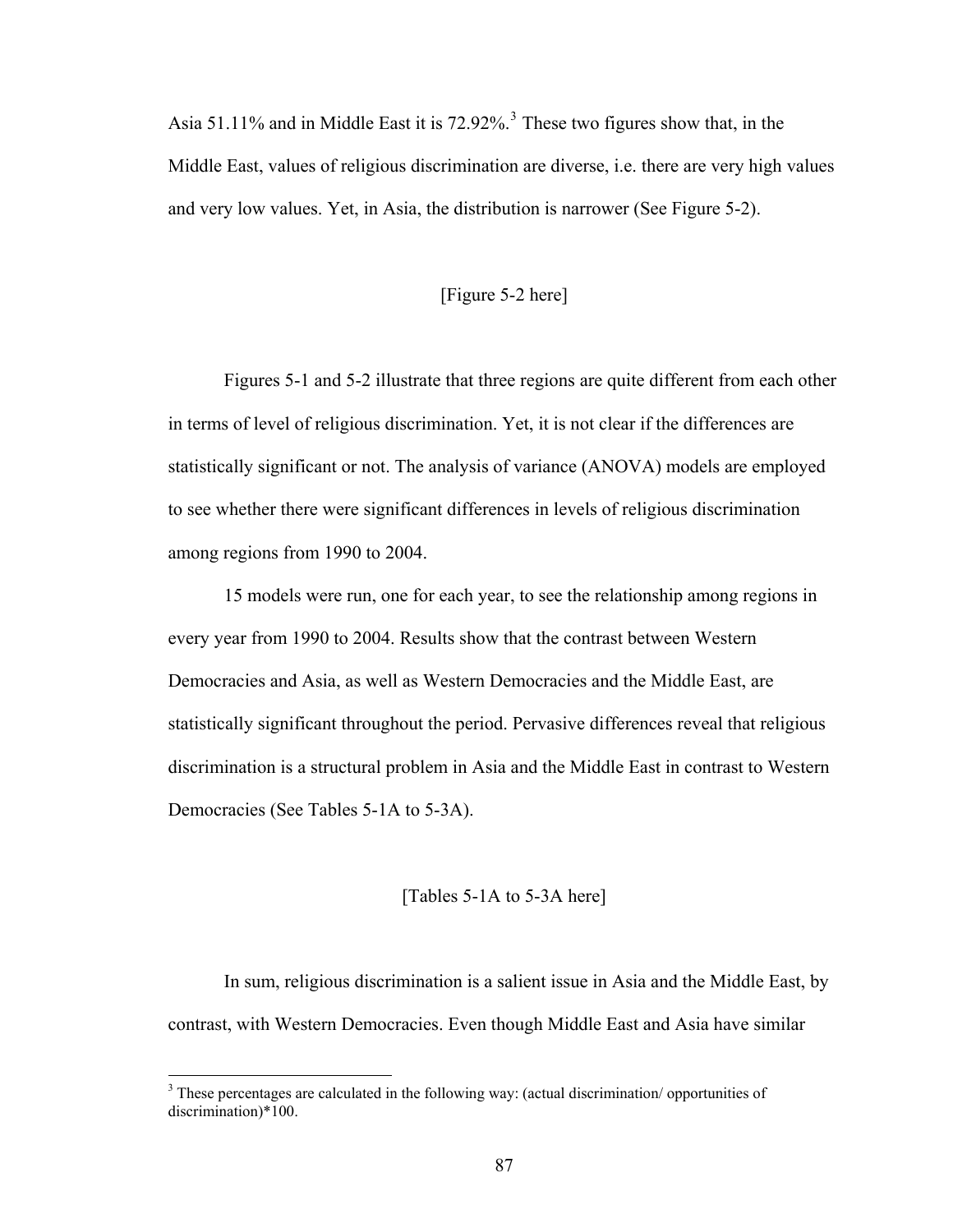values of average discrimination, the range between minimum and maximum values is broader for Middle East. In other words, Middle East has extreme religious discrimination values for ethnoreligious groups such as the Baha'is in Iran (35 out of 48) and Shi'is in Saudi Arabia (30 out of 48).

 Knowing the religious discrimination profile of a region might contribute to case studies by providing the place of the specific country or minority in the broader picture of the region. Later on, in this chapter, case of Iraq and ethnoreligious minorities in the country is focused to set an example. This section utilizes descriptive analysis of religious discrimination reported above.

#### **II. Multiple Regression**

Even though understanding the level of religious discrimination in different regions is one of the objectives of this study, a more important one is finding the role of religion in protest and rebellion of ethnoreligious groups while controlling factors known to be influential in the literature. In line with that objective, the model explained in Chapter 3 is executed using multiple regression analysis.

 There are two dependent variables: protest and rebellion. For each dependent variable, 26 regressions are run, and there are two models for each year. One model includes interaction variables and the other does not (interaction of religious discrimination and separatism; religious discrimination and regime type; religious discrimination, regime type, and repression). The models with interaction variables are identified with letter "I". For instance, for the year 1991, the model with interaction variables is labeled as 1991 (I).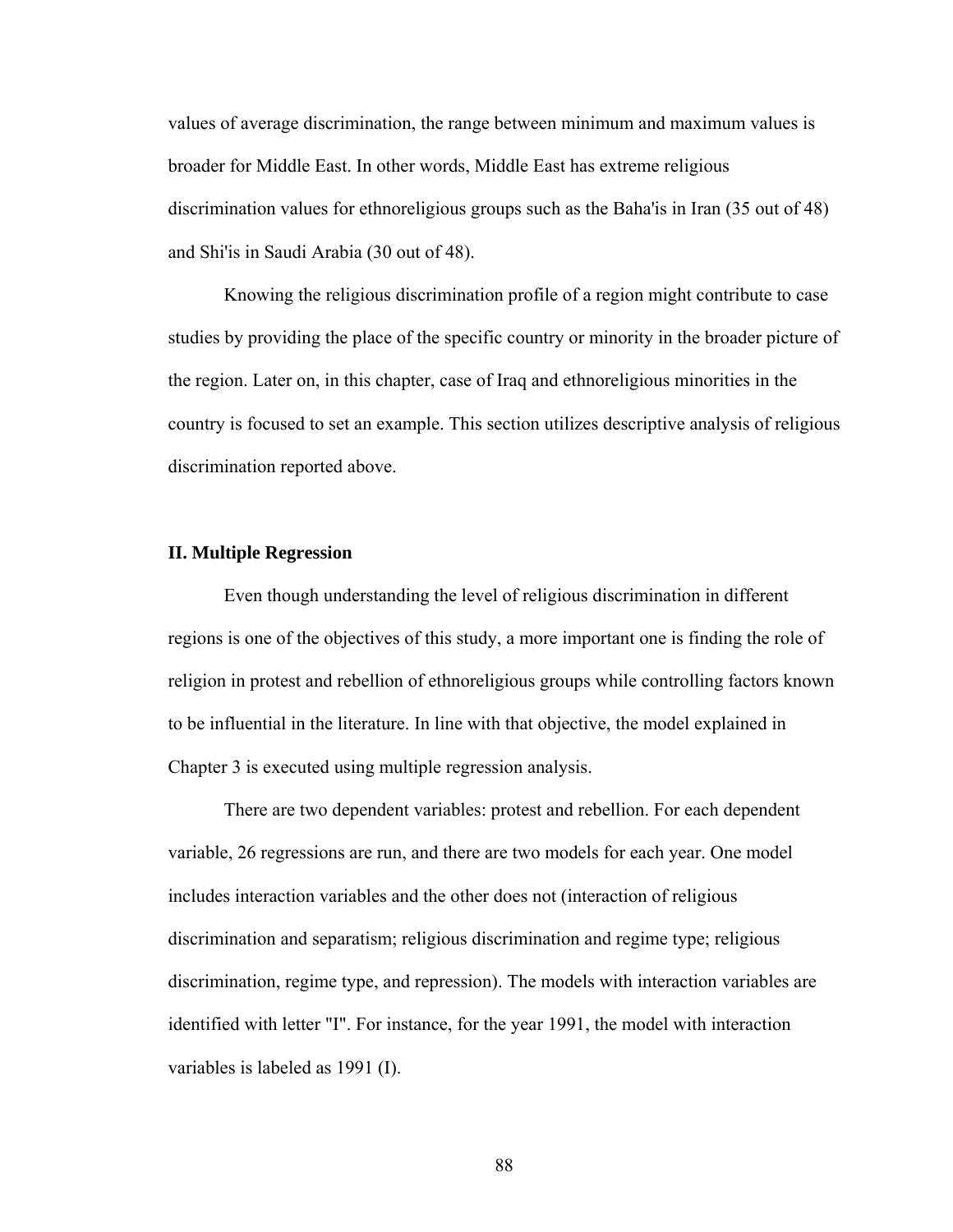A one-year time lag is applied to all independent variables in the analyses. In other words, when the dependent variable is protest values in 1991, all independent variables are for the 1990.

 Below, the 14 hypotheses developed in Chapter 3 are tested, and results are interpreted individually. The results of the data analysis in this chapter offer a fresh approach to the role of religion in conflict. While the hypotheses most receive support, they present a picture that is much more complicated than the model developed in Chapter 3. The unexpected sign of some coefficients implies that, even though the model correctly predicts the importance of the variables in understanding conflict, their impact is not well understood. In other words, direction of this impact is not correctly predicted.

#### **Hypothesis1a and Hypothesis1b: Religious Discrimination**

*Hypothesis1a: Religious discrimination increases the likelihood of protest among ethnoreligious groups.* 

## *Hypothesis1b: Religious discrimination increases the likelihood of rebellion among ethnoreligious groups.*

 The hypotheses predict a strong positive relationship between the religious discrimination variable and the dependent variables (protest and rebellion). This expectation follows the basic argument of the model, i.e. discrimination in general; religious discrimination in particular encourages political mobilization of the groups. The data, as shown in tables 5-1P to 5-3P and 5-1R to 5-3R, contradicts with Hypothesis1a and Hypothesis1b respectively. For protest, in the multiple regression models 1992(I), 1994 (I), 1997, 1997(I), 1998, 1998 (I), 1999, 1999(I), 2000, and 2000(I), religious discrimination appears as a statistically significant variable at various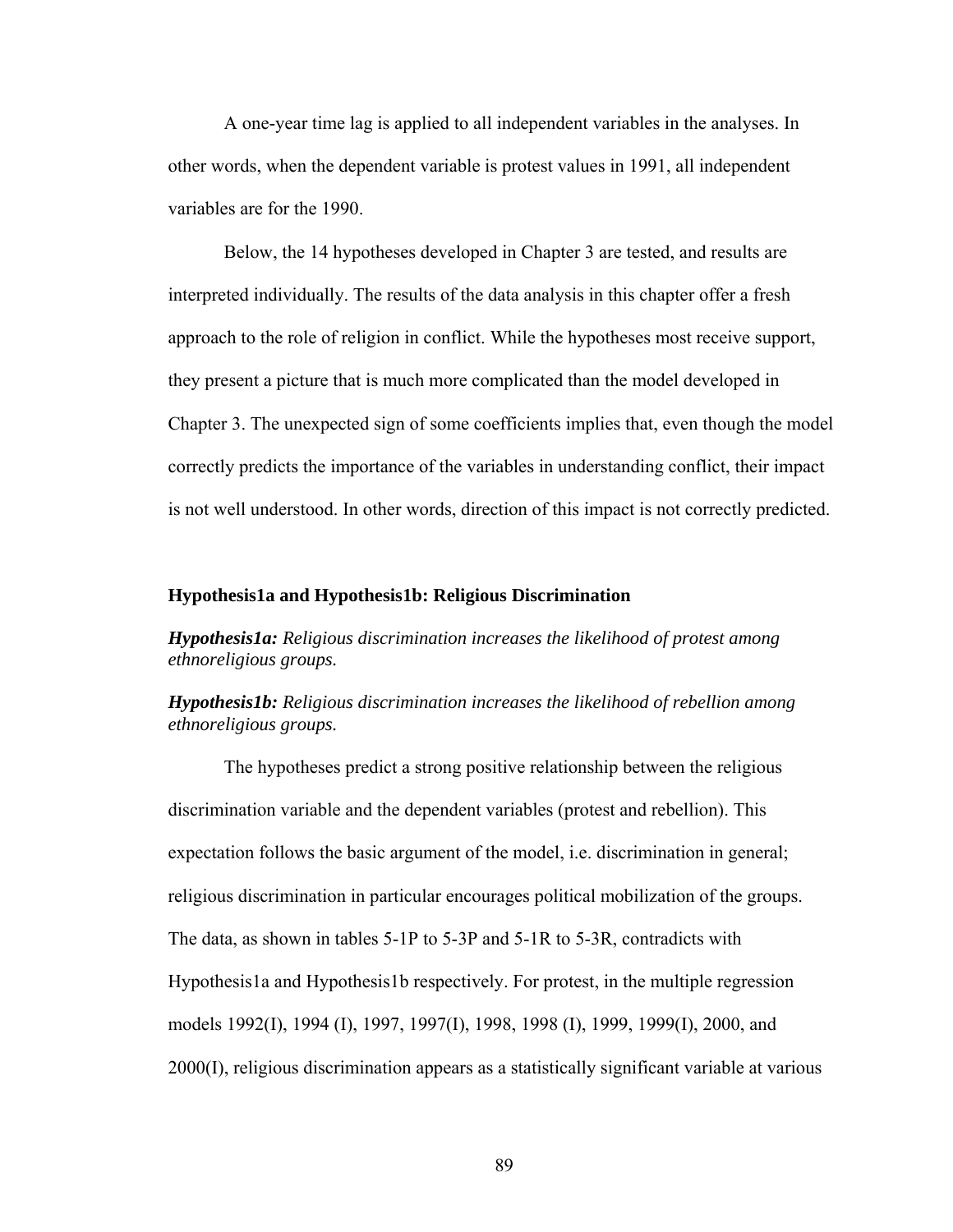<span id="page-100-0"></span>levels.<sup>[4](#page-100-0)</sup> However, in these models the coefficient for religious discrimination is always negative (See tables 5-1P to 5-3P). In other words, higher levels of religious discrimination impede ethnoreligious groups' tendencies to protest. This is directly the opposite of the relationship predicted by Hypothesis1a.

 For rebellion, in the multiple regression models 1997, 1998, 1999, 2000, 2000 (I), 2001, 2002, 2003 religious discrimination appears as a statistically significant variable at various levels (See tables 5-1R to 5-3R). Likewise, in these models the coefficient is negative when religious discrimination is statistically significant. In other words, higher levels of religious discrimination impede ethnoreligious groups' tendencies to rebel. This is directly the opposite of the relationship that is predicted by Hypothesis1b.

Even though a statistically significant relationship between religious discrimination and protest/rebellion is correctly predicted by Hypothesis1a and Hypothesis1b, the direction of the hypotheses was not captured by the analysis. In all, the evidence provides mixed support for Hypothesis1a and Hypothesis1b. The negative correlation between religious discrimination and protest, as well as rebellion, remains consistently in multiple regressions.<sup>[5](#page-100-0)</sup>

[Tables 5-1P to 5-3P and 5-1R to 5-3R here]

 $\overline{a}$ 

<sup>&</sup>lt;sup>4</sup> Significance <.1, significance <.05, significance <.01, and significance <.001 are reported.  $\frac{5}{5}$  Due to counter intuitive results, a curvilinear model is run (i.e. religious discrimination and  $<sup>5</sup>$  Due to counter-intuitive results, a curvilinear model is run (i.e. religious discrimination and religious</sup> discrimination squared) to see whether there may be a non-linear relationship. Out of 26 regressions only in three of them very slight curvilinear relation observed. For protest model 1995, religious discrimination squared is significant at .1 level with a positive coefficient. The coefficient of the quadratic term is so small compared to the coefficient of the linear term that to observe a positive relation between religious discrimination and protest we would need a religious discrimination level so high that is not observed. For rebellion, in models 1993 (I) and 1994 (I), the relation is curvilinear. It is positive for low levels of religious discrimination and it becomes negative. Yet, these are the only cases.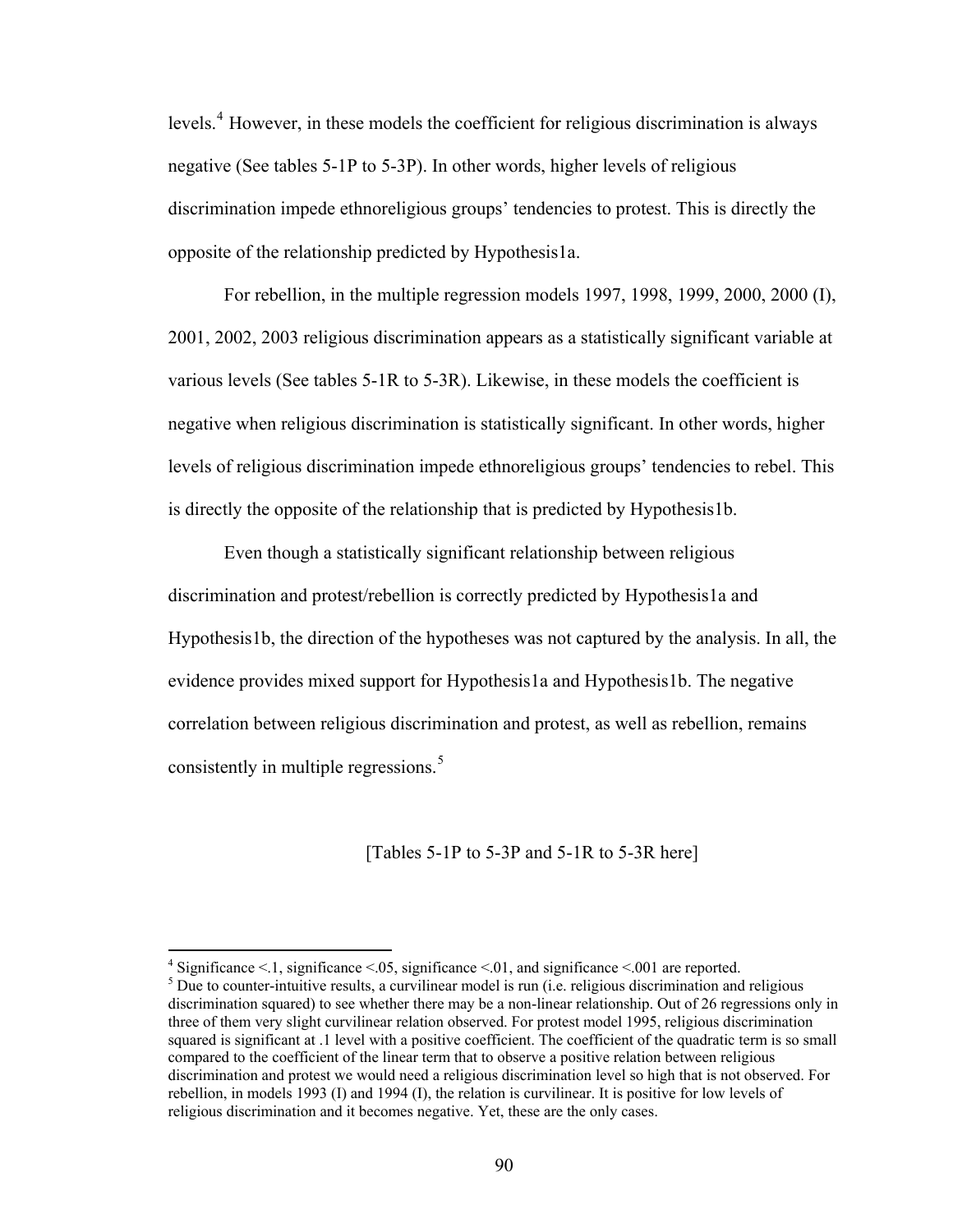There are four possible explanations for this counter-intuitive finding. First, religious discrimination might be inhibiting activities of protest and rebellion due to the fear of further discrimination. Maybe ethnoreligious groups worry that any kind of political mobilization will bring further religious discrimination. To sustain existing religious freedom, groups might prefer not to attract more attention through protest or rebellion.

The second explanation is related to the first one. If there is fear of further religious discrimination, there might be fear of further political and economic discrimination. Results reported in tables 5-1P to 5-3P and tables 5-1R to 5-3R show that economic and political discrimination encourages groups to protest or rebel. So, since we do not see an identical reaction to economic and political discrimination, there is something unique about the "religion" aspect of discrimination. As explained in Chapter 2, religion constitutes a significant part of ethnic identity. It not only has some social functions, but also addresses the spiritual side of life. Instead of going out to protest or rebel, ethnoreligious groups facing religious discrimination may practice their religion secretly.

 Third reason is the relatively focused nature of the study. The analysis includes 62 cases, and these are ethnoreligious groups of Western Democracies, Asia and Middle East, and North Africa. Latin American and the Caribbean, post-communist states and Sub-Saharan Africa are not included due to data limitations. Results might change with the inclusion of these regions.

 The fourth possible explanation is considerably more interesting and starts with a question: What happens when a group faces religious discrimination? At this point we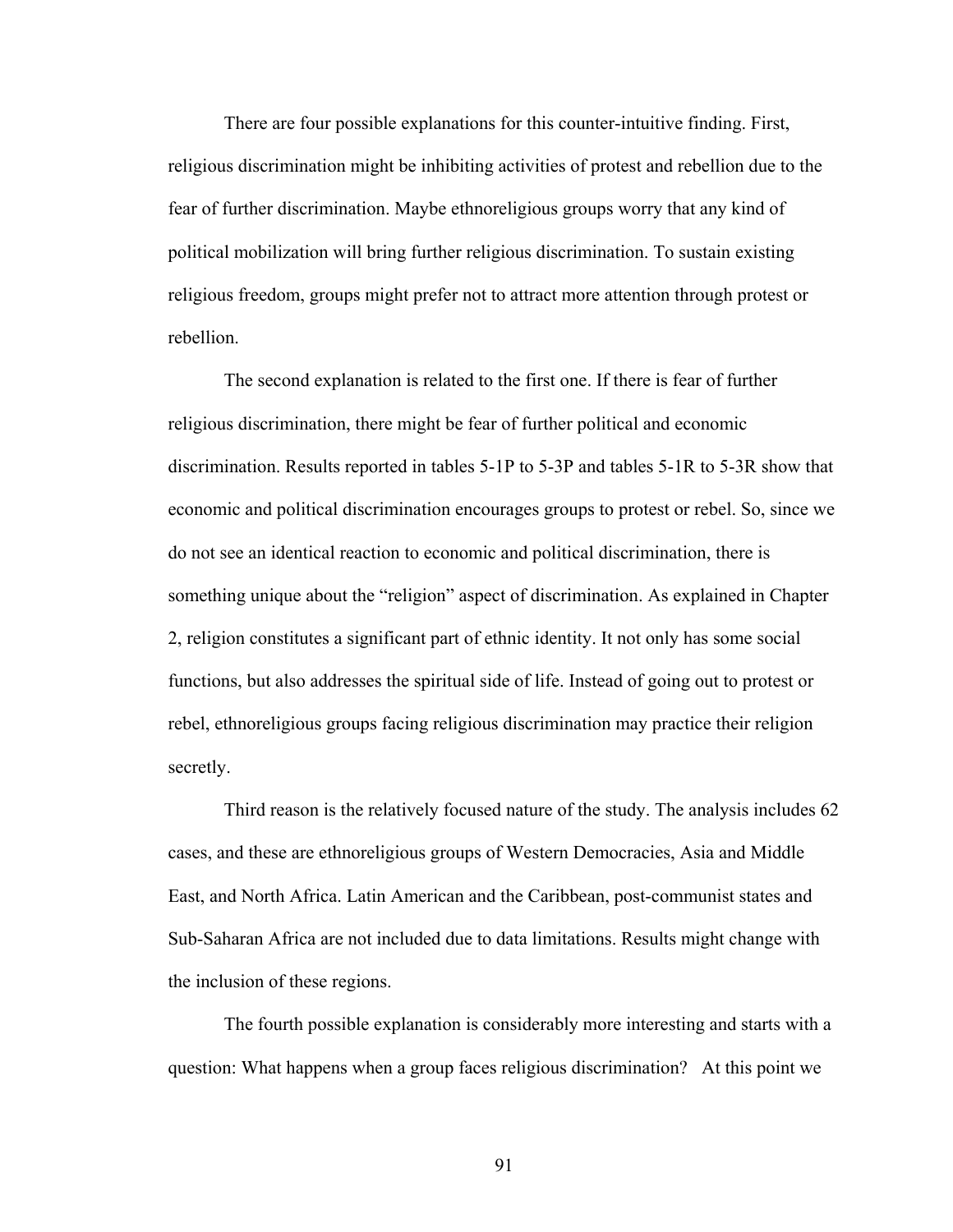<span id="page-102-0"></span>need to go back and have a look at variables included in the religious discrimination index, such as restrictions on public observance of religious services, festivals and/or holidays; restrictions on access to places or worship; restrictions on formal religious organizations; restrictions on the running of religious schools and/or religious education in general; arrest, continued detention, or severe official harassment of religious figures, officials; restrictions on the ordination of and/or access to clergy. When a group does not have access to places of worship or clergy, when new generation does not have the right to attend religious schools, or when there are huge restrictions for official figures, the group loses its power to mobilize. Religion, with a church, mosque, temple gathering and religious leaders, not only provides a common denominator to the members of the group, but also facilitates communication. Through religious discrimination, groups lose their "glue" and fall apart. That might be one of the explanations for the puzzling negative relationship between religious discrimination and protest/rebellion.

 The Baha'is in Iran as a religiously discriminated ethnoreligious group provides a major example of the counter-intuitive results explained above. Annual protest and rebellion scores of the group for the period of 1990-2003 are all 0, according to the MAR dataset. In other words, over the period there is no protest or rebellion coded. However, the average religious discrimination score of the Baha'is in Iran is 35 out of 48, which is one of the highest scores. <sup>[6](#page-102-0)</sup> The inverse relationship between religious discrimination and protest/rebellion is obvious in this case. The Baha'i believers form a small community which is distinctly different from dominant Shi'i majority. The Shi'i Muslim clergy of Iran has been opposed to Baha'i religion and this opposition has increased its intensity

 $\overline{a}$ 

<sup>&</sup>lt;sup>6</sup> Please note that average score of religious discrimination is around 9.89 in the Middle East and North Africa.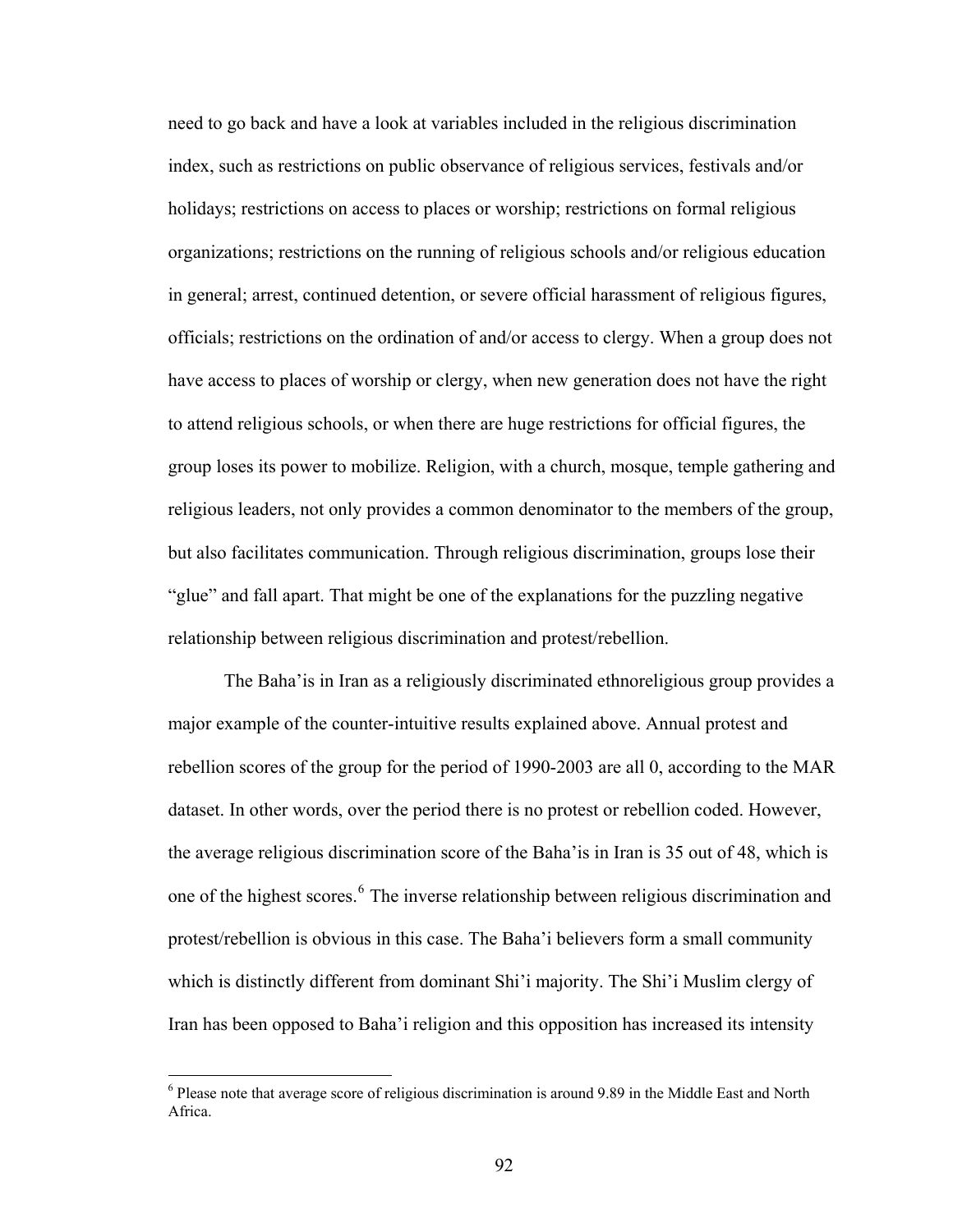<span id="page-103-0"></span>since the 1979 revolution. According to the MAR reports, the practice of the Baha'i faith is prohibited by the Iranian constitution, as well as the celebration of holidays and organizations that promote Baha'i culture.<sup>[7](#page-103-0)</sup>

 How can we explain the lack of political mobilization of the group based on the information provided above? "Fear," which is materialized with the constitution of Iran, forms an important aspect of the picture. Even though the constitution states that Islam is the religion of the state, it recognizes other religions, such as Zoroastrians, Jews and Christians. According to the constitution, within the limitations of law, religious freedom would be provided to members of these religions (International Religious Freedom, Country Report 2005). Baha'i is not one of the recognized religions and this is one of the major reasons behind major restrictions (International Religious Freedom, Country Report 2005). Lack of recognition by the constitution puts the Baha'is in a vulnerable position that enhances their fear of further discrimination because there is no official way to stop further religious discrimination against this group.

 Moreover, Baha'i schools are not allowed; they may not teach or practice their religion; maintaining links with the Baha'i community abroad is not acceptable; they cannot form any kind of official assembly, so they have no clergy (International Religious Freedom, Country Report 2005; Fox Unpublished Manuscript). These and many other religious restrictions hinder communication among members of the community, jeopardize possibility of passing cultural traits to new generation, and limit leadership positions etc. So, even though Baha'i practitioners would prefer religious

 $\overline{a}$ 

 $7$  Further information can be found in MAR Minority Groups Assessment reports at http://www.cidcm.umd.edu/inscr/mar/data.asp (02/28/2006).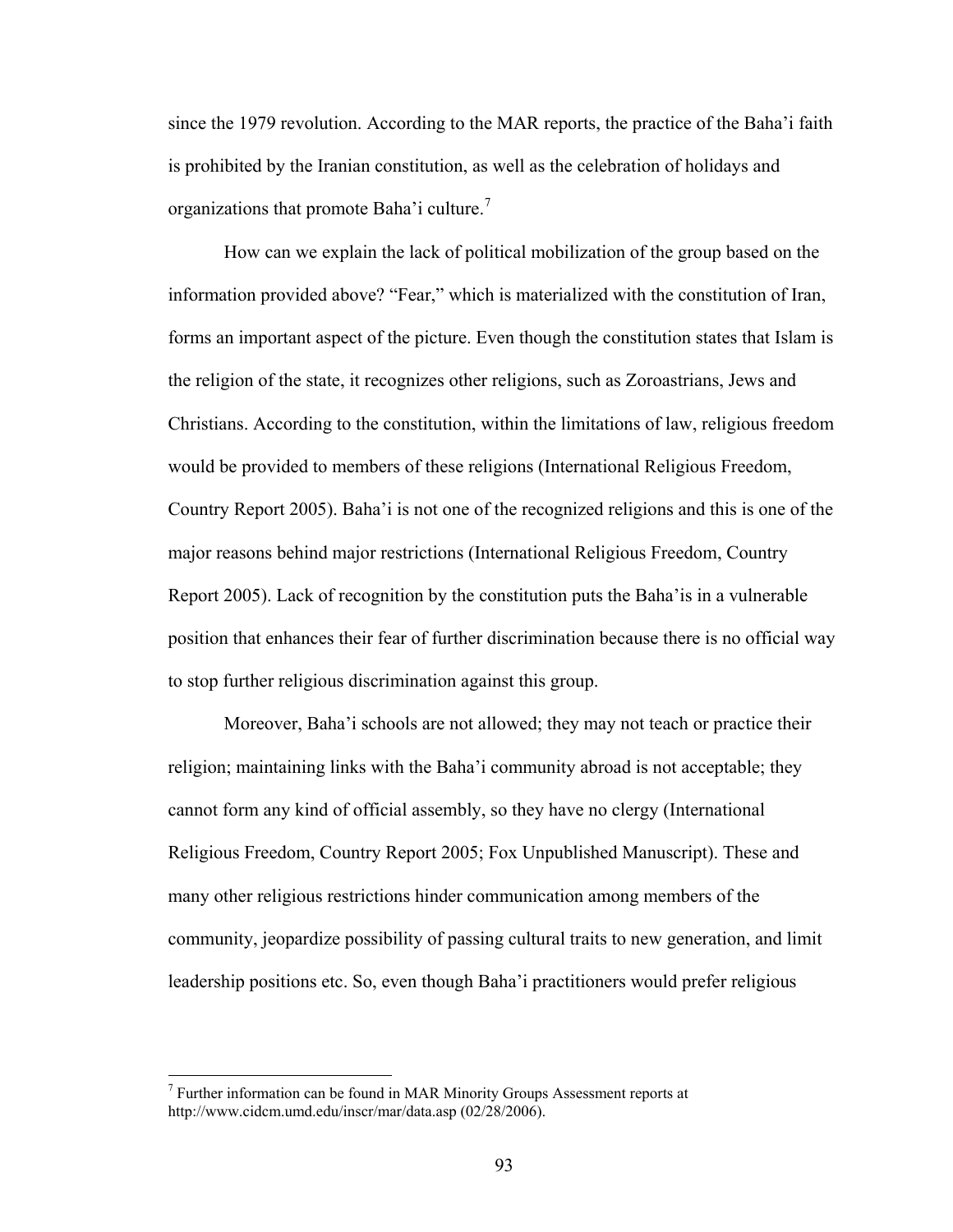freedom, they are not powerful enough to do so due to the lack of cohesion and organization that could be provided by the very thing they want.

 As multiple regression analysis aims to do, the model designed for this study will consider other factors to explain the role of religious discrimination in groups' political mobilization. It is not possible to understand situation of Baha'is in Iran or other minorities by just looking at religious discrimination alone. Yet, this case illustrates the counter-intuitive results very well and is by no means atypical.

#### **Hypothesis2a and Hypothesis2b: Majority Religion Law**

*Hypothesis2a: Ethnoreligious minorities will engage in higher levels of protest when state law includes a higher percentage of majority religion law.* 

*Hypothesis2b: Ethnoreligious minorities will engage in higher levels of rebellion when state law includes a higher percentage of majority religion law.* 

 Religious legislation is one of the two "religion" variables. It is expected that religious legislation in majority religion will encourage mobilization of groups. When a state has a high percentage of majority religion law, minorities with a different religion might feel marginalized from the legal process. According to the model provided in Chapter 3, this marginalization triggers protest and rebellion of ethnoreligious groups.

 The data shown in tables 5-1P to 5-3P contradicts with Hypothesis2a. Multiple regression models 1995, 1995 (I), 1996, 1996 (I), 1998, 1998 (I), 2000, 2001, 2002, and 2002 (I) for protest include a statistically significant relationship between the level of religious legislation and the groups' protest. However, in these models, the coefficient for religious legislation, where the variable is significant, is always negative. In other words,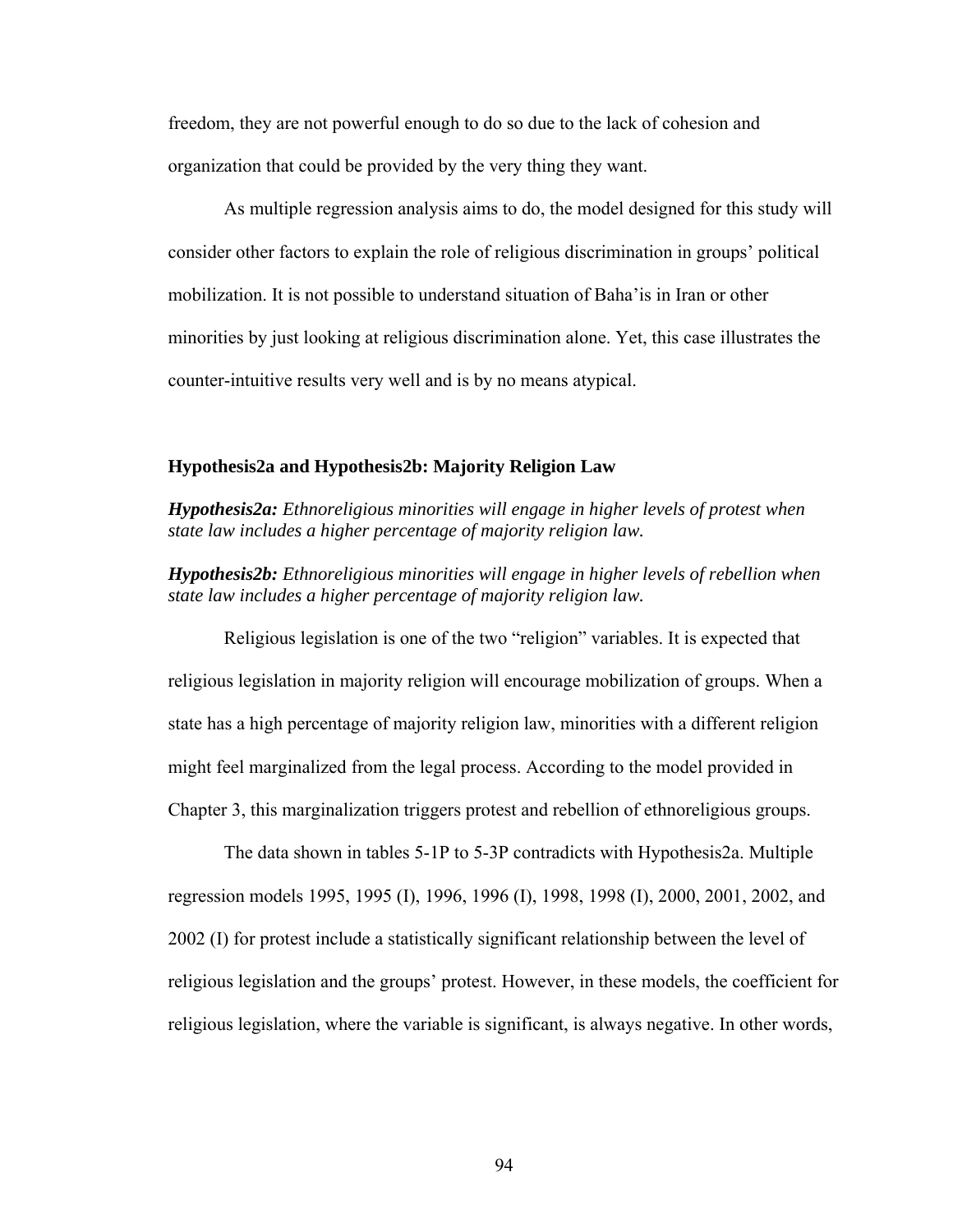higher levels of religious legislation hinder the ethnoreligious groups' tendencies to protest. This is exactly the opposite of the relationship predicted by Hypothesis2a.

 The data shown in tables 5-1R to 5-3R contradicts with Hypothesis2b. Multiple regression models 1991, 1991 (I), 1992, 1992(I), 1993, 1993 (I), 1994(I), 1995, 1995 (I), 1996, 1996 (I) for rebellion include a statistically significant relationship between level of religious legislation and the groups' rebellion. However, in these models, the coefficient for religious legislation is significant but always negative. In other words, higher levels of religious legislation slow down ethnoreligious groups' tendencies to rebel. This is directly the opposite of the relationship that is predicted by Hypothesis2b.

 These counter-intuitive results show that the relationship between a country's religious legislation and protest/rebellion by the ethnoreligious minorities living in that country is much more complicated than suggested in Hypothesis 2a and Hypothesis 2b. When this is combined with the negative relationship between religious discrimination and protest/rebellion, it reinforces the idea that there is something poorly understood about the effects of religion-oriented variables. Intensity of religious legislation on majority religion, like religious discrimination, has a negative impact on group's mobilization and that creates an interesting puzzle.

 Two possible explanations are provided in this section. First of all, religious legislation is an index variable that includes variables such as restrictions on conversions away from the dominant religion; censorship of press or other publications on grounds of being anti-religious; some or all government officials must meet certain religious requirements in order to hold office; presence of religious courts which have jurisdiction over some matters of law. When a state underlines the role of majority religion through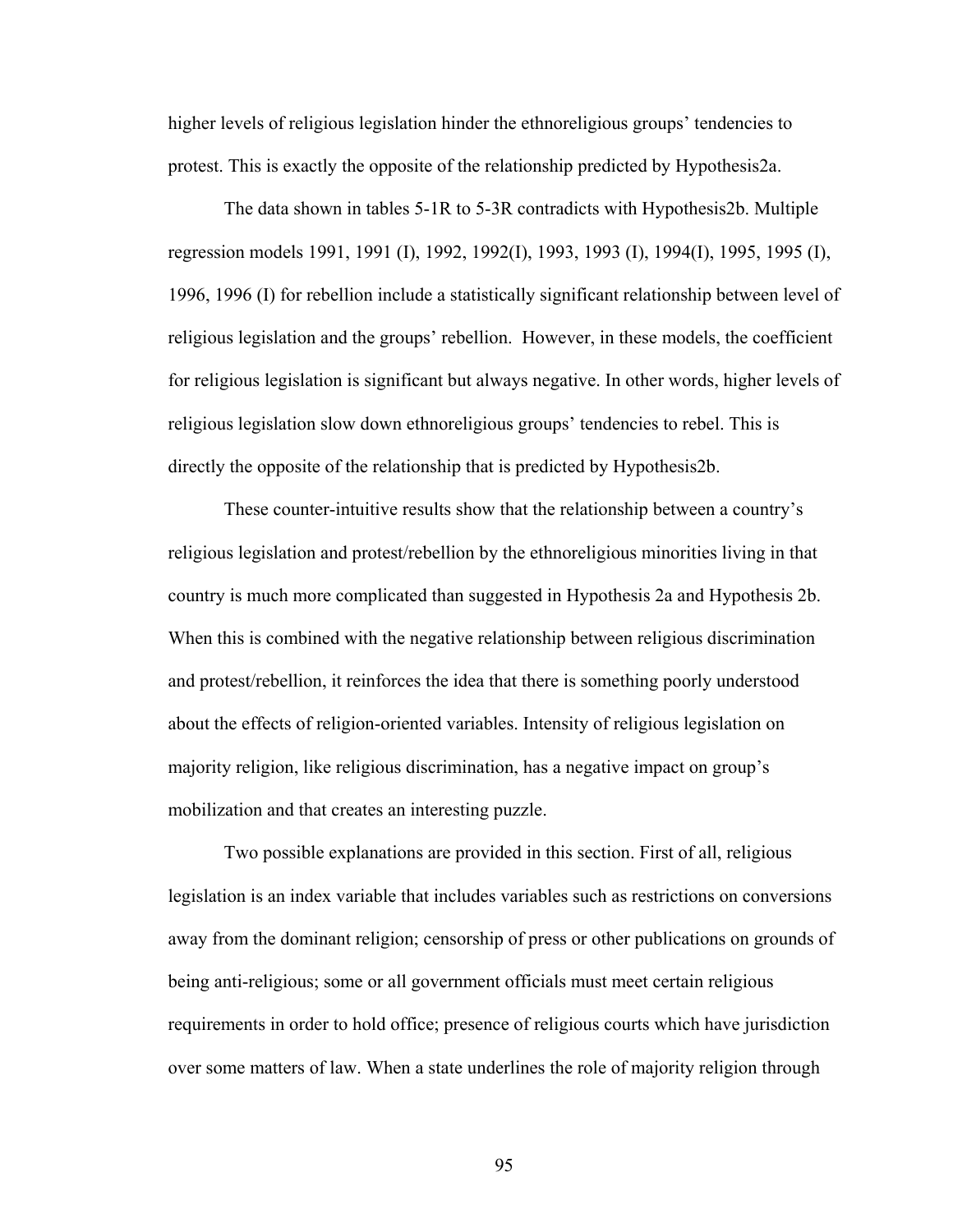religious legislation, the line between rules of state and rules of religion get blurred. In the model from Chapter 3, this is described as a situation where ethnoreligious groups are marginalized and pushed to protest and rebel. However, the evidence shows that ethnoreligious groups have a tendency not to protest or rebel, perhaps out of fear. This might be due to the idea that, for the ethnoreligious group, the state loses its neutrality as the sole security provider within its borders. Consequently, religious minorities basically lose their hope for change in the absence of a neutral state.

 Second, the majority religion might enhance its organizational capability through religious legislation. This asymmetry between majority and minority group might inhibit any kind of activity, including protest and rebellion.

 The case of the Baha'is in Iran once again will be provided to explain counterintuitive results. According to the RAS dataset, religious legislation in Iran is 23 out of 32, which is a relatively high score. The mean level of religious legislation in the Middle East is around 17.95- still relatively high, but a bit lower than Iran. However, as stated above, Bahai'is in Iran did not get involved in protest or rebellion between 1990 and 2003. When this is combined with the statements provided above, it becomes apparent that Iran is not neutral to the Baha'i faith, and there is an asymmetry between majority and minority religions, specifically for the Bahai faith.

 Fox (Unpublished Manuscript: 9) observes that "The Bahai are subject to particular restrictions because they are considered apostates... Bahai communal property, including holy places, places of worship, and cemeteries were seized after the 1979 revolution and have not been returned." Strong restrictions accompanied by a history of policies of marginalization might have restrained Baha'is capability to protest and rebel.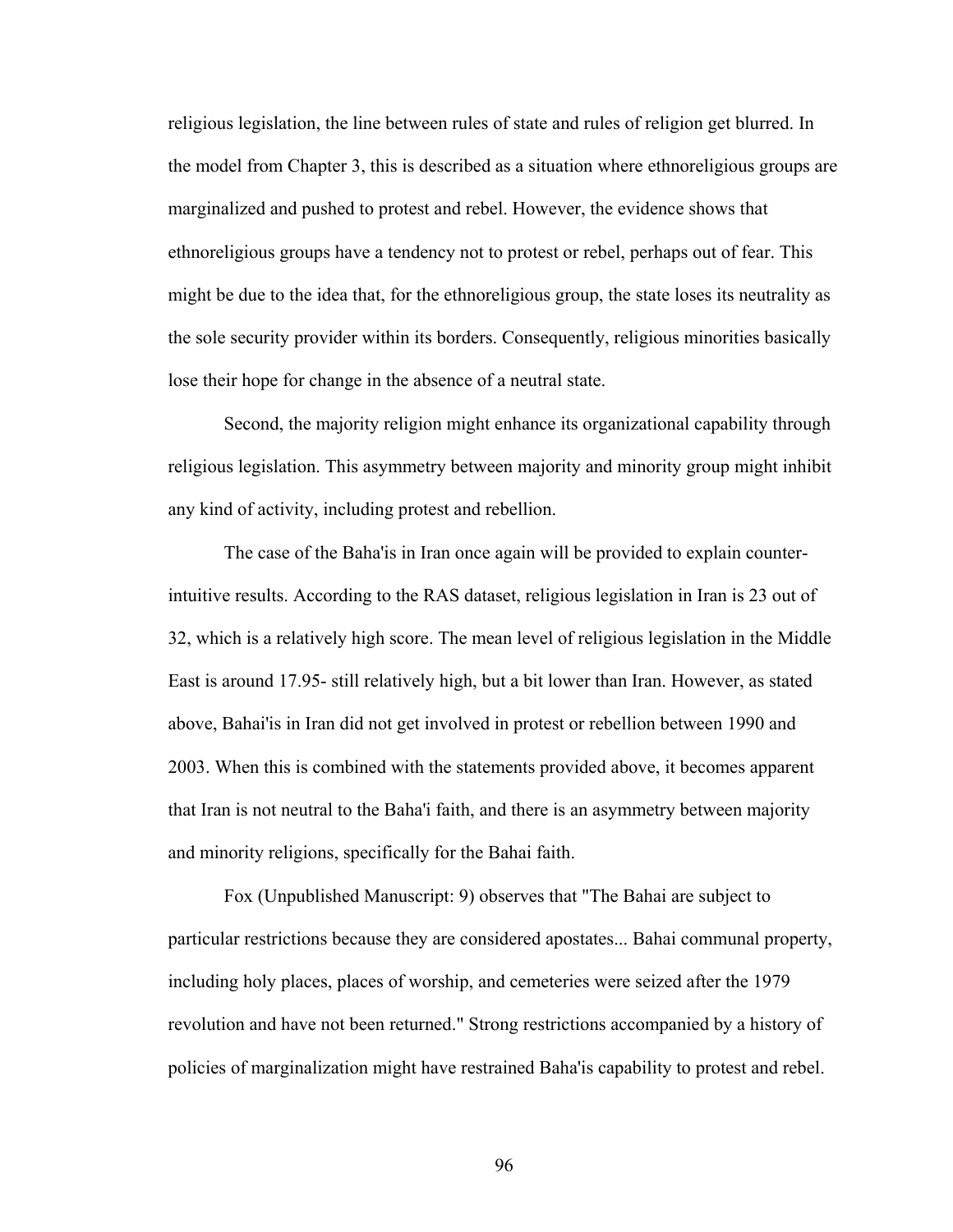#### **Hypothesis3a and Hypothesis3b: Economic Discrimination**

*Hypothesis3a: Economic discrimination increases the likelihood of protest among ethnoreligious groups.* 

*Hypothesis3b: Economic discrimination increases the likelihood of rebellion among ethnoreligious groups.* 

 Economic discrimination should appear as a statistically significant value in multiple regression models. An examination of tables 5-1P to 5-3P, and tables 5-1R to 5- 3R, provides weak confirmation for both of the hypotheses, with Hypothesis 3a being stronger. For protest, economic discrimination is reported to be statistically significant at different levels for models 1992, 1993, 1993 (I), 1995, 1995 (I), 2000. For rebellion, however, economic discrimination is reported to be statistically significant at different levels for only model 1996 (I). The coefficients are positive, so the direction is predicted correctly. However, the number of models where economic discrimination is statistically significant is low, and the trend is not consistent over the period covered, i.e., dispersed around the time period analyzed. Still, the impact of economic discrimination on protest or rebellion of groups in seven models provides a partial confirmation of the Hypotheses3a and 3b.

#### **Hypothesis4a and Hypothesis4b: Political Discrimination**

*Hypothesis4a: Political discrimination increases the likelihood of protest among ethnoreligious groups.* 

*Hypothesis4b: Political discrimination increases the likelihood of rebellion among ethnoreligious groups.* 

 Thus there should be a strong statistically significant relationship between political discrimination and two dependent variables: protest and rebellion. As seen in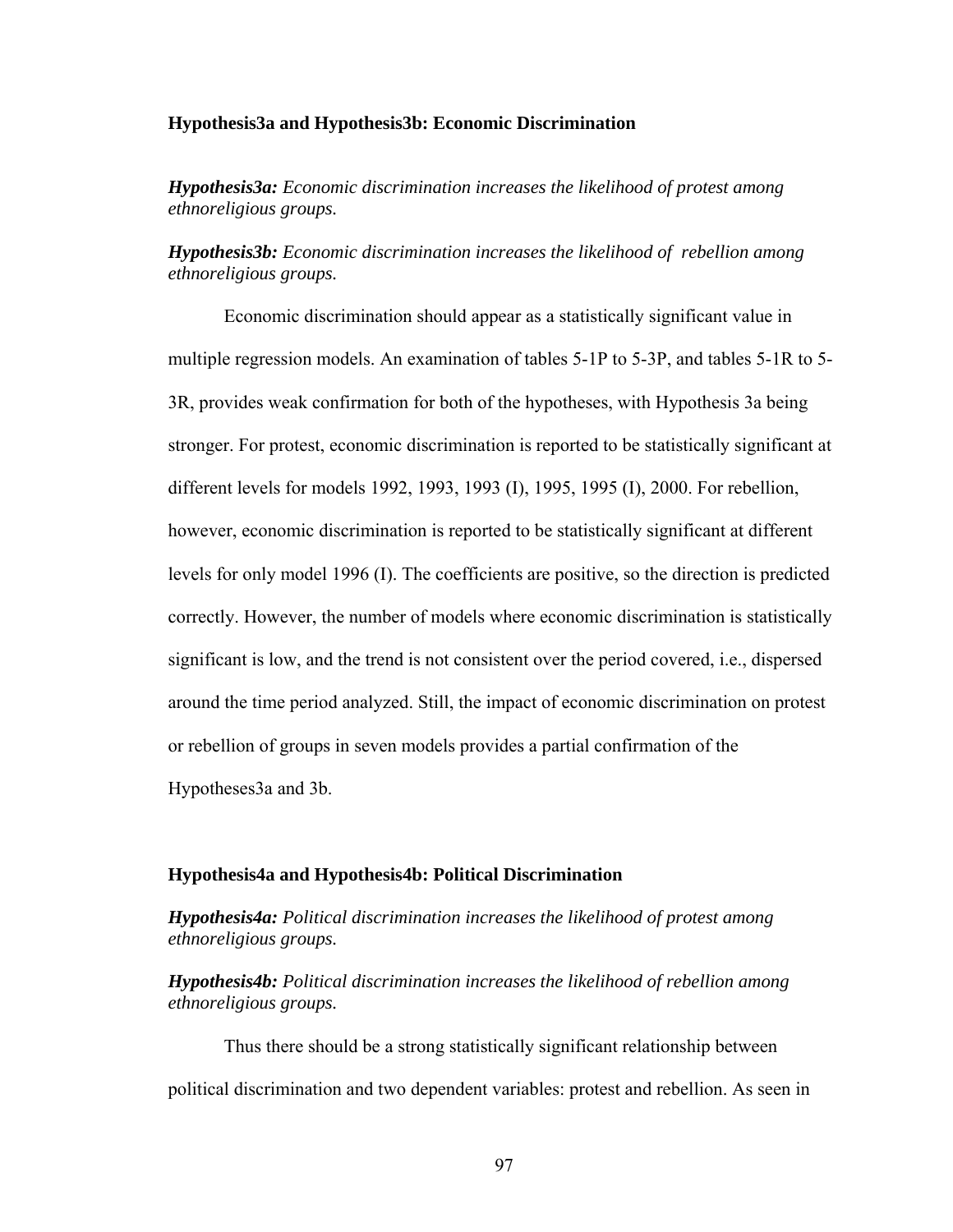<span id="page-108-0"></span>Table 5-1P to 5-3P and 5-1R to 5-3R, results provide a considerable confirmation to Hypothesis4a and Hypothesis4b. In twelve models, political discrimination appears as a statistically significant variable at different levels. For protest in models 1991 (I), 1994 (I), 1997, 1997 (I), 1998, 1998 (I), Hypothesis 4a receives support, and for rebellion in models 1991, 1991 (I), 1992, 1992 (I), 1993, 1993 (I) Hypothesis4b receives support. In the early 1990s, political discrimination seems to have had a higher impact on mobilization of groups than late 1990s.

## **Hypothesis5a and Hypothesis5b: Interaction of Religious Discrimination and Separatism**

*Hypothesis5a: The effect of separatism on the level of protest will increase with the increase in religious discrimination against an ethnoreligious minority.* 

*Hypothesis5b: The effect of separatism on the level of rebellion will increase with the increase in religious discrimination against an ethnoreligious minority.* 

 In all three of the interaction variables, it is argued that religious discrimination has a moderator effect. In statistics, moderator factors are claimed to be important "because specific factors (e.g. context information) are often assumed to reduce or enhance the influence that specific independent variables have on specific responses in question (dependent variable).<sup>3[8](#page-108-0)</sup> In this case, in line with the model of the study, it is argued that religious discrimination will strengthen the effect of separatism. The interaction variable is reported to be significant in models 1995 (I), 1996 (I) when the dependent variable is protest, and 1993 (I), 1994 (I), 1995 (I), 1996 (I), 1997 (I), 1998 (I), 1999 (I), 2003 (I) when dependent variable is rebellion. Table 5-1P, 5-2P, 5-3P, 5-1R, 5- 2R and 5-3R display that, while Hypothesis5a receives minor support, Hypothesis5b

 $\overline{a}$ 

<sup>&</sup>lt;sup>8</sup> Further information can be found at http://www.gseis.ucla.edu/courses/ed230a2/mediator.html (03/02/2006).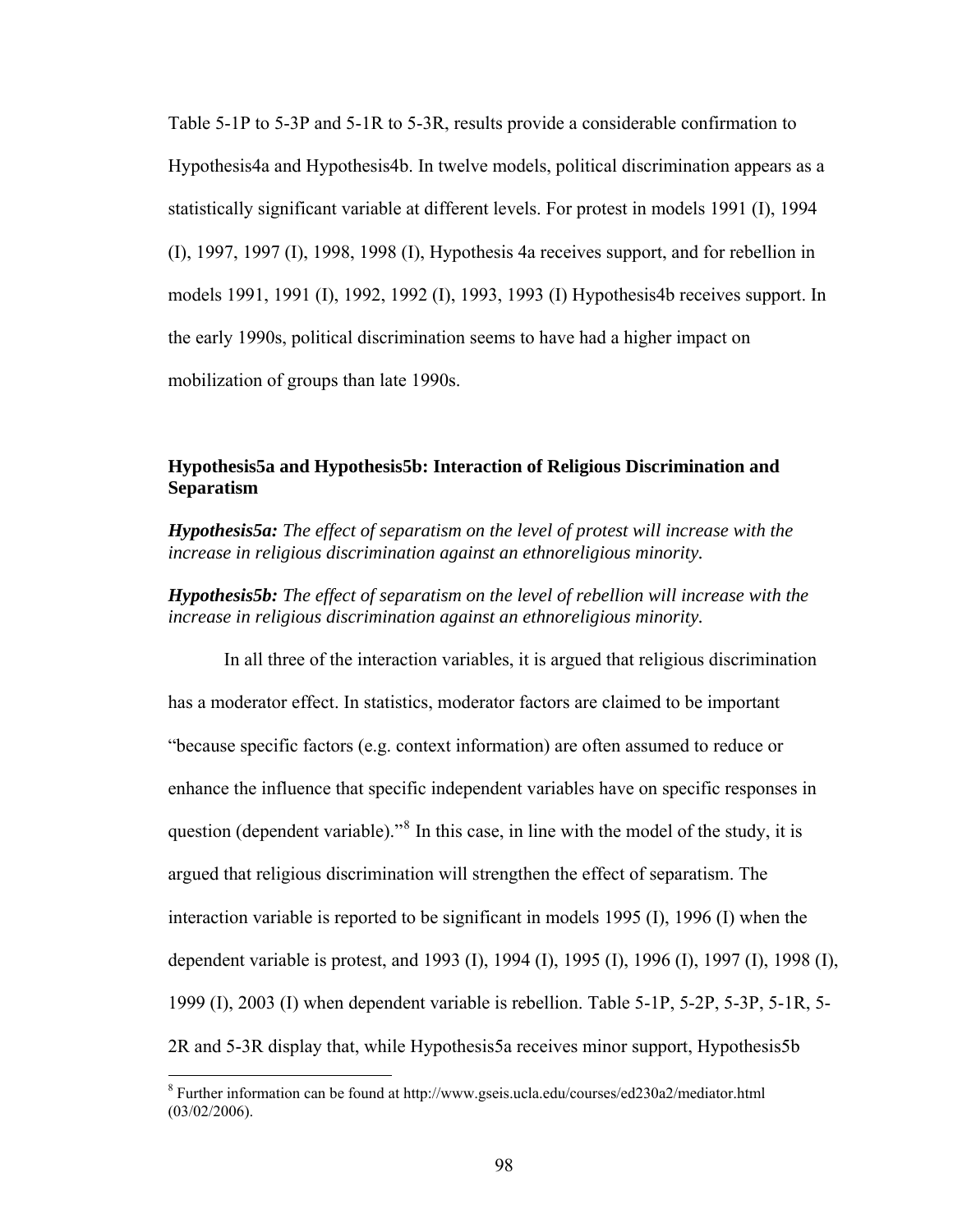<span id="page-109-0"></span>receives considerable, although not full support, i.e. interaction of religious discrimination and separatism is strongly correlated with levels of rebellion, but not in the direction expected. $\degree$  There is a negative relationship between the religious discrimination \* separatism variable and both of the dependent variables (protest and rebellion). Moreover, separatism alone is significant at different levels in models 1991, 1992, 1992 (I), 1993, 1993 (I), 1995, 1995 (I), 1996, 1996 (I), 1999, 1999 (I), 2003 and 2003 (I) for protest and is negative only in 1999, and 1999 (I). In models 1991, 1991 (I), 1992, 1992 (I), 1993, 1993 (I), 1994, 1994 (I), 1995, 1995 (I), 1996, 1996 (I), 1997 (I), 1998 (I), 2001, 2001 (I), 2002, 2002 (I), 2003 (I), the relationship between separatism and rebellion are statistically significant at different levels, and coefficient of the variable is positive. In other words, the negative sign of the interaction variable is not consistent with sign of the coefficients for that of separatism alone. This means in the models that, where the interaction of religious discrimination and separatism is significant, separatist groups have a higher protest level than non-separatist groups; but, as religious discrimination increases, the level of protest/rebellion of separatist groups decreases faster than the level of protest/rebellion for non-separatist groups. In other words, separatist groups are more reactive to level of religious discrimination.

 There are three explanations for these counterintuitive results. They are all in line with the explanation provided for the puzzling relationship between religious discrimination and the two dependent variables. First of all, fear of further discrimination either might be more important for separatist groups, or it might have a different connotation. A majority of the time, separatist groups have a history of conflict. Just as

 $\overline{a}$ 

<sup>&</sup>lt;sup>9</sup> Since direction of the relationships contradicts the hypothesis, in this sentence "support" refers to only statistically significant relationship.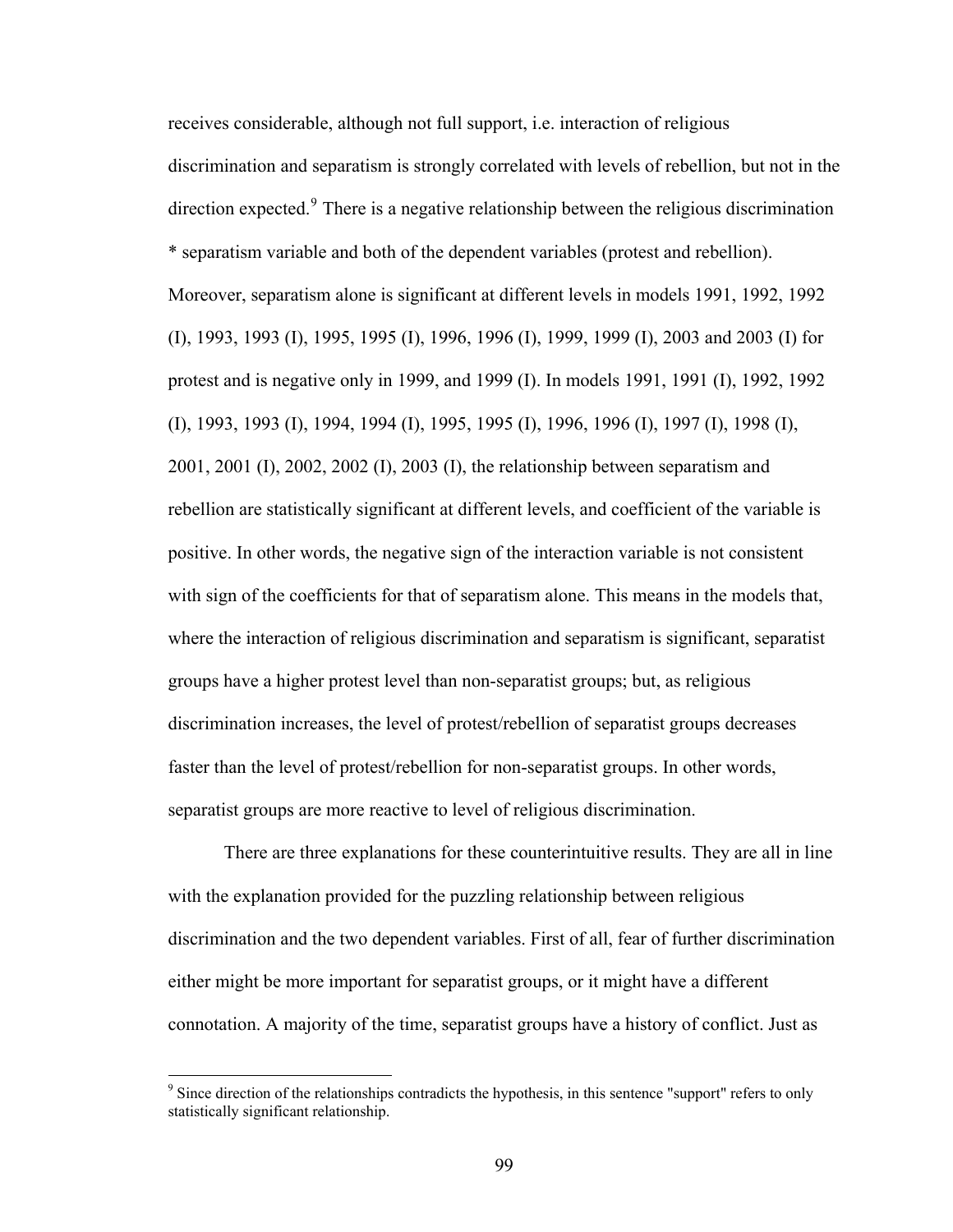the governments are vigilant about the actions of separatist ethnoreligious groups, these groups also scrutinize the government's policies. Religious discrimination, within the context of a history of tension, might be considered as a warning to 'calm down'.

 Another explanation is related to using religion and religious network as tools for the mobilization of the separatist groups. Religious discrimination might hurt separatist groups' ability to mobilize more than non-separatist groups, since their places of worship, clergy, and religious schools might be a "cover" for a separatist movement. When that cover is removed, the mobility of separatist groups is inhibited more so than that of nonseparatist groups.

 Finally, as stated before, another reason may be the scope of this study. There are 62 cases included in the analysis, and these are ethnoreligious groups of Western Democracies, Asia, and Middle East and North Africa. Latin American and the Caribbean, post-communist states and Sub-Saharan Africa, as noted earlier, are not included due to data limitations. Results might change with the inclusion of these regions.

### **Hypothesis6a and Hypothesis6b: Interaction of Religious Discrimination and Regime Type**

*Hypothesis6a: The effect of regime type on the level of protest will increase with the increase in religious discrimination against ethnoreligious minorities.* 

*Hypothesis6b: The effect of regime type on the level of rebellion will increase with the increase in religious discrimination against ethnoreligious minorities.* 

 As a moderator variable, interaction between religious discrimination and regime type aims to capture how religious discrimination enhances the impact of regime type on level of protest and rebellion. For protest, interaction of regime type and religious discrimination appears to be statistically significant at different levels in models 1991 (I),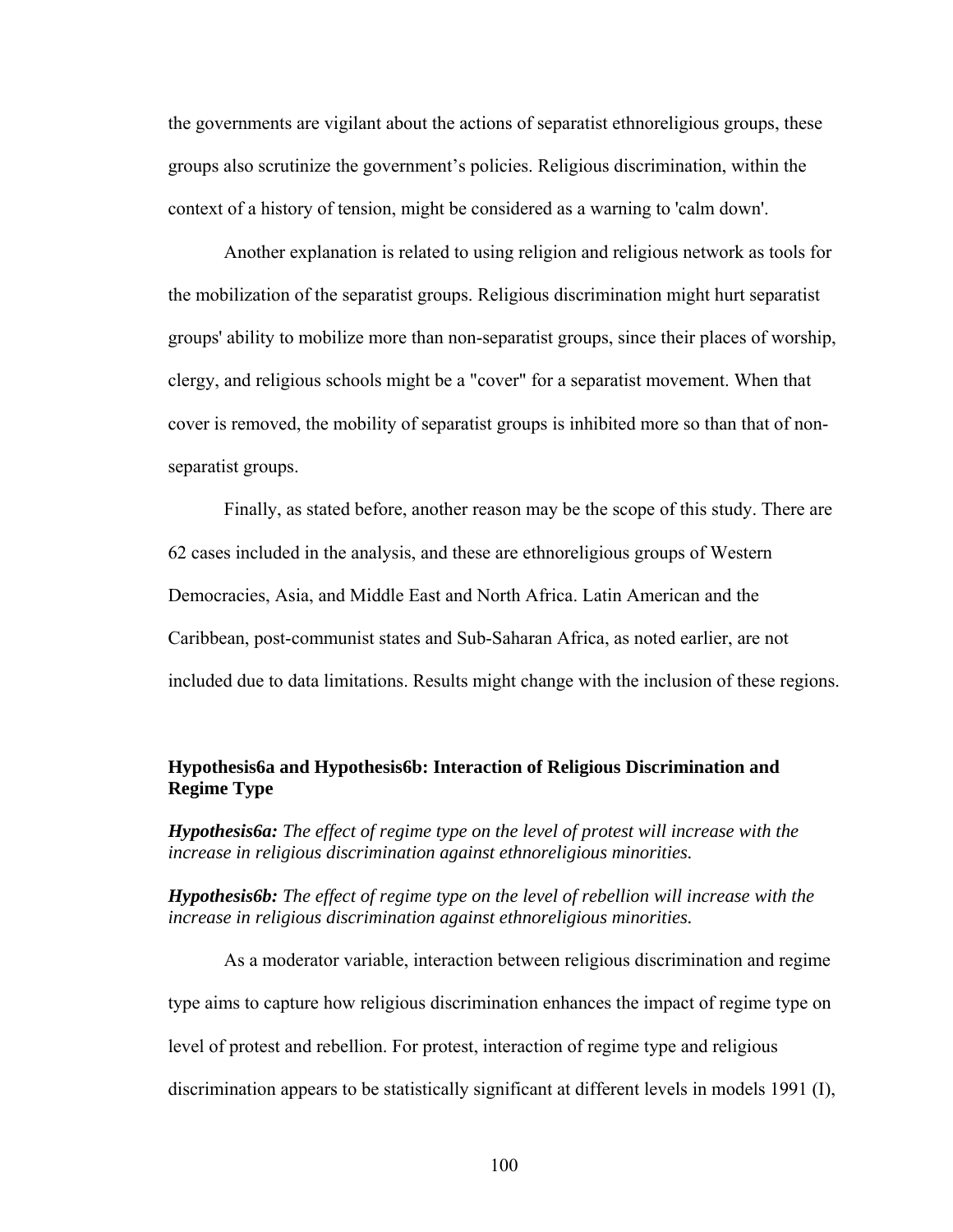1992 (I), 1993 (I), 1994 (I), 1995 (I). Yet, the variable is not significant at all when the dependent variable is rebellion. In the models where interaction of regime type and religious discrimination is statistically significant, it has a negative sign even though regime type alone has positive coefficient where it is statistically significant in general, except for two models (for rebellion model 1991 and 1996 (I)). Since the coefficient of religious discrimination is negative, the results show that the negative incidence of religious discrimination to protest/rebel is stronger in democratic countries than in autocratic ones.

There are two possible explanations to that. First of all, we can argue that, in democracies, people face fewer restrictions than in autocracies. Religious discrimination might be "shocking" or "unexpected" for citizens of democratic countries and therefore paralyze any protest or rebellion.

Second, in democratic countries, even though citizens can elect their representatives, if a minority is not populous enough to send representatives to the institutions of the legislature or to the executive, they might be politically weak. This weakness might reduce mobilization capabilities of the group as well.

## **Hypothesis7a and Hypothesis7b: A three way interaction of Religious Discrimination, Regime Type and Repression**

*Hypothesis7a: The effect of regime type and repression will increase the level of protest with the increase in religious discrimination against ethnoreligious minorities.* 

*Hypothesis7b: The effect of regime type and repression will increase the level of rebellion with the increase in religious discrimination against ethnoreligious minorities.* 

 The interaction aims to reveal how these three variables enhance each other's impact on protest and rebellion. This interaction could be included in models for the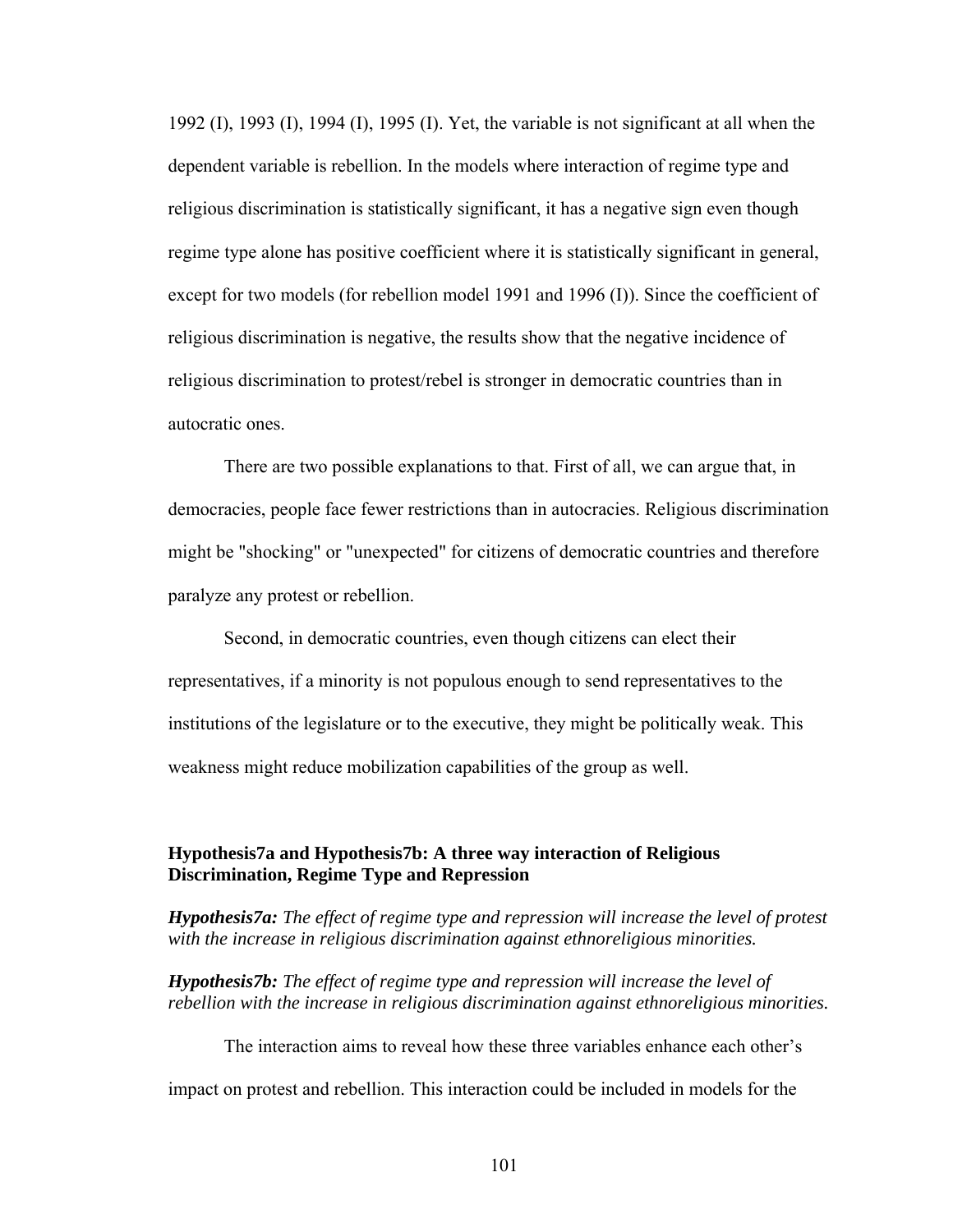period after 1996, since the repression variable is only available for that period. For protest, it appears as a statistically significant variable at different levels in models 2001 (I), 2002 (I). For rebellion, it is significant in models 1997 (I), 2000 (I), 2001(I), 2002(I). The coefficient of the three-way interaction is always positive.

In sum, models with interaction variables illustrate that considering regime type and separatism alone might be misleading since the relationship between regime type and protest/rebellion, as well as separatism and protest/rebellion, is often influenced by the level of religious discrimination. In several models, even the three-way interaction appears as a significant factor. This means that, in order to understand why ethnoreligious groups protest/rebel, we need to know not only regime type and religious discrimination but also the repression level.

 Religious discrimination has a stronger impact in democratic countries. When the three-way interaction is significant, we can see that a low level of repression boosts this effect even more.

 Overall, the interaction variables in these models of protest and rebellion underline that religious discrimination has an impact on understanding the roles of variables (such as separatism, regime type, repression) that are proved to trigger protest and rebellion. Therefore, religious discrimination against an ethnoreligious minority might be an important piece of the puzzle.

 As reported above there are two models run for each year from 1991 to 2003 to test 14 hypotheses. In order to describe the relative performances of hypotheses and years, table 5-P and table 5-R are created. These tables aim to provide the "big picture" of how the analysis worked out. (See Table 5-P and Table 5-R)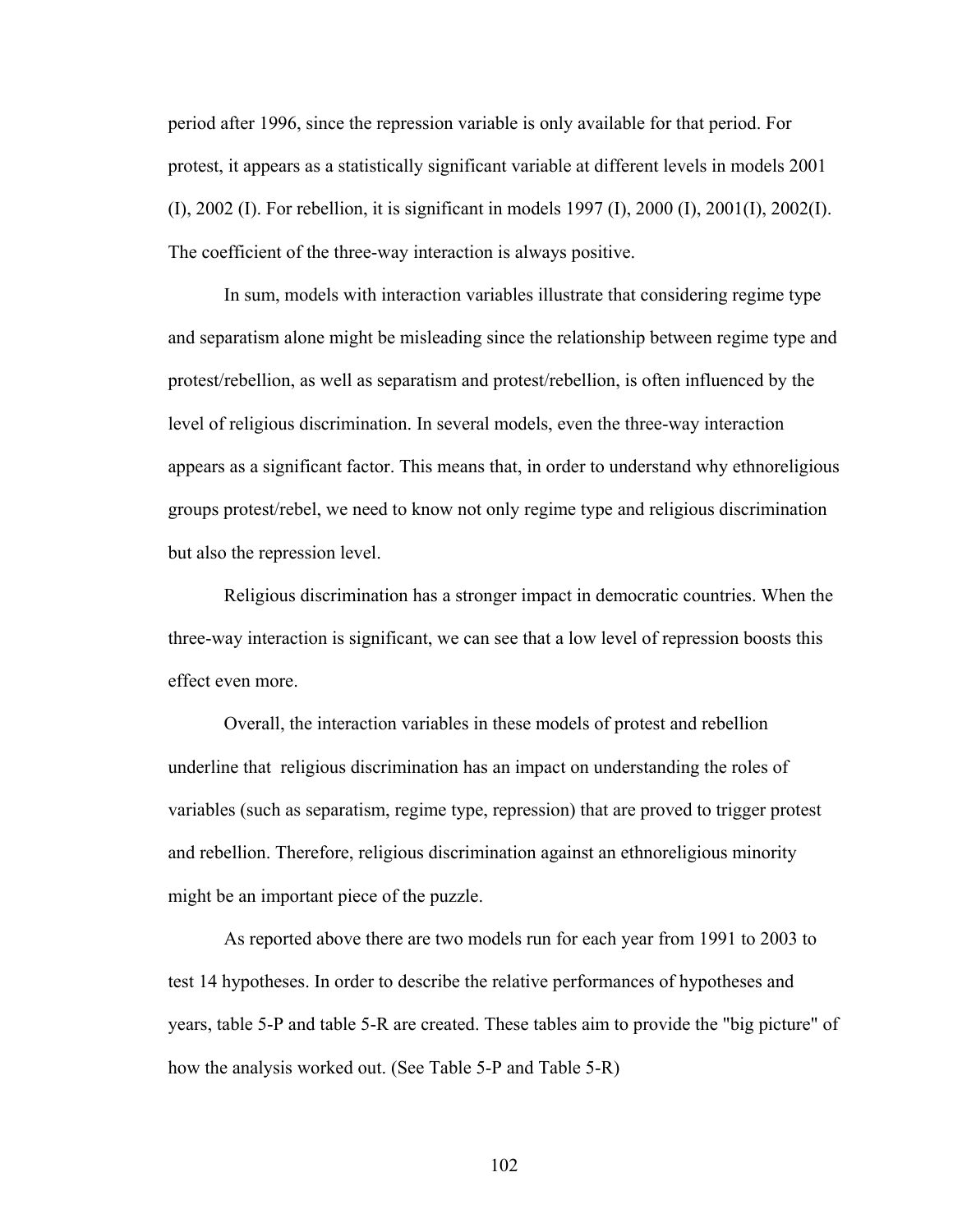[Table 5-P and Table 5-R here]

 Contradiction between predicted direction of the hypotheses and the results is a major issue. For protest, direction of hypotheses H1a, H2a, H5a and H6a contradicted with the findings at the rate of 38 %, 38%, 15.4%, and 38.5%, respectively. For rebellion, direction of hypotheses H1b, H2b, and H5b contradicted with the findings at the rate of 30.4 %, 41.8 %, and 61.6%, respectively. There is one thing shared by all three hypotheses, i.e. they include one of the religion-related variables. Contradiction refers to the negative relationship between religion-related variables and protest/rebellion. This finding may be quite important for future research on religion and conflict. It not only shows religion, specifically religious discrimination and legislation, is an important factor that needs to be considered in understanding protest or rebellion, but also highlights possibility of a counter-intuitive relationship.

 Not confirmed percentages of hypotheses H1a, H2a, H3a, H4a, H5a, H6a, and H7a are 60.8%, 60.8%, 76%, 76%, 84.7%, 61.6% and 71.5%, respectively. In terms of overall performance, religious discrimination (H1a) and religious legislation (H2a) variables work better than the others for protest.

 Not confirmed percentages of hypotheses H1b, H2b, H3b, H4b, H5b, H6b, and H7b are 68.4 %, 57 %, 95%, 76%, 30.8%, 100 %, and 42.9%, respectively. In terms of overall performance H5b (interaction of religious legislation and separatism), H7b (threeway interaction of religious discrimination, regime type and repression) and H2b (religious legislation) are ranked in the top three.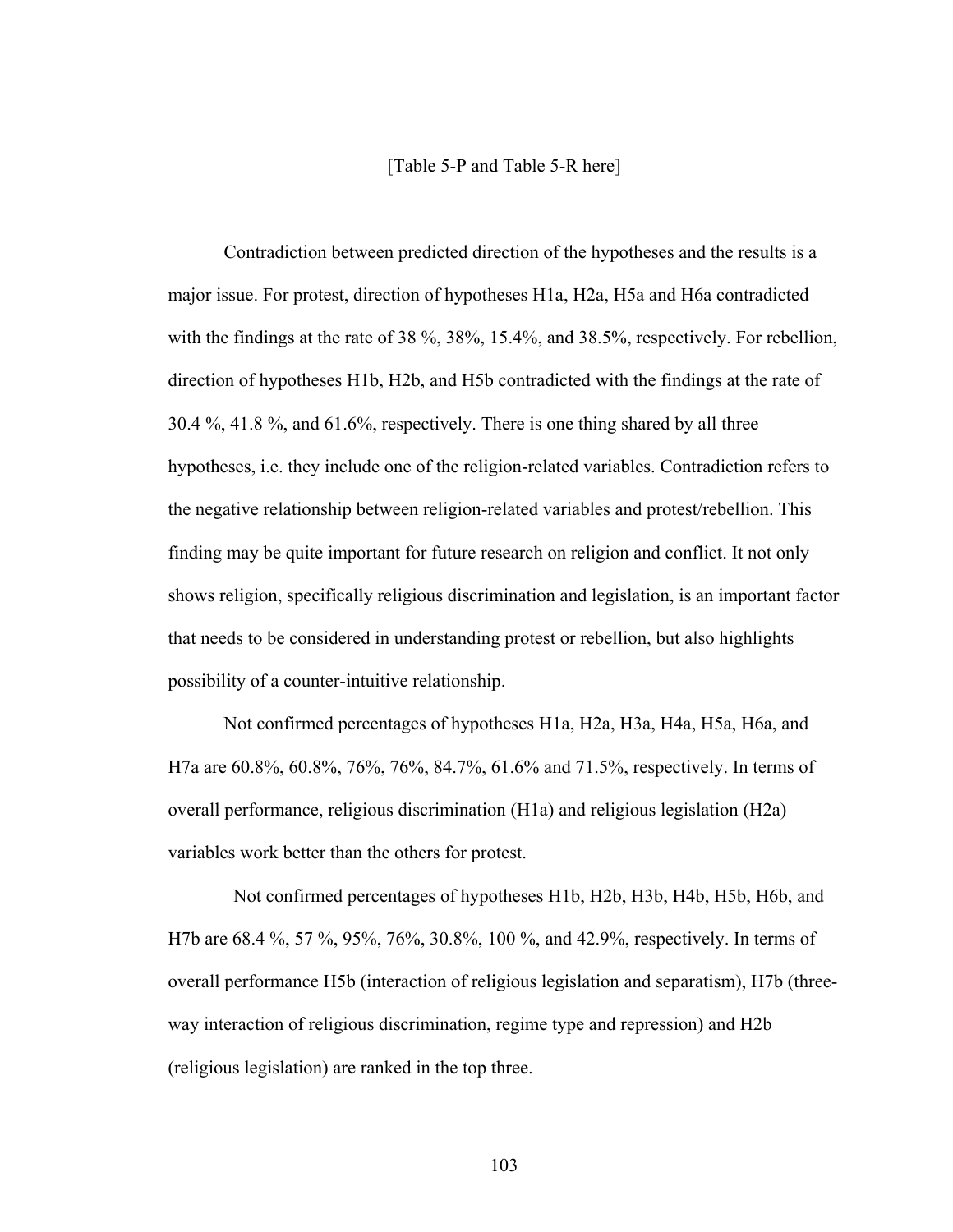In terms of yearly performances of the models, for protest, models run for 1998 and 2000 are the best ones. In both of the years, only 25% of the hypotheses are not confirmed. However, there are years where there is no support for any of the hypotheses such as 1991, 1994, 2003 and 2003 (I).

 For rebellion, models run for 1991, 1992, 1993, 1993 (I), and 1996 (I) perform better than the other years. Respectively percentages of hypotheses that are not confirmed are 50%, 50%, 50% 49.8% and 49.8%. On the other hand, analysis for 1994 does not give support to any hypotheses.

 Overall performance of the models over the period 1990-2003 encourage further data collection and research on religion- related variables to figure out the role of religion in general in understanding protest/rebellion. At this point, it is not clear whether results reveal tip of an iceberg or an ice cube.

#### **III. Time Series Cross Sectional Data Analysis**

Annual multiple regression runs disregard time dependency between yearly equations. They are treated as independent analyses, but actually they are not. This section fixes that problem by pooling the data and analyzing it in two different models: spline temporal effect models and mixed models with repeated measurement.

 Results of this section do not eliminate the annual regression analysis, but complements it. Due to the nature and availability of the data both annual multiple regression analysis and time series cross sectional analysis are utilized. Religious discrimination data is collected for 15 years for 62 minorities. This means that for a specific minority, like Muslims in India, there are 15 observations of religious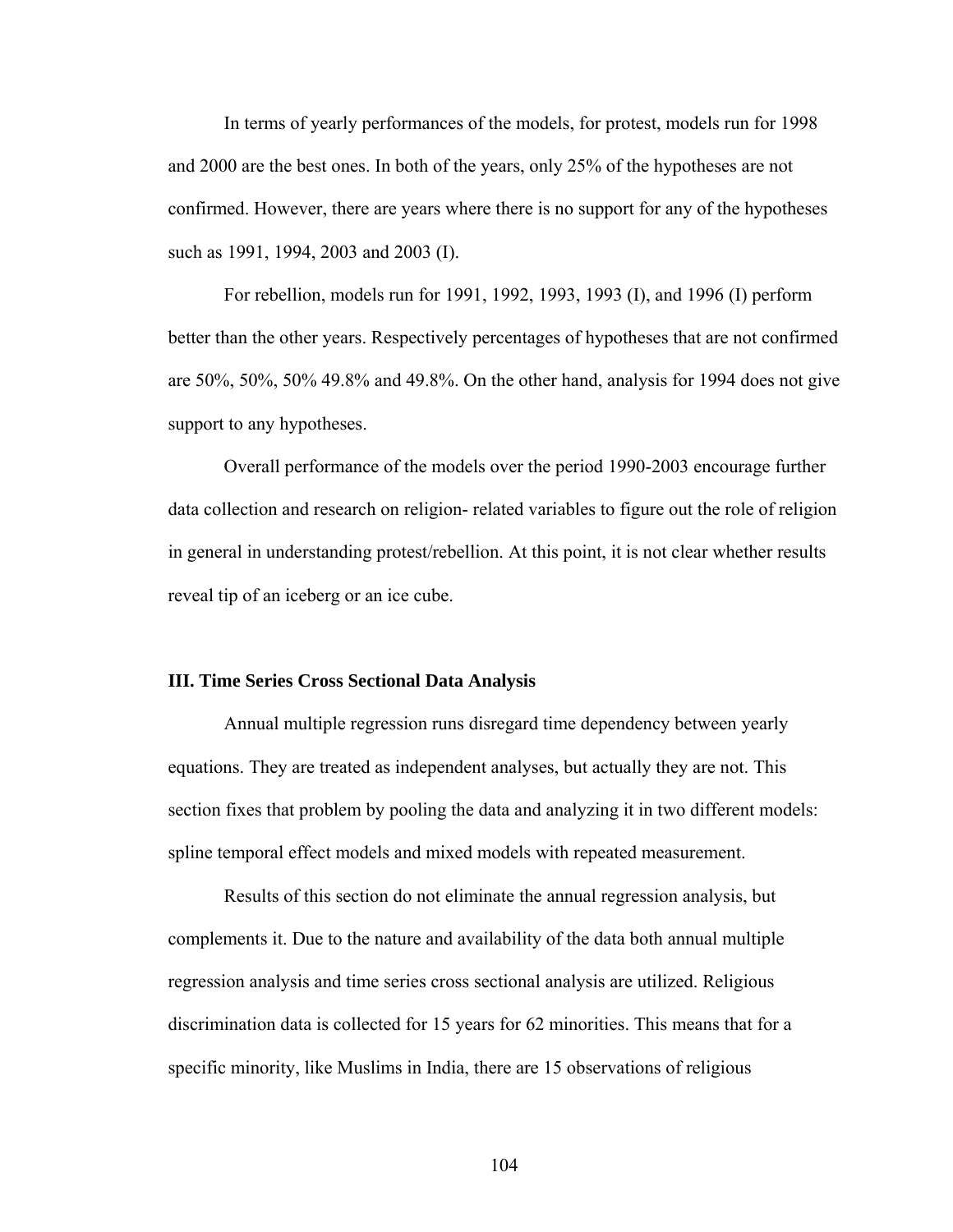discrimination, i.e. one for each year. Multiple regression analysis has two advantages. First, this enabled us to see if there are any fluctuations within the period covered. It is quite easy to see the differences between 1991 and 1992 with these annual runs. Second, all the variables included in the model were not available for the whole period. Some of them were covering completely different periods. For instance, organizational cohesion variable is available for period 1990- 1994, but repression variable is going from 1996 to 2003. In a pooled data, these two cannot be used together since there is no temporal intersection. Similarly, group's spatial distribution data is provided for 1990-2000 period. So, we needed to include/exclude certain variables depending on the availability. To be able to see impact of those variables that are not available for the whole period, there was need to run annual regressions.

 Pooled time series cross sectional data has many advantages as well. First, the number of observations included in the analysis is larger. This increases the degrees of freedom and helps to estimate much more specified models. It is a smooth way to overcome the small-N problem. Second, with this data, it is possible to eliminate temporary effects on the dependent variable. For instance, a short term crisis or elections might have an impact on level of protest or rebellion of ethnoreligious minorities. With the annual analysis the danger of omitted variable bias is higher. However, pooled time series cross sectional data is more challenging than cross sectional data due to couple of reasons.

 OLS regression equation assumes that error terms are independent from each other and they have same variances across units. The analysis of pooled time series data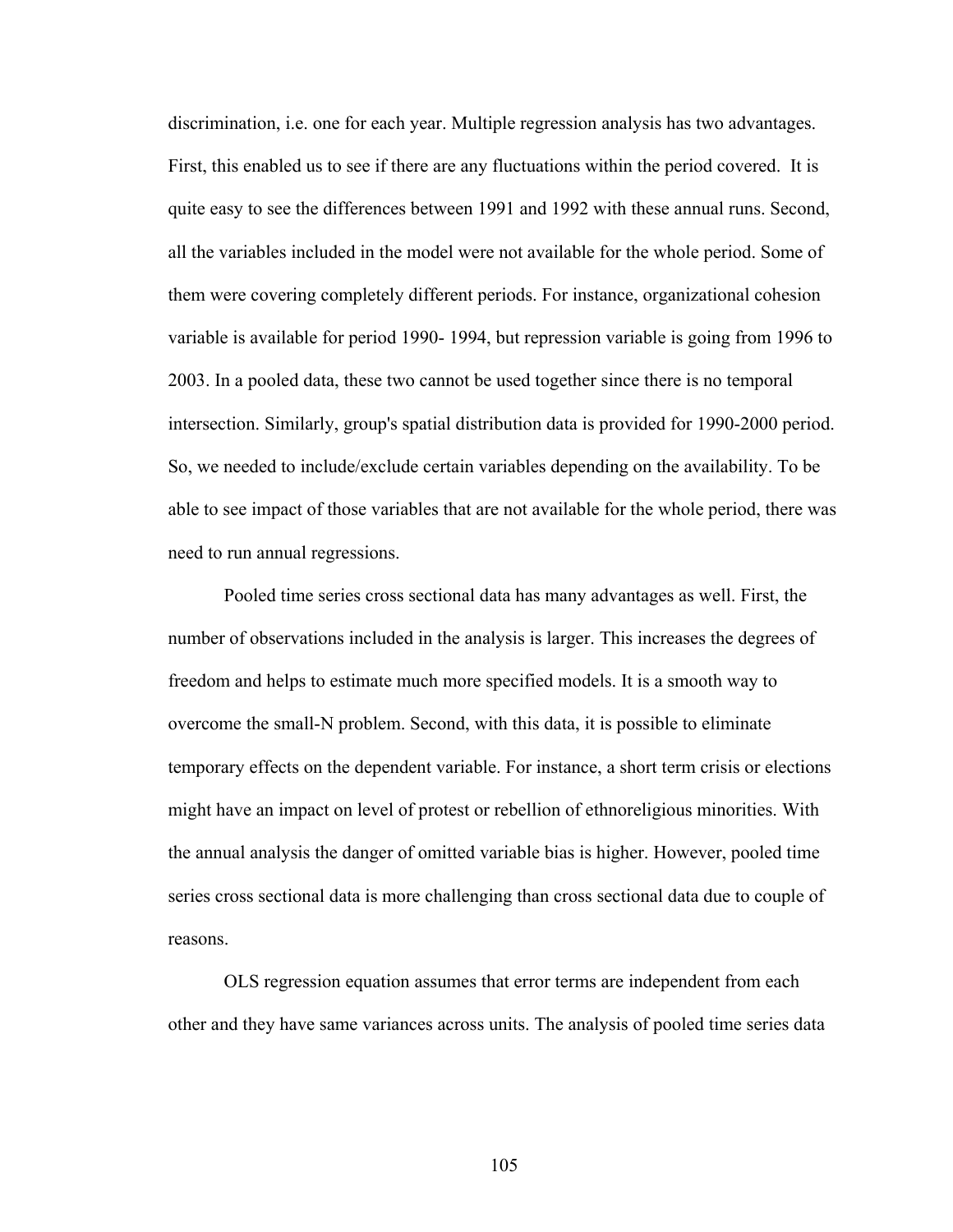<span id="page-116-0"></span>violates these two assumptions. Error terms are autocorrelated due to time dependency and might be heteroscedastic, i.e. errors can have different variances across units.

 To address these problems this study utilized two different models: spline temporal effect models and mixed models for repeated measurement. In the spline temporal effect model, splines are used to fix the problem of dependence of error terms. In the mixed models for repeated measurement, basically it is assumed that error terms are dependent. Since the model uses maximum likelihood estimator and assumes dependency of error terms, problem is not as challenging in the mixed models for repeated measurement (Littell et al. 1998). The mixed models for repeated measurement fix covariance structure to be AR (1) for error correction.

 To solve heteroscedasticity problem, unstructured covariance matrix is used. However, goodness of fit statistics showed that the model under the assumption of homoskedasticity, i.e. same variance of errors across units, fits the data better than the model under the assumption of heteroscedasticity.

 When you are using pooled data there is need to choose between fixed and random effects.

> Fixed effects regression is the model to use when you want to control for omitted variables that differ between cases but are constant over time. It lets you use the changes in the variables over time to estimate the effects of the independent variables on your dependent variable, and is the main technique used for analysis of panel data.... If you have reason to believe that some omitted variables may be constant over time but vary between cases, and others may be fixed between cases but vary over time, then you can include both types by using random effects. $10$

 $\overline{a}$ 

<sup>&</sup>lt;sup>10</sup> This information is available at http://dss.princeton.edu/online\_help/analysis/panel.htm (05/07/2006).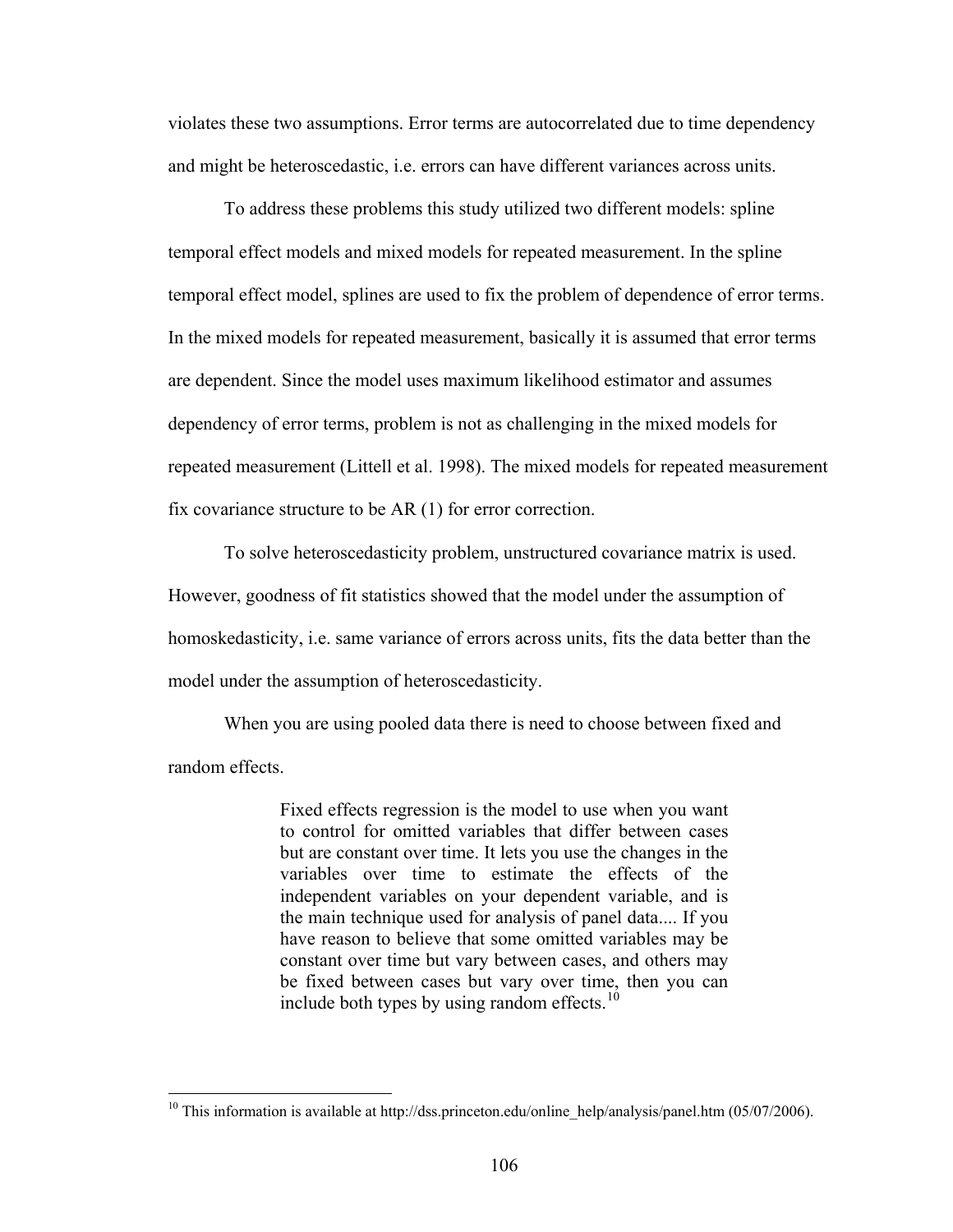<span id="page-117-0"></span> Hausman test is used to choose between fixed and random effects. Results indicate that it is safe to use random effects with the pooled time series cross sectional data employed in this study.

#### **A. Results of Spline Temporal Effect Models**

 Tables 5-4P and 5-4R show results of spline temporal effect models. For each dependent variable (protest and rebellion) there are four runs where repression and interaction variables are included and excluded. $11$ 

[Tables 5-4P and 5-4R here] $^{12}$  $^{12}$  $^{12}$ 

 Results indicate that when protest is the dependent variable both of the religion variables (religious discrimination and religious legislation) have negative coefficients and both of them are statistically significant in all four models. In other words, the puzzling negative relationship found in annual multiple regressions between religion variables and protest keep their presence in the spline temporal effect models. This contradicts with Hypothesis1a and Hypothesis2a since the expectation in these hypotheses is a positive relationship between protest and religious discrimination as well as protest and religious legislation. However, it strengthens the argument that religion is a determinant factor in understanding ethnic conflicts.

 $\overline{a}$ 

 $11$  Since repression was not available for the period 1990-2003, the runs without this variable are also included.

 $12$  Splines are used in temporal effect models. However, it is found that smoothing with splines is unnecessary. Splines complicate the model without any reason, because linear effect is as influential as splines. So, linear time effect is used in these models.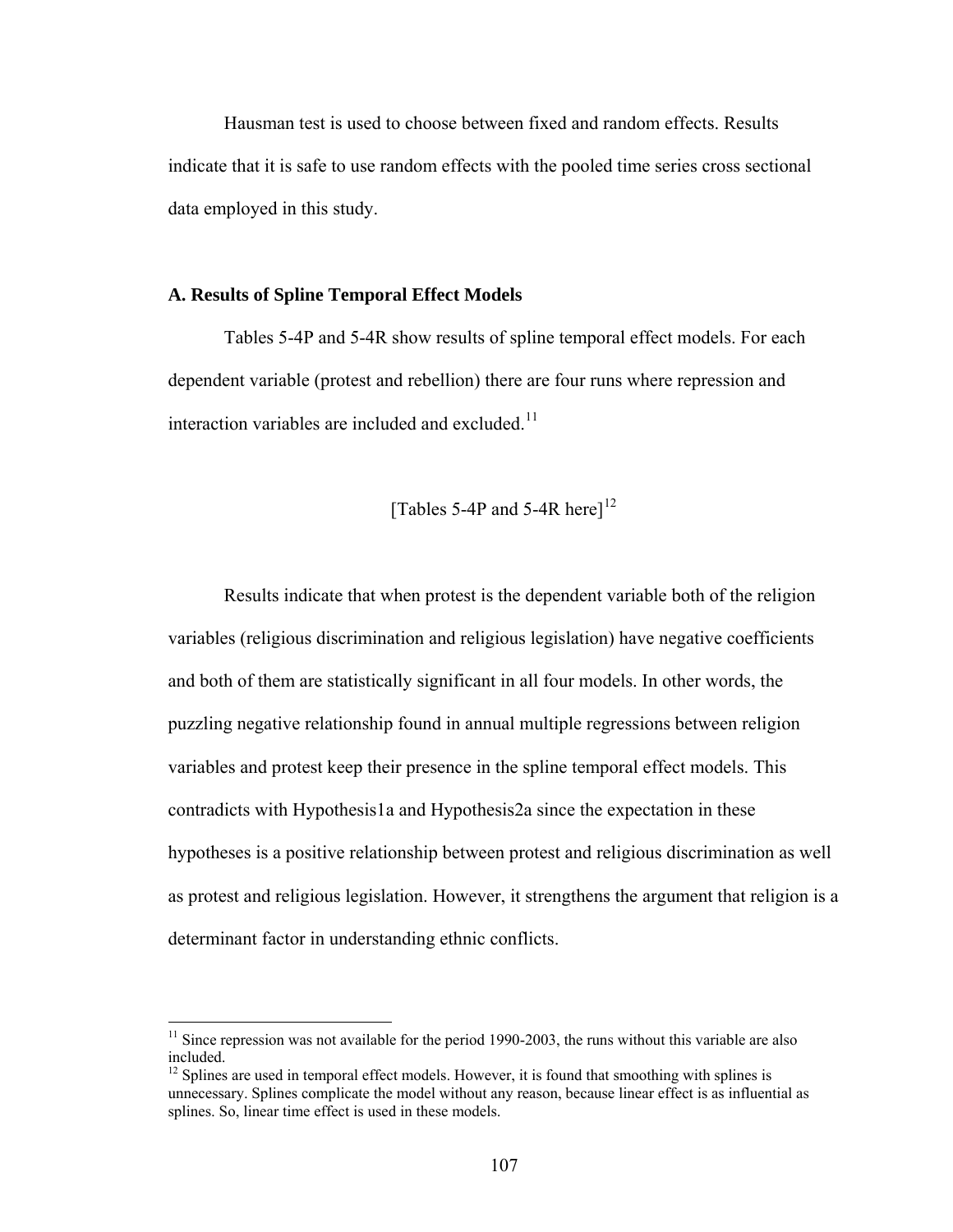Hypothesis3a and Hypothesis4a are supported with statistically significant findings in all four of the spline temporal effect models. This support is even higher than the overall annual regression performance for these hypotheses which were confirmed 22.8%.

 Results contradict with the expectations of Hypothesis5a and Hypothesis6a. Out of the two spline temporal effect models, in only one of them interaction of religious discrimination and separatism is significant and it has a negative sign. This means that separatist groups have a higher protest level than non-separatist groups; but, as religious discrimination increases, the level of protest of separatist groups decreases faster than the level of protest for non-separatist groups. In other words, separatist groups are more reactive to level of religious discrimination. Similarly interaction of religious discrimination and regime type is significant in only one of the models and has a negative sign. Since the coefficient of religious discrimination is negative too, the results show that the negative incidence of religious discrimination to protest is stronger in democratic countries than in autocratic ones.

 For rebellion, the findings are slightly different. Hypothesis1b receives partial support. In two of the models religious discrimination variable is significant and sign of the coefficient is positive. However, Hypothesis2b contradicts with results since where religious legislation appears as a statistically significant variable, it has a negative sign. Hypothesis3b is supported in only one out of four models and Hypothesis4b is supported by two models out of four. Out of the two spline temporal effect models, in two of them interaction of religious discrimination and separatism is significant and it has a negative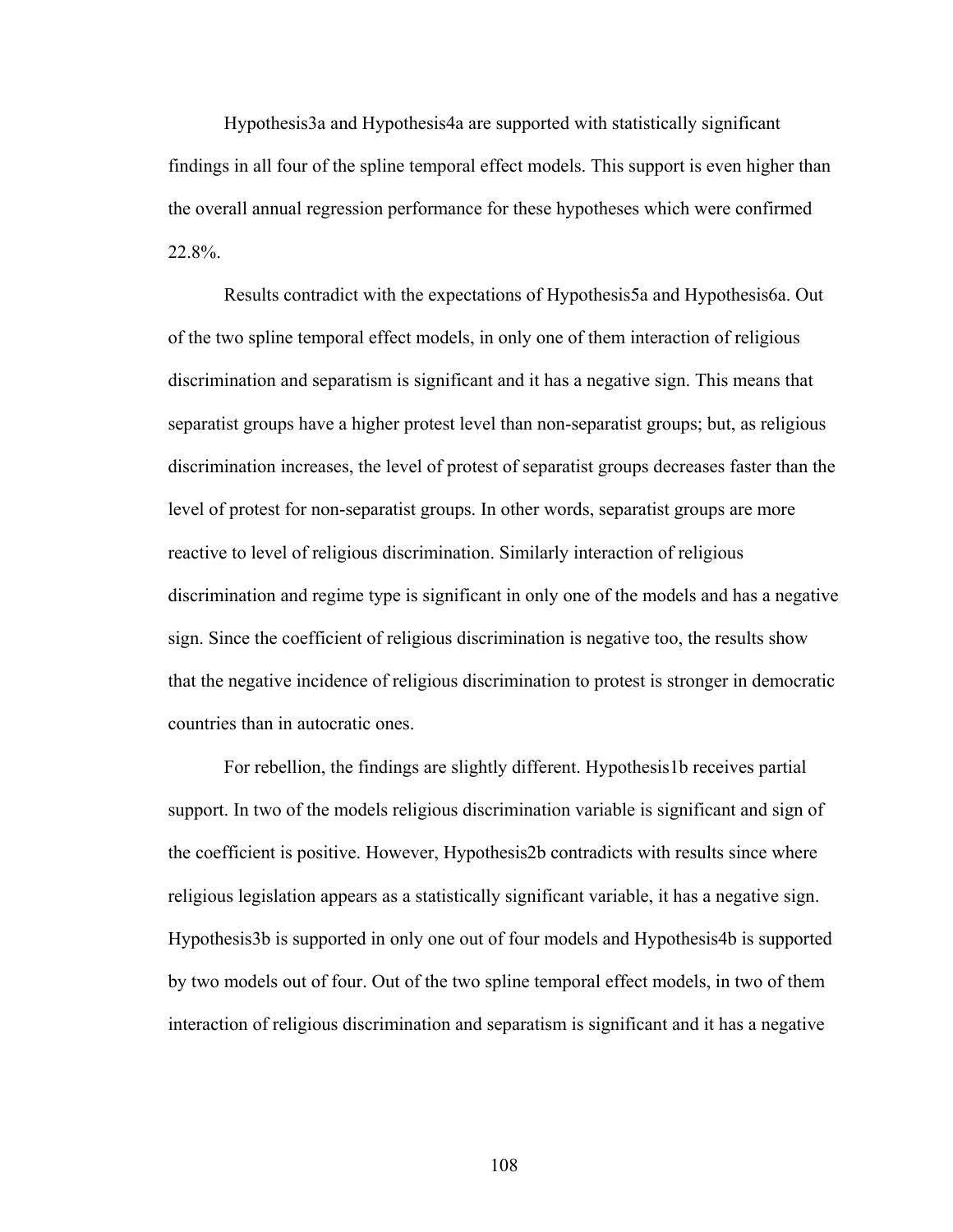<span id="page-119-0"></span>sign. So, this contradicts with Hypothesis5b. Hypothesis6b does not receive any support at all from any of the spline temporal effect models.

#### **B. Results of Mixed Models for Repeated Measurement**

Mixed models for repeated measurement are run in two different ways.<sup>[13](#page-119-0)</sup> First set of runs is with year dummies and second set of runs are without year dummies. Both of them are displayed in tables 5-5P, 5-5R, 5-6P and 5-6R.

```
[Tables 5-5P, 5-5R, 5-6P and 5-6R here]
```
#### **Models with Year Dummies**

 $\overline{a}$ 

 Models with year dummies show that when protest is the dependent variable both of the religion variables (religious discrimination and religious legislation) have negative coefficients and both of them are statistically significant in all four models. In other words, the puzzling negative relationship found in annual multiple regressions and the spline temporal effect models between religion variables and protest keep its presence in the mixed models for repeated measurement with year dummies. This contradicts with Hypothesis1a and Hypothesis2a since the expectation in these hypotheses is a positive relationship between protest and religious discrimination as well as protest and religious legislation. However, it strengthens the argument that religion is a determinant factor in understanding ethnic conflicts.

<sup>&</sup>lt;sup>13</sup> Mixed models for repeated measurement estimate with maximum likelihood. These models can let you use a time series effect without problem of matrix singularity. This model is run with and without year dummies.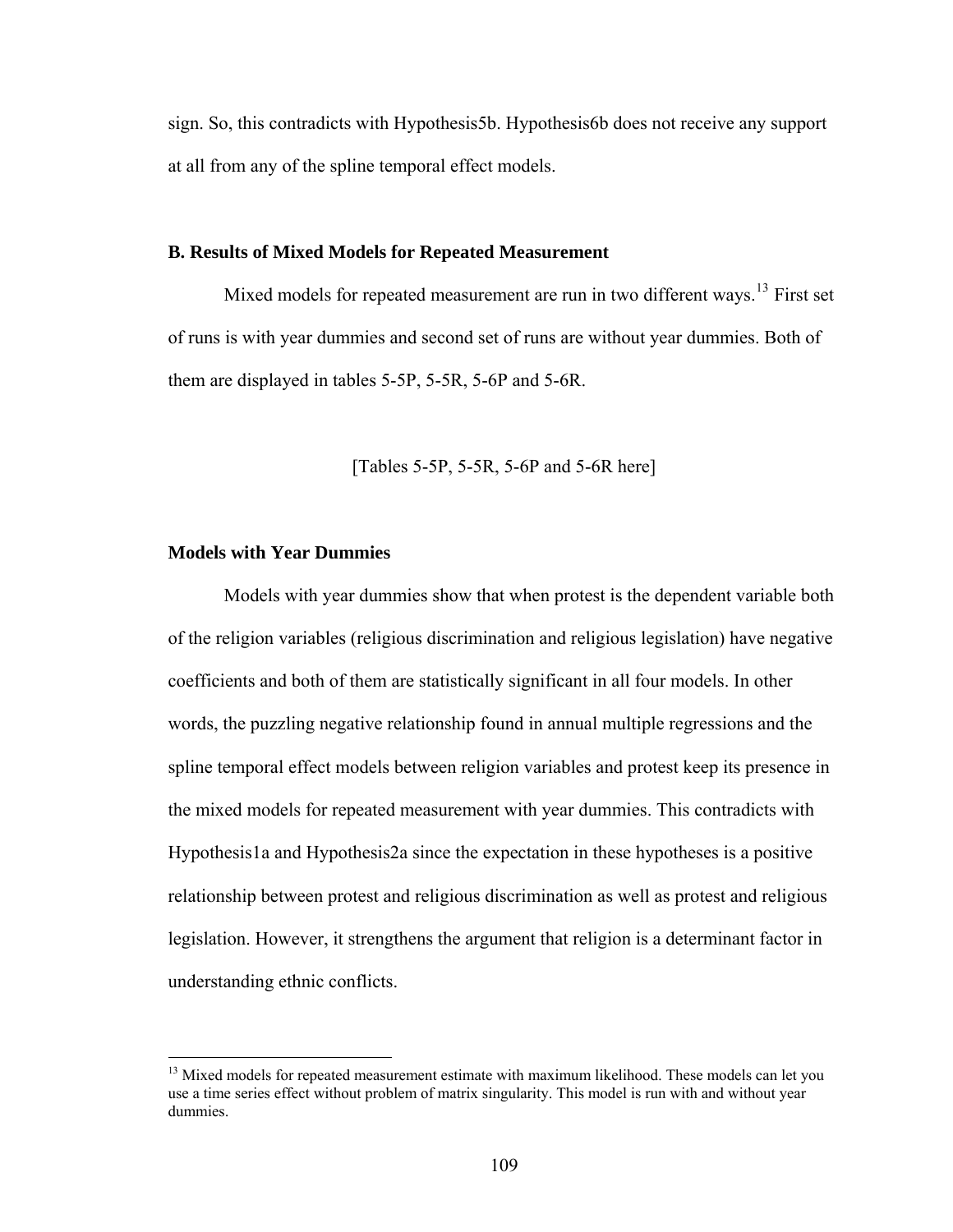Hypothesis3a is supported with statistically significant findings in all four of the mixed models for repeated measurement with year dummies. Hypothesis4a is supported in three of the models. This support is even higher than the overall annual regression performance for these hypotheses which were confirmed 22.8% and it is very close to the spline temporal effect models where Hypotheses 3a and 4a received full support. Hypothesis5a and Hypothesis6a are not significant in any of the models.

For rebellion, the findings are slightly different. Hypothesis1b receives partial support. In one of the models it is significant and sign of the coefficient is positive. However, Hypothesis2b contradicts with expectations since religious legislation variable is statistically significant in four of the models and has a negative coefficient. Hypothesis3b and Hypothesis4b are not supported at all. Interaction of religious discrimination and separatism is significant in two of the models and it has a negative coefficient. These results contradict with Hypothesis5b. On the other hand, interaction of religious discrimination and regime type is not significant at all when dependent variable is rebellion.

#### **Models without Year Dummies**

 Results of mixed models without year dummies are reported in tables 5-6P and 5- 6R. When protest is the dependent variable both of the religion variables (religious discrimination and religious legislation) have negative coefficients and both of them are statistically significant in all four models. This is very important because the puzzling negative relationship found in annual multiple regressions, the spline temporal effect models and mixed models with year dummies between religion variables and protest keep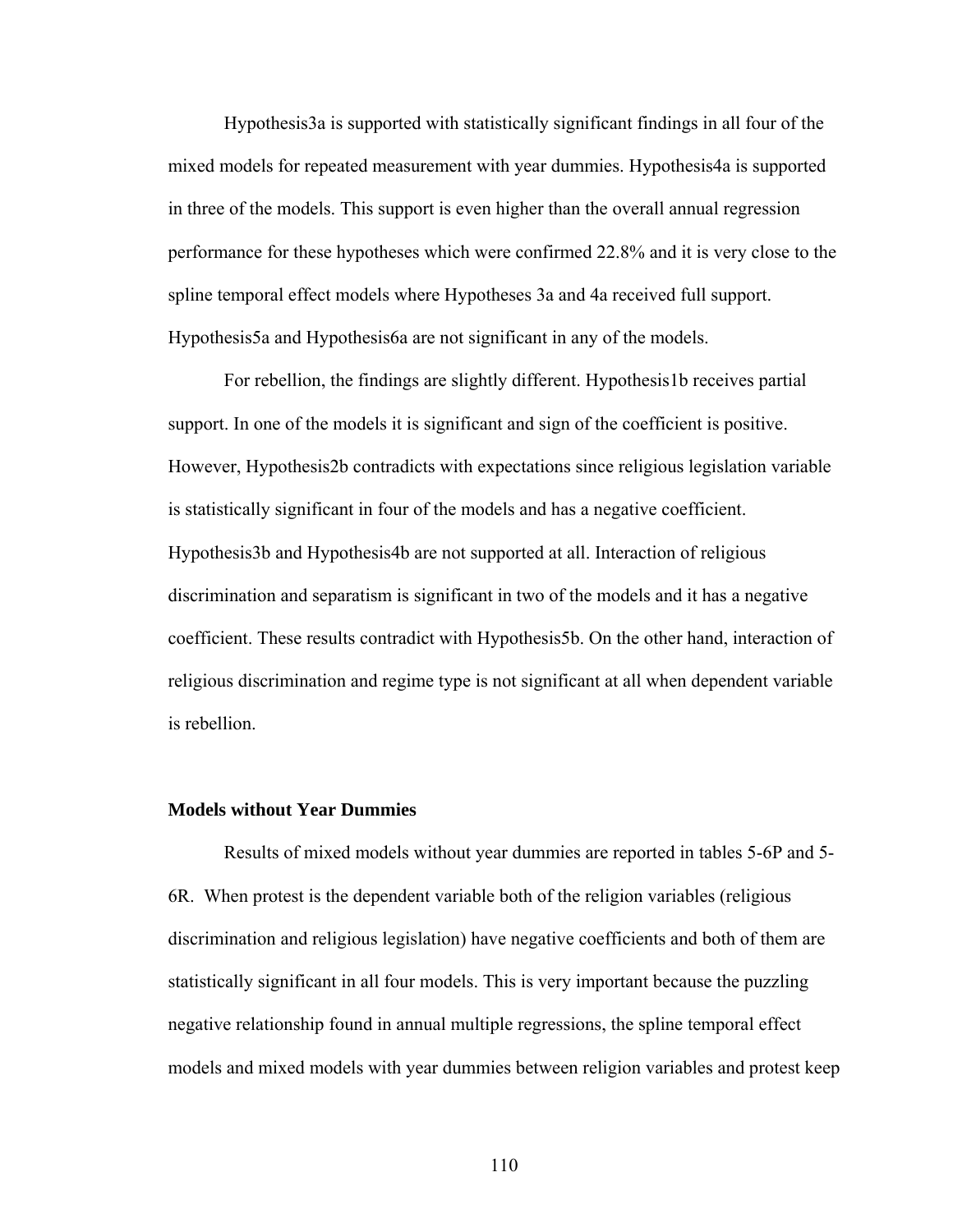their presence in the mixed models for repeated measurement without year dummies. Findings contradict with Hypothesis1a and Hypothesis2a since the expectation in these hypotheses is a positive relationship between protest and religious discrimination as well as protest and religious legislation. However, these results show that negative relationship between protest and religious discrimination as well as religious legislation is robust. Four different types of analysis confirm that increase in religious discrimination and legislation decreases likelihood of protest.

Hypothesis3a and 4a are supported with statistically significant findings in all four of the mixed models for repeated measurement without year dummies. Hypothesis5a does not receive support in any of the models and interaction of religious discrimination and regime type is significant in only one model with a negative coefficient. So it contradicts with Hypothesis6a.

 For rebellion, the findings are different. Hypothesis1b receives partial support. In only one of the models it is significant and sign of the coefficient is positive. However, Hypothesis2b contradicts with expectations since religious legislation variable is statistically significant in four of the models and coefficient has a negative sign. Hypothesis3b and Hypothesis4b are not supported at all. Interaction of religious discrimination and separatism is significant in two of the models and coefficient has a negative sign. These results contradict with Hypothesis5b. On the other hand, interaction of religious discrimination and regime type is not significant at all when dependent variable is rebellion.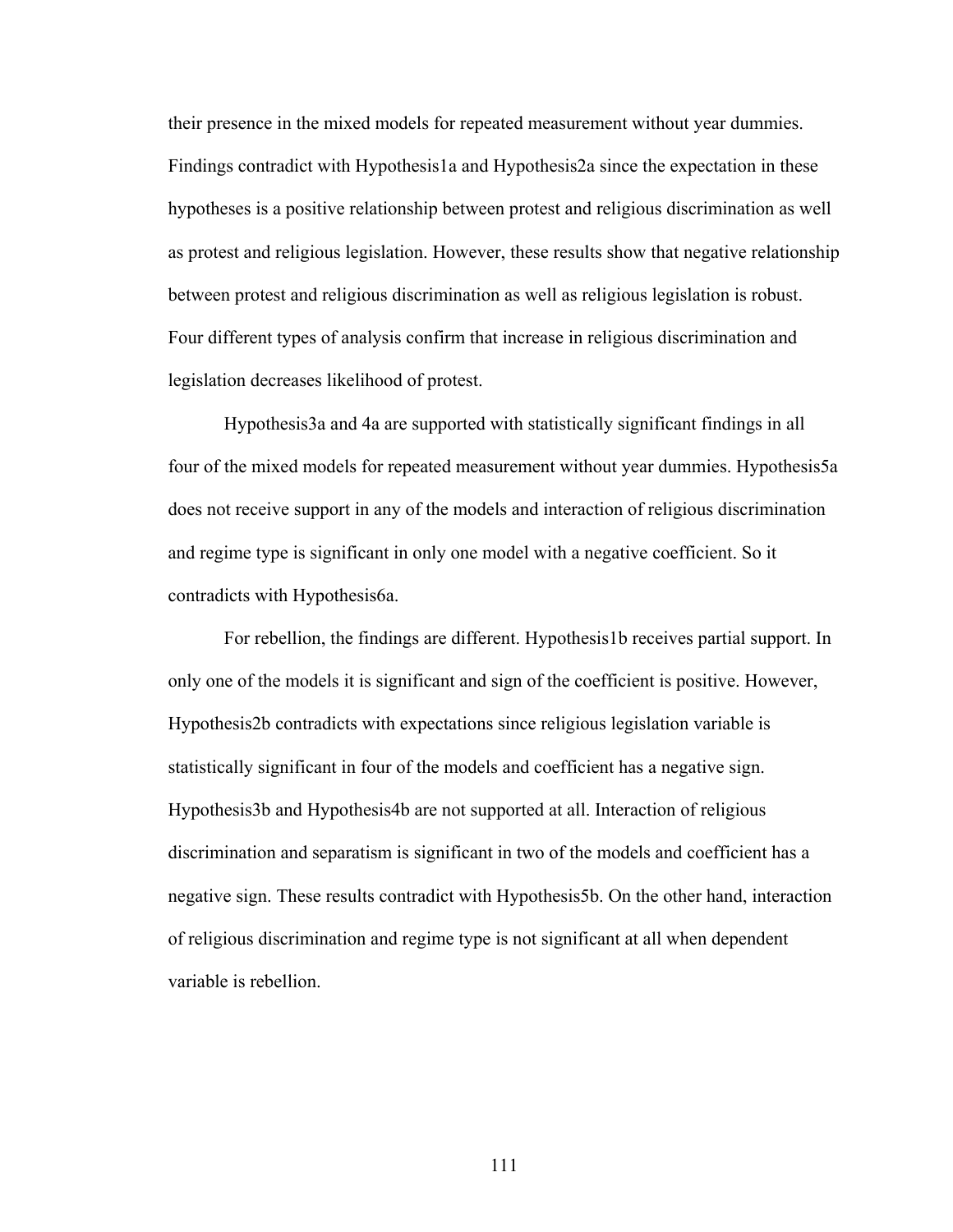#### <span id="page-122-0"></span>**C. Model Comparison**

These findings are quite important because they show that obviously religious discrimination and religious legislation are important factors to understand conflict, especially protest. Moreover, in general, the theoretical model explained in Chapter 3 seems to include significant determinants of ethnic conflict in general. However, the question is among these models which one is better than the other?

 To compare the spline temporal effect models and mixed models for repeated measurement with and without year dummies, three fit statistics are used: AIC, AICC and BIC.

#### [Table 5-7P and 5-7R here.]

AIC, AICC and BIC are fitness statistics that are all based on two distinctive parts. First part measures the discrepancy between the model and the data based on probabilistic consideration. This part is the same for AIC, AICC and BIC. Second part is a penalty for complexity, which is used to avoid the choice of overcomplicated and over fitting models which are not easily generalized. This is computed differently for AIC, AICC and BIC. However, logic is the same in all three, i.e. penalty for complexity. In these fitness statistics, smaller is better.<sup>[14](#page-122-0)</sup> When this is considered for protest, mixed models for repeated measurement with year dummies is the best model according to AIC, AICC, and BIC. For rebellion, all three fitness statistics show that mixed models for repeated measurement without year dummies are the best option. So, in general, mixed models for repeated measurement perform better than spline temporal effect models.

 $\overline{a}$ 

<sup>&</sup>lt;sup>14</sup> More information on this can be found at http://support.sas.com/  $(05/07/2006)$ .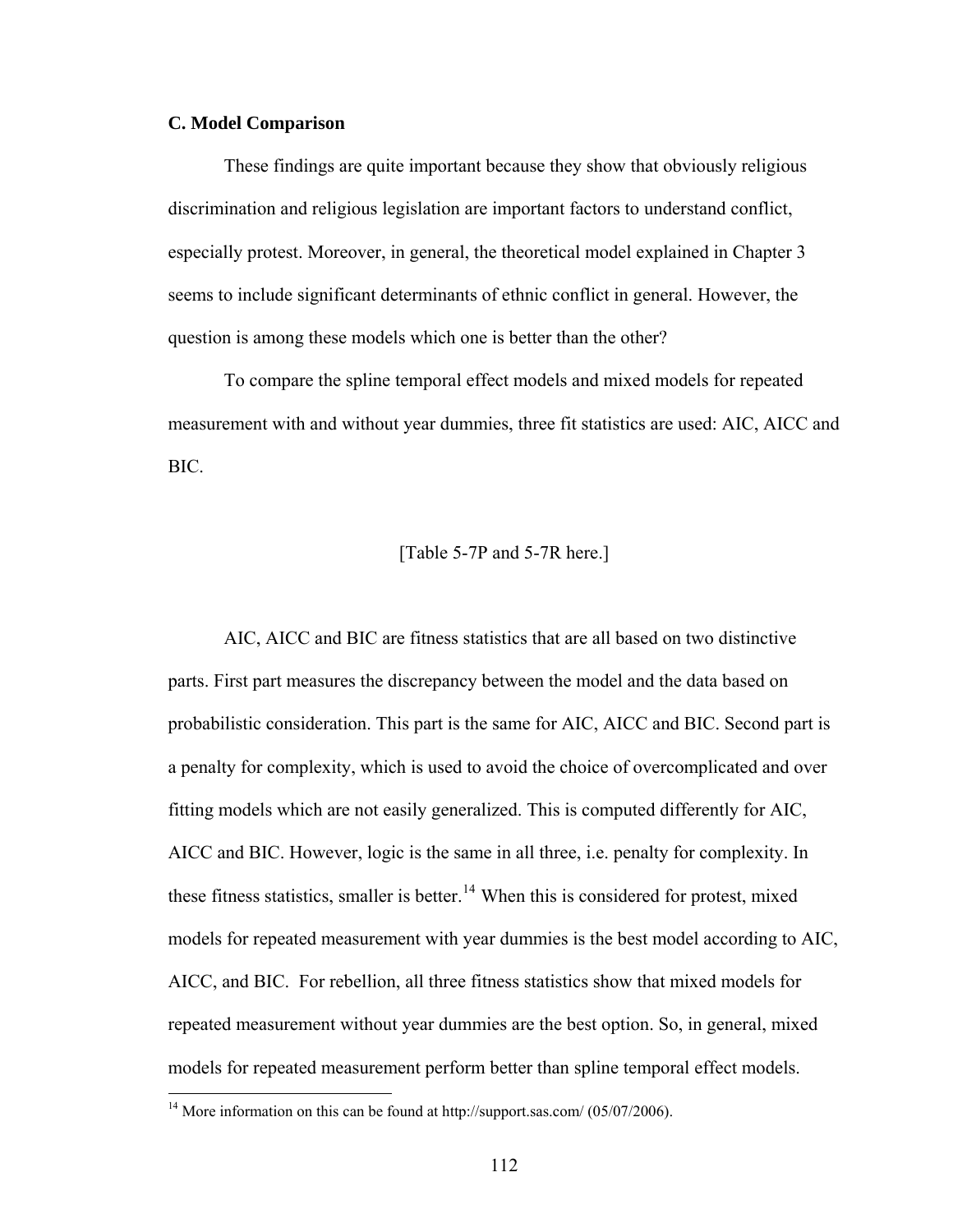#### **IV. Future Prospects for Iraq: Where do we go from here?**

 Results of the descriptive and multiple statistical analysis are reported above. A follow up question is: where do we go from here? What are the substantive, conflict resolution-related lessons to be learned from this research? This section aims to find the place of ethnoreligious groups of Iraq in the broader picture of ethnoreligious conflict in order to offer answers to questions stated above.

Selection of Iraq is based on two attributes of the country:

1) Geographic location of Iraq is important. Among the three regions, Middle East is the one that includes maximum values of religious discrimination. Understanding Middle East may shed some light on broader questions on the role played by religious discrimination in conflict.

2) Iraq is in a transition process and at this point predictions regarding the future of the country ranges from civil war to stable democracy. This wide scope of possibilities gives a clean plate where we can brainstorm about impact of religion unlike Sri Lanka, Lebanon or Iran. In cases where previous experiences of the country restrict the way we think about the role of religion, it is hard to utilize every aspect of the findings.

 As a result of the continued noncompliance of Iraq with resolutions of the United Nations (UN), coalition forces led by the United States (US) invaded Iraq in March 2003. Iraqi Interim Government had received the control on paper in June 2004. However, Iraq seems far away from being a sovereign state that is capable of providing security for its own citizens. The multi-group insurgency is principally led by Sunni Arabs, and underlines ethnic/religious divisions within a country that already exists on the Middle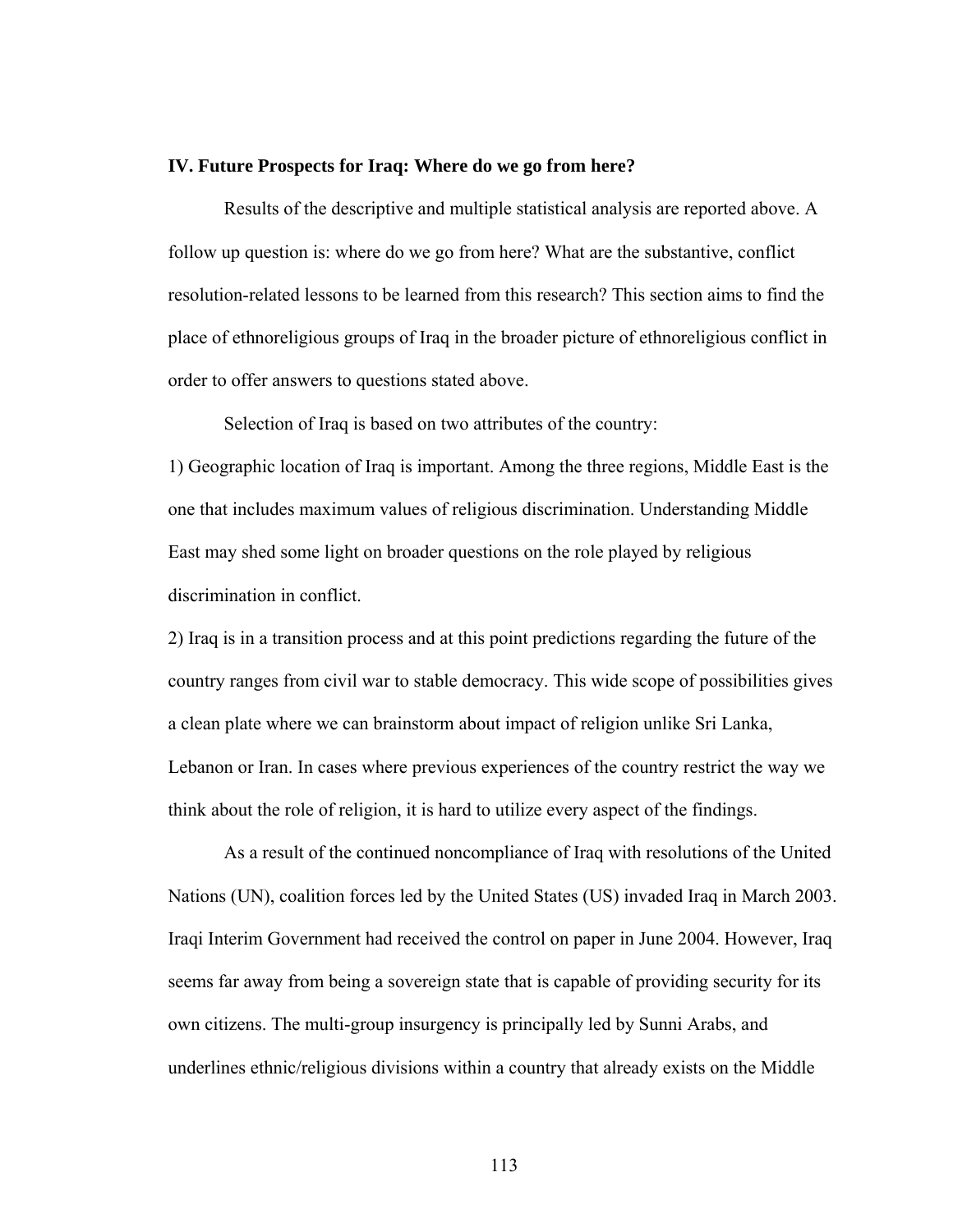<span id="page-124-0"></span>East fault line. In this part, situation in Iraq from 2003 to the end of 2005 is examined. Three trends can be applied to Iraq to predict future mobilization of ethnoreligious groups: $15$ 

A) High levels of religious discrimination and religious legislation are serious issues that must be addressed for the Middle East and North Africa in general and Iraq in particular. The best solution, however, may not be religious freedom in the short run;

B) transitions from one type of regime to another, specifically changes from autocracy to democracy, can increase groups mobilization; and

 C) even though it is hard to predict how it will play out, religious tension will be part of the puzzle among ethnoreligious groups in Iraq for at least the short to medium term.

#### **A. Religious Discrimination and Legislation**

 $\overline{a}$ 

 Above, it is reported that states in the Middle East not only discriminate more on average than Western Europe, the region also has extreme cases of religious discrimination that represent the maximum among the three regions covered in this study, such as Shi'is in Saudi Arabia.

 Annual multiple regressions and time series cross sectional data analysis that control many factors like separatism, level of repression and regime type show that religious discrimination is an important factor in understanding protest and rebellion of ethnic groups. Religious discrimination seems to discourage protest and rebellion. In other words, minorities that face less religious discrimination have a higher likelihood of protest or rebellion.

<sup>&</sup>lt;sup>15</sup> These three trends do not aim to capture every aspect of results reported. Contrary, it aims to combine some of the findings with the ethnic conflict literature in general.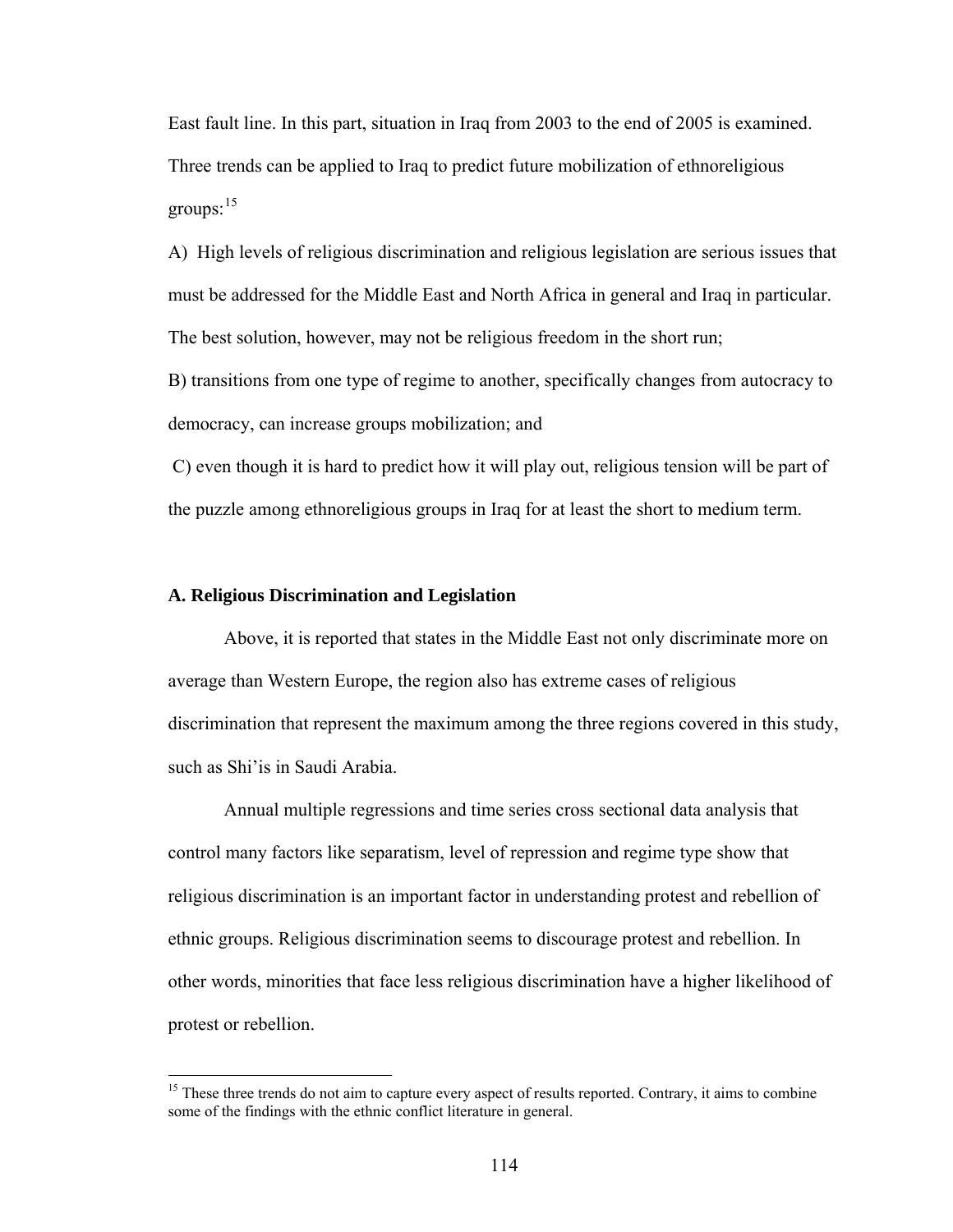Another interesting result concerns religious legislation. Higher levels of religious legislation on majority religion decrease the likelihood of protest and rebellion. Therefore, if a country emphasizes majority religion in the legislature process, this decreases opportunities to protest and rebel.

 How can we apply these findings to Iraq? It would be very misleading to apply these results without sensitivity to context. However, it is possible to consider the findings in the light of unique features of the country. If we assume that religious discrimination brings the fear of further discrimination and inhibits communication, then a peaceful Iraq, at least in the short term, may not be created through allowing religious freedom to minorities. Moreover, religious legislation promoting the majority religion might contribute to the country's unity in the long run. Yet, it is important to note that the repressive regime of Saddam Hussein, which failed to provide religious rights to Shi'is in Iraq, did not bring peace to the country, either.

 The major problem in Iraq is the presence of social and psychological lines between different sects that divide them politically. In the short term, religious freedom will provide space for religious leaders to polarize the society and facilitate further fragmentation. In order to gain political power, these local leaders will be more than happy to exploit the religious rights given to minorities.

 Hinnebusch (2005:153) states that "The Middle East stands out because of its unique combination of both strong *sub-state* identities and powerful *supra-state* identities that, together, dilute and limit the mass loyalty to the state." In order to eliminate these strong sub-state and supra-state identities, Iraq needs to create an artificial, secular identity that is based on Iraqi nationalism. In this process, even though religious freedom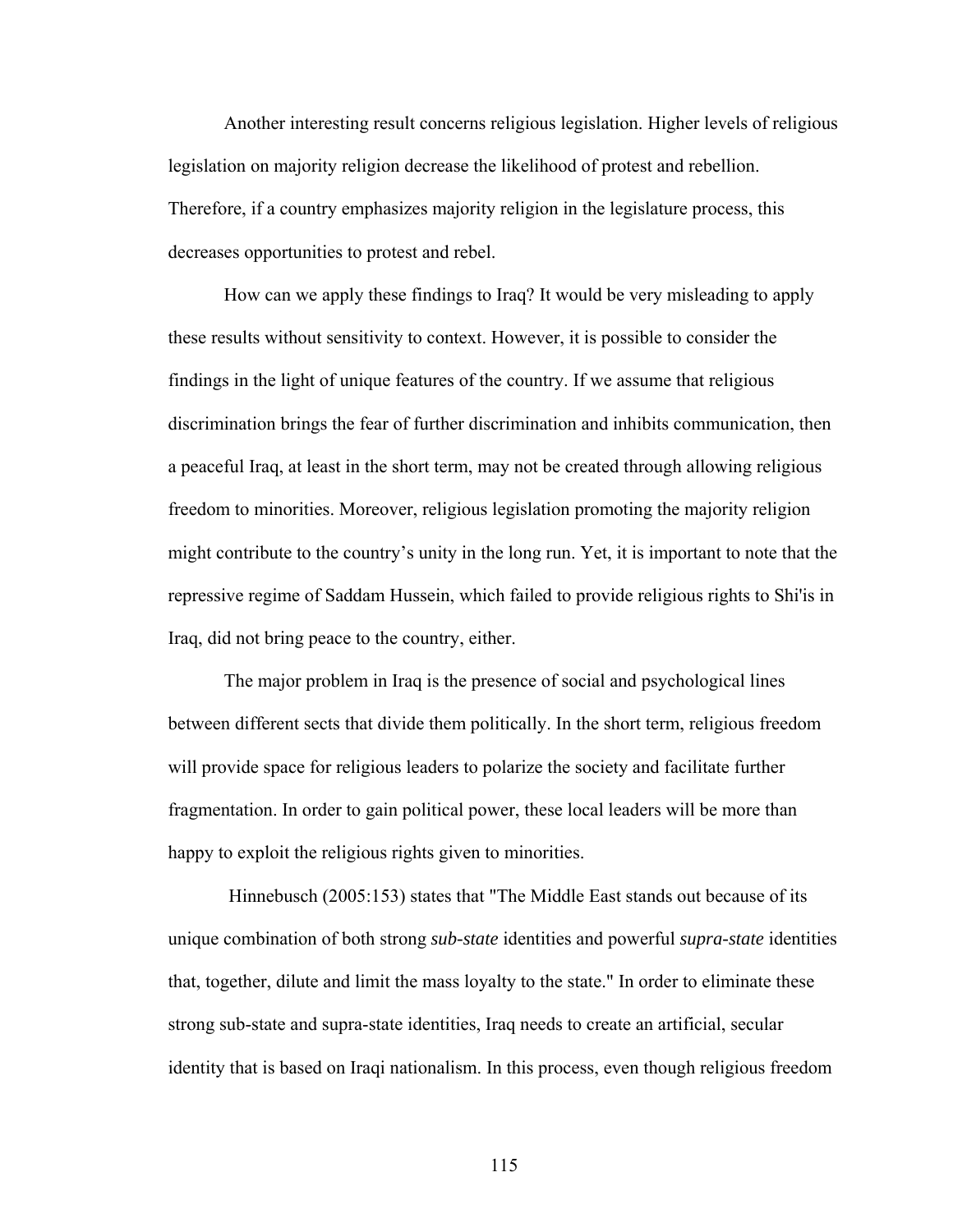should be the final destination, religious freedom that will be given to religious leaders, rather than to people, might not be the best path to follow in the short-run. Limitations such as restrictions on formal religious organizations or restrictions in the ordination of clergy can prevent local leaders from intensifying the conflict between ethnoreligious groups.

 In a nutshell, the religious discrimination index collected for this study aims to be as inclusive as possible. Some rights, such as public observance of religious services, or custody of children, address the members' personal lives. Restrictions on organizations or clergy, however, refer to the members' communal lives. Therefore, it is not religious discrimination, but selective religious discrimination that can contribute the unity of Iraq in the short run. It is vital to add that, religious restrictions must and should be eliminated in the long run. However, this needs to be done gradually in order to minimize the risk of full-scale war.

#### **B. Regime Type and Regime Change**

 It is important to emphasize that domestic opportunities for ethnic conflict increases through the "breakup of old states and establishment of new ones," and the "transition from one type of regime to another, especially shifts from autocracy to democracy" (Gurr 2000: 70). In a successful democracy, interests of ethnic and religious groups are contained peacefully. However, during the transition to a democratic regime, "the process of transition creates threatening uncertainties for some groups and opens up a range of transitory political opportunities for ethnic entrepreneurs" (Gurr 2000: 85). One of the major reasons for this is argued to be limited resources, or institutional means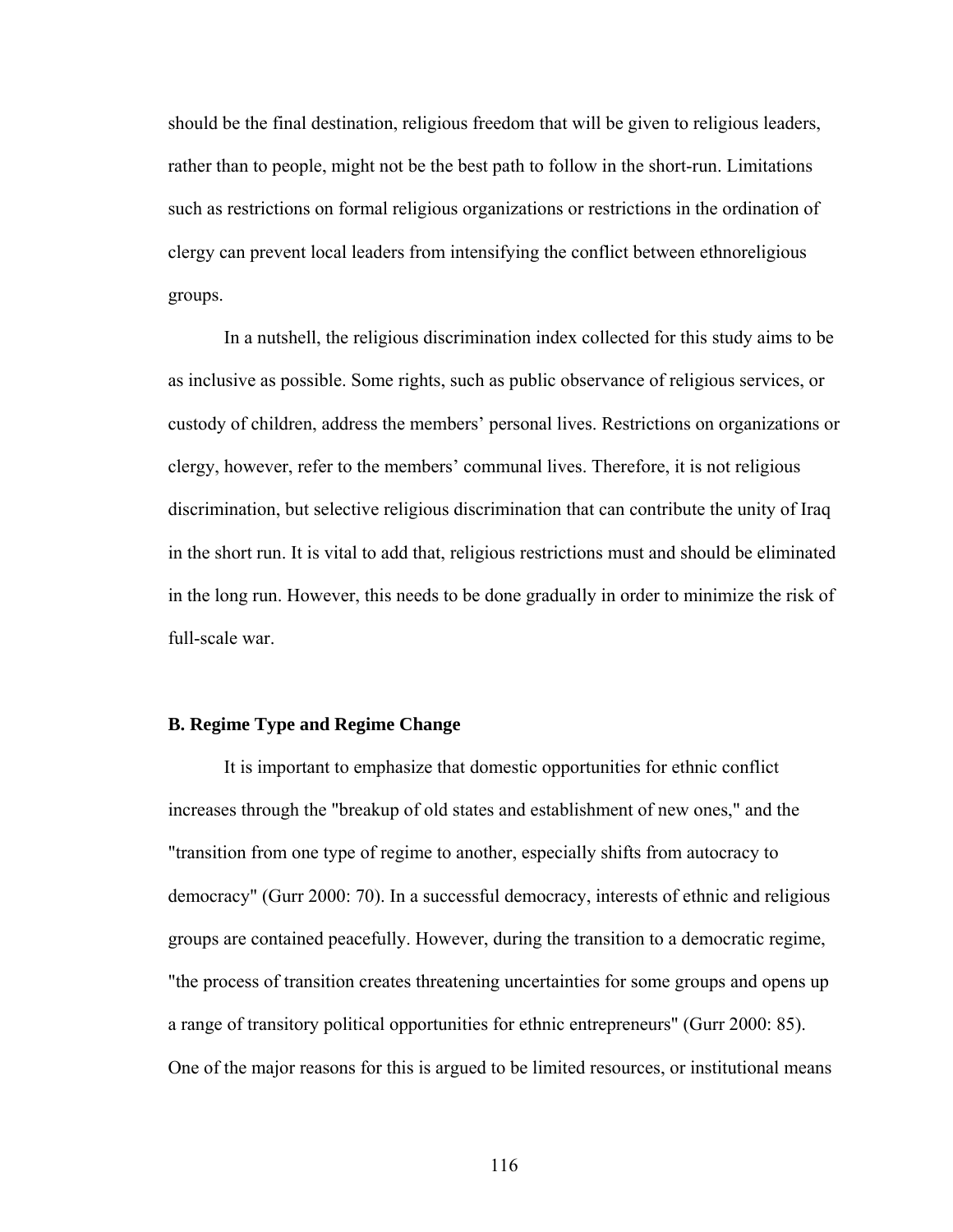to provide accommodation for all groups. Therefore, for Iraq, until institutions of the state are strong enough to accommodate all religious groups, tendencies of fragmentation will be very high. Even though regime type appears as a variable in the analysis, it does not reflect change in regime type due to the limited time period covered (1990-2003). This is a nuance within Iraq that needs to be considered.

#### **C. Religious tension will stay**

 Religious identities resist efforts to change them and, as long as they stay in place, these traits can be and will be used by policy makers, local leaders, or anybody who seeks support. The more religion is used for political purposes, the stronger it seems to become. In Iraq, there is a high likelihood that religion will be one of the major factors in political life. Sectarian divisions will maintain their presence in the future. However, if institutions of the state are strong and fair, it is possible to have a peaceful Iraq for a long time. If a new generation, one that embraces this diversity through education and wealth, can be created with a strong, democratic state, then that generation can recognize Iraq's unique attributes, and bring peace to the future of the country. Yet, till then, there might be escalating religious tension on the way of Iraq's stability.

#### **Conclusion**

Data analyses are provided in four parts in this chapter. The first section displayed results of descriptive analysis and the second part provided findings from annual multiple regression analysis. Third, spline temporal effect models and mixed models for repeated measurement are used with pooled data. Finally, findings from these sections, as well as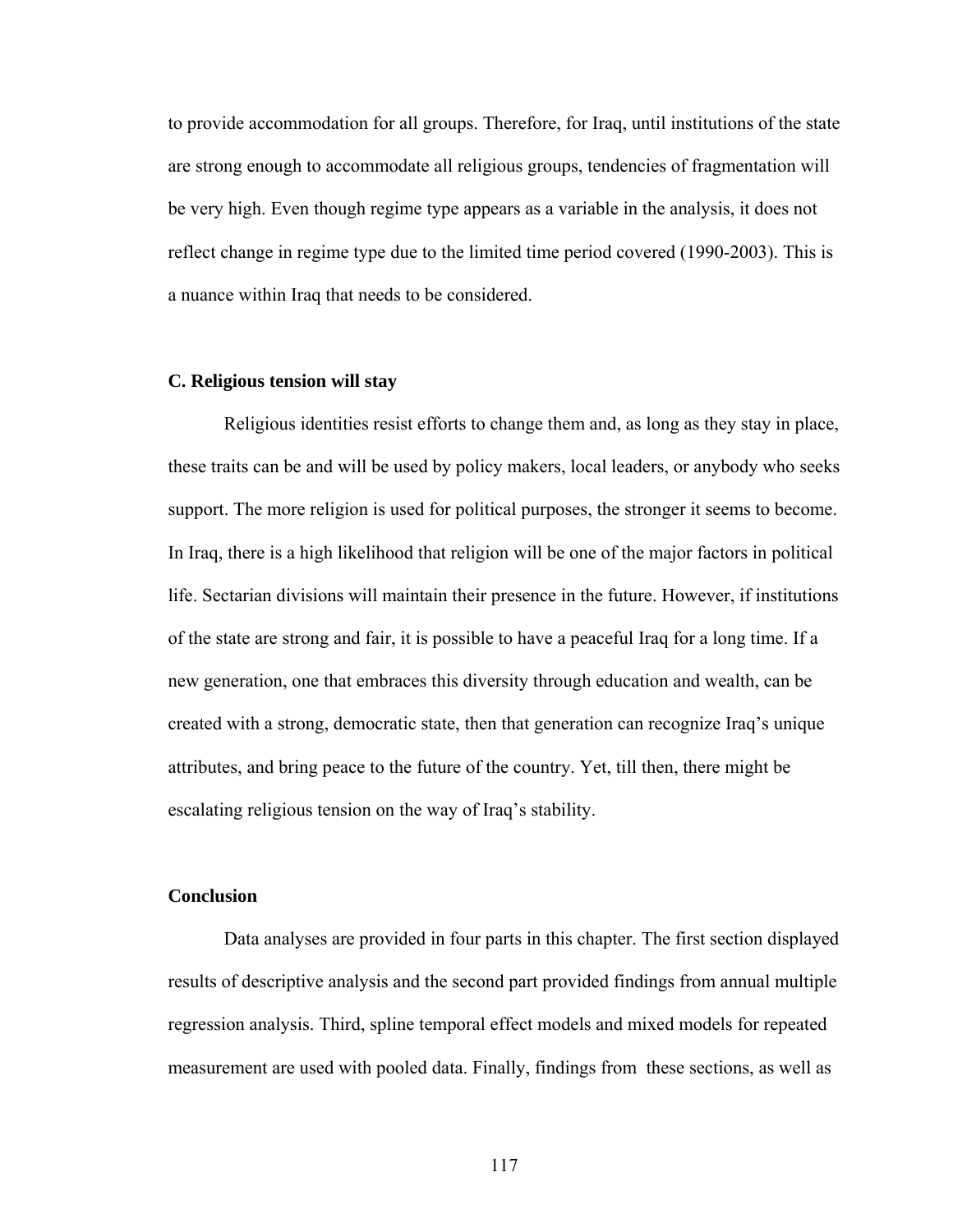important aspects of ethnic conflict literature, are combined together to shed light on conflict in Iraq. Overall, the results confirm the importance of religion as stated in the model in Chapter 3. Even though religion has an impact on levels of protest and rebellion of ethnoreligious groups, the direction is opposite of what model predicts.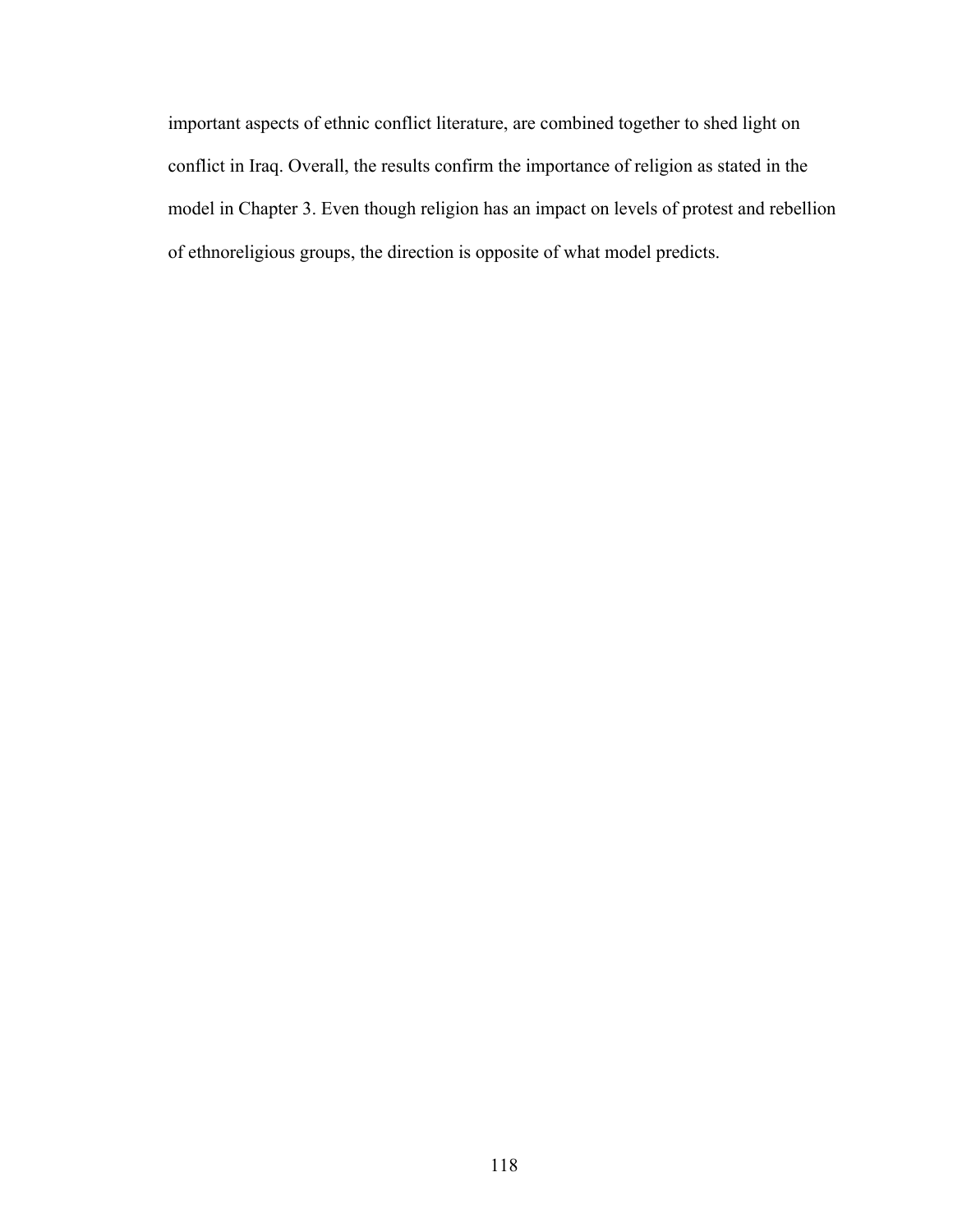# **Figure 5-1**



## **Mean Values of Religious Discrimination**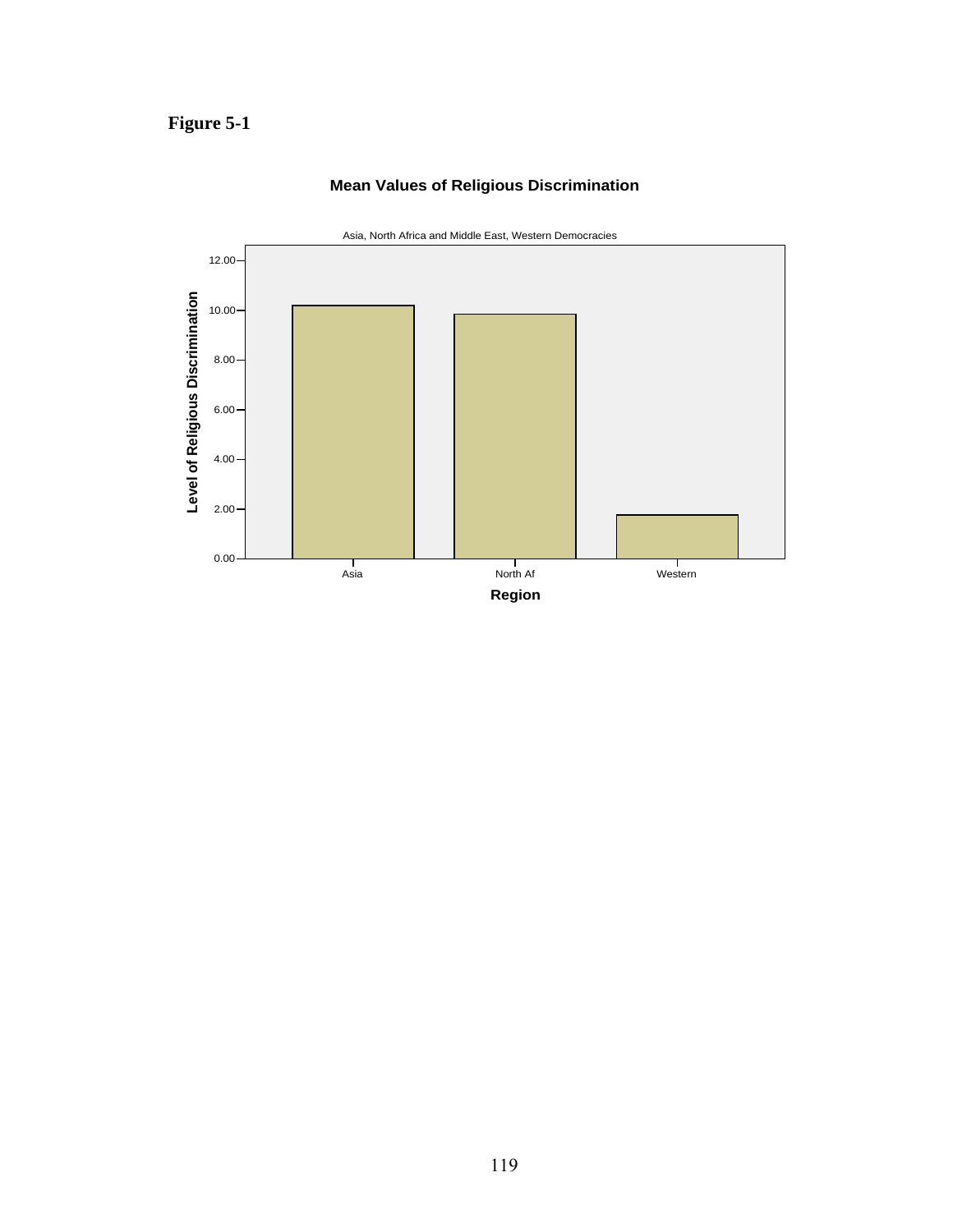

## **Maximum- Minumum Values of Religious Discrimination**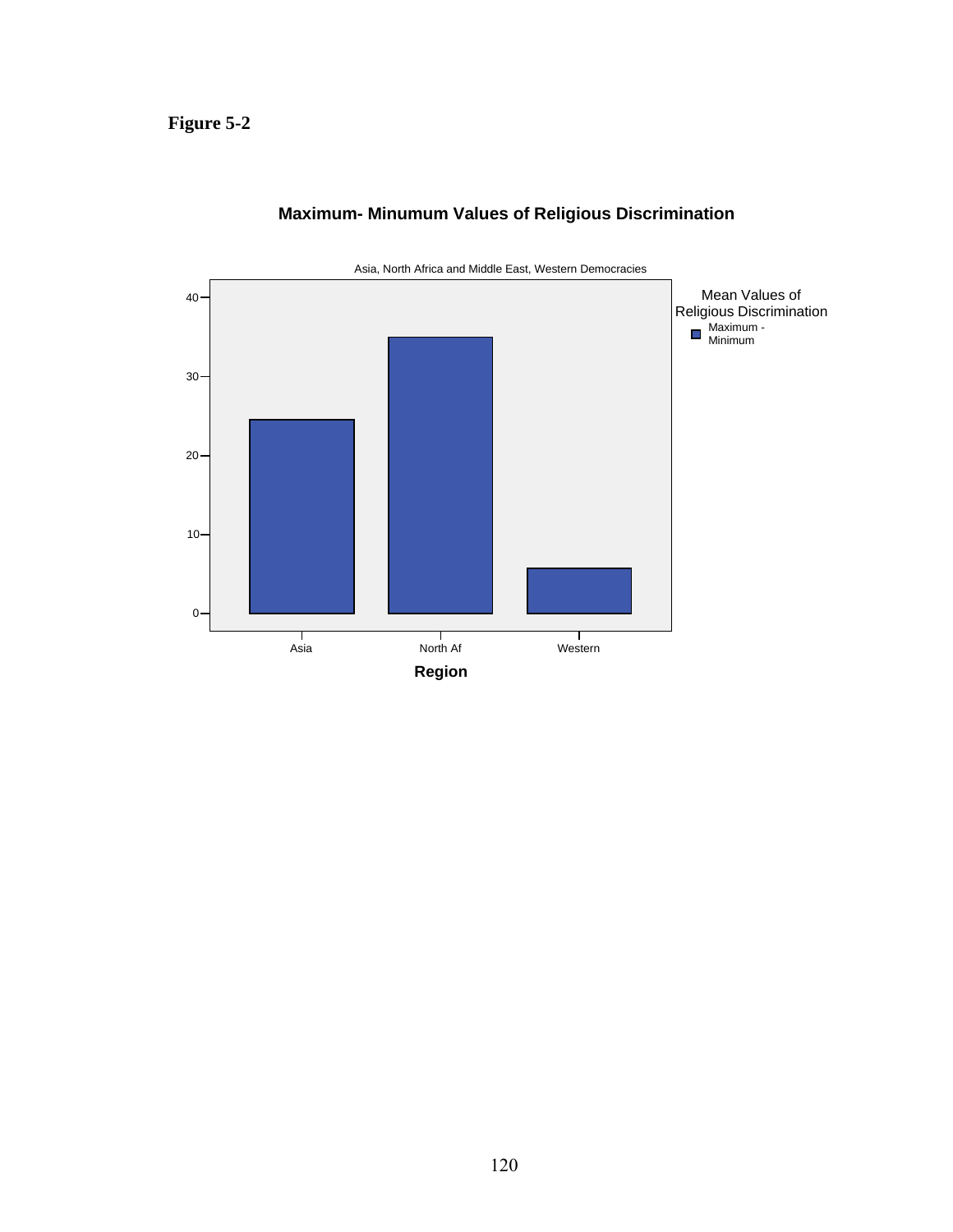|                                  | 1990    |        | 1991    |        | 1992    |        | 1993    |        | 1994    |        |
|----------------------------------|---------|--------|---------|--------|---------|--------|---------|--------|---------|--------|
|                                  | F Value | Pr > F | F Value | Pr > F | F Value | Pr > F | F Value | Pr > F | F Value | Pr > F |
| Western D.<br>vs. Asia           | 7.93    | 0.0066 | 7.93    | 0.0066 | 7.73    | 0.0073 | 7.92    | 0.0067 | 7.53    | 0.0081 |
| Western D.<br>vs. Middle<br>East | 6.46    | 0.0138 | 6.46    | 0.0138 | 6.34    | 0.0146 | 6.50    | 0.0135 | 6.17    | 0.0159 |
| Asia vs.<br>Middle<br>East       | 0.01    | 0.9245 | 0.01    | 0.9245 | 0.01    | 0.9346 | 0.01    | 0.9345 | 0.01    | 0.9347 |

**Table 5-1A: ANOVA Models for Religious Discrimination (1990-1994)** 

**Table 5-2A: ANOVA Models for Religious Discrimination (1995-1999)** 

|                                  | 1995    |        | ັ<br>1996 |        | 1997    |        | 1998    |        | 1999    |        |
|----------------------------------|---------|--------|-----------|--------|---------|--------|---------|--------|---------|--------|
|                                  | F Value | Pr > F | F Value   | Pr > F | F Value | Pr > F | F Value | Pr > F | F Value | Pr > F |
| Western D.<br>vs. Asia           | 7.33    | 0.0089 | 7.33      | 0.0089 | 7.37    | 0.0087 | 7.38    | 0.0087 | 7.31    | 0.0090 |
| Western D.<br>vs. Middle<br>East | 6.00    | 0.0173 | 6.00      | 0.0173 | 5.90    | 0.0183 | 5.83    | 0.0190 | 5.82    | 0.0191 |
| Asia vs.<br>Middle<br>East       | 0.01    | 0.9347 | 0.01      | 0.9347 | 0.01    | 0.9049 | 0.02    | 0.8879 | 0.02    | 0.8981 |

## **Table 5-3A: ANOVA Models for Religious Discrimination (2000-2004)**

|                                  | 2000    |        | 2001    |        | 2002    |        | 2003    |        | 2004    |        |
|----------------------------------|---------|--------|---------|--------|---------|--------|---------|--------|---------|--------|
|                                  | F Value | Pr > F | F Value | Pr > F | F Value | Pr > F | F Value | Pr > F | F Value | Pr > F |
| Western D.<br>vs. Asia           | 7.67    | 0.0075 | 8.09    | 0.0061 | 8.30    | 0.0055 | 8.30    | 0.0055 | 8.30    | 0.0055 |
| Western D.<br>vs. Middle<br>East | 5.88    | 0.0185 | 6.09    | 0.0166 | 6.16    | 0.0160 | 6.16    | 0.0160 | 6.16    | 0.0160 |
| Asia vs.<br>Middle<br>East       | 0.04    | 0.8471 | 0.05    | 0.8204 | 0.07    | 0.7994 | 0.07    | 0.7994 | 0.07    | 0.7994 |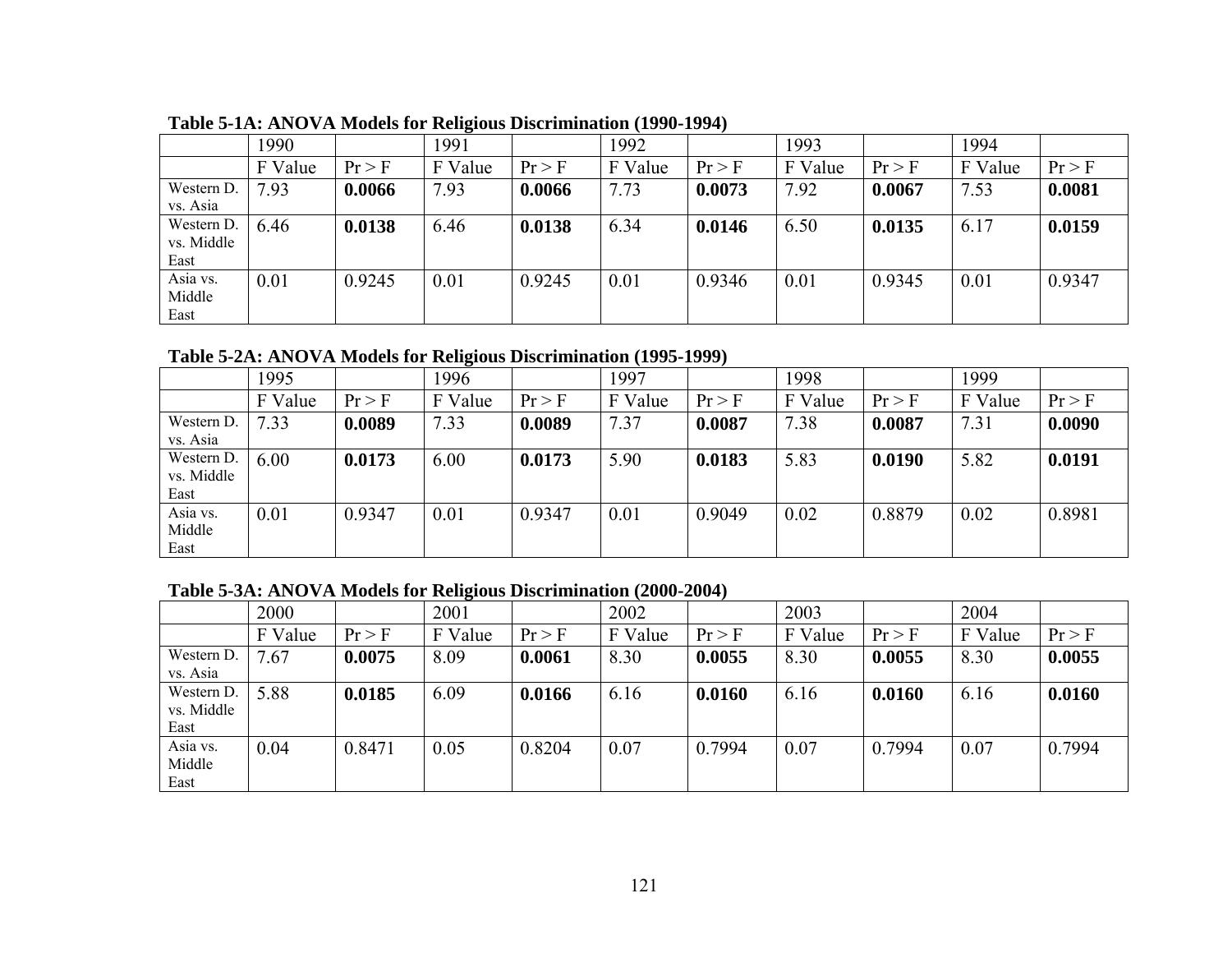|  |  | Table 5-1P: Regression Models for Protest (1991-1994) |
|--|--|-------------------------------------------------------|
|  |  |                                                       |

| <b>Independent Variables</b>      | 1991                | 1991(I)             | 1992                | 1992(I)              | 1993                | 1993(I)              | 1994              | 1994(I)              |
|-----------------------------------|---------------------|---------------------|---------------------|----------------------|---------------------|----------------------|-------------------|----------------------|
| Religious Discrimination 0.01     | (0.02)              | $-0.02$<br>(0.03)   | $-0.02$<br>(0.02)   | $-0.06**$<br>(0.03)  | $-0.01$<br>(0.02)   | $-0.03$<br>$(-0.03)$ | $-0.01$<br>(0.02) | $-0.04*$<br>(0.03)   |
| Repression                        |                     |                     | ۰                   |                      |                     |                      |                   |                      |
| Religious Legislation             | $-0.03$<br>(0.03)   | $-0.02$<br>(0.03)   | 0.01<br>(0.03)      | 0.02<br>(0.03)       | $-0.04$<br>(0.03)   | $-0.03$<br>(0.03)    | $-0.03$<br>(0.03) | $-0.02$<br>(0.03)    |
| Separatism                        | $0.61*$<br>(0.39)   | 0.61<br>(0.53)      | $0.87**$<br>(0.39)  | $0.95**$<br>(0.51)   | $0.67**$<br>(0.37)  | $0.94**$<br>(0.50)   | 0.23<br>(0.36)    | 0.37<br>(0.48)       |
| Economic Discrimination 0.16      | (0.14)              | 0.14<br>(0.14)      | $0.18*$<br>(0.14)   | 0.16<br>(0.14)       | $0.36***$<br>(0.14) | $0.34***$<br>(0.14)  | 0.14<br>(0.13)    | 0.12<br>(0.13)       |
| <b>Political Discrimination</b>   | 0.15<br>(0.13)      | $0.20*$<br>(0.14)   | 0.10<br>(0.13)      | 0.17<br>(0.13)       | $-0.11$<br>(0.13)   | $-0.04$<br>(0.13)    | 0.12<br>(0.12)    | $0.19*$<br>(0.13)    |
| Group's spatial distribution-0.06 | (0.16)              | $-0.09$<br>(0.16)   | $-0.23*$<br>(0.16)  | $-0.27**$<br>(0.16)  | $-0.29**$<br>(0.16) | $-0.31**$<br>(0.16)  | 0.01<br>(0.15)    | $-0.02$<br>(0.15)    |
| Organizational Cohesion           | $-0.002$<br>(0.08)  | 0.03<br>(0.08)      | 0.07<br>(0.08)      | $0.12*$<br>(0.08)    | $0.14**$<br>(0.08)  | $0.16**$<br>(0.08)   | $0.12*$<br>(0.07) | $0.16**$<br>(0.08)   |
| Polity IV Regime Score            | $0.07***$<br>(0.03) | $0.11***$<br>(0.04) | $0.08***$<br>(0.03) | $0.13***$<br>(0.04)  | $0.04*$<br>(0.03)   | $0.07**$<br>(0.04)   | $0.04*$<br>(0.03) | $0.08**$<br>(0.04)   |
| Religious Disc.* Separatism -     |                     | $-0.003$<br>(0.04)  |                     | $-0.02$<br>(0.72)    |                     | $-0.04$<br>(0.04)    |                   | $-0.02$<br>(0.04)    |
| Religious Disc.* Polity           | $\qquad \qquad$     | $-0.01*$<br>(0.003) |                     | $-0.01**$<br>(0.003) |                     | $-0.01*$<br>(0.003)  | $\blacksquare$    | $-0.01**$<br>(0.003) |
| Religious Disc.* Polity*Repr. -   |                     |                     |                     |                      |                     |                      |                   | $\blacksquare$       |
| R-Square                          | 0.27                | 0.30                | 0.36                | 0.43                 | 0.38                | 0.41                 | 0.28              | 0.33                 |
| Adj R-Sq                          | 0.15                | 0.16                | 0.26                | 0.31                 | 0.28                | 0.29                 | 0.17              | 0.20                 |
| $\mathbf N$                       | 61                  | 61                  | 61                  | 61                   | 61                  | 61                   | 61                | 61                   |

\*=Significance <.1, \*\*=Significance <.05, \*\*\*=Significance <.01, \*\*\*\*=Significance <.001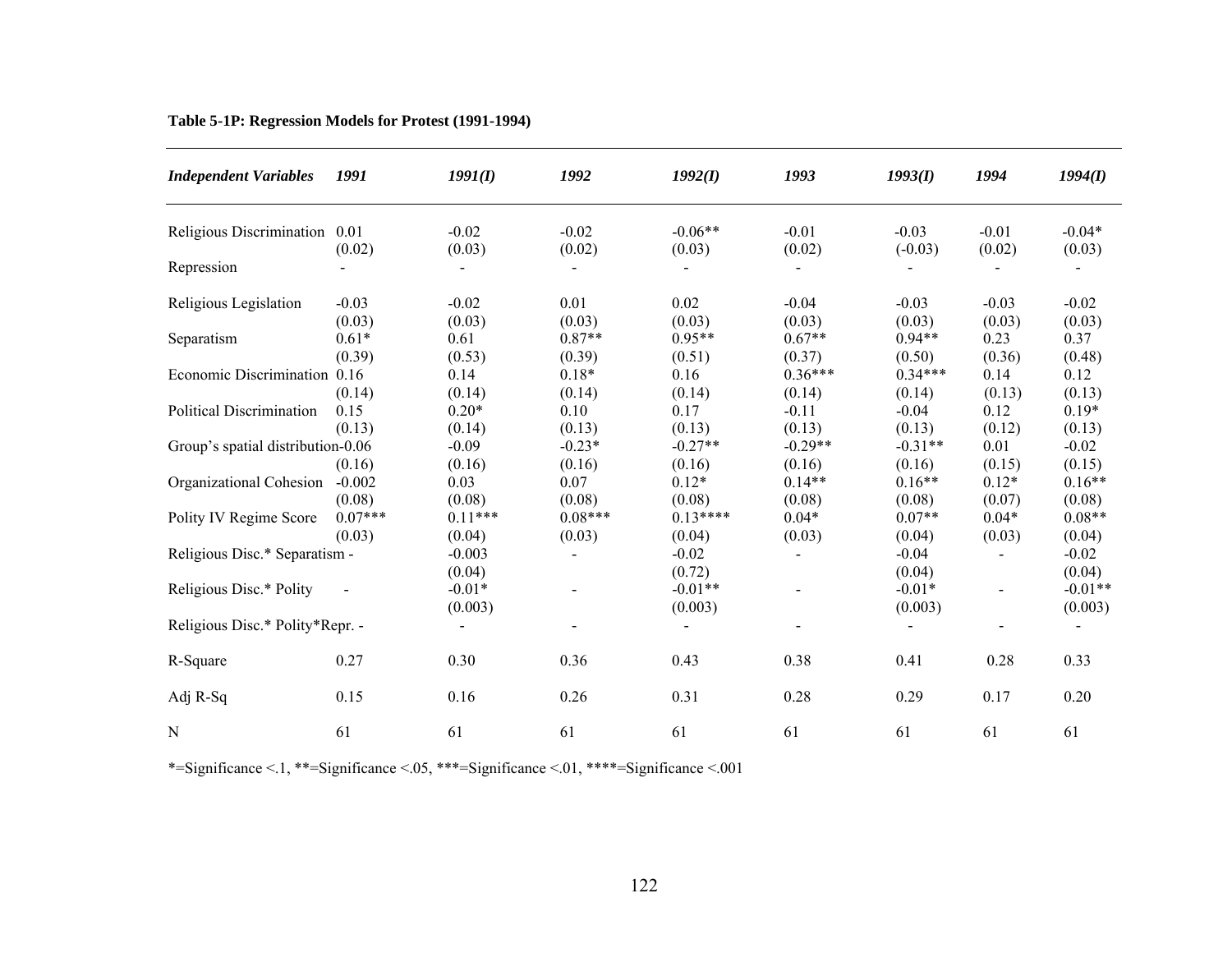|  |  | Table 5-2P: Regression Models for Protest (1995-1998) |
|--|--|-------------------------------------------------------|
|  |  |                                                       |

| <b>Independent Variables</b>        | 1995               | 1995(I)             | 1996             | 1996(I)              | 1997                | 1997(I)             | 1998                | 1998(I)             |
|-------------------------------------|--------------------|---------------------|------------------|----------------------|---------------------|---------------------|---------------------|---------------------|
| Religious Discrimination -0.02      |                    | $-0.03$             | $-0.01$          | 0.0008               | $-0.06**$           | $-0.05*$            | $-0.06**$           | $-0.07***$          |
|                                     | (0.02)             | (0.03)              | (0.02)           | (0.03)               | (0.03)              | (0.03)              | (0.02)              | (0.03)              |
| Repression                          |                    |                     |                  |                      | $0.13***$<br>(0.03) | $0.14***$<br>(0.04) | $0.11***$<br>(0.04) | $0.13***$<br>(0.04) |
| Religious Legislation               | $-0.05**$          | $-0.05**$           | $-0.06**$        | $-0.07***$           | $-0.01$             | $-0.02$             | $-0.06**$           | $-0.05**$           |
|                                     | (0.03)             | (0.03)              | (0.03)           | (0.03)               | (0.03)              | (0.03)              | (0.03)              | (0.03)              |
| Separatism                          | $0.69**$<br>(0.35) | $1.10**$<br>(0.47)  | $0.91**$         | $1.56***$            | 0.11                | 0.34                | $-0.29$             | $-0.51$             |
| Economic Discrimination 0.21*       |                    | $0.20*$             | (0.39)<br>0.12   | (0.53)<br>0.17       | (0.37)<br>$-0.11$   | (0.55)<br>$-0.08$   | (0.36)<br>0.07      | (0.52)<br>0.03      |
|                                     | (0.14)             | (0.14)              | (0.16)           | (0.16)               | (0.15)              | (0.15)              | (0.15)              | (0.15)              |
| Political Discrimination            | 0.09               | 0.17                | 0.09             | 0.13                 | $0.24**$            | $0.23*$             | $0.41***$           | $0.41***$           |
|                                     | (0.13)             | (0.14)              | (0.15)           | (0.15)               | (0.14)              | (0.15)              | (0.14)              | (0.15)              |
| Group's spatial distribution-0.29** |                    | $-0.31**$           | $-0.13$          | $-0.13$              | 0.08                | 0.09                | $0.27**$            | $0.26*$             |
|                                     | (0.15)             | (0.15)              | (0.17)           | (0.17)               | (0.15)              | (0.16)              | (0.15)              | (0.16)              |
| Organizational Cohesion 0.11*       | (0.07)             | $0.13**$<br>(0.07)  |                  | $\blacksquare$       |                     |                     |                     |                     |
| Polity IV Regime Score              | 0.007<br>(0.03)    | 0.03<br>(0.04)      | 0.0009<br>(0.03) | $-0.01$<br>(0.04)    | 0.03                | 0.02<br>(0.04)      | $0.06**$<br>(0.03)  | $0.08**$            |
| Religious Disc.* Separatism -       |                    | $-0.05*$            |                  | $-0.08**$            | (0.03)              | $-0.03$             |                     | (0.04)<br>0.03      |
| Religious Disc.* Polity             |                    | (0.04)<br>$-0.005*$ |                  | (0.04)<br>$-0.00004$ |                     | (0.04)<br>$-0.001$  |                     | (0.04)<br>$-0.004$  |
| Religious Disc.* Polity*Repr. -     |                    | (0.003)             |                  | (0.003)              |                     | (0.004)<br>0.0002   |                     | (0.003)<br>0.0003   |
| R-Square                            | 0.33               | 0.38                | 0.23             | 0.28                 | 0.38                | (0.00035)<br>0.40   | 0.53                | (0.0003)<br>0.54    |
| Adj R-Sq                            | 0.23               | 0.26                | 0.13             | 0.15                 | 0.29                | 0.26                | 0.45                | 0.44                |
| N                                   | 61                 | 61                  | 61               | 61                   | 61                  | 61                  | 61                  | 61                  |

\*=Significance <.1, \*\*=Significance <.05, \*\*\*=Significance <.01, \*\*\*\*=Significance <.001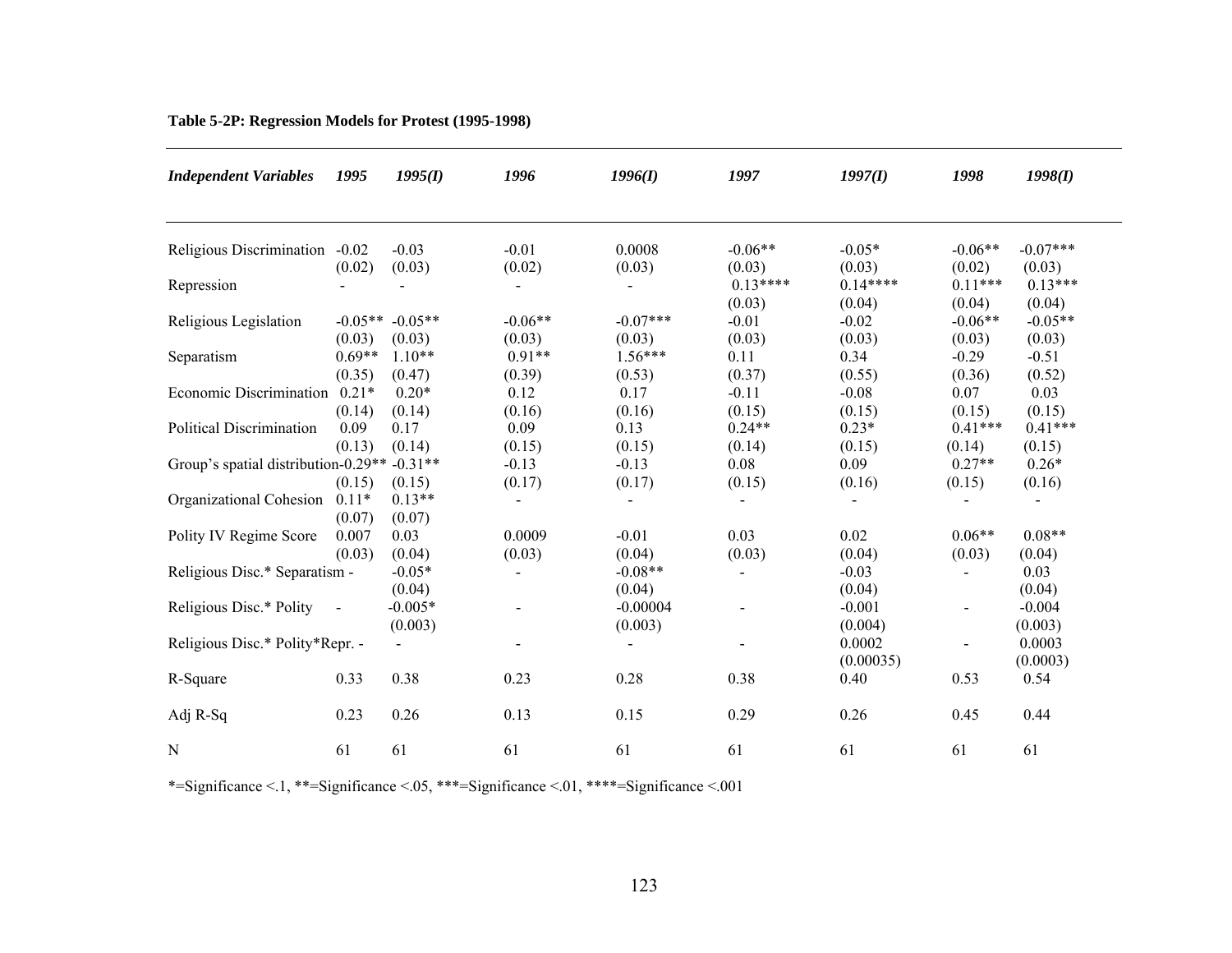| <b>Independent Variables</b>       | 1999       | 1999(I)    | 2000      | 2000(I)   | 2001           | 2001(I)   | 2002           | 2002(I)      | 2003      | 2003(I)   |
|------------------------------------|------------|------------|-----------|-----------|----------------|-----------|----------------|--------------|-----------|-----------|
| Religious Discrimination           | $-0.09***$ | $-0.10***$ | $-0.06**$ | $-0.07**$ | $-0.04$        | $-0.04$   | $-0.03$        | $-0.005$     | $-0.02$   | $-0.02$   |
|                                    | (0.03)     | (0.03)     | (0.03)    | (0.04)    | (0.03)         | (0.04)    | (0.03)         | (0.03)       | (0.03)    | (0.03)    |
| Repression                         | $0.14***$  | $0.14***$  | $0.06*$   | $0.09**$  | $0.07***$      | $0.10**$  | 0.03           | 0.03         | $0.06***$ | $0.06***$ |
|                                    | (0.04)     | (0.05)     | (0.04)    | (0.05)    | (0.03)         | (0.04)    | (0.03)         | (0.03)       | (0.02)    | (0.02)    |
| Religious Legislation              | 0.01       | 0.04       | $-0.05*$  | $-0.04$   | $-0.04*$       | $-0.03$   | $-0.05*$       | $-0.07**$    | $-0.03$   | $-0.03$   |
|                                    | (0.03)     | (0.03)     | (0.03)    | (0.04)    | (0.03)         | (0.04)    | (0.03)         | (0.03)       | (0.03)    | (0.03)    |
| Separatism                         | $-0.58*$   | $-0.86*$   | 0.58      | 0.37      | 0.56           | 0.20      | 0.14           | $-0.18$      | $0.49*$   | $0.74*$   |
|                                    | (0.42)     | (0.62)     | (0.48)    | (0.75)    | (0.47)         | (0.70)    | (0.45)         | (0.60)       | (0.36)    | (0.52)    |
| Economic Discrimination 0.13       |            | 0.10       | $0.31*$   | 0.25      | 0.02           | $-0.07$   | 0.10           | 0.04         | 0.04      | 0.08      |
|                                    | (0.17)     | (0.18)     | (0.19)    | (0.21)    | (0.19)         | (0.20)    | (0.17)         | (0.17)       | (0.14)    | (0.15)    |
| Political Discrimination           | 0.12       | 0.12       | 0.08      | 0.07      | 0.04           | 0.003     | 0.04           | 0.06         | $-0.06$   | $-0.07$   |
|                                    | (0.17)     | (0.17)     | (0.19)    | (0.20)    | (0.19)         | (0.20)    | (0.20)         | (0.18)       | (0.16)    | (0.16)    |
| Group's spatial distribution 0.29* |            | 0.20       | $-0.19$   | $-0.17$   | $-0.14$        | $-0.09$   | $\overline{a}$ |              |           |           |
|                                    | (0.18)     | (0.19)     | (0.21)    | (0.22)    | (0.20)         | (0.21)    |                |              |           |           |
| Organizational Cohesion            |            |            |           |           |                |           |                |              |           |           |
| Polity IV Regime Score             | 0.04       | $0.09**$   | 0.02      | 0.04      | 0.002          | 0.02      | 0.02           | 0.006        | 0.001     | $-0.02$   |
|                                    | (0.03)     | (0.05)     | (0.04)    | (0.06)    | (0.04)         | (0.06)    | (0.03)         | (0.05)       | (0.03)    | (0.05)    |
| Religious Disc.* Separatism -      |            | 0.03       |           | 0.008     |                | 0.02      |                | 0.06         |           | $-0.03$   |
|                                    |            | (0.05)     |           | (0.06)    |                | (0.06)    |                | (0.05)       |           | (0.05)    |
| Religious Disc.* Polity            |            | $-0.003$   |           | $-0.005$  |                | $-0.006$  |                | $-0.006$     |           | 0.004     |
|                                    |            | (0.004)    |           | (0.006)   |                | (0.006)   |                | (0.005)      |           | (0.004)   |
| Religious Disc.* Polity*Repr. -    |            | $-0.0002$  |           | 0.0003    | $\blacksquare$ | $0.0005*$ |                | $0.0007$ *** |           | 0.0001    |
|                                    |            | (0.0003)   |           | (0.0003)  |                | (0.0003)  |                | (0.0002)     |           | (0.0002)  |
| R-Square                           | 0.33       | 0.37       | 0.28      | 0.30      | 0.20           | 0.23      | 0.17           | 0.28         | 0.26      | 0.28      |
| Adj R-Sq                           | 0.23       | 0.23       | 0.17      | 0.14      | 0.07           | 0.06      | 0.06           | 0.13         | 0.16      | 0.13      |
| N                                  | 61         | 61         | 61        | 61        | 61             | 61        | 61             | 61           | 61        | 61        |

### **Table 5-3P: Regression Models for Protest (1999-2003)**

\*=Significance <.1, \*\*=Significance <.05, \*\*\*=Significance <.01, \*\*\*\*=Significance <.001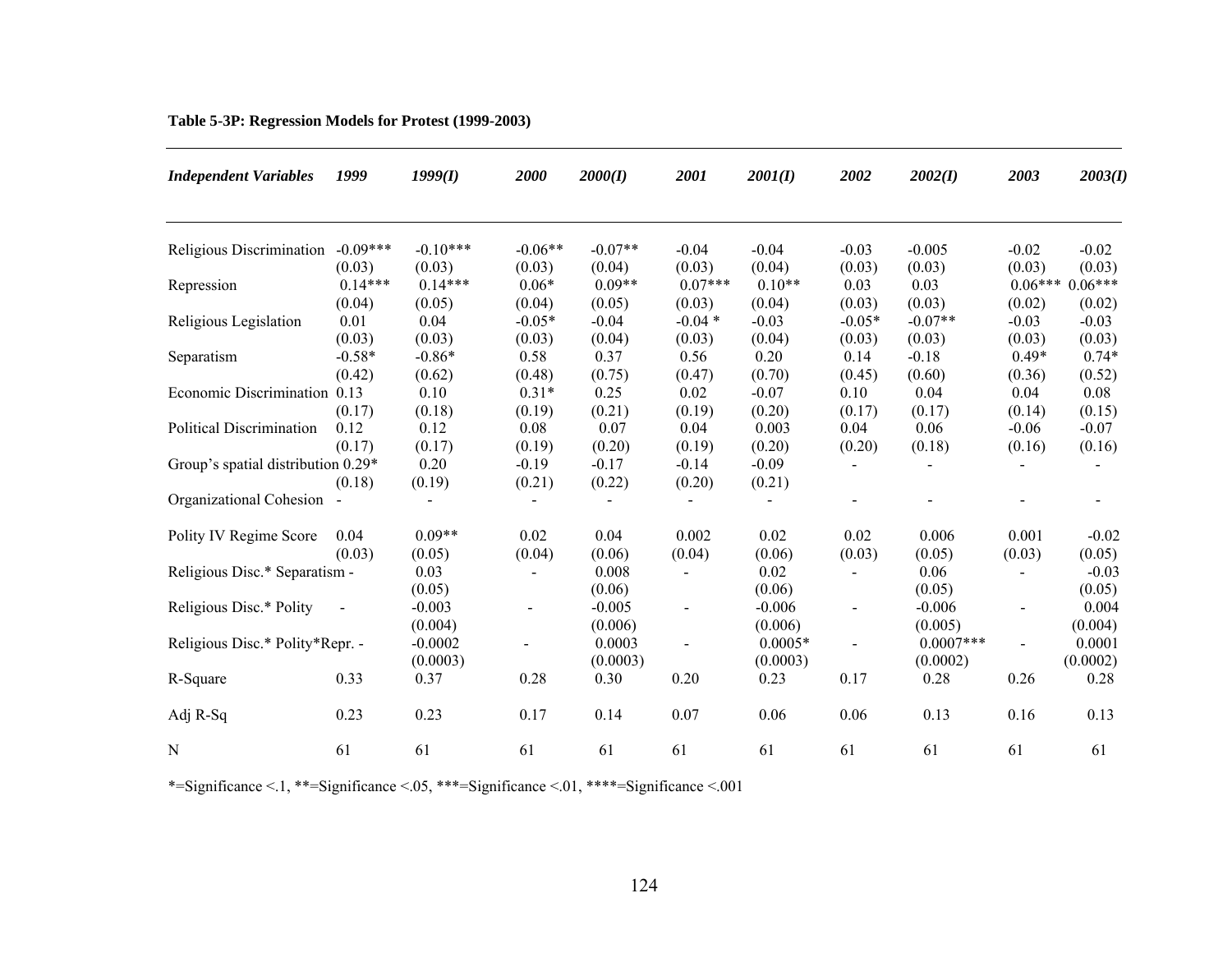|  | Table 5-1R: Regression Models for Rebellion (1991-1994) |  |  |  |
|--|---------------------------------------------------------|--|--|--|
|  |                                                         |  |  |  |

| <b>Independent Variables</b>                                                                  | 1991                          | 1991(I)                       | 1992                          | 1992(I)                       | 1993                          | 1993(I)                     | 1994                         | 1994(I)                       |
|-----------------------------------------------------------------------------------------------|-------------------------------|-------------------------------|-------------------------------|-------------------------------|-------------------------------|-----------------------------|------------------------------|-------------------------------|
| Religious Discrimination -0.007                                                               |                               | $-0.006$                      | 0.03                          | 0.01                          | 0.03                          | 0.04                        | 0.005                        | 0.03                          |
| Repression                                                                                    | (0.35)                        | (0.05)                        | (0.03)                        | (0.04)                        | (0.03)                        | (0.04)                      | (0.03)                       | (0.04)                        |
| Religious Legislation                                                                         | $-0.08**$                     | $-0.08**$                     | $-0.07**$                     | $-0.07*$                      | $-0.06*$                      | $-0.07*$                    | $-0.04$                      | $-0.06*$                      |
| Separatism                                                                                    | (0.04)<br>$1.90***$<br>(0.56) | (0.04)<br>$2.53***$<br>(0.76) | (0.04)<br>$1.81***$<br>(0.51) | (0.04)<br>$1.73***$<br>(0.70) | (0.04)<br>$1.50***$<br>(0.53) | (0.04)<br>2.18***<br>(0.72) | (0.04)<br>$1.03**$<br>(0.54) | (0.04)<br>$2.15***$<br>(0.71) |
| Economic Discrimination -0.03                                                                 | (0.20)                        | 0.01<br>(0.21)                | 0.03<br>(0.18)                | 0.01<br>(0.19)                | 0.04<br>(0.19)                | 0.07<br>(0.20)              | 0.06<br>(0.20)               | 0.16<br>(0.20)                |
| Political Discrimination                                                                      | $0.58***$<br>(0.19)           | $0.63***$<br>(0.20)           | $0.48***$<br>(0.17)           | $0.50***$<br>(0.18)           | $0.23*$<br>(0.18)             | $0.29*$<br>(0.19)           | 0.14<br>(0.18)               | 0.19<br>(0.18)                |
| Group's spatial distribution0.34*                                                             | (0.24)                        | $0.33*$<br>(0.24)             | $0.28*$<br>(0.21)             | 0.27<br>(0.22)                | 0.28<br>(0.22)                | 0.28<br>(0.23)              | 0.29<br>(0.23)               | $0.30*$<br>(0.22)             |
| Organizational Cohesion                                                                       | 0.04<br>(0.11)                | 0.05<br>(0.12)                | $-0.01$<br>(0.10)             | 0.006<br>(0.11)               | $-0.03$<br>(0.109)            | $-0.03$<br>(0.11)           | $-0.001$<br>(0.11)           | $-0.02$<br>(0.11)             |
| Polity IV Regime Score                                                                        | $-0.07**$<br>(0.04)           | $-0.06$<br>(0.06)             | $-0.01$<br>(0.04)             | 0.01<br>(0.05)                | $-0.002$<br>(0.04)            | $-0.003$<br>(0.05)          | $-0.01$<br>(0.04)            | $-0.03$<br>(0.05)             |
| Religious Disc.* Separatism -                                                                 |                               | $-0.08$<br>(0.06)             | $\blacksquare$                | 0.007<br>(0.06)               |                               | $-0.09*$<br>(0.06)          | $\overline{\phantom{a}}$     | $-0.14**$<br>(0.06)           |
| Religious Disc.* Polity                                                                       |                               | $-0.003$<br>(0.005)           |                               | $-0.003$<br>(0.005)           |                               | $-0.001$<br>(0.005)         |                              | $-0.0003$<br>(0.005)          |
| Religious Disc.* Polity*Repr.-                                                                |                               |                               |                               |                               |                               |                             |                              |                               |
| R-Square                                                                                      | 0.45                          | 0.47                          | 0.43                          | 0.44                          | 0.30                          | 0.33                        | 0.20                         | 0.28                          |
| Adj R-Sq                                                                                      | 0.37                          | 0.36                          | 0.34                          | 0.32                          | 0.19                          | 0.19                        | 0.07                         | 0.13                          |
| N<br>*=Significance <.1, **=Significance <.05, ***=Significance <.01, ****=Significance <.001 | 61                            | 61                            | 61                            | 61                            | 61                            | 61                          | 61                           | 61                            |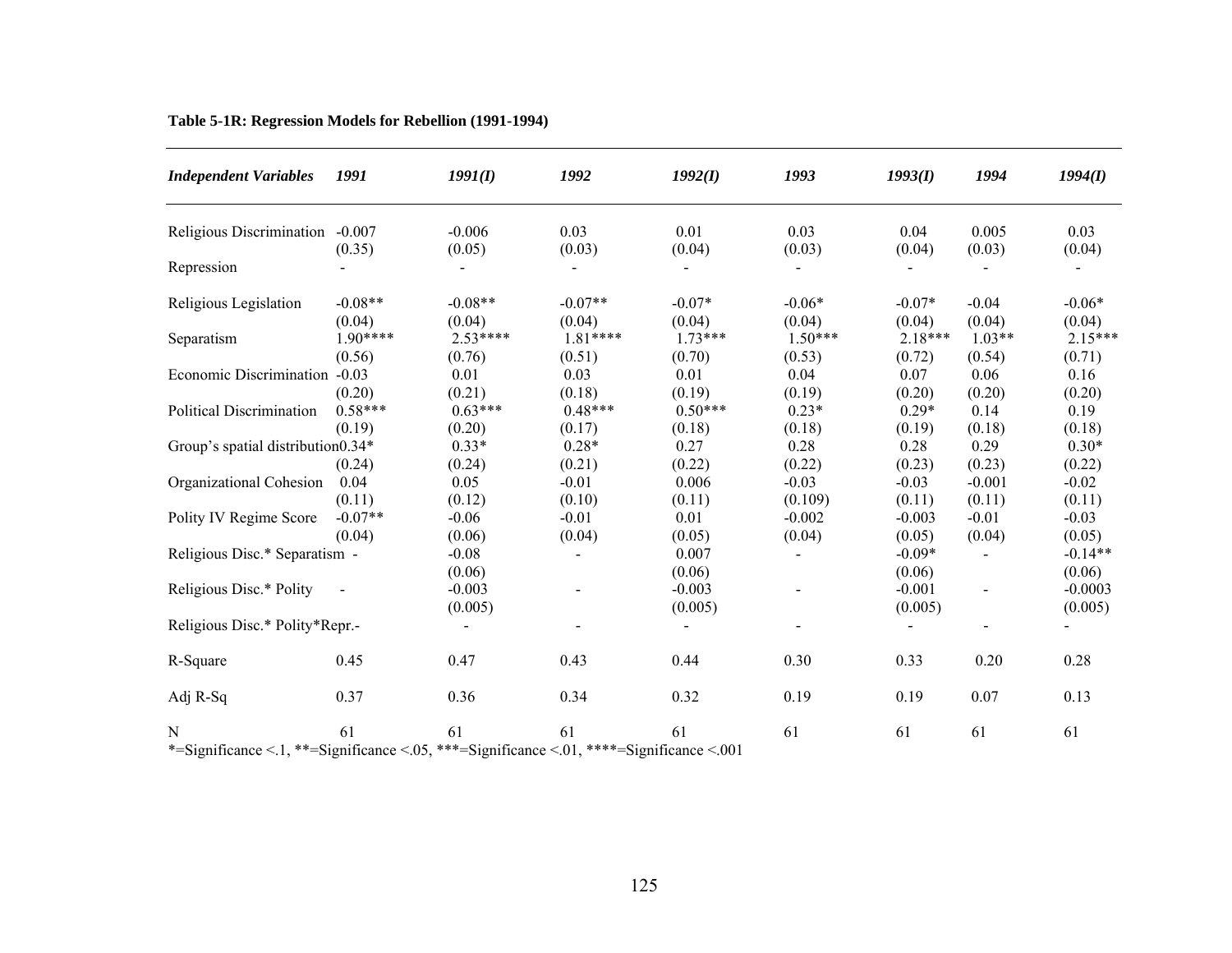| Table 5-2R: Regression Models for Rebellion (1995-1998) |  |  |
|---------------------------------------------------------|--|--|
|                                                         |  |  |

| <b>Independent Variables</b>                                                             | 1995      | 1995(I)    | 1996           | 1996(I)    | 1997           | 1997(I)      | 1998                         | 1998(I)   |
|------------------------------------------------------------------------------------------|-----------|------------|----------------|------------|----------------|--------------|------------------------------|-----------|
| Religious Discrimination 0.002                                                           |           | 0.05       | $-0.02$        | 0.02       | $-0.07**$      | $-0.03$      | $-0.04*$                     | $-0.03$   |
|                                                                                          | (0.03)    | (0.04)     | (0.03)         | (0.04)     | (0.03)         | (0.04)       | (0.03)                       | (0.03)    |
| Repression                                                                               |           |            |                |            | $0.17***$      | $0.19***$    | $0.17***$                    | $0.19***$ |
|                                                                                          |           |            |                |            | (0.04)         | (0.04)       | (0.04)                       | (0.05)    |
| Religious Legislation                                                                    | $-0.08**$ | $-0.11***$ | $-0.06**$      | $-0.08**$  | 0.004          | $-0.02$      | $-0.01$                      | $-0.02$   |
|                                                                                          | (0.04)    | (0.04)     | (0.04)         | (0.04)     | (0.03)         | (0.49)       | (0.03)                       | (0.04)    |
| Separatism                                                                               | $0.85*$   | $2.16***$  | $0.92**$       | $2.22***$  | 0.56           | $1.60***$    | 0.49                         | $1.34**$  |
|                                                                                          | (0.55)    | (0.71)     | (0.49)         | (0.63)     | (0.46)         | (0.59)       | (0.45)                       | (0.61)    |
| Economic Discrimination                                                                  | 0.09      | 0.22       | 0.16           | $0.26*$    | $-0.12$        | $-0.02$      | $-0.13$                      | $-0.10$   |
|                                                                                          | (0.22)    | (0.21)     | (0.20)         | (0.19)     | (0.18)         | (1.17)       | (0.18)                       | (0.18)    |
| Political Discrimination                                                                 | 0.15      | 0.17       | 0.15           | 0.20       | 0.11           | 0.11         | 0.07                         | 0.14      |
|                                                                                          | (0.21)    | (0.20)     | (0.19)         | (0.18)     | (0.17)         | (0.17)       | (0.17)                       | (0.17)    |
| Group's spatial distribution0.43**                                                       |           | $0.46**$   | $0.33*$        | $0.36**$   | 0.19           | $0.24*$      | 0.19                         | 0.19      |
|                                                                                          | (0.23)    | (0.22)     | (0.21)         | (0.20)     | (0.19)         | (0.17)       | (0.19)                       | (0.19)    |
| Organizational Cohesion                                                                  | $-0.07$   | $-0.12$    | $\blacksquare$ |            |                |              |                              |           |
|                                                                                          | (0.11)    | (0.11)     |                |            |                |              |                              |           |
| Polity IV Regime Score                                                                   | $-0.003$  | $-0.06$    | $-0.03$        | $-0.08*$   | $-0.003$       | $-0.03$      | 0.009                        | 0.02      |
|                                                                                          | (0.04)    | (0.05)     | (0.04)         | (0.05)     | (0.03)         | (0.04)       | (0.03)                       | (0.05)    |
| Religious Disc.* Separatism -                                                            |           | $-0.16***$ |                | $-0.16***$ | $\blacksquare$ | $-0.14***$   | $\qquad \qquad \blacksquare$ | $-0.10**$ |
|                                                                                          |           | (0.06)     |                | (0.05)     |                | (0.05)       |                              | (0.05)    |
| Religious Disc.* Polity                                                                  |           | 0.004      |                | 0.002      |                | $-0.004$     | $\blacksquare$               | $-0.004$  |
|                                                                                          |           | (0.005)    |                | (0.004)    |                | (0.004)      |                              | (0.004)   |
| Religious Disc.* Polity*Repr. -                                                          |           |            |                |            |                | $0.0007$ *** | $\overline{a}$               | 0.0002    |
|                                                                                          |           |            |                |            |                | (0.0003)     |                              | (0.0003)  |
| R-Square                                                                                 | 0.22      | 0.33       | 0.25           | 0.37       | 0.37           | 0.52         | 0.35                         | 0.43      |
| Adj R-Sq                                                                                 | 0.10      | 0.20       | 0.15           | 0.25       | 0.27           | 0.42         | 0.25                         | 0.30      |
| $\mathbf N$                                                                              | 61        | 61         | 61             | 61         | 61             | 61           | 61                           | 61        |
| *=Significance <.1, **=Significance <.05, ***=Significance <.01, ****=Significance <.001 |           |            |                |            |                |              |                              |           |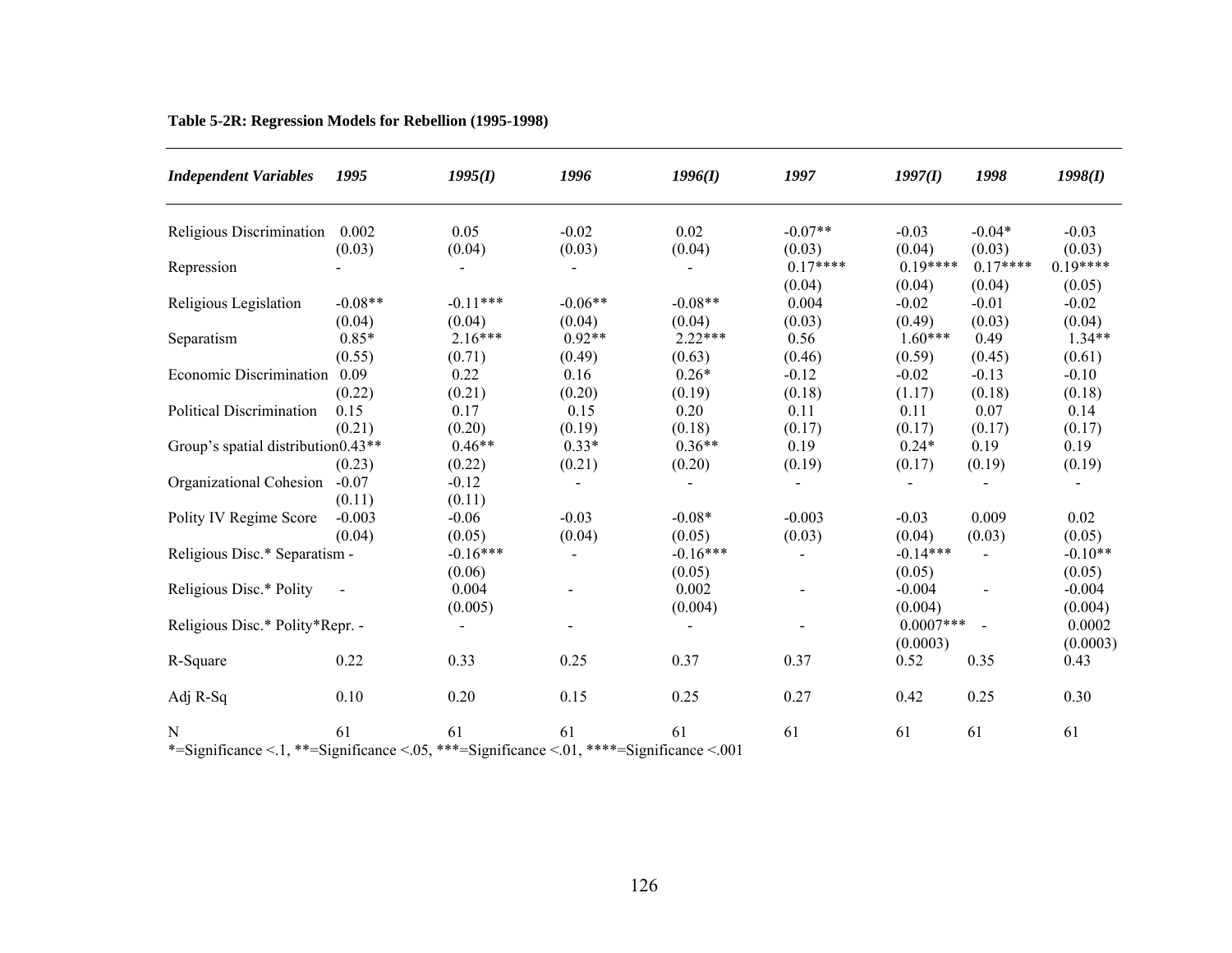| <b>Independent Variables</b>                                                             | 1999           | 1999(I)       | 2000      | 2000(I)    | 2001      | 200I(I)     | 2002           | 2002(I)    | 2003      | 2003(I)            |
|------------------------------------------------------------------------------------------|----------------|---------------|-----------|------------|-----------|-------------|----------------|------------|-----------|--------------------|
| Religious Discrimination                                                                 | $-0.06**$      | $-0.04$       | $-0.06**$ | $-0.05**$  | $-0.05**$ | $-0.02$     | $-0.03*$       | $-0.007$   | $-0.04*$  | $-0.02$            |
|                                                                                          | (0.03)         | (0.04)        | (0.03)    | (0.03)     | (0.02)    | (0.03)      | (0.02)         | (0.03)     | (0.03)    | (0.03)             |
| Repression                                                                               | $0.18***$      | 0.18          | $0.18***$ | $0.21***$  | $0.14***$ | $0.18***$   | $0.10***$      | $0.10***$  |           | $0.13****0.13****$ |
|                                                                                          | (0.05)         | $(0.05)$ **** | (0.03)    | (0.03)     | (0.03)    | (0.03)      | (0.02)         | (0.02)     | (0.02)    | (0.02)             |
| Religious Legislation                                                                    | $-0.02$        | $-0.03$       | $-0.03$   | $-0.03$    | $-0.02$   | $-0.01$     | $-0.004$       | $-0.03$    | $-0.0005$ | $-0.008$           |
|                                                                                          | (0.03)         | (0.04)        | (0.03)    | (0.03)     | (0.03)    | (0.03)      | (0.03)         | (0.03)     | (0.03)    | (0.03)             |
| Separatism                                                                               | $-0.10$        | 0.69          | 2.24      | 0.50       | $1.04***$ | $1.20**$    | $0.48*$        | $0.81*$    | 0.25      | $0.88*$            |
|                                                                                          | (0.45)         | (0.65)        | (0.36)    | (0.52)     | (0.38)    | (0.50)      | (0.35)         | (0.49)     | (0.36)    | (0.52)             |
| Economic Discrimination                                                                  | $-0.08$        | $-0.05$       | $-0.12$   | $-0.11$    | $-0.02$   | $-0.07$     | $-0.08$        | $-0.05$    | $-0.12$   | $-0.05$            |
|                                                                                          | (0.19)         | (0.19)        | (0.14)    | (0.15)     | (0.15)    | (0.15)      | (0.13)         | (0.14)     | (0.14)    | (0.15)             |
| <b>Political Discrimination</b>                                                          | $-0.08$        | $-0.01$       | 0.09      | 0.09       | 0.03      | 0.001       | $-0.006$       | 0.009      | $-0.04$   | $-0.03$            |
|                                                                                          | (0.18)         | (0.18)        | (0.14)    | (0.14)     | (0.16)    | (0.14)      | (0.15)         | (0.15)     | (0.16)    | (0.16)             |
| Group's spatial distribution                                                             | $0.32*$        | $0.34**$      | 0.17      | $0.24*$    | $-0.06$   | 0.03        |                |            |           |                    |
|                                                                                          | (0.19)         | (0.20)        | (0.15)    | (0.15)     | (0.16)    | (0.15)      |                |            |           |                    |
| Organizational Cohesion                                                                  |                |               |           |            |           |             |                |            |           |                    |
| Polity IV Regime Score                                                                   | 0.001          | $-0.007$      | $0.04*$   | 0.02       | $0.06**$  | 0.05        | $0.06**$       | 0.04       | 0.04      | 0.01               |
|                                                                                          | (0.03)         | (0.05)        | (0.03)    | (0.04)     | (0.03)    | (0.04)      | (0.03)         | (0.04)     | (0.03)    | (0.05)             |
| Religious Disc.* Separatism                                                              |                | $-0.09*$      |           | $-0.05$    |           | $-0.05$     | $\blacksquare$ | $-0.03$    |           | $-0.07*$           |
|                                                                                          |                | (0.06)        |           | (0.04)     |           | (0.04)      |                | (0.04)     |           | (0.05)             |
| Religious Disc.* Polity                                                                  |                | $-0.002$      |           | $-0.003$   |           | $-0.006$    | $\overline{a}$ | $-0.003$   |           | 0.001              |
|                                                                                          |                | (0.004)       |           | (0.004)    |           | (0.004)     |                | (0.004)    |           | (0.004)            |
| Religious Disc.* Polity*Repr.                                                            | $\blacksquare$ | 0.0001        |           | $0.0004**$ |           | $0.0008***$ |                | $0.0004**$ |           | $-0.00007$         |
|                                                                                          |                | (0.0003)      |           | (0.0002)   |           | (0.0002)    |                | (0.0002)   |           | (0.0002)           |
| R-Square                                                                                 | 0.32           | 0.38          | 0.57      | 0.62       | 0.54      | 0.65        | 0.53           | 0.58       | 0.52      | 0.55               |
| Adj R-Sq                                                                                 | 0.22           | 0.24          | 0.50      | 0.54       | 0.47      | 0.57        | 0.46           | 0.49       | 0.46      | 0.46               |
| N                                                                                        | 61             | 61            | 61        | 61         | 61        | 61          | 60             | 60         | 60        | 60                 |
| *=Significance <.1, **=Significance <.05, ***=Significance <.01, ****=Significance <.001 |                |               |           |            |           |             |                |            |           |                    |

### **Table 5-3R: Regression Models for Rebellion (1999-2003)**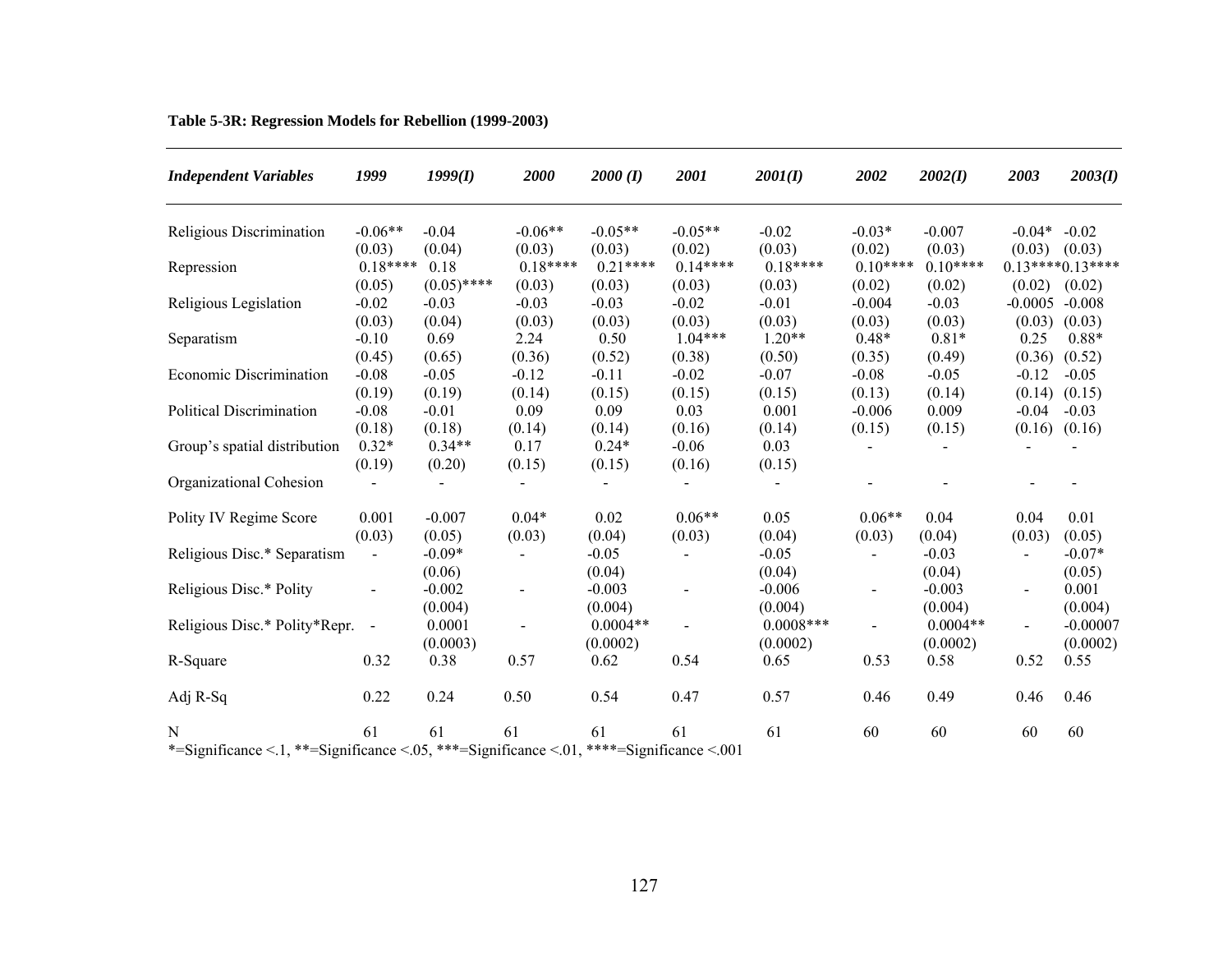| Table 5-P: Overall Model Performance for Protest <sup>1</sup> |
|---------------------------------------------------------------|
|---------------------------------------------------------------|

<span id="page-138-0"></span>

|            | H <sub>1</sub> a | H2a          | H <sub>3a</sub> | H <sub>4a</sub> | H <sub>5a</sub> | H <sub>6a</sub> | H7a             | Yearly             |
|------------|------------------|--------------|-----------------|-----------------|-----------------|-----------------|-----------------|--------------------|
|            |                  |              |                 |                 |                 |                 |                 | $\frac{0}{0}$      |
| 1991       | not              | not          | not             | not             | <b>NA</b>       | NA              | NA              | 100% not           |
|            | confirmed        | confirmed    | confirmed       | confirmed       |                 |                 |                 | confirmed          |
| 1991 $(I)$ | not              | not          | not             | confirmed       | not             | contradicted    | <b>NA</b>       | 66.4 % not         |
|            | confirmed        | confirmed    | confirmed       |                 | confirmed       |                 |                 | confirmed          |
|            |                  |              |                 |                 |                 |                 |                 | 16.6%              |
|            |                  |              |                 |                 |                 |                 |                 | confirmed          |
|            |                  |              |                 |                 |                 |                 |                 | 16.6%              |
|            |                  |              |                 |                 |                 |                 |                 | contradicted       |
| 1992       | not              | not          | confirmed       | not             | <b>NA</b>       | NA              | <b>NA</b>       | 75% not            |
|            | confirmed        | confirmed    |                 | confirmed       |                 |                 |                 | confirmed          |
|            |                  |              |                 |                 |                 |                 |                 | 25%                |
|            |                  |              |                 |                 |                 |                 |                 | confirmed          |
| 1992 $(I)$ | contradicted     | not          | not             | not             | not             | contradicted    | <b>NA</b>       | 66.4 % not         |
|            |                  | confirmed    | confirmed       | confirmed       | confirmed       |                 |                 | confirmed          |
|            |                  |              |                 |                 |                 |                 |                 | 33.3%              |
|            |                  |              |                 |                 |                 |                 |                 | contradicted       |
| 1993       | not              | not          | confirmed       | not             | $\overline{NA}$ | <b>NA</b>       | $\overline{NA}$ | 75% not            |
|            | confirmed        | confirmed    |                 | confirmed       |                 |                 |                 | confirmed          |
|            |                  |              |                 |                 |                 |                 |                 | 25%                |
|            |                  |              |                 |                 |                 |                 |                 | confirmed          |
| 1993 $(I)$ | not              | not          | confirmed       | not             | not             | contradicted    | <b>NA</b>       | 66.4 % not         |
|            | confirmed        | confirmed    |                 | confirmed       | confirmed       |                 |                 | confirmed          |
|            |                  |              |                 |                 |                 |                 |                 | 16.6%              |
|            |                  |              |                 |                 |                 |                 |                 | confirmed          |
|            |                  |              |                 |                 |                 |                 |                 | 16.6%              |
|            |                  |              |                 |                 |                 |                 |                 | contradicted       |
| 1994       | not              | not          | not             | not             | <b>NA</b>       | <b>NA</b>       | <b>NA</b>       | 100% not           |
|            | confirmed        | confirmed    | confirmed       | confirmed       |                 |                 |                 | confirmed          |
| 1994 $(I)$ | contradicted     | not          | not             | confirmed       | not             | contradicted    | <b>NA</b>       | 49.8% not          |
|            |                  | confirmed    | confirmed       |                 | confirmed       |                 |                 | confirmed          |
|            |                  |              |                 |                 |                 |                 |                 | 16.6%<br>confirmed |
|            |                  |              |                 |                 |                 |                 |                 | 33.3%              |
|            |                  |              |                 |                 |                 |                 |                 | contradicted       |
|            | not              | contradicted | confirmed       | not             | <b>NA</b>       | <b>NA</b>       | <b>NA</b>       | 50% not            |
| 1995       | confirmed        |              |                 | confirmed       |                 |                 |                 | confirmed          |
|            |                  |              |                 |                 |                 |                 |                 | 25%                |
|            |                  |              |                 |                 |                 |                 |                 | confirmed          |
|            |                  |              |                 |                 |                 |                 |                 | 25%                |
|            |                  |              |                 |                 |                 |                 |                 | contradicted       |
| 1995 $(I)$ | not              | contradicted | confirmed       | not             | contradicted    | contradicted    | <b>NA</b>       | 33.3% not          |
|            | confirmed        |              |                 | confirmed       |                 |                 |                 | confirmed          |
|            |                  |              |                 |                 |                 |                 |                 | 16.6%              |
|            |                  |              |                 |                 |                 |                 |                 | confirmed          |
|            |                  |              |                 |                 |                 |                 |                 | 49.8%              |
|            |                  |              |                 |                 |                 |                 |                 | contradicted       |
| 1996       | not              | contradicted | not             | not             | NA              | <b>NA</b>       | <b>NA</b>       | 75% not            |
|            | confirmed        |              | confirmed       | confirmed       |                 |                 |                 | confirmed          |

 1 For some cases, percentages are not precise due to rounding up.

 $\overline{\phantom{a}}$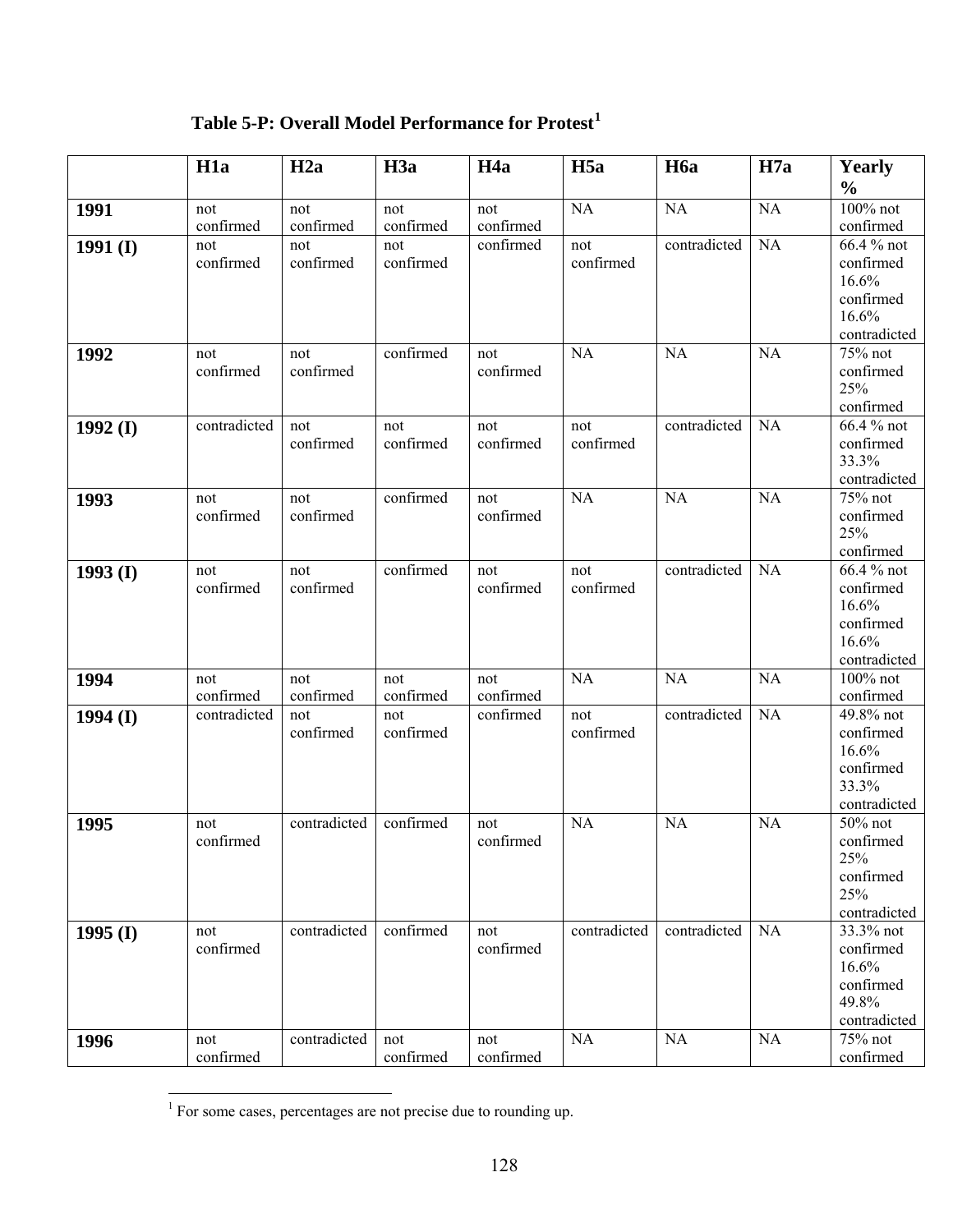|            |                  |                                     |                  |                  |                  |                  |                  | 25%                       |
|------------|------------------|-------------------------------------|------------------|------------------|------------------|------------------|------------------|---------------------------|
|            |                  |                                     |                  |                  |                  |                  |                  | contradicted              |
| 1996 $(I)$ | not<br>confirmed | contradicted                        | not<br>confirmed | not<br>confirmed | contradicted     | not<br>confirmed | <b>NA</b>        | 66.4 % not<br>confirmed   |
|            |                  |                                     |                  |                  |                  |                  |                  | 33.3%                     |
|            |                  |                                     |                  |                  |                  |                  |                  | contradicted              |
| 1997       | contradicted     | not                                 | not              | confirmed        | <b>NA</b>        | <b>NA</b>        | <b>NA</b>        | 50% not                   |
|            |                  | confirmed                           | confirmed        |                  |                  |                  |                  | confirmed                 |
|            |                  |                                     |                  |                  |                  |                  |                  | 25%                       |
|            |                  |                                     |                  |                  |                  |                  |                  | confirmed                 |
|            |                  |                                     |                  |                  |                  |                  |                  | 25%                       |
| 1997 $(I)$ | contradicted     | not                                 | not              | confirmed        | not              | not              | not              | contradicted<br>71.5% not |
|            |                  | confirmed                           | confirmed        |                  | confirmed        | confirmed        | confirmed        | confirmed                 |
|            |                  |                                     |                  |                  |                  |                  |                  | 14.3%                     |
|            |                  |                                     |                  |                  |                  |                  |                  | confirmed                 |
|            |                  |                                     |                  |                  |                  |                  |                  | 14.3%                     |
|            |                  |                                     |                  |                  |                  |                  |                  | contradicted              |
| 1998       | contradicted     | contradicted                        | not              | confirmed        | <b>NA</b>        | <b>NA</b>        | <b>NA</b>        | $25%$ not                 |
|            |                  |                                     | confirmed        |                  |                  |                  |                  | confirmed<br>25%          |
|            |                  |                                     |                  |                  |                  |                  |                  | confirmed                 |
|            |                  |                                     |                  |                  |                  |                  |                  | 50%                       |
|            |                  |                                     |                  |                  |                  |                  |                  | contradicted              |
| 1998 (I)   | contradicted     | contradicted                        | not              | confirmed        | not              | not              | not              | 57.2 % not                |
|            |                  |                                     | confirmed        |                  | confirmed        | confirmed        | confirmed        | confirmed                 |
|            |                  |                                     |                  |                  |                  |                  |                  | 14.3%                     |
|            |                  |                                     |                  |                  |                  |                  |                  | confirmed<br>28.6%        |
|            |                  |                                     |                  |                  |                  |                  |                  | contradicted              |
| 1999       | contradicted     | not                                 | not              | not              | <b>NA</b>        | <b>NA</b>        | <b>NA</b>        | 75% not                   |
|            |                  | confirmed                           | confirmed        | confirmed        |                  |                  |                  | confirmed                 |
|            |                  |                                     |                  |                  |                  |                  |                  | 25%                       |
|            |                  |                                     |                  |                  |                  |                  |                  | contradicted<br>85.8% not |
| 1999 $(I)$ | contradicted     | not<br>confirmed                    | not<br>confirmed | not<br>confirmed | not<br>confirmed | not<br>confirmed | not<br>confirmed | confirmed                 |
|            |                  |                                     |                  |                  |                  |                  |                  | 14.3%                     |
|            |                  |                                     |                  |                  |                  |                  |                  | contradicted              |
| 2000       |                  | contradicted contradicted confirmed |                  | not              | <b>NA</b>        | <b>NA</b>        | <b>NA</b>        | $25%$ not                 |
|            |                  |                                     |                  | confirmed        |                  |                  |                  | confirmed                 |
|            |                  |                                     |                  |                  |                  |                  |                  | 25%                       |
|            |                  |                                     |                  |                  |                  |                  |                  | confirmed<br>50%          |
|            |                  |                                     |                  |                  |                  |                  |                  | contradicted              |
| $2000$ (I) | contradicted     | not                                 | not              | not              | not              | not              | not              | 85.8% not                 |
|            |                  | confirmed                           | confirmed        | confirmed        | confirmed        | confirmed        | confirmed        | confirmed                 |
|            |                  |                                     |                  |                  |                  |                  |                  | 14.3%                     |
|            |                  |                                     |                  |                  |                  |                  |                  | contradicted              |
| 2001       | not              | contradicted                        | not              | not              | $\rm NA$         | <b>NA</b>        | <b>NA</b>        | 75% not                   |
|            | confirmed        |                                     | confirmed        | confirmed        |                  |                  |                  | confirmed<br>25%          |
|            |                  |                                     |                  |                  |                  |                  |                  | contradicted              |
|            |                  |                                     |                  |                  |                  |                  |                  |                           |
| $2001$ (I) | not              | not                                 | not              | not              | not              | not              | confirmed        | 75% not                   |
|            | confirmed        | confirmed                           | confirmed        | confirmed        | confirmed        | confirmed        |                  | confirmed                 |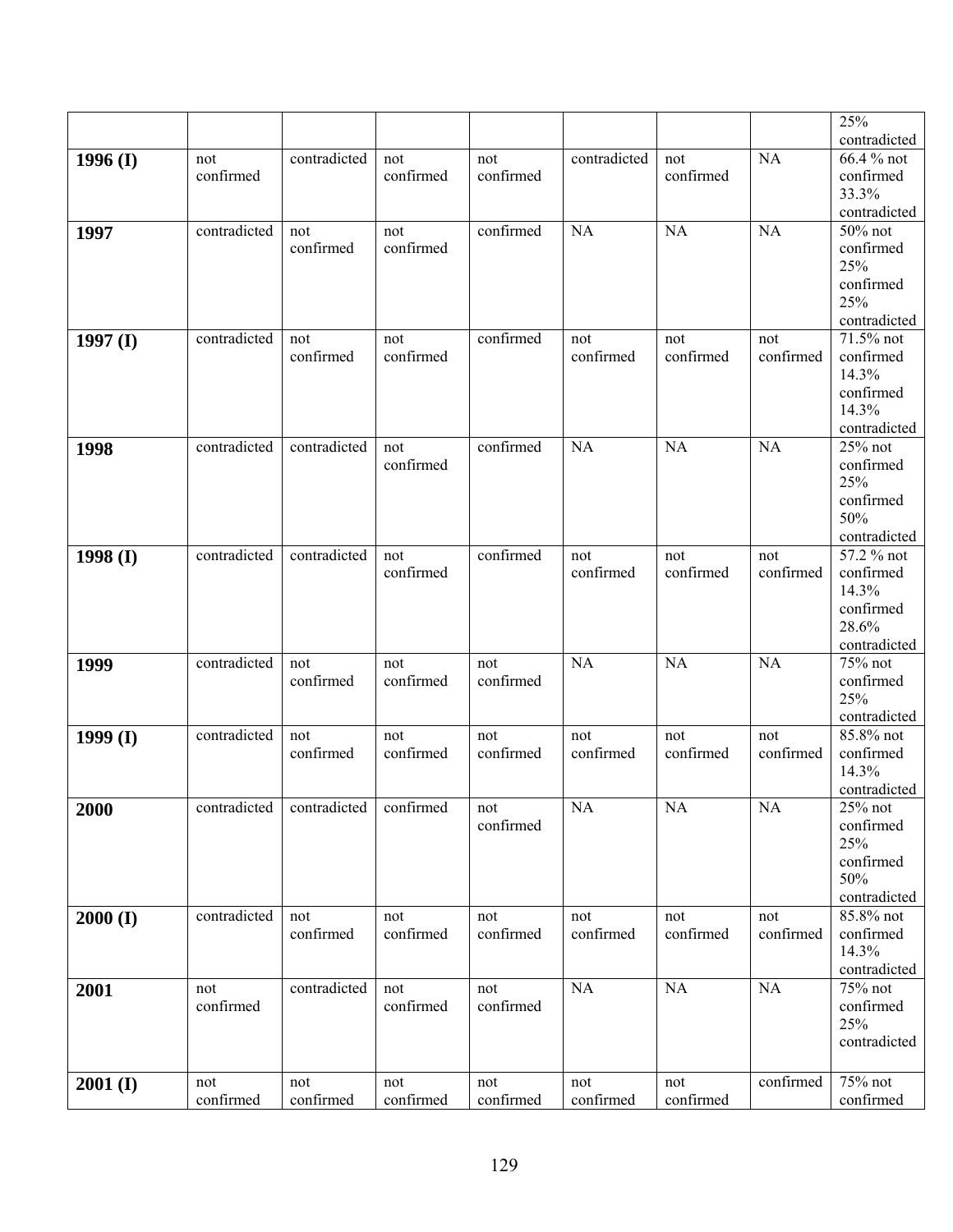| 2002                                           | not<br>confirmed                                         | contradicted                                             | not<br>confirmed                              | not<br>confirmed                              | <b>NA</b>                                       | <b>NA</b>                                          | <b>NA</b>                                       | 25%<br>confirmed<br>$75%$ not<br>confirmed<br>25%<br>contradicted        |
|------------------------------------------------|----------------------------------------------------------|----------------------------------------------------------|-----------------------------------------------|-----------------------------------------------|-------------------------------------------------|----------------------------------------------------|-------------------------------------------------|--------------------------------------------------------------------------|
| $2002$ (I)                                     | not<br>confirmed                                         | contradicted                                             | not<br>confirmed                              | not<br>confirmed                              | not<br>confirmed                                | not<br>confirmed                                   | confirmed                                       | $71.5\%$ not<br>confirmed<br>14.3%<br>confirmed<br>14.3%<br>contradicted |
| 2003                                           | not<br>confirmed                                         | not<br>confirmed                                         | not<br>confirmed                              | not<br>confirmed                              | NA                                              | <b>NA</b>                                          | <b>NA</b>                                       | $100\%$ not<br>confirmed                                                 |
| 2003(I)                                        | not<br>confirmed                                         | not<br>confirmed                                         | not<br>confirmed                              | not<br>confirmed                              | not<br>confirmed                                | not<br>confirmed                                   | not<br>confirmed                                | $100\%$ not<br>confirmed                                                 |
| <b>Total</b><br><b>Performance</b><br>of the H | $60.8\%$ not<br>confirmed<br><b>38</b> %<br>contradicted | $60.8\%$ not<br>confirmed<br><b>38</b> %<br>contradicted | $76\%$ not<br>confirmed<br>22.8%<br>confirmed | $76\%$ not<br>confirmed<br>22.8%<br>confirmed | 84.7% not<br>confirmed<br>15.4%<br>contradicted | $61.6\%$ not<br>confirmed<br>38.5%<br>contradicted | $71.5\%$ not<br>confirmed<br>28.6%<br>confirmed |                                                                          |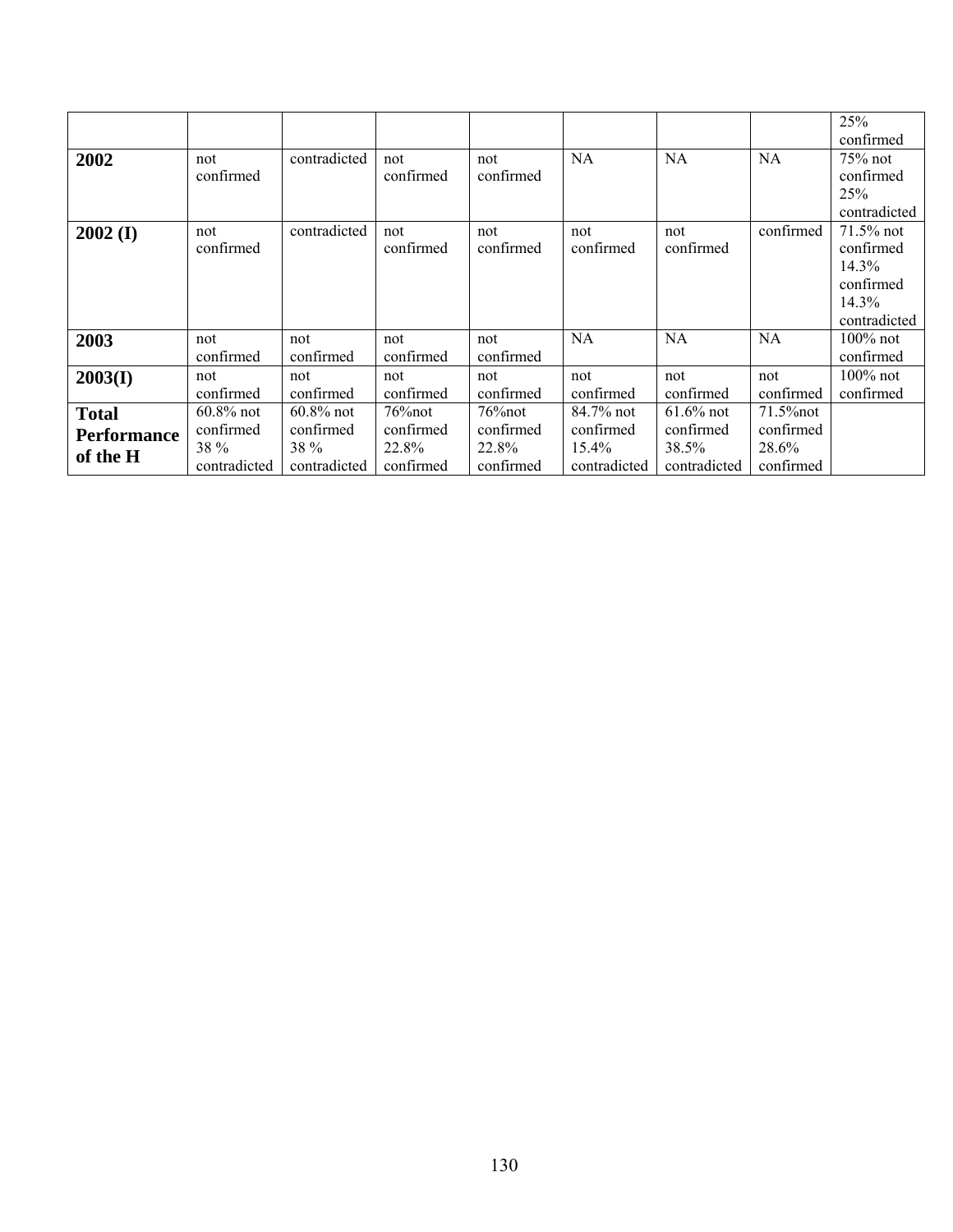| Table 5-R: Overall Model Performance for Rebellion <sup>2</sup> |
|-----------------------------------------------------------------|
|-----------------------------------------------------------------|

<span id="page-141-0"></span>

|            | H <sub>1</sub> b | H2b              | H <sub>3</sub> b | H <sub>4</sub> b | H5b              | H <sub>6</sub> b | H7b             | Yearly                                                                 |
|------------|------------------|------------------|------------------|------------------|------------------|------------------|-----------------|------------------------------------------------------------------------|
|            |                  | contradicted     |                  | confirmed        | <b>NA</b>        | <b>NA</b>        | $\overline{NA}$ | $\frac{0}{0}$<br>50 % not                                              |
| 1991       | not<br>confirmed |                  | not<br>confirmed |                  |                  |                  |                 | confirmed<br>25%<br>confirmed<br>25%<br>contradicted                   |
| 1991 $(I)$ | not<br>confirmed | contradicted     | not<br>confirmed | confirmed        | not<br>confirmed | not<br>confirmed | <b>NA</b>       | 66.4 % not<br>confirmed<br>16.6%<br>confirmed<br>16.6%<br>contradicted |
| 1992       | not<br>confirmed | contradicted     | not<br>confirmed | confirmed        | <b>NA</b>        | <b>NA</b>        | <b>NA</b>       | 50 % not<br>confirmed<br>25%<br>confirmed<br>25%<br>contradicted       |
| 1992 $(I)$ | not<br>confirmed | contradicted     | not<br>confirmed | confirmed        | not<br>confirmed | not<br>confirmed | <b>NA</b>       | 66.4 % not<br>confirmed<br>16.6%<br>confirmed<br>16.6%<br>contradicted |
| 1993       | not<br>confirmed | contradicted     | not<br>confirmed | confirmed        | <b>NA</b>        | <b>NA</b>        | <b>NA</b>       | 50 % not<br>confirmed<br>25%<br>confirmed<br>25%<br>contradicted       |
| 1993 $(I)$ | not<br>confirmed | contradicted     | not<br>confirmed | confirmed        | contradicted     | not<br>confirmed | <b>NA</b>       | 49.8% not<br>confirmed<br>16.6%<br>confirmed<br>33.2%<br>contradicted  |
| 1994       | not<br>confirmed | not<br>confirmed | not<br>confirmed | not<br>confirmed | <b>NA</b>        | NA               | <b>NA</b>       | $100\%$ not<br>confirmed                                               |
| 1994 $(I)$ | not<br>confirmed | contradicted     | not<br>confirmed | not<br>confirmed | contradicted     | not<br>confirmed | <b>NA</b>       | 66.4 % not<br>confirmed<br>33.2%<br>contradicted                       |
| 1995       | not<br>confirmed | contradicted     | not<br>confirmed | not<br>confirmed | <b>NA</b>        | <b>NA</b>        | <b>NA</b>       | 75 % not<br>confirmed<br>25%<br>contradicted                           |
| 1995 $(I)$ | not<br>confirmed | contradicted     | not<br>confirmed | not<br>confirmed | contradicted     | not<br>confirmed | <b>NA</b>       | 66.4 % not<br>confirmed                                                |

 2 For some cases, percentages are not precise due to rounding up.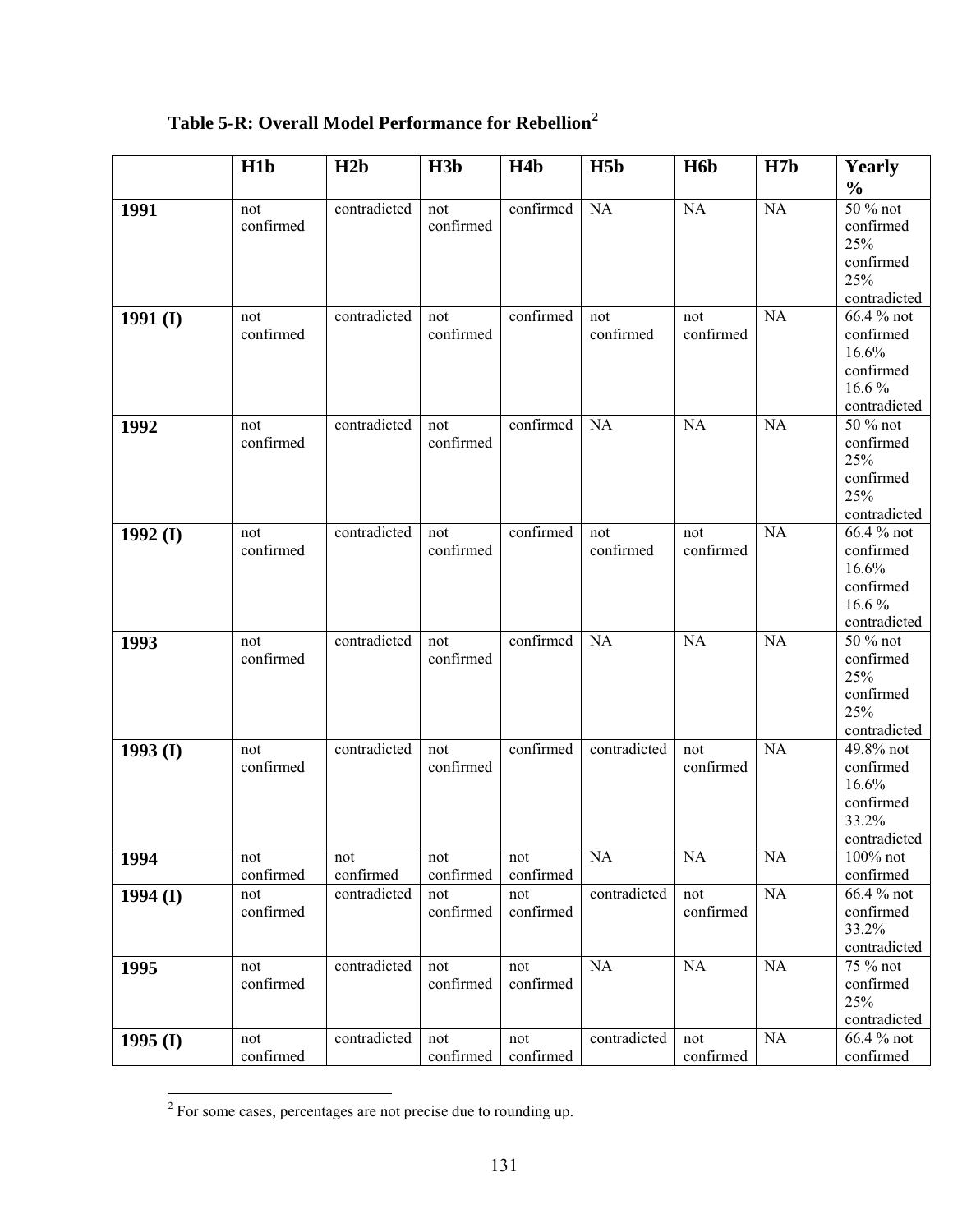|            |                    |                  |                  |                  |              |                  |                 | 33.2%                    |
|------------|--------------------|------------------|------------------|------------------|--------------|------------------|-----------------|--------------------------|
|            |                    | contradicted     |                  |                  | <b>NA</b>    | <b>NA</b>        | $\overline{NA}$ | contradicted<br>75 % not |
| 1996       | not<br>confirmed   |                  | not<br>confirmed | not<br>confirmed |              |                  |                 | confirmed                |
|            |                    |                  |                  |                  |              |                  |                 | 25%                      |
|            |                    |                  |                  |                  |              |                  |                 | contradicted             |
| 1996 $(I)$ | not                | contradicted     | confirmed        | not              | contradicted | not              | <b>NA</b>       | 49.8% not                |
|            | confirmed          |                  |                  | confirmed        |              | confirmed        |                 | confirmed                |
|            |                    |                  |                  |                  |              |                  |                 | 16.6%                    |
|            |                    |                  |                  |                  |              |                  |                 | confirmed                |
|            |                    |                  |                  |                  |              |                  |                 | 33.2%                    |
|            |                    |                  |                  |                  |              |                  |                 | contradicted             |
| 1997       | contradicted       | not              | not              | not              | <b>NA</b>    | <b>NA</b>        | NA              | 75 % not                 |
|            |                    | confirmed        | confirmed        | confirmed        |              |                  |                 | confirmed                |
|            |                    |                  |                  |                  |              |                  |                 | 25%                      |
|            |                    |                  |                  |                  |              |                  |                 | contradicted             |
| 1997 $(I)$ | not<br>confirmed   | not<br>confirmed | not<br>confirmed | not<br>confirmed | contradicted | not<br>confirmed | confirmed       | 71.5% not<br>confirmed   |
|            |                    |                  |                  |                  |              |                  |                 | 14.3%                    |
|            |                    |                  |                  |                  |              |                  |                 | confirmed                |
|            |                    |                  |                  |                  |              |                  |                 | 14.3%                    |
|            |                    |                  |                  |                  |              |                  |                 | contradicted             |
| 1998       | contradicted       | not              | not              | not              | <b>NA</b>    | <b>NA</b>        | NA              | 75 % not                 |
|            |                    | confirmed        | confirmed        | confirmed        |              |                  |                 | confirmed                |
|            |                    |                  |                  |                  |              |                  |                 | 25%                      |
|            |                    |                  |                  |                  |              |                  |                 | contradicted             |
| 1998 $(I)$ | not                | not              | not              | not              | contradicted | not              | not             | 85.8% not                |
|            | confirmed          | confirmed        | confirmed        | confirmed        |              | confirmed        | confirmed       | confirmed<br>14.3%       |
|            |                    |                  |                  |                  |              |                  |                 | contradicted             |
| 1999       | contradicted       | not              | not              | not              | <b>NA</b>    | <b>NA</b>        | NA              | 75 % not                 |
|            |                    | confirmed        | confirmed        | confirmed        |              |                  |                 | confirmed                |
|            |                    |                  |                  |                  |              |                  |                 | 25%                      |
|            |                    |                  |                  |                  |              |                  |                 | contradicted             |
| 1999 $(I)$ | not                | not              | not              | not              | contradicted | not              | not             | 85.8% not                |
|            | confirmed          | confirmed        | confirmed        | confirmed        |              | confirmed        | confirmed       | confirmed                |
|            |                    |                  |                  |                  |              |                  |                 | 14.3%                    |
|            |                    |                  |                  |                  |              |                  |                 | contradicted             |
| 2000       | contradicted   not | confirmed        | not<br>confirmed | not<br>confirmed | <b>NA</b>    | <b>NA</b>        | NA              | 75 % not                 |
|            |                    |                  |                  |                  |              |                  |                 | confirmed<br>25%         |
|            |                    |                  |                  |                  |              |                  |                 | contradicted             |
| $2000$ (I) | contradicted       | not              | not              | not              | not          | not              | confirmed       | 71.5% not                |
|            |                    | confirmed        | confirmed        | confirmed        | confirmed    | confirmed        |                 | confirmed                |
|            |                    |                  |                  |                  |              |                  |                 | 14.3 %                   |
|            |                    |                  |                  |                  |              |                  |                 | confirmed                |
|            |                    |                  |                  |                  |              |                  |                 | 14.3%                    |
|            |                    |                  |                  |                  |              |                  |                 | contradicted             |
| 2001       | contradicted       | not              | not              | not              | <b>NA</b>    | <b>NA</b>        | NA              | 75 % not                 |
|            |                    | confirmed        | confirmed        | confirmed        |              |                  |                 | confirmed                |
|            |                    |                  |                  |                  |              |                  |                 | 25%<br>contradicted      |
|            |                    |                  |                  |                  |              |                  |                 |                          |
|            | not                | not              | not              | not              | not          | not              | confirmed       | 85.8% not                |
| $2001$ (I) | confirmed          | confirmed        | confirmed        | confirmed        | confirmed    | confirmed        |                 | confirmed                |
|            |                    |                  |                  |                  |              |                  |                 |                          |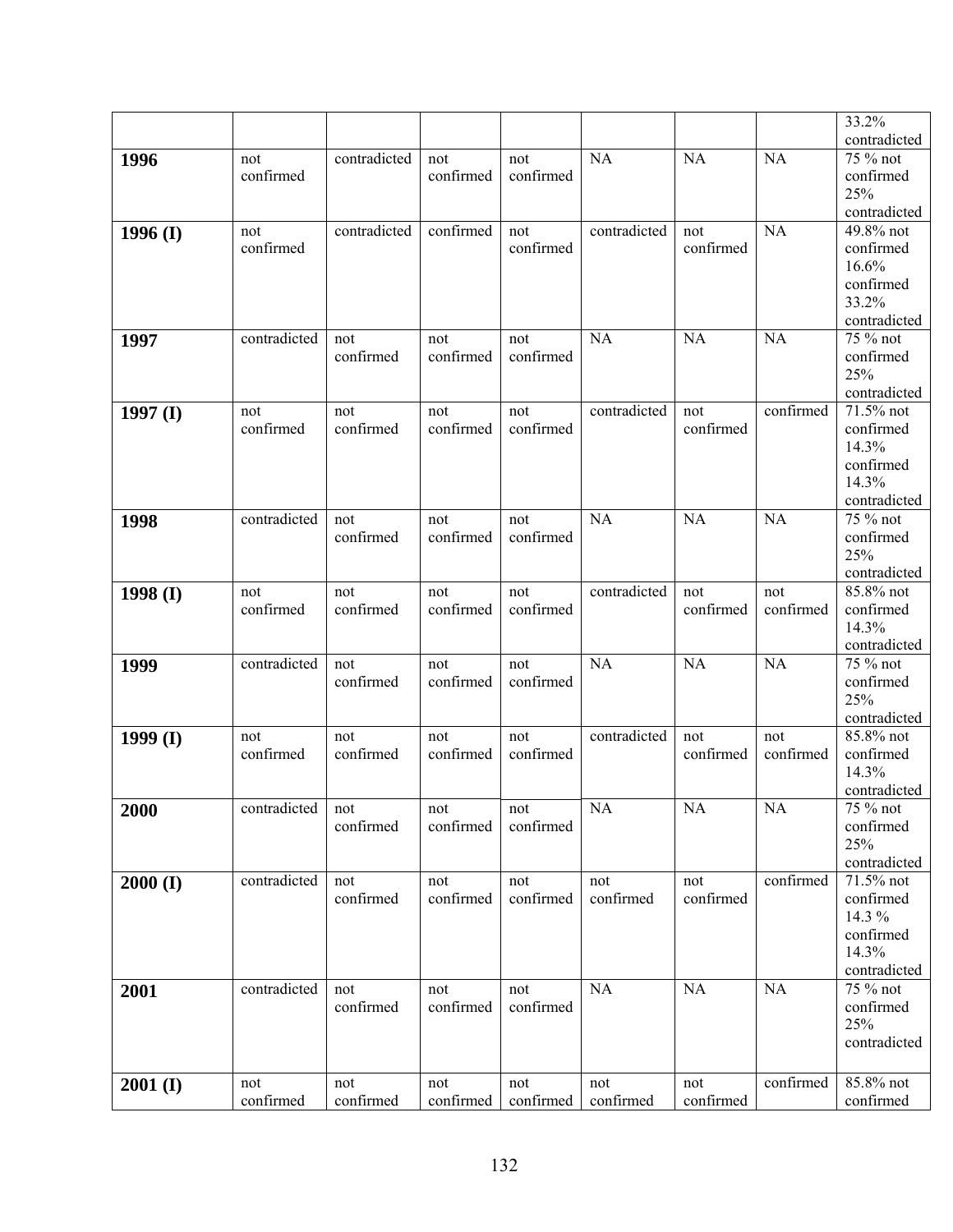|                                                |                                                     |                                                  |                                              |                                               |                                                    |                             |                                                 | 14.3%<br>confirmed                                           |
|------------------------------------------------|-----------------------------------------------------|--------------------------------------------------|----------------------------------------------|-----------------------------------------------|----------------------------------------------------|-----------------------------|-------------------------------------------------|--------------------------------------------------------------|
| 2002                                           | contradicted                                        | not<br>confirmed                                 | not<br>confirmed                             | not<br>confirmed                              | <b>NA</b>                                          | <b>NA</b>                   | <b>NA</b>                                       | 75 % not<br>confirmed<br>25%                                 |
| $2002$ (I)                                     | not<br>confirmed                                    | not<br>confirmed                                 | not<br>confirmed                             | not<br>confirmed                              | not<br>confirmed                                   | not<br>confirmed            | confirmed                                       | contradicted<br>85.8% not<br>confirmed<br>14.3%<br>confirmed |
| 2003                                           | contradicted                                        | not<br>confirmed                                 | not<br>confirmed                             | not<br>confirmed                              | <b>NA</b>                                          | <b>NA</b>                   | <b>NA</b>                                       | 75 % not<br>confirmed<br>25%<br>contradicted                 |
| 2003(I)                                        | not<br>confirmed                                    | not<br>confirmed                                 | not<br>confirmed                             | not<br>confirmed                              | contradicted                                       | not<br>confirmed            | not<br>confirmed                                | 85.8% not<br>confirmed<br>14.3%<br>contradicted              |
| <b>Total</b><br><b>Performance</b><br>of the H | 68.4 % not<br>confirmed<br>$30.4\%$<br>contradicted | $57\%$ not<br>confirmed<br>41.8%<br>contradicted | 95% not<br>confirmed<br>$3.8\%$<br>confirmed | $76\%$ not<br>confirmed<br>22.8%<br>confirmed | $30.8\%$ not<br>confirmed<br>61.6%<br>contradicted | $100\%$<br>not<br>confirmed | $42.9\%$ not<br>confirmed<br>52.7%<br>confirmed |                                                              |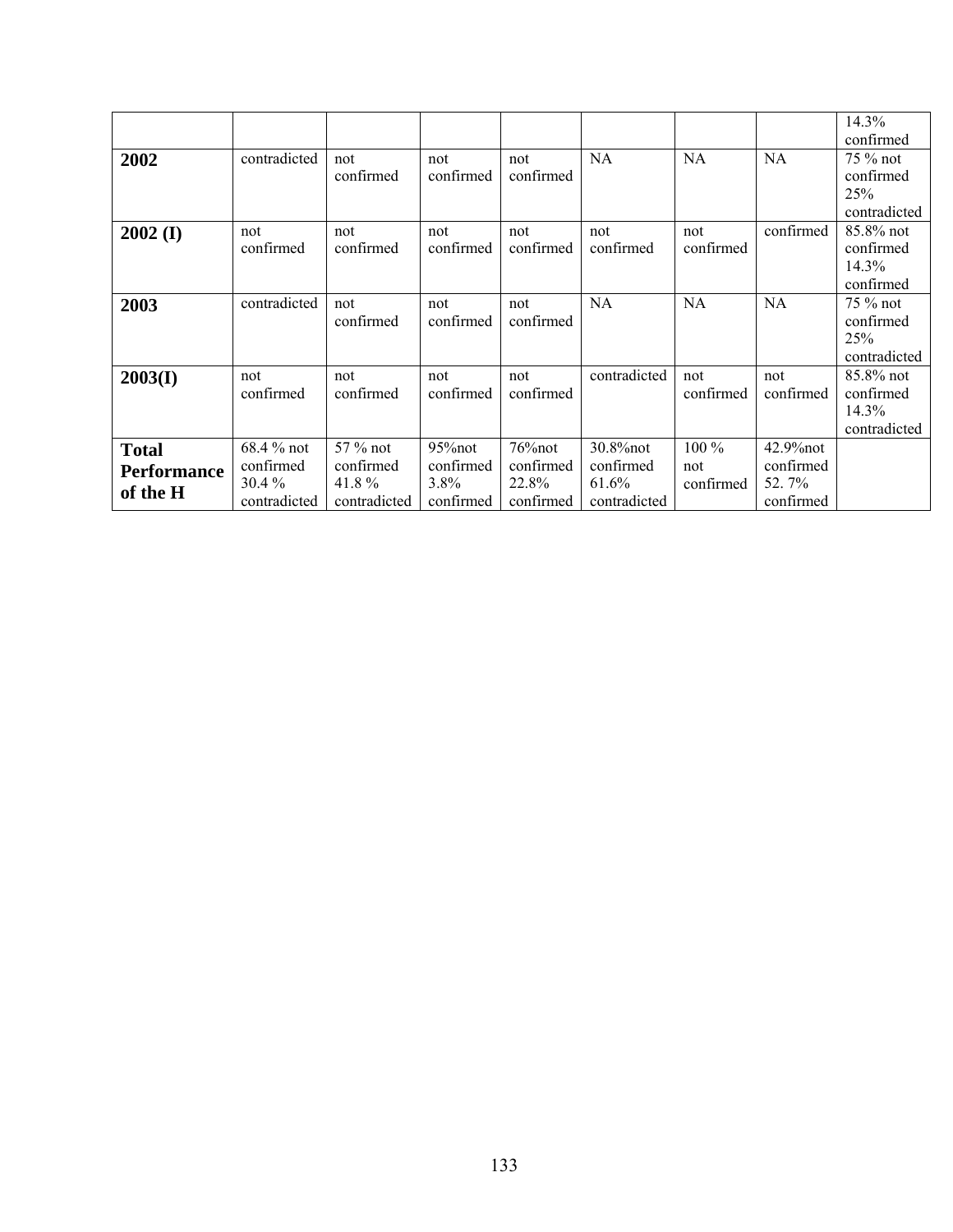| <b>Independent Variables</b> | Model 1               | Model 2                  | Model 3               | Model 4               |  |
|------------------------------|-----------------------|--------------------------|-----------------------|-----------------------|--|
| Religious Discrimination     | $-0.02***$            | $-0.04***$               | $-0.02***$            | $-0.04***$            |  |
|                              | (0.006)               | (0.01)                   | (0.008)               | (0.01)                |  |
| Repression                   |                       | $0.06***$<br>(0.01)      |                       | $0.06***$<br>(0.01)   |  |
| Religious Legislation        | $-0.05***$<br>(0.007) | $-0.04***$<br>(0.01)     | $-0.05***$<br>(0.008) | $-0.04***$<br>(0.01)  |  |
| Separatism                   | $0.49***$             | $0.20*$                  | $0.68***$             | 0.21                  |  |
| Economic Discrimination      | (0.09)<br>$0.17***$   | (0.14)<br>$0.10**$       | (0.14)<br>$0.18***$   | (0.21)<br>$0.10*$     |  |
| Political Discrimination     | (0.04)<br>$0.13***$   | (0.06)<br>$0.12**$       | (0.04)<br>$0.16***$   | (0.06)<br>$0.13**$    |  |
| Polity IV Regime Score       | (0.04)<br>$0.03***$   | (0.06)<br>$0.02**$       | (0.04)<br>$0.04***$   | (0.06)<br>$0.03*$     |  |
| Religious Disc.* Separatism  | (0.008)               | (0.01)                   | (0.01)<br>$-0.02**$   | (0.02)<br>$-0.001$    |  |
| Religious Disc.* Polity      |                       | $\overline{\phantom{0}}$ | (0.01)<br>$-0.002**$  | (0.02)<br>$-0.0004$   |  |
| Year (Linear)                | $-0.05***$            | $-0.09***$               | (0.001)<br>$-0.05***$ | (0.001)<br>$-0.09***$ |  |
|                              | (0.01)                | (0.03)                   | (0.01)                | (0.03)                |  |
| Year $(Spline)^1$            | $_{\rm NS}$           | $_{\rm NS}$              | $_{\rm NS}$           | $_{\rm NS}$           |  |
| N                            | 793                   | 427                      | 793                   | 427                   |  |
|                              |                       |                          |                       |                       |  |

#### **Table 5-4P: Spline Temporal Effect Models with Pooled Data (D.V. Protest)**

<span id="page-144-0"></span><sup>&</sup>lt;sup>1</sup> The smoothing parameter for all four models is 1. Proc GAM in SAS can distinguish between linear and curvilinear effect of the spline. This is another way to measure the value of adding extra complexity of a higher order spline rather than just linear effect.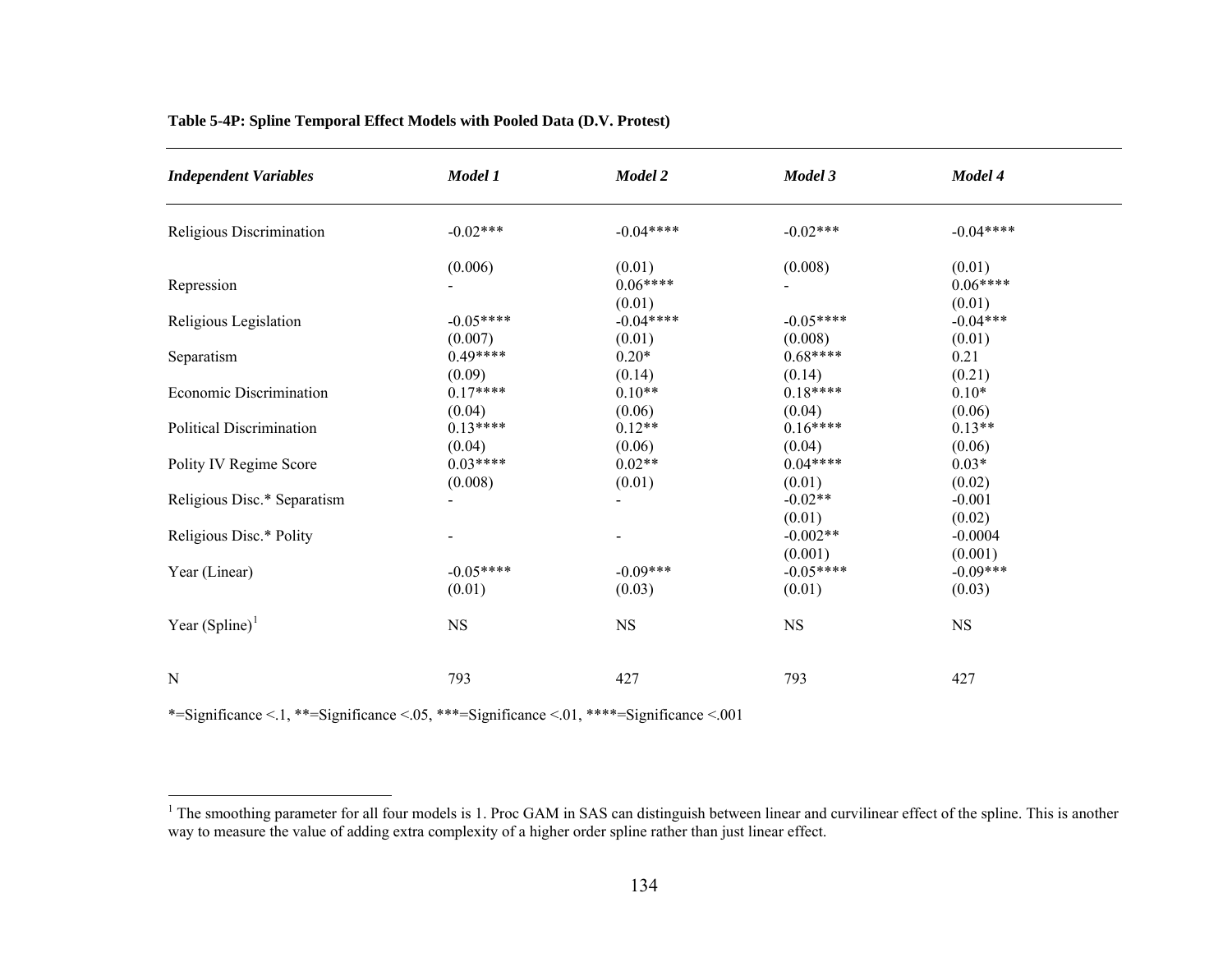| <b>Independent Variables</b> | Model 1     | Model 2     | Model 3        | Model 4    |  |
|------------------------------|-------------|-------------|----------------|------------|--|
| Religious Discrimination     | $0.01*$     | $-0.04***$  | $0.03***$      | $-0.02**$  |  |
|                              | (0.008)     | (0.01)      | (0.009)        | (0.01)     |  |
| Repression                   |             | $0.13***$   | $\overline{a}$ | $0.13***$  |  |
|                              |             | (0.01)      |                | (0.01)     |  |
| Religious Legislation        | $-0.06***$  | $-0.01$     | $-0.07***$     | $-0.03***$ |  |
|                              | (0.009)     | (0.01)      | (0.009)        | (0.01)     |  |
| Separatism                   | $1.44***$   | $0.58***$   | $2.35***$      | $1.41***$  |  |
|                              | (0.12)      | (0.14)      | (0.17)         | (0.19)     |  |
| Economic Discrimination      | 0.05        | $-0.06$     | $0.12**$       | 0.01       |  |
|                              | (0.05)      | (0.06)      | (0.05)         | (0.06)     |  |
| Political Discrimination     | $0.19***$   | 0.01        | $0.23***$      | 0.04       |  |
|                              | (0.05)      | (0.06)      | (0.05)         | (0.06)     |  |
| Polity IV Regime Score       | 0.002       | $0.02**$    | $-0.01$        | 0.003      |  |
|                              | (0.01)      | (0.01)      | (0.01)         | (0.02)     |  |
| Religious Disc.* Separatism  |             |             | $-0.11***$     | $-0.09***$ |  |
|                              |             |             | (0.02)         | (0.02)     |  |
| Religious Disc.* Polity      |             |             | $-0.0002$      | 0.0009     |  |
|                              |             |             | (0.001)        | (0.001)    |  |
| Year (Linear)                | $-0.05***$  | $-0.08***$  | $-0.05***$     | $-0.07***$ |  |
|                              | (0.01)      | (0.03)      | (0.01)         | (0.03)     |  |
| Year $(Spline)^1$            | $_{\rm NS}$ | $_{\rm NS}$ | $_{\rm NS}$    | <b>NS</b>  |  |
| $\mathbf N$                  | 791         | 425         | 791            | 425        |  |

**Table 5-4R: Spline Temporal Effect Models with Pooled Data (D. V. Rebellion)** 

<span id="page-145-0"></span><sup>&</sup>lt;sup>1</sup> The smoothing parameter for Model 1 is 0.21, Model 2 is 1, Model 3 is 0.24 and Model 4 is 1.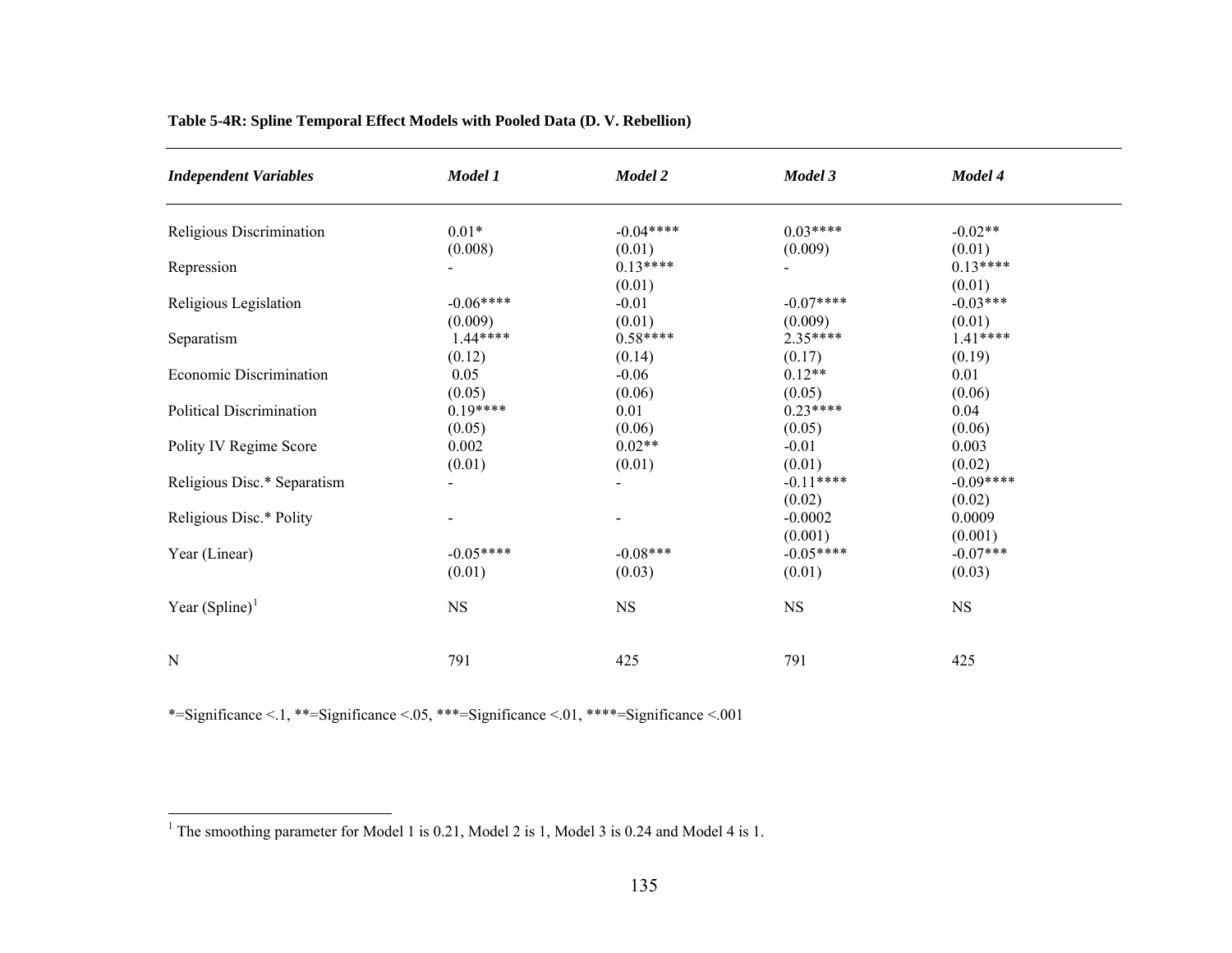| <b>Independent Variables</b>                                                             | Model 1    | Model 2    | Model 3    | Model 4      |  |
|------------------------------------------------------------------------------------------|------------|------------|------------|--------------|--|
| Religious Discrimination                                                                 | $-0.02*$   | $-0.04***$ | $-0.02*$   | $-0.04***^2$ |  |
|                                                                                          | (0.01)     | (0.01)     | (0.01)     | (0.01)       |  |
| Repression                                                                               |            | $0.04***$  |            | $0.04***$    |  |
|                                                                                          |            | (0.01)     |            | (0.01)       |  |
| Religious Legislation                                                                    | $-0.05***$ | $-0.04***$ | $-0.04***$ | $-0.04***$   |  |
|                                                                                          | (0.01)     | (0.01)     | (0.01)     | (0.02)       |  |
| Separatism                                                                               | $0.50***$  | $0.29*$    | $0.67***$  | 0.37         |  |
|                                                                                          | (0.16)     | (0.19)     | (0.24)     | (0.28)       |  |
| Economic Discrimination                                                                  | $0.19***$  | $0.12*$    | $0.20***$  | $0.12*$      |  |
|                                                                                          | (0.07)     | (0.08)     | (0.07)     | (0.08)       |  |
| <b>Political Discrimination</b>                                                          | 0.08       | $0.11*$    | $0.10*$    | $0.12*$      |  |
|                                                                                          | (0.06)     | (0.08)     | (0.06)     | (0.08)       |  |
| Polity IV Regime Score                                                                   | $0.02**$   | 0.02       | $0.04**$   | 0.02         |  |
|                                                                                          | (0.01)     | (0.01)     | (0.02)     | (0.02)       |  |
| Religious Disc.* Separatism                                                              |            |            | $-0.02$    | $-0.008$     |  |
|                                                                                          |            |            | (0.02)     | (0.02)       |  |
| Religious Disc.* Polity                                                                  |            |            | $-0.001$   | $-0.0003$    |  |
|                                                                                          |            |            | (0.001)    | (0.0001)     |  |
| $Year^3$                                                                                 | $***$      | $***$      | $***$      | $***$        |  |
| <b>AIC</b>                                                                               | 2439.4     | 1440.0     | 2453.6     | 1456.2       |  |
| <b>AICC</b>                                                                              | 2439.4     | 1440.0     | 2453.6     | 1456.2       |  |
| <b>BIC</b>                                                                               | 2443.7     | 1444.2     | 2457.9     | 1460.4       |  |
| N                                                                                        | 793        | 427        | 793        | 427          |  |
| *=Significance <.1, **=Significance <.05, ***=Significance <.01, ****=Significance <.001 |            |            |            |              |  |

#### **Table 5-5P: Mixed Models for Repeated Measurement with Year Dummies (D.V. Protest)**

<span id="page-146-1"></span><span id="page-146-0"></span><sup>&</sup>lt;sup>2</sup> Level of significance is at 0.01, not <0.01.

 $3$  Since there is estimates and standard errors for each year only level of significance of year is indicated in the table with number of  $*_s$ .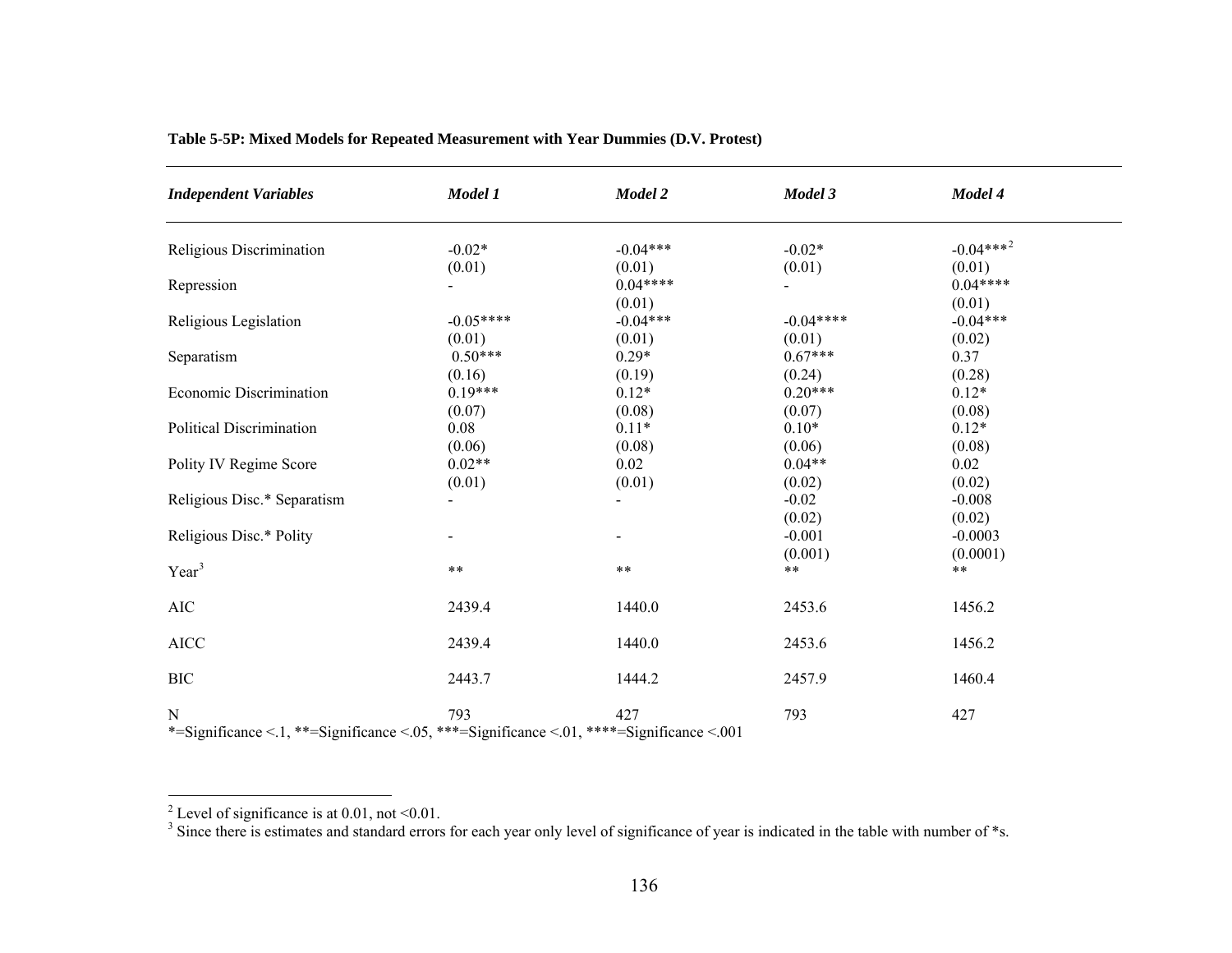| <b>Independent Variables</b>    | Model 1        | Model 2     | Model 3   | Model 4   |  |
|---------------------------------|----------------|-------------|-----------|-----------|--|
| Religious Discrimination        | 0.02           | 0.0009      | $0.04*$   | 0.02      |  |
|                                 | (0.02)         | (0.02)      | (0.02)    | (0.02)    |  |
| Repression                      |                | $0.02**$    |           | $0.02**$  |  |
|                                 |                | (0.01)      |           | (0.01)    |  |
| Religious Legislation           | $-0.04**$      | $-0.03*$    | $-0.05**$ | $-0.04**$ |  |
|                                 | (0.02)         | (0.02)      | (0.02)    | (0.02)    |  |
| Separatism                      | $1.55***$      | $1.09***$   | 1.996**** | $1.85***$ |  |
|                                 | (0.33)         | (0.33)      | (0.47)    | (0.46)    |  |
| Economic Discrimination         | 0.06           | 0.01        | 0.10      | 0.07      |  |
|                                 | (0.10)         | (0.11)      | (0.10)    | (0.11)    |  |
| <b>Political Discrimination</b> | 0.02           | 0.05        | 0.03      | 0.07      |  |
|                                 | (0.07)         | (0.09)      | (0.07)    | (0.09)    |  |
| Polity IV Regime Score          | 0.001          | 0.01        | $-0.005$  | 0.003     |  |
|                                 | (0.02)         | (0.02)      | (0.02)    | (0.03)    |  |
| Religious Disc.* Separatism     | $\blacksquare$ |             | $-0.05*$  | $-0.09**$ |  |
|                                 |                |             | (0.04)    | (0.04)    |  |
| Religious Disc.* Polity         |                |             | 0.0004    | 0.0002    |  |
|                                 |                |             | (0.001)   | (0.001)   |  |
| Year <sup>1</sup>               | $\ast\ast$     | $_{\rm NS}$ | **        | <b>NS</b> |  |
| <b>AIC</b>                      | 2051.2         | 1042.1      | 2064.7    | 1052.4    |  |
| <b>AICC</b>                     | 2051.3         | 1042.1      | 2064.7    | 1052.5    |  |
| <b>BIC</b>                      | 2055.5         | 1046.3      | 2068.9    | 1056.7    |  |
| N                               | 791            | 425         | 791       | 425       |  |

**Table 5-5R: Mixed Models for Repeated Measurement with Year Dummies (D.V. Rebellion)** 

<span id="page-147-0"></span><sup>&</sup>lt;sup>1</sup> Since there is estimates and standard errors for each year only level of significance of year is indicated in the table with number of \*s.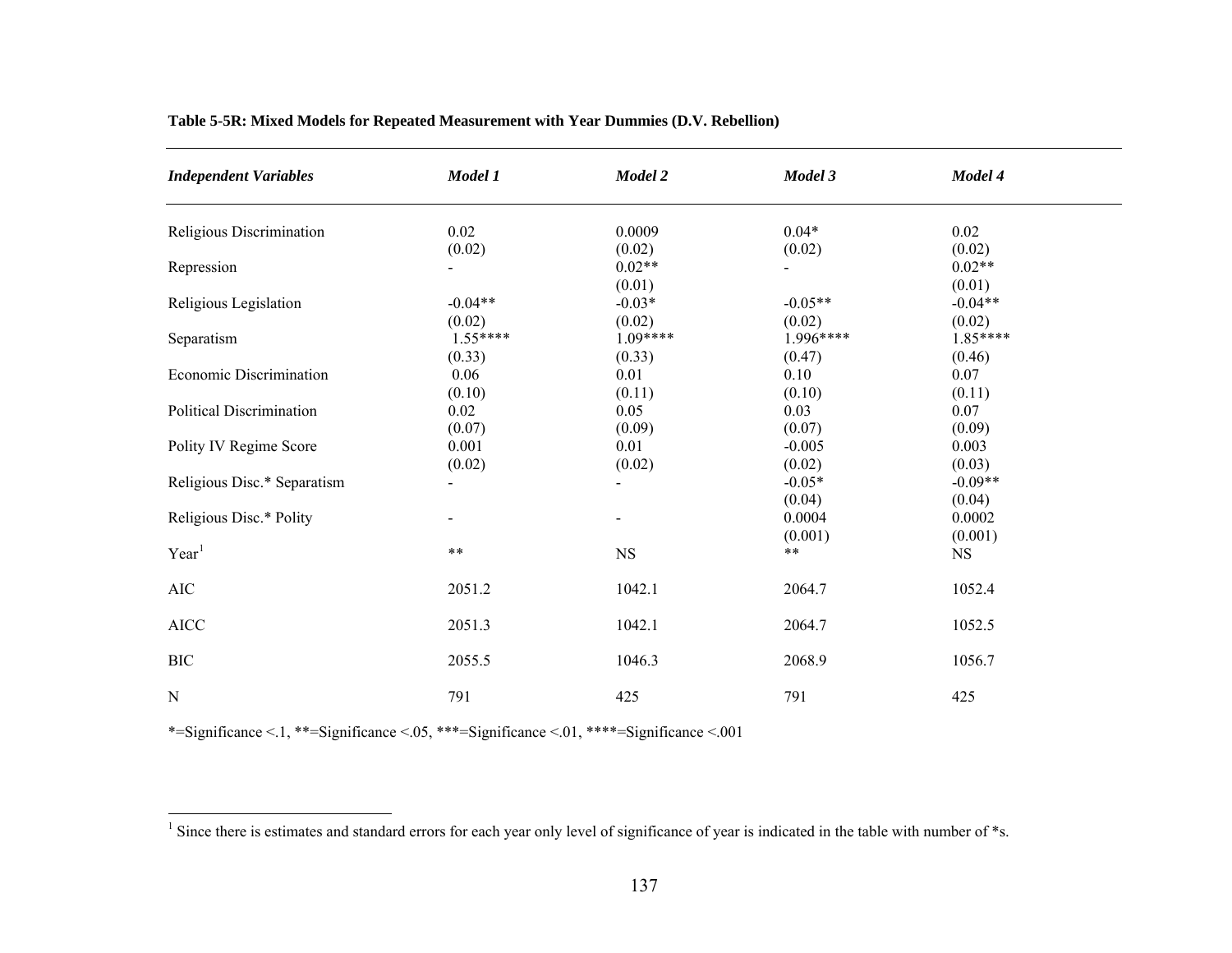| <b>Independent Variables</b>    | Model 1     | Model 2    | Model 3    | Model 4    |  |
|---------------------------------|-------------|------------|------------|------------|--|
| Religious Discrimination        | $-0.02**^2$ | $-0.04***$ | $-0.02*$   | $-0.03**$  |  |
|                                 | (0.01)      | (0.01)     | (0.01)     | (0.01)     |  |
| Repression                      |             | $0.04***$  |            | $0.04***$  |  |
|                                 |             | (0.01)     |            | (0.01)     |  |
| Religious Legislation           | $-0.05***$  | $-0.04***$ | $-0.05***$ | $-0.04***$ |  |
|                                 | (0.01)      | (0.01)     | (0.01)     | (0.02)     |  |
| Separatism                      | $0.50***$   | $0.32*$    | $0.69***$  | $0.41*$    |  |
|                                 | (0.16)      | (0.19)     | (0.24)     | (0.29)     |  |
| Economic Discrimination         | $0.20***$   | $0.13*$    | $0.20***$  | $0.14*$    |  |
|                                 | (0.07)      | (0.08)     | (0.07)     | (0.08)     |  |
| <b>Political Discrimination</b> | $0.08*$     | $0.10*$    | $0.10**^3$ | $0.11*$    |  |
|                                 | (0.06)      | (0.08)     | (0.06)     | (0.08)     |  |
| Polity IV Regime Score          | $0.02*$     | 0.01       | $0.03**$   | 0.02       |  |
|                                 | (0.01)      | (0.01)     | (0.02)     | (0.02)     |  |
| Religious Disc.* Separatism     |             |            | $-0.02$    | $-0.01$    |  |
|                                 |             |            | (0.02)     | (0.02)     |  |
| Religious Disc.* Polity         |             |            | $-0.002*$  | $-0.0005$  |  |
|                                 |             |            | (0.001)    | (0.001)    |  |
| AIC                             | 2437.0      | 1442.6     | 2450.5     | 1458.6     |  |
| <b>AICC</b>                     | 2437.0      | 1442.6     | 2450.5     | 1458.6     |  |
| <b>BIC</b>                      | 2441.2      | 1446.8     | 2454.7     | 1462.8     |  |
| N                               | 793         | 427        | 793        | 427        |  |

**Table 5-6P: Mixed Models for Repeated Measurement without Year Dummies (D.V. Protest)** 

<span id="page-148-1"></span><span id="page-148-0"></span> $2$  Significant  $\leq 0.06$ 

 $3$  Significant at 0.05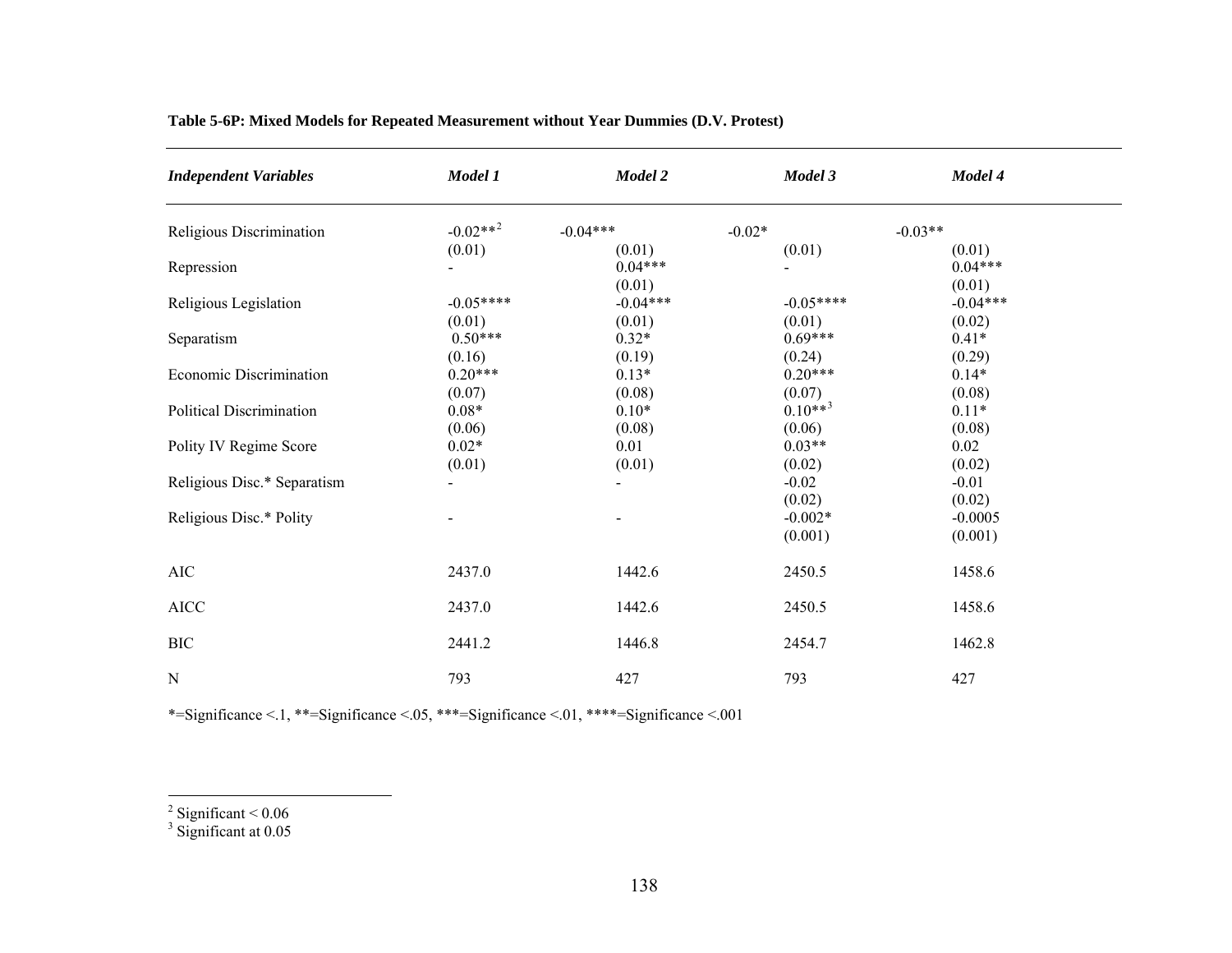| <b>Independent Variables</b> | Model 1                  | Model 2   | Model 3        | Model 4   |  |
|------------------------------|--------------------------|-----------|----------------|-----------|--|
| Religious Discrimination     | 0.02                     | 0.0007    | $0.03*$        | 0.02      |  |
|                              | (0.02)                   | (0.02)    | (0.02)         | (0.02)    |  |
| Repression                   | $\overline{\phantom{0}}$ | $0.01*$   | $\blacksquare$ | $0.02**$  |  |
|                              |                          | (0.01)    |                | (0.01)    |  |
| Religious Legislation        | $-0.05**$                | $-0.03*$  | $-0.05**$      | $-0.04**$ |  |
|                              | (0.02)                   | (0.02)    | (0.02)         | (0.02)    |  |
| Separatism                   | $1.56***$                | $1.10***$ | $2.03****$     | $1.86***$ |  |
|                              | (0.33)                   | (0.34)    | (0.47)         | (0.47)    |  |
| Economic Discrimination      | 0.08                     | 0.02      | 0.11           | 0.08      |  |
|                              | (0.10)                   | (0.11)    | (0.11)         | (0.11)    |  |
| Political Discrimination     | 0.03                     | 0.05      | 0.04           | 0.07      |  |
|                              | (0.07)                   | (0.09)    | (0.07)         | (0.09)    |  |
| Polity IV Regime Score       | $-0.005$                 | 0.008     | $-0.01$        | 0.002     |  |
|                              | (0.02)                   | (0.02)    | (0.02)         | (0.03)    |  |
| Religious Disc.* Separatism  |                          |           | $-0.06*$       | $-0.09**$ |  |
|                              |                          |           | (0.04)         | (0.04)    |  |
| Religious Disc.* Polity      |                          |           | 0.0003         | 0.0001    |  |
|                              |                          |           | (0.001)        | (0.001)   |  |
| AIC                          | 2040.8                   | 1030.7    | 2054.1         | 1041.1    |  |
| <b>AICC</b>                  | 2040.8                   | 1030.7    | 2054.1         | 1041.1    |  |
| <b>BIC</b>                   | 2045.0                   | 1034.9    | 2058.3         | 1045.3    |  |
|                              |                          |           |                |           |  |
| N                            | 791                      | 425       | 791            | 425       |  |

**Table 5-6R: Mixed Models for Repeated Measurement without Year Dummies (D.V. Rebellion)**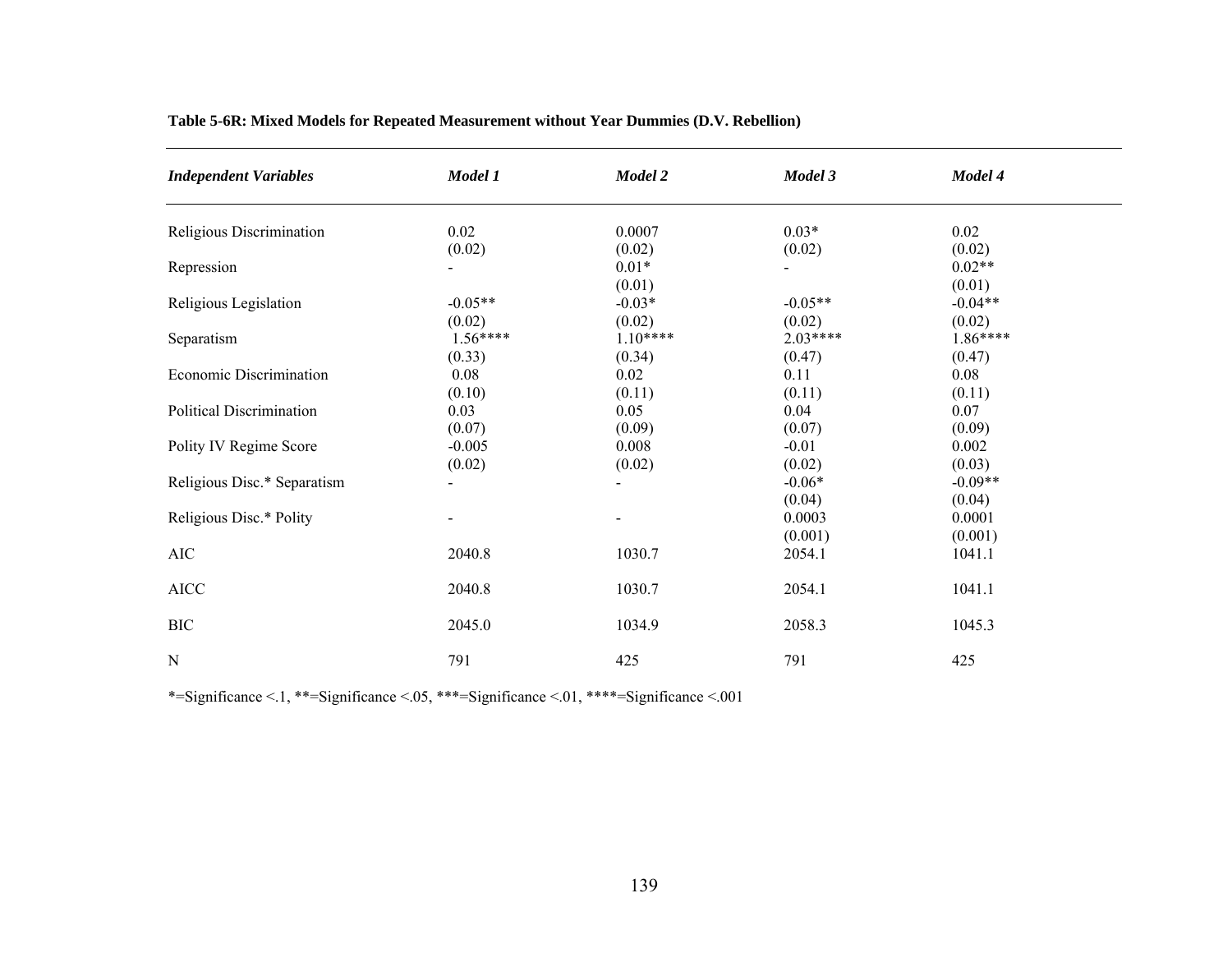|             | Dummies for year<br>(models without correlated errors) | <b>Spline</b> | $AR(1)$ with year<br>(models with time series effects on the errors) | AR(1)  |
|-------------|--------------------------------------------------------|---------------|----------------------------------------------------------------------|--------|
| <b>AIC</b>  | 1485.1                                                 | 1487.8        | 1440.0                                                               | 1442.6 |
| <b>AICC</b> | 1485.1                                                 | 1487.8        | 1440.0                                                               | 1442.6 |
| <b>BIC</b>  | 1489.1                                                 | 1491.8        | 1444.2                                                               | 1446.8 |

### <span id="page-150-0"></span>**Table 5-7P. Model Comparison of Random Effect Models for Protest with Pooled Data[1](#page-150-0)**

### **Table 5-7R. Model Comparison of Random Effect Models for Rebellion with Pooled Data[2](#page-150-0)**

|             | <b>Dummies for year</b><br>(models without correlated errors) | <b>Spline</b> | $AR(1)$ with year<br>(models with time series effects on the errors) | AR(1)  |
|-------------|---------------------------------------------------------------|---------------|----------------------------------------------------------------------|--------|
| <b>AIC</b>  | 1437.4                                                        | 1435.8        | 1042.1                                                               | 1030.7 |
| <b>AICC</b> | 1437.4                                                        | 1435.8        | 1042.1                                                               | 1030.7 |
| <b>BIC</b>  | 1441.4                                                        | 1439.8        | 1046.3                                                               | 1034.9 |

<sup>&</sup>lt;sup>1</sup> For AIC, AICC and BIC smaller numbers indicate better models.<br><sup>2</sup> For AIC, AICC and BIC smaller numbers indicate better models.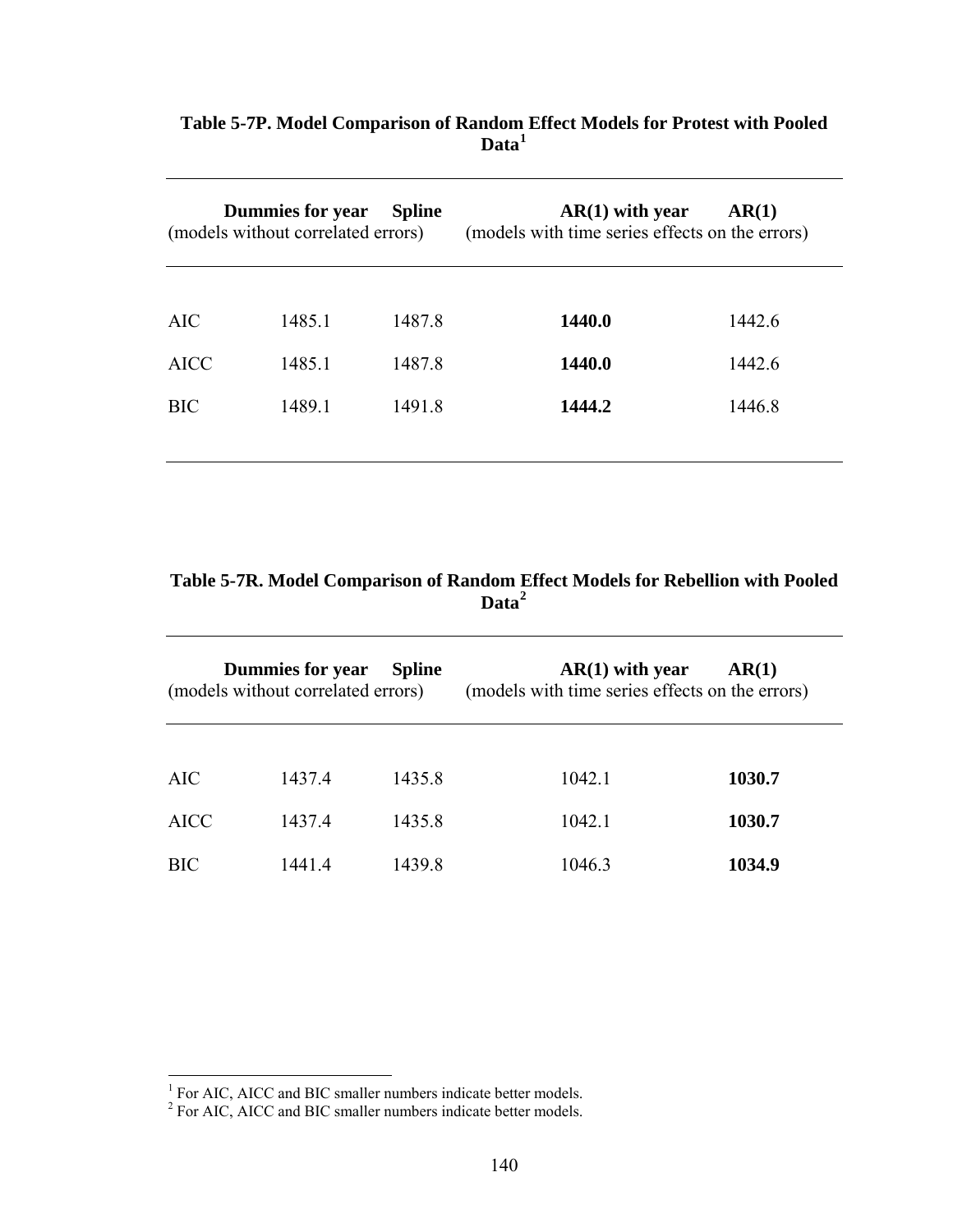#### **Chapter Six Implications from the Model of Religious Conflict and Further Research**

 This study aims to accomplish four tasks. First, its purpose is to attract attention to the relative lack of knowledge about religion in International Relations and efforts by scholars to put religion back onto the agenda. Along those lines, the discussion in Chapter 2 deals with the literature on religion and ethnoreligious conflict. Second, with a new model, we hope to find the place of "faith" in general and "religious discrimination" in particular, in the broader picture of ethnic conflict. Chapter 3 develops a model of ethnoreligious conflict that includes religious discrimination as a major factor. Third, despite its theoretical importance, the lack of inclusive data on religious discrimination is a major issue. This study, with 24 religious discrimination variables collected at the MAR level for the period 1990-2004, fills that gap. Chapter 4 describes the data collection process in detail and Appendices 1 and 2 provide raw data. Finally, different statistical analyses, such as a spline temporal effects model and mixed models for repeated measurement, are introduced to the ethnoreligious conflict literature. Empirical testing is described in Chapter 5 and results of these analyses are reported in that chapter as well.

 In general, these tasks have been accomplished. Chapter 2 focuses on the theoretical background of religion in IR. It specifically emphasizes the relationship between faith and conflict as well as the lack of studies focusing on the role of religion in conflict. Among different factors, in particular, religious discrimination is discussed. In this project, religious discrimination is seen as the sign of a thick line drawn between "self" and the "other" among ethnoreligious groups. Deliberate and selective exclusion of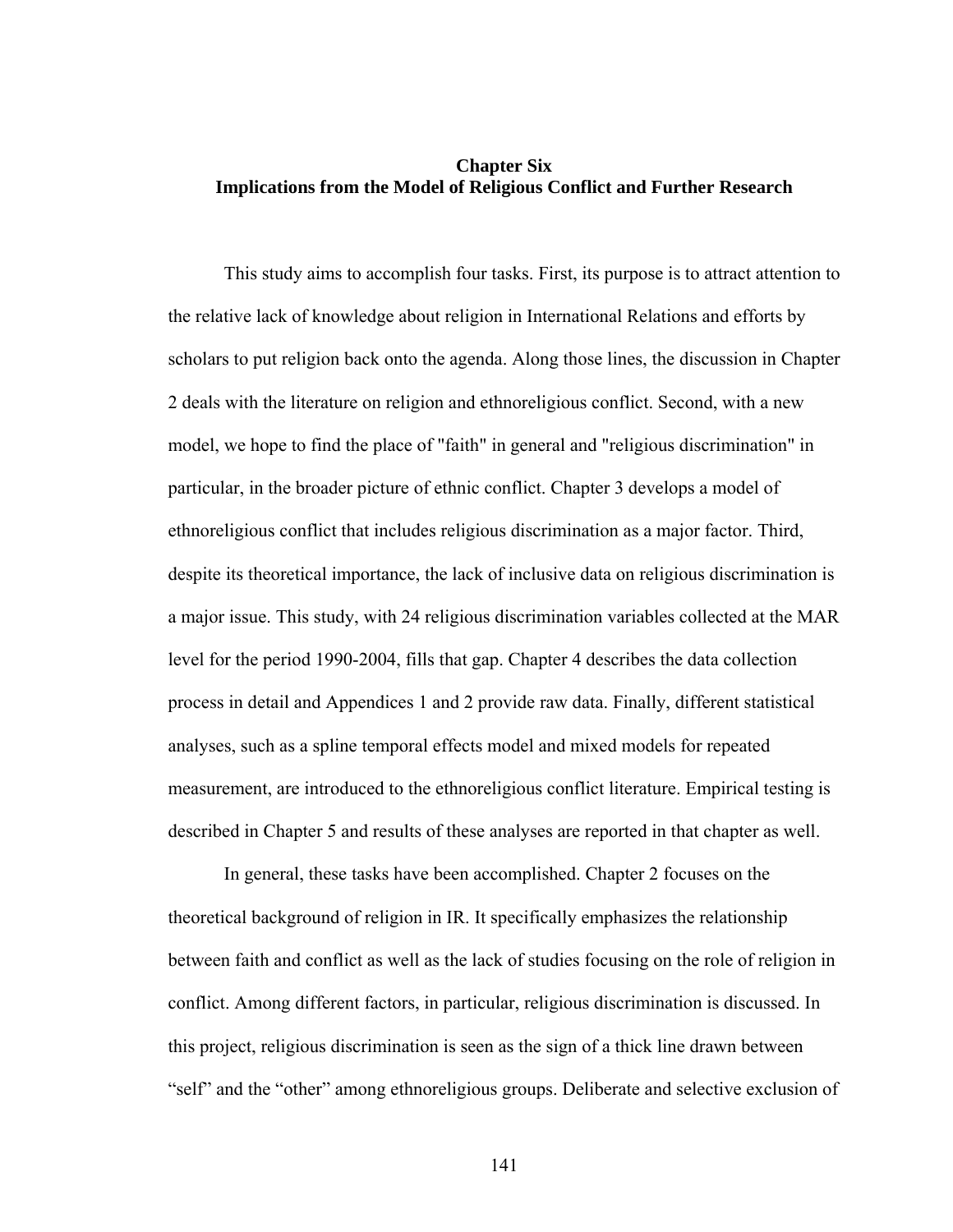certain ethnoreligious groups unintentionally but effectively strengthens ethnoreligious identity of the discriminated group. It might be perceived as manifestation of irreconcilable differences between parties that may at the end open the way to protest and rebellion by the minority. Primordialism, instrumentalism and constructivism theoretically confirm the connection between religious discrimination and protest/ rebellion, but due to different reasons. A primordial approach sees religious discrimination as a major source of cultural tension that will at the end lead to conflict. Instrumentalists emphasize socioeconomic aspect and would say this can turn into a conflict if it is manipulated by leaders. Constructivism accepts socioeconomic aspect of conflict, but claims interests are embedded in cognitive structures that give meaning to them. Based on this trilogy, the chapter sets the stage for the model that is developed in Chapter 3.

 Chapter 3 introduces the model of ethnoreligious conflict based on the literature review in the previous chapter. We apply the constructivist approach, which is composed of three major parts (religious marginalization, socioeconomic factors and interaction terms), to analyze the impact of faith on ethnic conflict in the model. The model represents a significant achievement, i.e., finding a place for religion in the ethnic conflict literature that reflects what has been learnt from the debate between primordialists, instrumentalists and constructivists.

 Chapter 4 completes five tasks of research design. First, information is provided regarding the datasets used. Second, the criteria for case selection are developed. Third, an agenda of coding issues that includes major problems faced during the coding process is explained. Fourth, other variables that are included in the analysis are described.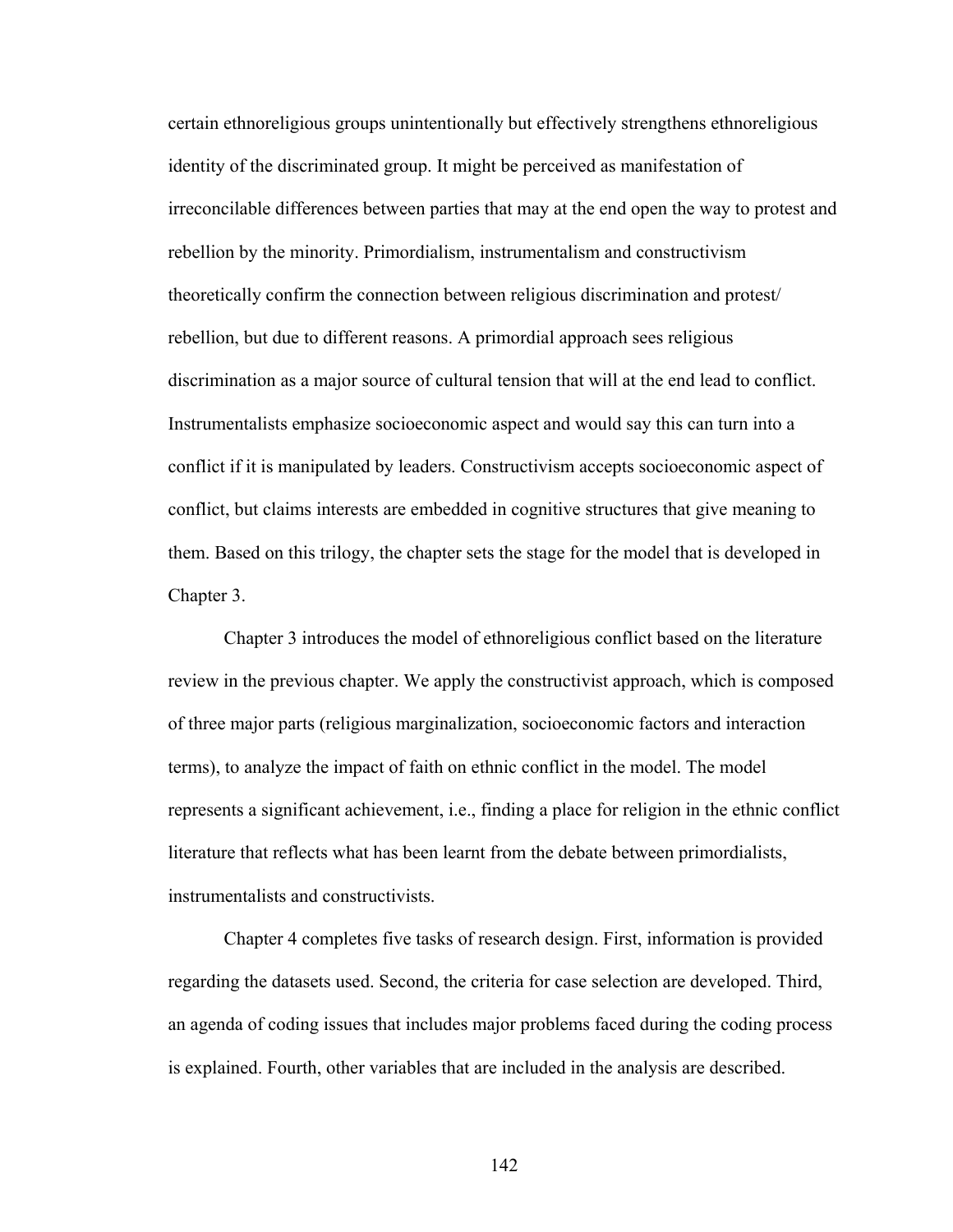Finally, questions relating to missing data, data reliability and methodology used to test the model are addressed. Most research design chapters do not go further than describing the data. This chapter, however, goes one step further with the "agenda of coding issues" section. This section provides information about the coding process under major categories of interest. Coding of the religious discrimination data took around 15 weeks. This section explains the intensity of the process in a reader-friendly format. One of the advantages of the presentation is clustering of diverse information under broader sections. This division provides a general picture with details. In other words, if a reader would like to get the general picture, titles might be helpful. If details are interesting, they are available as well.

 Chapter 5 analyses the data in a very broad range, from descriptive statistics to annual multiple regressions, and from spline temporal effect models to mixed models with repeated measurement. This diversity aims to test robustness of religion variables and the model introduced. It was interesting to see that in each and every type of analysis religion variables were statistically significant at different levels. 14 hypotheses are developed and each of these hypotheses is tested using three different statistical analysis techniques.

 It is important to note that not every result reported was expected. We were expecting to find a statistically significant relationship between religion variables (religious discrimination and religious legislation) and conflict. We found that the relationship was in the opposite direction.

 Hypothesis1a states that religious discrimination will increase the likelihood of protest among ethnoreligious groups. In the annual multiple regression models 1992(I),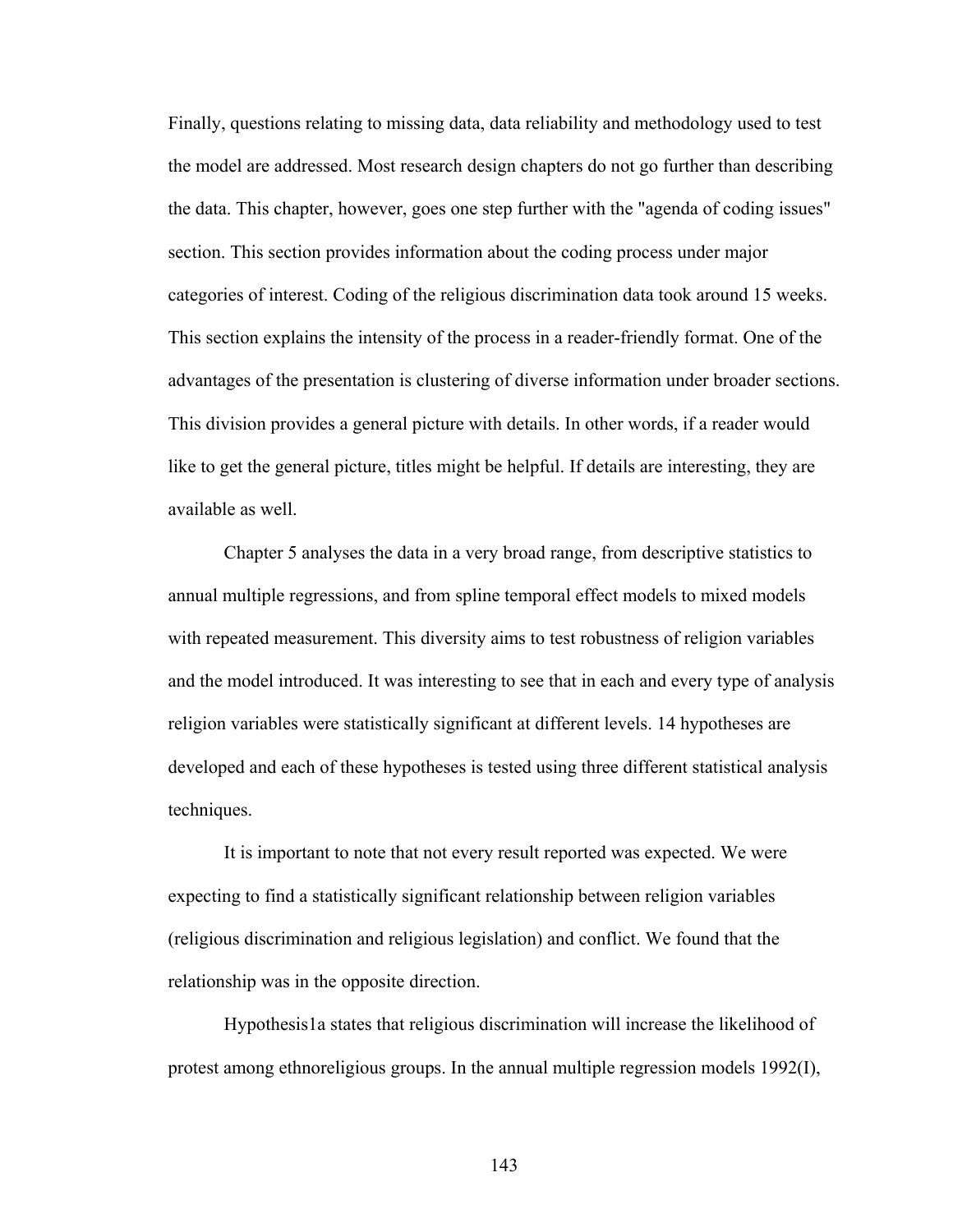1994 (I), 1997, 1997(I), 1998, 1998 (I), 1999, 1999(I), 2000, and 2000(I), religious discrimination appears as a statistically significant variable at various levels. However, Hypothesis 1a is not supported, because in each of these runs sign of coefficient is negative. These negative, yet statistically significant results keep appearing in the spline temporal effect models and mixed models with repeated measurement. So, Hypothesis 1a fails to receive support.

 Hypothesis 1b states that religious discrimination will increase the likelihood of rebellion among ethnoreligious groups. In the annual multiple regression models 1997, 1998, 1999, 2000, 2000 (I), 2001, 2002, 2003, religious discrimination appears as a statistically significant variable at various levels. But Hypothesis 1b is not supported, because in each of these runs sign of coefficient is negative. In two of the spline temporal effect models a positive relation between religious discrimination and rebellion is reported. In one, mixed models with repeated measurement, Hypothesis 1b is supported as well. So, even though annual regression runs do not provide support for Hypothesis 1b, pooled data analysis is giving partial support.

 Hypothesis 2a states that ethnoreligious minorities will engage in higher levels of protest when state law includes a higher percentage of majority religion law. Multiple regression models 1995, 1995 (I), 1996, 1996 (I), 1998, 1998 (I), 2000, 2001, 2002, and 2002 (I) for protest include a statistically significant relationship between the level of religious legislation and the groups' protest. However, in these models, the coefficient for religious legislation, where the variable is significant, is always negative. These negative, yet statistically significant results, keep appearing in the spline temporal effect models and mixed models with repeated measurement. So, Hypothesis 2a fails to receive support.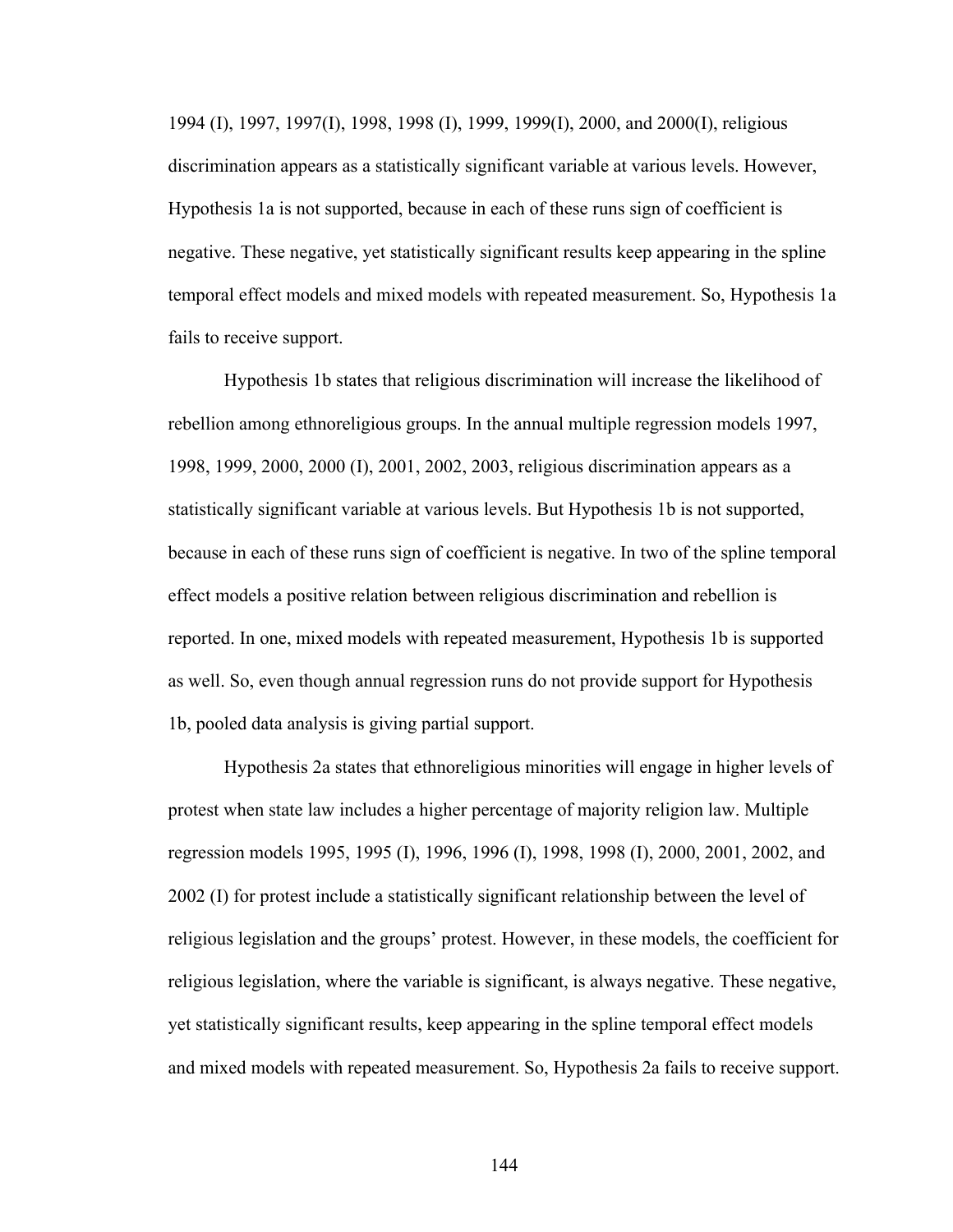Hypothesis 2b argues that ethnoreligious minorities will engage in higher levels of rebellion when state law includes a higher percentage of majority religion law. Multiple regression models 1991, 1991 (I), 1992, 1992(I), 1993, 1993 (I), 1994(I), 1995, 1995 (I), 1996, 1996 (I) for rebellion include a statistically significant relationship between level of religious legislation and the groups' rebellion. However, in these models, the coefficient for religious legislation is significant but always negative. These negative, yet statistically significant results keep appearing in the spline temporal effect models and mixed models with repeated measurement with year dummies. So, Hypothesis 2b fails to receive support.

 According to Hypothesis 3a, economic discrimination will increase the likelihood of protest among ethnoreligious groups. For protest, economic discrimination is reported to be statistically significant at different levels for models 1992, 1993, 1993 (I), 1995, 1995 (I), 2000. Hypothesis 3a is supported with statistically significant findings in all four of the spline temporal effect models and mixed models with repeated measurement with year dummies.

 Hypothesis 3b states that economic discrimination will increase the likelihood of rebellion among ethnoreligious groups. For rebellion, economic discrimination is reported to be statistically significant at different levels for only model 1996 (I). In one of the spline temporal effect models it is supported, while none of the repeated measurement models with dummies support the hypothesis.

 Hypothesis 4a is that political discrimination will increase the likelihood of protest among ethnoreligious groups. For protest in models 1991 (I), 1994 (I), 1997, 1997 (I), 1998, 1998 (I), Hypothesis 4a receives support. Hypothesis 4a is supported with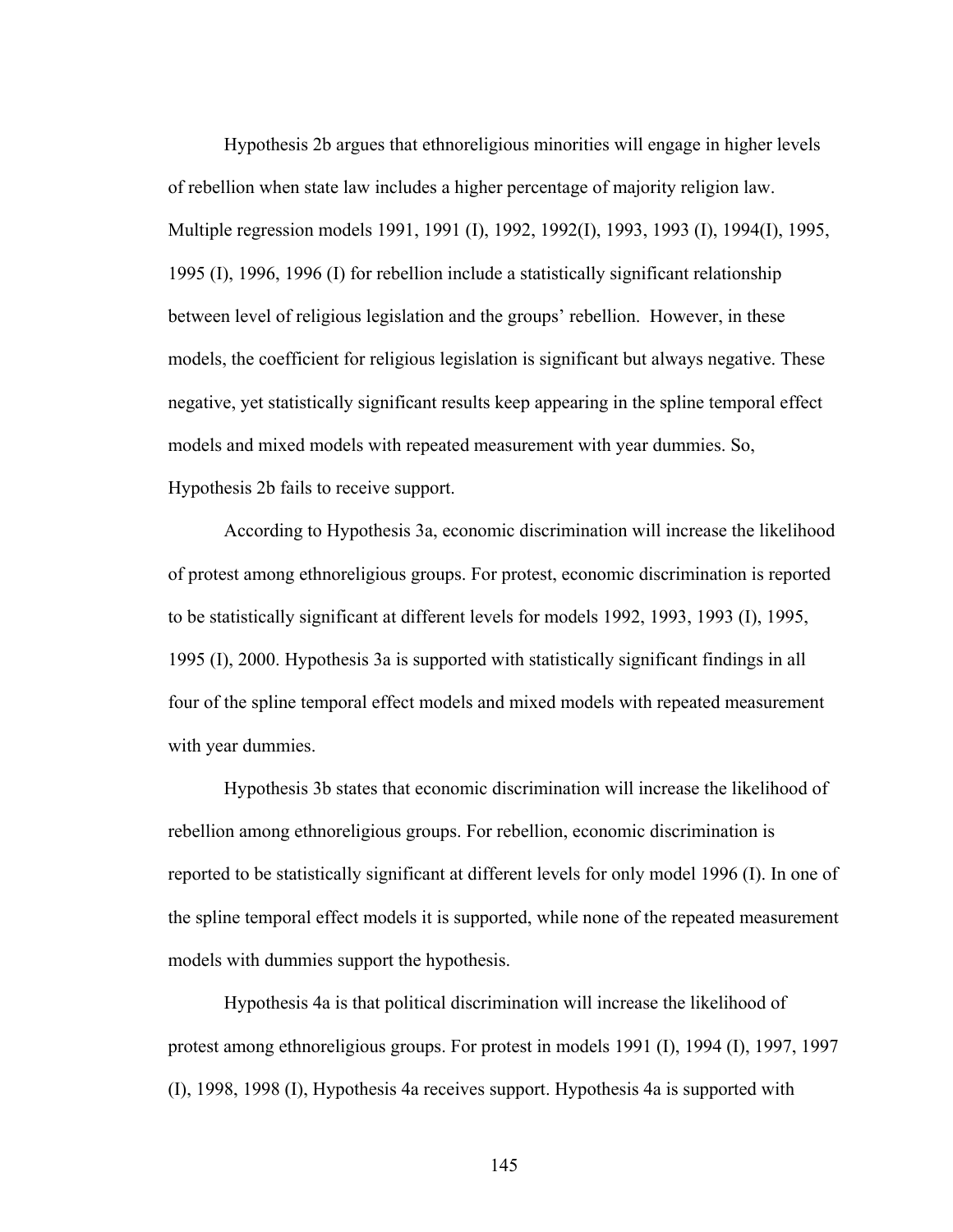statistically significant findings in all four of the spline temporal effect models. In three of the mixed models with repeated measurement with year dummies political discrimination is significant.

 Hypothesis 4b is that political discrimination will increase the likelihood of rebellion among ethnoreligious groups. For rebellion, in models 1991, 1991 (I), 1992, 1992 (I), 1993, 1993 (I), Hypothesis 4b receives support. Two of the spline temporal effects models support the hypothesis while none of the mixed models with repeated measurement with year dummies supports the hypothesis.

 Hypothesis 5a states that the effect of separatism on the level of protest will increase with the increase in religious discrimination against an ethnoreligious minority. The interaction variable is reported to be significant in models 1995 (I), 1996 (I) when the dependent variable is protest, but not in the direction expected. Out of the two spline temporal effect models, in only one of them, interaction of religious discrimination and separatism, is significant and it has a negative sign. Interaction of religious discrimination and regime type is significant in only one of the spline temporal effect models and has a negative sign. Mixed models with year dummies do not support the hypothesis.

Hypothesis 5b argues the effect of separatism on the level of rebellion will increase with the increase in religious discrimination against an ethnoreligious minority. The variable is significant for runs 1993 (I), 1994 (I), 1995 (I), 1996 (I), 1997 (I), 1998 (I), 1999 (I), 2003 (I), but not in the direction expected. Both spline temporal effect models and mixed models with year dummies show statistically significant relationship. However, the direction is negative.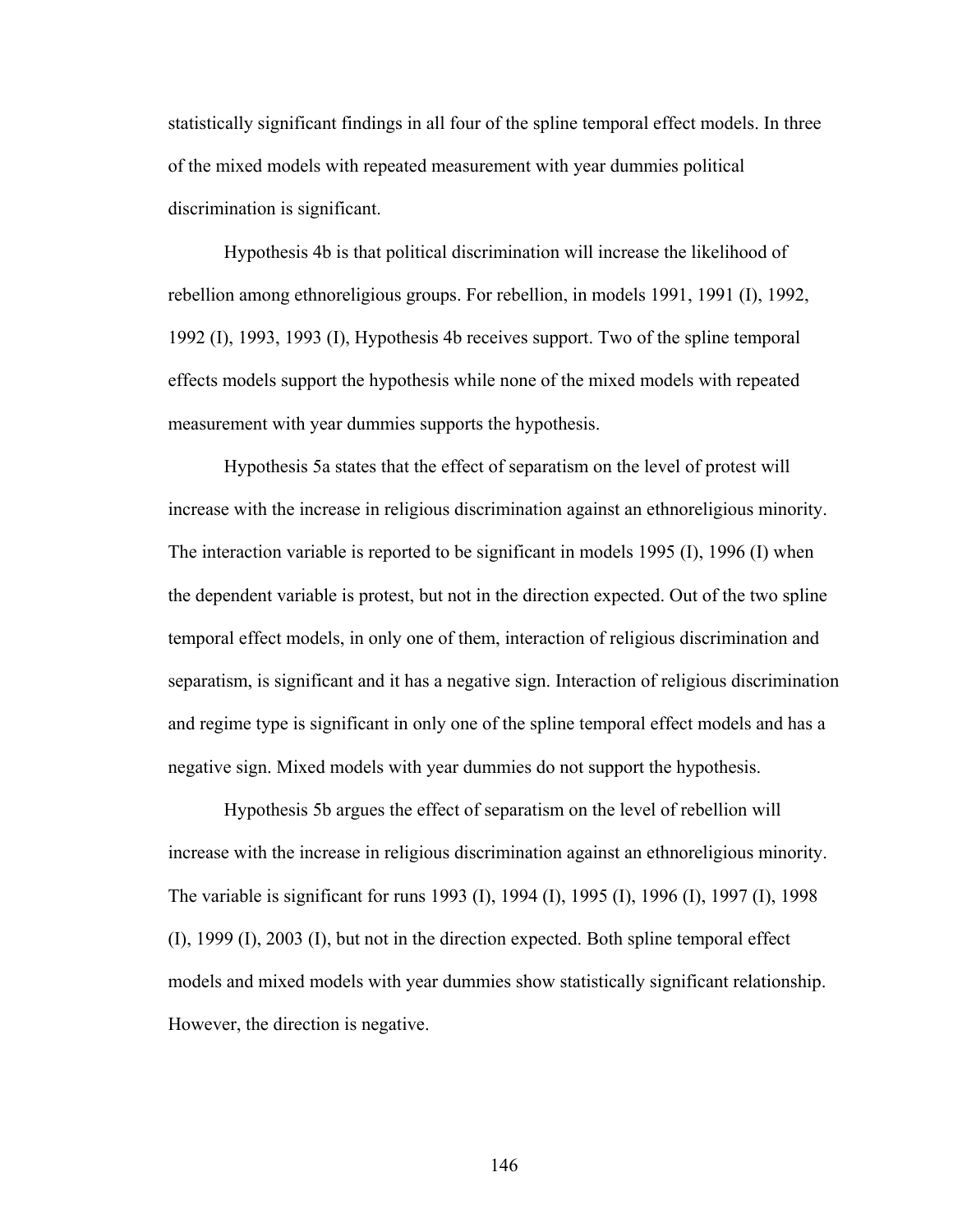According to Hypothesis 6a, the effect of regime type on the level of protest will become greater with the increase in religious discrimination against ethnoreligious minorities. For protest, interaction of regime type and religious discrimination appears to be statistically significant at different levels in models 1991 (I), 1992 (I), 1993 (I), 1994 (I), 1995 (I), but not in the direction expected. Mixed models with year dummies do not support the hypothesis.

 Hypothesis 6b, states that the effect of regime type on the likelihood of rebellion will increase with the increase in religious discrimination against ethnoreligious minorities. Annual regression runs do not support this hypothesis. For protest, it appears as a statistically significant variable at different levels in models 2001 (I), 2002 (I). Either spline temporal effect models or mixed models with year dummies support the hypothesis.

 According to Hypothesis 7a, the effect of regime type and repression will increase the level of protest with the increase in religious discrimination against ethnoreligious minorities. For protest, it appears as a statistically significant variable at different levels in models 2001 (I), 2002 (I). The coefficient of the three-way interaction is always positive.

 According to Hypothesis 7b, the effect of regime type and repression will increase the level of rebellion with the increase in religious discrimination against ethnoreligious minorities. For rebellion, it is significant in models 1997 (I), 2000 (I) 2001(I), 2002(I). The coefficient of the three-way interaction is always positive.

 This study assumed that high religious discrimination against a religious group and religious legislation in majority religion will marginalize the ethnoreligious minority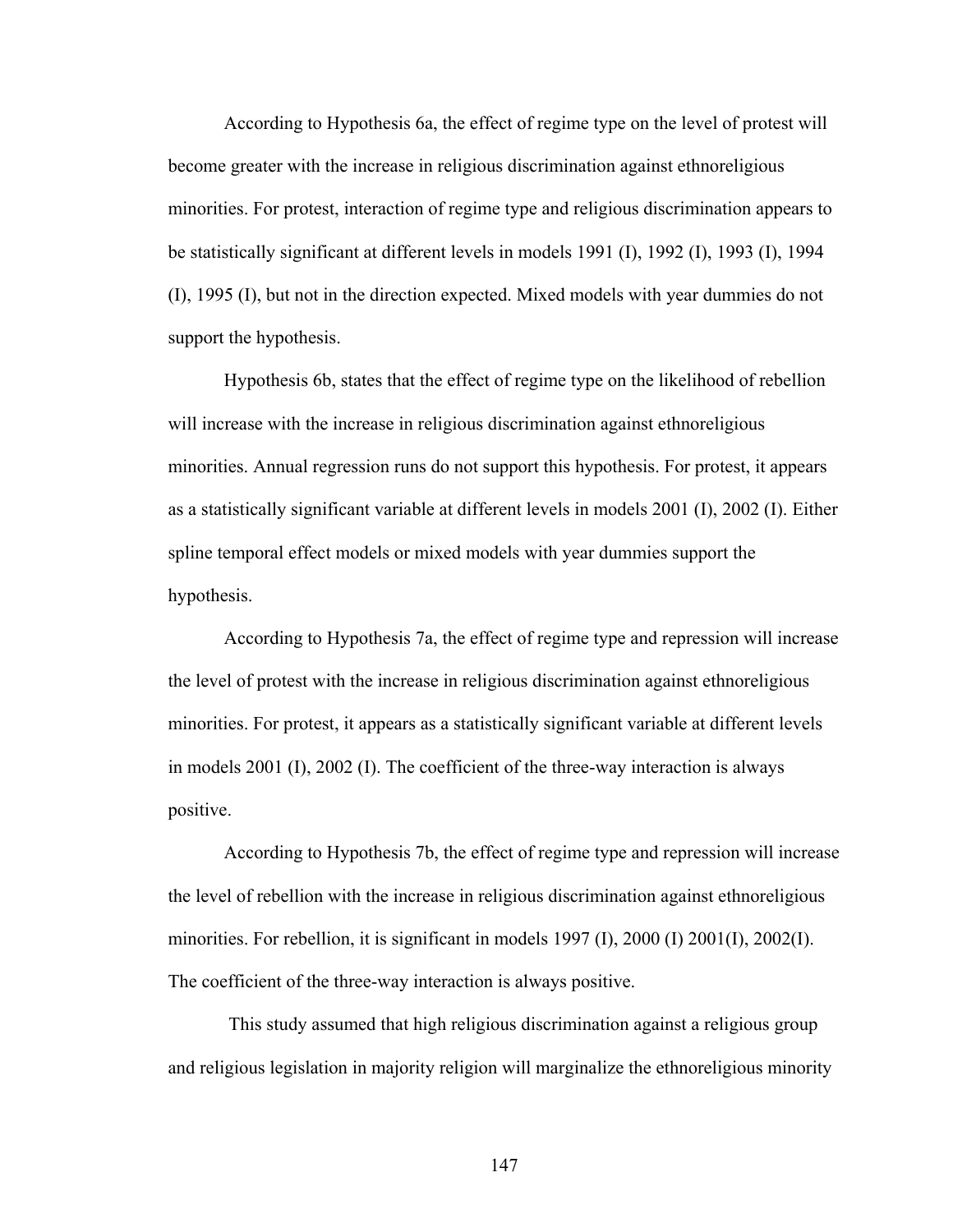and at the end trigger protest and rebellion. However, annual multiple regressions, spline temporal effect models and mixed models for repeated measurement show that actually the relationship between dependent variables (protest and rebellion) and religion variables (religious discrimination and religious legislation) is negative. This was unanticipated. As explained in Chapter 3, the model perceives a positive relationship between religious marginalization of the group and activities of protest and rebellion. However, since these variables are statistically significant, results confirm the idea that religious marginalization matters, but not in the expected way.

 These unanticipated findings lead us to an important question: what is next? This study offers broad opportunities for future research.

First, theory-building is an obvious priority. Although the number of scholars who include religion to the conflict analysis is higher than a decade ago, there is need for studies that will contribute to theory-building in particular. Broader frameworks, such as ethnic conflict literature or social mobilization theories, are areas to explore for additional insights. We need to understand where religion stands or how religion can be incorporated to these well known frameworks. It is important to repeat that the main argument is not that religion explains everything, but instead that it is one of the important factors. Since we are far behind in understanding the theoretical position occupied by religion, we need studies focusing on those aspects.

This study employed the debate between primordialism, instrumentalism and constructivism as a starting point. If we think religion is an important factor like repression or regime type, we need strong theoretical arguments as a next step forward. Results of this study need to be incorporated future models as well since a surprising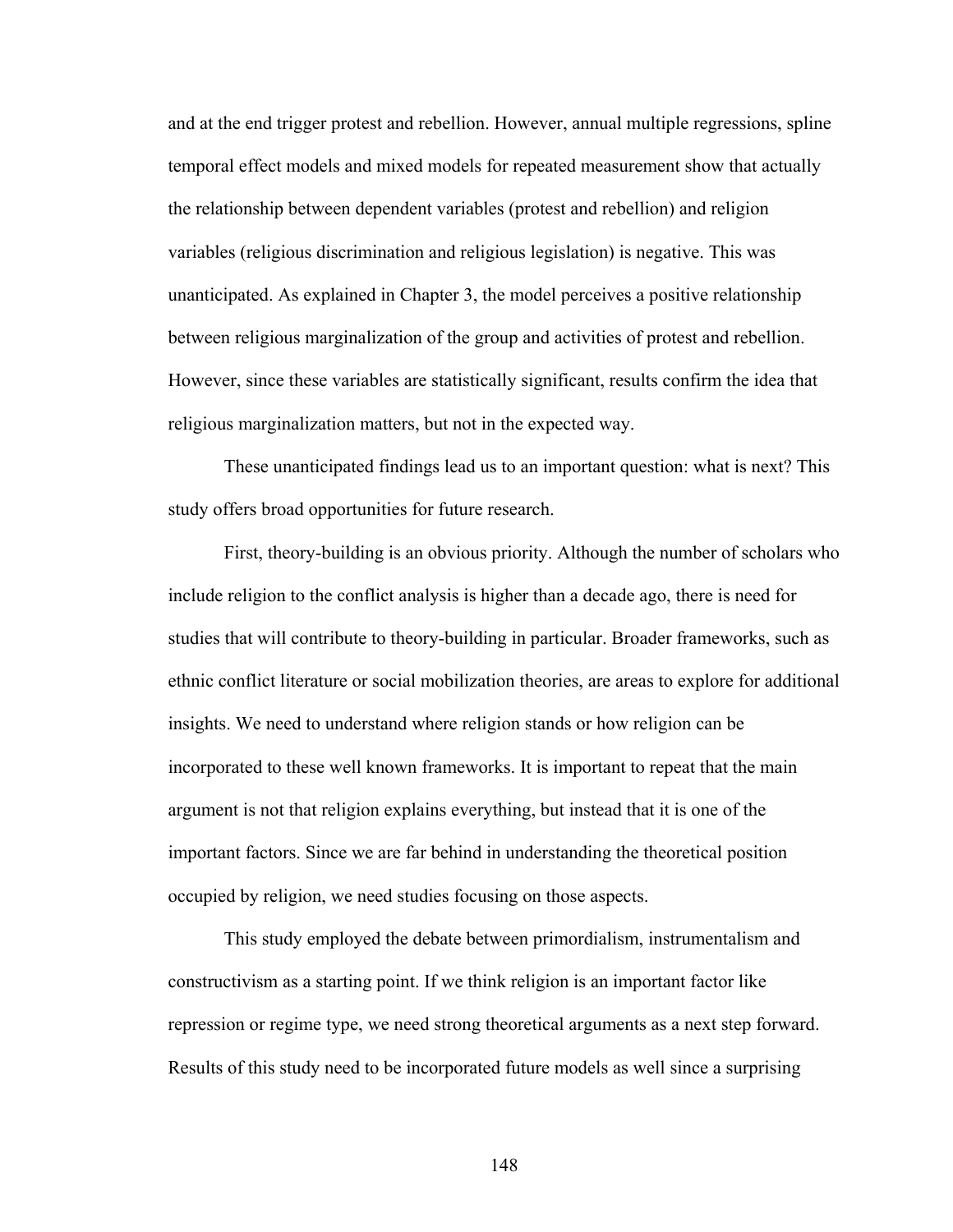negative relationship between religious marginalization variables (religious discrimination and religious legislation) and protest is reported.

 Second, data collection should follow theory-building efforts. Without data to test these theories, we cannot accomplish much. Inclusive and reliable data on religion is a significant need. The RAS dataset, the World Value Survey and other databases put light on important questions on religion and they set the stage for further efforts. Due to diversity of religious practices and subjective nature of religion, data collection is quite challenging. One potential solution is to team up with area specialists. Collecting data for this study, I had the chance to consult two political scientists who were familiar with the minorities I was coding. However, to collaborate with area experts more comprehensively, there is need for a grant. With financial support, it becomes possible to collect reliable and inclusive data on religion. Specifically, religious discrimination data collected for this study can be improved. Current data collected on religious discrimination is very broad and incorporates different aspects of religious discrimination. It is possible to create potentially significant discrimination related subvariables such as discrimination against religious education, religious leadership or access to places of worship. More nuanced variables might help us to understand the relationship between religious discrimination and protest/rebellion. Moreover, expanding the time period to 1980s would be very helpful, since that would enable Cold War vs. post-Cold War comparisons.

 Third, this study aimed to provide a broad range of analysis. However, a significant tool of analysis is excluded due to time limitations, i.e. visualizing religious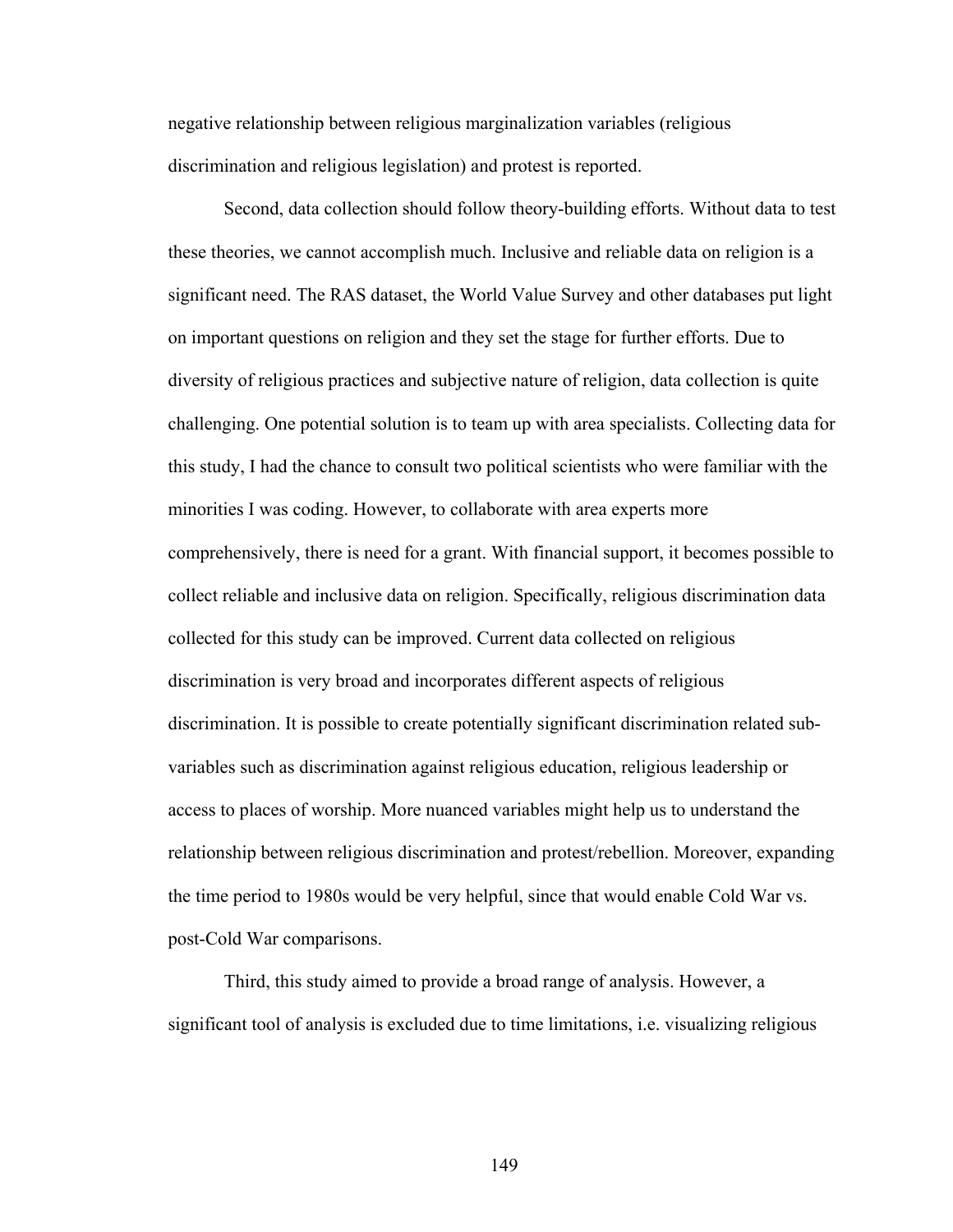<span id="page-160-0"></span>discrimination data using  $ArcMAP$ <sup>[1](#page-160-0)</sup> With  $ArcMAP$  it is possible to make maps using spatial data and analyze spatial relationships. ArcMAP can have an open-ended utility since analysis can go to different directions after visualization of religious discrimination and ethnoreligious groups' spatial distribution on a map. The minimal contribution could be bringing a new dimension to 'geographic region' as envisioned by the MAR project.

Both ethnic conflict and ethnoreligious conflict literature built upon the MAR give a priority to region-based analysis (Gurr 1993, 2000; Fox 1997). Conflict tendencies of minorities within certain geographical divisions are analyzed frequently to answer different questions on the issue, including protest and rebellion. However, when a subgroup of minorities-like ethnoreligious groups- are analyzed, prior geographical division might not hold up as well. For instance, East, Southeast and South Asia are coded as a single region in MAR. There are 59 MARs coded in this region and only 33 of them are ethnoreligious minorities. In Western democracies and Japan there are 30 MARs, but only 10 of them are ethnoreligious groups. Ethnoreligious minorities are even more dispersed than ethnic groups. This creates some concerns regarding employment of traditional geographical divisions adopted by the MAR project. ArcMAP can be quite helpful on that count.

Another avenue of analysis using ArcMAP will be visualizing relative distance of ethnoreligious groups to capitals of states where they reside. Relative distance can be calculated by considering size of the country and landscape (for instance mountain, island etc). It would be interesting to see relative distance for ethnoreligious groups that had protested or rebelled in comparison with the ones that had not. The capital symbolizes

 $\overline{a}$ 

 $<sup>1</sup>$  ArcGIS is a comprehensive name used for geographic information systems products produced by ESRI.</sup> These products can be desktop products or internet applications. ArcMAP is the main operating window where data is displayed and analyzed in ArcGIS desktops (Ormsby et al. 2001).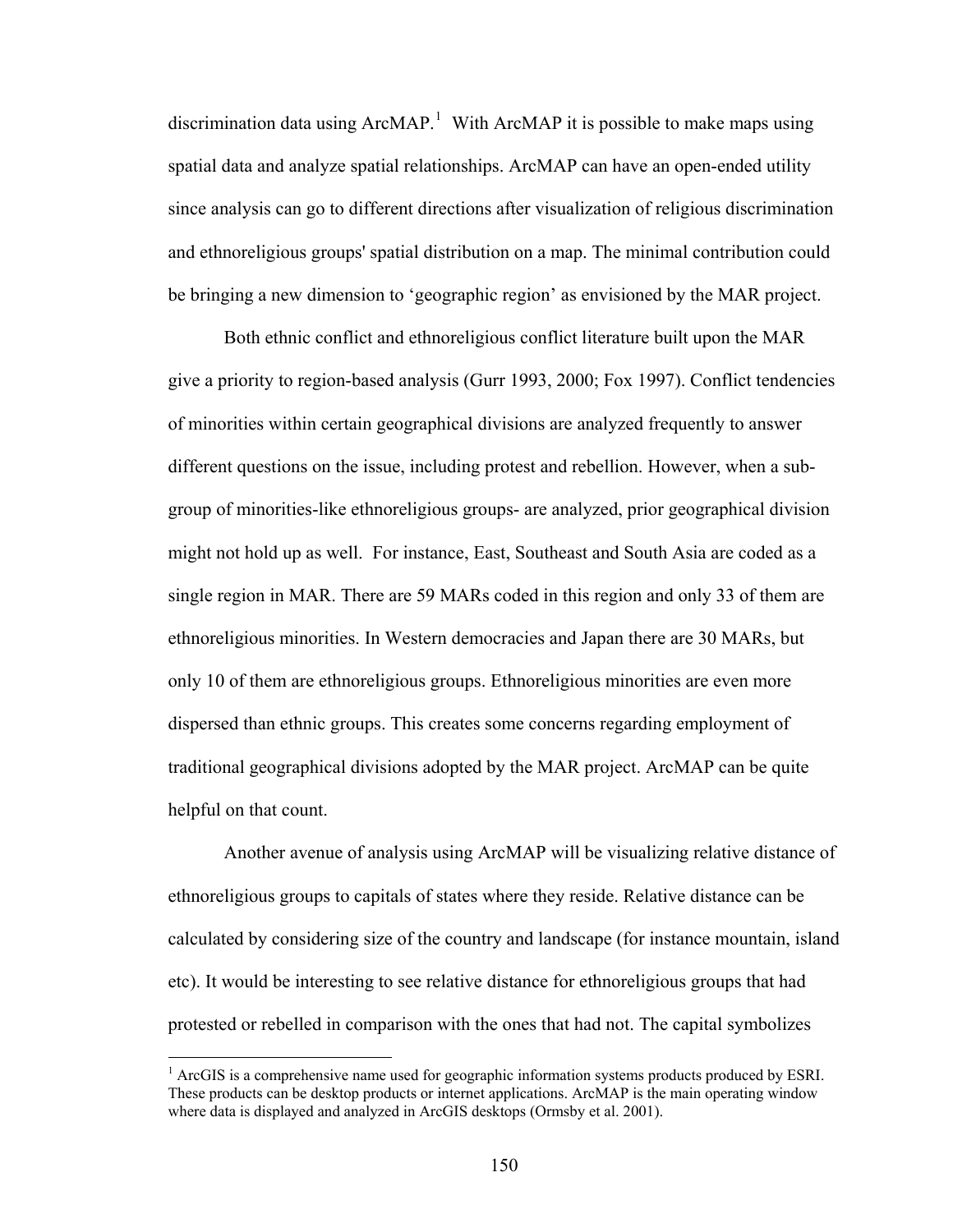national identity in this case and physical distance might represent both marginalization of the group as well as geographic opportunities to mobilize.

 In sum, it is argued here that religion can become an integral element of conflict. This large-N cross-sectional study provides strong empirical evidence that religious discrimination and religious legislation can be important determinants of protest or rebellion of ethnoreligious groups. Without question, much remains to be done. In that sense as well as with the answers provided so far, many questions are created. These questions will guide my future research on ethnoreligious conflict.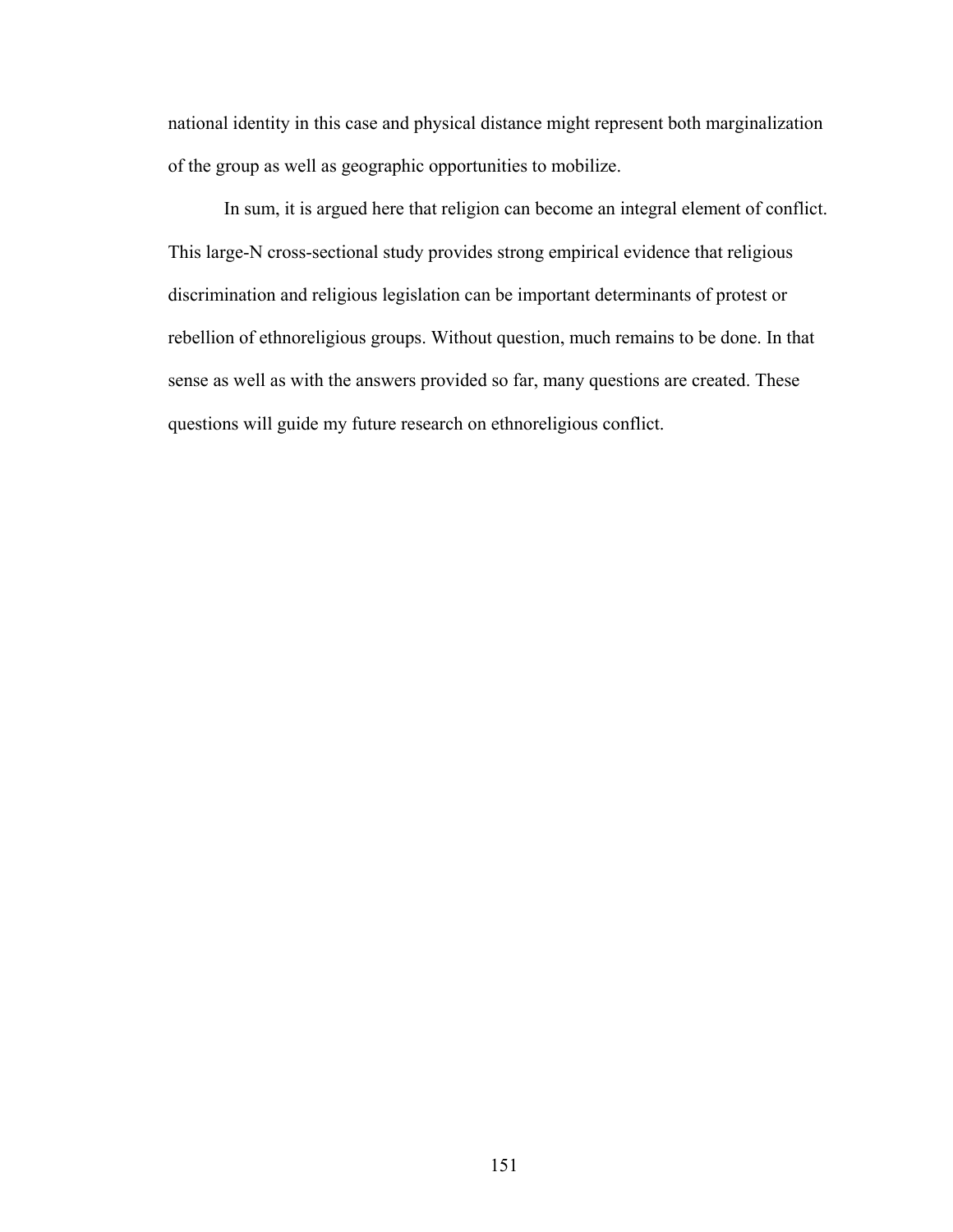# <span id="page-162-0"></span>**[1](#page-162-0) Appendix A- Groups Included in the Dataset**

## **Ethnoreligious Minorities in Western Democracies and Japan**

| <b>Country</b>              | <b>Ethnoreligious Minority</b>   | <b>Majority Religion</b> | <b>Minority Religion</b>             |
|-----------------------------|----------------------------------|--------------------------|--------------------------------------|
| Canada                      | <b>French Canadians</b>          | Christian, general       | Catholic, Christian                  |
| Canada                      | Quebecois                        | Christian, general       | Catholic, Christian                  |
| France                      | Muslim (Non-citizens)            | Catholic, Christian      | Sunni, Islam                         |
| Germany                     | Turks                            | Christian, general       | Sunni, Islam                         |
| Greece                      | <b>Muslims</b>                   | Orthodox, Christian      | Sunni, Islam                         |
| Switzerland                 | Jurassians                       | Christian, general       | Catholic, Christian                  |
| United Kingdom              | Asians                           | Protestant, Christian    | Hindu/Islam                          |
| United Kingdom              | Catholics in Northern<br>Ireland | Protestant, Christian    | Catholic, Christian                  |
| United Kingdom              | Scots                            | Protestant, Christian    | Catholic,<br>Christian/<br>Calvinist |
| United States of<br>America | Hispanics                        | Protestant, Christian    | Catholic, Christian                  |

<sup>&</sup>lt;sup>1</sup> In these tables format of MAR dataset list is used.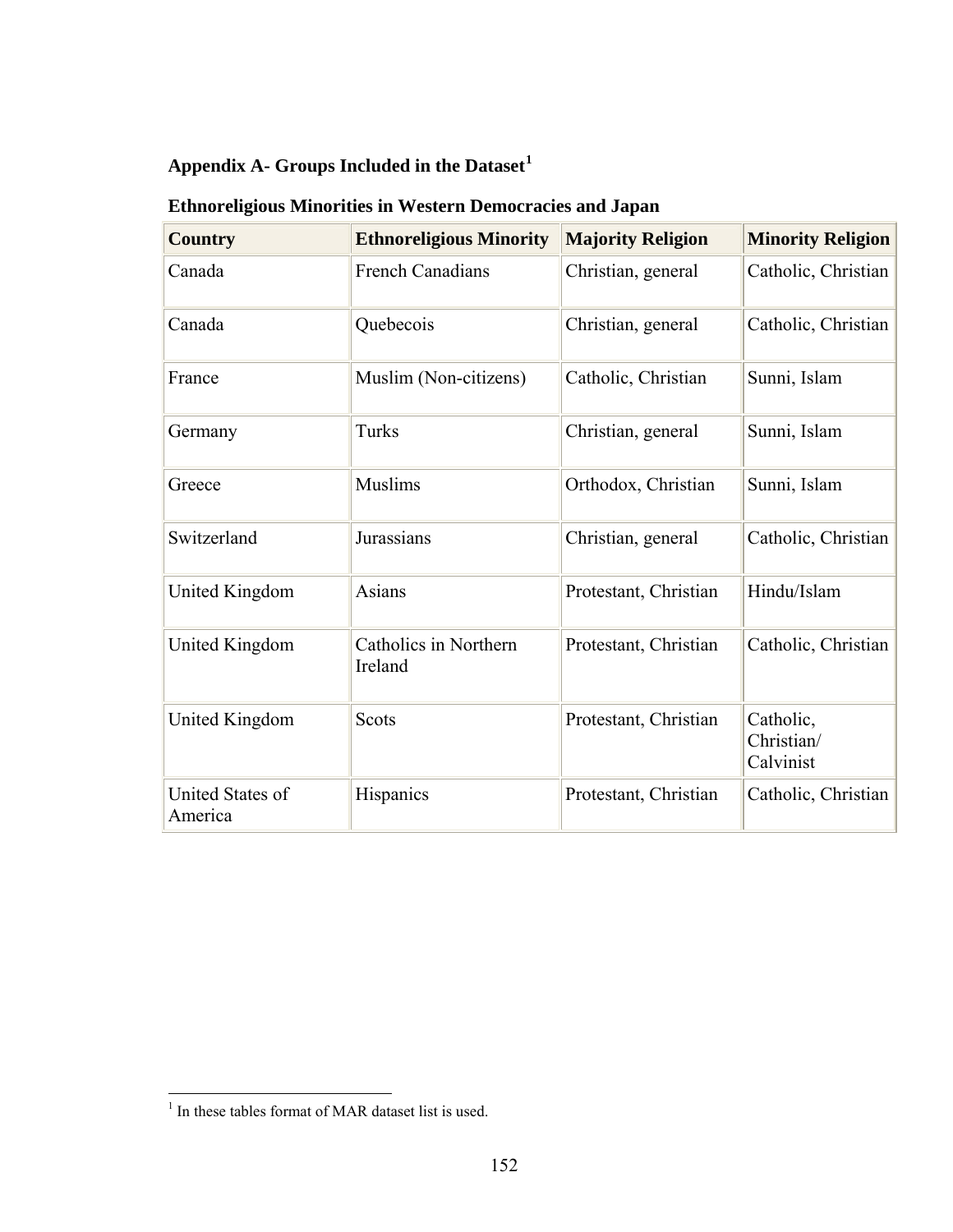# **Ethnoreligious Minorities in Asia**

| <b>Country</b> | <b>Ethnoreligious Minority</b> | <b>Majority Religion</b>  | <b>Minority Religion</b>                  |
|----------------|--------------------------------|---------------------------|-------------------------------------------|
| Afghanistan    | Hazaras                        | Sunni, Islam              | Islam, Shi'i---<br>Twelver and<br>Ismaili |
| Bangladesh     | Chittagong Hill Tribes         | Sunni, Islam              | Animist and<br><b>Buddhist</b>            |
| Bangladesh     | Hindus                         | Sunni, Islam              | Hindu                                     |
| <b>Bhutan</b>  | Lhotshampas                    | <b>Buddhist</b>           | Hindu                                     |
| <b>Burma</b>   | Kachins                        | <b>Buddhist</b>           | Christian                                 |
| <b>Burma</b>   | Rohingya (Arkanese)            | <b>Buddhist</b>           | Sunni, Islam                              |
| <b>Burma</b>   | Zomis (Chins)                  | <b>Buddhist</b>           | Christian/Animist                         |
| China          | Hui Muslims                    | <b>Officially Atheist</b> | Sunni, Islam                              |
| China          | Tibetans                       | <b>Officially Atheist</b> | <b>Buddhist</b>                           |
| China          | Turkmen                        | <b>Officially Atheist</b> | Islam, general                            |
| Fiji           | East Indians                   | Methodist, Christian      | Hindu/ Islam                              |
| India          | Kashmiris                      | Hindu                     | Islam, general                            |
| India          | Mizos                          | Hindu                     | Christian, general                        |
| India          | Muslims                        | Hindu                     | Islam, general                            |
| India          | <b>Nagas</b>                   | Hindu                     | Baptist, Christian                        |
| India          | Sikhs                          | Hindu                     | Sikhism                                   |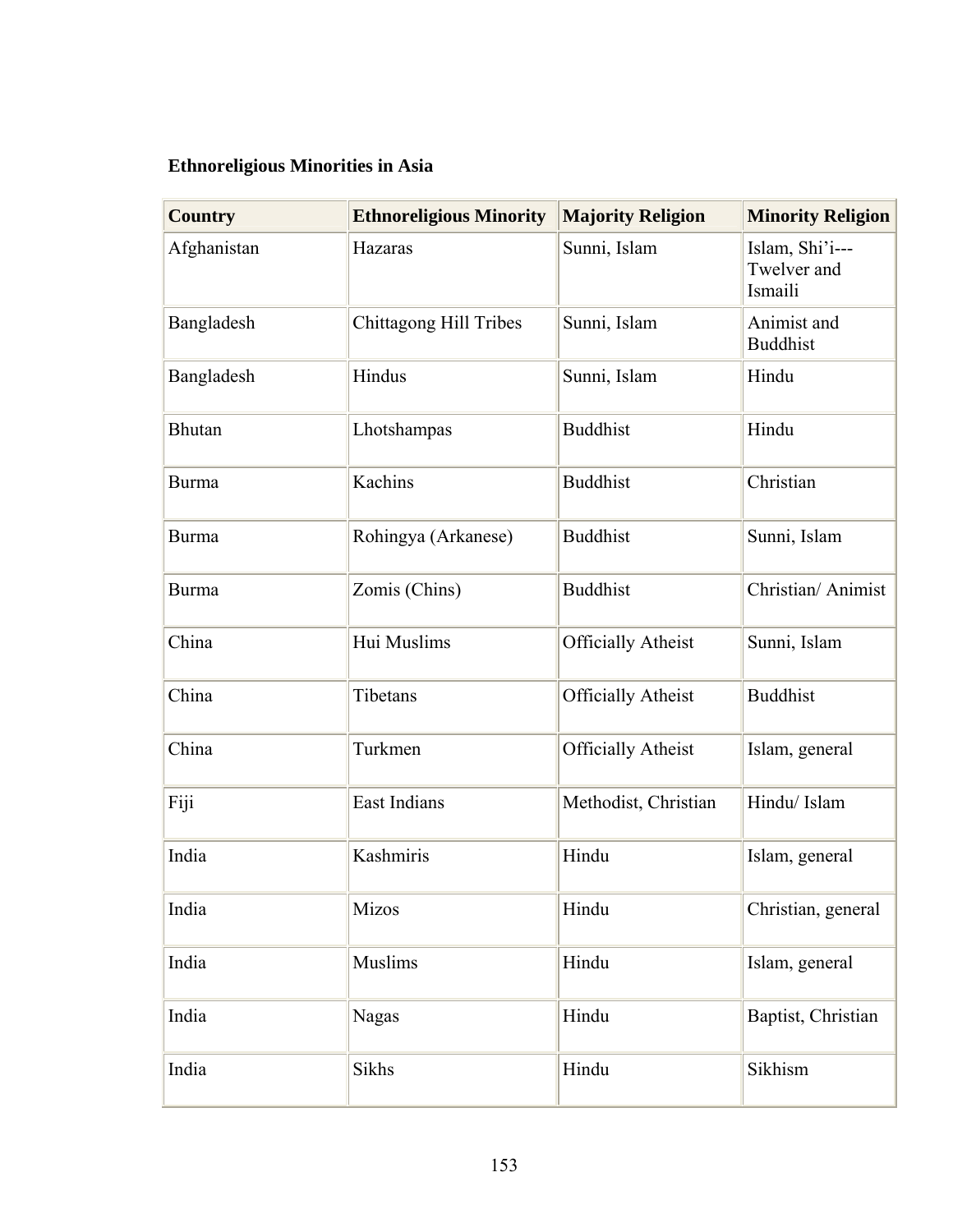| <b>Country</b> | <b>Ethnoreligious Minority</b> | <b>Majority Religion</b> | <b>Minority Religion</b>               |
|----------------|--------------------------------|--------------------------|----------------------------------------|
| Indonesia      | Chinese                        | Sunni, Islam             | Christian, general/<br><b>Buddhist</b> |
| Indonesia      | Papuans                        | Sunni, Islam             | Christian, general                     |
| Laos           | Hmong                          | <b>Buddhist</b>          | Animist/ Christian                     |
| Malaysia       | Chinese                        | Sunni, Islam             | <b>Buddhist</b>                        |
| Malaysia       | Dayaks                         | Sunni, Islam             | Christian                              |
| Malaysia       | East Indians                   | Sunni, Islam             | Hindu (80%)<br>Islam $(20\%)$          |
| Malaysia       | Kadazans                       | Sunni, Islam             | Catholic/ Animist                      |
| Pakistan       | Ahmadis                        | Sunni, Islam             | Ahmedi, Islam                          |
| Pakistan       | Hindus                         | Sunni, Islam             | Hindu                                  |
| Pakistan       | Sindhis                        | Sunni, Islam             | Hindu/ Islam                           |
| Philippines    | Moros                          | Catholic, Christian      | Islam                                  |
| Singapore      | Malays                         | Buddhist/Christian       | Sunni, Islam                           |
| Sri Lanka      | <b>Indian Tamils</b>           | <b>Buddhist</b>          | Hindu                                  |
| Sri Lanka      | Sri Lankan Tamils              | <b>Buddhist</b>          | Hindu                                  |
| Thailand       | Malay-Muslims                  | <b>Buddhist</b>          | Sunni, Islam                           |
| Thailand       | Northern Hill Tribes           | <b>Buddhist</b>          | Animist                                |
| Vietnam        | Montagnards                    | <b>Buddhist</b>          | Animist/<br>Protestant                 |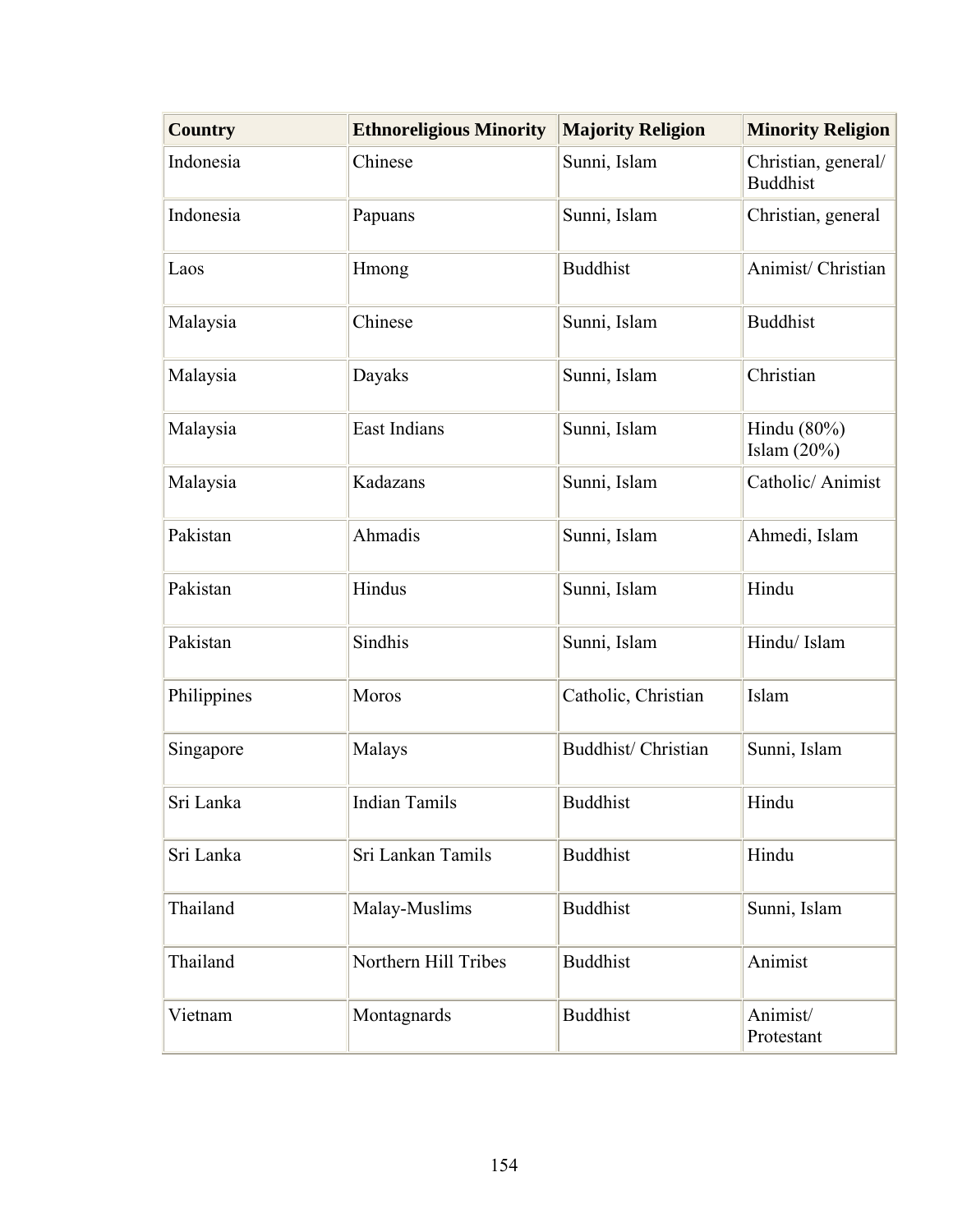### <span id="page-165-0"></span>**Ethnoreligious Minorities in Middle East and North Africa**

| <b>Country</b>      | <b>Ethnoreligious Minority</b> | <b>Majority Religion</b> | <b>Minority Religion</b> |
|---------------------|--------------------------------|--------------------------|--------------------------|
| Bahrain             | Shi'is                         | Sunni, Islam             | Shi'i, Islam             |
| Cyprus              | <b>Turkish Cypriots</b>        | Orthodox, Christian      | Sunni, Islam             |
| Egypt               | Copts                          | Sunni, Islam             | Christian <sup>2</sup>   |
| Iran (Islam, Shi'i) | Arabs                          | Shi'i, Islam             | Sunni, Islam             |
| Iran                | Baha'is                        | Shi'i, Islam             | Bahai                    |
| Iran                | <b>Baluchis</b>                | Shi'i, Islam             | Sunni, Islam             |
| Iran                | Christians                     | Shi'i, Islam             | Christian                |
| Iran                | Kurds                          | Shi'i, Islam             | Sunni, Islam             |
| Iran                | Turkmen                        | Shi'i, Islam             | Sunni, Islam             |
| $\text{Iraq}^3$     | Shi'is                         | Sunni, Islam             | Shi'i, Islam             |
| Israel              | Arabs                          | Jewish                   | Sunni, Islam             |
| Israel              | Palestinians                   | Jewish                   | Sunni, Islam             |
| Lebanon             | Druze <sup>4</sup>             | Islam, general           | Druze                    |
| Lebanon             | <b>Maronite Christians</b>     | Islam, general           | Christian                |
| Lebanon             | Palestinians                   | Islam, general           | Sunni, Islam             |

<sup>&</sup>lt;sup>2</sup> While some are Catholics or Protestants, the vast majority of Copts belong to the Orthodox Church.<br><sup>3</sup> Majority of the population in Iraq is Shi'i. However, during the Saddam period, they were treated as an

ethnoreligious minority. For this period, Shi'is in Iraq are considered to be minority for Saddam period.<br><sup>4</sup> Nominally an Islamic religion, the Druze faith departs from Islam in a number of significant ways.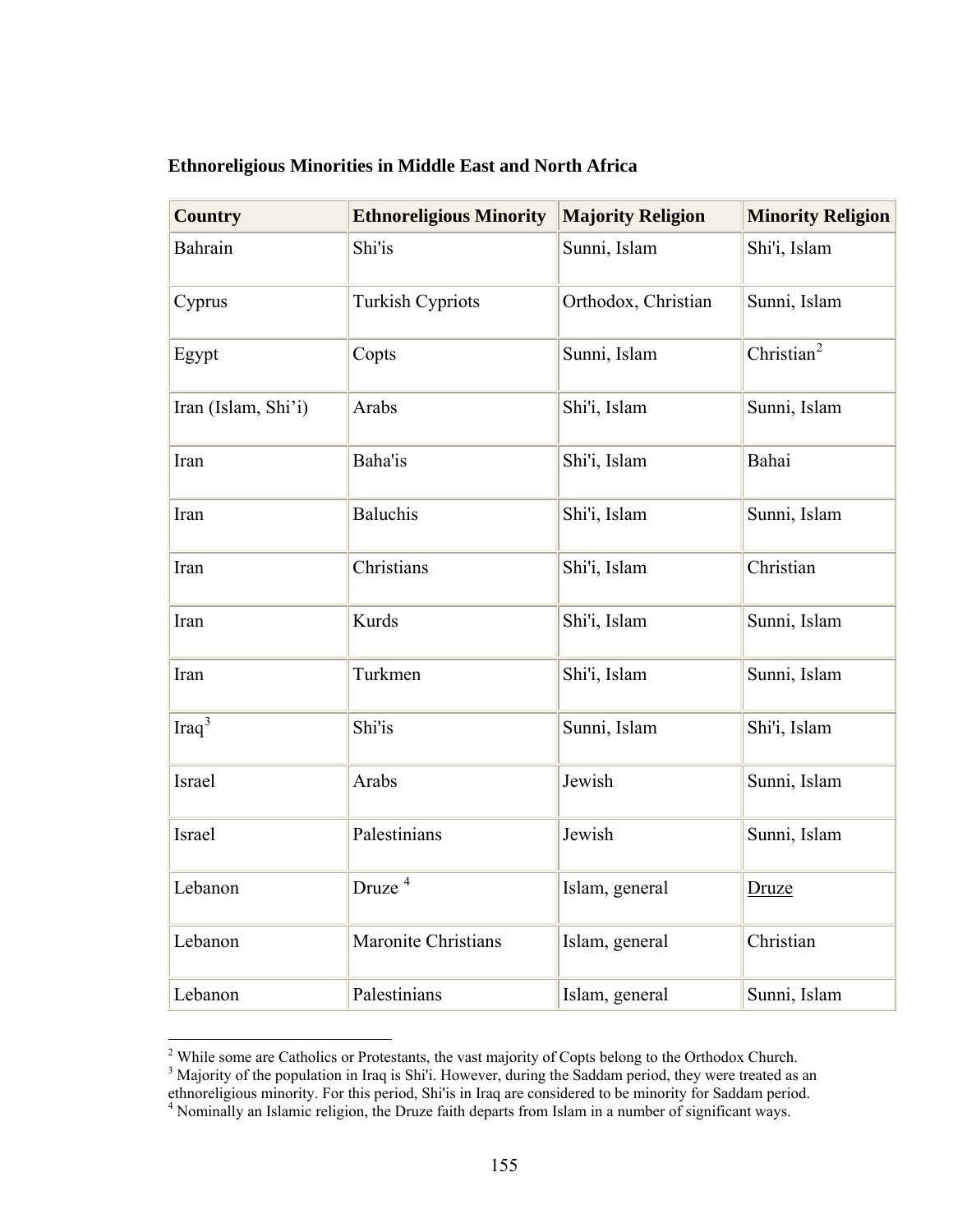| Country      | <b>Ethnoreligious Minority</b> | <b>Majority Religion</b> | <b>Minority Religion</b> |
|--------------|--------------------------------|--------------------------|--------------------------|
| Lebanon      | Shi'is                         | Islam, general           | Shi'i, Islam             |
| Lebanon      | <b>Sunnis</b>                  | Islam, general           | Sunni, Islam             |
| Saudi Arabia | Shi'is                         | Sunni, Islam             | Shi'i, Islam             |
| Syria        | Alawi                          | Sunni, Islam             | Alawi                    |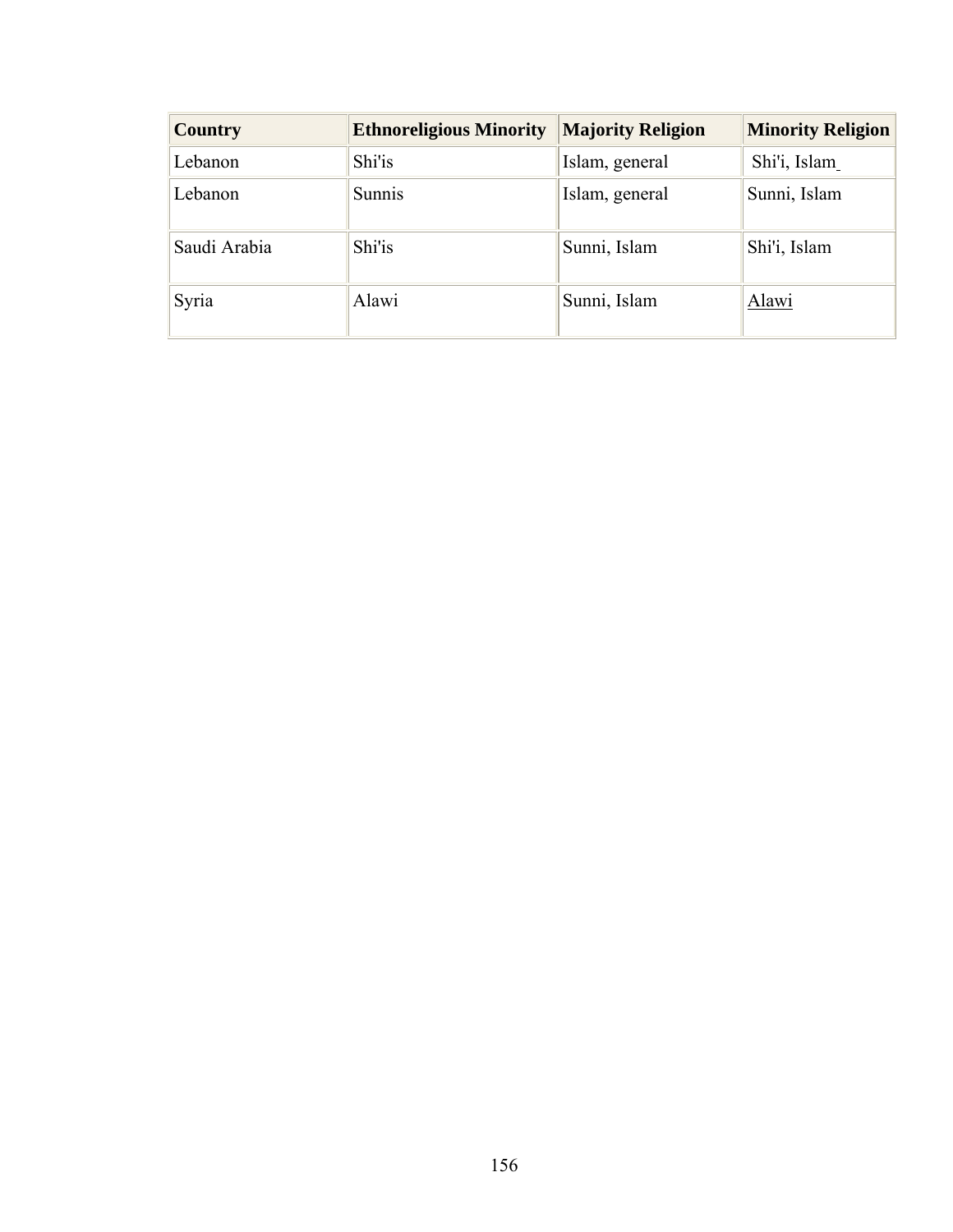**Appendix B** 

| Table 1D: Highest Religious Discrimination on Minorities at Risk in Europe from 1990 to 2004 |  |
|----------------------------------------------------------------------------------------------|--|
|----------------------------------------------------------------------------------------------|--|

| <b>Religious Discrimination French Canadians</b><br><b>Variables</b> | in Canada | Quebecois | <b>Muslim</b> | <b>Turks</b><br>in Canada in France in Germany | <b>Muslims</b> | <b>Jurassians</b><br>in Greece in Switzerland in UK in UK |   | Asians Catholics Scots Hisp.<br>in UK in US |
|----------------------------------------------------------------------|-----------|-----------|---------------|------------------------------------------------|----------------|-----------------------------------------------------------|---|---------------------------------------------|
| Public observance of<br>religious services                           |           |           |               |                                                |                |                                                           |   |                                             |
| Restrictions on building,<br>repairing places of worship             |           |           | $\mathbf{1}$  | $\mathbf{1}$                                   | $\mathbf{1}$   |                                                           |   |                                             |
| Access to places or worship                                          |           |           |               |                                                |                |                                                           |   |                                             |
| Forced observance                                                    |           |           |               |                                                |                |                                                           |   |                                             |
| Formal religious<br>Organizations                                    |           |           | 1             |                                                |                | $\mathbf{1}$                                              |   |                                             |
| Religious schools,<br>religious education                            |           |           |               |                                                |                |                                                           |   |                                             |
| Materials                                                            |           |           |               |                                                |                |                                                           |   |                                             |
| Mandatory education                                                  |           |           |               |                                                |                |                                                           | 1 |                                             |
| Arrest, continued detention                                          |           |           | $\mathbf{1}$  |                                                | $\mathbf{1}$   |                                                           |   |                                             |
| State surveillance                                                   |           |           |               |                                                |                |                                                           |   |                                             |
| Religious publications                                               |           |           |               |                                                |                |                                                           |   |                                             |
| Import publications                                                  |           |           |               |                                                |                |                                                           |   |                                             |
| Personal status                                                      |           |           |               | $\mathbf{1}$                                   |                |                                                           |   |                                             |
| Religious symbols or clothing                                        |           |           | $\mathbf{1}$  | $\mathbf{1}$                                   |                |                                                           |   |                                             |
| Ordination, access to clergy                                         |           |           |               |                                                | $\mathbf{1}$   | 1                                                         |   |                                             |
| Conversion to minority religions                                     |           |           |               |                                                |                |                                                           |   |                                             |
| Forced conversions                                                   |           |           |               |                                                |                |                                                           |   |                                             |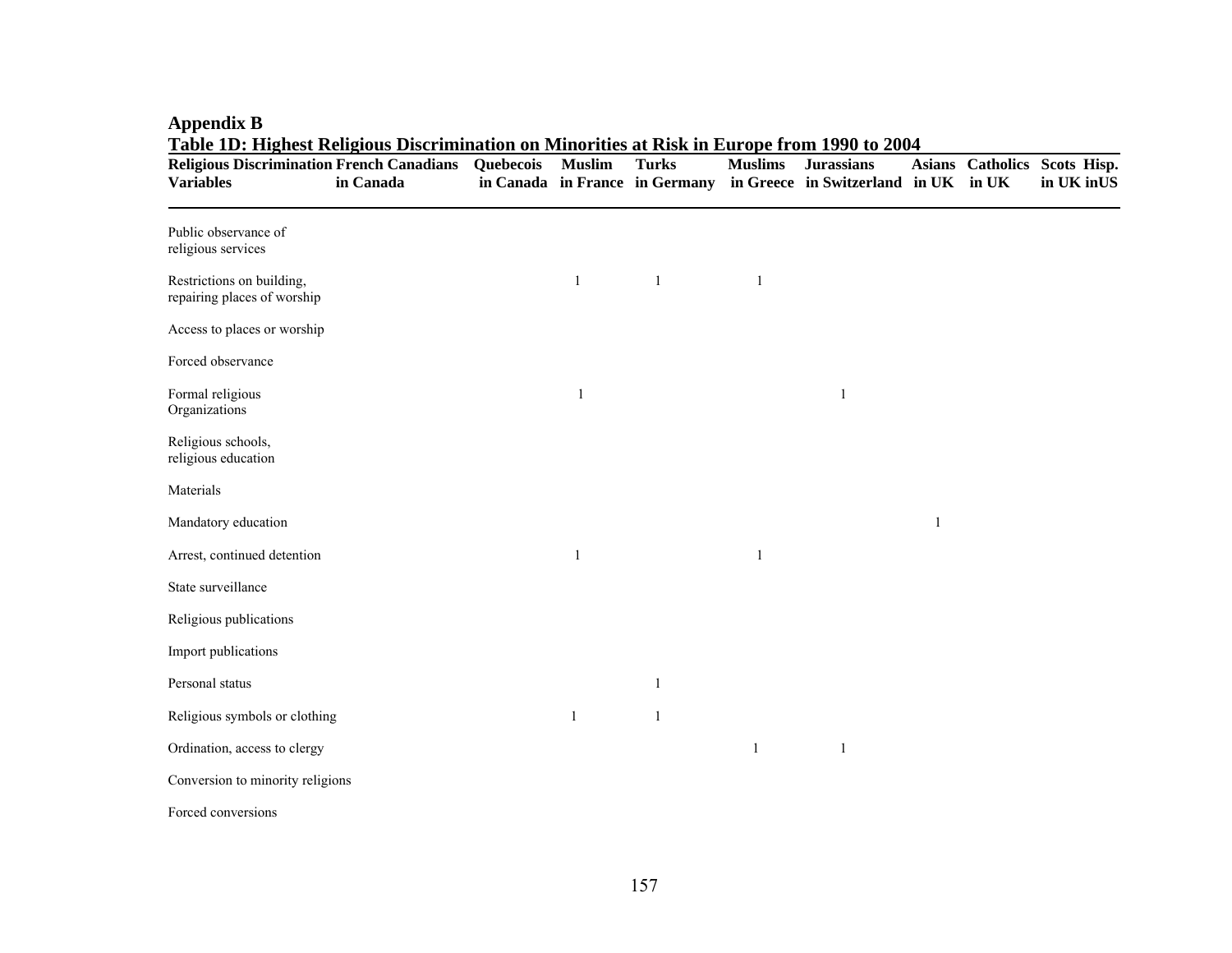| Proselytizing<br>by permanent residents of state |   |   |  |
|--------------------------------------------------|---|---|--|
| Proselytizing<br>by foreign clergy               |   | ш |  |
| Registration                                     |   |   |  |
| Custody                                          |   |   |  |
| Access of minority                               | 1 | 1 |  |
| Anti-religious propaganda                        |   |   |  |
| Other                                            |   |   |  |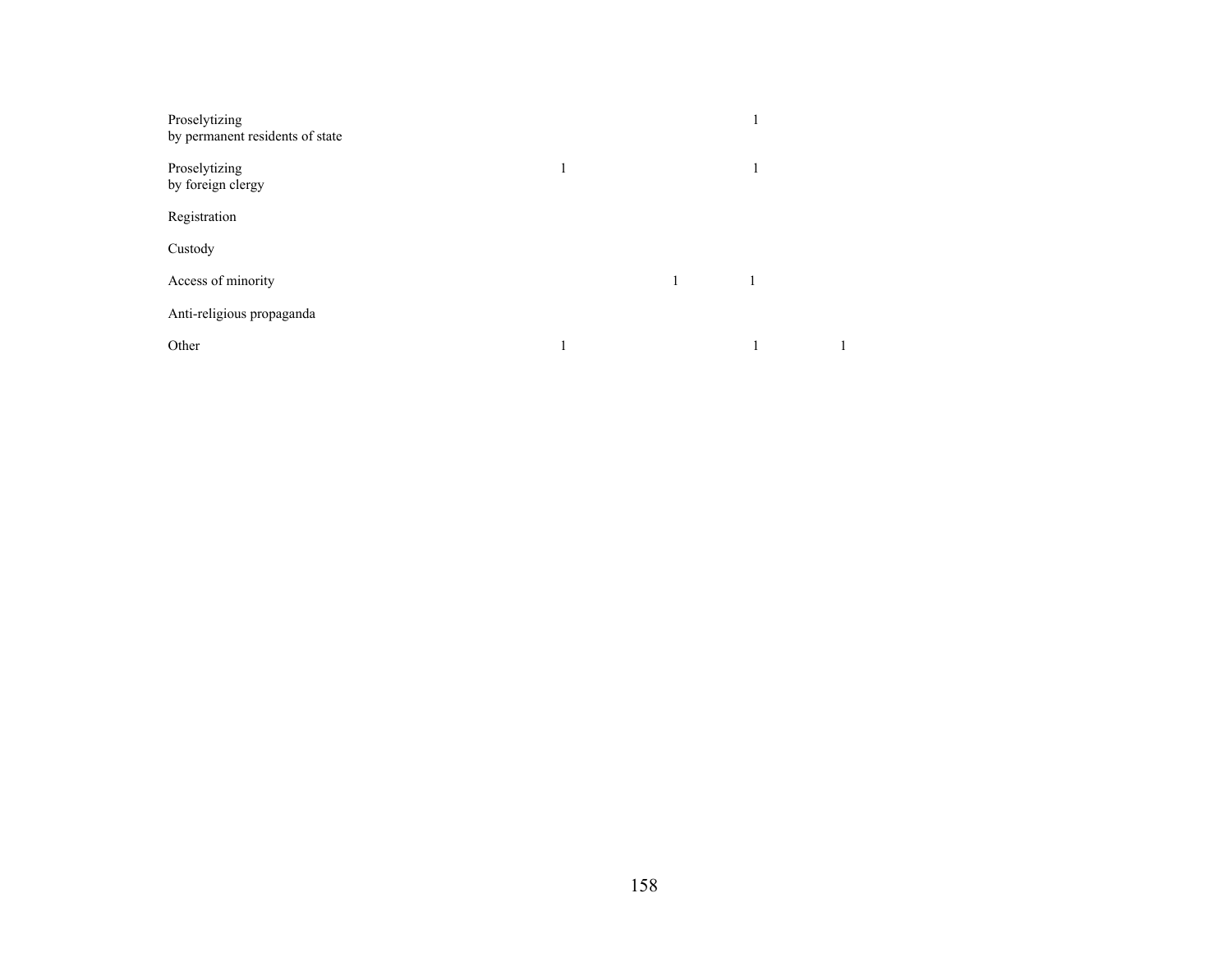| Table 2D. Highest R<br><b>Religious Discrimination Hazaras</b><br><b>Variables</b> | chgiuus Dis<br>in Afg. | <b>CHT</b>   | <b>Hindus</b> | <b>Lhotshampas Kachins</b><br>in Bang in Bang in Bhutan |                | <u>noi nies at Kisk III Asia II om</u><br>Rohingya<br>in Burma in Burma | 220 W 200<br>Zomis<br>in Burma in China | Hui Muslims Tibetans Turkmen |                | in China in China |
|------------------------------------------------------------------------------------|------------------------|--------------|---------------|---------------------------------------------------------|----------------|-------------------------------------------------------------------------|-----------------------------------------|------------------------------|----------------|-------------------|
| Public observance of<br>religious services                                         | $\overline{c}$         |              |               |                                                         | 1              |                                                                         |                                         |                              | $\overline{c}$ | $\overline{c}$    |
| Restrictions on building,<br>repairing places of worship                           | 2                      |              |               | 1                                                       | $\overline{2}$ | $\overline{2}$                                                          | $\overline{c}$                          |                              | 1              | 1                 |
| Access to places or worship                                                        |                        |              |               |                                                         | 1              | $\mathbf{1}$                                                            | 1                                       |                              | $\mathbf{1}$   | 1                 |
| Forced observance                                                                  |                        |              |               |                                                         |                |                                                                         | 1                                       |                              |                |                   |
| Formal religious<br>Organizations                                                  |                        |              |               |                                                         |                |                                                                         |                                         | $\overline{c}$               | $\overline{2}$ | $\overline{2}$    |
| Religious schools,<br>religious education                                          |                        |              |               | 1                                                       | $\overline{2}$ | $\overline{c}$                                                          | $\overline{c}$                          | $\mathbf{1}$                 | $\overline{2}$ | 2                 |
| Materials                                                                          |                        |              |               |                                                         |                |                                                                         |                                         |                              |                |                   |
| Mandatory education                                                                |                        |              |               | $\mathbf{1}$                                            | $\mathbf{1}$   | $\mathbf{1}$                                                            | $\mathbf{1}$                            |                              |                |                   |
| Arrest, continued detention                                                        | $\overline{2}$         |              |               |                                                         | $\overline{c}$ |                                                                         | 2                                       | $\mathbf{1}$                 | 2              | 2                 |
| State surveillance                                                                 | 1                      |              |               |                                                         | $\mathbf{1}$   | $\mathbf{1}$                                                            | $\mathbf{1}$                            | $\overline{2}$               | $\overline{2}$ | $\overline{2}$    |
| Religious publications                                                             | $\overline{c}$         | $\mathbf{1}$ | $\mathbf{1}$  | $\mathbf{1}$                                            | $\overline{2}$ | $\overline{2}$                                                          | $\overline{2}$                          | $\mathbf{1}$                 | $\overline{2}$ | $\overline{c}$    |
| Import publications                                                                | $\boldsymbol{2}$       | $\mathbf{1}$ | $\mathbf{1}$  | $\overline{c}$                                          | $\overline{c}$ | $\boldsymbol{2}$                                                        | $\sqrt{2}$                              | $\sqrt{2}$                   | $\overline{c}$ | $\overline{c}$    |
| Personal status                                                                    |                        |              |               |                                                         |                |                                                                         |                                         | 1                            |                | 1                 |
| Religious symbols or clothing                                                      |                        |              |               | 1                                                       |                |                                                                         |                                         |                              |                |                   |
| Ordination, access to clergy                                                       |                        |              |               |                                                         |                |                                                                         |                                         | $\mathbf{1}$                 | $\overline{2}$ | 1                 |
| Conversion to minority religions                                                   |                        | $\mathbf{1}$ | $\mathbf{1}$  | 2                                                       |                |                                                                         |                                         |                              |                |                   |
| Forced conversions                                                                 |                        |              |               |                                                         | $\mathbf{1}$   |                                                                         | $\mathbf{1}$                            |                              |                |                   |

### **Table 2D: Highest Religious Discrimination on Minorities at Risk in Asia from 1990 to 2004**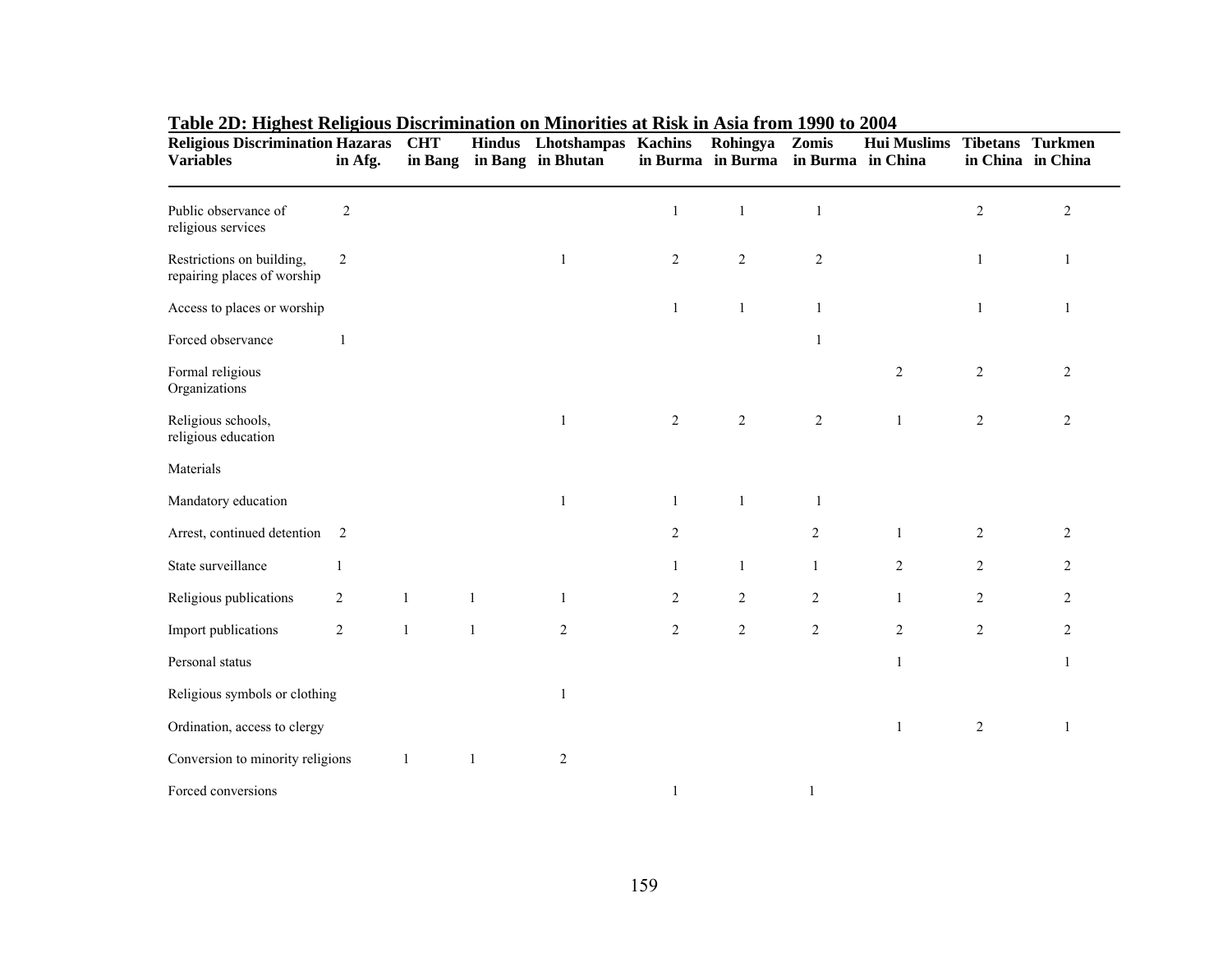| Proselytizing<br>by permanent residents of state |   | $\overline{2}$ | 2 | $\overline{2}$ | 2 |   |                |                |
|--------------------------------------------------|---|----------------|---|----------------|---|---|----------------|----------------|
| Proselytizing<br>by foreign clergy               |   | $\overline{2}$ | 2 | $\overline{2}$ | 2 | 2 | 2              | 2              |
| Registration                                     |   |                |   |                |   | 2 | $\overline{2}$ | $\mathfrak{D}$ |
| Custody                                          |   |                |   |                |   |   |                |                |
| Access of minority                               |   |                |   |                |   |   |                |                |
| Anti-religious propaganda                        | 2 |                |   |                |   | 2 | 2              | 2              |
| Other                                            |   |                |   |                |   |   |                |                |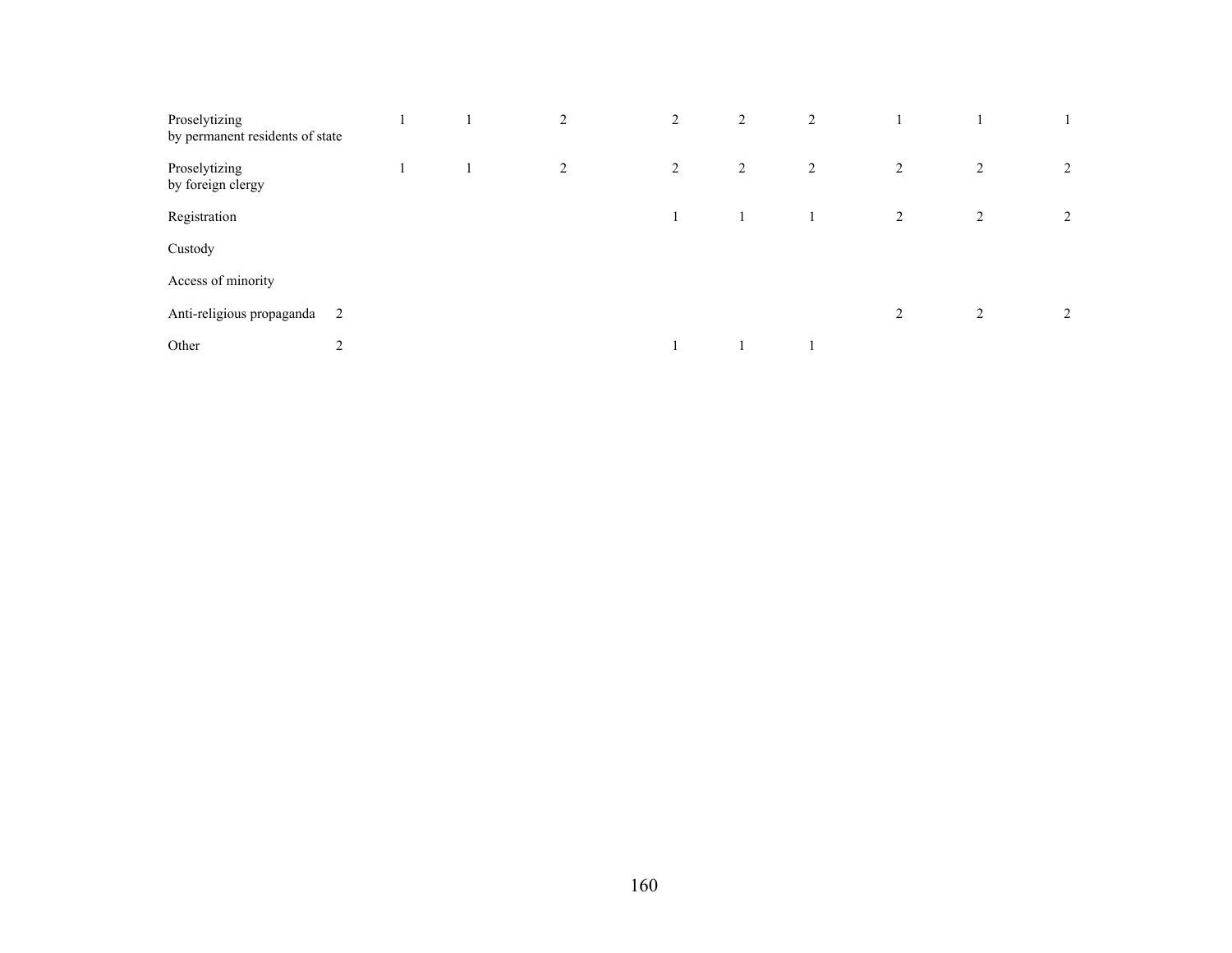| <b>Religious Discrimination East Indians</b><br><b>Variables</b> | in Fiji | <b>Kashmiris Mizos</b><br>in India |              | <b>Muslims Nagas</b><br>in India in India |              | <b>Sikhs</b> | <b>Chinese</b><br>in India in India in Indonesia in Indonesia in Laos in Malaysia | <b>Papuans</b> |                | <b>Hmong</b> Chinese |
|------------------------------------------------------------------|---------|------------------------------------|--------------|-------------------------------------------|--------------|--------------|-----------------------------------------------------------------------------------|----------------|----------------|----------------------|
| Public observance of<br>religious services                       |         |                                    |              |                                           |              |              |                                                                                   |                | 1              |                      |
| Restrictions on building,<br>repairing places of worship         |         | $\mathbf{1}$                       | $\mathbf{1}$ | $\mathbf{1}$                              | 1            | $\mathbf{1}$ | $\overline{2}$                                                                    | $\sqrt{2}$     | $\overline{c}$ | $\mathbf{1}$         |
| Access to places or worship                                      |         |                                    |              |                                           |              |              |                                                                                   |                | 1              |                      |
| Forced observance                                                |         |                                    |              |                                           |              |              |                                                                                   |                | 1              |                      |
| Formal religious<br>Organizations                                |         | 1                                  | $\mathbf{1}$ | 1                                         | 1            | $\mathbf{1}$ | $\mathbf{1}$                                                                      | 1              | 1              | $\mathbf{1}$         |
| Religious schools,<br>religious education                        |         |                                    |              |                                           |              |              |                                                                                   |                |                |                      |
| Materials                                                        |         |                                    |              |                                           |              |              |                                                                                   |                | 1              |                      |
| Mandatory education                                              |         | 1                                  | $\mathbf{1}$ | $\mathbf{1}$                              | 1            | $\mathbf{1}$ | $\mathbf{1}$                                                                      | -1             |                |                      |
| Arrest, continued detention                                      |         |                                    |              |                                           |              |              |                                                                                   |                | $\overline{2}$ |                      |
| State surveillance                                               |         |                                    |              |                                           |              |              |                                                                                   |                | 1              |                      |
| Religious publications                                           |         | $\mathbf{1}$                       | $\mathbf{1}$ | $\mathbf{1}$                              | 1            | $\,1\,$      | $\mathbf{1}$                                                                      | $\mathbf{1}$   | $\overline{2}$ |                      |
| Import publications                                              |         | $\mathbf{1}$                       | 1            | $\mathbf{1}$                              | -1           | $\mathbf{1}$ | 1                                                                                 | 1              | $\sqrt{2}$     |                      |
| Personal status                                                  |         |                                    |              |                                           |              |              | 1                                                                                 |                |                |                      |
| Religious symbols or clothing                                    |         |                                    |              |                                           |              |              |                                                                                   |                |                |                      |
| Ordination, access to clergy                                     |         |                                    |              |                                           |              |              |                                                                                   |                | 1              |                      |
| Conversion to minority religions                                 |         |                                    | $\mathbf{1}$ |                                           | $\mathbf{1}$ |              |                                                                                   |                | 1              | $\mathbf{1}$         |
| Forced conversions                                               |         |                                    |              |                                           |              |              | $\mathbf{1}$                                                                      | $\mathbf{1}$   | $\mathbf{1}$   |                      |

# **Table 3D: Highest Religious Discrimination on Minorities at Risk in Asia from 1990 to 2004**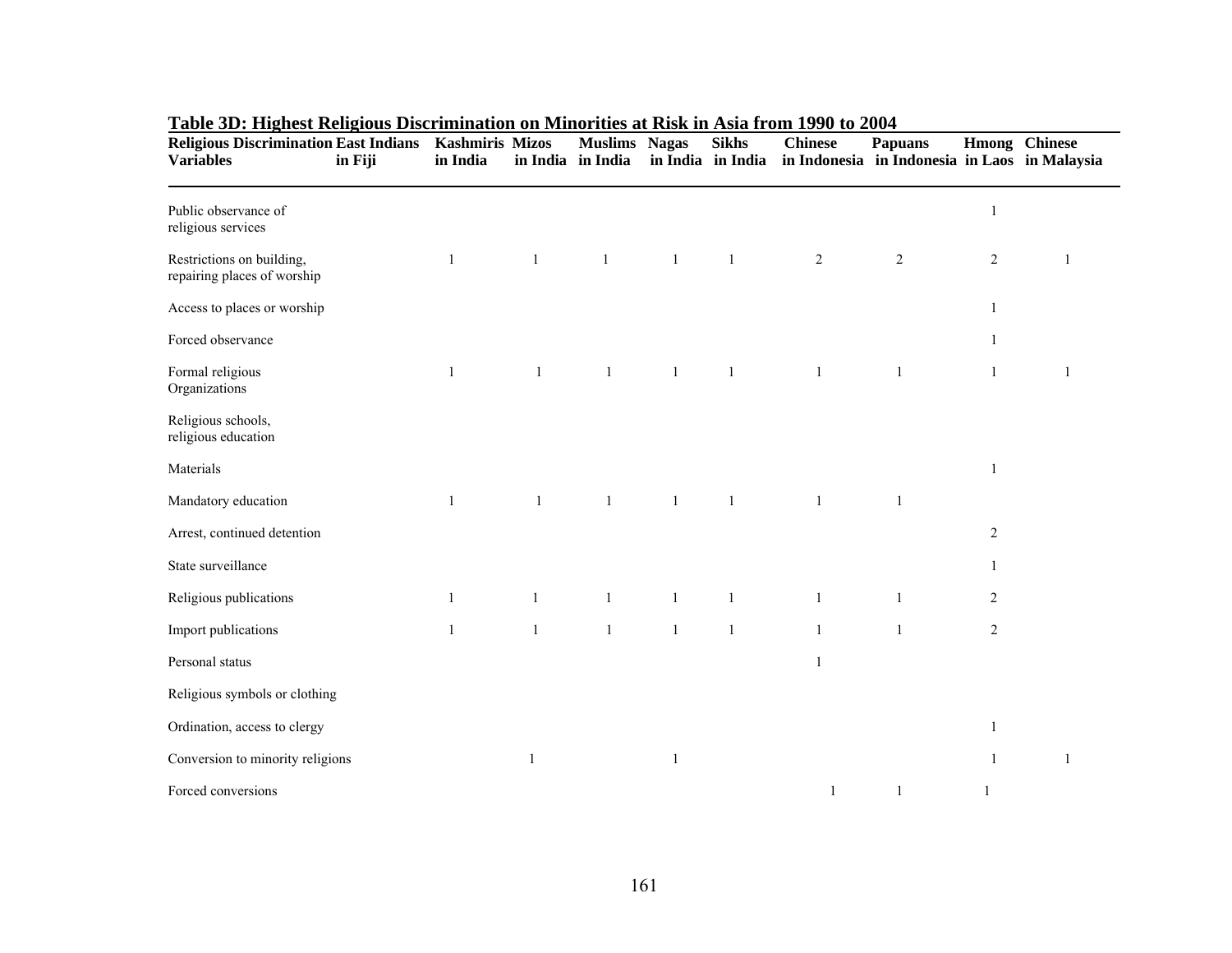| Proselytizing<br>by permanent residents of state |  |   |  | $\overline{c}$ | 2 |   |  |
|--------------------------------------------------|--|---|--|----------------|---|---|--|
| Proselytizing<br>by foreign clergy               |  | 1 |  | $\overline{c}$ | 2 | 2 |  |
| Registration                                     |  |   |  |                |   |   |  |
| Custody                                          |  |   |  |                |   |   |  |
| Access of minority                               |  |   |  |                |   |   |  |
| Anti-religious propaganda                        |  |   |  |                |   |   |  |
| Other                                            |  |   |  |                |   |   |  |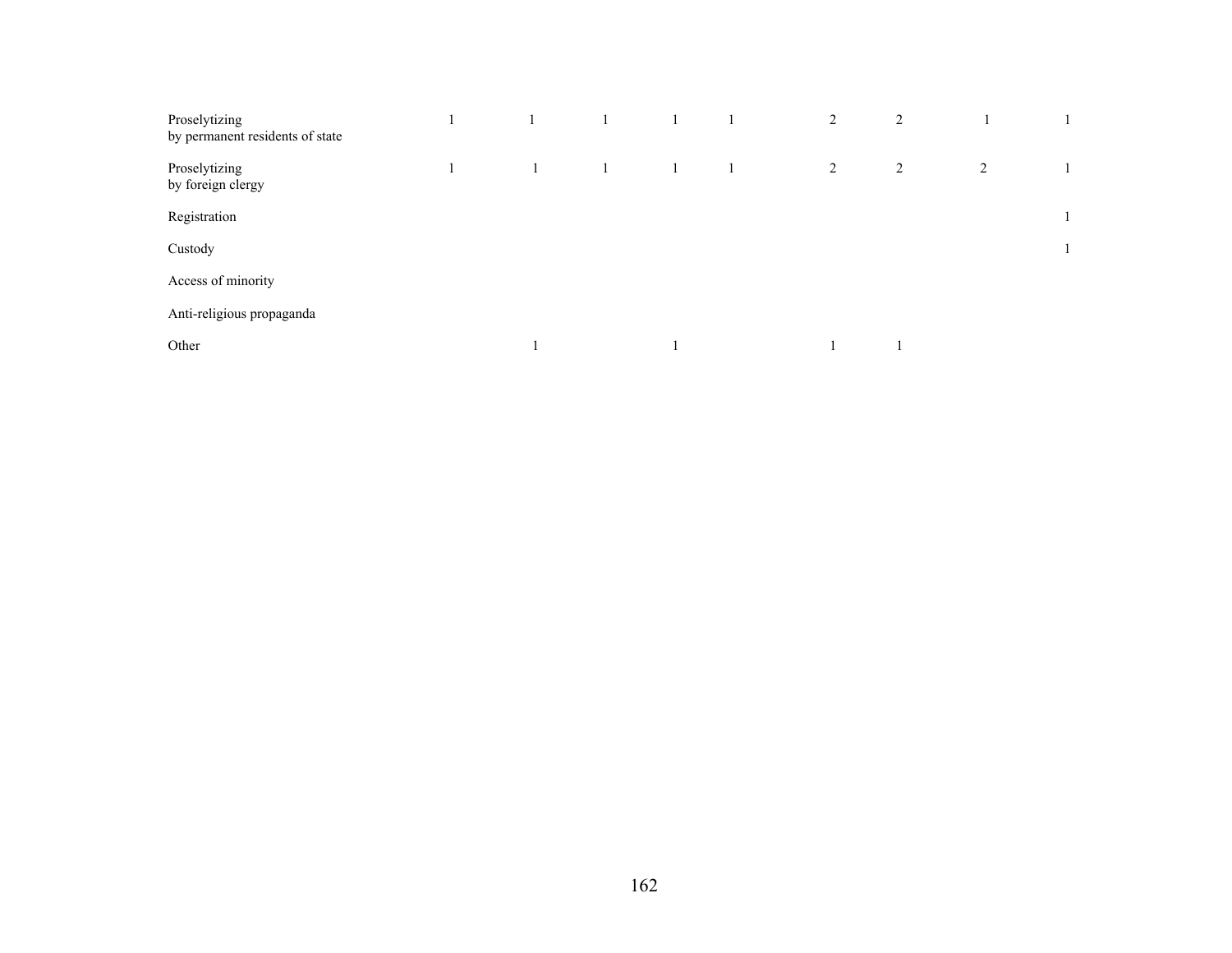| <b>Religious Discrimination Dayaks</b><br><b>Variables</b> |              | <b>East Indians Kadazans</b> |              | <b>Ahmadis</b> | <b>Hindus</b> | <b>Sindhis</b> | <b>Moros</b><br>in Malaysia in Malaysia in Malaysia in Pakistan in Pakistan in Pakistan in Phillipines | <b>Malays</b><br>in Singapore |  |
|------------------------------------------------------------|--------------|------------------------------|--------------|----------------|---------------|----------------|--------------------------------------------------------------------------------------------------------|-------------------------------|--|
| Public observance of<br>religious services                 |              |                              |              | $\overline{c}$ |               |                |                                                                                                        |                               |  |
| Restrictions on building,<br>repairing places of worship   | $\mathbf{1}$ | $\mathbf{1}$                 | $\mathbf{1}$ | $\overline{c}$ | $\mathbf{1}$  | $\mathbf{1}$   |                                                                                                        |                               |  |
| Access to places or worship                                |              |                              |              |                |               |                |                                                                                                        |                               |  |
| Forced observance                                          |              |                              |              |                |               |                |                                                                                                        |                               |  |
| Formal religious<br>Organizations                          | $\mathbf{1}$ | $\mathbf{1}$                 | $\mathbf{1}$ | 1              |               |                |                                                                                                        |                               |  |
| Religious schools,<br>religious education                  |              |                              |              |                |               |                |                                                                                                        |                               |  |
| Materials                                                  |              |                              |              | $\mathbf{1}$   |               |                |                                                                                                        |                               |  |
| Mandatory education                                        |              |                              |              |                |               |                |                                                                                                        |                               |  |
| Arrest, continued detention                                |              |                              |              | 2              |               |                |                                                                                                        |                               |  |
| State surveillance                                         |              |                              |              | $\overline{2}$ |               |                |                                                                                                        | 1                             |  |
| Religious publications                                     | 1            |                              | 1            | 1              |               |                |                                                                                                        | -1                            |  |
| Import publications                                        | $\mathbf{1}$ |                              | $\mathbf{1}$ | 1              |               |                |                                                                                                        |                               |  |
| Personal status                                            |              |                              |              |                |               |                |                                                                                                        |                               |  |
| Religious symbols or clothing                              |              |                              |              |                |               |                |                                                                                                        | 1                             |  |
| Ordination, access to clergy                               |              |                              |              |                |               |                |                                                                                                        |                               |  |
| Conversion to minority religions 1                         |              | 1                            | $\mathbf{1}$ | 1              |               |                |                                                                                                        |                               |  |
| Forced conversions                                         |              |                              |              |                |               |                |                                                                                                        |                               |  |

## **Table 4D: Highest Religious Discrimination on Minorities at Risk in Asia from 1990 to 2004**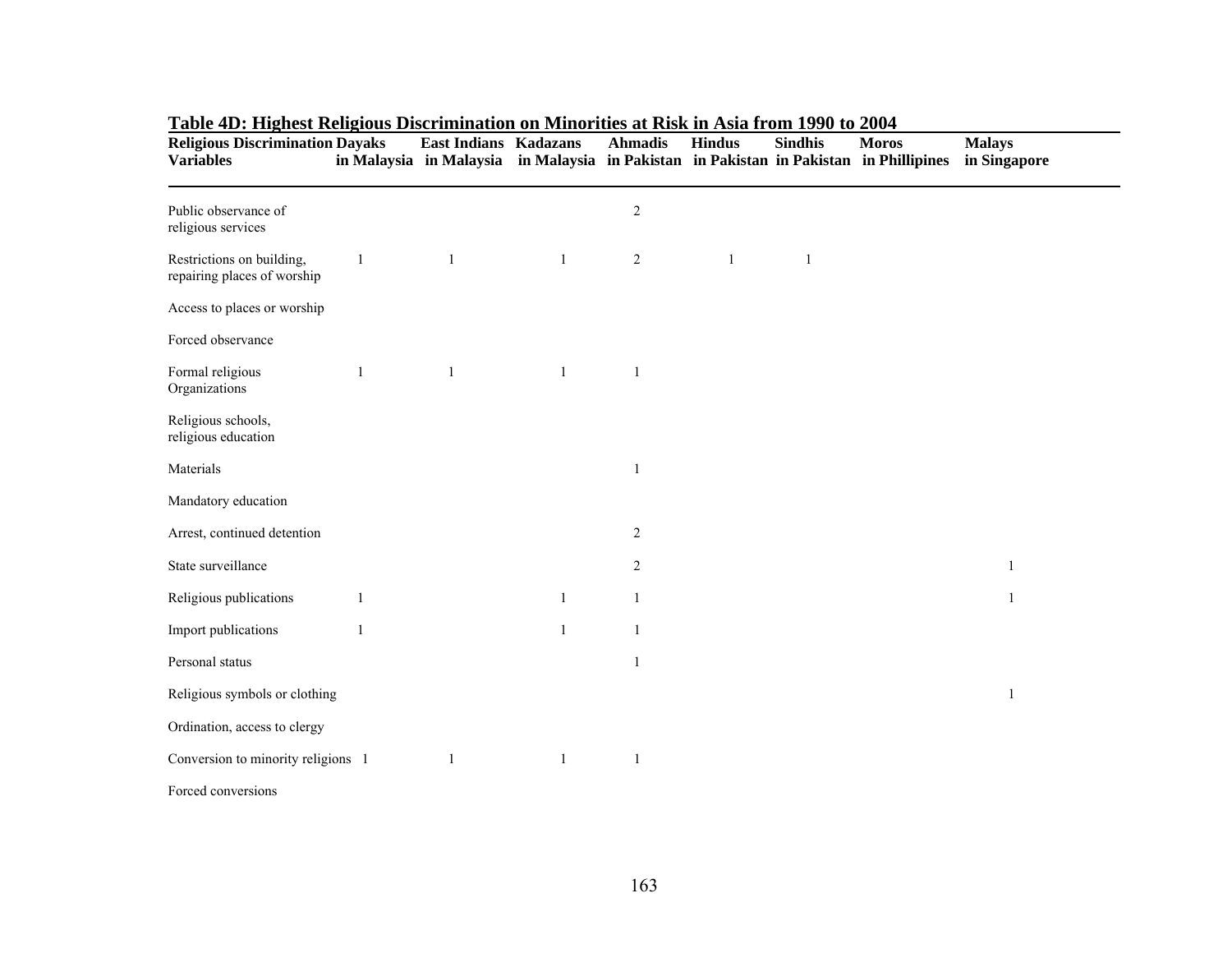| Proselytizing<br>by permanent residents of state |  | C |  |  |
|--------------------------------------------------|--|---|--|--|
| Proselytizing<br>by foreign clergy               |  | 2 |  |  |
| Registration                                     |  |   |  |  |
| Custody                                          |  |   |  |  |
| Access of minority                               |  |   |  |  |
| Anti-religious propaganda                        |  |   |  |  |
| Other                                            |  |   |  |  |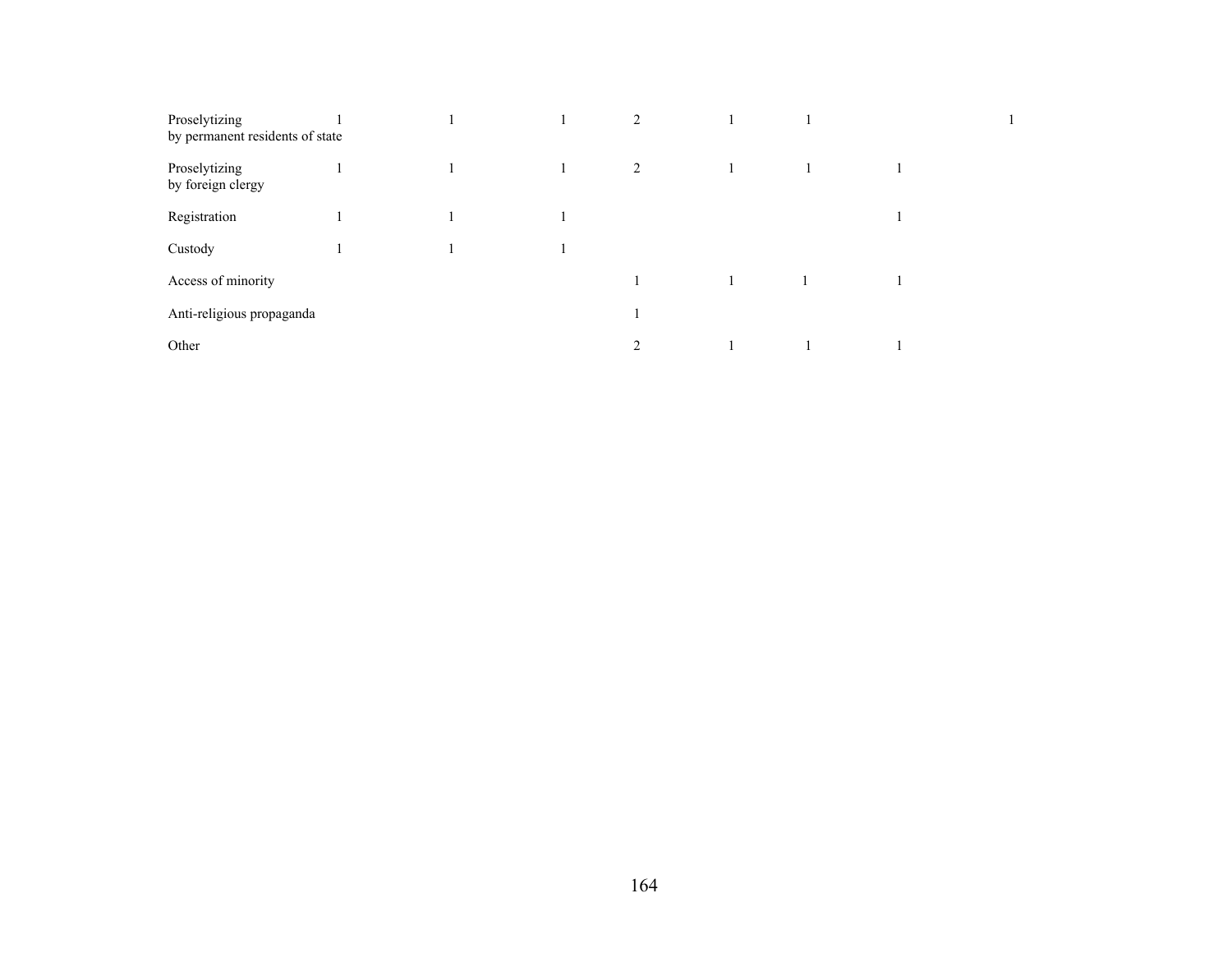| Religious Discrimination Indian Tamils Sri Lankan Tamils Malay Muslims Northern Hill Tribes Montagnards<br><b>Variables</b> | in Sri Lanka | in Sri Lanka | in Thailand  | in Thailand  | in Vietnam     |
|-----------------------------------------------------------------------------------------------------------------------------|--------------|--------------|--------------|--------------|----------------|
| Public observance of<br>religious services                                                                                  |              |              |              |              | 1              |
| Restrictions on building,<br>repairing places of worship                                                                    |              |              |              |              | $\overline{c}$ |
| Access to places or worship                                                                                                 |              |              |              |              |                |
| Forced observance                                                                                                           |              |              |              |              |                |
| Formal religious<br>Organizations                                                                                           |              |              |              |              | $\overline{c}$ |
| Religious schools,<br>religious education                                                                                   |              |              |              |              | 1              |
| Materials                                                                                                                   |              |              |              |              |                |
| Mandatory education                                                                                                         |              |              |              | $\mathbf{1}$ |                |
| Arrest, continued detention                                                                                                 |              |              |              |              | $\overline{c}$ |
| State surveillance                                                                                                          |              |              | $\mathbf{1}$ |              | $\mathbf{1}$   |
| Religious publications                                                                                                      |              |              |              |              | 1              |
| Import publications                                                                                                         |              |              |              |              | $\mathbf{1}$   |
| Personal status                                                                                                             |              |              |              |              | $\mathbf{1}$   |
| Religious symbols or clothing                                                                                               |              |              | $\mathbf{1}$ |              |                |
| Ordination, access to clergy                                                                                                |              |              |              |              | $\overline{c}$ |
| Conversion to minority religions                                                                                            |              |              |              |              | 1              |
| Forced conversions                                                                                                          |              |              |              |              |                |

## **Table 5D: Highest Religious Discrimination on Minorities at Risk in Asia from 1990 to 2004**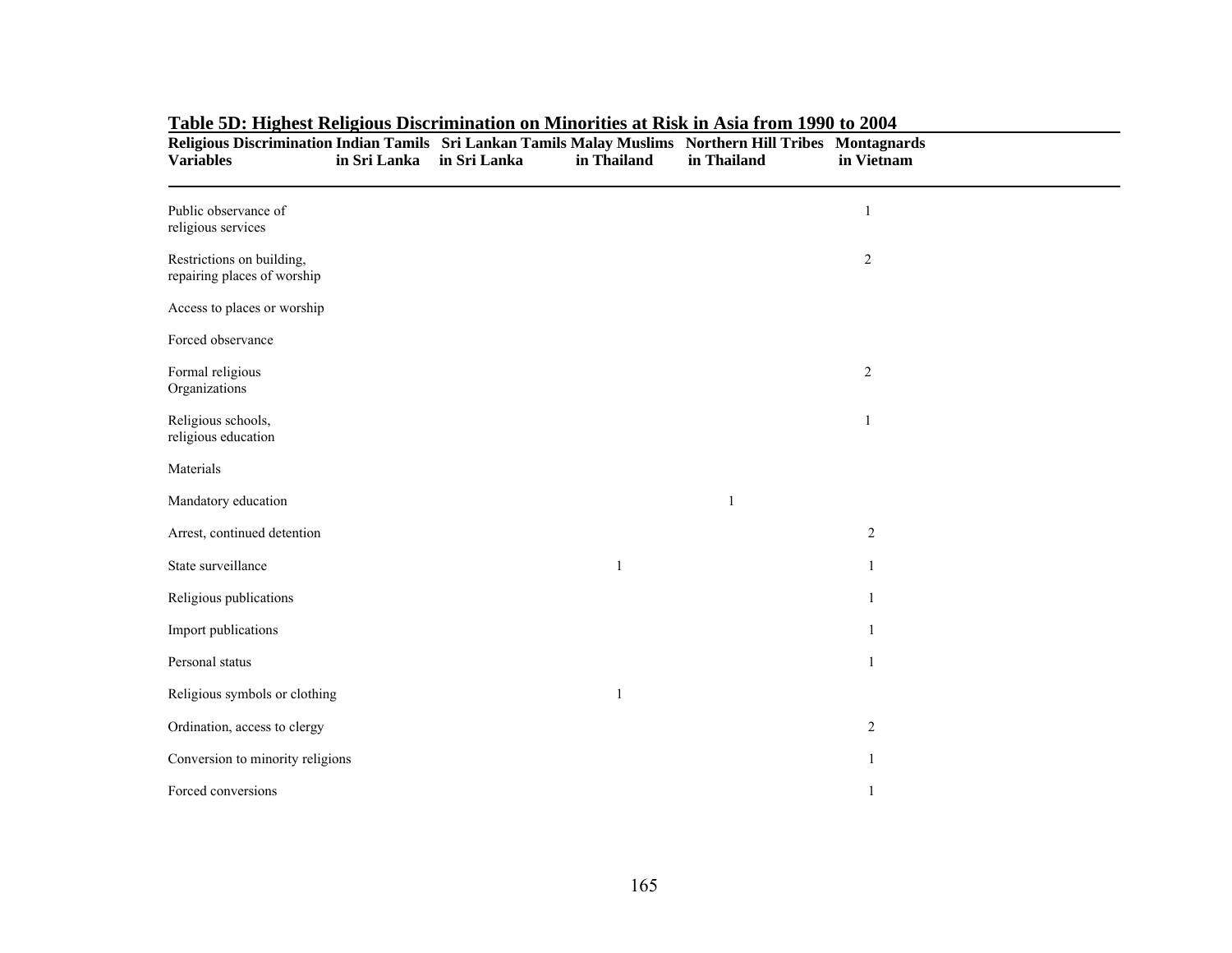| Proselytizing<br>by permanent residents of state |  |                          |   |
|--------------------------------------------------|--|--------------------------|---|
| Proselytizing<br>by foreign clergy               |  | $\mathbf{1}$<br>$\bf{1}$ | ∍ |
| Registration                                     |  |                          |   |
| Custody                                          |  |                          |   |
| Access of minority                               |  |                          |   |
| Anti-religious propaganda                        |  |                          |   |
| Other                                            |  |                          |   |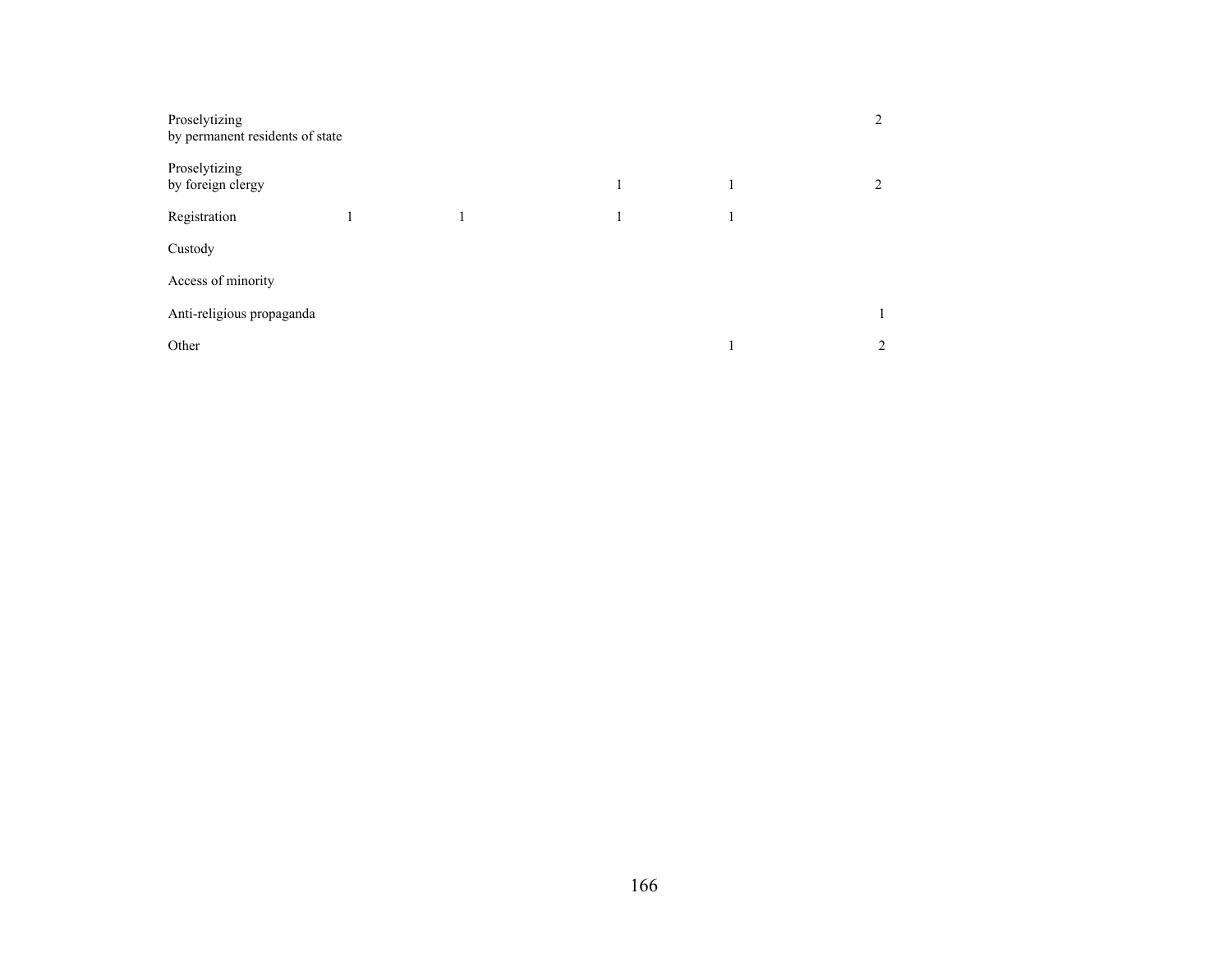| <b>Religious Discrimination Shi'is</b><br><b>Variables</b> | in Bahrain   | <b>Turkish Cypriots</b><br>in Cyprus | <b>Copts</b><br>in Egypt in Iran | <b>Arabs</b>   | Baha'is<br>in Iran | <b>Baluchis</b><br>in Iran | <b>Christians Kurds</b><br>in Iran | in Iran        | Turkmen Shi'is Arabs<br>in Iran |                | in Iraq in Isr. |
|------------------------------------------------------------|--------------|--------------------------------------|----------------------------------|----------------|--------------------|----------------------------|------------------------------------|----------------|---------------------------------|----------------|-----------------|
| Public observance of<br>religious services                 |              |                                      | $\mathbf{1}$                     | $\mathbf{1}$   | $\sqrt{2}$         | $\mathbf{1}$               | $\mathbf{1}$                       | $\mathbf{1}$   | $\mathbf{1}$                    | $\overline{2}$ |                 |
| Restrictions on building,<br>repairing places of worship   | $\mathbf{1}$ |                                      | $\overline{c}$                   | $\mathbf{1}$   | $\overline{c}$     | $\mathbf{1}$               | $\overline{c}$                     | $\mathbf{1}$   | $\mathbf{1}$                    | $\overline{c}$ |                 |
| Access to places or worship                                |              |                                      |                                  |                | 2                  |                            | $\overline{c}$                     |                |                                 | 2              | 1               |
| Forced observance                                          |              |                                      |                                  |                | 2                  |                            | 2                                  |                |                                 |                |                 |
| Formal religious<br>Organizations                          |              |                                      |                                  | 1              | $\boldsymbol{2}$   | $\mathbf{1}$               | $\mathbf{1}$                       | $\mathbf{1}$   | $\mathbf{1}$                    | 1              |                 |
| Religious schools,<br>religious education                  |              |                                      |                                  | 1              | $\overline{c}$     | $\mathbf{1}$               | $\mathbf{1}$                       | $\mathbf{1}$   | $\mathbf{1}$                    | $\overline{c}$ |                 |
| Materials                                                  |              |                                      |                                  |                | 2                  |                            | $\mathbf{1}$                       |                |                                 | 1              |                 |
| Mandatory education                                        |              |                                      | 1                                | $\mathbf{1}$   | 1                  | $\mathbf{1}$               | 1                                  | $\mathbf{1}$   | $\mathbf{1}$                    |                |                 |
| Arrest, continued detention                                | $\mathbf{1}$ |                                      | 1                                | $\overline{c}$ | $\overline{c}$     | $\boldsymbol{2}$           | $\overline{c}$                     | $\overline{c}$ | $\boldsymbol{2}$                | $\overline{c}$ |                 |
| State surveillance                                         |              |                                      |                                  | $\overline{c}$ | $\boldsymbol{2}$   | $\sqrt{2}$                 | $\overline{c}$                     | $\overline{c}$ | $\sqrt{2}$                      | $\overline{c}$ |                 |
| Religious publications                                     | 1            |                                      |                                  |                | $\sqrt{2}$         |                            | 2                                  |                |                                 | $\overline{c}$ |                 |
| Import publications                                        |              |                                      |                                  |                | $\overline{c}$     |                            | $\sqrt{2}$                         |                |                                 | $\overline{2}$ |                 |
| Personal status                                            |              |                                      |                                  |                | $\sqrt{2}$         |                            |                                    |                |                                 | 1              |                 |
| Religious symbols or clothing                              |              |                                      |                                  |                |                    |                            |                                    |                |                                 |                |                 |
| Ordination, access to clergy                               |              |                                      |                                  |                |                    |                            |                                    |                |                                 | 1              |                 |
| Conversion to minority religions                           |              |                                      | 1                                |                | $\sqrt{2}$         |                            | $\overline{c}$                     |                |                                 |                |                 |
| Forced conversions                                         |              |                                      | 1                                |                |                    |                            |                                    |                |                                 |                |                 |

**Table 6D: Highest Religious Discrimination on Minorities at Risk in Middle East and North Africa from 1990 to 2004**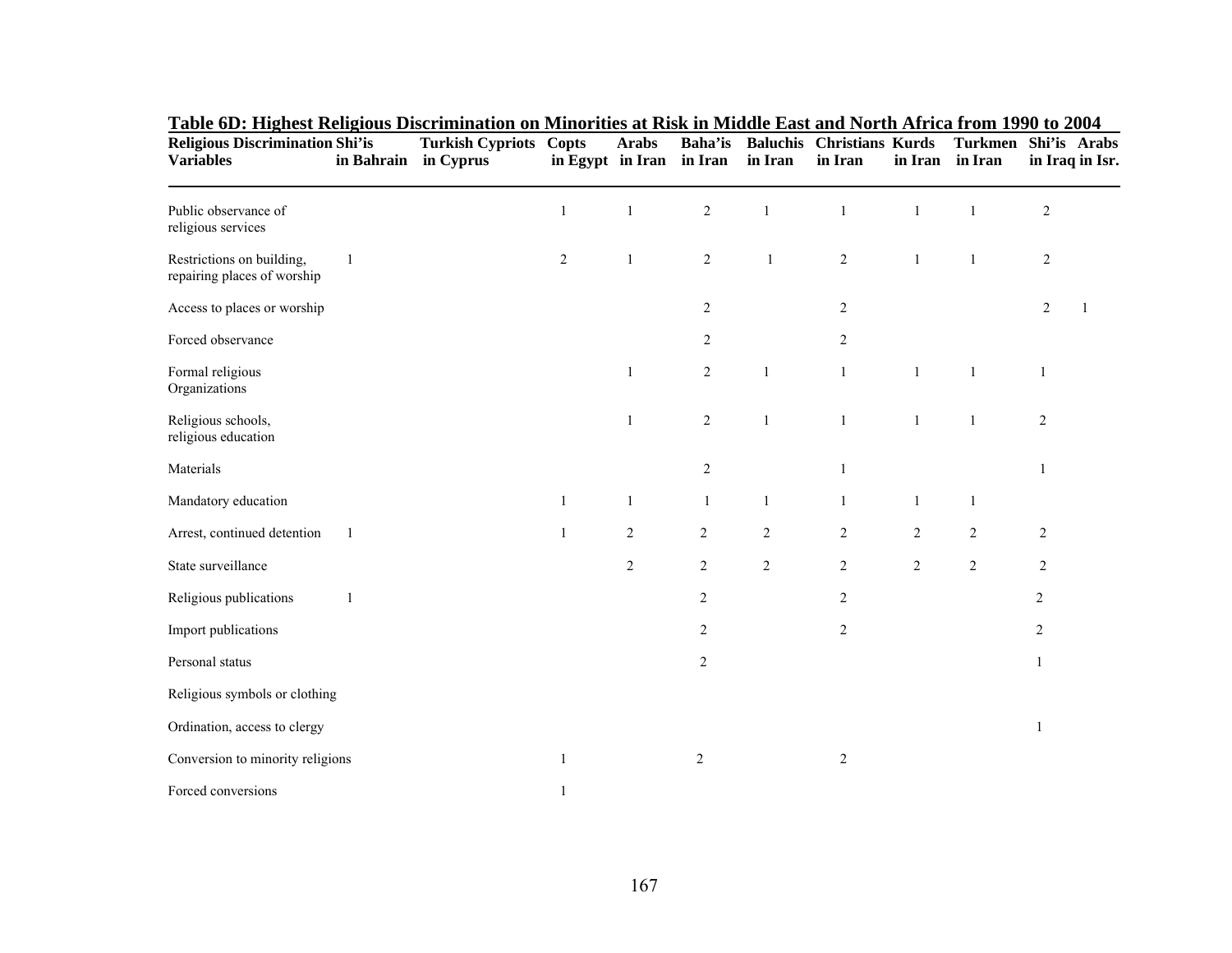| Proselytizing<br>by permanent residents of state |                | $\bigcirc$     |                                      |              |  |  |
|--------------------------------------------------|----------------|----------------|--------------------------------------|--------------|--|--|
| Proselytizing<br>by foreign clergy               | $\overline{2}$ | $\overline{2}$ |                                      | 2            |  |  |
| Registration                                     |                |                |                                      |              |  |  |
| Custody                                          |                |                |                                      |              |  |  |
| Access of minority                               |                |                |                                      |              |  |  |
| Anti-religious propaganda                        |                | 2              | $\begin{array}{ccc} & 1 \end{array}$ | $\mathbf{1}$ |  |  |
| Other                                            |                | $\bigcap$      |                                      |              |  |  |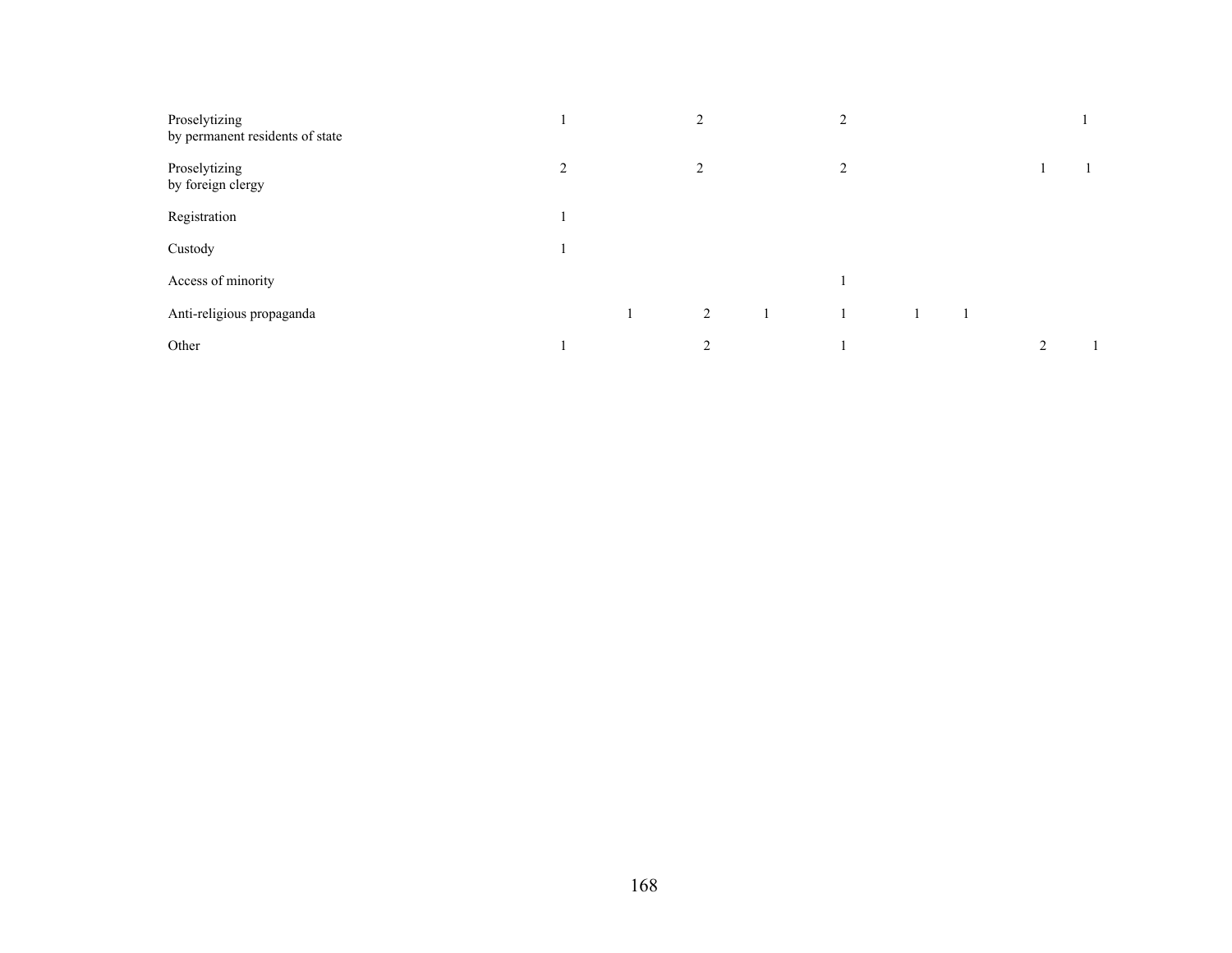| Religious Discrimination Palestinians Druze<br><b>Variables</b> | in Israel    | in Lebanon | M. Christians<br>in Lebanon | Palastinians Shi'is<br>in Lebanon | in Lebanon | <b>Sunnis</b><br>in Lebanon | Shi'is<br>in Saudi Arabia | Alawi<br>in Syria |
|-----------------------------------------------------------------|--------------|------------|-----------------------------|-----------------------------------|------------|-----------------------------|---------------------------|-------------------|
| Public observance of<br>religious services                      |              |            |                             |                                   |            |                             | $\overline{2}$            |                   |
| Restrictions on building,<br>repairing places of worship        |              |            |                             |                                   |            |                             | $\boldsymbol{2}$          |                   |
| Access to places or worship                                     | $\mathbf{1}$ |            |                             |                                   |            |                             |                           |                   |
| Forced observance                                               |              |            |                             |                                   |            |                             | $\mathbf{1}$              |                   |
| Formal religious<br>Organizations                               |              |            |                             |                                   |            |                             | $\mathbf{1}$              |                   |
| Religious schools,<br>religious education                       |              |            |                             |                                   |            |                             | $\overline{2}$            |                   |
| Materials                                                       |              |            |                             |                                   |            |                             | $\overline{2}$            |                   |
| Mandatory education                                             |              |            |                             |                                   |            |                             | $\mathbf{1}$              |                   |
| Arrest, continued detention                                     |              |            |                             |                                   |            |                             | 2                         |                   |
| State surveillance                                              |              |            |                             |                                   |            |                             | 2                         |                   |
| Religious publications                                          |              |            |                             |                                   |            |                             | $\boldsymbol{2}$          |                   |
| Import publications                                             |              |            |                             |                                   |            |                             | $\overline{c}$            |                   |
| Personal status                                                 |              |            |                             |                                   |            |                             | $\mathbf{1}$              |                   |
| Religious symbols or clothing                                   |              |            |                             |                                   |            |                             | 1                         |                   |
| Ordination, access to clergy                                    |              |            |                             |                                   |            |                             | $\mathbf{1}$              |                   |
| Conversion to minority religions                                |              |            |                             |                                   |            |                             |                           |                   |
| Forced conversions                                              |              |            |                             |                                   |            |                             | $\mathbf{1}$              |                   |

| Table 7D: Highest Religious Discrimination on Minorities at Risk in Middle East and North Africa from 1990 to 2004 |
|--------------------------------------------------------------------------------------------------------------------|
|--------------------------------------------------------------------------------------------------------------------|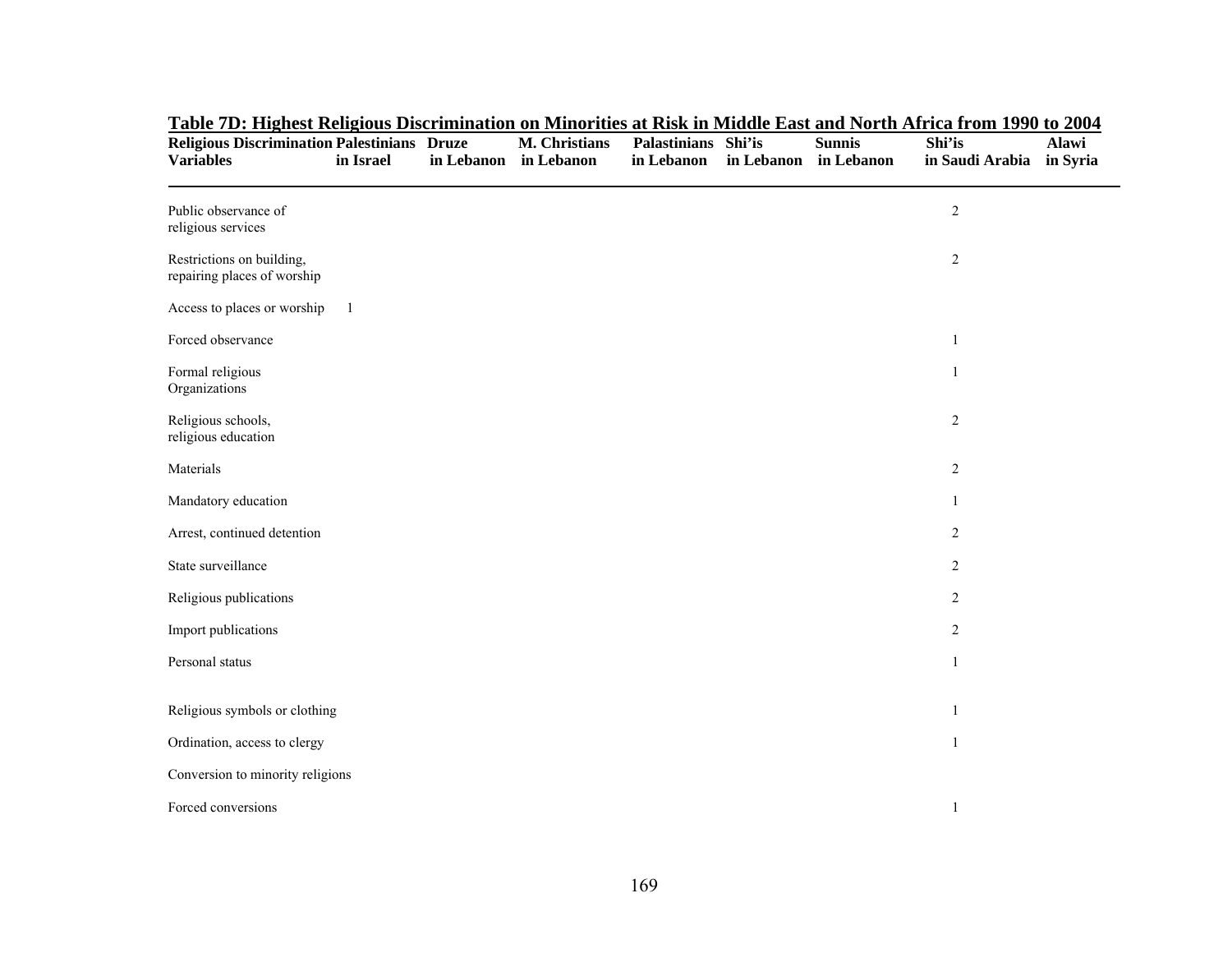| Proselytizing<br>by permanent residents of state |  |  |  |                |  |
|--------------------------------------------------|--|--|--|----------------|--|
| Proselytizing<br>by foreign clergy               |  |  |  | $\overline{c}$ |  |
| Registration                                     |  |  |  |                |  |
| Custody                                          |  |  |  |                |  |
| Access of minority                               |  |  |  |                |  |
| Anti-religious propaganda                        |  |  |  |                |  |
| Other                                            |  |  |  |                |  |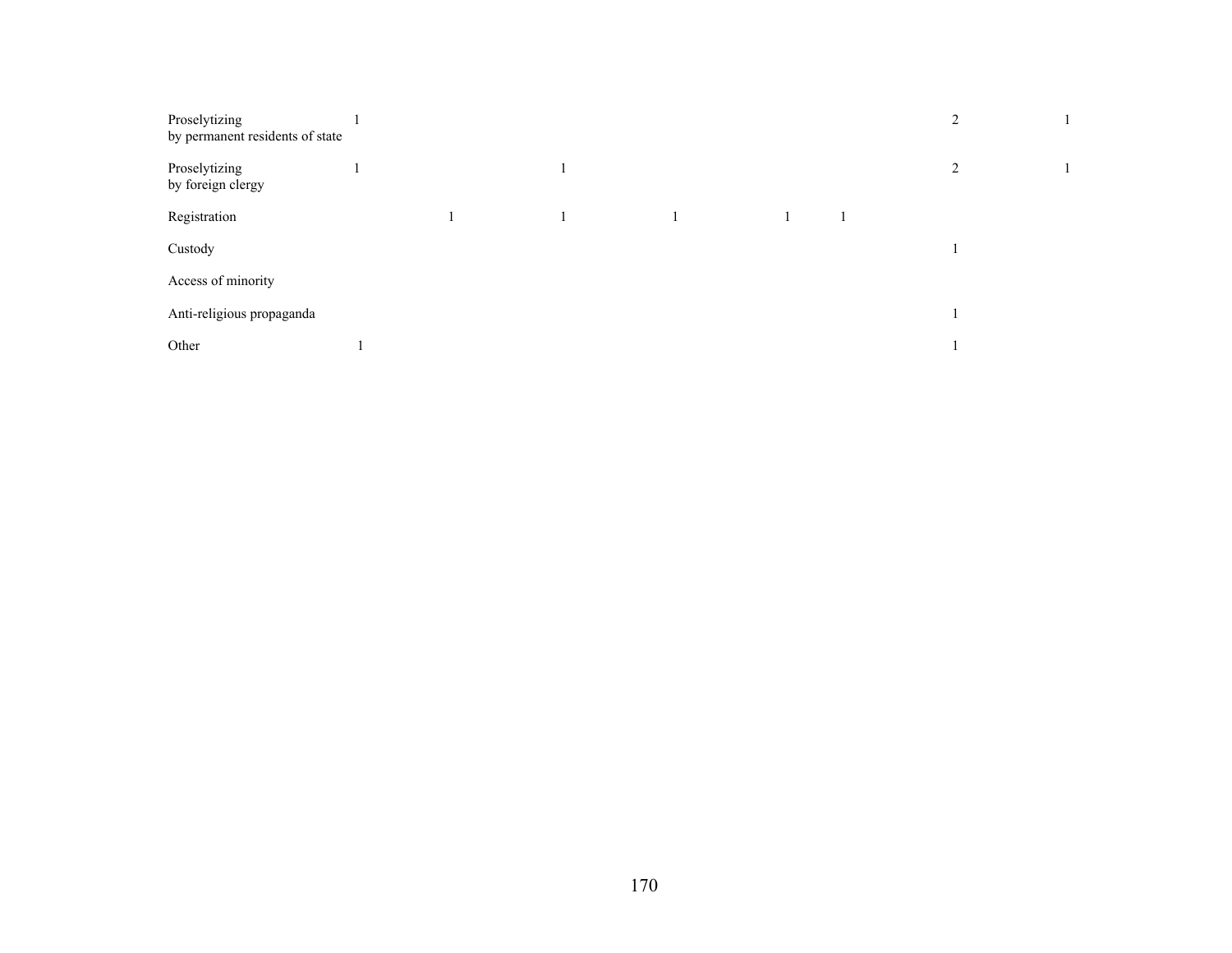## **BIBLIOGRAPHY**

Abu-Nimer, Mohammed. 2001. "Conflict Resolution, Culture, and Religion: Toward a Training Model of Interreligious Peacebuilding." Journal of Peace Research. 38: 685-704.

Agresti, Alan. 2002. Categorical Data Analysis. 2<sup>nd</sup> edition. Wiley-Interscience. A John Wiley and Sons. Inc. Publication.

Akbaba, Yasemin, Patrick James, Zeynep Taydas. Forthcoming. "The 'Chicken or the Egg'? External Support and Rebellion in Ethnopolitics".

Almond, Gabriel. 1960. "Introduction: A Functional Approach to Comparative Politics." In Almond and Coleman, eds. The Politics of Developing Areas. Princeton: Princeton University Press.

Anderson, Benedict. 1983. Imagined Communities: Reflections on the Origins and Spread of Nationalism. London: Verso.

Appleby, R. Scott. 2000. The Ambivalence of the Sacred: Religion, Violence and Reconciliation. Lanham, Mass.: Rowman and Littlefield.

Apter, David. 1965. The Politics of Modernization. Chicago: University of Chicago Press.

Barkun, M. 1994. Religion and the Racist Right. Chapel Hill, NC: University of North Carolina Press.

Beckford, J. A. 1983. "The Restoration of "Power" to the Sociology of Religion." Sociological Analysis. 44, 1: 11-32.

Berger, PL. 1967. The Sacred Canopy. Garden City, NY: Anchor.

Billings, Dwight B. and Shaunna L. Scott. 1994. "Religion and Political Legitimization." Annual Review of Sociology. 20: 173-201.

Brackney, William H. 2005. Human Rights and the World's Major Religions: The Christian Tradition. Published Westport, CT : Praeger.

Brass, Paul. ed. 1985. Ethnic Groups and the State. London: Croom-Helm.

Brown, Michael E. and Chantal de Jonge Oudraat. 1997. "International Conflict and International Action: An Overview." In Michael Brown et al., eds. Nationalism and Ethnic Conflict: An International Security Reader. Cambridge, MA: Massachusetts Institute of Technology Press.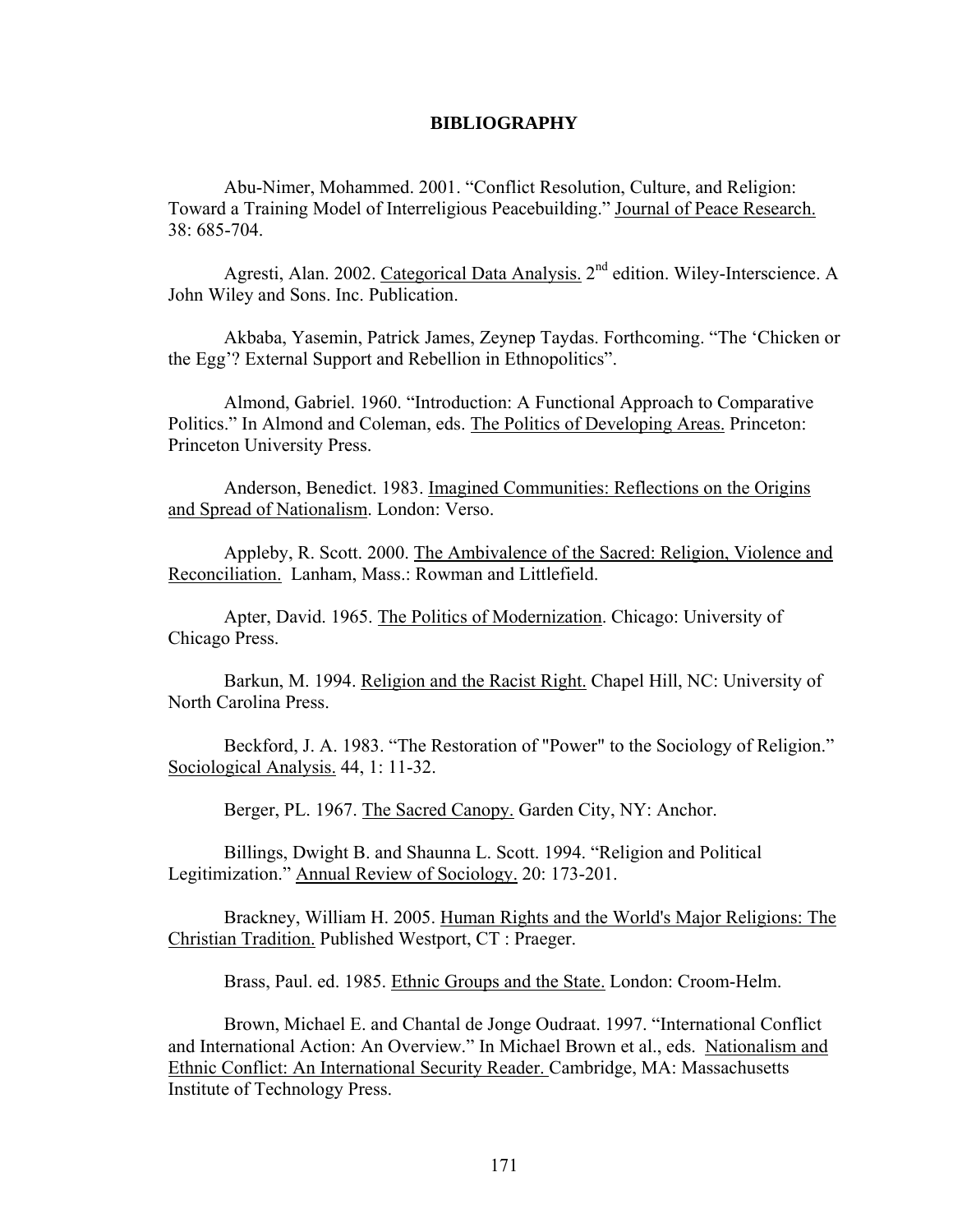Brubaker, Rogers. 1995. "National Minorities, Nationalizing States, and External National Homelands in the New Europe." Daedalus (Spring): 107-132.

Byman, Daniel. 1998. "The Logic of Ethnic Terrorism." Studies in Conflict and Terrorism. 21, 2: 149-169.

Caprioli, Mary and Peter F. Trumbore. 2003. "Ethnic Discrimination and Interstate Violence: Testing the International Impact of Domestic Behavior." Journal of Peace Research. 40: 5-23.

[Carr, E. H.](http://laurel.lso.missouri.edu/search/aCarr%2C+Edward+Hallett%2C+1892-/acarr+edward+hallett+1892/-2,-1,0,B/browse) 1939. Propaganda in International Politics. New York, Farrar & Rinehart.

Casanova, J. 1994. Public Religions in the Modern World. Chicago: University of Chicago Press.

Connor, Walker. 1994. Ethnonationalism: The Quest for Understanding. Princeton: Princeton University Press.

Coward, Harold. 2005. Human Rights and the World's Major Religions: The Hindu Tradition. Published Westport, CT : Praeger.

Coward, Harold and Gordon S. Smith. 2004. eds. Religion and Peacebuilding. Albany: State University of New York Press.

Davenport, Christian A. 1996. "The Weight of the Past: Exploring Lagged Determinants of Political Repression." Political Research Quarterly. 49, 2: 377-403.

David, Steven R. 1997. "Internal War: Causes and Cures." World Politics. 49: 552-576.

Deutsch, Karl. 1953. Nationalism and Social Communication. Cambridge, Mass: **MIT Press.** 

Dominguez, Virginia R. 1989. People as Subject, People as Object: Selfhood and Peoplehood in Contemporary Israel. Madison: University of Wisconsin Press.

Dunn, Larry A. 1996. "The Roles of Religion in Conflicts in the Former Yugoslavia." Religion in Eastern Europe. 16, 1: 13-27.

Ellina, Maro and Will H. Moore. 1990. "Discrimination and Political Violence: A Cross-National Study with Two Time Periods." The Western Political Quarterly. 43: 267- 278.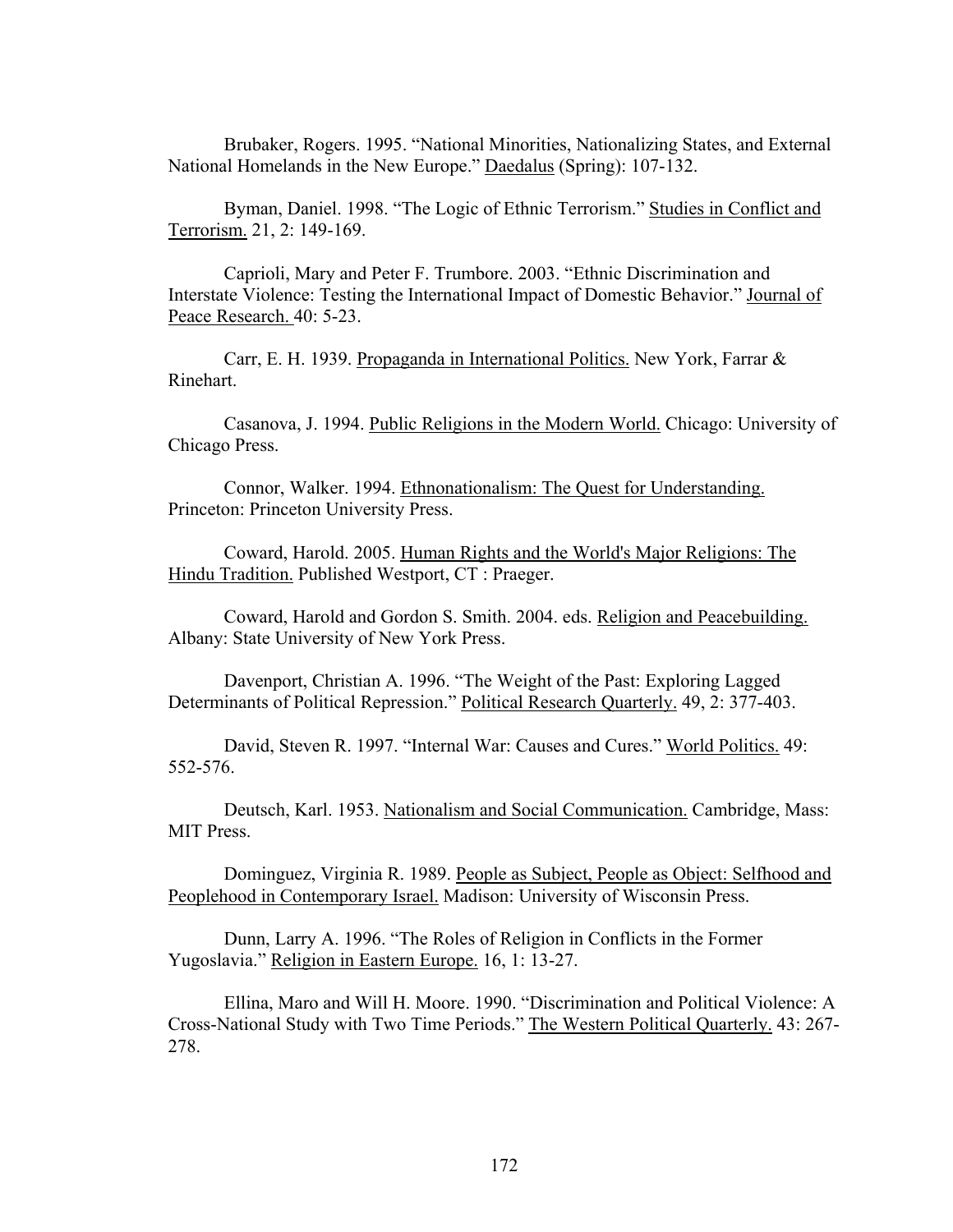Faksh, Mahmud A. 1994. "The Prospects of Islamic Fundementalism in the Post-Gulf War Period." International Journal. 49, 2: 183-218.

Fearon, James D. and David D. Laitin. 2003. "Ethnicity, Insurgency, and Civil War." American Political Science Review. 97, 1: 75-90.

Feierabend, Ivo K. and Rosalind L. Feierbend. 1966. "Aggressive Behaviors within Politics, 1948-1962: A Cross-National Study." Journal of Conflict Resolution. 10: 249-271.

Fenn, R.K. 1974. "Religion and the Legitimation of Social Systems." In A. Eister. ed. Changing Perspectives on the Scientific Study of Religion. New York: Wiley, 143- 161.

Florida, Robert E. 2005. Human Rights and the World's Major Religions: The Buddhist Tradition. Published Westport, CT : Praeger.

Fox, Jonathan. Religion and the State: A World Survey of Government Involvement in Religion. Unpublished Manuscript.

Fox, Jonathan. Religion and State Project Data and Codebook. Retrieved from the author.

Fox, Jonathan. 2006. "World Separation of Religion and State into the 21st Century." Comparative Political Studies. 39, 5: 537-569.

Fox, Jonathan. 2004a. Religion, Civilization and Civil War. Lexington Books: Lanham.

Fox, Jonathan. 2004b. "Correlated Conflicts: The Independent Nature of Ethnic Strife." Harvard International Review. 25, 4: 58-62.

Fox, Jonathan. 2004c. "The Rise of Religious Nationalism and Conflict: Ethnic Conflict and Revolutionary Wars, 1945-2001." Journal of Peace Research. 41: 715-731.

Fox, Jonathan. 2003. "Ethnoreligious Conflict in the Third World: The Role of Religion as a Cause of Conflict." Nationalism and Ethnic Politics. 9: 101-125.

Fox, Jonathan. 2002a. Ethnoreligious Conflict in the Late Twentieth Century. Lexingan Books: Landham.

Fox, Jonathan. 2002b. Ethnoreligious Conflict in the Late Twentieth Century: A General Theory. Lexington Books.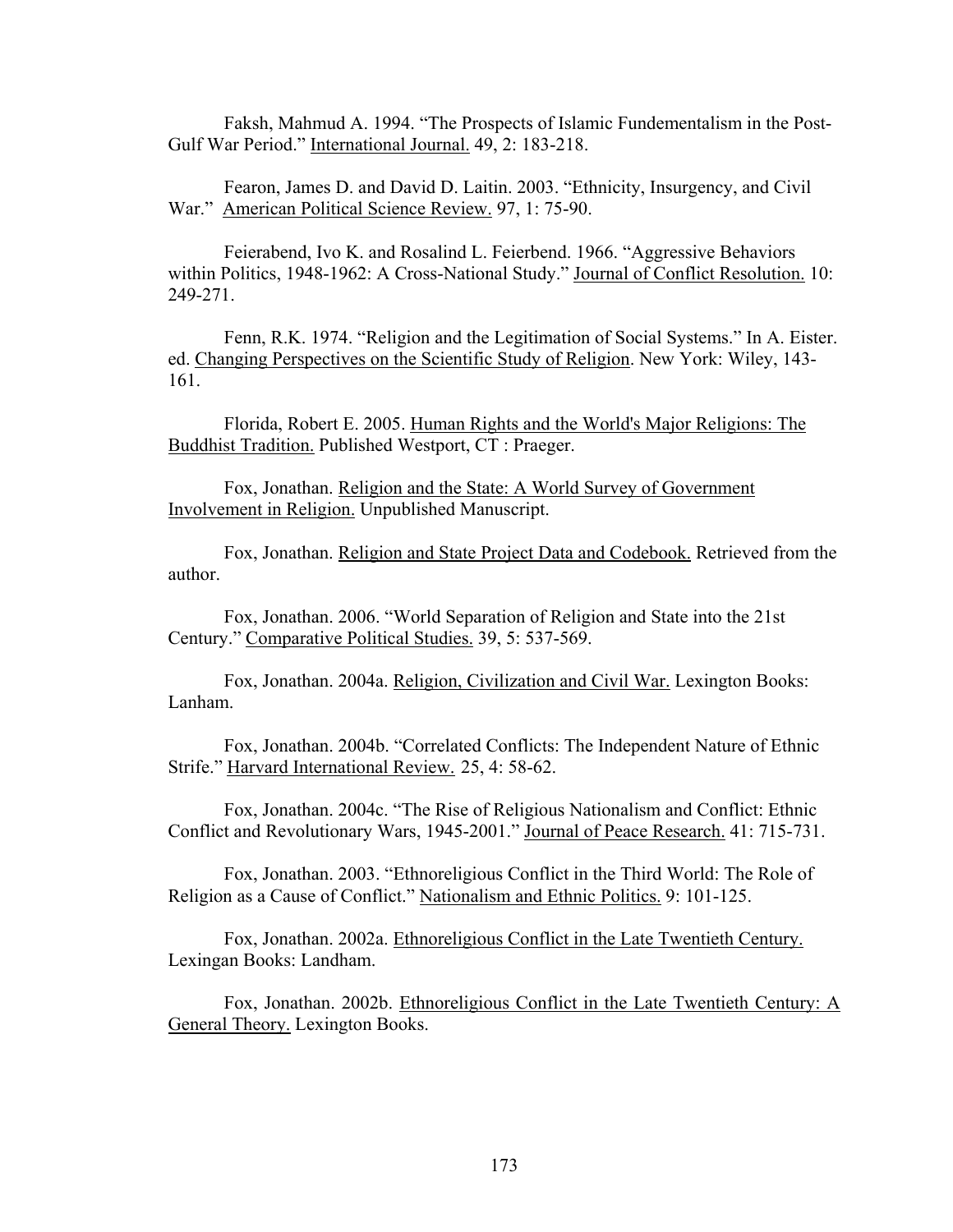Fox, Jonathan. 2002c. "Lessons on Religion and Conflict Resolution: Based on Empirical Studies of Religion and Conflict." In Ben Mollov ed. Religion and Conflict Resolution. Israel: Yuval Press. 25-40.

Fox, Jonathan. 2001a. "Religion as an Overlooked Element of International Relations." [International Studies Review.](http://www.blackwellpublishing.com/abstract.asp?ref=1521-9488&vid=3&iid=3&aid=244&s=) 3, 3: 53-73.

Fox, Jonathan. 2001b. "Religious Causes of International Intervention in Ethnic Conflicts." International Politics. 38, 4: 515-531.

Fox, Jonathan. 2001c. "Patterns of Discrimination, Grievances, and Political Activity Among Europe's Roma: A Cross-Sectional Analysis." [Journal on Ethnopolitics](http://www.ecmi.de/jemie/special_1_2001.html)  [and Minority Issues in Europe](http://www.ecmi.de/jemie/special_1_2001.html). Winter (e-journal).

Fox, Jonathan. 2000a. "Religious Causes of Discrimination against Ethno-Religious Minorities." International Studies Quarterly. 44: 423-450.

Fox, Jonathan. 2000b. "The Effects of Religious Discrimination on Ethno-Religious Protest and Rebellion." Journal of Conflict Studies. 20, 2: 16-43.

Fox, Jonathan. 1999. "Do Religious Institutions Support Violence or the Status Quo?" Studies in Conflict and Terrorism. 22, 2: 119-139.

Fox, Jonathan. 1997. "The Salience of Religious Issues in Ethnic Conflicts: A Large-N Study." Nationalism and Ethnic Politics. 3, 3: 1-19.

Fox, Jonathan and Shmuel Sandler. 2004. [Bringing Religion into International](http://www.palgrave-usa.com/catalog/product.aspx?isbn=140396551X)  [Relations](http://www.palgrave-usa.com/catalog/product.aspx?isbn=140396551X). New York: Palgrave-Macmillan.

Fox, Jonathan and Shmuel Sandler. 2003. "Regime Types and Discrimination against Ethnoreligious Minorities: A Cross-Sectional Analysis of the Autocracy-Democracy Continuum." Political Studies. 51: 469-489.

Fox, Jonathan and Josephine Squires. 2001. "Threats to Primal Identities: Comparison of Nationalism and Religion as it Impacts on Protest and Rebellion." Terrorism and Political Violence 13, 1: 88-102.

Gill, Anthony. 2001. "Religion and Comparative Politics." Annual Review of Political Science. 4: 117-138.

Gill, Anthony J. 1994. "Rendering unto Caesar? Religious Competition and Catholic Political Strategy in Latin America, 1962-79." American Journal of Political Science. 38, 2: 403-425.

Glazer, Nathan and Daniel P. Moynihan. 1975. Ethnicity: Theory and Experience. Cambridge: Harvard University Press.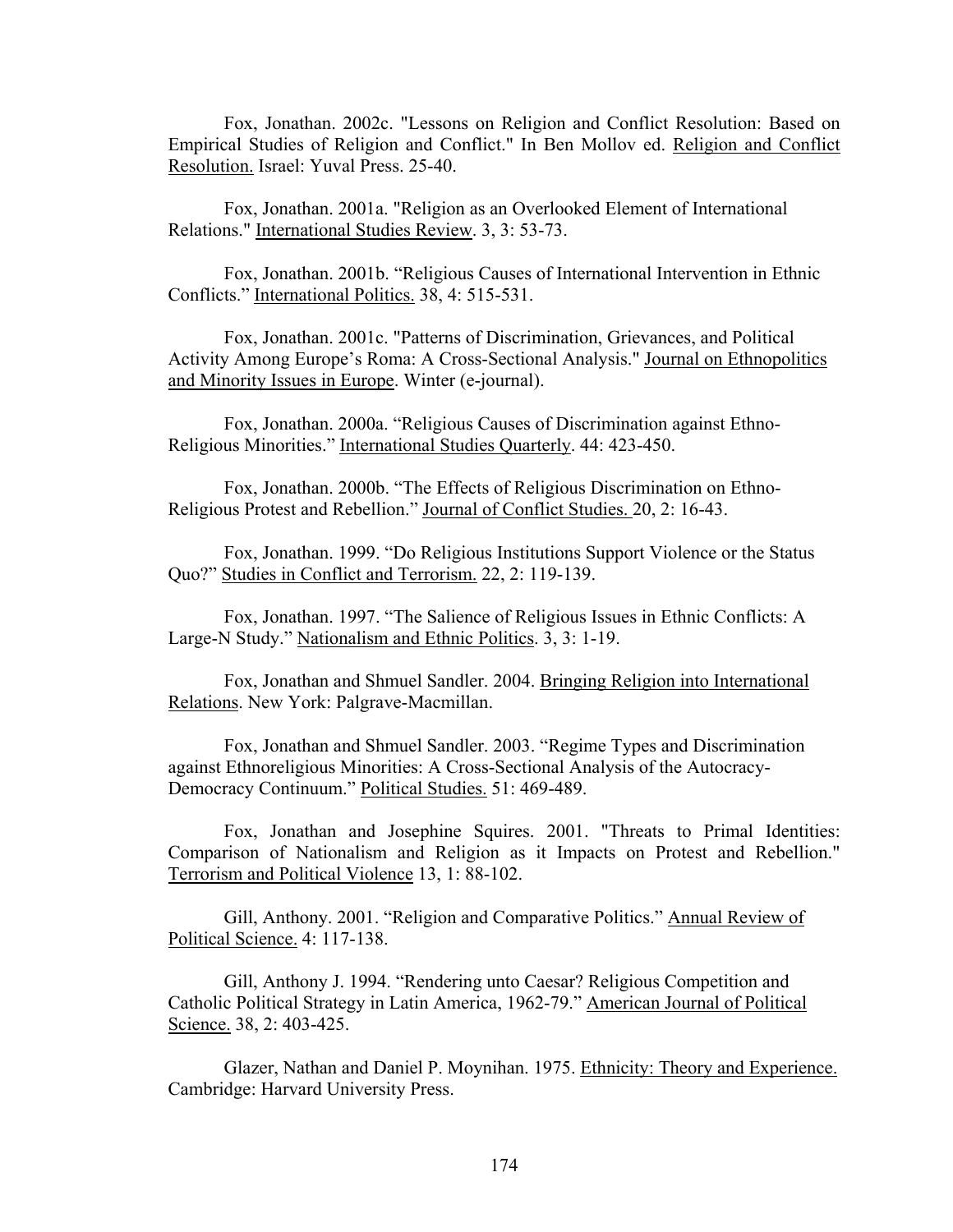Goldstein, Joshua S. and Jon C. Pevehouse. 2005. International Relations (7th edition) New York: Pearson/ Longman.

Gopin, Marc. 2000. Between Eden and Armageddon: The Future of World Religions, Violence and Peacemaking. New York: Oxford University Press.

Green, Donald P. and Rachel L. Seher. 2003. "What Role Does Prejudice Play in Ethnic Conflict?" Annual Review Political Science. 6: 509-531.

Groff, Linda and Paul Smoker. 1996. "Spirituality, Religion, Culture, and Peace: Exploring the Foundations for Inner-Outer Peace in the Twenty-First Century." The International Journal of Peace Studies. 1, 1.

Gurr, Ted R. 2000. Peoples versus States: Minorities at Risk in the New Century. Washington, D.C.: United States Institute of Peace Press.

Gurr, Ted R. 1996. "Minorities, Nationalists, and Ethnopolitical Conflict." In Chester A. Crocker, Fen Osler Hampson, and Pamela Aall. eds. Managing Global Chaos: Sources of and Responses to International Conflict.Washington, D.C.: United Institute of Peace Press.

Gurr, Ted R. 1993a. Minorities at Risk. Washington DC: US Institute of Peace.

Gurr, Ted R. 1993b. "Why Minorities Rebel." International Political Science Review. 14, 2: 161-201.

Gurr, Ted R. 1970. Why Men Rebel. Princeton: Princeton University Press.

Gurr, Ted R. 1968. "A Causal Model of Civil Strife: A Comparative Analysis Using New Indices." The American Political Science Review. 62: 1104-1124.

Gurr, Ted R. and Barbara Harff. 1994. Ethnic Conflict in World Politics. Boulder: Westview Press.

Gurr, T. R. and Will H. Moore. 1997. "Ethnopolitical Rebellion: A Cross-Sectional Analysis of the 1980s with Risk Assessments for the 1990s." American Journal of Political Science. 41, 2: 1079-1103.

Haas, Peter J. 2005. Human Rights and the World's Major Religions: The Jewish Tradition. Published Westport, CT : Praeger.

Hadden, J. K. 1987. "Toward Desacralizing Secularization Theory." Social Forces. 65: 587-611.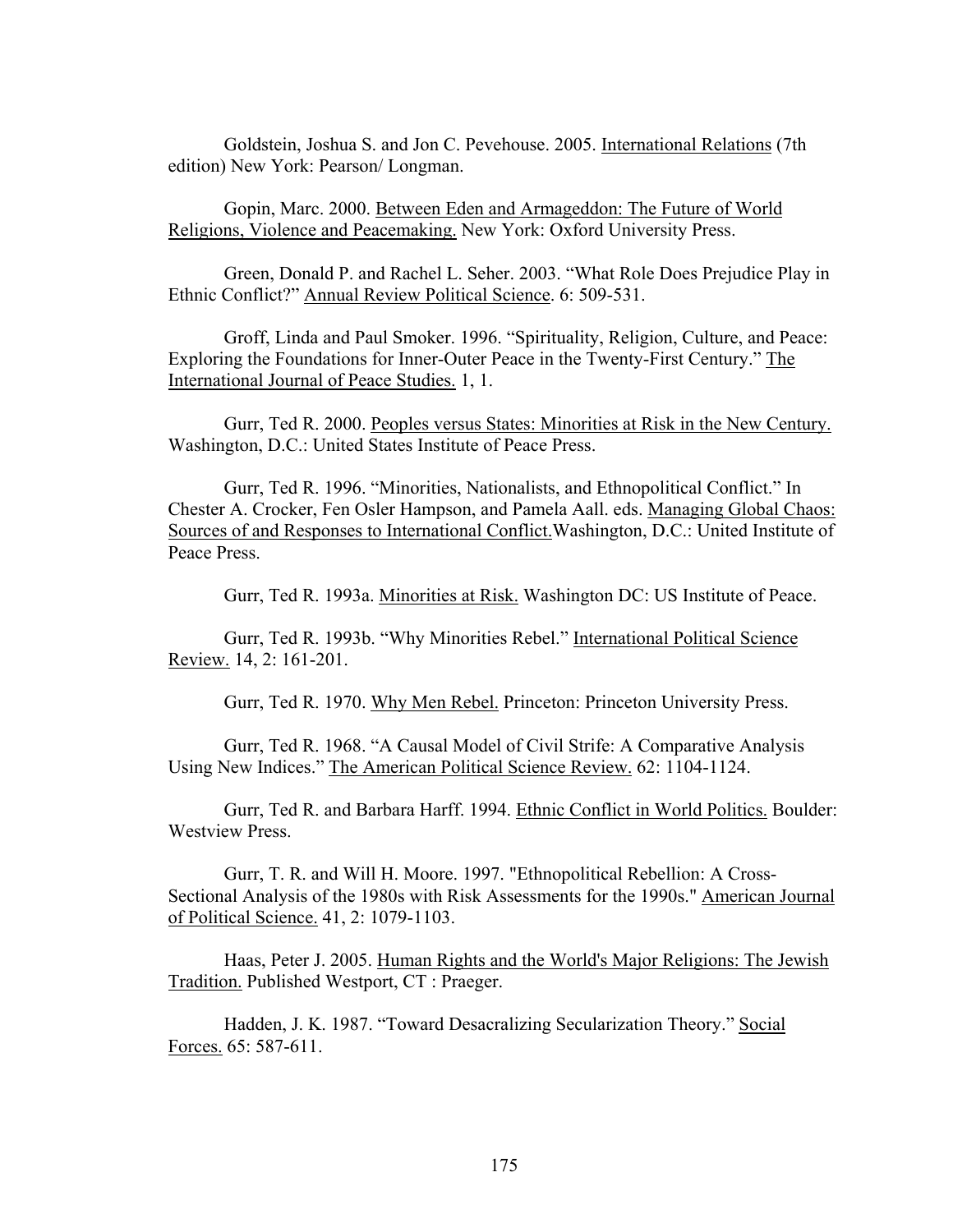Hart, S. 2001. Cultural Dilemmas of Progressive Politics. Chicago: University of Chicaho Press.

Hasenclever, Andreas and Volker Rittberger. 2003. "Does Religion Make a Difference?: Theoretical Approaches to the Impact of Faith on Political Conflict." In Hatzopoulos Pavlos and Fabio Petit. eds. Religion in International Relations: The Return From Exile. New York : Palgrave Macmillan.

Hatzopoulos, Pavlos and Fabio Petit. eds. 2003. Religion in International Relations: The Return From Exile. New York: Palgrave Macmillan.

Haynes, Jeff. 1994. Religion in Third World Politics. Boulder. Colo: Lynne Rienner.

Henderson, Errol A. 1997. "Culture or Contiguity: Ethnic Conflict, the Similarity States, and the Onset of War, 1920-1989." Journal of Conflict Resolution. 41, 5: 649-668.

 Hinnebusch, Raymond. 2005. "The Politics of Identity in Middle East International Relations." In Louise Fawcett, International Relations of the Middle East. Oxford University Press.

Hoffman, Bruce. 1995. "Holy Terror: The Implications of Terrorism Motivated by a Religious Imperative." Studies in Conflict and Terrorism. 18: 271-284.

 Human Rights without Frontiers' Freedom of Religion and Belief Annual News, Catalogued by Country. Retrieved at: http://www.hrwf.net/

Huntington, S. P. 1996a. The Clash of Civilizations and the Remaking of the World Order. New York: Simon and Schuster.

Huntington, S. P. 1996b. "The West: Unique, Not Universal." Foreign Affairs. 75, 6: 28-46.

Huntington, S. P. 1993a. "The Clash of Civilizations?" Foreign Affairs. 72, 3: 22- 49.

Huntington, S. P. 1993b. "If Not Civilizations, What? Paradigms of the Post-Cold War World." Foreign Affairs. 72, 5: 186-194.

Hurd, Ian. 1999. "Legitimacy and Authority in International Politics." International Organizations. 53, 2: 379-408.

Iannaccone, Laurence R. 1995. "Voodoo Economics? Reviewing the Rational Choice Approach to Religion." Journal for the Scientific Study of Religion. 34, 1: 76-88.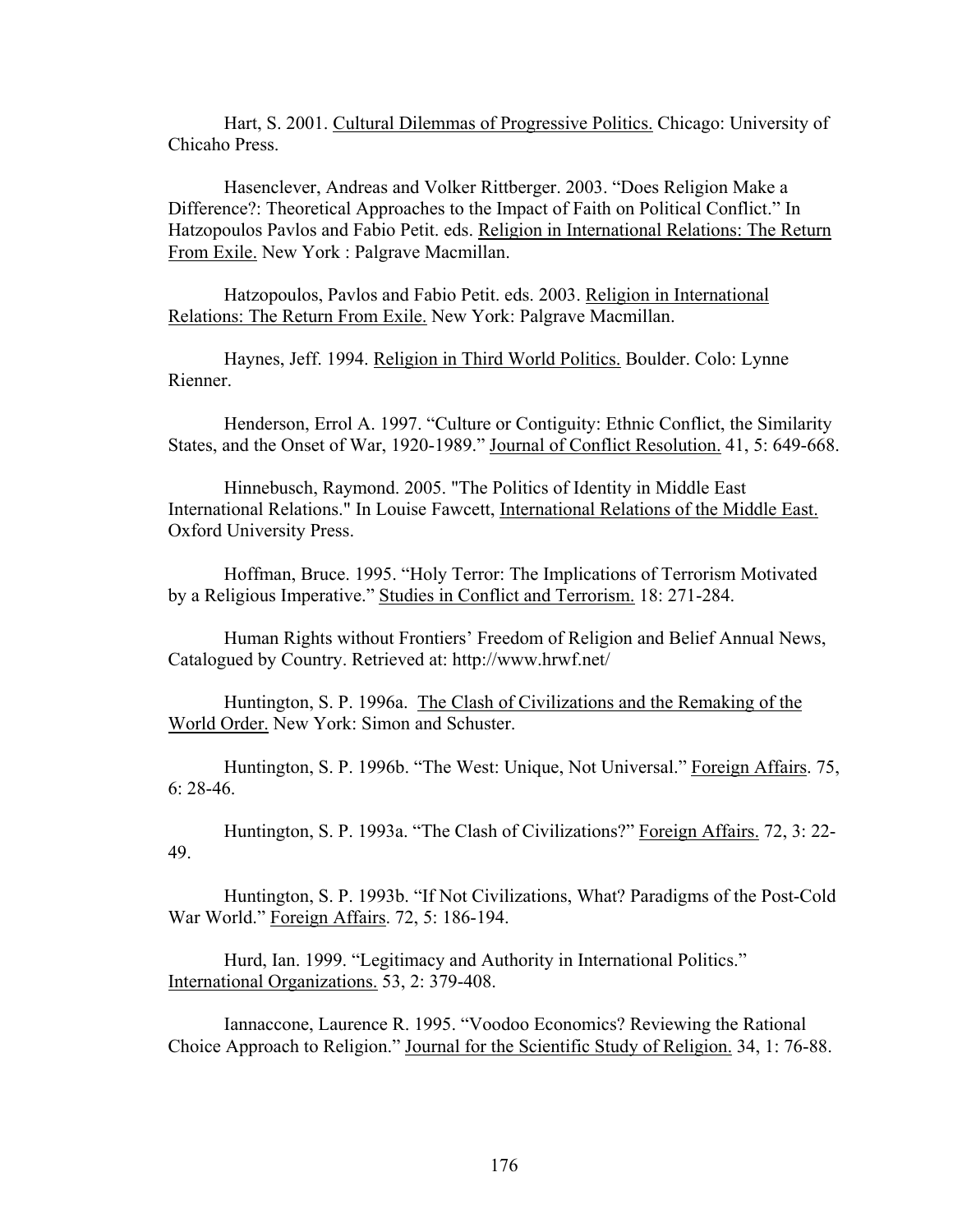Ignatieff, M. 1994. Blood and Belonging: Journeys in the New Nationalism. New York: Farrar. Straus & Giroux.

Inglehart R. Basanez M, Moreno A. 1998. Human Values and Beliefs: A Cross-Cultural Sourcebook. Ann Arbor: University of Michigan Press.

International Religious Freedom, Country Reports. 2000- 2005. Annual Reports to Congress on International Religious Freedom provided by Department of State.

Issacs, Harold. 1975. Idols of the Tribe: Group Identity and Political Change. New York: Harper and Row.

Jelen, T. G. and C.C. Wilcox. eds. 2002. Religion and Politics in Comparative Perspective: The One, the Few and the Many. New York: Combridge University Press.

Johnston, Douglas. 2003. Trumping Realpolitik: Faith- Based Diplomacy. New York: Oxford University Press.

Juergensmeyer, Mark. 1993. The New Cold War? Religious Nationalism Confronts the Secular State. Berkeley and Los Angles: University of California Press.

Kaplan, Robert D. 1993. Balkan Ghosts: A Journey through History. New York: St. Martin's Press.

Karawan, Ibrahim A. 1997. The Islamist Impasse. Adelphi Paper 314. Oxford: Oxford University Press.

Kautsky, J. 1972. The Political Consequences of Modernization. New York: John Wiley.

Kegley, C. and E. Wittkopf. 1997. World Politics: Trend and Transformation. 6th edn. New York.

Kepel, Gilles. 1994. The Revenge of God: The Resurgence of Islam, Christianity and Judaism in the Modern World. Cambridge: Polity Press.

Khosla, Deepa. 1999. "Third World States as Interveners in Ethnic Conflicts: Implications for Regional and International Security." Third World Quarterly. 20, 6: 1143-1156.

Lake, David A. and Donald Rothchild. eds. 1998. The International Spread of Ethnic Conflict. Princeton University Press: Princeton, New Jersey.

Lausten, Carsen Bagge and Ole Waever. 2003. "In Defense of Religion: Sacred Referent Objects for Securitization." In Hatzopoulos Pavlos and Fabio Petit, eds.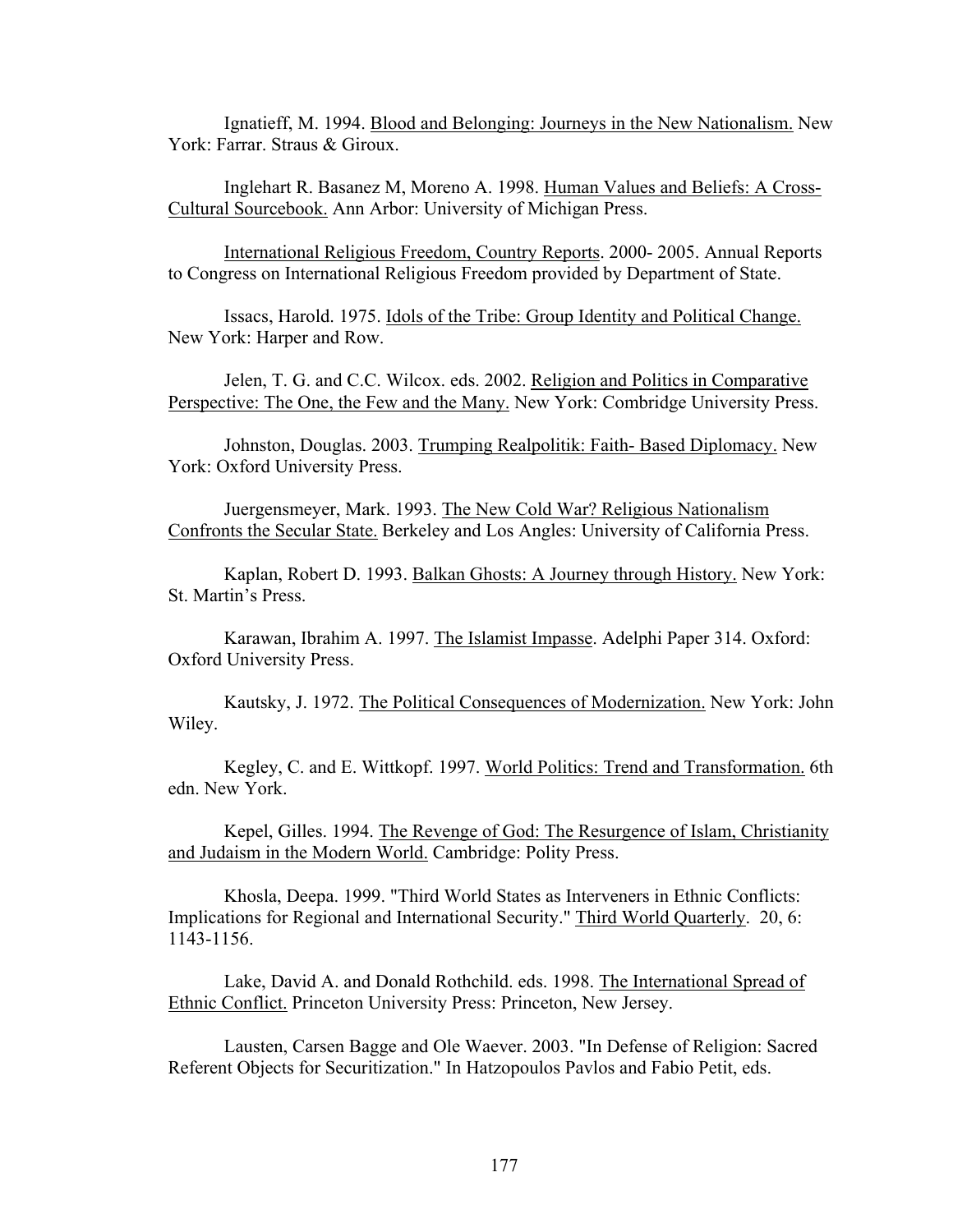Religion in International Relations: the Return from Exile. New York: Palgrave Macmillan

Lausten, Carsen Bagge and Ole Waever. 2000. "In Defense of Religion: Sacred Referent Objects for Securitization." Millennium. 29, 3: 705-739.

Lichbach, Mark Irving. 1987. "Deterrence or Escalation? The Puzzle of Aggregate Studies of Repression and Dissent." Journal of Conflict Resolution. 31: 266- 297.

Little, David. 1996. "Religious Militancy." In Chester A. Crocker and Fen Osler Hampson, eds. Managing Global Chaos. Washington, DC: United States Institute of Peace Press: 79-91.

Little, David. 1995. "Belief, Ethnicity and Nationalism." Nationalism and Ethnic Politics. 1, 2: 284-301.

Littell, R. C., P. R. Henry and C. B. Ammerman. 1998. "Statistical Analysis of Repeated Measures Data Using SAS Procedures." American Society of Animal Science. 76: 1216-1231.

Marty, M. E. and R.S. Appleby. 1992. The Glory and the Power: The Fundamentalist Challenge to the Modern World. Boston: Beacon.

Marty, Martin E. and R. Scott Appleby. eds. 1991. Fundamentalism and the State: Remaking Politics, Economies and Militancy. Chicago: University of Chicago Press.

Meyer, D. C. and S. Tarrow. eds. 1997. The Social Movement Society: Contentious Politics for a New Century. New York: Oxford University Press.

McAdam, Doug. 1982. Political Process and the Development of Black Insurgency 1930-1970. Chicago: University of Chicago Press.

McCarthy John D. and Mayer N. Zald. 1977. ["Resource Mobilization and Social](http://www.jstor.org/view/00029602/dm992636/99p0042u/0?frame=noframe&userID=80ce6131@missouri.edu/01cc99333c00501d51c85&dpi=3&config=jstor)  [Movements: A Partial Theory.](http://www.jstor.org/view/00029602/dm992636/99p0042u/0?frame=noframe&userID=80ce6131@missouri.edu/01cc99333c00501d51c85&dpi=3&config=jstor)" The American Journal of Sociology. 82, 6.

Mearsheimer, John. 2001. Tragedy of Great Power Politics. W.W. Norton.

Mendelsohn, Everett. 1993. "Religious Fundamentalism and the Sciences." In Martin E. Marty and R. Scott Appleby, eds. Fundamentalisms and Society: Reclaiming the Sciences, the Family, and Education. Chicago: University of Chicago Press.

Midlarsky, Manus I. 1998. "Democracy and Islam: Implications for Civilizational Conflict and the Democratic Peace." International Studies Quarterly. 42, 3: 458-511.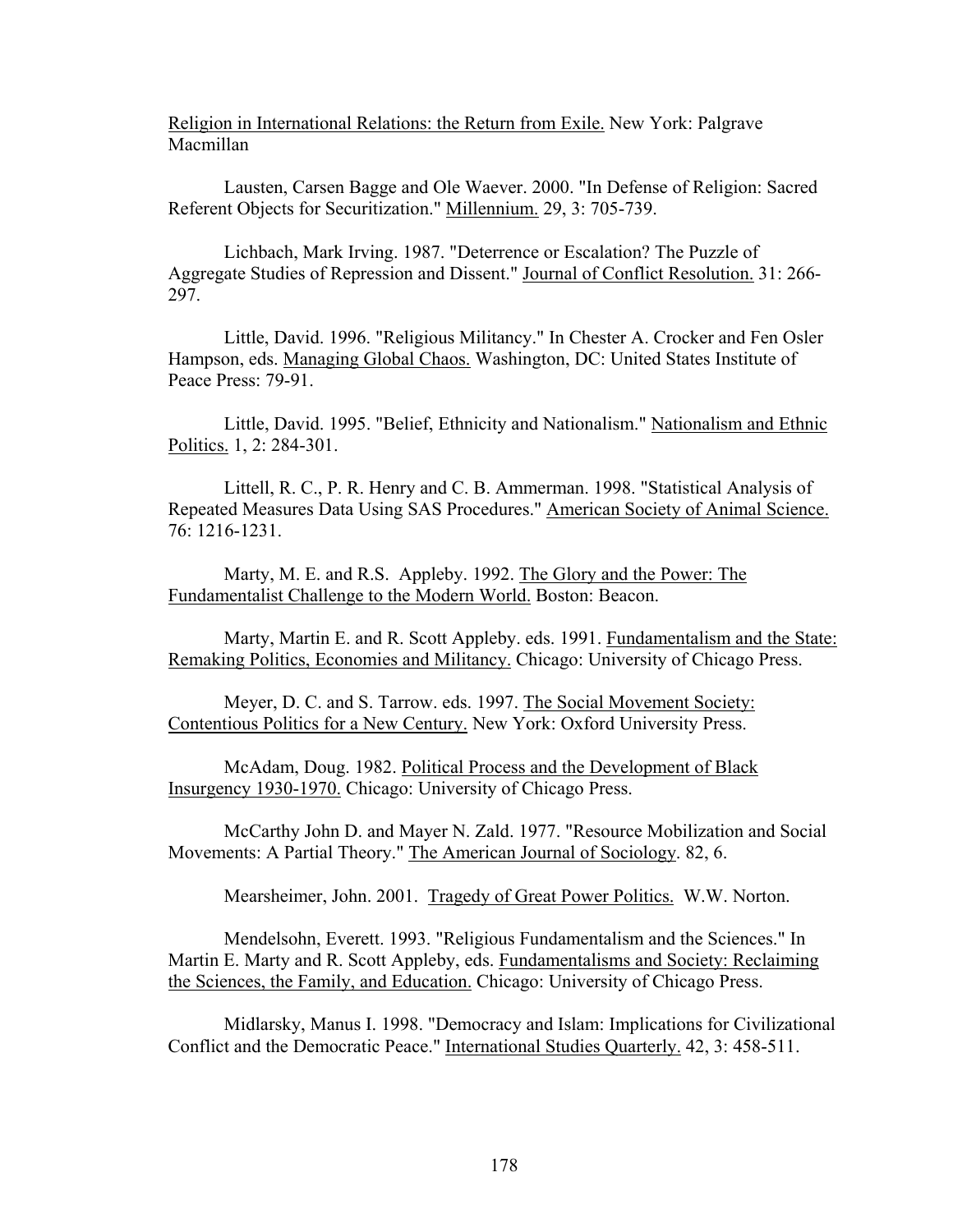Miller, Alan S. 1996. "The Influence of Religious Affiliation on the Clustering of Social Attitudes." Review of Religious Research. 37, 3: 123-136.

 Minorities at Risk Project. 2005. College Park, MD: Center for International Development and Conflict Management. Retrieved from http://www.cidcm.umd.edu/inscr/mar/: [August 2005- May 2006]

Mojzes, Paul. 1995. Yugoslavian Inferno: Ethno-religious Warfare in the Balkans. New York: Continuum.

Moore, Will H. and Keith Jaggers. 1990. "Deprivation, Mobilization and the State: A Synthetic Model of Rebellion." Journal of Developing Societies. 6: 17-36.

[Morgenthau, Hans J.](http://laurel.lso.missouri.edu/search/aMorgenthau%2C+Hans+Joachim%2C+1904-/amorgenthau+hans+joachim+1904/-2,-1,0,B/browse) 1948. Politics Among Nations: the Struggle for Power and Peace. New York, A. A. Knopf.

Morris, A. D. and C. M. Mueller. eds. 1992. Frontiers in Social Movement Theory. New Haven, CT: Yale University Press.

Morrison, Minion K.C. 1987. Black Political Mobilization, Leadership and Power. Albany, NY: State University of New York Press.

 Neter, Kunter, Nachtshem, Wasserman. 1996. Applied Linear Statistical Models. 4th edition. McGraw Hill. Boston, Massachusetts.

[Niebuhr, Reinhold.](http://laurel.lso.missouri.edu/search/aNiebuhr%2C+Reinhold%2C+1892-1971./aniebuhr+reinhold+1892+1971/-2,-1,0,B/browse) 1932. Moral Man and Immoral Society: A Study in Ethics and Politics. New York, London.

Nye, Joseph. 1995. "Conflicts after the Cold War." The Washington Quarterly. 19, 1: 5-24.

Ormsby, Tim, Eileen Napoleon, Robert Burke, Carolyn Groessl and Laura Feaster. 2001. Getting to Know ArcGIS Desktop. ESRI Press: Redlands, California.

Putnam, R. D. 2001. Bowling Alone. New York: Simon & Schuster.

Polity IV Project. Retrieved from http://www.cidcm.umd.edu/inscr/polity/.

Reychler, Luc. 1997. "Religion and Conflict." The International Journal of Peace Studies. 2, 1: 19-38.

Reynal-Querol, Marta. 2002. "Ethnicity, Political Systems, and Civil Wars." Journal of Conflict Resolution. 46, 1: 29-54.

Richardson, James T. 2001. "Minority Religions and the Context of Violence: A Conflict/ Interactionist Perspective." Terrorism and Political Violence. 13, 1: 103-133.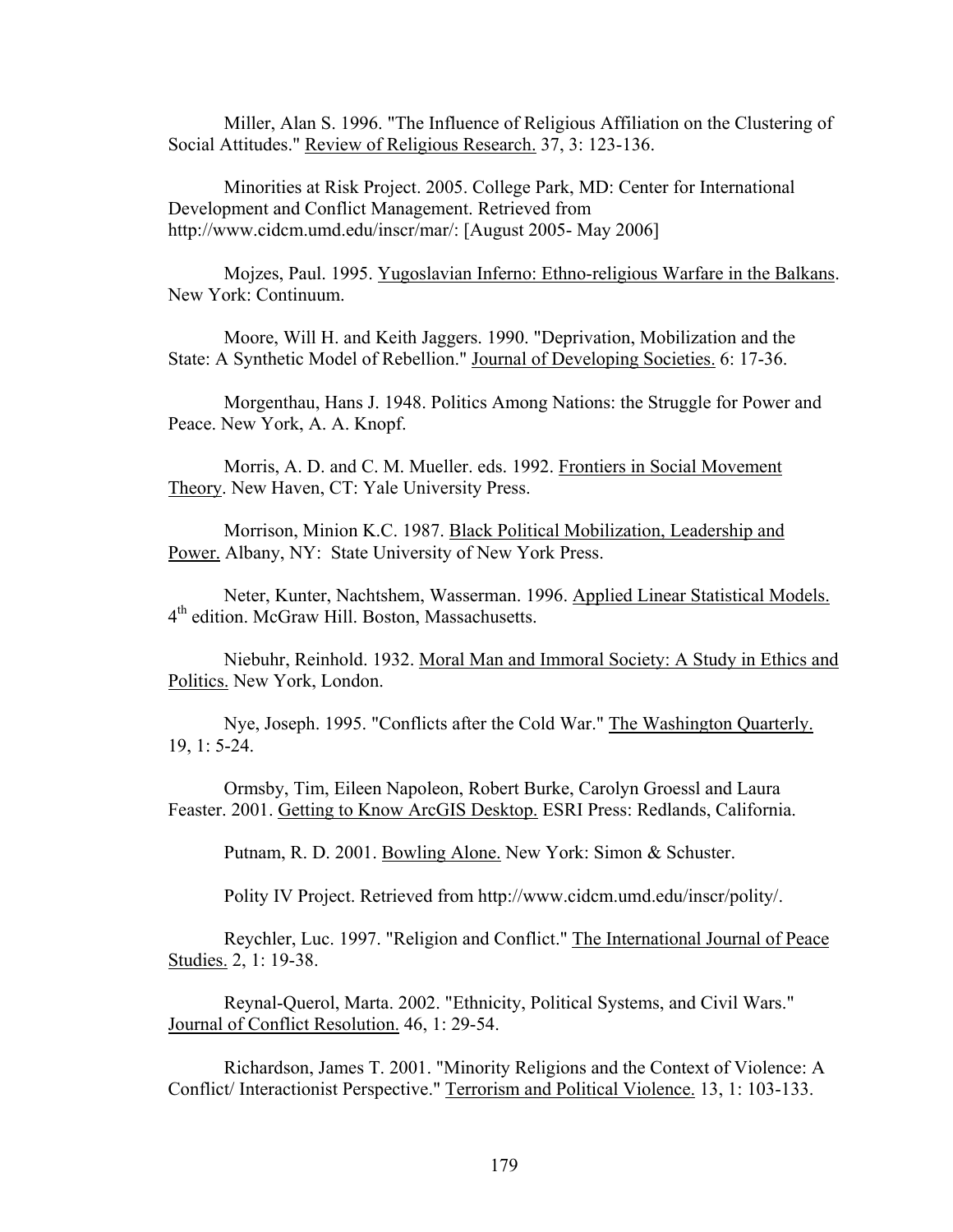Robertson, Roland. 1985. "Beyond the Sociology of Religion?" Sociological Analysis. 46, 4: 355-360.

Rothchild, Donald. 1986. "Interethnic Conflict and Policy Analysis in Africa." Ethnic and Racial Studies. 9, 1: 66-86.

Rudolph, S. H. and J. Piscatori. 1996. Transnational Religion and Fading States. Boulder, CO: Westview.

Rummel, Rudolph J. 1997. "Is Collective Violence Correlated with Social Pluralism?" Journal of Peace Research. 34, 2: 163-175.

Rostow, Walt W. 1959. "The Stages of Economic Growth: A Non-Communist Manifesto." Cambridge, U.K.: Cambridge University Press.

Sahliyeh, Emile, ed. 1990. Religious Resurgence and Politics in the Contemporary World. New York: Albany: State University of New York Press.

Sampson, Cynthia and John Paul Lederach. 2000. From the Ground Up: Mennonite Contributions to International Peacebuilding. New York: Oxford University Press.

Seul, R. Jeffrey. 1999. "'Ours is the Way of God': Religion, Identity, and Intergroup Conflict." Journal of Peace Research. 36, 5: 553-569.

Shupe, Anson. 1990. "The Stubborn Persistence of Religion in the Global Arena." In Emile Sahliyeh, ed. Religious Resurgence and Politics in the Contemporary World. Albany, NY: State University of New York Press: 17-26.

Silva, K. M. de. 1986. Religion, Nationalism, and the State. USF Monographs in Religion and Public Policy. No. 1. Tampa, FL: University of South Florida.

Smith, Anthony D. 1993. "The Ethnic Sources of Nationalism." In Michael E. Brown ed. Ethnic Conflict and International Security. Princeton: Princeton University Press.

Smith, Anthony D. 1986. The Ethnic Origins of Nations. New York: Basil Blackwell.

Smith, C. ed. 1996. Disruptive Religion: The Force of Faith in Social Movement Activism. New York: Routledge.

Smith, Donald E. 1970. Religion and Political Development. Boston: Little, Brown.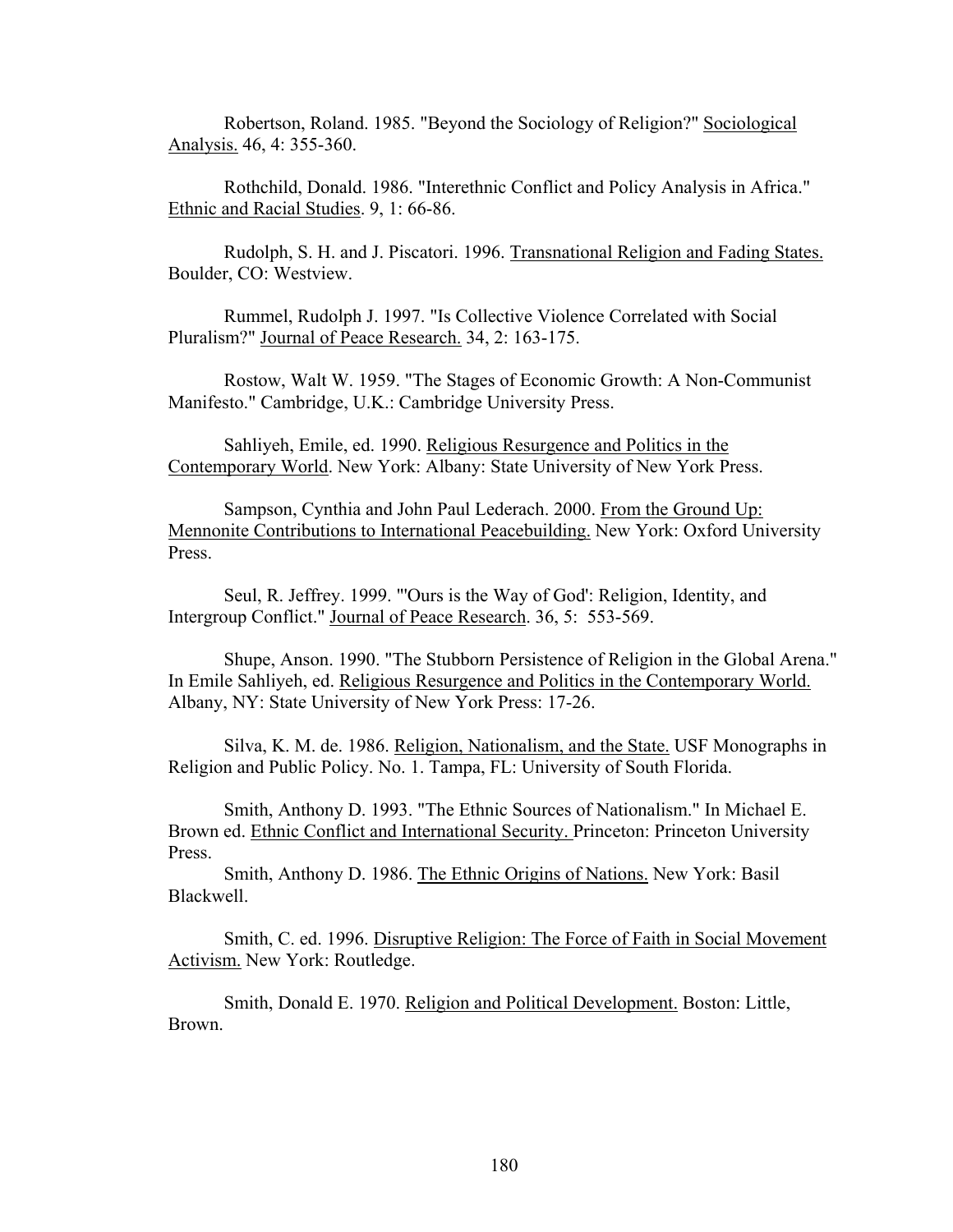Smith- Christopher, Daniel L. 1998. Subverting Hatred: The Challenge of Nonviolence in Religious Traditions. Cambridge, MA: Boston Research Center for the 21st Century.

Smock, David R. ed. 2006. Religious Contributions to Peacemaking: When Religion Brings Peace, Not War. United States Institute of Peace. Peaceworks no. 55.

Snyder, Jack. 1995. "Nationalism and Crisis of the Post-Soviet State." Survival. 35, 1: 17-18.

Solle D. 1984. "The Christian-Marxist Debate of the 1960s." Monthly Review. 36: 20-26.

[Spykman, Nicholas J. 1](http://laurel.lso.missouri.edu/search/aSpykman%2C+Nicholas+J.+%28Nicholas+John%29%2C+1893-1943./aspykman+nicholas+j+nicholas+john+1893+1943/-2,-1,0,B/browse)942. America's Strategy in World Politics, the United States and the Balance of Power. New York, Harcourt, Brace and Company.

Stark, R and W. S. Bainbridge. 1985. The Future of Religion. Berkeley: University of California Press.

Steigenga, T. J. and K.M. Coleman. 1995. "Protestant Political Orientations and the Structure of Political Opportunity: Chile, 1972-1991." Polity. 27: 465-482.

Steinberg, Stephen. 1981. The Ethnic Myth: Race, Ethnicity, and Class in America. New York: Atheneum.

Tarrow, S. 1994. Power in Movement: Social Movements, Collective Action and Politics. New York: Cambridge University Press.

Tarrow, Sidney. 1989. Democracy and Disorder: Protest and Politics in Italy 1965-1975. Oxford: Clarendon.

Thomas, Scott M. 2000. "Taking Religious and Cultural Pluralism Seriously: The Global Resurgence of Religion and the Transformation of International Society." Millennium. 29, 3.

Vail, L. ed. 1989. Creation of Tribalism in South Africa. Berkeley: University of California Press.

Van den Berghe, Pierre L. 1981. The Ethnic Phenomenon. New York: Elsevier.

Wald, Kenneth D., Adam L. Silverman, and Kevin S. Fridy. 2005. "Making Sense of Religion in Political Life." Annual Review of Political Science. 8: 121-43.

Warner, R. Stephen. 1993. "Work in Progress toward a New Paradigm for the Sociological Study of Religion in the United States." American Journal of Sociology. 98, 5: 1044-1093.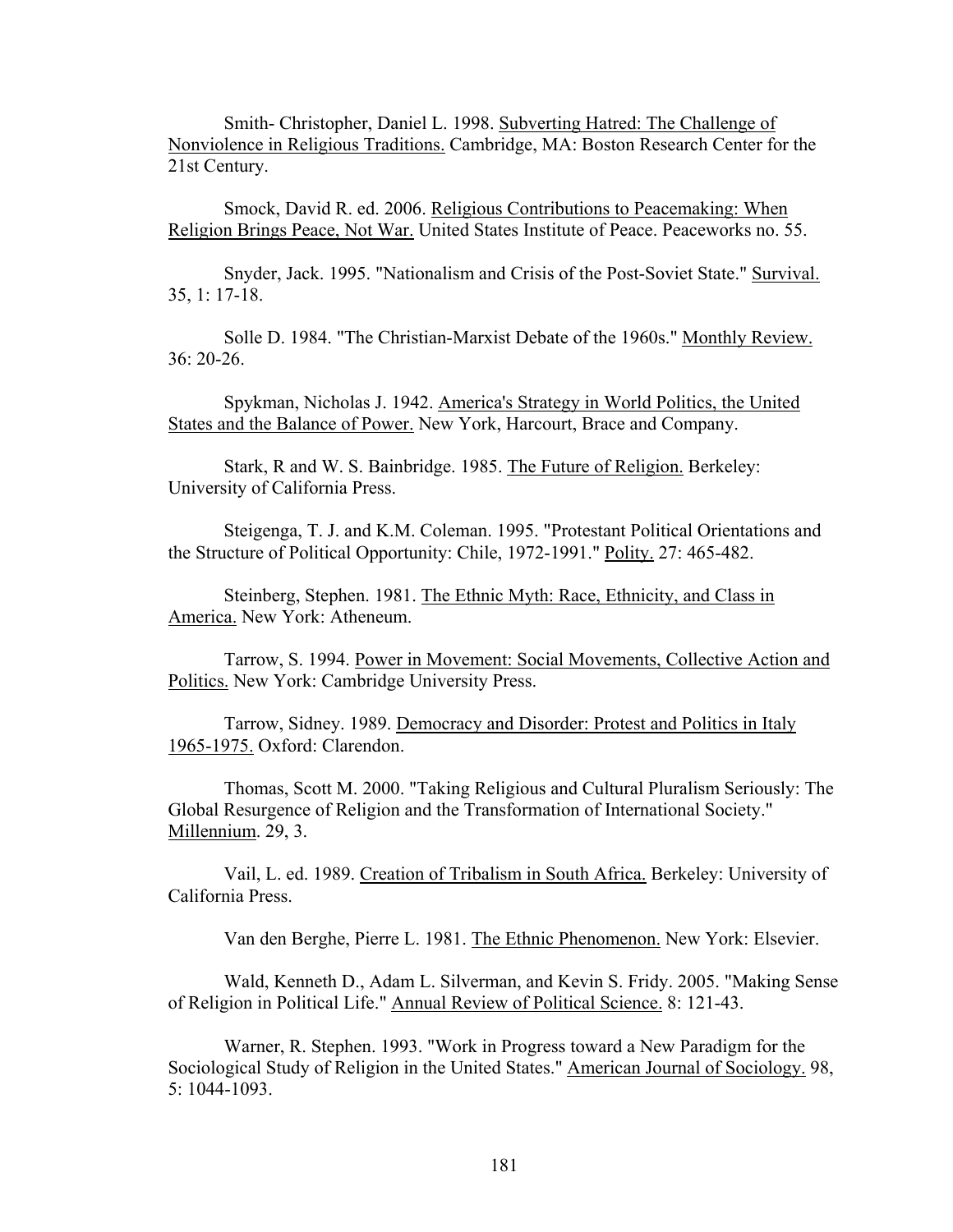Wendt, Alexander. 1987. "The Agent-Structure problem in International Relations Theory." International Organization. 41, 3: 335-370.

Wight, M. 1946. Power Politics, Looking Forward Pamphlet no. 8 London: Royal Institute of International Affairs.

Williams, Rhys H. 1994. "Movement Dynamics and Social Change: Transforming Fundamentalist Ideologies and Organizations." In Martin E. Marty and R. Scott Appleby, eds. Accounting for Fundamentalisms: The Dynamic Character of Movements. Chicago: University of Chicago Press.

Wilmer, F. 1997. "Identity, Culture and Historicity: The Social Construction of Ethnicity in the Balkans." World Affairs. 160: 3-16.

World Values Surveys. Retrieved from: http://www.worldvaluessurvey.org/ on: [05/26/2006].

Young, M. Crawford. 1993. The Rising Tide of Cultural Pluralism: The Nationstate at bay? Madison: University of Wisconsin Press.